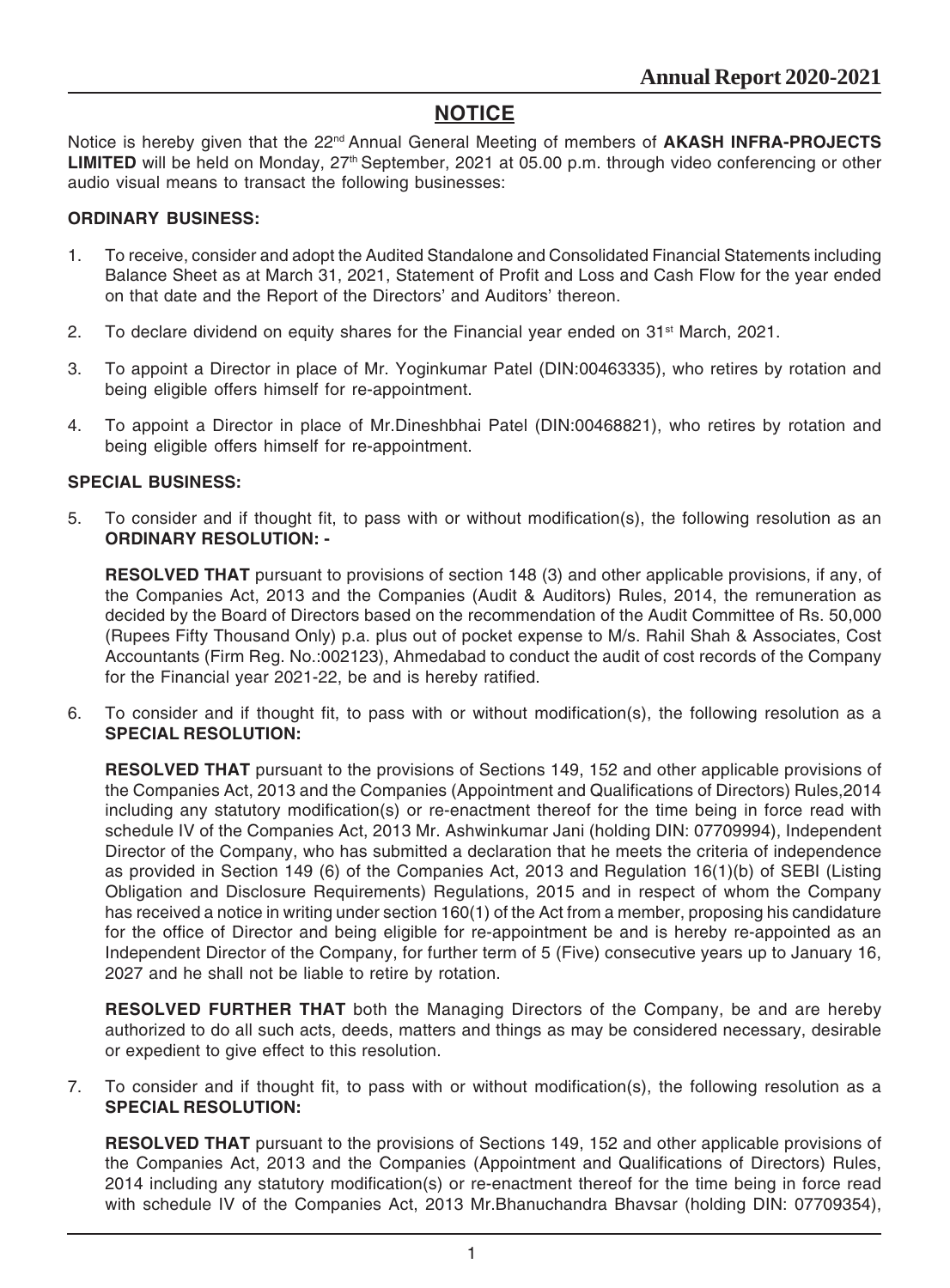Independent Director of the Company, who has submitted a declaration that he meets the criteria of independence as provided in Section 149 (6) of the Companies Act, 2013 and Regulation 16(1)(b) of SEBI (Listing Obligation and Disclosure Requirements) Regulations, 2015 and in respect of whom the Company has received a notice in writing under section 160(1) of the Act from a member, proposing his candidature for the office of Director and being eligible for re-appointment be and is hereby reappointed as an Independent Director of the Company, for further term of 5 (Five) consecutive years up to January 16, 2027 and he shall not be liable to retire by rotation.

**RESOLVED FURTHER THAT** both the Managing Directors of the Company, be and are hereby authorized to do all such acts, deeds, matters and things as may be considered necessary, desirable or expedient to give effect to this resolution.

8. To consider and if thought fit, to pass with or without modification(s), the following resolution as a **SPECIAL RESOLUTION:**

**RESOLVED THAT** pursuant to the provisions of Sections 149, 152 and other applicable provisions of the Companies Act, 2013 and the Companies (Appointment and Qualifications of Directors) Rules, 2014 including any statutory modification(s) or re-enactment thereof for the time being in force read with schedule IV of the Companies Act, 2013 Mrs.Monika Shekhawat (holding DIN: 07710330), Independent Director of the Company, who has submitted a declaration that she meets the criteria of independence as provided in Section 149(6) of the Companies Act, 2013 and Regulation 16(1)(b) of SEBI (Listing Obligation and Disclosure Requirements) Regulations, 2015 and in respect of whom the Company has received a notice in writing under section 160(1) of the Act from a member, proposing her candidature for the office of Director and being eligible for re-appointment be and is hereby reappointed as an Independent Director of the Company, for further term of 5 (Five) consecutive years up to January 16, 2027 and she shall not beliable to retire by rotation.

**RESOLVED FURTHER THAT** both the Managing Directors of the Company, be and are hereby authorized to do all such acts, deeds, matters and things as may be considered necessary, desirable or expedient to give effect to this resolution.

## **Notes:**

- 1. In view of the massive outbreak of the COVID-19 pandemic, social distancing is a norm to be followed and pursuant to the Circular No. 14/2020 dated April 08, 2020, Circular No.17/2020 dated April 13, 2020 issued by the Ministry of Corporate Affairs followed by Circular No. 20/2020 dated May 05, 2020 and Circular No. 02/2021 dated January 13, 2021 and all other relevant circulars issued from time to time, physical attendance of the Members to the AGM venue is not required and general meeting be held through video conferencing (VC) or other audio visual means (OAVM). Hence, Members can attend and participate in the ensuing AGM through VC/OAVM. The facility of casting votes by a member using remote e-voting system as well as venue voting on the date of the AGM will be provided by NSDL.
- 2. Since this AGM is being held pursuant to the MCA Circulars through VC / OAVM, physical attendance of Members has been dispensed with. Accordingly, the facility for appointment of proxies by the Members will not be available for the AGM and hence the Proxy Form and Attendance Slip are not annexed to this Notice**.**
- 3. The Annual Report along with Notice of the AGM including general guidelines for participation at the AGM through VC/OAVM, procedure for remote e-voting and e-voting during the AGM, is being sent by electronic mode to those Members whose e-mail addresses are registered with the Company/Depository. The same has also been uploaded on the website of the Company i.e. www.akashinfra.com. In accordance with the MCA Circulars and SEBI Circular, copy of the Annual Report is being sent only through emails to the Members of the Company. Members who have not registered their e-mail addresses are requested to register the same with the Company or with the RTA/ respective Depository Participant(s).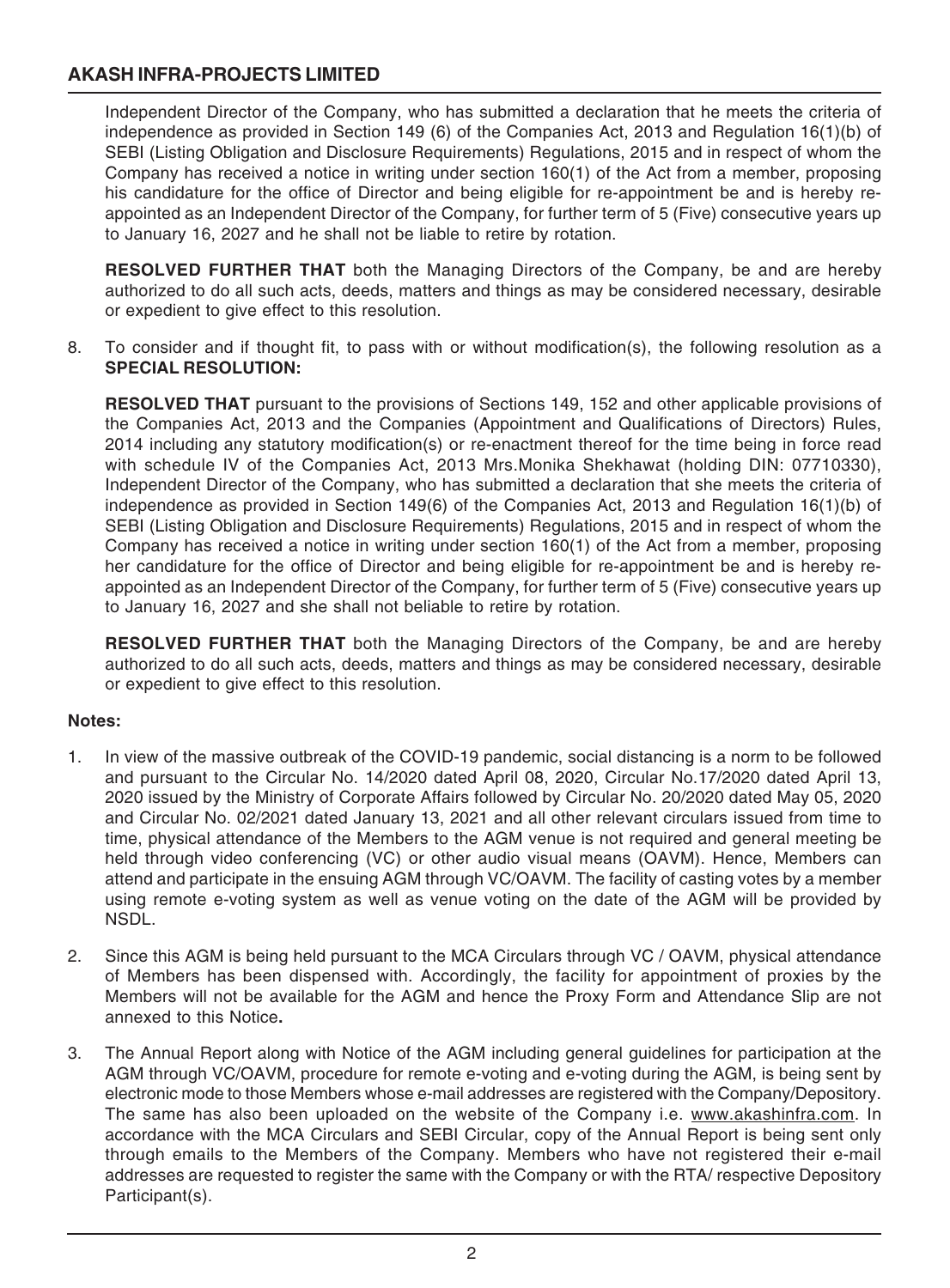- 4. In light of the above MCA Circulars, the shareholders who have not submitted their email addresses and in consequence to whom the Notice of AGM along with Annual Report could not be serviced, may temporarily get their e-mail addresses registered with the Company's Registrar and Share Transfer Agent at support@purvashare.com or with the Company by sending an e mail at cs@akashinfra.com. Post successful registration of the e-mail address, the shareholder would get soft copy of Notice of AGM along with Annual Report with user-id and the password to enable e-voting for AGM. In case of any queries, shareholder may write to the Company at cs@akashinfra.comor to Registrar and Transfer Agent at support@purvashare.com.
- 5. It is clarified that for permanent submission of e-mail address, the shareholders are however requested to register their email address, in respect of electronic holdings with the depository through the concerned depository participants, by following the due procedure.
- 6. The members are requested to participate on first come first serve basis as participation through VC / OAVM is limited and will be closed on expiry of 15 minutes from the schedule time of the meeting. However, the participation of the members holding 2% or more is not restricted on first come first serve basis. This will not include large Shareholders (Shareholders holding 2% or more shareholding), Promoters, Institutional Investors, Directors, Key Managerial Personnel, the Chairpersons of the Audit Committee, Nomination and Remuneration Committee and Stakeholders Relationship Committee, Auditors etc. who are allowed to attend the AGM without restriction on account of first come first served basis. Members attending the AGM through VC / OAVM shall be counted for the purpose of reckoning the quorum under Section 103 of the Act.
- 7. Explanatory statement pursuant to Section 102 of the Companies Act, 2013 in respect of special business is annexed hereto. The Board of Directors have considered and decided to include Item 5 to 8 given above as Special Businesses as they are unavoidable in nature.
- 8. Members desiring any information as regards the Accounts are requested to write to the Company at least 7 working days before the meeting so as to enable the Management to keep the information ready and the same shall be provided suitably at the time of meeting.
- 9. Institutional / Corporate Shareholders (i.e. other than individuals / HUF, NRI, etc.) are required to send a scanned copy (PDF/JPG Format) of its Board or governing body Resolution/Authorization etc., authorizing its representative to attend the AGM through VC / OAVM on its behalf and to vote through remote e-voting. The said Resolution/Authorization shall be sent to the Scrutinizer / Company by email through its registered email address to cs@akashinfra.com.
- 10. The Securities and Exchange Board of India (SEBI) has mandated the submission of Permanent Account Number (PAN) by every participant in securities market. Members holding shares in electronic form are, therefore, requested to submit the PAN to their Depository Participants with whom they are maintaining their Demat accounts.
- 11. SEBI by its Notification No. SEBI/LAD-NRO/GN/2018/24 dated 8th June, 2018 and further amendment vide Notification No. SEBI/LAD-NRO/GN/2018-49 dated 30th November, 2018, provides that requests for effecting transfer of securities (except in case of transmission, transposition and relodgement of securities) shall not be processed from 1<sup>st</sup>April, 2019 unless the securities are held in the dematerialized form with the depositories.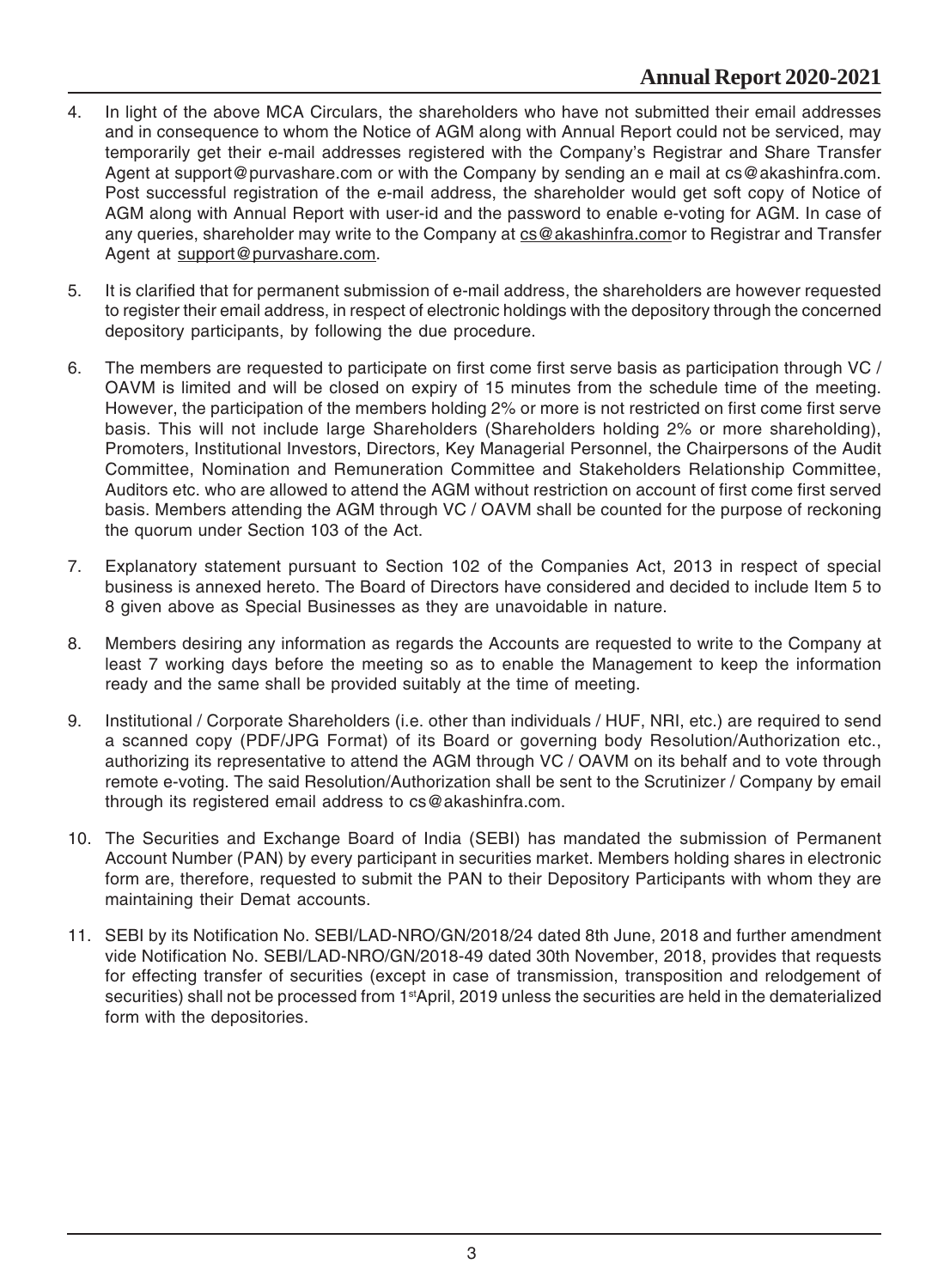12. Particulars of Directors who are proposed to be appointed and re-appointed, are given below:

#### **Pursuant to Regulation 36(3) of SEBI (Listing Obligation and Disclosure Requirements) Regulations, 2015 and Secretarial Standard II as issued by ICSI.**

|                                                                                                           | 1                                                                                                                                                                                                                                                                                                                 | $\overline{2}$                                                                                                                                                                                                                                                                          | 3                                                                                                                                                                                                                                                                                                   |  |
|-----------------------------------------------------------------------------------------------------------|-------------------------------------------------------------------------------------------------------------------------------------------------------------------------------------------------------------------------------------------------------------------------------------------------------------------|-----------------------------------------------------------------------------------------------------------------------------------------------------------------------------------------------------------------------------------------------------------------------------------------|-----------------------------------------------------------------------------------------------------------------------------------------------------------------------------------------------------------------------------------------------------------------------------------------------------|--|
| <b>NAME</b>                                                                                               | Mr. Yoginkumar H. Patel                                                                                                                                                                                                                                                                                           | Mr. Dineshbhai H. Patel                                                                                                                                                                                                                                                                 | Mr. Ashwinkumar Jani                                                                                                                                                                                                                                                                                |  |
| <b>DIN</b>                                                                                                | 00463335                                                                                                                                                                                                                                                                                                          | 00468821                                                                                                                                                                                                                                                                                | 07709994                                                                                                                                                                                                                                                                                            |  |
| Date of Birth                                                                                             | 20/06/1964                                                                                                                                                                                                                                                                                                        | 17/01/1967                                                                                                                                                                                                                                                                              | 30/05/1953                                                                                                                                                                                                                                                                                          |  |
| Age                                                                                                       | 57years                                                                                                                                                                                                                                                                                                           | 54 years                                                                                                                                                                                                                                                                                | 68 years                                                                                                                                                                                                                                                                                            |  |
| Date of appointment                                                                                       | 14 <sup>th</sup> May, 1999                                                                                                                                                                                                                                                                                        | 15th August, 2001                                                                                                                                                                                                                                                                       | 17th January, 2017                                                                                                                                                                                                                                                                                  |  |
| Qualification, Experience and<br><b>Expertise</b>                                                         | He has been associated with<br>the Company since<br>incorporation. He has deep and and is having 17 Years of<br>wide experience in Civil<br>Engineering Sector. He is<br>looking after day to day affairs<br>of the Company including<br>Sales, Road Construction &<br>Liasioning with Government<br>Departments. | He has completed Draftsman<br>Course from Government IIT<br>Experience in the field of<br>Construction and<br>Infrastructure Sector. He is<br>looking after day to day<br>affairs of the company<br>including supervision of sites<br>and follow up with the<br>Government Departments. | He is a qualified Civil Engineer<br>from L.D. College of<br>Engineering, Gujarat<br>University and had experience<br>of serving for Government of<br>Gujarat in Roads and<br>Development department for<br>more than 30 years and has<br>retired from the esteem position<br>of Executive Engineer. |  |
| Shareholding in the Company<br>as on 31 <sup>st</sup> March, 2021                                         | 38,40,200<br>(22.77%)                                                                                                                                                                                                                                                                                             | 8.00.000<br>$(4.47\%)$                                                                                                                                                                                                                                                                  | 1.761<br>$(0.01\%)$                                                                                                                                                                                                                                                                                 |  |
| Relationship with other<br><b>Directors</b>                                                               | Brother of Mr. Dineshbhai H.<br>Patel, Wholetime Director.                                                                                                                                                                                                                                                        | Brother of Mr. Yoginkumar<br>H. Patel, Managing Director                                                                                                                                                                                                                                | N.A.                                                                                                                                                                                                                                                                                                |  |
| Promoter/Non-Promoter                                                                                     | Promoter                                                                                                                                                                                                                                                                                                          | Promoter Group                                                                                                                                                                                                                                                                          | Non-Promoter                                                                                                                                                                                                                                                                                        |  |
| Other outside Directorship*                                                                               | <b>NIL</b>                                                                                                                                                                                                                                                                                                        | <b>NIL</b>                                                                                                                                                                                                                                                                              | <b>NIL</b>                                                                                                                                                                                                                                                                                          |  |
| Details of outside<br>Membership/ Chairmanship<br>of Audit & Stakeholder<br><b>Relationship Committee</b> | <b>NIL</b>                                                                                                                                                                                                                                                                                                        | <b>NIL</b>                                                                                                                                                                                                                                                                              | <b>NIL</b>                                                                                                                                                                                                                                                                                          |  |
| <b>Number of Meetings</b><br>attended during the<br>financial 2020-21.                                    | 10                                                                                                                                                                                                                                                                                                                | 9                                                                                                                                                                                                                                                                                       | 5                                                                                                                                                                                                                                                                                                   |  |

\*\* Excludes the Private Limited Companies, Foreign Companies and Companies regd. under Section 8 of the Companies Act, 2013.

|                                                                                                        | 4                                                                                                                                                                                                              | 5                                                                                                    |
|--------------------------------------------------------------------------------------------------------|----------------------------------------------------------------------------------------------------------------------------------------------------------------------------------------------------------------|------------------------------------------------------------------------------------------------------|
| <b>NAME</b>                                                                                            | Mr. Bhanuchandra Bhaysar                                                                                                                                                                                       | Mrs. Monika Shekhawat                                                                                |
| <b>DIN</b>                                                                                             | 07709354                                                                                                                                                                                                       | 07710330                                                                                             |
| Date of Birth                                                                                          | 17/10/1958                                                                                                                                                                                                     | 28/06/1990                                                                                           |
| Age                                                                                                    | 63 years                                                                                                                                                                                                       | 31 years                                                                                             |
| Date of appointment                                                                                    | 17th January, 2017                                                                                                                                                                                             | 17th January, 2017                                                                                   |
| Qualification, Experience and<br><b>Expertise</b>                                                      | He is a qualified Civil Engineer from L.D.<br>College of Engineering, Gujarat University has rich knowledge in legal matters and<br>and has worked as Deputy Executive<br>Engineer with Government of Gujarat. | She is a qualified Company Secretary. She<br>experience in the field of Corporate and other<br>laws. |
| Shareholding in the Company<br>as on 31 <sup>st</sup> March, 2021                                      | Inil                                                                                                                                                                                                           | <b>NIL</b>                                                                                           |
| <b>Relationship with other Directors</b>                                                               | N.A.                                                                                                                                                                                                           | N.A.                                                                                                 |
| Promoter/Non-Promoter                                                                                  | Non-Promoter                                                                                                                                                                                                   | Non-Promoter                                                                                         |
| Other outside Directorship*                                                                            | <b>NIL</b>                                                                                                                                                                                                     | <b>NIL</b>                                                                                           |
| Details of outside Membership/<br>Chairmanship of Audit &<br><b>Stakeholder Relationship Committee</b> | <b>NIL</b>                                                                                                                                                                                                     | <b>NIL</b>                                                                                           |
| Number of Meetings attended<br>during the financial 2020-21.                                           | $\overline{4}$                                                                                                                                                                                                 |                                                                                                      |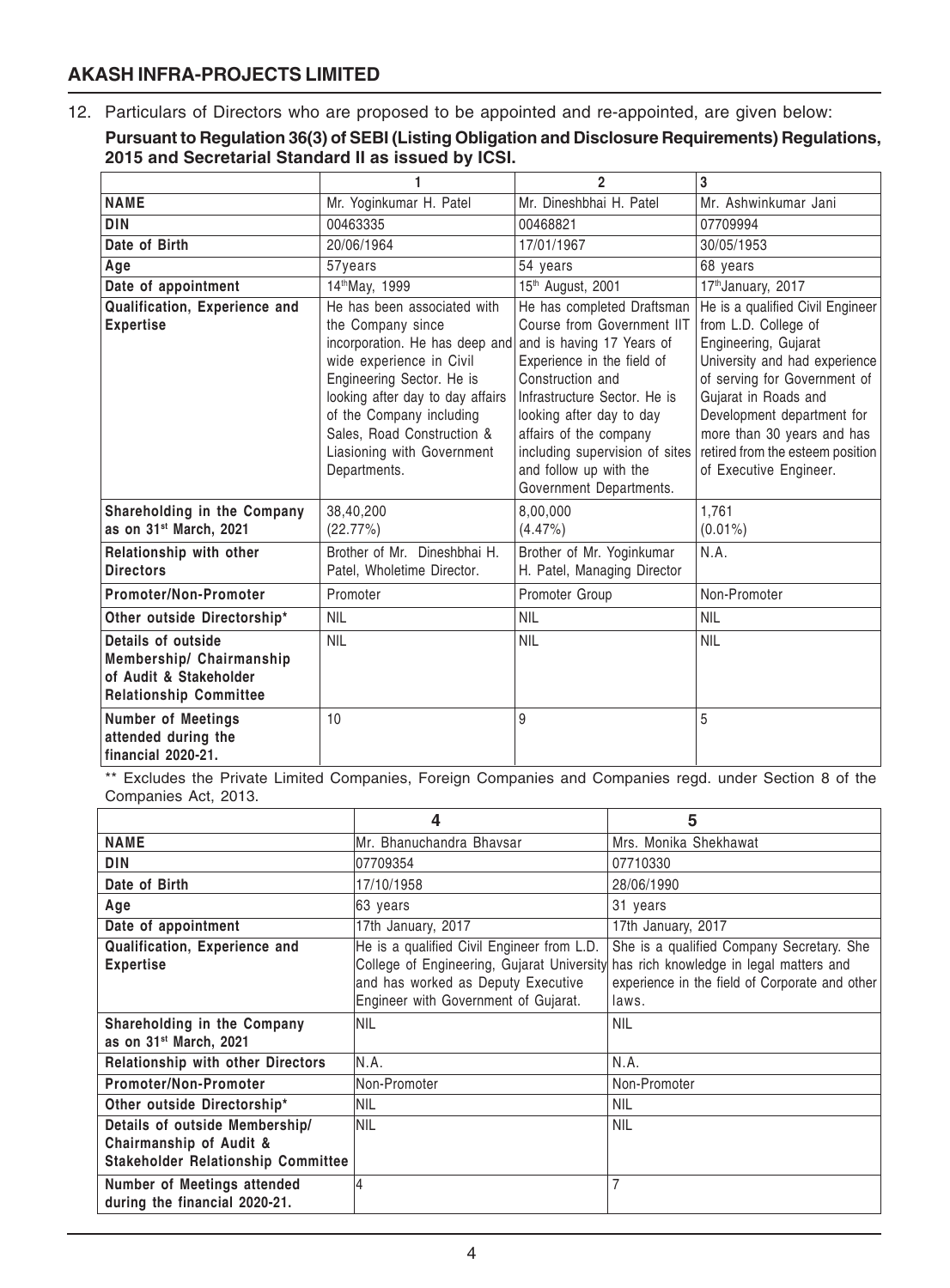- 13. As the meeting is to be convened through VC / OAVM the requirement of attaching the route map for the venue of **meetingdoes** not arise.
- **14.** The Board of Directors has appointed Mr. Umesh Parikh failing him Mr. Uday Dave, Partner of Parikh Dave & Associates, Practicing Company Secretaries as the Scrutinizer to scrutinize the entire e-voting of the Annual General Meeting in a fair and transparent manner. The scrutinizer shall, after the conclusion of voting at the Annual General Meeting, first count the votes cast at the meeting and thereafter unblock the votes cast through remote e-voting in the presence of at least two witnesses not being in the employment of the Company and make a consolidated scrutinizer's report of the total votes cast in favour or against, if any, to the Chairman or a person authorized by him in writing who shall counter sign the same.
- **15.** The result will be declared on receipt of Scrutinizers' Report. The results declared along with the scrutinizers' report will be available on the website of the Company (www.akashinfra.com) and on the website of agency (www.evoting.nsdl.com).

The Company shall simultaneously forward the results to NSE where the equity shares of the Company are listed.

- **16.** Any person, who acquires shares of the Company and becomes a member of the Company after dispatch of the Notice and holding shares as on cut-off date, may obtain Sequence No. for remote evoting by sending a request at cs@akashinfra.com and cast vote after following the instructions for remote e-voting as provided in the Notice convening the meeting, which is available on the website of the Company and NSDL. However, if you are already registered with NSDL for remote e-voting then you can use your existing User ID and password for casting your vote.
- **17.** Ms. Priyanka Munshi, Company Secretary & Compliance Officerof the Company, shall be responsible for addressing all the grievances in relation to this Annual General Meeting including e-voting. Her contact details are - Email: cs@akashinfra.com;
- **18.** Necessary registers and documents will be available for inspection to the members in electronic mode. The members are required to send an E mail of their intention of inspection to cs@akashinfra.com.
- **19.** The Register of Members and the Share Transfer Books of the Company will remain closed from Saturday, September 11, 2021 to Saturday, September 18, 2021 (both days inclusive). The dividend if declared by the Members at the AGM, will be paid subject to deduction of income-tax at source ('TDS') to all the Beneficial Owners as at the end of the day on Friday, September 10, 2021 as per the list of beneficial owners to be furnished by the National Securities Depository Limited and Central Depository Services (India) Limited in respect of the shares held in electronic form.
- **20.** Pursuant to the Finance Act, 2020, dividend income is taxable in the hands of the Shareholders w.e.f. 1st April 2020 and the Company is required to deduct TDS from dividend paid to the Members at rates prescribed in the Income-tax Act, 1961 (the "IT Act"). In general, to enable compliance with TDS requirements, Members were requested to complete and/or update their Residential Status, Permanent Account Number ("PAN"), Category as per the IT Act with their Depository Participants ("DPs") by sending documents through e-mail by September 18, 2021.
- **21.** Further, in order to receive the dividend in a timely manner, Members are requested to update their mandate for receiving the dividends directly in their bank accounts through Electronic Clearing Service ("ECS") or any other means are requested to send hard copies of the following details/documents to the Company's Registrar and Share Transfer Agent ("RTA"), latest by September 18, 2021:
	- a) a signed request letter mentioning your Name, Folio Number, complete address and following details relating to Bank Account in which the dividend is to be received:
		- i) Name and Branch of Bank and Bank Account type;
		- ii) Bank Account Number and type allotted by your bank after implementation of Core Bankingsolutions; and
		- iii) 11 digit IFSC Code.
	- b) Self-attested copy of cancelled cheque bearing the name of the Member or first holder, in case shares are held jointly;
	- c) Self-attested copy of the PAN Card; and
	- d) Self-attested copy of any document (such as Aadhaar Card, Driving License, Election Identity Card, Passport) in support of the address of the Member as registered with the Company.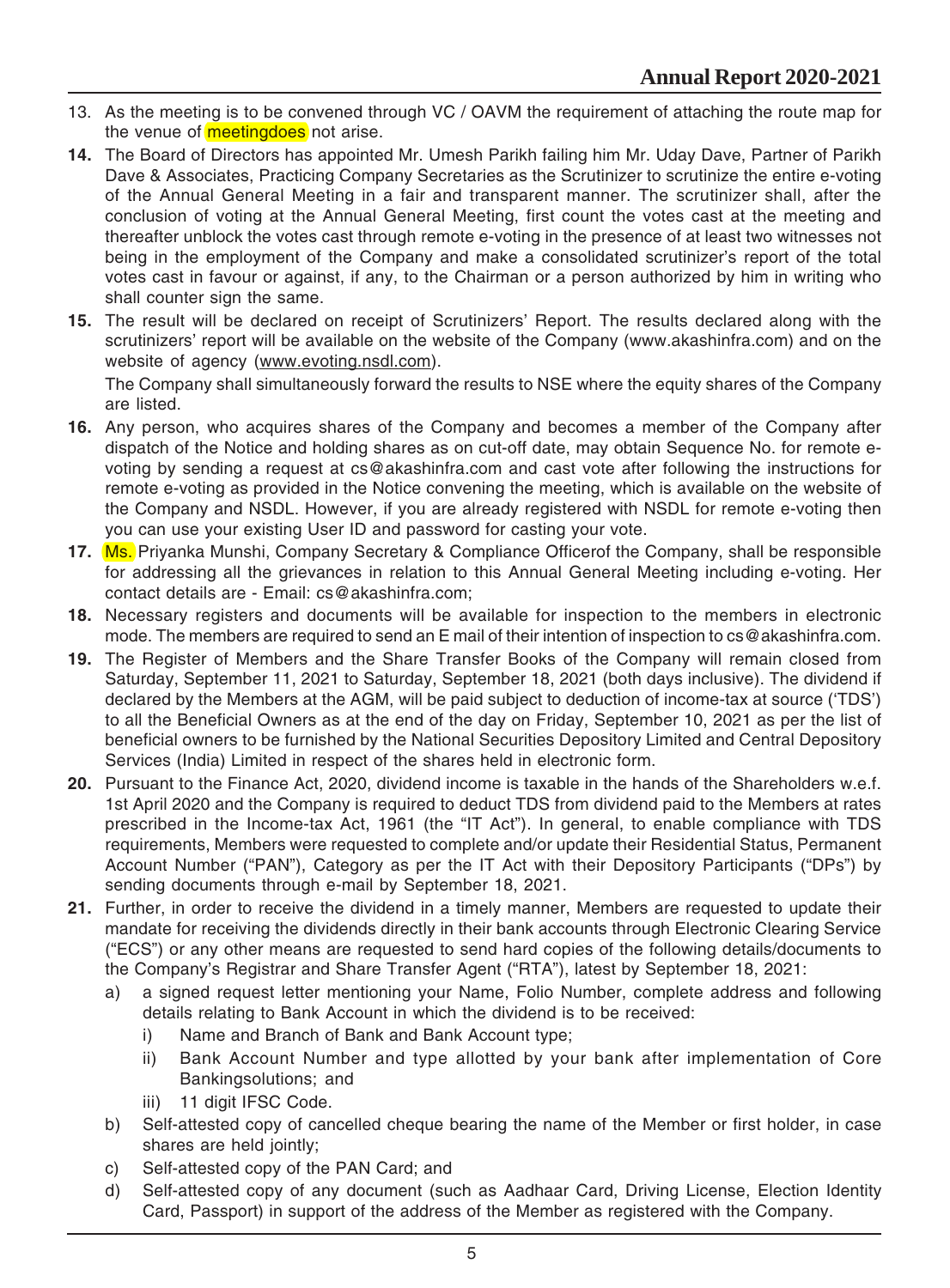- **22.** For Members who are unable to receive the dividend directly in their bank accounts through ECS or any other means, due to non-registration of the Electronic Bank Mandate, the Company shall dispatch the dividend warrant/Bankers' cheque/demand draft to such Members, through postal or courier services. In case of any disruption of postal or courier services due to prevalence of COVID-19 in containment zones, upon normalization of such services.
- **23.** Members are requested to note that dividends, if not encashed for a consecutive period of 7 years from the date of transfer to Unpaid Dividend Account of the Company, are liable to be transferred to the Investor Education and Protection Fund ("IEPF"). Further, the shares in respect of such unclaimed dividends are also liable to be transferred to the demat account of the IEPF Authority. The Members, whose unclaimed dividends/ shares have been transferred to IEPF, may claim the same by making an application to the IEPF Authority as prescribed under IEPF Regulations.
- **A. THE INSTRUCTIONS FOR SHAREHOLDERS VOTING ELECTRONICALLY ARE AS UNDER:**

**The remote e-voting period begins on Friday, September 24, 2021 at 10.00 A.M. and ends on Sunday, September 26, 2021 at 05:00 P.M. The remote e-voting module shall bedisabled by NSDL for voting thereafter. The Members, whose names appear in the Register of Members / Beneficial Owners as on the record date (cut-off date) i.e. Friday, August 20, 2021, may cast their vote electronically. The voting right of shareholders shall be in proportion to their share in the paid-up equity share capital of the Company as on the cut-off date.**

#### **How do I vote electronically using NSDL e-Voting system?**

The way to vote electronically on NSDL e-Voting system consists of "Two Steps" which are mentioned below:

#### **Step 1: Access to NSDL e-Voting system**

A) Login method for e-Voting and joining virtual meeting for Individual shareholders holding securities in demat mode

In terms of SEBI circular dated December 9, 2020 on e-Voting facility provided by Listed Companies, Individual shareholders holding securities in demat mode are allowed to vote through their demat account maintained with Depositories and Depository Participants. Shareholders are advised to update their mobile number and email Id in their demat accounts in order to access e-Voting facility.

Login method for Individual shareholders holding securities in demat mode is given below:

| <b>Type of shareholders</b>                                                       | <b>Login Method</b>                                                                                                                                                                                                                                                                                                                                                                                                                                                                                                                                                                                                                                                                                                                                                                                                                                                                                                                  |
|-----------------------------------------------------------------------------------|--------------------------------------------------------------------------------------------------------------------------------------------------------------------------------------------------------------------------------------------------------------------------------------------------------------------------------------------------------------------------------------------------------------------------------------------------------------------------------------------------------------------------------------------------------------------------------------------------------------------------------------------------------------------------------------------------------------------------------------------------------------------------------------------------------------------------------------------------------------------------------------------------------------------------------------|
| Individual Shareholders<br>holding securities in demat<br>mode with <b>NSDL</b> . | If you are already registered for NSDL IDeAS facility, please<br>1.<br>visit the e-Services website of NSDL. Open web browser by<br>typing the following URL: https://eservices.nsdl.com/ either on a<br>Personal Computer or on a mobile. Once the home page of e-<br>Services is launched, click on the "Beneficial Owner" icon under<br>"Login" which is available under "IDeAS" section. A new screen<br>will open. You will have to enter your User ID and Password.<br>After successful authentication, you will be able to see e-Voting<br>services. Click on "Access to e-Voting" under e-Voting services<br>and you will be able to see e-Voting page. Click on options<br>available against company name or e-Voting service provider<br>- NSDL and you will be re-directed to NSDL e-Voting website for<br>casting your vote during the remote e-Voting period or joining<br>virtual meeting & voting during the meeting. |
|                                                                                   | If the user is not registered for IDeAS e-Services, option to register<br>2.<br>is available at https://eservices.nsdl.com. Select "Register Online"<br>for IDeAS" Portal or click at https://eservices.nsdl.com/<br>SecureWeb/IdeasDirectReg.jsp                                                                                                                                                                                                                                                                                                                                                                                                                                                                                                                                                                                                                                                                                    |
|                                                                                   | Visit the e-Voting website of NSDL. Open web browser by typing<br>3.<br>the following URL: https://www.evoting.nsdl.com/ either on a                                                                                                                                                                                                                                                                                                                                                                                                                                                                                                                                                                                                                                                                                                                                                                                                 |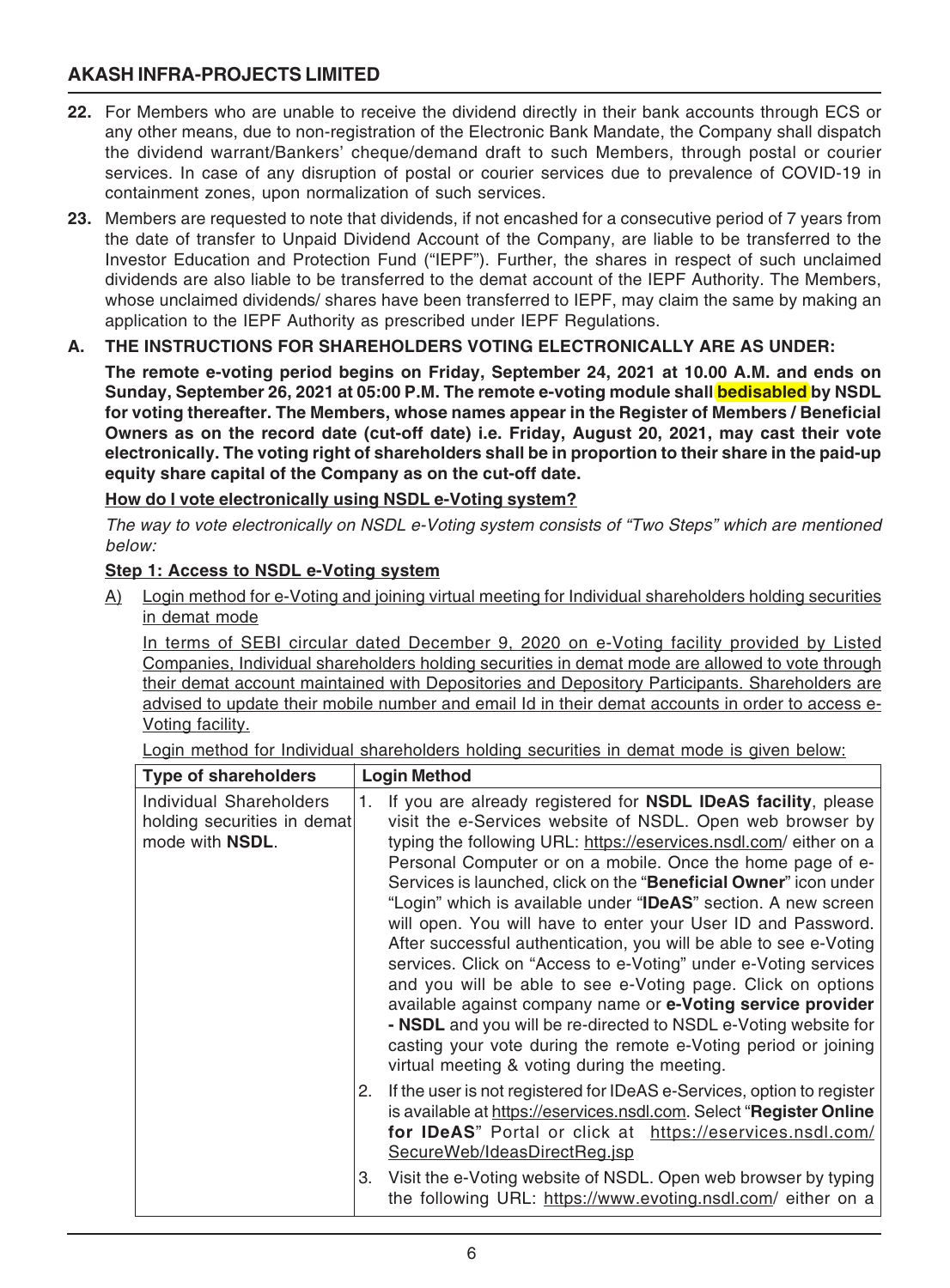|                                                                                                                           | Personal Computer or on a mobile. Once the home page of e-<br>Voting system is launched, click on the icon "Login" which is<br>available under 'Shareholder/Member' section. A new screen<br>will open. You will have to enter your User ID (i.e. your sixteen<br>digit demat account number held with NSDL), Password/OTP<br>and a Verification Code as shown on the screen. After successful<br>authentication, you will be redirected to NSDL Depository site<br>wherein you can see e-Voting page. Click on options available<br>against company name or e-Voting service provider - NSDL<br>and you will be redirected to e-Voting website of NSDL for casting<br>your vote during the remote e-Voting period or joining virtual<br>meeting & voting during the meeting.                                                                                                                                                                                                                                                                                                                                                                                                         |
|---------------------------------------------------------------------------------------------------------------------------|---------------------------------------------------------------------------------------------------------------------------------------------------------------------------------------------------------------------------------------------------------------------------------------------------------------------------------------------------------------------------------------------------------------------------------------------------------------------------------------------------------------------------------------------------------------------------------------------------------------------------------------------------------------------------------------------------------------------------------------------------------------------------------------------------------------------------------------------------------------------------------------------------------------------------------------------------------------------------------------------------------------------------------------------------------------------------------------------------------------------------------------------------------------------------------------|
| <b>Individual Shareholders</b><br>holding securities in demat<br>mode with CDSL                                           | Existing users who have opted for Easi / Easiest, they can login<br>1.<br>through their user id and password. Option will be made available<br>to reach e-Voting page without any further authentication. The<br>URL for users to login to Easi / Easiest are https://<br>web.cdslindia.com/myeasi/home/login or www.cdslindia.com<br>and click on New System Myeasi.<br>After successful login of Easi/Easiest the user will be also able<br>2.<br>to see the E Voting Menu. The Menu will have links of e-Voting<br>service provider i.e. NSDL. Click on NSDL to cast your vote.<br>If the user is not registered for Easi/Easiest, option to register is<br>3.<br>available at https://web.cdslindia.com/myeasi/Registration/<br>EasiRegistration<br>4. Alternatively, the user can directly access e-Voting page by<br>providing demat Account Number and PAN No. from a link in<br>www.cdslindia.com home page. The system will authenticate<br>the user by sending OTP on registered Mobile & Email as<br>recorded in the demat Account. After successful authentication,<br>user will be provided links for the respective ESP i.e. NSDL<br>where the e-Voting is in progress. |
| <b>Individual Shareholders</b><br>(holding securities in<br>demat mode) login<br>through their depository<br>participants | You can also login using the login credentials of your demat account<br>through your Depository Participant registered with NSDL/CDSL for<br>e-Voting facility. Once login, you will be able to see e-Voting option.<br>Once you click on e-Voting option, you will be redirected to NSDL/<br>CDSL Depository site after successful authentication, wherein you<br>can see e-Voting feature. Click on options available against company<br>name or e-Voting service provider-NSDL and you will be redirected<br>to e-Voting website of NSDL for casting your vote during the remote<br>e-Voting period or joining virtual meeting & voting during the meeting.                                                                                                                                                                                                                                                                                                                                                                                                                                                                                                                        |

Important note: Members who are unable to retrieve User ID/ Password are advised to use Forget User ID and Forget Password option available at abovementioned website.

Helpdesk for Individual Shareholders holding securities in demat mode for any technical issues related to login through Depository i.e. NSDL and CDSL.

| Login type                                                               | <b>Helpdesk details</b>                                                                                                                                                              |
|--------------------------------------------------------------------------|--------------------------------------------------------------------------------------------------------------------------------------------------------------------------------------|
| Individual Shareholders<br>holding securities in demat<br>mode with NSDL | Members facing any technical issue in login can contact NSDL<br>helpdesk by sending a request at evoting@nsdl.co.in or call at<br>toll free no.: 1800 1020 990 and 1800 22 44 30     |
| Individual Shareholders<br>holding securities in demat<br>mode with CDSL | Members facing any technical issue in login can contact CDSL<br>helpdesk by sending a request at<br>helpdesk.evoting@cdslindia.com or contact at 022- 23058738<br>or 022-23058542-43 |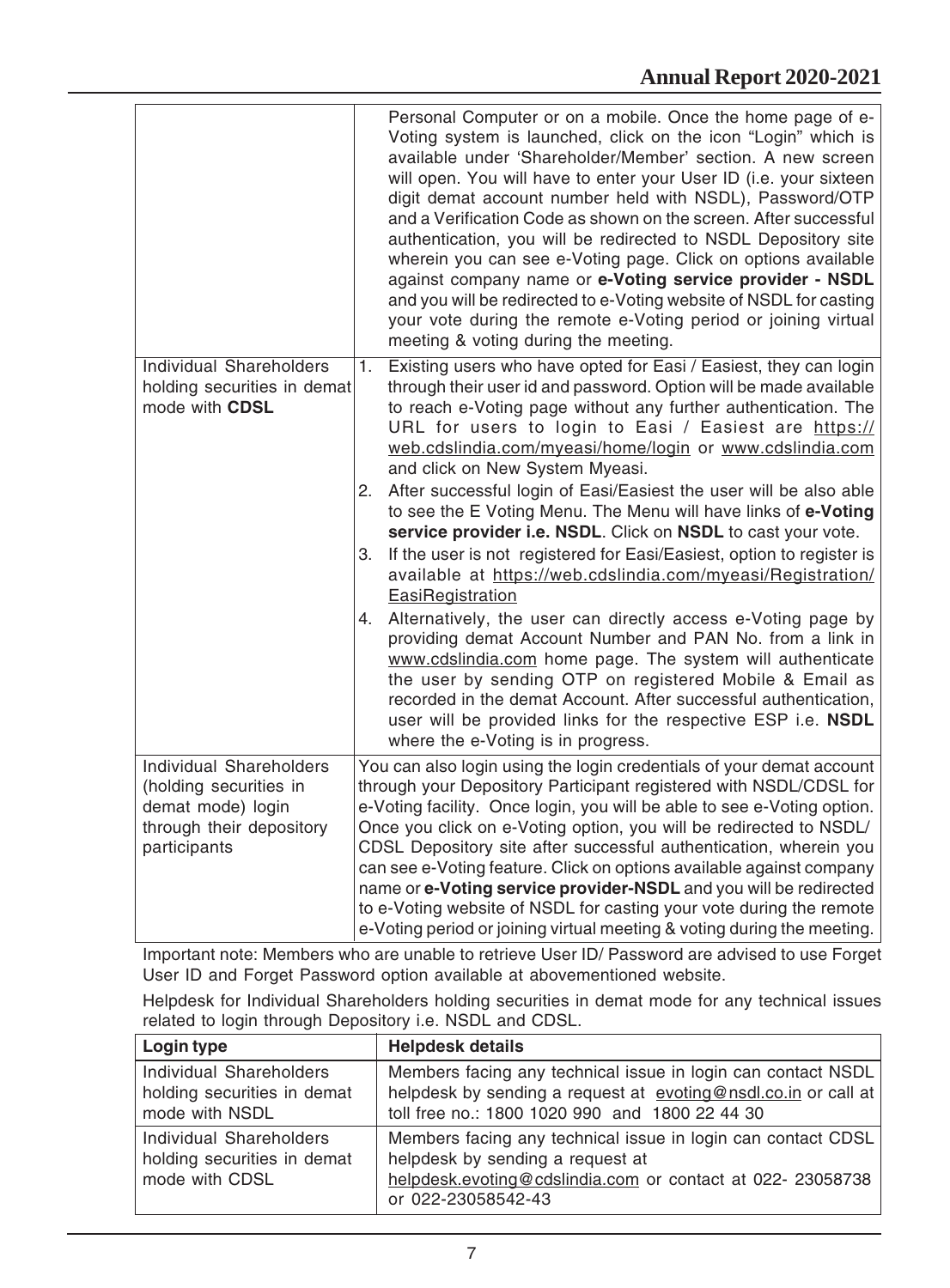**B) Login Method for shareholders other than Individual shareholders holding securities in demat mode and shareholders holding securities in physical mode.**

# **How to Log-in to NSDL e-Voting website?**

- 1. Visit the e-Voting website of NSDL. Open web browser by typing the following URL: https:// www.evoting.nsdl.com/ either on a Personal Computer or on a mobile.
- 2. Once the home page of e-Voting system is launched, click on the icon "Login" which is available under 'Shareholder/Member' section.
- 3. A new screen will open. You will have to enter your User ID, your Password/OTP and a Verification Code as shown on the screen.

Alternatively, if you are registered for NSDL eservices i.e. IDEAS, you can log-in at https:// eservices.nsdl.com/ with your existing IDEAS login. Once you log-in to NSDL eservices after using your log-in credentials, click on e-Voting and you can proceed to Step 2 i.e. Cast your vote electronically.

4. Your User ID details are given below :

|    | Manner of holding shares i.e.<br>Demat (NSDL or CDSL) or Physical | Your User ID is:                                                                                                                                             |
|----|-------------------------------------------------------------------|--------------------------------------------------------------------------------------------------------------------------------------------------------------|
| a) | For Members who hold shares in demat<br>account with NSDL.        | 8 Character DP ID followed by 8 Digit Client ID<br>For example if your DP ID is IN300*** and Client<br>ID is 12****** then your user ID is IN300***12******. |
| b) | For Members who hold shares in demat<br>account with CDSL.        | 16 Digit Beneficiary ID<br>For example if your Beneficiary ID is<br>12*************** then your user ID is<br>$12****************$                           |
| C) | For Members holding shares in<br>Physical Form.                   | <b>EVEN Number followed by Folio Number</b><br>registered with the company                                                                                   |
|    |                                                                   | For example if folio number is 001*** and EVEN is<br>101456 then user ID is 101456001***                                                                     |

- 5. Password details for shareholders other than Individual shareholders are given below:
	- a) If you are already registered for e-Voting, then you can user your existing password to login and cast your vote.
	- b) If you are using NSDL e-Voting system for the first time, you will need to retrieve the 'initial password' which was communicated to you. Once you retrieve your 'initial password', you need to enter the 'initial password' and the system will force you to change your password.
	- c) How to retrieve your 'initial password'?
		- (i) If your email ID is registered in your demat account or with the company, your 'initial password' is communicated to you on your email ID. Trace the email sent to you from NSDL from your mailbox. Open the email and open the attachment i.e. a .pdf file. Open the .pdf file. The password to open the .pdf file is your 8 digit client ID for NSDL account, last 8 digits of client ID for CDSL account or folio number for shares held in physical form. The .pdf file contains your 'User ID' and your 'initial password'.
		- (ii) If your email ID is not registered, please follow steps mentioned below in **process for those shareholders whose email ids are not registered**
- 6. If you are unable to retrieve or have not received the "Initial password" or have forgotten your password:
	- a) Click on "Forgot User Details/Password?" (If you are holding shares in your demat account with NSDL or CDSL) option available on www.evoting.nsdl.com.
	- b) Physical User Reset Password?" (If you are holding shares in physical mode) option available on www.evoting.nsdl.com.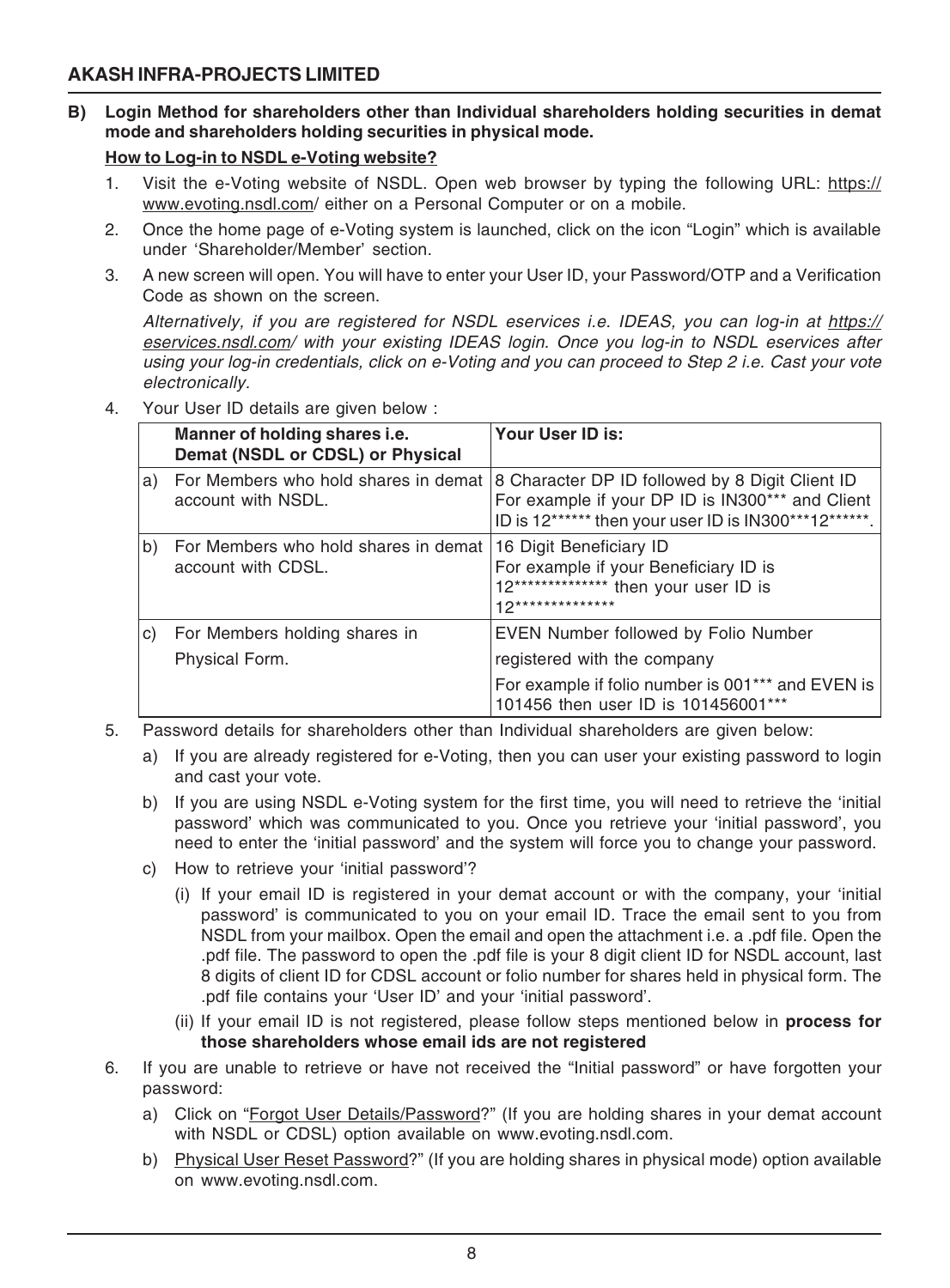- c) If you are still unable to get the password by aforesaid two options, you can send a request at evoting@nsdl.co.in mentioning your demat account number/folio number, your PAN, your name and your registered address etc.
- d) Members can also use the OTP (One Time Password) based login for casting the votes on the e-Voting system of NSDL.
- 7. After entering your password, tick on Agree to "Terms and Conditions" by selecting on the check box.
- 8. Now, you will have to click on "Login" button.
- 9. After you click on the "Login" button, Home page of e-Voting will open.

# **Step 2: Cast your vote electronically and join General Meeting on NSDL e-Voting system. How to cast your vote electronically and join General Meeting on NSDL e-Voting system?**

- 1. After successful login at Step 1, you will be able to see all the companies "EVEN" in which you are holding shares and whose voting cycle and General Meeting is in active status.
- 2. Select "EVEN" of company for which you wish to cast your vote during the remote e-Voting period and casting your vote during the General Meeting. For joining virtual meeting, you need to click on "VC/OAVM" link placed under "Join General Meeting".
- 3. Now you are ready for e-Voting as the Voting page opens.
- 4. Cast your vote by selecting appropriate options i.e. assent or dissent, verify/modify the number of shares for which you wish to cast your vote and click on "Submit" and also "Confirm" when prompted.
- 5. Upon confirmation, the message "Vote cast successfully" will be displayed.
- 6. You can also take the printout of the votes cast by you by clicking on the print option on the confirmation page.
- 7. Once you confirm your vote on the resolution, you will not be allowed to modify your vote.

# **General Guidelines for shareholders**

- 1. Institutional shareholders (i.e. other than individuals, HUF, NRI etc.) are required to send scanned copy (PDF/JPG Format) of the relevant Board Resolution/ Authority letter etc. with attested specimen signature of the duly authorized signatory(ies) who are authorized to vote, to the Scrutinizer by email to evoting@parikhdave.com with a copy marked to evoting@nsdl.co.in.
- 2. It is strongly recommended not to share your password with any other person and take utmost care to keep your password confidential. Login to the e-voting website will be disabled upon five unsuccessful attempts to key in the correct password. In such an event, you will need to go through the "Forgot User Details/Password?" or "Physical User Reset Password?" option available on www.evoting.nsdl.com to reset the password.
- 3. In case of any queries, you may refer the Frequently Asked Questions (FAQs) for Shareholders and e-voting user manual for Shareholders available at the download section of www.evoting.nsdl.com or call on toll free no.: 1800 1020 990 and 1800 22 44 30 or send a request to Mr. Nipul Shah at evoting@nsdl.co.in

#### **Process for those shareholders whose email ids are not registered with the depositories for procuring user id and password and registration of e mail ids for e-voting for the resolutions set out in this notice:**

- 1. In case shares are held in demat mode, please provide DPID-CLID (16 digit DPID + CLID or 16 digit beneficiary ID), Name, client master or copy of Consolidated Account statement, PAN (self attested scanned copy of PAN card), AADHAR (self attested scanned copy of Aadhar Card) to cs@akashinfra.com. If you are an Individual shareholders holding securities in demat mode, you are requested to refer to the login method explained at **step 1 (A)** i.e. Login method for e-Voting and joining virtual meeting for Individual shareholders holding securities in demat mode.
- 2. Alternatively shareholder/members may send a request to evoting@nsdl.co.in for procuring user id and password for e-voting by providing above mentioned documents.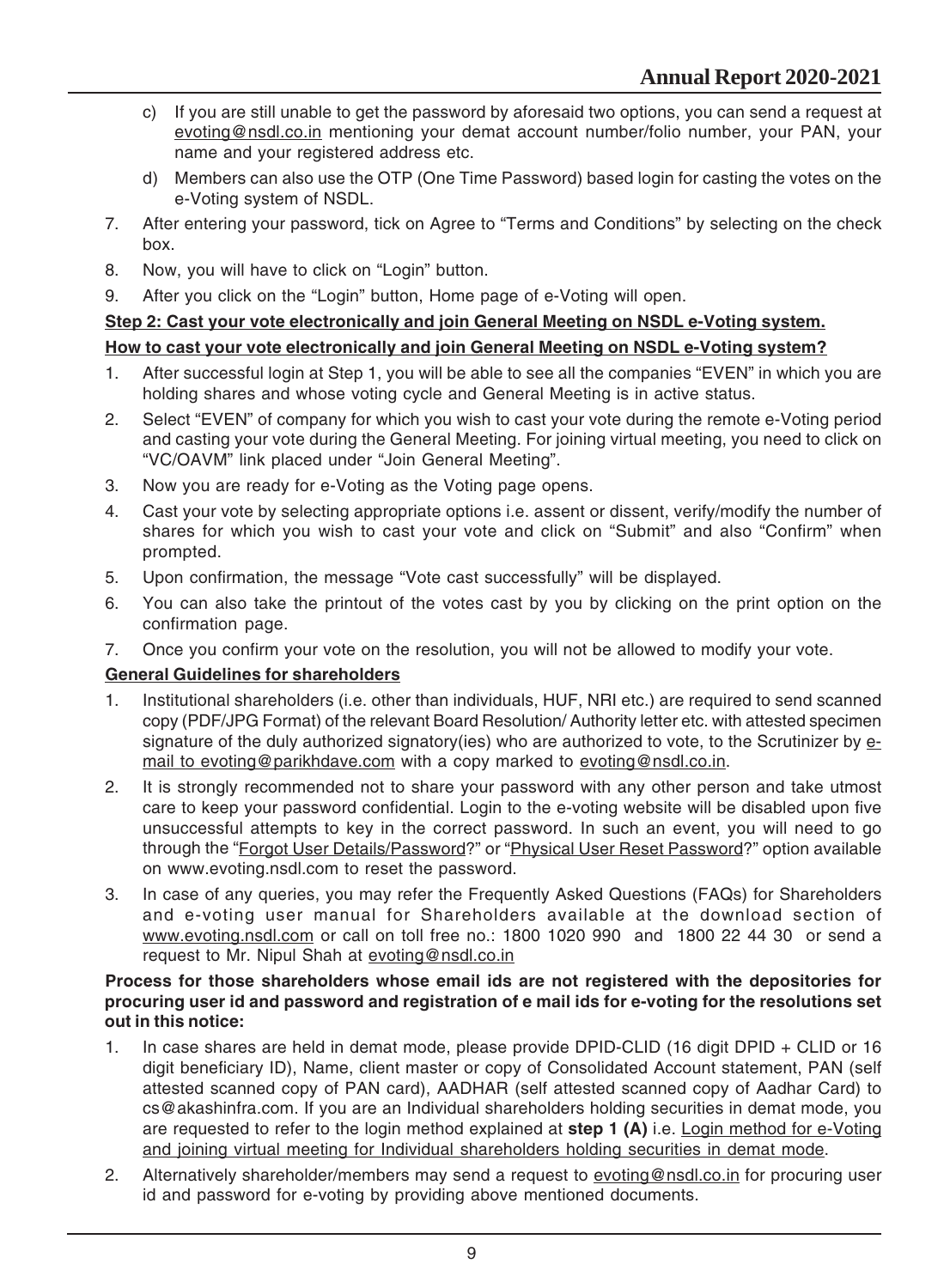3. In terms of SEBI circular dated December 9, 2020 on e-Voting facility provided by Listed Companies, Individual shareholders holding securities in demat mode are allowed to vote through their demat account maintained with Depositories and Depository Participants. Shareholders are required to update their mobile number and email ID correctly in their demat account in order to access e-Voting facility.

# **THE INSTRUCTIONS FOR MEMBERS FOR e-VOTING ON THE DAY OF THE AGM ARE AS UNDER:-**

- 1. The procedure for e-Voting on the day of the AGM is same as the instructions mentioned above for remote e-voting.
- 2. Only those Members/ shareholders, who will be present in the AGM through VC/OAVM facility and have not casted their vote on the Resolutions through remote e-Voting and are otherwise not barred from doing so, shall be eligible to vote through e-Voting system in the AGM.
- 3. Members who have voted through Remote e-Voting will be eligible to attend the AGM. However, they will not be eligible to vote at the AGM.
- 4. The details of the person who may be contacted for any grievances connected with the facility for e-Voting on the day of the AGM shall be the same person mentioned for Remote e-voting.

# **INSTRUCTIONS FOR MEMBERS FOR ATTENDING THE AGM THROUGHVC/OAVM ARE AS UNDER:**

- 1. Member will be provided with a facility to attend the AGM through VC/OAVM through the NSDL e-Voting system. Members may access by following the steps mentioned above for **Access to NSDL e-Voting system**. After successful login, you can see link of "VC/OAVM link" placed under "**Join General meeting**" menu against company name. You are requested to click on VC/OAVM link placed under Join General Meeting menu. The link for VC/OAVM will be available in Shareholder/Member login where the EVEN of Company will be displayed. Please note that the members who do not have the User ID and Password for e-Voting or have forgotten the User ID and Password may retrieve the same by following the remote e-Voting instructions mentioned in the notice to avoid last minute rush.
- 2. Members are encouraged to join the Meeting through Laptops for better experience.
- 3. Further Members will be required to allow Camera and use Internet with a good speed to avoid any disturbance during the meeting.
- 4. Please note that Participants Connecting from Mobile Devices or Tablets or through Laptop connecting via Mobile Hotspot may experience Audio/Video loss due to Fluctuation in their respective network. It is therefore recommended to use Stable Wi-Fi or LAN Connection to mitigate any kind of aforesaid glitches.
- 5. Shareholders who would like to express their views/have questions may send their questions in advance mentioning their name demat account number/folio number, email id, mobile number at cs@akashinfra.com. The same will be replied by the company suitably.

**REGISTERED OFFICE:**

**Place : Gandhinagar BY ORDER OF THE BOARD FOR AKASH INFRA-PROJECTS LIMITED** 

2, Ground Floor, Abhishek Complex, **AMBUSINH GOL**<br>
2, Ground Floor, Abhishek Complex, **AMBUSING DIRECTOR**<br> **CHAIRMAN AND MANAGING DIRECTOR CHAIRMAN AND MANAGING DIRECTOR** Gandhinagar 382011 **DIN: 00463376**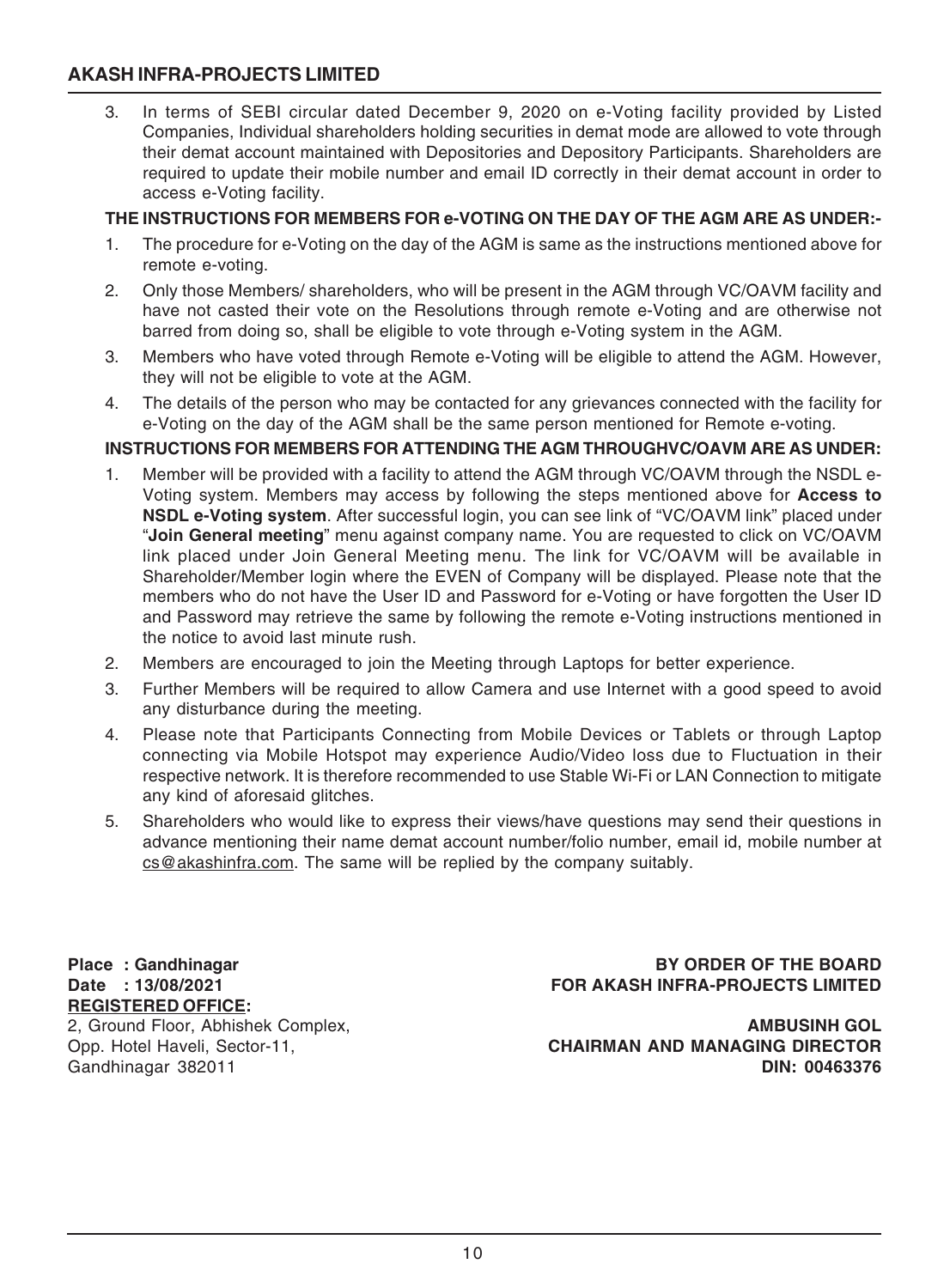# **EXPLANATORY STATEMENT IN RESPECT OF THE SPECIAL BUSINESS PURSUANT TO SECTION 102 OF THE COMPANIES ACT, 2013**

# **Item No. 5**

The Board of Directors on recommendation of the Audit Committee has appointed M/s.Rahil Shah & Associates, Cost Accountant (FRN 002123) as the Cost Auditors of the Company for the financial year 2021-22 to conduct the cost audit of the Company. As per the provisions of Section 148 of the Companies Act, 2013 read with Rule 14 of the Companies (Audit and Auditors) Rules, 2014 the remuneration fixed by the Board of Directors payable to the Cost Auditors is to be ratified by the members of the Company.

Accordingly, approval of the Members is sought by way of an Ordinary Resolution for ratification of the remuneration payable to the Cost Auditor for the financial year ending on March 31, 2022.

The Board recommends passing of Ordinary Resolution for approval of the Members.

None of the Director, Key Managerial Personnel of the Company or their relatives is in any way, concerned or interested in the resolution.

#### **Item No. 6 to 8**

Mr. Ashwinkumar B. Jani, Mr. Bhanuchandra K. Bhavsar and Mrs. Monika Shekhawat were appointed as Independent Directors of the Company pursuant to Section 149 of the Companies Act, 2013 ("the Act") read with Companies (Appointment and Qualification of Directors) Rules, 2014 by the shareholders at the Annual General Meeting held on September 23, 2017 to hold office upto January 16, 2022.

The Company has received notices respectively in writing pursuant to Section 160 of the Companies Act, 2013 from members proposing the candidature of Mr. Ashwinkumar B. Jani, Mr. Bhanuchandra K. Bhavsar and Mrs. Monika Shekhawat for their appointment to the office of Independent Directors.

On the basis of recommendation by the Nomination and remuneration Committee and report of performance evaluation and considering their qualification, experience and expertise, the Board has proposed theirreappointment as Independent Directors for further period of five consecutive years commencing from  $17<sup>th</sup>$ January, 2022 to 16<sup>th</sup> January, 2027 and they shall not be liable to retire by rotation.

Brief profile of the above Independent Directorsis as under:

## **1. Mr. Ashwinkumar B. Jani (holding DIN 07709994)**

He is a qualified Civil Engineer from L.D. College of Engineering, Gujarat University and had experience of serving for Government of Gujarat in Roads and Development department for more than 30 years and has retired from the esteem position of Executive Engineer. Due to his liasioning power with various government departments, qualifications, vast experience in the sector it would be of immense benefit to the Company to appoint him as an Independent Director on the Board of Directors of the Company.

## **2. Mr. Bhanuchandra K. Bhavsar (holding DIN 07709354)**

He is a qualified Civil Engineer from L.D. College of Engineering, Gujarat University and has worked as Deputy Executive Engineer with Government of Gujarat. Considering his qualifications, vast experience, positive attributes and expertise, it would be advisable and beneficial to the Company to re-appoint him as an Independent Director on the Board of Directors of the Company.

## **3. Mrs. Monika Shekhawat (holding DIN 07710330)**

She is a qualified Company Secretary and has profound knowledge in the field of Corporate and other laws. Considering the qualifications, secretarial and legal background, expertise knowledge and independence it would be of immense benefit to the Company to re-appoint her for further term of five years as an Independent Director on the Board of Directors of the Company.

The above Directors have given a declaration to the Board that they meet the criteria of independence as provided in Section 149(6) of the Companies Act, 2013 and Regulation16 of the SEBI Listing Regulations. In terms of proviso to sub-section (5) of Section 152, the Board of Directors is of the opinion that Mr. Ashwinkumar B. Jani, Mr. Bhanuchandra K. Bhavsar and Mrs. Monika Shekhawat fulfil the conditions specified in the Act for their appointment as Independent Directors.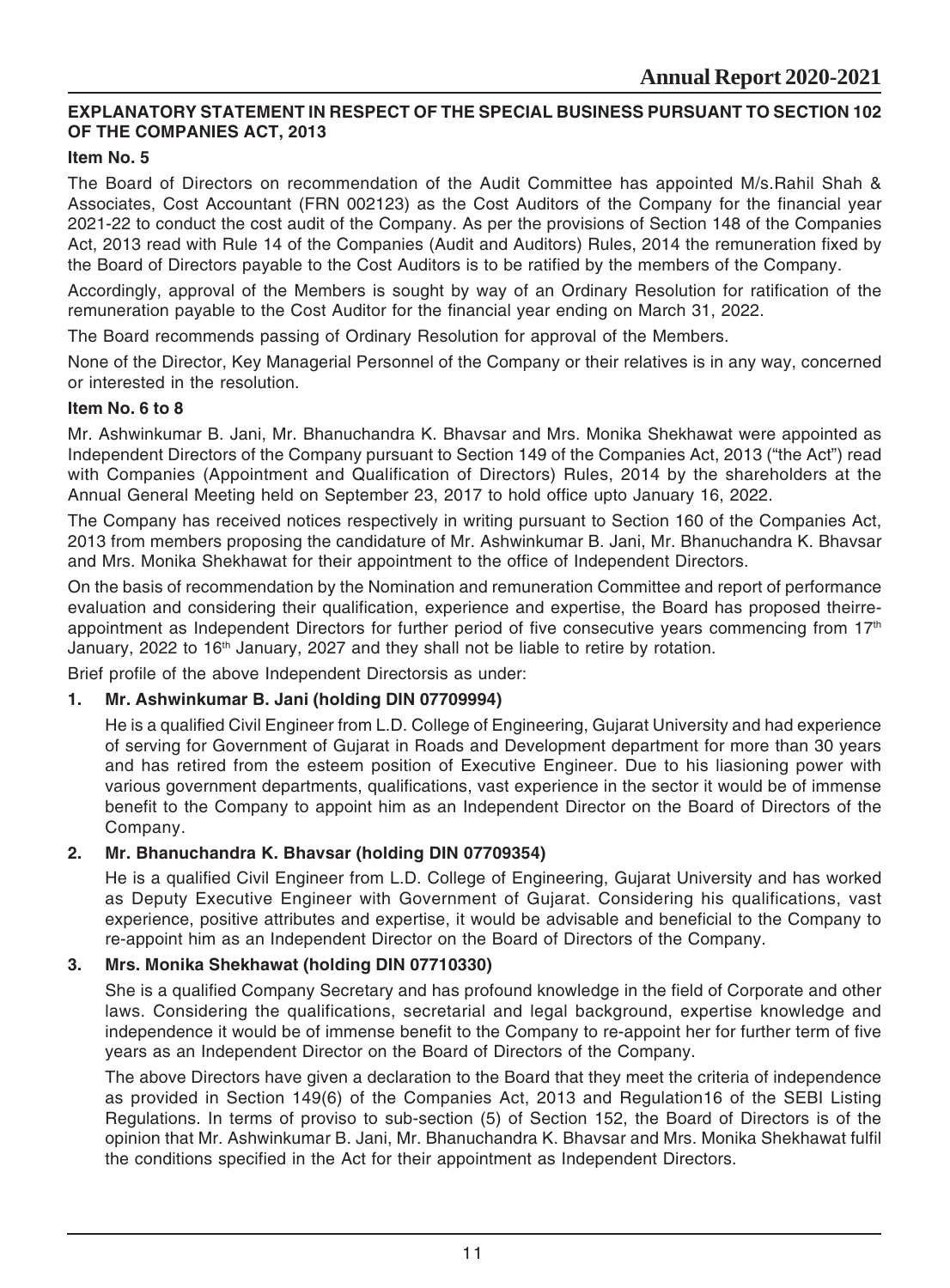The Company has also received from each of the above directors:-

- (i) the consent in writing to act as a Director and
- (ii) intimation that he/she is not disqualified under section164(2) of the Companies Act, 2013.
- (iii) a declaration to the effect that he/she is not debarred from holding the office of Director pursuant to any Order issued by the Securities and Exchange Board of India (SEBI).

A copy of the draft letter for the appointment of each of the above Directors as Independent Director setting out the terms and conditions would be available for inspection without any fee by the members at the Registered Office of the Company during normal business hours on any working day till the date of Annual General Meeting.

Mr. Ashwinkumar B. Jani, Mr. Bhanuchandra K. Bhavsar and Mrs. Monika Shekhawat, being appointees, are deemed to be concerned and interested in the respective resolution of their appointment. None of the other Directors, Key Managerial Personnelof the Company and/or their relatives are concerned or interested, financially or otherwise, in the proposed resolution at item nos. 6 to 8.

# **REGISTERED OFFICE:**

#### **Place : Gandhinagar BY ORDER OF THE BOARD Date : 13/08/2021 FOR AKASH INFRA-PROJECTS LIMITED**

2, Ground Floor, Abhishek Complex, **AMBUSINH GOL AMBUSINH GOL** Opp. Hotel Haveli, Sector-11, **CHAIRMAN AND MANAGING DIRECTOR** Gandhinagar 382011 **DIN: 00463376**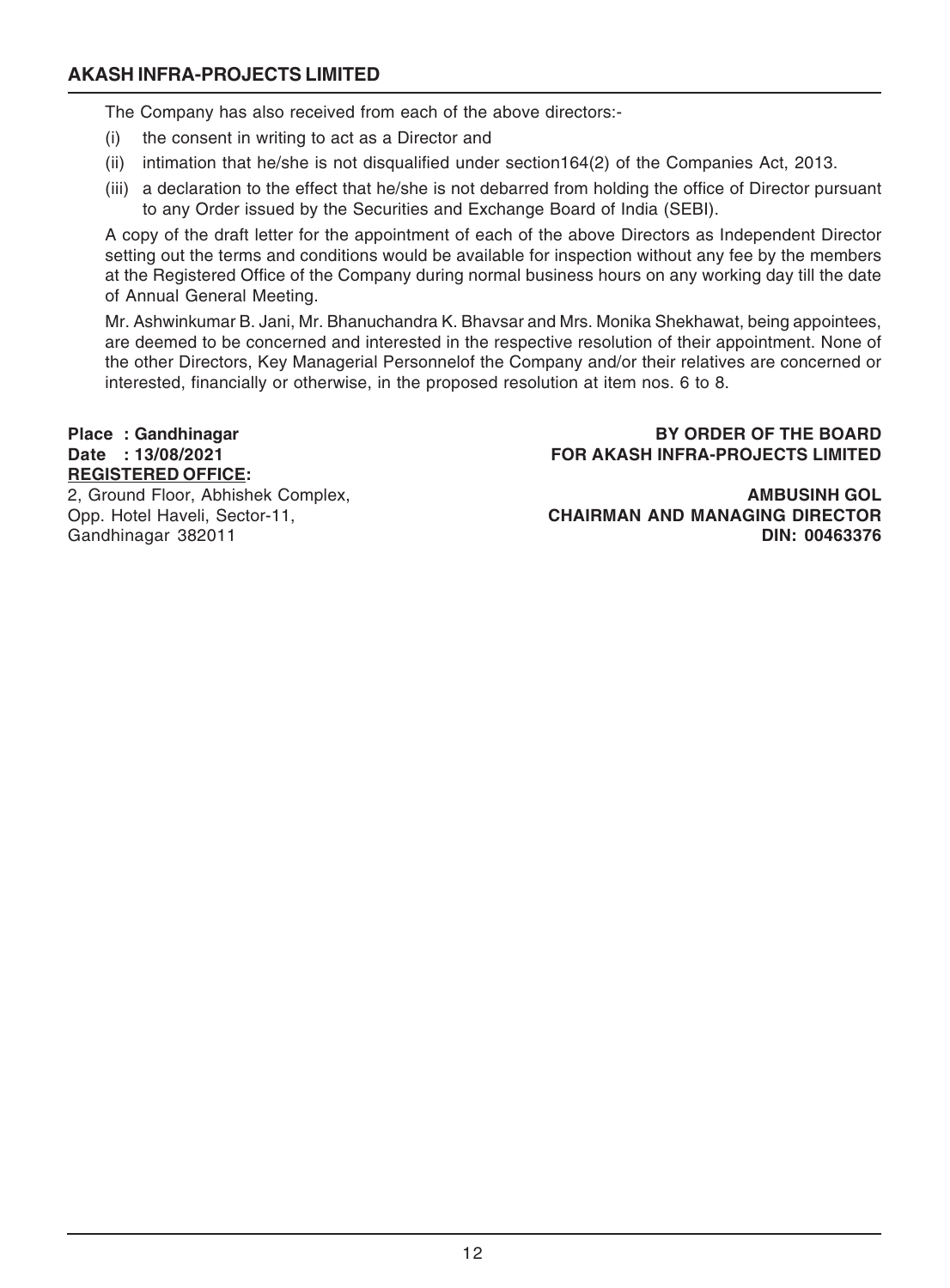# **D I R E C T O R S' R E P O R T**

# **To,**

# **THE MEMBERS**

Your Directors present herewith the **22nd ANNUAL REPORT** together with the Audited Financial Statements and Auditors' report thereon for the year ended on 31<sup>st</sup> March, 2021.

## **FINANCIAL RESULTS:**

The Financial Results of the Company for the year ended on 31<sup>st</sup> March, 2021 are as follows:-

|                                                 |           |                   |           | (Amt. in Lakhs)     |  |  |
|-------------------------------------------------|-----------|-------------------|-----------|---------------------|--|--|
| <b>Particulars</b>                              |           | <b>Standalone</b> |           | <b>Consolidated</b> |  |  |
|                                                 | 2020-2021 | 2019-2020         | 2020-2021 | 2019-2020           |  |  |
| <b>Total Income including Other Income</b>      | 6896.83   | 7334.35           | 6902.53   | 7339.90             |  |  |
| Profit / (loss) Before Depreciation,            |           |                   |           |                     |  |  |
| Amortization and Taxation                       | 278.80    | 314.50            | 282.39    | 317.47              |  |  |
| Depreciation and Amortization                   | 151.33    | 236.35            | 155.05    | 239.97              |  |  |
| Profit / (Loss) before Extra Ordinary &         |           |                   |           |                     |  |  |
| <b>Exceptional Items</b>                        | 127.47    | 78.15             | 127.34    | 77.49               |  |  |
| <b>Extra Ordinary Items</b>                     |           |                   |           |                     |  |  |
| <b>Exceptional Items</b>                        |           |                   |           |                     |  |  |
| <b>Profit / (Loss) before Taxation</b>          | 127.47    | 78.15             | 127.34    | 77.49               |  |  |
| Provision for taxation - For Current Tax        | 22.00     | 14.00             | 22.00     | 14.00               |  |  |
| Short/(Excess) provision of tax of earlier year | (1.81)    | (0.91)            | (1.81)    | (0.91)              |  |  |
| Deferred Tax Liability/(Assets)                 | (4.71)    | 1.36              | (4.27)    | 1.36                |  |  |
| <b>Profit / (Loss) after Taxation</b>           | 111.99    | 63.70             | 111.42    | 63.04               |  |  |

## **OPERATIONS AND PERFORMANCE OF THE COMPANY:**

During the year under review, your Company was able to achieve on Standalone basis revenue from operation of Rs. 6705.68 Lacs (previous year Rs. 6867.91 Lacs), other Operating Income of Rs. 15.83 Lacs (previous year Rs. 393.60 Lacs) and other Non-Operating Income of Rs. 175.30 Lacs (previous year Rs. 72.82 Lacs). The Company has earned net profit of Rs. 111.99 Lacs (previous year Rs. 63.70 Lacs).

## **IMPACT OF COVID19:**

The outbreak of Covid-19 pandemic globally and in India is causing significant disturbance and slowdown of economic activity. The management has considered the impact of Covid-19 on its profitability, liquidity, supply chain, receivables, inventories, other financial assets and investments. The management believes that the impact is likely to be short term in nature and there does not seem to be any medium to long term risks in the Company's ability to recover.

The operations of the company were impacted marginally during the time of Lockdown however thereafter the management has taken proper measures for reducing the impact of COVID- 19 which is evident from the increased profitability of the Company as compared to previous financial year.

The Company is confident to continue the momentum.

# **STATE OF AFFAIRS AND FUTURE OUTLOOK:**

The Company is engaged in the business of civil constructions and undertakes various government contracts for construction, resurfacing, widening and repairs of the roads and Bridges mainly from the State Government Departments and Municipal and Local Bodies through tender bidding. The Company's revenue including other income for the financial year 2020-21 was Rs.6896.83 Lacs as compared to previous year Rs. 7334.35 Lacs. During the year, your Company's growth was affected due to the nation-wide lockdown after the outbreak of Covid-19.

During the year under review, the Company was able to earn net profit of Rs. 111.99 Lacs as compared to Rs. 63.70 Lacs in previous year.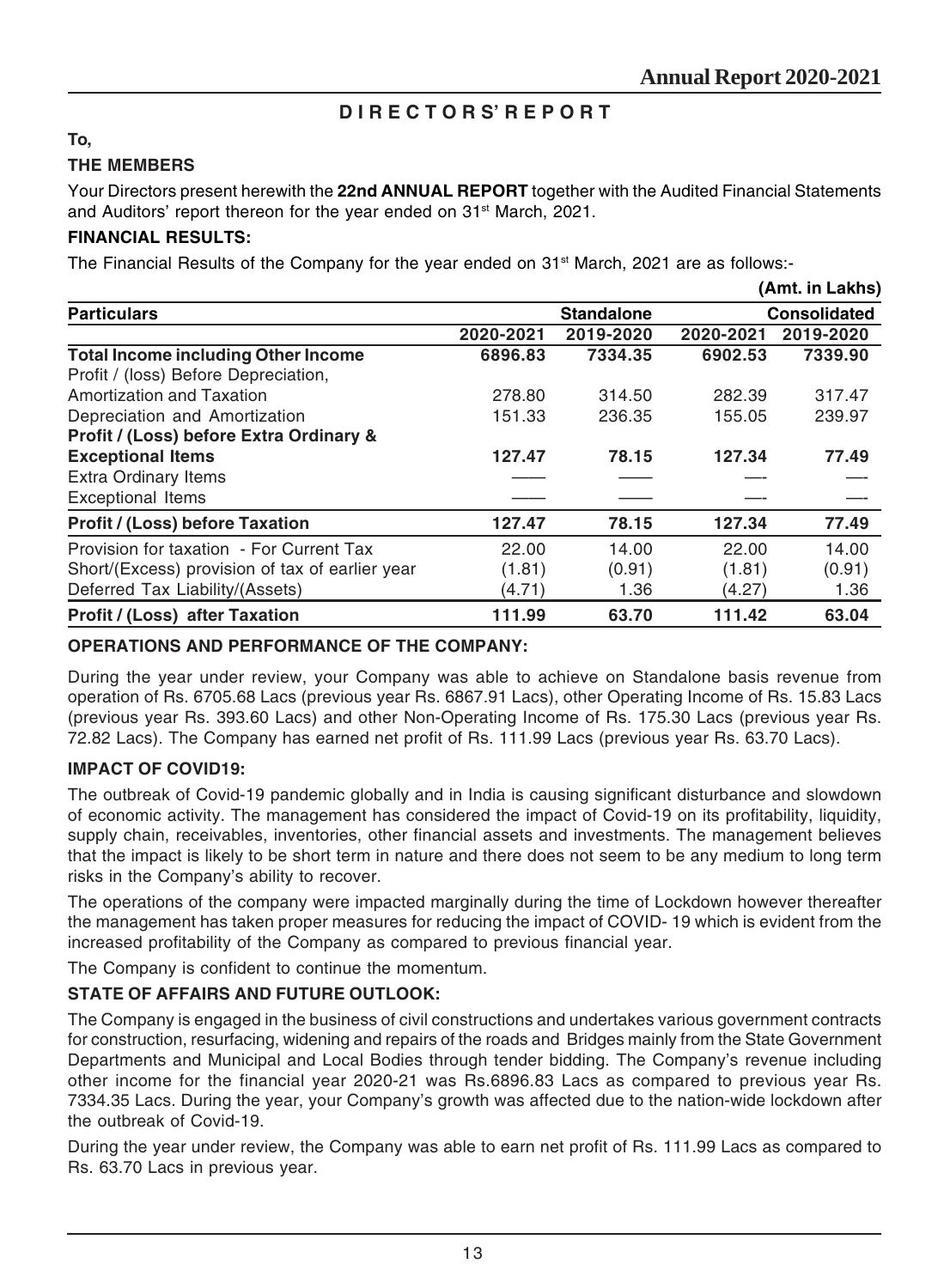During the year under review, considering the unprecedented condition of Covid-19 pandemic one of the division of the Company i.e. "Pathikashram" hotel catering hospitality division remained closed. Due to nonviability, the company has discontinued the operations of said division.

After the closure of year under review, the Company has received an arbitration award from the Arbitral Tribunal, Ahmedabad with respect to legal matter pending between the Company and Gujarat Industrial Development Corporation, Gandhinagar and Ahmedabad (Respondents) for cancellation of tender by respondents even after accepting the same. The Arbitrator has partially allowed the claim of the Company and directed respondents to pay amount of Rs. 49,37,049/- (Rupees Forty Nine Lakh Thirty Seven Thousand Forty Nine Only) to the Company.

Apart from the above, there was no other change in the business activities of the Company.

## **SUBSIDIARY AND ASSOCIATE COMPANY:**

The Company has following subsidiary/ associate companies whose accounts are consolidate in the Company:

- 1. Akash Infra Inc.–Subsidiary Company
- 2. Akash Petroleum Private Limited- Associate Company
- 3. Akash Residency and Hospitality Private Limited- Associate of Akash Petroleum Private Limited

The salient features of the financial statement of these entities is set out in the prescribed form AOC-1 attached herewith as a separate Annexure - III to this Annual Report.

The Policy on Material Subsidiary framed by the Board of Directors of the Company is available on Company's website at link http://www.akashinfra.com/policy/Policy\_for\_detrmining\_material\_subsidiary.pdf.

The Audited financial statements of all subsidiaries are available on the website of the Company www.akashinfra.com.

#### **DIVIDEND:**

The Board of Directors have recommended a dividend of Rs. 0.10 per share on 168,62,534 equity shares of Rs. 10/- each fully paid for the year ended on 31.03.2021, to be paid subject to the approval of the members at the ensuing Annual General Meeting.

Since there was no unpaid / unclaimed dividend in the Company, the Company is not required to transfer any amount to the Investor Education and Protection Fund as required under the provision of Section 125 of the Companies Act, 2013.

#### **TRANSFER TO RESERVES:**

The Company has not transferred any amount to Reserves during the year under review.

## **SHARE CAPITAL:**

The paid-up Equity Share Capital as on  $31<sup>st</sup>$  March, 2021 was Rs. 1,686.25 Lacs. During the year under review the Company has not issued any shares. No shares with differential voting rights, stock or sweat equity shares were issued by the Company during the year under review. During the year the Company has not transferred any Equity Shares to Investor Education and Protection Fund, pursuant to the provisions of sections 124 & 125 of the Companies Act, 2013 and Investor Education and Protection Fund (Accounting, Audit, Transfer and Refund) Rules, 2016.

## **DIRECTORS AND KEY MANAGERIAL PERSONNEL:**

In accordance with the provisions of Section 152 of the Companies Act, 2013 and the Rules framed thereunder, Mr. Yoginkumar Haribhai Patel (DIN: 00463335) and Mr. Dineshbhai Haribhai Patel (DIN: 00468821) will retire by rotation at the ensuing Annual General Meeting and they being eligible have offered themselves for reappointment.

As the term of office of Mr. Ashwinkumar Jani (DIN:07709994), Mr. Bhanuchandra Bhavsar (DIN: 07709354) and Mrs. Monika Shekhawat (DIN: 07710330) as Independent Directors is valid upto 16<sup>th</sup> January, 2022, the Board of Directors, subject to approval of members at the ensuing Annual General Meeting, proposes their re-appoint for further term of 5 years w.e.f. 17<sup>th</sup> January, 2022. The resolutions proposing their reappointment are set out in the notice convening the Annual General Meeting.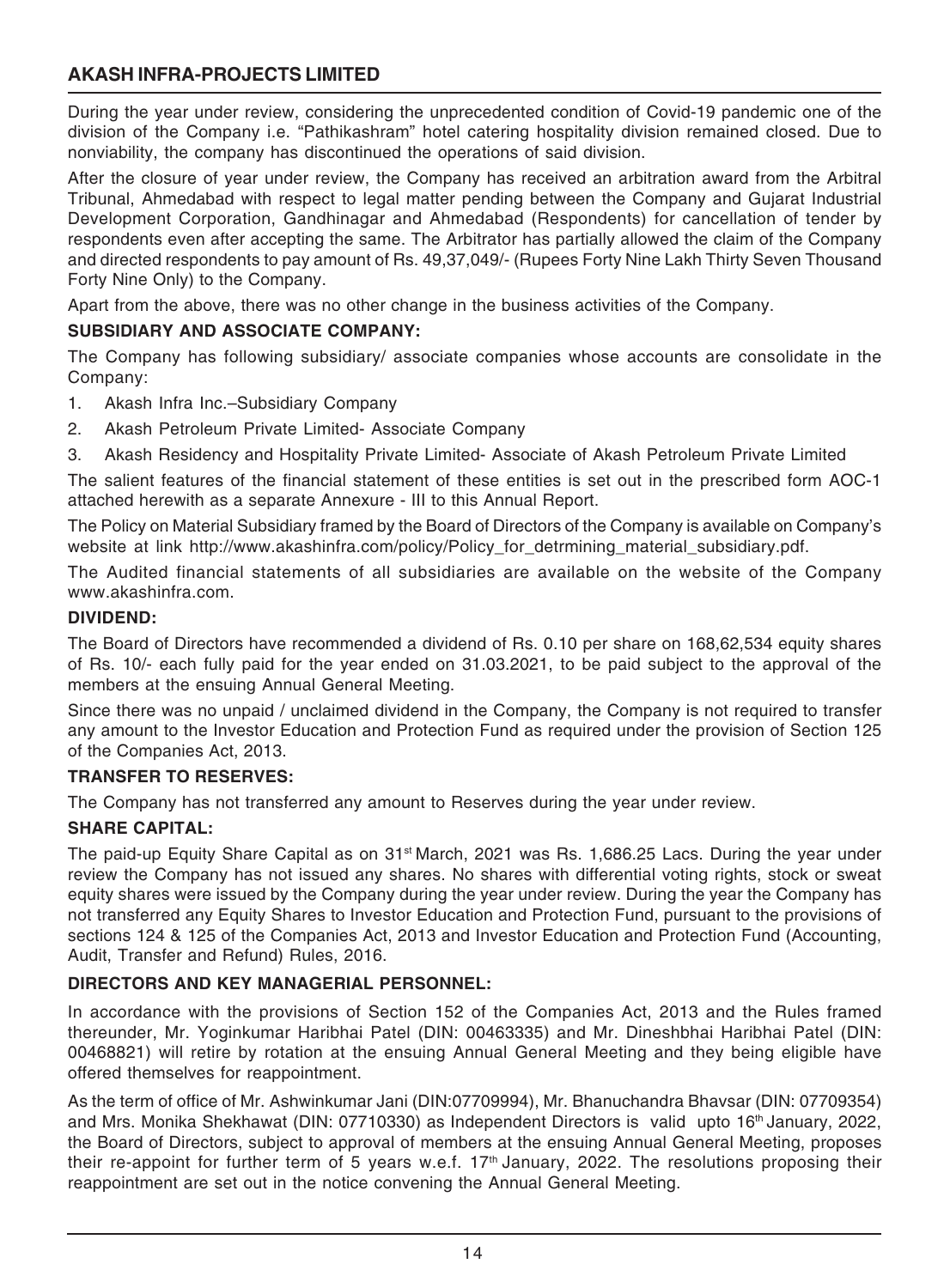The Board recommends reappointment of above Directors.

As on 31.03.2021, following are the Key Managerial Personnel of the Company:

- Mr.Ambusinh Punjaji Gol–Chairman and Managing Director
- Mr.Yoginkumar Haribhai Patel- Managing Director
- Mr. Premalsinh Punjaji Gol Whole Time Director
- Mr.Dineshbhai Haribhai Patel- Whole Time Director
- Mr. Sujit Padhi Chief Financial Officer
- Mrs. Priyanka Munshi Company Secretary & Compliance Officer

# **DECLARATION FROM INDEPENDENT DIRECTOR:**

The Independent Directors of the Company have given declarations stating that they meet the criteria of independence as prescribed under the Section 149(6) of the Companies Act, 2013 read with the rules made there under and read with Regulation 16(1)(b) of the Listing Regulations and in the opinion of the Board, the Independent Directors meet the said criteria. Further, the Board is of the opinion that the Independent Directors of the Company possess requisite qualifications, experience (including the proficiency) and expertise in their respective fields and that they hold highest standards of integrity. In terms of Regulations 25(8) of the Listing Regulations, the Independent Directors have confirmed that they are not aware of any circumstance or situation which exists or may be anticipated that could impair or impact their ability to discharge their duties.

# **MANAGEMENT DISCUSSION AND ANALYSIS REPORT:**

Pursuant to Regulation 34 of the SEBI (Listing Obligations and Disclosure Requirements) Regulations, 2015, the Management Discussion and Analysis Report highlighting inter alia the business performance, risk management, internal control and affairs of the Company for the reporting year is attached as **Annexure – I** to this Report.

## **DEPOSITS:**

The Company has not accepted any deposit within the meaning of Section 73 of the Companies Act, 2013 read with the Companies (Acceptance of Deposit) Rules, 2014, during the year under review.

#### **MATERIAL CHANGES AND COMMITMENTS AFFECTING THE FINANCIAL POSITION OF THE COMPANY:**

No material changes or commitments, affecting the financial position of the Company have occurred between the end of the financial year of the company under review and the date of the Board's Report.

# **SECRETARIAL STANDARDS:**

The Board of Directors of the company confirms to the best of their knowledge and belief that the Company has complied with the applicable provisions of the Secretarial Standards issued by the Institute of Company Secretaries of India as amended from time to time and made applicable by the Ministry of Corporate Affairs during the financial year under review.

## **ANNUAL RETURN:**

Pursuant to Section 134(3)(a) and Section 92(3) of the Act, the Copy of Annual Return of the Company for the financial year ended 31st March, 2021 is placed on the Company's website at www.akashinfra.com.

## **CONTRACTS OR AGREEMENTS WITH RELATED PARTIES:**

All the transactions entered into by the Company during the year under review with the related parties as defined under the Companies Act, 2013 and SEBI (Listing Obligations and Disclosure Requirements) Regulations, 2015 were on arms' length basis and in ordinary course of business.

There were no materially significant related party transactions entered into by the Company with the related parties during the year under review which may have potential conflict with the interest of the Company. The particulars of the contracts or arrangements with the related parties as per the provisions of Section 188 of the Companies Act, 2013 read with SEBI (LODR) Regulations, 2015 is given in prescribed form AOC – 2 attached to the report as **Annexure – IV**.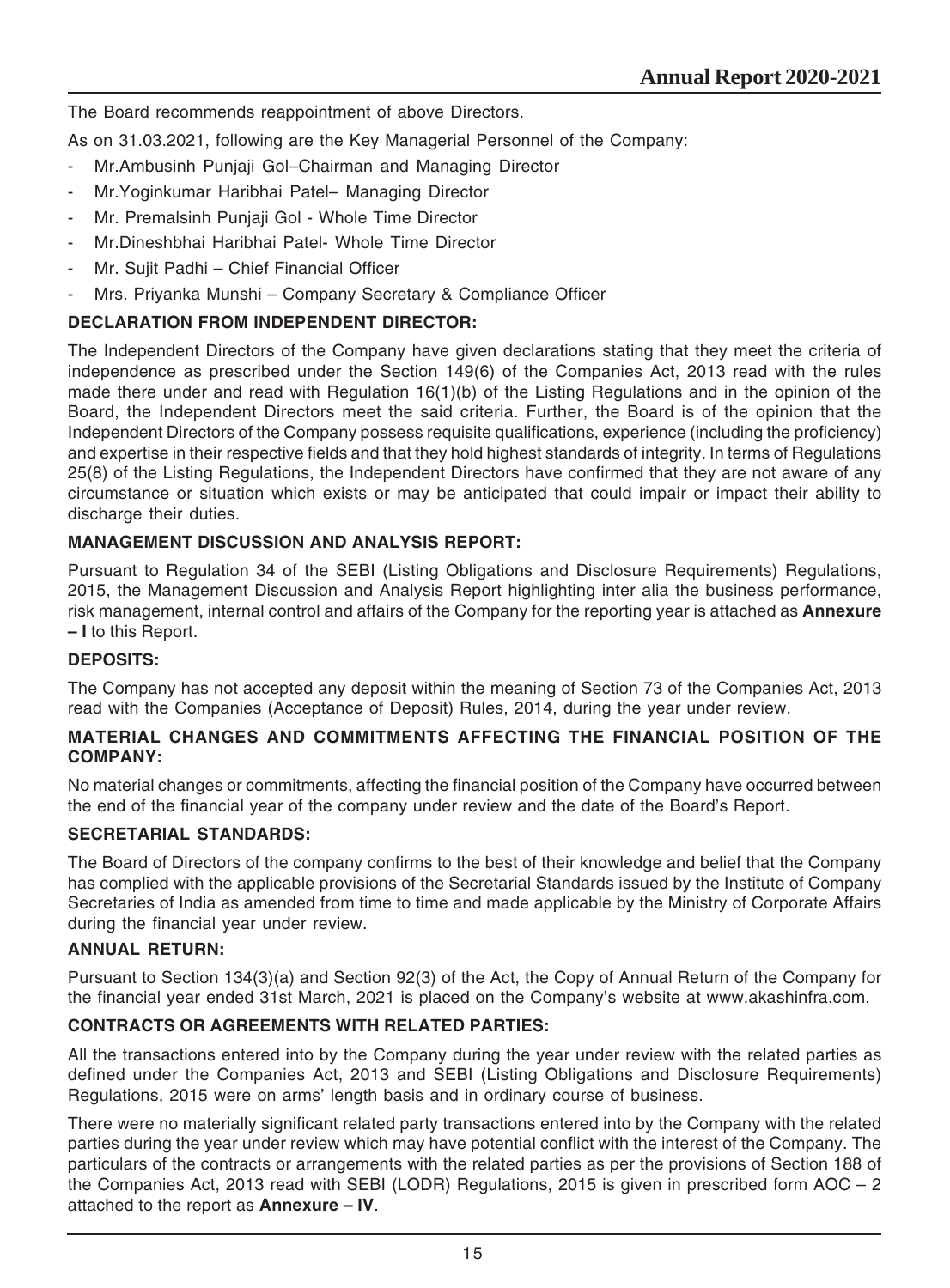## **PARTICULARS OF LOANS, GUARANTEES OR INVESTMENTS UNDER SECTION 186 OF THE COMPANIES ACT, 2013:**

The loans, if any, made by the Company during the year under review are within the limits provided in the Section 186 of the Companies Act, 2013 and the Company has not provided any guarantee / security during the year under review.

The details of loan/ investments made by the Company are provided in the notes forming part of the financial statements.

## **STATUTORY AUDITORS:**

M/s. Rakesh Bhatt & Co, Chartered Accountants (Firm Registration No. 131788W) were appointed as Statutory Auditors, for a term of five years to hold office till the conclusion of the Annual General Meeting to be held for the financial year ending on 31<sup>st</sup> March, 2022.

#### **AUDITORS OBSERVATIONS:**

Auditors' observations are self - explanatory and do not call for any further comments.

#### **SECRETARIAL AUDIT REPORT:**

Pursuant to the provisions of Section 204 of the Companies Act, 2013M/s. Ankit Sethi & Associates, Practicing Company Secretaries, were appointed as Secretarial Auditors of the Company for the financial year 2020- 21. The Secretarial Audit Report submitted by them in prescribed form MR-3 is attached as **Annexure - V** to this report.

With regard to the Secretarial Auditors' observation made in their report, the management would like to state that in the Board meeting held on 31st August, 2020 there was only one business agenda item with regard to submission of APR Form with RBI under FEMA hence all the Independent Directors requested for leave of absence from attending the board meeting. Secondly for the first time due to increase in market capitalisation as on 31st March, 2020 the company was covered under top 1000 listed entities so the requirement of having presence of atleast one Independent Director remained unnoticed to the Board of Directors. However, upon realization of required compliance the Board ratified the said business item in its Board meeting held on 13th February, 2021. There was proper quorum present as per provision of the Companies Act, 2013 in both the meetings.

During the year under review, neither the statutory auditors nor the secretarial auditors has reported to the Audit committee, under Section 143 (12) of the Companies Act, 2013, any instances of fraud committed against the Company by its officers or employees, the details of which would need to be mentioned in the Board's report.

#### **COST AUDITOR:**

As per the requirement of Section 148 (3) of the Companies Act, 2013 read with the Companies (Cost Records and Audit) Rules, 2014 as amended from time to time, the Board of Directors, on the recommendation of the Audit Committee, has appointed M/s. Rahil Shah & Associates, Cost Accountants, [FRN:002123] as Cost Auditor of the Company to conduct the audit of the Cost Records for the Financial Year 2021-22. As required under the Companies Act, 2013, a resolution seeking members' approval for the ratification of remuneration payable to the Cost Auditor forms part of the Notice convening the Annual General Meeting.

#### **MAINTENANCE OF COST RECORDS:**

The Directors of the Company to the best of their knowledge and belief state that the Company has maintained adequate Cost records as required to be maintained by the Company under the provisions of Section 148 of the Companies Act, 2013 read with the relevant Rules framed thereunder.

## **FAMILIARIZATION PROGRAMME FOR INDEPENDENT DIRECTORS:**

The policy and details of familiarization programme imparted to the Independent Directors of the Company has been kept on the website of the Company at the link: www.akashinfra.com

# **FORMAL ANNUAL PERFORMANCE EVALUATION PROCESS BY BOARD:**

Pursuant to the provisions of the Companies Act, 2013 and Rules made thereunder, the Board has carried the evaluation of its own performance, individual Directors, its Committees including the Chairman of the Board on the basis of attendance, contribution and various criteria as recommended by the Nomination and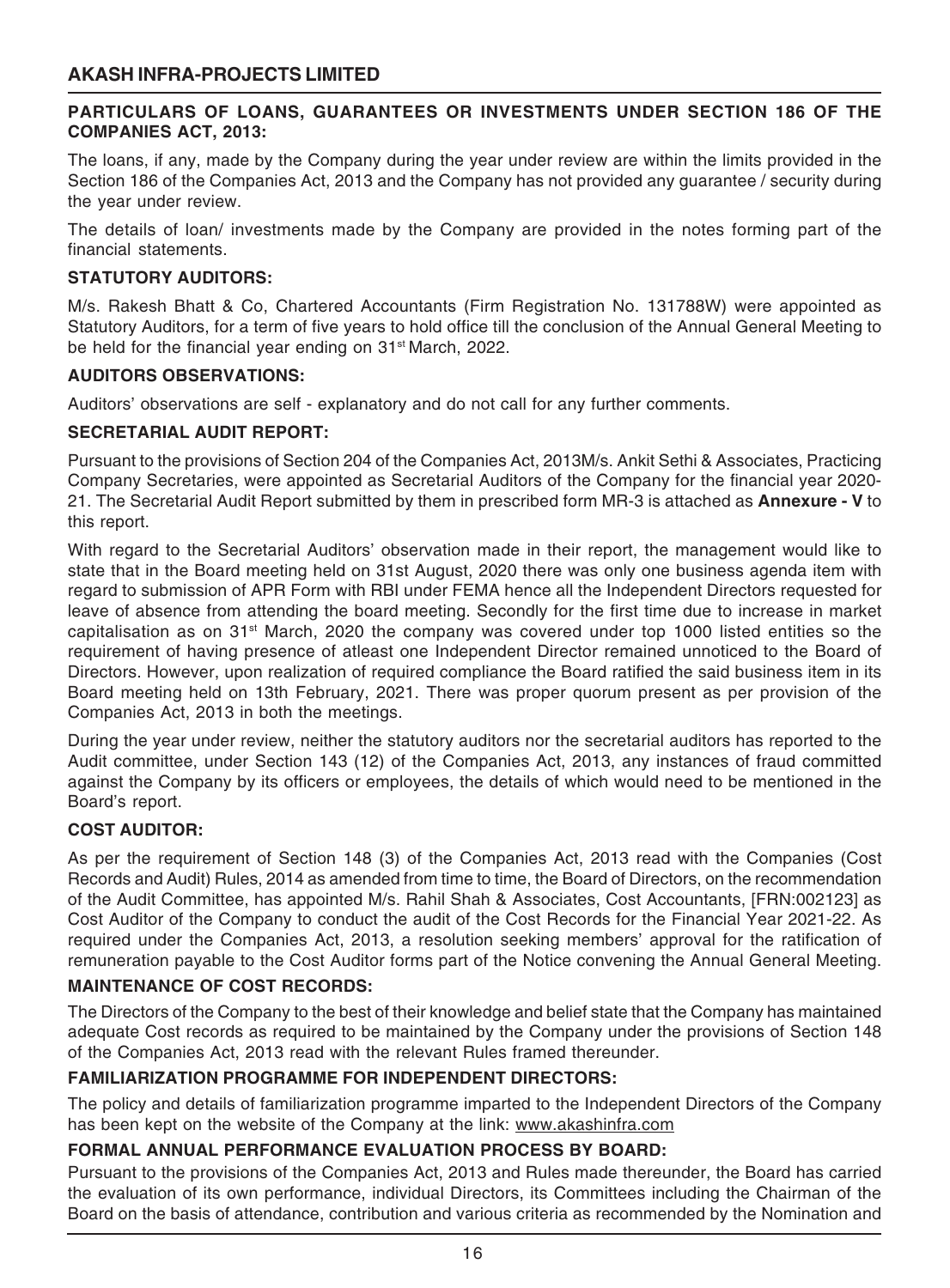Remuneration Committee of the Company. The evaluation of the working of the Board, its committees, experience and expertise, performance of specific duties and obligations etc. were carried out. The Directors expressed their satisfaction with the evaluation process and outcome.

The performance of each of the non-independent directors (including the Chairman) was also evaluated by the Independent Directors at the separate meeting held of Independent Directors of the Company. They have shown the satisfaction with the performance of Non-executive Directors.

## **PARTICULARS OF EMPLOYEES:**

The disclosure required under Section 197 (12) of the Companies Act, 2013 read with Rule 5 (1) of the Companies (Appointment and Remuneration of Managerial Personnel) Rules, 2014 is annexed as **Annexure-VI** and forms an integral part of this Report.

The statement containing particulars of employees as required under section 197 of the Companies Act, 2013 read with Rule 5(2) of the Companies (Appointment and Remuneration of Managerial Personnel) Rules, 2014, will be provided upon request. In terms of Section 136 of the Companies Act, 2013, the Report and accounts are being sent to the members and others entitled thereto, excluding the information on employees' particulars which is available for inspection by members at the Registered office of the Company during business hours on working days of the Company between 11:00 A.M. to 4:00 P.M. upto the date of ensuing Annual General Meeting. If any member is interested in obtaining a copy thereof, such member may write to the Company Secretary in this regard.

## **POLICY ON DIRECTORS' APPOINTMENT AND POLICY ON REMUNERATION :**

Pursuant to the requirements of Section 134 and 178 of the Companies Act, 2013, read with the relevant Rules framed thereunder, the policy on appointment of Board Members and policy on remuneration of the Directors, KMPs and Senior Management is attached as per **Annexure –VII**to this Report**.**

#### **DIRECTORS' RESPONSIBILITY STATEMENT**

Pursuant to the requirement of Section 134(5) of the Act, and based on the representations received from the management, the directors hereby confirm to the best of their knowledge that:

- i. In the preparation of annual accounts, the applicable accounting standards have been followed and that no material departures have been made for the same,
- ii. they have selected such accounting policies and applied them consistently and made judgments and estimates that are reasonable and prudent so as to give a true and fair view of the state of affairs of the company at the end of the financial year and of the Profit of the Company for that period.
- iii. they have taken proper and sufficient care for the maintenance of adequate accounting records in accordance with the provisions of this Act for safeguarding the assets of the company and for preventing and detecting fraud and other irregularities;
- iv. They have prepared the annual financial statements ongoing concern basis.
- v. proper internal financial controls are in place in the Company and that such internal financial controls are adequate and are operating effectively and
- vi. They have devised proper systems to ensure compliance with the provisions of all applicable laws and that such systems were adequate and operating effectively.

#### **SECRETARIAL STANDARDS:**

The Board of Directors of the Company confirms to the best of their knowledge and belief that the Company has complied with the applicable provisions of the Secretarial Standards issued by the Institute of Company Secretaries of India as amended from time to time and made applicable by the Ministry of Corporate Affairs during the financial year under review.

#### **CORPORATE GOVERNANCE:**

In terms of SEBI (Listing Obligations and Disclosure Requirements) Regulations, 2015, a Report on "Corporate Governance" is attached as an **Annexure II** and forms part of this report.

## **NUMBER OF BOARD MEETINGS OF THE BOARD:**

During the year under review the Board met 10 times on (1) 29th April, 2020, (2) 18th July, 2020, (3) 31st July, 2020 (4) 31<sup>st</sup> August, 2020 (5) 1<sup>st</sup> September, 2020 (6) 9<sup>th</sup> September, 2020 (7) 14<sup>th</sup> September, 2020, (8) 15th October, 2020, (9) 5th November, 2020 and (10) 13th February, 2021 in respect of which meetings, proper notices were given and the proceedings were properly recorded and signed in the Minutes Book maintained for the purpose.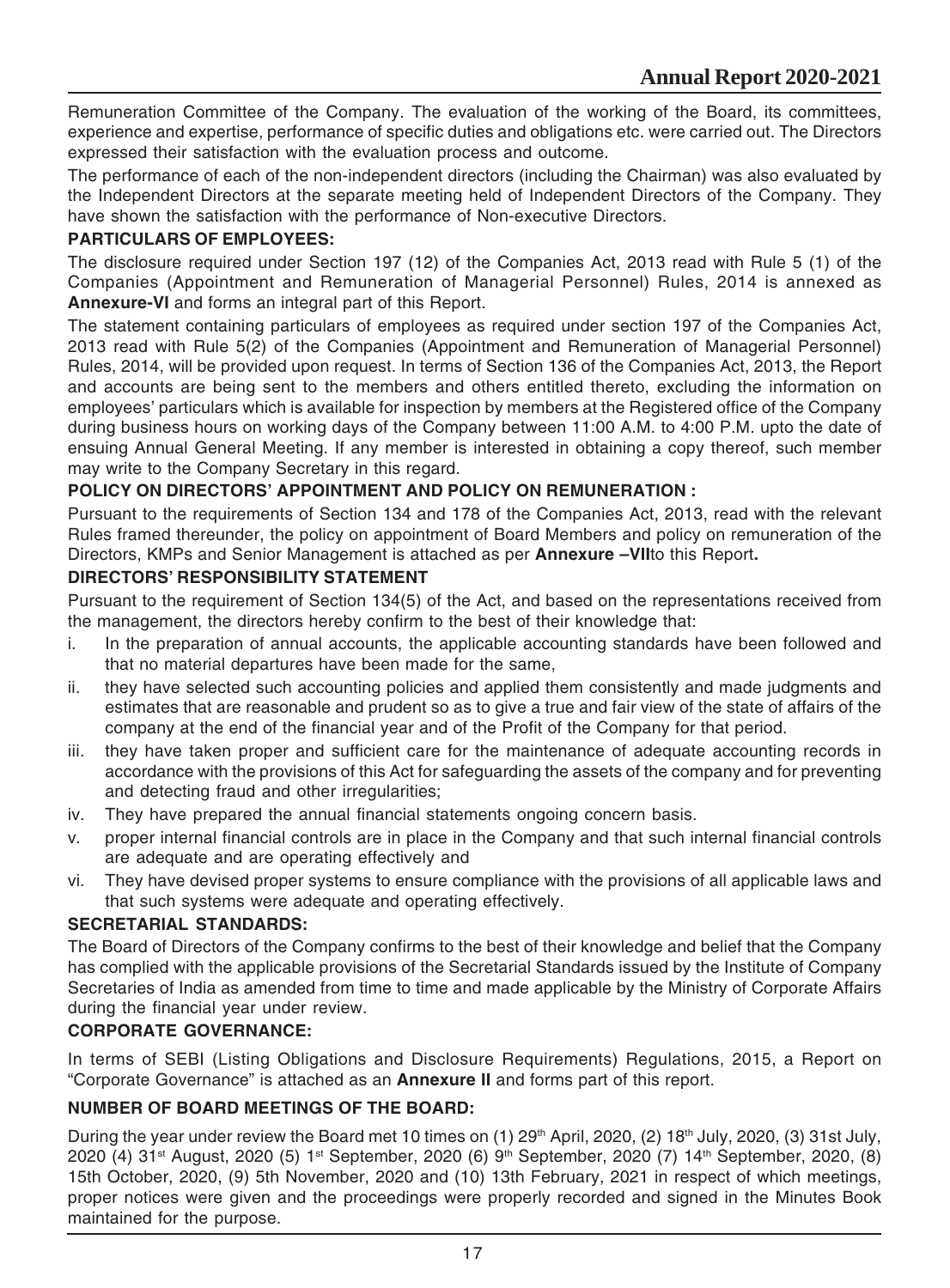# **AUDIT COMMITTEE:**

The Audit Committee of the Company as on 31<sup>st</sup> March, 2021 consists of following Directors as its members:

| Name of the Member      | <b>Position</b> | Category             |
|-------------------------|-----------------|----------------------|
| Mrs. Monika Shekawat    | Chairperson     | Independent Director |
| Mr. Ashwinkumar B. Jani | Member          | Independent Director |
| Mr. Yoginkumar H. Patel | Member          | Executive Director   |

The details pertaining to composition and attendance are given in the Corporate Governance report as annexed to this report.

# **CORPORATE SOCIAL RESPONSIBILITY:**

Your Company does not fall under the criteria mentioned in the provision of Section 135 of the Companies Act, 2013 read with the Companies (Corporate Social Responsibility) Rules, 2014, and accordingly the Company is not required to constitute CSR Committee nor it is required to spend any amount in CSR Activity.

# **INTERNAL FINANCIAL CONTROL AND ITS ADEQUACY:**

The Company has adopted internal control system considering the nature of its business and the size and complexity of operations. The Board has adopted the policies and procedures for ensuring the orderly and efficient conduct of its business, including adherence to the Company's policies, the safeguarding of its assets, the prevention and detection of frauds and errors, the accuracy and completeness of the accounting records and the timely preparation of reliable financial disclosures etc. Systems and procedures are periodically reviewed to keep pace with the growing size and complexity of your company's operations.

The internal auditor assesses opportunities for improvement of business processes, systems and controls, to provide recommendations, which can add value to the organization.

## **RISK MANAGEMENT POLICY:**

Your company has developed and implemented a Risk Management Policy pursuant to Section 134(3)(n) of the Companies Act, 2013 read with the relevant Rules framed thereunder, which includes identification of elements of risk, if any, which in the opinion of the Board, may threaten the existence of the Company.

The risk management process is designed to safeguard the organisation from various risks through adequate and timely action. It is designed to anticipate, evaluate and mitigate risks in order to minimise its impact on the business. The risk management framework of the Company is appropriate compared to the size of the Company and the environment under which the Company operates.

At present, in the opinion of the Board there is no identification of Risk element that may threaten the existence of the Company.

## **VIGIL MECHANISM:**

Pursuant to provisions of Section 177 (9) of the Companies Act, 2013 read relevant rules framed thereunder the Company has established a Vigil Mechanism/ Whistle Blower Policy for Directors, Employees or business associates for reporting the unethical behavior, malpractices, wrongful conduct, frauds, violations of the Company's code etc. to the Chairman of the Audit Committee. The policy also provides for adequate safeguard against victimization of the Directors' / Employees who avail the services of said mechanism.

The same is available on the Company's website www.akashinfra.com.

## **CONSERVATION OF ENERGY, TECHNOLOGY ABSORPTION, FOREIGN EXCHANGE EARNINGS AND OUTGO:**

The information on conservation of energy, technology absorption and foreign exchange earnings and outgo stipulated under Section 134 (3)(m) of the Companies Act, 2013 read with Rule 8 of the Companies (Accounts) Rules, 2014, are enumerated as below:

## **Conservation of Energy:**

## **1. The steps taken or impact on conservation of energy:-**

The Company has taken measures and applied strict control system to monitor day to day power consumption, to endeavor to ensure the optimal use of energy with minimum extent possible wastage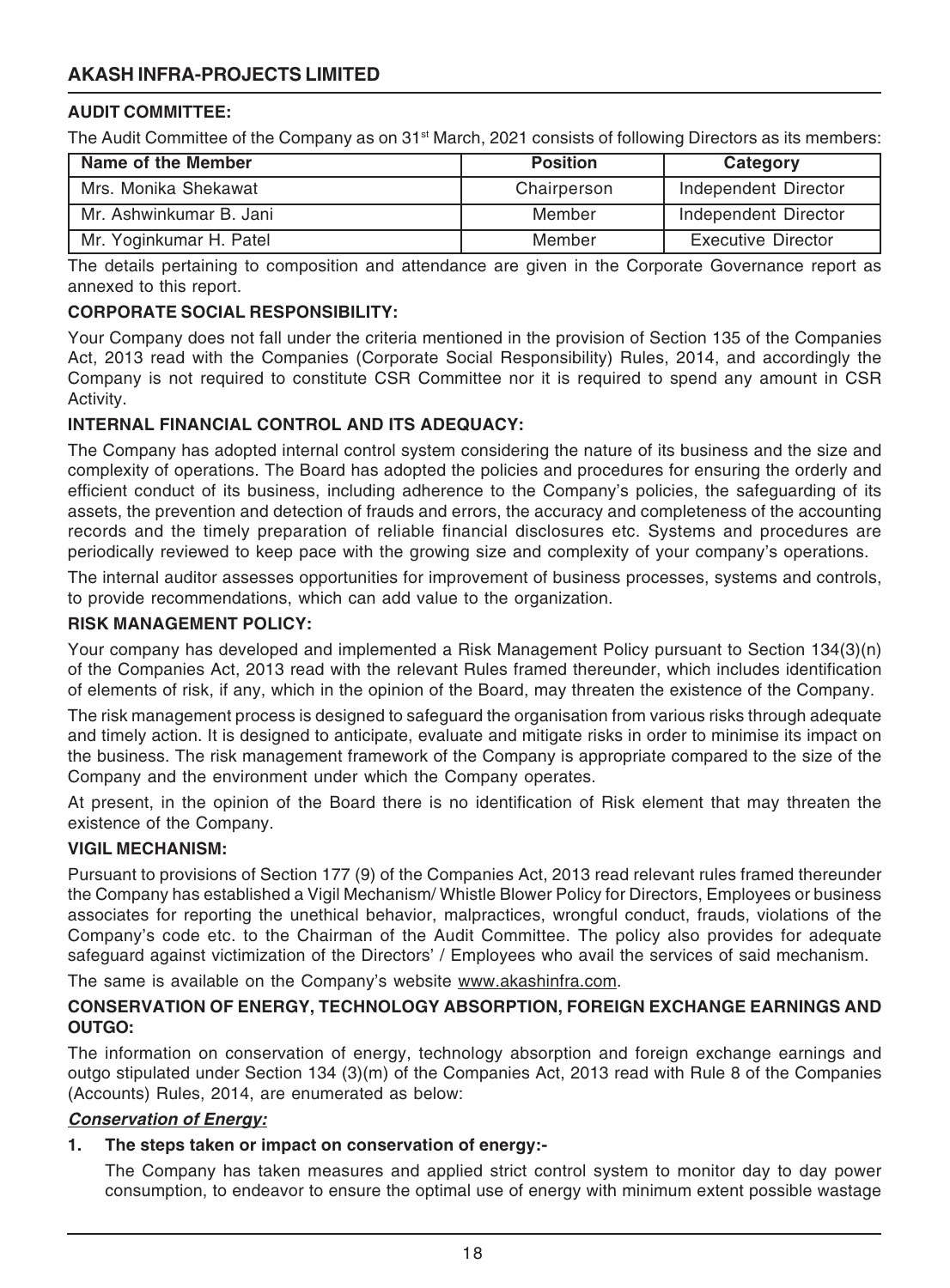as far as possible. The day to day consumption is monitored and various ways and means are adopted to reduce the power consumption in an effort to save energy.

**2. The steps taken by the company for utilizing alternate sources of energy.**

Company has not taken any step for utilizing alternate sources of energy.

**3. The capital investment on energy conservation equipment.**

Company has not made any capital investment on energy conservation equipment.

# **Technology Absorption:**

Company has not imported any technology and hence there is nothing to be reported here.

# **Foreign Exchange Earning and Outgo:**

There were no foreign exchange earnings or outgo during the year under review.

# **INDUSTRIAL RELATIONS:**

The Company's industrial relations with its employees continued to be cordial throughout the year under review. Your Directors wish to place on record their appreciation for the excellent team work with which the workers and officers of the Company at all levels have contributed individually and collectively to the performance of the Company.

# **DISCLOSURE UNDER SEXUAL HARRASMENT OF WOMEN AT WORKPLACE (PREVENTION, PROHIBITION AND REDRESSAL) ACT, 2013:**

The Company has complied with the provision relating to constitution of Internal Complaints Committee under the Sexual Harassment of Women at Workplace (Prevention, Prohibition and Redressal) Act, 2013. The Company has not received any complaint under The Sexual Harassment of women at Workplace (Prevention, Prohibition and Redressal) Act, 2013.

Your Directors declare and confirm that, during the year under review, there is no case filed under

Sexual Harassment of Women at Workplace (Prevention, Prohibition and Redressal) Act, 2013.

## **SIGNIFICANT AND MATERIAL ORDERS PASSED BY THE REGULATORS OR COURTS OR TRIBUNALS:**

No significant / material orders have been passed by any Regulators or Courts or Tribunals which shall affect the going concern status of the Company's operations as on date of this report.

## **ACKNOWLEDGEMENT:**

Your Directors wish to place on record their sincere appreciation for the excellent assistance and cooperation received from the Governmental authorities, the banks and financial institutions, customers, vendors, workers, officers, staff and investors for their continued support during the year.

**Place :** Gandhinagar **AMBUSINH P. GOL YOGINKUMAR H. PATEL Date : 13/08/2021 CHAIRMAN & MANAGING DIRECTOR MANAGING DIRECTOR DIN : 00463376 DIN : 00463335**

**FOR AND ON BEHALF OF THE BOARD FOR AKASH INFRA-PROJECTS LIMITED**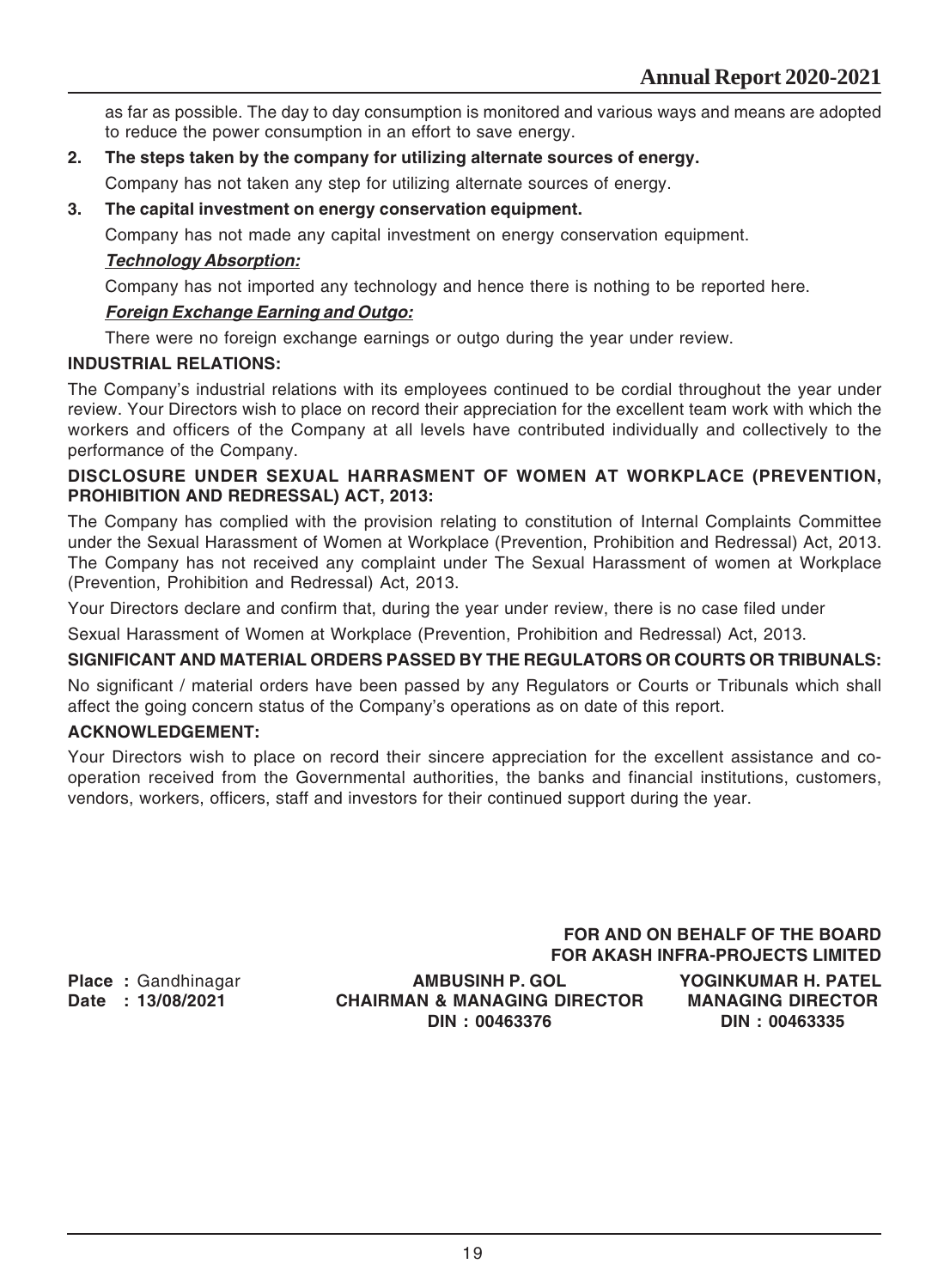# **ANNEXURE – I**

# **MANAGEMENT DISCUSSION AND ANALYSIS REPORT**

# **A. INDUSTRY STRUCTURE, GLOBAL AND INDIAN ECONOMY DEVELOPMENTS**

The Indian infrastructure sector is a key driver for the Indian economy for economic growth and is pivotal in shaping the future of a country. Growing urbanization, demand for energy and financing needs for sustainable living pose a challenge for the infrastructural setup in the country and it requires intense focus from the government for introducing policies that would ensure time-bound formation of world-class infrastructure in the country.

The Financial Year 2020-21 began with nationwide lockdown due to the Covid-19 pandemic which took a heavy toll on the economy and had stalled almost all economic activities during the first quarter of the year. The outbreak of Covid-19 had brought the construction industry to a standstill due to lockdown and the reverse migration of labour, workforce shortages which severely affected on-going and new projects.

The infrastructure sector is said to play a crucial role in fulfilling Government of India's vision of 'Aatmanirbhar Bharat'.Thegovernment of India is encouraging various schemes, policies, investments and other relief measures such as the EMD (Earnest Money Deposit) and performance security, relaxation of bidding eligibility criterion and increased frequency of payments for on-going contracts, relief for contractors/developers under the Aatmanirbhar Bharat Scheme.

The Union Budget 2021-22 also included the following points in order to boost the scope of Roads and Highways Infrastructure Sector which shall ultimately broaden the scope and encouraged infrastructure companies:

- · Allocation of Rs. 1,18,101 lakh crore budget, for Ministry of Road Transport and Highways.
- New Economic corridors and Expressways being planned.
- Advanced Traffic management system in all new 4 and 6-lane highways.

As per various research and report available on public domain, India has the second largest road network in the world of about 62.16 lakh km. This comprises National Highways (1,36,440 km), Expressways (1,76,818 Km), State Highways, Major Roads, other District Roads and village roads. MoRTH has crossed its target of 11,000 kmroad construction during the year; this despite the lockdown during Q1 FY20-21, which had impacted construction activities adversely. With an average speed of 29.81 km per day, the construction of national highways during FY 20-21 has been the highest ever in the last five years despite the Covid-19 crisis and months of lockdown.

## **B. OPERATIONAL HIGHLIGHTS AND ACHIEVEMENTS:**

During the year under review, the Company has received new contracts, and the details of some of the major contracts received during the year and after the end of the year under are as follows:

- · Construction of OWR 2018-19, MMGSY Aagol Vejumata Panchoda Road, District-Kadi, Gujarat.
- · Widening of Ukhalod Trent Nana Ubhada Road Km. 0/0 to 10/0 (Widening from 3.75 Mtr. To 5.50 Mtr). Gujarat.
- Resurfacing the internal roads of Sector 24, 25, 26 and 27 of Gandhinagar.
- Resurfacing of various roads in the state of Gujarat.
- Resurfacing of various roads at Kadi, Vijapur, Becharaji and Mehsana.

Details of Key Financial Ratios are given below:

| Ratios                          | 2020-21 | 2019-20 | Change % |
|---------------------------------|---------|---------|----------|
| Debtors Turnover                | 1.02    | 1.30    | $-0.28$  |
| <b>Inventory Turnover</b>       | 2.23    | 2.71    | $-0.48$  |
| Interest Service Coverage Ratio | 1.45    | 1.32    | 0.13     |
| <b>Current Ratio</b>            | 2.94    | 3.11    | $-0.17$  |
| Debt Equity Ratio               | 0.30    | 0.25    | 0.05     |
| Operating Profit Margin %       | 7.22    | 5.38    | 1.84     |
| Net Profit Margin %             | 1.67    | 0.93    | 0.74     |
| Return on Net Worth %           | 1.45    | 0.84    | 0.61     |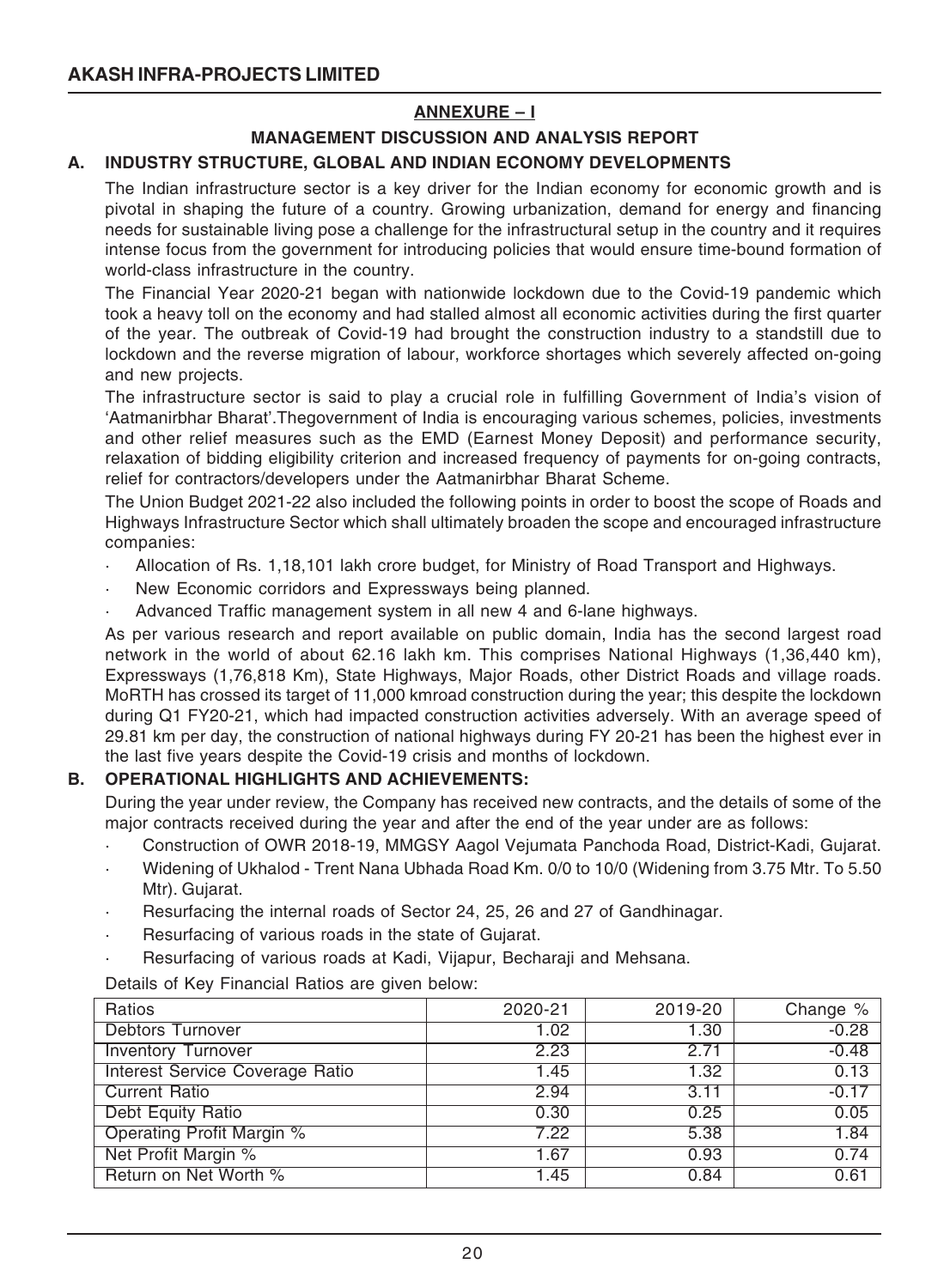# **C. OPPORTUNITIES AND THREATS**

There is the opportunity for the domestic industry to become more organised, with the creation of more large firms through organic growth and acquisitions. This would improve overall construction quality. Strong population growth and a growing economy is fueling demand for infrastructure. The government is looking to attract private companies to invest in infrastructure through PPPs. Growing recognition of "Made in India" brand in global market.

Key parameters which are favourable for the industry are as under:

- I. Higher government spending: To support the economy, Government has front-loaded its expenditure in FY22 and maintained an expansionary fiscal budget target at 6.8% of GDP.
- II. Prudent monetary support: The RBI aims at maintaining an accommodative stance and providing ample liquidity support to help the economy recover faster.
- III. Robust FX reserves: Amidst the global uncertainty and volatility across markets, the RBI managed to accumulate strong levels of FX reserves, providing sufficient buffer to cover imports of over a year.
- IV. Lower current account deficit: Helped by lower import growth and stable exports growth, India's current account deficit has narrowed significantly.
- V. Stable rupee: The rupee has outperformed most emerging markets and has been relatively stable throughout the pandemic.

The Government of India is expected to invest heavily in the infrastructure sector, mainly highways, renewable energy and urban transport. Increasing budget allocations, Smart City Mission, Pradhan Mantri Awas Yojana, new metro rail policy, Housing for all and the North East Special Infrastructure Development Scheme are expected to contribute significantly to drive infrastructure growth in India.

As such there is no major threat identified which will endanger the existence of the Company.

However, during the end of the financial year 2020-21, Covid-19 pandemic impact has led to the stalling of activity in the construction sector and this disruption will have a negative impact on the operating income, profitability, and liquidity position of construction companies in the short term to medium term. The Jan-March period is most crucial for construction companies as most of their orders fructify. June onwards, the monsoon hinders building activities. In 2020, this most productive season for construction has been severely affected by the contagion and the lockdown.

## **OUTLOOK:**

#### Industrial Development in Gujarat:

Gujarat state has announced an incentive program from 2016-2021 under the New Industrial Policy of 2015, aiming to attract increased investments in the manufacturing sector to create jobs.

Under the State Budget 2020-21, the Gujarat government has allocated Rs. 1,559 Crore (USD 223.06 million) to Mukhya Mantri Gram Sadak Yojna and USD 2.57 Billion was allocated to the Energy, Industry & Minerals sector.

#### **(A) RISKS AND CONCERNS.**

Risk is a multi-facet concept. Construction delays continue to be a concern factor which stems from number of factors which are within and outside the control of the Company, some of which includes land acquisition, regulatory approvals, inflation, and litigation etc. These risks can delay the timely completion of the project and increase in cost of project. This can, in turn, lead to additional funding, additional cost of fund etc. Further the Indian industry, in general, the construction sector, in particular, is suffering from high interest costs. To stimulate much needed growth in the real economy, RBI and the commercial banks have to further cut their interest rates.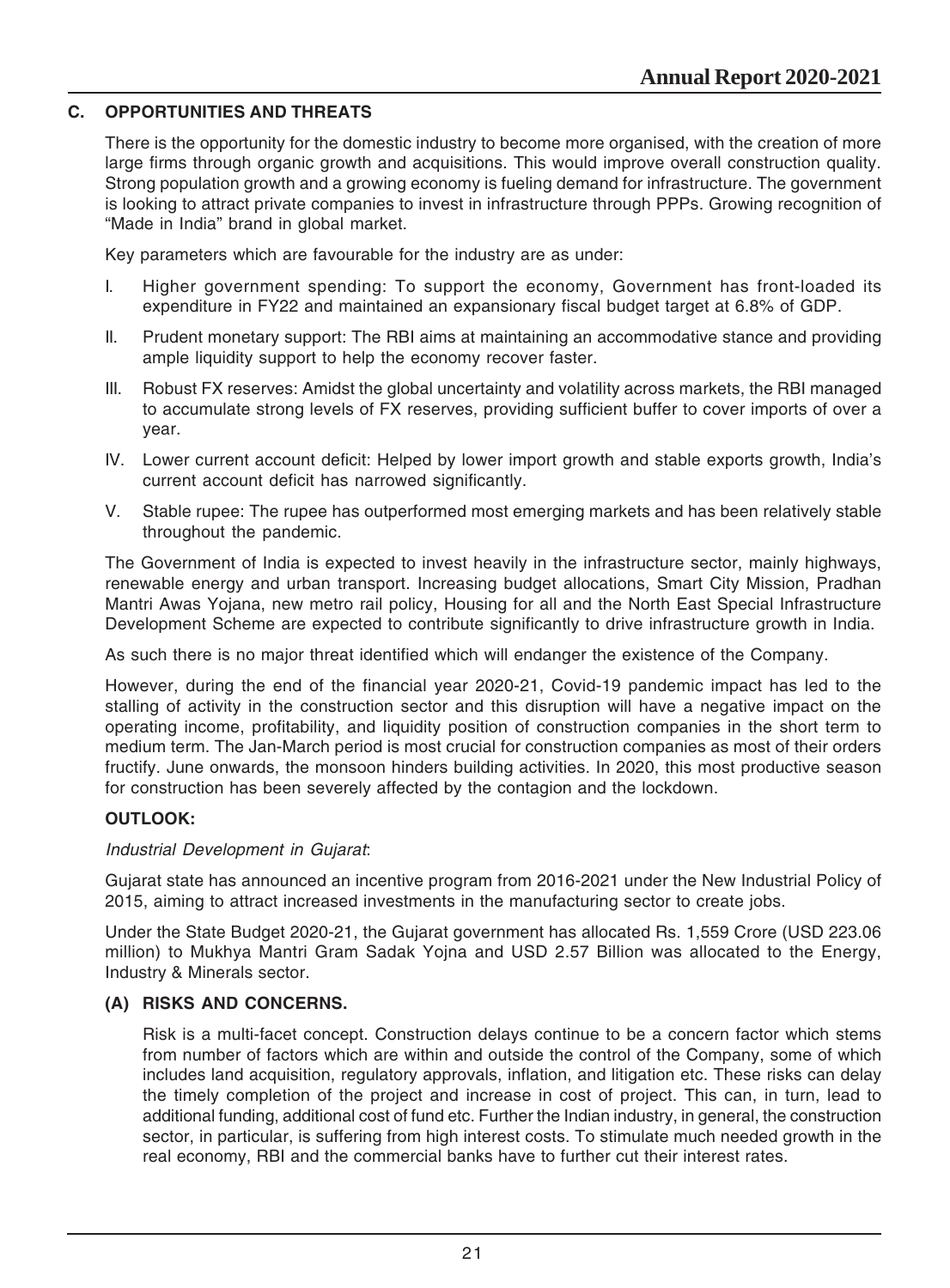The construction industry is also prone to competition from new as well as existing players. Intense competition may lead to pricing pressure, impacting the profitability and growth of the Company.

# **(B) INTERNAL CONTROL SYSTEMS AND THEIR ADEQUACY.**

The Company has implemented an Internal Control framework to ensure all assets are safeguarded and protected against loss from unauthorized use or disposition, and transactions are authorized, recorded and reported correctly.

The Company has robust systems for Internal Audit and corporate risk assessment and mitigation. The Internal Control System includes Internal Financial Controls, commensurate with the size, scale and complexity of its operations as approved by the Audit Committee and the Board. The Internal Financial Controls are adequate and working effectively.

Whistle-blower mechanism is an important element of the internal control system encouraging employees to report genuine concerns, misconduct or fraud without any fear of punishment or unfair treatment. The operation of Whistle-blower mechanism is overseen by the Audit Committee.

#### **(C) MATERIAL DEVELOPMENTS IN HUMAN RESOURCES / INDUSTRIAL RELATIONS FRONT, INCLUDING NUMBER OF PEOPLE EMPLOYED.**

For any industry, employees are an organisation's most valuable asset. Your Company has recruited competent trained and skilled employees at all levels of management for all verticals of the Company like Roads, Irrigation Division, commercial construction, as a part of corporate restructuring process and strengthening its Business Verticals to meet the pace of growth of your Company. The industrial relation is very cordial.

#### **(D) DISCUSSION ON FINANCIAL PERFORMANCE WITH RESPECT TO OPERATIONAL PERFORMANCE.**

During the year under review, there is slight reduction in the revenue from operations of the Company and accordingly the net profit has also been reduced. However, the Company is desirous of getting new projects in the coming years which may increase the revenue and profitability of the Company.

#### **(E) STATUTORY COMPLIANCE:**

The Company has complied with all the statutory requirements. A declaration regarding compliance of the provisions of the various statutes is also made by the Managing Director at each Board Meeting. The Company ensures compliance of the ROC, SEBI Regulations.

# **(F) FORWARD LOOKING STATEMENTS:**

Outlook for future are estimates based on certain assumptions and expectations of future events, eco -political and other developments across the country, the company cannot guarantee that these are accurate or will be realized. Statements in Management Discussion and Analysis describing the Company's objectives, expectations or predictions may beforward-looking within the meaning of applicable securities law and regulations. The company's actual results, performance or achievements could thus differ from those projected in any forward looking statements. Important factors that could influence the Company's operations include stiff competition leading to price-cuts, high volatility in prices of major inputs such as steel, cement, building materials, petroleum products, change in government regulations, tax laws, economic developments within the country and other factors such as litigation and industrial relations. The company assumes no responsibility to publicly amend or revive any such statements on the basis of subsequent developments, information or events.

Akash Infra-Projects Limited undertakes no obligation to publicly revise any forward-looking statements to reflect future events or circumstances.

> **FOR AND ON BEHALF OF THE BOARD FOR AKASH INFRA-PROJECTS LIMITED**

| <b>Place: Gandhinagar</b>                        | <b>AMBUSINH P. GOL</b>                                                              | <b>YOGINKUMAR H. PATEL</b>                                 |
|--------------------------------------------------|-------------------------------------------------------------------------------------|------------------------------------------------------------|
| <b>BLACK</b><br><b>Dale</b><br><u>10/00/2021</u> | <b>OUAIDMAN &amp; MANAQING DIDEATOD</b><br><u>UNAINWAN &amp; WANAUING DINEUTUN </u> | <b>MANAQINA DIDEATAD</b><br><b>TWEINERUNDE BILLEU LUIT</b> |
|                                                  | <b>DIN 220463376</b>                                                                | $\pm 00463335$                                             |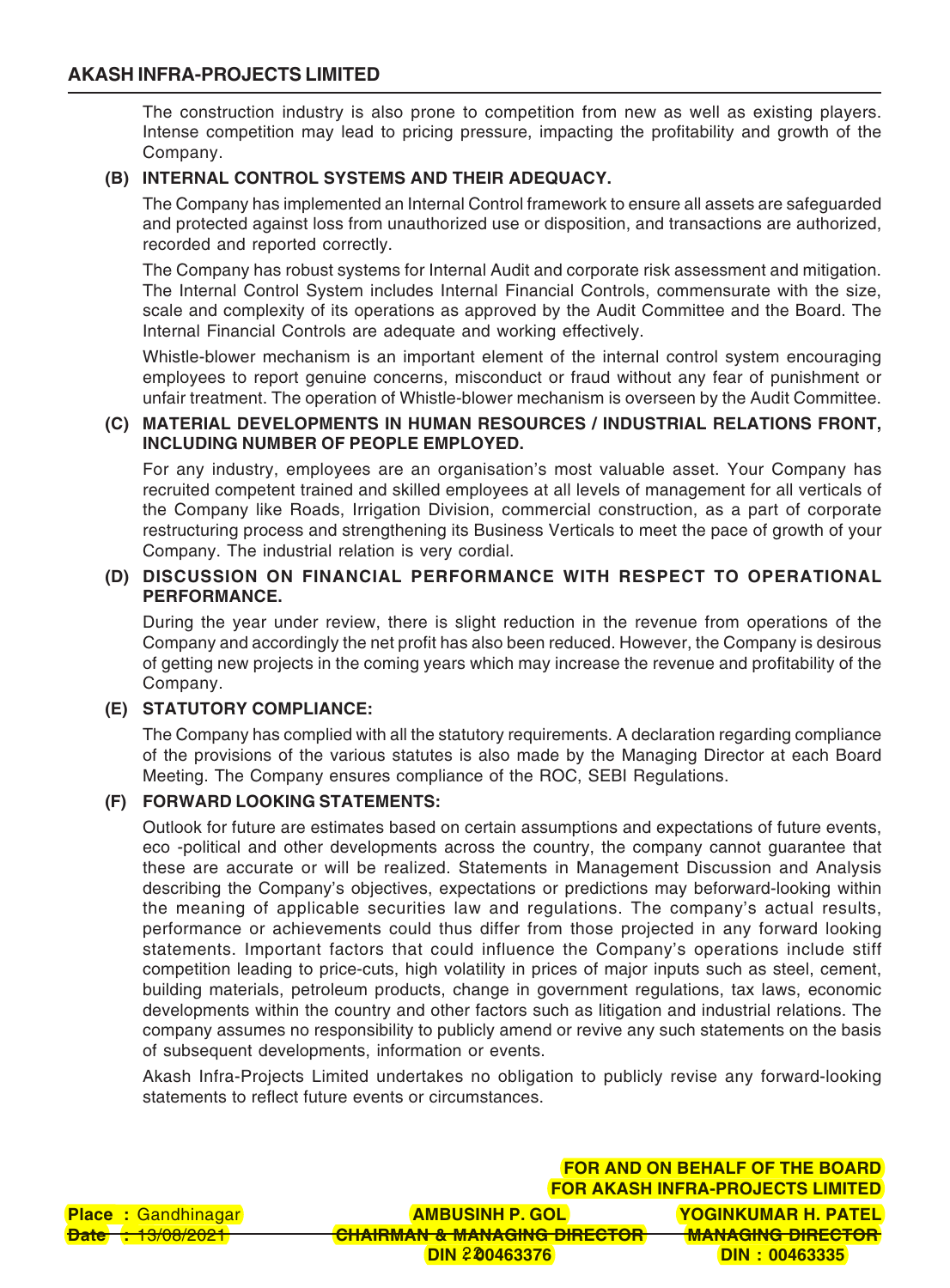#### **Annexure II**

# **REPORT ON CORPORATE GOVERNANCE**

[Pursuant to Regulation 34 (3) read with Schedule V of SEBI (Listing Obligations and Disclosure Requirements) Regulations, 2015]

# **1. COMPANY'S PHILOSOPHY ON CODE OF GOVERNANCE:**

The Corporate Governance is a set of standards, a road map, which guides the Board of Directors ("Board") of the Company in a manner beneficial to all stakeholders and the Regulators. The Company has an active, well-informed board which ensures that the highest standards of Corporate Governance are followed by the Company. The Company believes that good corporate governance is essential for achieving long-term corporate goals and enhancing stakeholder value which ensures accountability, transferability and fairness in its widest sense. The Board and Management of the Company is committed to good corporate governance and plays a critical role in over-viewing how the Company serves the short term and long-term interest of stakeholders of the company.

The Company is committed to conduct business in right way, which means taking decisions and acting in a way that is ethical and in compliance with the applicable legal requirements. It endeavours to continuously improve its Corporate Governance performance with a view to earn trust and respect of all its stakeholders.

## **2. BOARD OF DIRECTORS:**

## **A. Composition and Category of Directors:**

The Board of Directors of the Company consist of eminent individuals having experience and expertise in their respective fields. The Company is managed by the Board of Directors in coordination with Senior Management team of the Company. The composition of the Board is in conformity with the provisions of SEBI (Listing Obligations and Disclosure Requirements) Regulations, 2015 ("Listing Regulations").

During 2020-21, the Board met ten times on 29th April, 2020, 18th July, 2020, 31st July, 2020, 31st August, 2020, 1<sup>st</sup> September, 2020, 9th September, 2020, 14<sup>th</sup> September, 2020, 15<sup>th</sup> October, 2020, 5<sup>th</sup> November, 2020 and 13<sup>th</sup> February, 2021.

The composition of the Board and their attendance at the Board Meetings during the year and at the Last Annual General Meeting, Number of Other Directorships and Committee Memberships are given below:

| <b>Name of Directors</b>                                      | Date of<br>Appointment  | Category<br>Ωf<br><b>Directorship</b> | No. of<br><b>Board</b><br>Meetina<br>attended | #No. of<br>other<br><b>Committee</b><br>Member or<br>Chairman | Whether<br>last AGM<br>held on<br>September<br>30,2020<br>attended | *No. of<br>other<br>Director-<br>ships |
|---------------------------------------------------------------|-------------------------|---------------------------------------|-----------------------------------------------|---------------------------------------------------------------|--------------------------------------------------------------------|----------------------------------------|
| Mr. Ambusinh Gol<br>(Managing Director)<br>DIN: 00463376      | August 15,<br>2001      | Executive &<br>Promoter [Chairman]    | 10                                            | $\Omega$                                                      | Yes                                                                |                                        |
| Mr. Yoginkumar Patel<br>(Managing Director)<br>DIN: 00463335  | May 14,<br>1999         | Executive &<br>Promoter               | 10                                            | $\Omega$                                                      | Yes                                                                |                                        |
| Mr. Premalsinh Gol<br>(Wholetime Director)<br>DIN: 00463995   | <b>July 30,</b><br>2001 | Executive &<br>Promoter Group         | 10                                            | $\Omega$                                                      | Yes                                                                |                                        |
| Mr. Dineshbhai Patel<br>(Wholetime Director)<br>DIN: 00468821 | August 15,<br>2001      | Executive &<br>Promoter Group         | 9                                             | $\Omega$                                                      | Yes                                                                |                                        |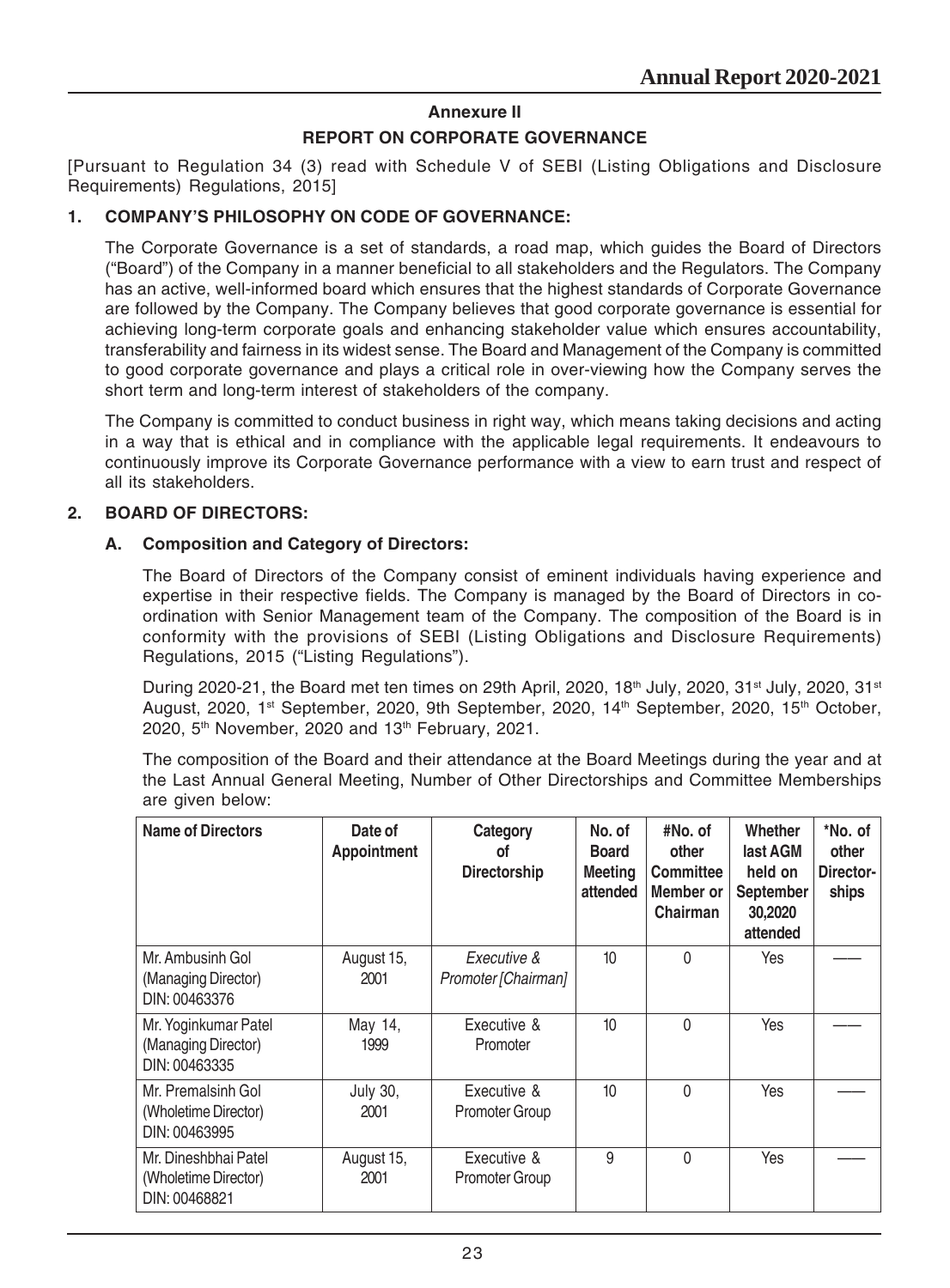| <b>Name of Directors</b>                  | Date of<br>Appointment | Category<br>ΩŤ<br><b>Directorship</b>                | No. of<br><b>Board</b><br><b>Meeting</b><br>attended | #No. of<br>other<br><b>Committee</b><br>Member or<br>Chairman | Whether<br>last AGM<br>held on<br>September<br>30,2020<br>attended | *No. of<br>other<br>Director-<br>ships |
|-------------------------------------------|------------------------|------------------------------------------------------|------------------------------------------------------|---------------------------------------------------------------|--------------------------------------------------------------------|----------------------------------------|
| Mrs. Bhavana Gol<br>DIN: 00464041         | August 15,<br>2001     | Non-Executive<br>Non-Independent<br>& Promoter Group | 5                                                    | $\Omega$                                                      | Yes                                                                |                                        |
| Mr. Bhanuchandra Bhaysar<br>DIN: 07709354 | January 17,<br>2017    | Non-Executive -<br>Independent Director              | 5                                                    | 0                                                             | Yes                                                                |                                        |
| Mr. Ashwinkumar Jani<br>DIN: 07709994     | January 17,<br>2017    | Non-Executive -<br>Independent Director              | 3                                                    | $\Omega$                                                      | Yes                                                                |                                        |
| Ms. Monika Shekhawat<br>DIN: 07710330     | January 17,<br>2017    | Non-Executive -<br>Independent Director              | $\overline{7}$                                       | $\Omega$                                                      | Yes                                                                |                                        |
| Mr. Ghanshyambhai Patel<br>DIN: 08535639  | August 14,<br>2019     | Non-Executive -<br>Independent Director              | 5                                                    | $\Omega$                                                      | Yes                                                                |                                        |
| Mrs. Varsha Thakkar<br>DIN: 08551461      | August 31,<br>2019     | Non-Executive -<br>Independent Director              | 4                                                    | $\Omega$                                                      | Yes                                                                |                                        |

\* Excludes Directorships in Private / Foreign and Section 8 Companies.

# In Compliance with Regulation 26 of Listing Regulations, Membership / Chairmanship of only Audit Committee and Stakeholders Relationship Committee were considered.

**B.** Pursuant to the provisions of Section 165 (1) of the Act and Regulation 17 of Listing Regulations, none of the Directors holds Directorships in excess of the limits prescribed thereunder.

## **C. Disclosure of relationships between Directors inter-se:**

- Mr. Yoginkumar H. Patel and Mr. Dineshbhai H. Patel are brothers.
- Mr. Ambusinh P. Gol and Mr. Premalsinh P. Gol are brothers.
- Mrs. Bhavana A. Gol is spouse of Mr. Ambusinh P. Gol.
- · None of the other Directors are related to any other Director on the Board.

## **D. Shares and Convertible Instruments held by Non-Executive Directors:**

| Name of the Directors    | Number of Equity Shares |
|--------------------------|-------------------------|
| Mrs. Bhavanaben A. Gol   | 3,16,666                |
| Mr. Bhanuchandra Bhaysar | NIL                     |
| Mr. Ashwinkumar B. Jani  | 1,761                   |
| Mrs. Monika Shekhawat    | NIL                     |
| Mr. Ghanshyambhai Patel  | NIL                     |
| Mrs. Varsha Thakkar      | NIL                     |

## **E. Familiarization Programme for Independent Directors:**

In order to enable the Independent Directors to fulfill their role in the Company, the Company keeps them updated by conducting various presentations, imparting information on new initiatives taken by the Company, intimating the changes taking place in the industry scenario etc. The Company has in place a policy on the Familiarization Program for Independent Directors to make them aware about the details of the Company. The said policy is also uploaded on the website of the Company under the following link- https://www.akashinfra.com/policy/Policy% 20on%20familiarisation%20Programme.pdf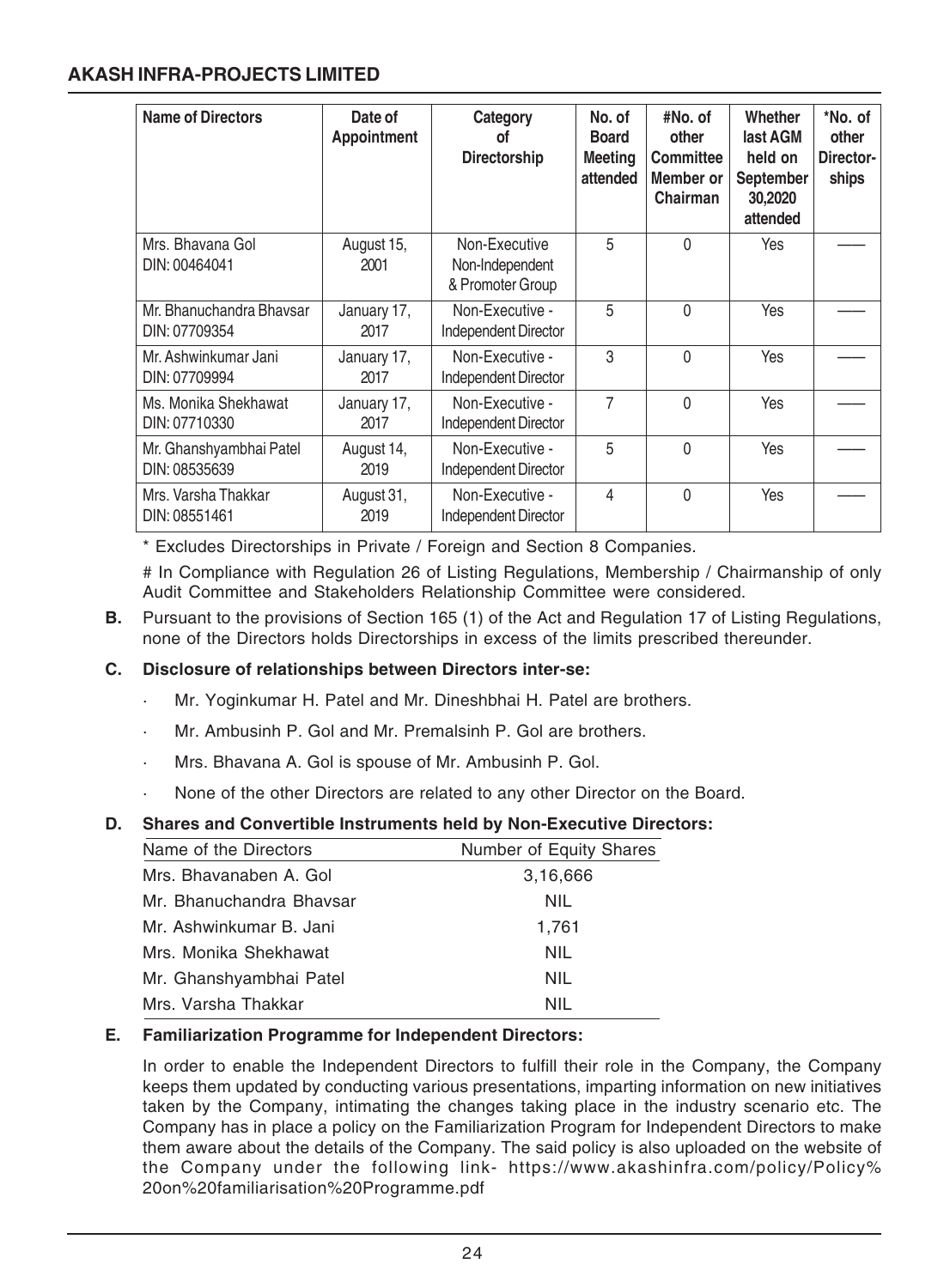# **F. Skills/Expertise/Competence of the Board:**

The Board has identified, inter alia, the following core skills/expertise/competencies to ensure the Board's effective composition to discharge its responsibilities and duties required to govern the Company and those actually available with Board:

- Finance and Management Expertise
- Sales, Marketing and Liasoning Expertise
- Technical / Research and Development
- General Management and Human Resources
- Legal and Regulatory Expertise

| <b>Name of Director &amp; DIN</b>                                               | <b>Brief Resume, Qualification Expertise and Experience</b>                                                                                                                                                                                                                                                                                                                                                                                                                                                                                                       |
|---------------------------------------------------------------------------------|-------------------------------------------------------------------------------------------------------------------------------------------------------------------------------------------------------------------------------------------------------------------------------------------------------------------------------------------------------------------------------------------------------------------------------------------------------------------------------------------------------------------------------------------------------------------|
| Shri Yoginkumar<br>Haribhai Patel,<br><b>Executive Director</b><br>DIN:00463335 | Mr. Yoginkumar H. Patel aged 57 years is Managing Director of the<br>Company. He holds Bachelor of Civil Engineering (B.E. Civil) from<br>Saurashtra University and is having 33 years of experience in the<br>field of Civil Engineering Sector. He is looking after day to day affairs<br>of the Company including Finance, Administration and Operations.<br>Mr. Yoginkumar H. Patel was re-appointed as Managing director of<br>the Company w.e.f January 18, 2020 for a period of 3 Years.                                                                   |
| Shri Ambusinh<br>Punjaji Gol,<br>Executive Director,<br>DIN:00463376            | Mr. Ambusinh P. Gol aged 55 years is the Chairman and Managing<br>Director of the Company. He holds diploma in Civil Engineering<br>from Technical Examinations Board-Gujarat State and he is having<br>32 years of experience in the field of Civil Engineering Sector. He is<br>looking after day to day affairs of the Company including Sales,<br>Production, Roads Construction & Liasioning with Government<br>Departments. Mr. Ambusinh P. Gol was re-appointed as Managing<br>director of the Company w.e.f. January 18, 2020 for a period of 3<br>Years. |
| Shri Premalsinh<br>Punjaji Gol,<br>Executive Director,<br>DIN:00463995          | Mr. Premalsinh P. Gol aged 48 years is the Whole Time Director of<br>the company. He holds Bachelor of Arts and he is having 17 Years<br>of Experience in the field of Construction and Infrastructure Sector.<br>He is looking after day to day affairs of the company including<br>supervision of sites and follow up with the Government Departments.<br>Mr. Premalsinh P. Gol was re- appointed as a Whole Time Director<br>of the company w.e.f January 18, 2020 for a period of 3 Years.                                                                    |
| Shri Dineshbhai<br>Haribhai Patel,<br>Executive Director,<br>DIN:00468821       | Mr. Dineshkumar H. Patel aged 54 years is the Whole Time Director<br>of the company. He is Civil Engineer and he is having 18 years of<br>experience in the field of Civil Engineering Sector. He is looking<br>after day to day affairs of the company including Supervision of<br>Tendering process along with the Sites and Government<br>Departments. Mr. Dineshkumar H. Patel was re-appointed as a<br>Whole Time Director of the company w.e.f January 18, 2020 for a<br>period of 3 years.                                                                 |
| Smt. Bhavana<br>Gol.<br>Non-Executive<br>Director,<br>DIN:00464041              | Mrs. Bhavanaben Gol aged 53 years is the Non-Executive and Non-<br>Independent Director of the company. She holds Senior Secondary<br>Certificate and she is having 15 years of Experience in the field of<br>Construction and Infrastructure Sector. She is assisting in<br>administration of the Company.                                                                                                                                                                                                                                                       |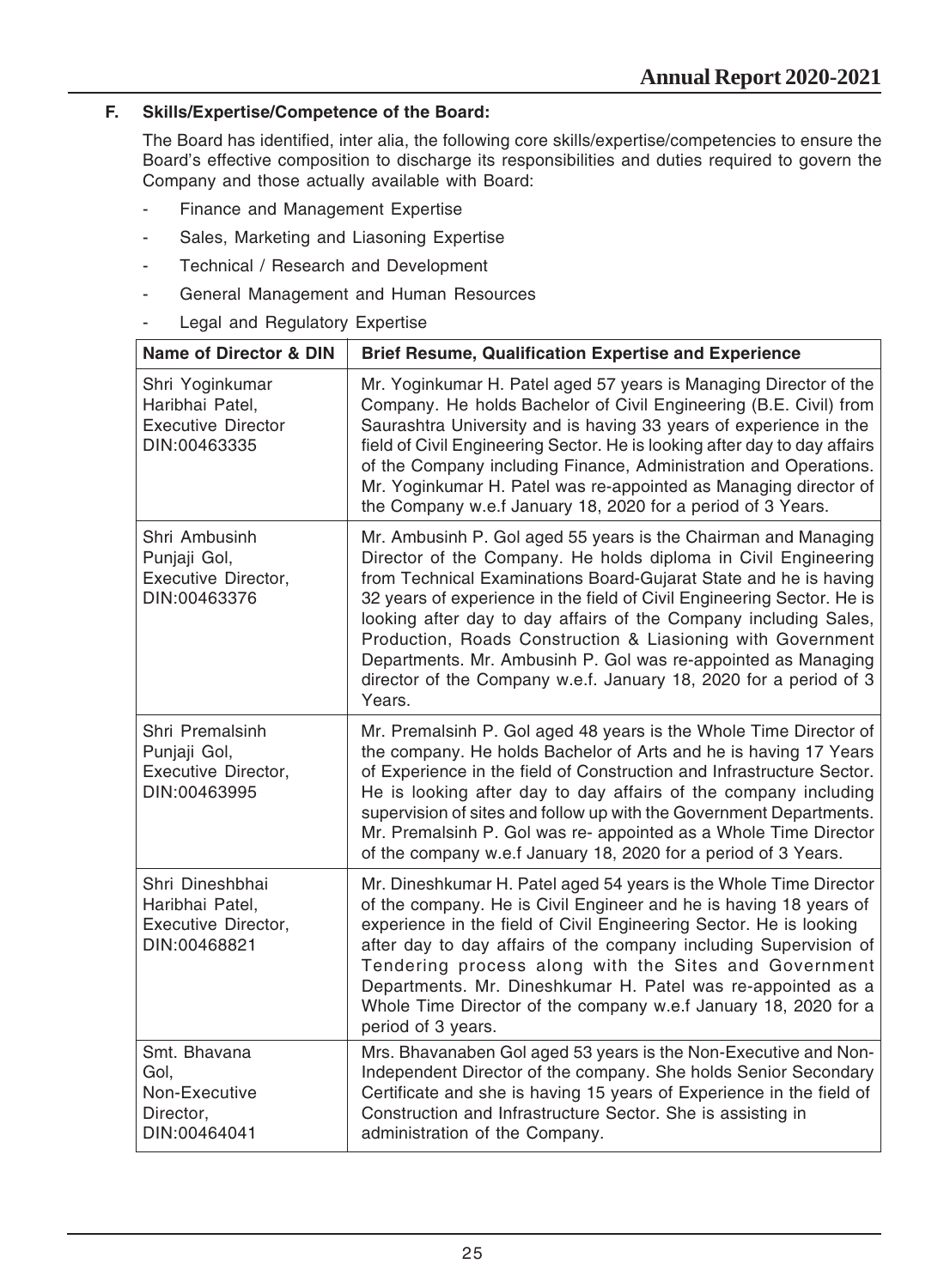| Shri Bhanuchandra<br>Bhavsar.<br>Independent Director,<br>DIN:07709354 | Mr. Bhanuchandra Bhavsar aged 63 years has been appointed as<br>Independent Director of the Company w.e.f. January 17, 2017. He<br>is a qualified Civil Engineer from L.D. College of Engineering, Gujarat<br>University and has worked as Deputy Executive Engineer with<br>Gujarat Government. He has command over research and<br>development and administration area. |
|------------------------------------------------------------------------|---------------------------------------------------------------------------------------------------------------------------------------------------------------------------------------------------------------------------------------------------------------------------------------------------------------------------------------------------------------------------|
| Shri Ashwinkumar Jani,<br>Independent Director,<br>DIN:07709994        | Mr. Ashwinkumar Jani aged 68 years is Independent Director of the<br>Company. He is a qualified Civil Engineer from L.D. College of<br>Engineering, Gujarat University and has worked with the<br>Government of Gujarat for more than 38 years. His association helps<br>company in the liasoning and legal area.                                                         |
| Smt. Monika<br>Shekhawat.<br>Independent Director,<br>DIN:07710330     | Mrs. Monika Shekhawat, aged 31 years has been appointed as an<br>Independent Director of the Company w.e.f. January 17, 2017. She<br>is a qualified practising Company Secretary. She provides the<br>professional services in the field of Corporate laws and legal matters.                                                                                             |
| Shri Ghanshyambhai<br>Patel.<br>Independent Director,<br>DIN:08535639  | Mr. Ghanshyambhai Patel, aged 60 years is B. E. Electrical Engineer.<br>He retired as Additional Chief Engineer of Uttar Gujarat Vij Company<br>Limited (UGVCL). He is having a vast experience of more than 35<br>years in different fields. He provides inputs in the matter of sales,<br>research and development.                                                     |
| Smt. Varsha Thakkar,<br>Independent Director,<br>DIN:07254852          | Mrs. Varsha Thakkar, aged 58 years is M.A. in Sociology and B.Ed.<br>in Hindi and Geography. She is Ex-President and current member<br>of Lioness Club of Gandhinagar and is engaged in various social<br>services for the welfare of Society. She encompasses general<br>management and liasoning area.                                                                  |



# **G. Confirmation by the Independent Directors:**

The Independent Directors have confirmed that they fulfil the criteria prescribed under Section 149(6) of the Act and Regulation 16(1) (b) of the Listing Regulations regarding Independence of Director. A formal letter of appointment to Independent Directors as provided in the Act, has been issued and disclosed on website of the Company. Based on the declarations received from the Independent Directors, the Board of Directors has confirmed that they meet the criteria of independence as mentioned under Regulation 16(1)(b) of the SEBI Listing Regulations and that they are independent of the management.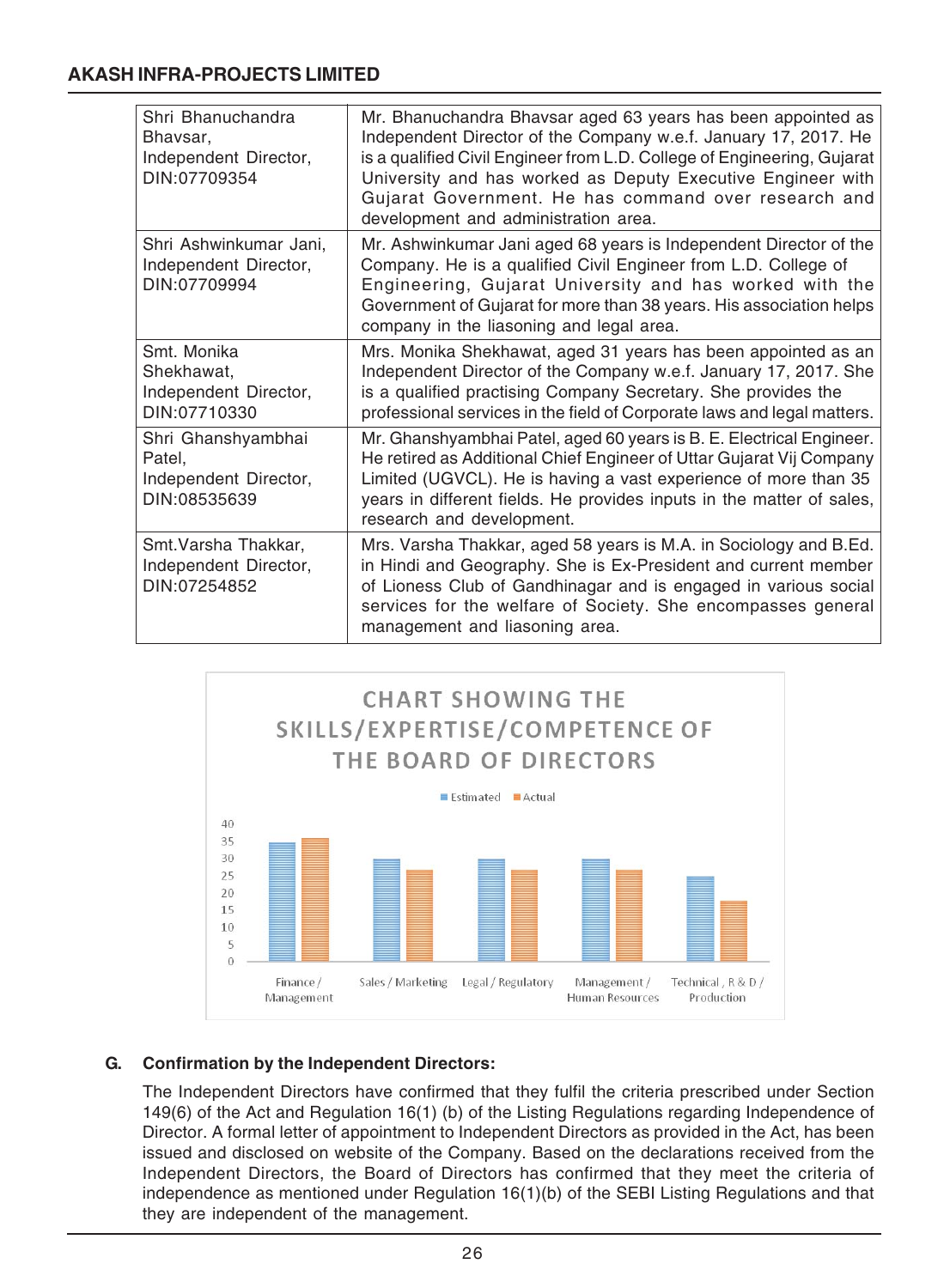A Separate Meeting of the Independent Directors was held on 20th February, 2021 which was attended by all the Independent Directors,.

The Independent Directors expressed satisfaction with the overall performance of the Directors and the Board as a whole.

**H.** None of the Independent Directors have resigned from the Directorship of the Company before the expiry of their term of appointment during the Financial Year 2020-21.

#### **3. Audit Committee:**

As required under Section 177 of the Act, read with the provisions of Regulation 18 of SEBI (Listing Obligations and Disclosure Requirements) Regulations, 2015 the Board has constituted an Audit Committee. The brief terms of reference of the Audit Committee are as under:

#### **A. Brief description of Terms of Reference:**

The terms of reference of the Audit Committee are as under:

- Oversight of the Company's financial reporting process and the disclosure of its financial information to ensure that the financial statements are correct, sufficient and credible;
- Recommendation for appointment, remuneration and terms of appointment of auditors of the Company;
- Approval of payment to statutory auditors for any other services rendered by the statutory auditors;
- Reviewing, with the management, the annual financial statements and Auditor's Report thereon before submission to the Board for approval, with particular reference to:
	- Matters required to be included in the Director's Responsibility Statement to be included in the Board's Report in terms of Clause (c) of sub-section 3 of Section 134 of the Act;
	- Changes, if any, in accounting policies and practices and reasons for the same;
	- Major accounting entries involving estimates based on the exercise of judgement by management;
	- Significant adjustments made in the financial statements arising out of audit findings;
	- Compliance with listing and other legal requirements relating to financial statements;
	- Disclosure of any related party transactions and
	- Modified opinion in the draft audit report.
- Reviewing with the management, the quarterly financial statements before submission to the Board for approval;
- Reviewing with the management, the statement of uses/application of funds raised through an issue (public issue, rights issue, preferential issue, etc.), the statement of funds utilised for purposes other than those stated in the offer document/ prospectus/notice and the report submitted by the monitoring agency monitoring the utilisation of proceeds of a public or rights issue and making appropriate recommendations to the Board to take steps in this matter;
- Review and monitor the auditor's independence and performance and effectiveness of audit process;
- Approval or any subsequent modification of transactions of the Company with related parties;
- Scrutiny of inter-corporate loans and investments;
- Valuation of undertakings or assets of the Company, wherever it is necessary;
- Evaluation of internal financial controls and risk management systems;
- Reviewing with the management, performance of statutory and internal auditors, adequacy of the internal control systems;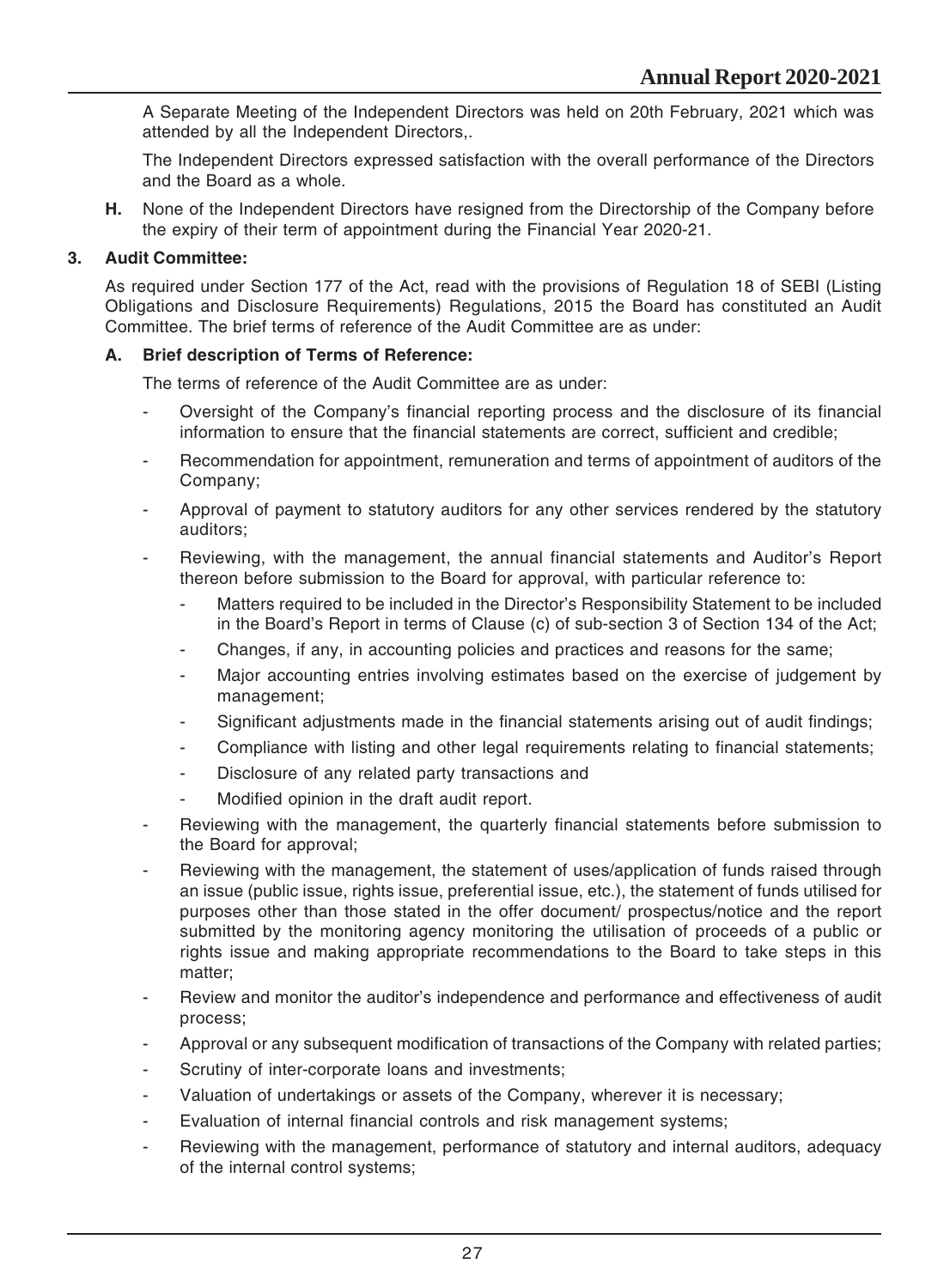- Reviewing the adequacy of internal audit function, if any, including the structure of the internal audit department, staffing and seniority of the official heading the department, reporting structure coverage and frequency of internal audit;
- Discussion with internal auditors of any significant findings and follow up there on;
- Reviewing the findings of any internal investigations by the internal auditors into matters where there is suspected fraud or irregularity or a failure of internal control systems of a material nature and reporting the matter to the Board;
- Discussion with statutory auditors before the audit commences, about the nature and scope of audit as well as post-audit discussion to ascertain any area of concern;
- To look into the reasons for substantial defaults in the payment to the depositors, debenture holders, shareholders (incase of non-payment of declared dividends) and creditors;
- To review the functioning of the Whistle Blower mechanism/oversee the vigil mechanism;
- Approval of appointment of the Chief Financial Officer (i.e. the Whole-time Finance Director or any other person heading the finance function or discharging that function) after assessing the qualifications, experience and background etc. of the candidate;
- Carrying out any other function as is mentioned in the terms of reference of the Audit Committee;
- Monitoring the end use of funds raised through public offers and related matters;
- To review the management discussion and analysis of financial condition and results of operations;
- To review the statement of significant related party transactions, submitted by management;
- To review the management letters/letters of internal control weaknesses issued by the statutory auditors;
- To review the internal audit reports relating to internal control weaknesses;
- To review the appointment, removal and terms of remuneration of the chief internal auditor;
- To review the statement of deviations of the following:
	- Quarterly statement of deviation(s) including report of monitoring agency, if applicable, submitted to stock exchange(s) in terms of Regulation 32(1) of Listing Regulations.
	- Annual statement of funds utilised for purposes other than those stated in the offer document/ prospectus/ notice in terms of Regulation 32(7) of Listing Regulations.
- The Audit Committee may call for the comments of the auditors about internal control systems, the scope of audit, including the observations of the auditors and review of financial statement before their submission to the Board, and may also discuss any related issues with the internal and statutory auditors and the management of the Company;
- The Audit Committee shall have the authority to investigate into any matter in relation to the items specified above or referred to it by the Board and for this purpose shall have power to obtain professional advice from external sources and have full access to information contained in the records of the Company; and
- To review the utilization of loans and/ or advances from/investment by the holding company in the subsidiary exceeding rupees 100 crore or 10% of the asset size of the subsidiary, whichever is lower including existing loans / advances / investments existing as on the date of coming into force of this provision.
- To consider and comment on rationale, cost-benefits and impact of schemes involving merger, demerger, amalgamation etc., on the listed entity and its shareholders.

## **B. Meetings, Composition and attendance:**

The Audit Committee met five times during the Year. The maximum time gap between any two meetings was not more than one hundred and twenty days. The Committee met on 31st July, 2020, 1st September, 2020, 14<sup>th</sup> September, 2020, 5<sup>th</sup> November, 2020 and 13<sup>th</sup> February, 2021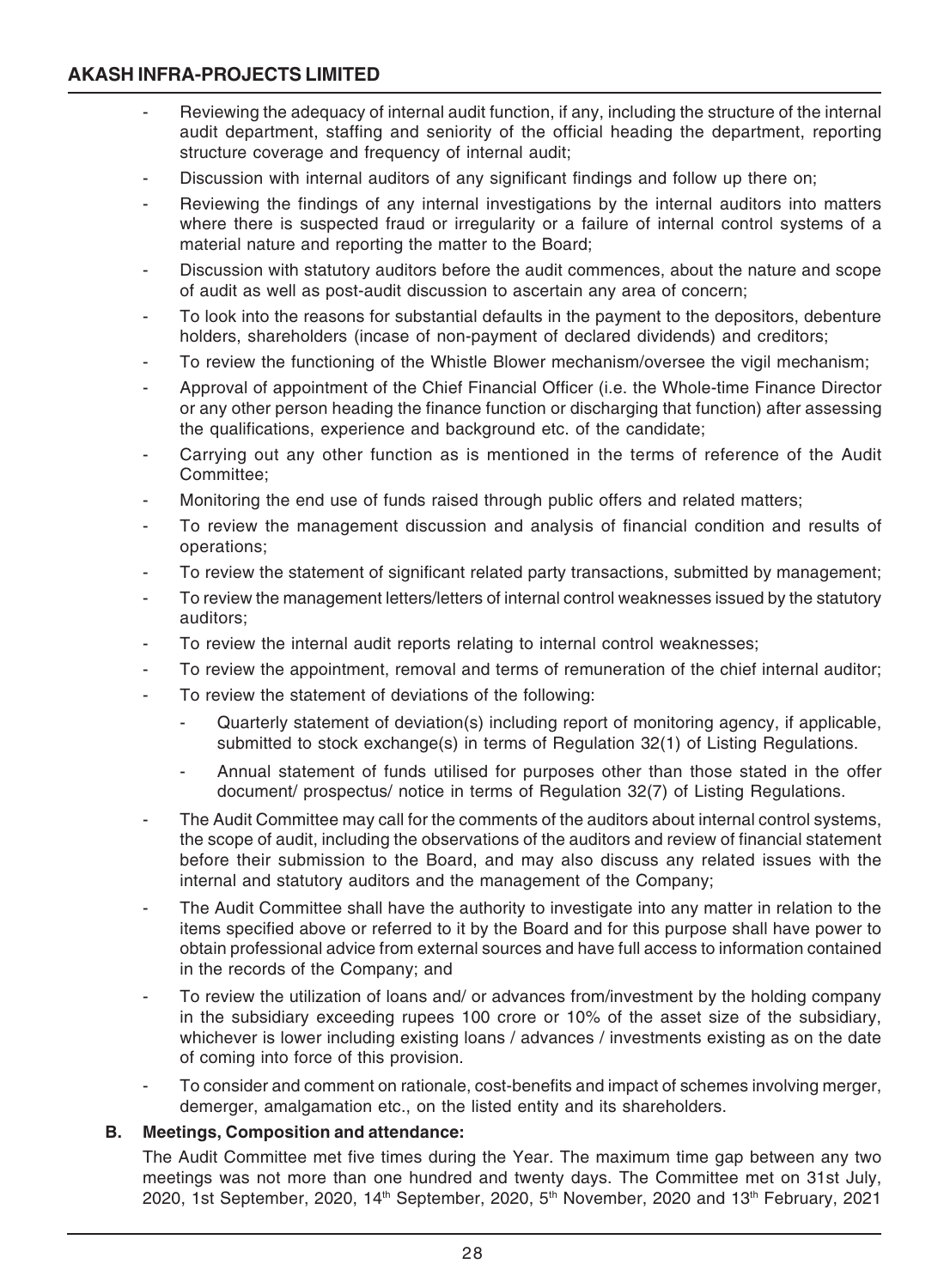and necessary quorum was present at all the meetings. The composition of the Audit Committee and details of attendance of members of the Committee at the meetings are given as under:

| Name of the Member    | <b>Position</b> | Category             | No. of Meetings attended |
|-----------------------|-----------------|----------------------|--------------------------|
| Mrs. Monika Shekhawat | Chairperson     | Independent Director |                          |
| Mr. Ashwinkumar Jani  | Member          | Independent Director |                          |
| Mr. Yoginkumar Patel  | Member          | Executive Director   |                          |

- a) The Head of Finance and Accounts, Statutory Auditors and Internal Auditors attend the Audit Committee meetings on invitation and the Company Secretary acts as the Secretary of the Committee.
- b) The Board notes the minutes of the Audit Committee meetings.
- c) The Chairman of Audit Committee was present at the Last Annual General Meeting.
- d) All the recommendations made by the Audit Committee during the year under review were accepted by the Board.

#### **4. Nomination and Remuneration Committee:**

As required under Section 178 (1) of the Act, read with Regulation 19 of SEBI (Listing Obligations and Disclosure Requirements) Regulations, 2015 as amended, the Board has constituted the Nomination and Remuneration Committee. The brief terms of reference of the Nomination and Remuneration committee is as under:

#### **A. Brief description of Terms of Reference:**

The terms of reference of the Nomination and Remuneration Committee are as under:

- Identifying persons who are qualified to be come Directors and who may be appointed in senior management in accordance with the criteria laid down, and recommend to the Board their appointment and removal;
- Carry on the evaluation of performance of Independent Directors and the Board of Directors and to consider the extension or continuation of the terms of appointment of the Independent Directors.
- Formulation of the criteria for determining qualifications, positive attributes and independence of a Director;
- Recommend to the Board a policy relating to the remuneration of the Executive Directors and policy on diversity of Board of Directors.
- To recommend to the Board remuneration payable in all form to senior management.
- Undertaking other matters as the Board may refer from time to time.

## **B. Composition, meetings and attendance:**

The Nomination and Remuneration Committee met 1 time during the Year on July 31, 2020 and necessary quorum was present at all the meetings. The Company Secretary acts as the Secretary to the Nomination and Remuneration Committee. The composition of the Committee and details of attendance of members of the Committee at the meeting are given as under:

| Name of the Member        | <b>Position</b> | Category             | No. of Meetings attended |
|---------------------------|-----------------|----------------------|--------------------------|
| Mr. Ghanshyambhai Patel#  | Chairman        | Independent Director |                          |
| Mr. Ashwinkumar Jani      | Member          | Independent Director |                          |
| Mr. Bhanuchandra Bhaysarl | Member          | Independent Director |                          |
| Mrs. Monika Shekhawat*    | Chairman        | Independent Director |                          |

**\***Ceased to be Chairperson and member w.e.f. 05th November, 2020.

#Appointed as Chairperson and member w.e.f. 05<sup>th</sup> November, 2020.

**C.** The Chairman of Committee was present at the Last Annual General Meeting.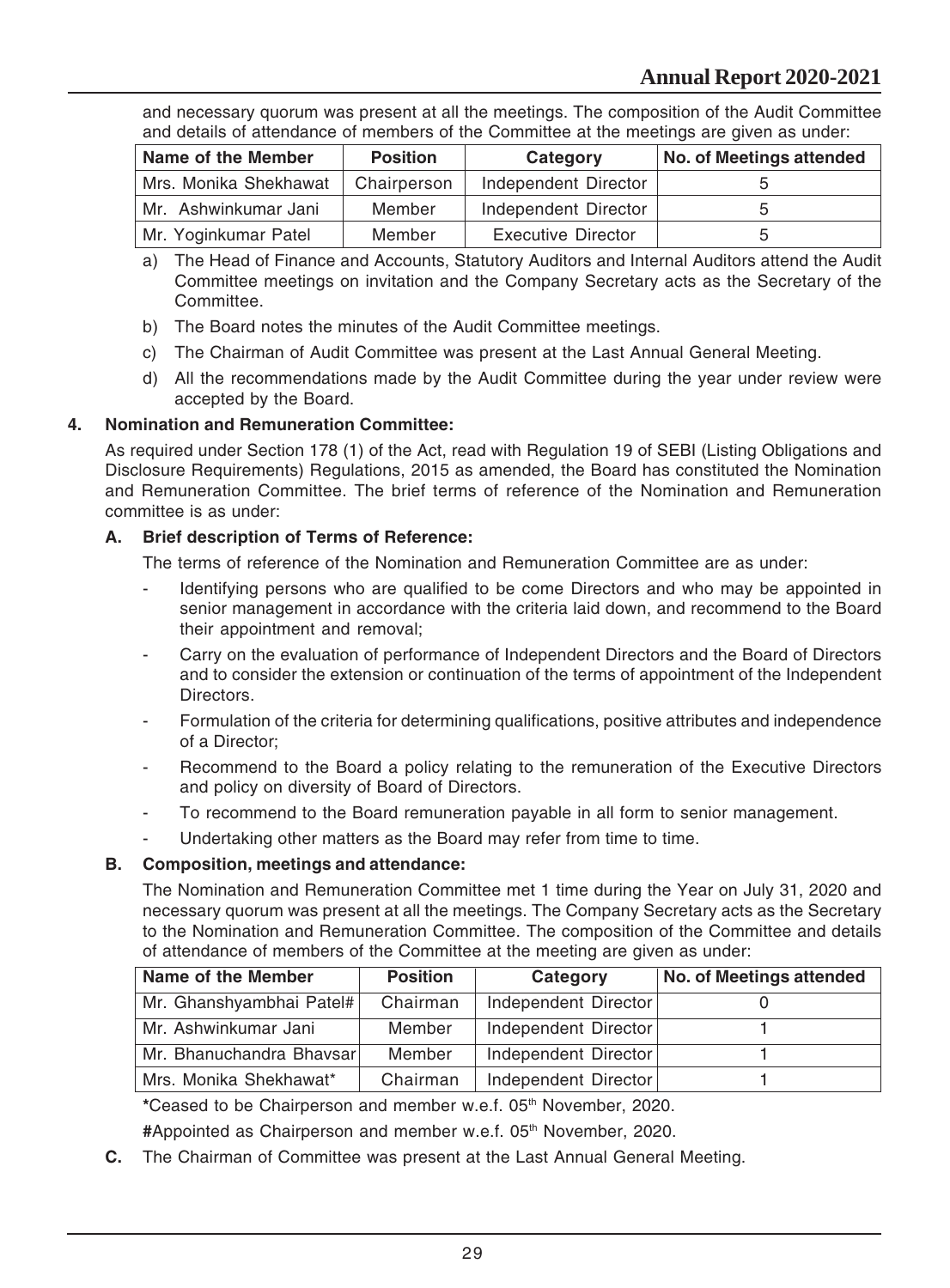#### **D. Performance Evaluation Criteria for Independent Directors:**

The performance of the Independent Director is evaluated based on the criteria such as his knowledge, experience, integrity, expertise in any area, number of Board / Committee meetings attended, time devoted to the Company, his participation in the Board / Committee meetings etc. The Performance evaluation of the Independent Directors was carried out by the Board and while evaluating the performance of the Independent Directors, the Director who was subject to the evaluation did not participate.

#### **5. Stakeholders Relationship Committee:**

In terms of Section 178 of the Companies Act, 2013 read with Regulation 20 of SEBI (Listing Obligations and Disclosure Requirements) Regulations, 2015 as amended from time to time, the Stakeholders Relationship Committee of the Company is constituted. The brief terms of reference of the Stakeholders Relationship Committee is as under:

#### **A. Brief description of Terms of Reference:**

The terms of reference of the Stakeholders Relationship Committee are as under:

- **I.** Resolving the grievances of the security holders, including complaints related to transfer/ transmission of shares, non-receipt of Annual Report, non-receipt of declared dividends, non-receipt of new/duplicate certificates, etc.
- **II.** Review of measures taken for effective exercise of voting rights by shareholders.
- **III.** Review of adherence to the service standards adopted by the Company in respect of various services being rendered by the registrar and share transfer agent.
- **IV.** Review of the various measures and initiatives taken by the Company for reducing the quantum of unclaimed dividends and ensuring timely receipt of dividend warrants/ Annual Reports/ statutory notices by the shareholders of the Company.

#### **B. Constitution and attendance:**

The Stakeholders Relationship Committee met 1 time during the year on 5<sup>th</sup> November, 2020 in which all the following members remained present.

| Name of the Member       | <b>Position</b> | Category             |
|--------------------------|-----------------|----------------------|
| Mrs. Monika Shekhawat    | Chairperson     | Independent Director |
| Mr. Ashwinkumar Jani     | Member          | Independent Director |
| Mr. Bhanuchandra Bhaysar | Member          | Independent Director |

The Company Secretary of the Company acts as Secretary to the Committee meeting.

## **C. Summary of Shareholders Complaints during the reporting year:**

| Number of complaints received                                       | 00 |
|---------------------------------------------------------------------|----|
| Number of Complaints solved                                         | იი |
| Number of Complaints not solved to the satisfaction of Shareholders | 00 |
| Number of Pending Complaints                                        | იი |

#### **D. Name and Designation of the Compliance officer:**

**Name:** Mrs. Priyanka Munshi

#### **Contact Details:**

Place: 2- Ground Floor, Abhishek Complex, Opp. Hotel Haveli, Sector-11 Gandhinagar -382011

**E mail:** cs@akashinfra.com

# **6. Remuneration Policy on Directors' Appointment:**

In accordance with the provisions of Section 178 of the Companies Act, 2013 the Nomination and Remuneration Committee recommended the remuneration policy relating to the remuneration of the Directors, Key Managerial Personnel and other employees which was approved by the Board and is annexed with the Directors' Report.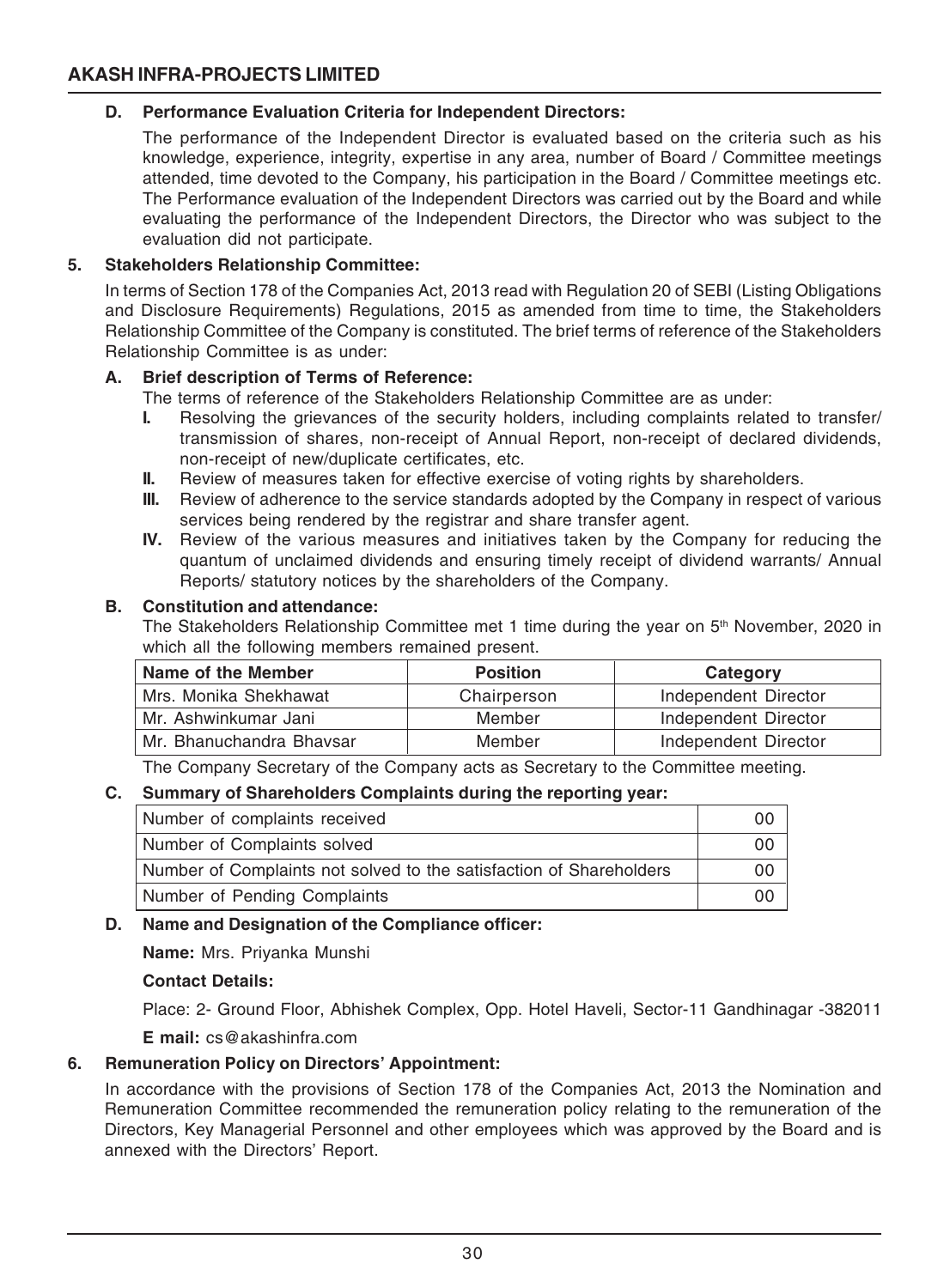# **1. Remuneration of Directors:**

The Company did not have any pecuniary relationship or transactions with the non-executive directors except payment of sitting fees and the extent of their shareholding in the Company. The details of sitting fees paid during the year under review are as under:

| Name of Director         | Sitting Fees (in Rs.) |
|--------------------------|-----------------------|
| Mrs. Bhavanaben A. Gol   | 25,000                |
| Mr. Bhanuchandra Bhaysar | 25,000                |
| Mr. Ashwinkumar B. Jani  | 25,000                |
| Mrs. Monika Shekhawat    | 25,000                |
| Mr. Ghanshyambhai Patel  | 17,500                |
| Mrs. Varsha Thakkar      | 15,000                |

The total remuneration package to Executive Directors is designed to provide an appropriate balance between fixed and variable components with focus on performance related pay so that strong performance is incentivized but without encouraging excessive risk.

#### · **Details of remuneration for the Financial Year 2020-21 are as given below**

|                      |                                            |                                           | (Rs. In Lakhs)                      |
|----------------------|--------------------------------------------|-------------------------------------------|-------------------------------------|
| <b>Name</b>          | <b>Service Contract /</b><br><b>Period</b> | <b>Position held</b><br>during the Period | <b>Total</b><br><b>Remuneration</b> |
| Mr. Yoginkumar Patel | 3 years w.e.f.<br>January 18, 2020         | <b>Managing Director</b>                  | 34.50                               |
| Mr. Ambusinh Gol     | 3 years w.e.f.<br>January 18, 2020         | Chairman &<br><b>Managing Director</b>    | 34.50                               |
| Mr. Dineshbhai Patel | 3 years w.e.f.<br>January 18, 2020         | Whole-Time Director                       | 17.25                               |
| Mr. Premalsinh Gol   | 3 years w.e.f.<br>January 18, 2020         | Whole-Time Director                       | 17.25                               |
| <b>Total</b>         |                                            |                                           | 103.50                              |

· All the Executive Directors have been paid remuneration as per the limits approved by the Board and shareholders of the Company.

- · Notice Period: The office of the above-mentioned Managing Director and Whole Time Directors is terminable by giving 6 months notice in writing by either side.
- · The Company has not formulated any scheme for giving stock options to its employees.

## **7. General Body Meetings:**

#### **- The details of date, location and time of the last three Annual General Meetings held and any Special Resolution passed:**

The last three Annual General Meetings were held as under:-

| <b>Financial Year ended</b> | <b>Date</b> | <b>Time</b> | <b>Venue</b>                                                                                  |
|-----------------------------|-------------|-------------|-----------------------------------------------------------------------------------------------|
| 31-03-2020                  | 30-09-2020  | 05.00 p.m.  | Through Video Conferencing or other<br>audiovisual means.                                     |
| 31-03-2019                  | 30-09-2019  | 04.00 p.m.  | Pathikashram Hotel, Nr. S. T. Depo,<br>GH-3 Circle, GH road, sector-11,<br>Gandhinagar-382011 |
| 31-03-2018                  | 24-09-2018  | 11.00 a.m.  | Pathikashram Hotel, Nr. S. T. Depo,<br>GH-3 Circle, GH road, sector-11,<br>Gandhinagar-382011 |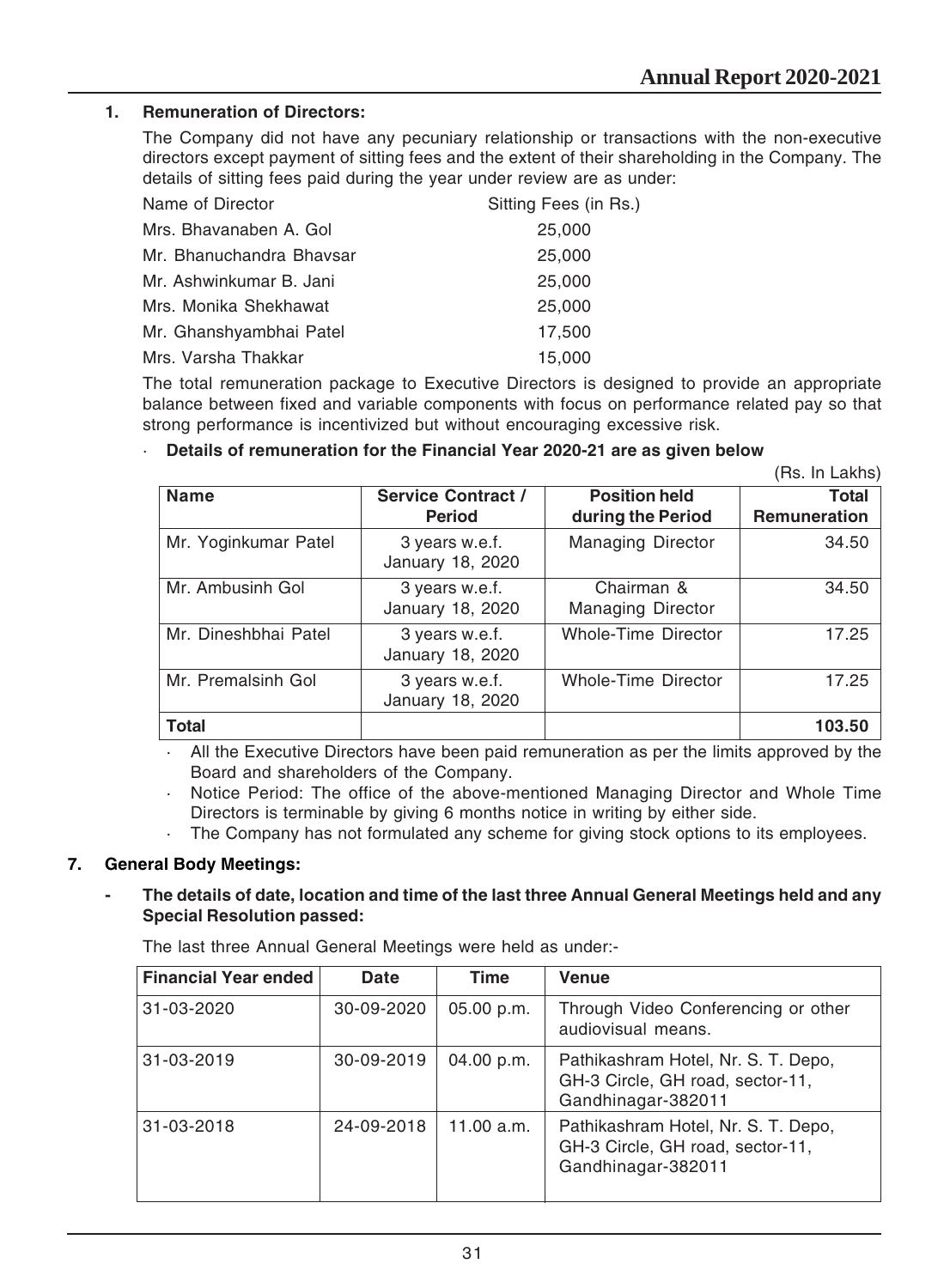# **During the last three years following special resolutions were passed:**

# **AGM held on 30-09-2020**

- 1. Re-appointment of Mr. Yoginkumar H. Patel (DIN:00463335) as the Managing Director of the Company for further period of 3 years with effect from 18th January, 2020.
- 2. Re-appointment of Mr. Ambusinh P. Gol (DIN:00463376) as the Managing Director of the Company for further period of 3 years with effect from 18th January, 2020.
- 3. Re-appointment of Mr. Dineshbhai H. Patel (DIN:00468821) as a Whole-Time Director of the Company for further period of 3 years with effect from 18th January, 2020.
- 4. Re-appointment of Mr. Premalsinh P. Gol (DIN:00463995) as a Whole-Time Director of the Company for further period of 3 years with effect from 18th January, 2020.
- **Whether any special resolution is proposed to be conducted through postal ballot:**

No, special resolution is proposed to be conducted through postal ballot at ensuing AGM.

# **- Whether any special resolution passed last year through postal ballot:**

No, special resolution was passed last year through postal ballot.

# **8. Means of Communication:**

| <b>Quarterly Results</b>                         | The Quarterly Financial Results of the Company were<br>published in accordance with the requirements of the<br>Listing Regulations.                                                                                                           |
|--------------------------------------------------|-----------------------------------------------------------------------------------------------------------------------------------------------------------------------------------------------------------------------------------------------|
| Newspapers wherein results normally<br>published | The Financial Results of the Company were generally<br>published in Western Times - English and Gujarati Edition<br>and for the Quarter ending on 31 <sup>st</sup> March, 2021 was<br>published in Free Press - English and Gujarati Edition. |
| Any website, where displayed                     | The Financial Results of the Company were displayed<br>on the website of the Company:www.akashinfra.com                                                                                                                                       |

# **9. General Shareholder Information:**

| 22 <sup>nd</sup> AGM with Date, Time and Venue                        | Monday, 27 <sup>th</sup> September, 2021 at 05.00 p.m. through video<br>conferencing or other audio visual means                                                                                                                                                                                                                                                                 |  |
|-----------------------------------------------------------------------|----------------------------------------------------------------------------------------------------------------------------------------------------------------------------------------------------------------------------------------------------------------------------------------------------------------------------------------------------------------------------------|--|
| <b>Financial Year</b>                                                 | 1 <sup>st</sup> April, 2020 to 31 <sup>st</sup> March, 2021                                                                                                                                                                                                                                                                                                                      |  |
| <b>Tentative Schedule for considering</b><br><b>Financial Results</b> | For the Quarter<br>On or Before 14th August, 2021<br>Ending June 30, 2021                                                                                                                                                                                                                                                                                                        |  |
|                                                                       | For the Quarter Ending On or Before 14 <sup>th</sup> November, 2021<br>September 30, 2021                                                                                                                                                                                                                                                                                        |  |
|                                                                       | For the Quarter Ending On or Before 14th February, 2021<br>December 31, 2021                                                                                                                                                                                                                                                                                                     |  |
|                                                                       | For the Quarter Ending On or Before 30th May, 2022<br>March 31, 2022                                                                                                                                                                                                                                                                                                             |  |
| <b>Dividend Payment Date</b>                                          | Within Statutory period of 30 days from the date of<br>approval of Members at the Annual General meeting.<br>Dividend for the year ended 31 <sup>st</sup> March, 2021 will be paid<br>to the members whose names will appear on the statement<br>of beneficial ownership furnished by NSDL and CDSL at<br>the end of business hours on Friday, 10 <sup>th</sup> September, 2021. |  |
| <b>Listing on Stock Exchanges with</b><br><b>Scrip Code</b>           | <b>National Stock Exchange of India Limited - AKASH</b><br>Exchange Plaza, Floor 5, Plot # C/1,<br>Bandra-Kurla Complex, Bandra (East),<br>Mumbai - 400051, Maharashtra, India.                                                                                                                                                                                                  |  |
| <b>Payment of Listing Fees</b>                                        | The Company confirms that Annual listing fees for the<br>Stock Exchange where Shares of the Company are listed<br>have been paid.                                                                                                                                                                                                                                                |  |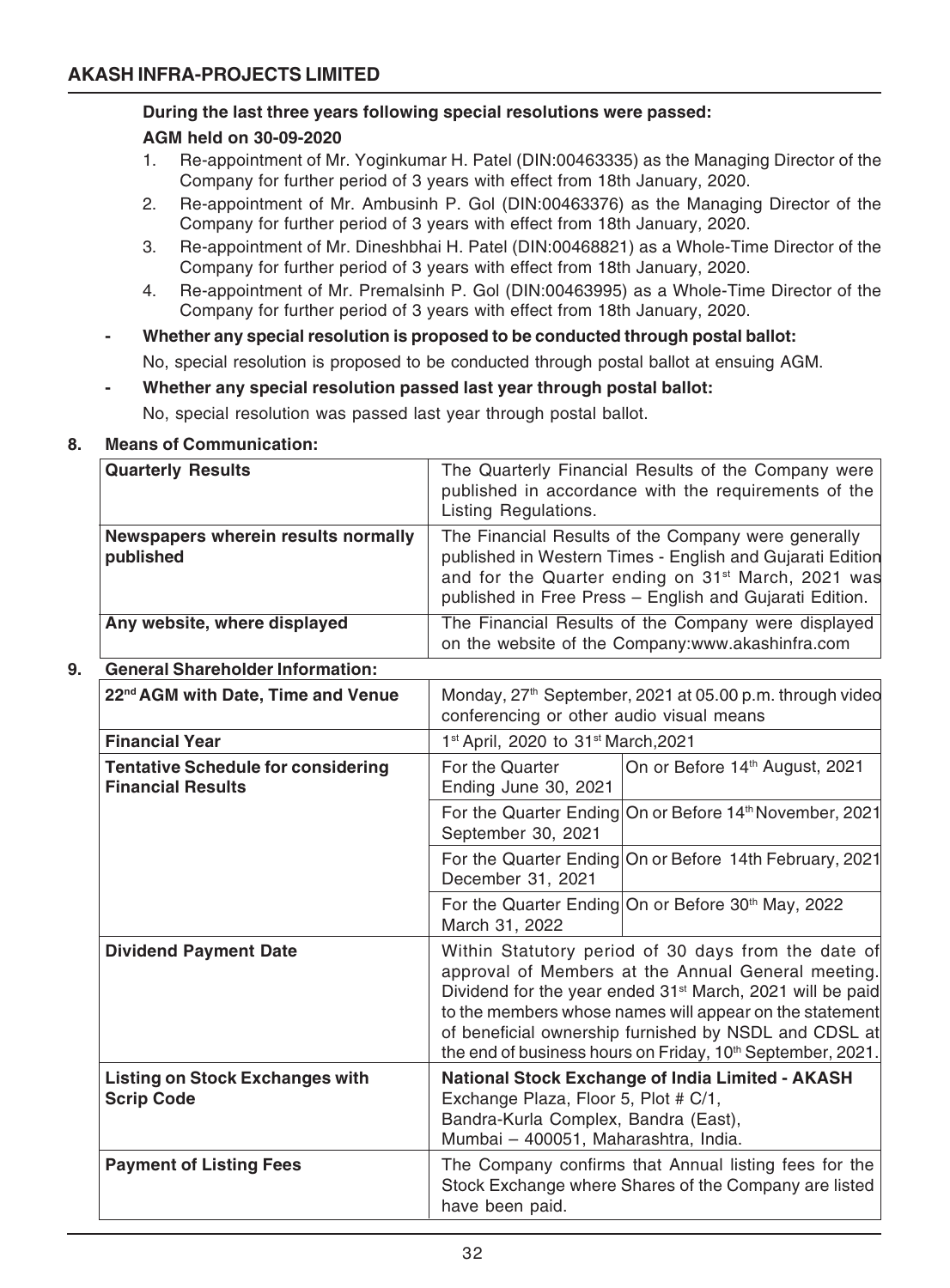| <b>Registrar and Share Transfer Agent</b> | <b>PURVA SHAREGISTRY (INDIA) PRIVATE LIMITED</b>                                         |
|-------------------------------------------|------------------------------------------------------------------------------------------|
| (for Shares held in both Physical and     | Corporate Office: 9, Shiv Shakti Industrial Estate,                                      |
| Demat mode)                               | Ground Floor, J.R. Boricha Marg, Lower Parel,                                            |
|                                           | Mumbai - 400 011                                                                         |
|                                           | Tele No.: 022-2301 6761 / 2301 8261                                                      |
|                                           | <b>Email:</b> support@purvashare.com                                                     |
|                                           | Demoterialization of aboves and liquidity The Company's Equity Chaves, are quailable for |

- **Dematerialization of shares and liquidity** The Company's Equity Shares are available for dematerialization on both the Depositories, National Securities Depository Limited (NSDL) and Central Depository Services (India) Limited (CDSL). All the shares of the company are in dematerialised form.
- **Market Price Data-High / Low during Each Month in the Financial Year 2020-21 on National Stock Exchange of India Limited:**

| <b>SN</b>      | Month - Year        | <b>NSE Limited (Rs.)</b> |                  |  |
|----------------|---------------------|--------------------------|------------------|--|
|                |                     | <b>High Price</b>        | <b>Low Price</b> |  |
| 1              | April, 2020         | 90.00                    | 79.80            |  |
| $\overline{2}$ | May, 2020           | 89.50                    | 80.90            |  |
| 3              | June, 2020          | 97.65                    | 82.00            |  |
| 4              | July, 2020          | 163.25                   | 85.00            |  |
| 5              | <b>August, 2020</b> | 224.00                   | 158.00           |  |
| 6              | September, 2020     | 252.00                   | 214.00           |  |
| $\overline{7}$ | October, 2020       | 264.00                   | 230.00           |  |
| 8              | November, 2020      | 281.00                   | 191.75           |  |
| 9              | December, 2020      | 259.50                   | 211.20           |  |
| 10             | January, 2021       | 250.00                   | 216.25           |  |
| 11             | February, 2021      | 249.95                   | 210.00           |  |
| 12             | March, 2021         | 250.00                   | 181.60           |  |



# AKASH Share Price Movement v/s NSE Nifty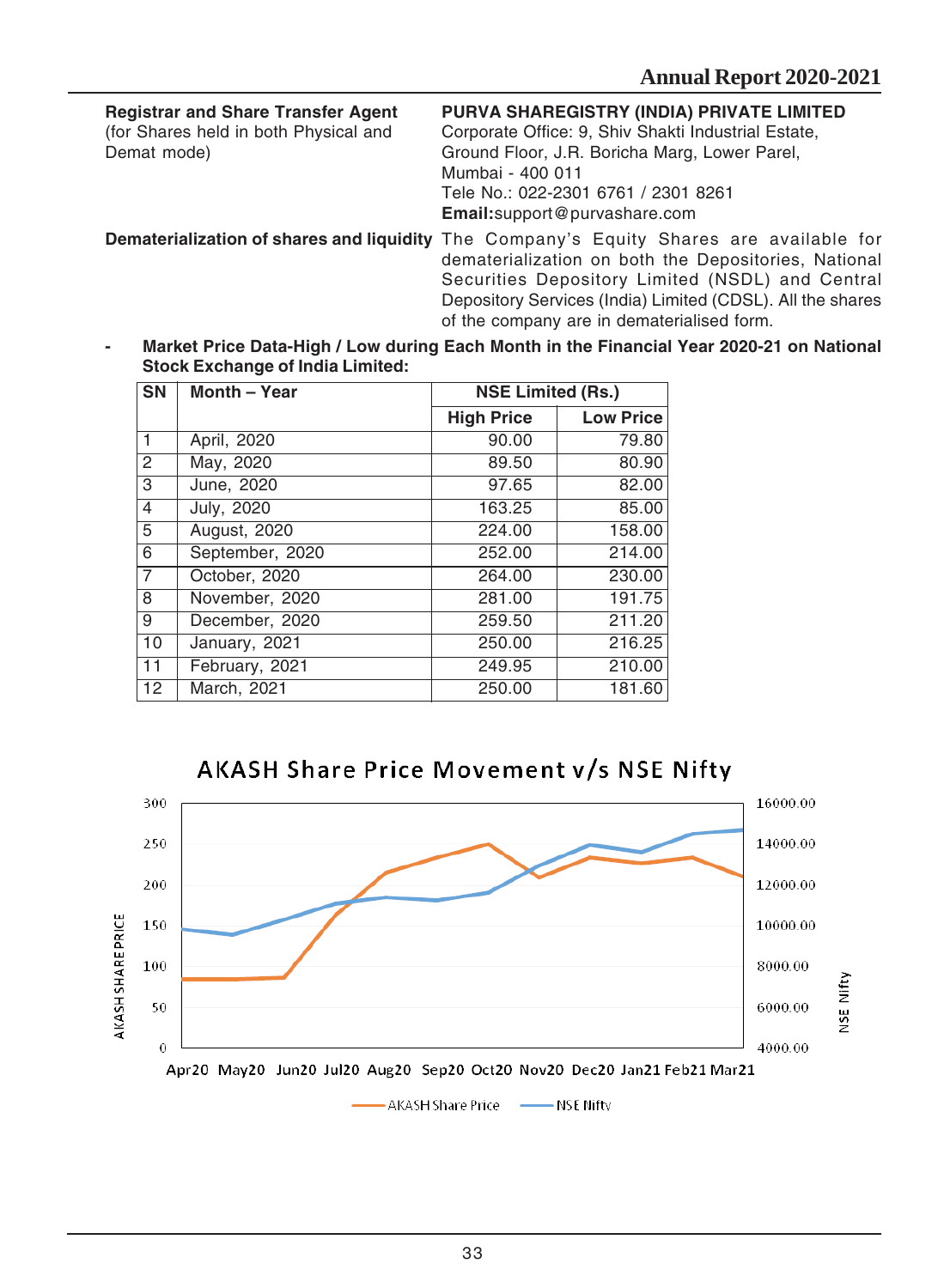| <b>No. of Shares</b>                           | <b>No. of Shareholders</b> | % of holders | <b>No. of Shares</b> | % of Shares |
|------------------------------------------------|----------------------------|--------------|----------------------|-------------|
| <b>UPTO</b><br>5,000                           | 666                        | 80.24        | 27,982               | 0.17        |
| 5.001<br>10.000<br>٠                           | 25                         | 3.01         | 21.451               | 0.13        |
| 10,001<br>20,000<br>$\overline{\phantom{a}}$   | 29                         | 3.49         | 49,858               | 0.30        |
| 20,001<br>30,000<br>-                          | 4                          | 0.48         | 10,561               | 0.06        |
| 30,001<br>40.000<br>$\overline{\phantom{a}}$   | 9                          | 1.08         | 33,254               | 0.20        |
| 40,001<br>50.000<br>$\overline{\phantom{a}}$   | 7                          | 0.84         | 32,388               | 0.19        |
| 50.001<br>1,00,000<br>$\overline{\phantom{0}}$ | 18                         | 2.17         | 1,46,321             | 0.87        |
| 1.00.001 & ABOVE                               | 72                         | 8.67         | 1,65,40,719          | 98.09       |
| <b>TOTAL</b>                                   | 830                        | 100.00       | 1,68,62,534          | 100.00      |

# **- The Distribution of Shareholdings as on March 31, 2021 is as under:**

## **- Shareholding Pattern as on March 31, 2021:**

| Sr. No.        | Category                   | <b>No. of Shares</b> | (%)    |
|----------------|----------------------------|----------------------|--------|
|                | Promoters & Promoter group | 1,25,77,468          | 74.59  |
| $\overline{c}$ | Bodies Corporate & LLP     | 8,21,304             | 4.87   |
| 3              | NRIs (Repatriable)         | 215                  | 0.00   |
| 4              | NRI (Non-Repatriable)      | 2,000                | 0.01   |
| 5              | Individuals / HUF          | 30,57,197            | 18.13  |
| 6              | <b>Clearing Members</b>    | 4,04,350             | 2.40   |
|                | Total                      | 1,68,62,534          | 100.00 |

#### **10. Other Disclosures:**

#### **A. Related Party Transactions:**

All Related Party Transactions are entered into by the Company only after obtaining the prior approval of the Audit Committee and are entered into on arm's length basis and do not attract the provisions of section 188 of the Act. There were no materially significant transactions with related parties during the Financial Year which were in the conflict of interest of the Company.

In terms of the Act and SEBI (Listing Obligations and Disclosure Requirements) Regulations, 2015 as amended, the Company has adopted a policy to determine Related Party Transactions and has been uploaded on the website of the Company: www. akashinfra.com.

#### **B. Details of Non-Compliance by the Company:**

The Company has complied with the requirements of the regulatory authorities on the matters related to capital market and except the following there were no instances of non-compliance, penalty or strictures imposed on the Company by Stock Exchange or SEBI or any statutory authority, on any matter related to capital markets, during the last three years:

#### **1**. **Deviations:**

As per Regulation 17(2A) of SEBI (LODR) Regulations, the quorum for every meeting of the board of directors of the top 1000 listed entities shall be one-third of its total strength or three directors, whichever is higher, including at least one independent director.

The board meeting of the Company held on 31st August, 2020 did not have any Independent Director present at the meeting.

#### **2. Management Representations:**

There was only one business agenda item with regard to submission of APR Form with RBI under FEMA so all the Independent Directors requested for leave of absence from attending the board meeting. Secondly for the first time the due to increase in market Cap as on  $31<sup>st</sup>$ March, 2020 the company was covered under top 1000 listed entities so the requirement of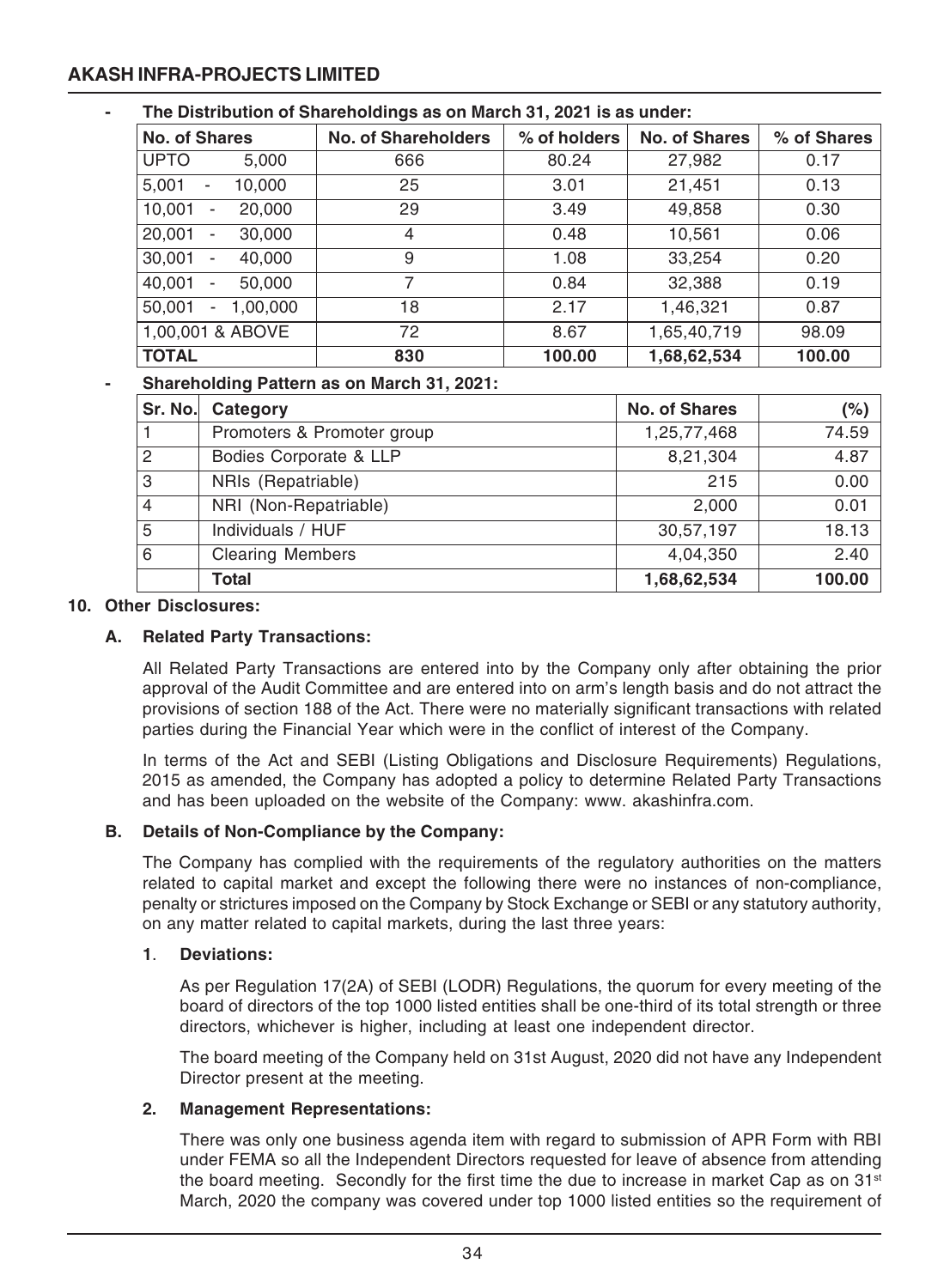having presence of atleast one Independent Director remained un noticed to the Board of Directors. However, on realization of required compliance, the Board ratified the said business item in its Board meeting held on 13<sup>th</sup> February, 2021. There was proper quorum as per provision of the Companies Act, 2013.

**3. Action taken by Stock Exchange (NSE):** Fine of Rs. 11,800/- was imposed by NSE which has been paid by the Company.

## **C. Details of establishment of Vigil Mechanism (Whistle Blower Policy):**

In accordance with the provisions of Section 177 (9) of the Act, and the Rules made there under read with SEBI (Listing Obligations and Disclosure Requirements) Regulations, 2015, Company has established a vigil mechanism termed as Whistle Blower Policy, for Directors and employees to report concerns about unethical behavior, actual or suspected fraud or violation of the Company's Code of Conduct or Ethics Policy, which also provides for adequate safeguards against victimization of director(s)/employee(s) who avail of the mechanism and also provide for direct access to the chairman of the Audit Committee in exceptional cases.

The Vigil Mechanism / Whistle Blower Policy is devised in such a manner that would enable the stakeholders, including individual employees and their representative bodies, to freely communicate their concerns about illegal or unethical practices. As per the policy no person has been denied the access to the Audit Committee.

The Vigil Mechanism / Whistle Blower Policy is made available on the website of the Company i.e. www.akashinfra.com.

#### **D. Details of compliance with mandatory requirements and adoption of the non-mandatory requirements:**

The Company has complied with all the mandatory requirement of Corporate Governance provisions.

## **E. Policy for determining Material Subsidiaries:**

The policy for determining 'material' subsidiaries is available on the website of the Company at http://www.akashinfra.com/policy/Policy\_for\_detrmining\_material\_subsidiary.pdf

#### **F. Policy on dealing with Related Party Transactions:**

The policy on dealing with Related Party Transactions is available on the website of the Company: www.akashinfra.com

#### **G. Disclosure of commodity price risks and commodity hedging activities:**

The Company is not carrying on any Commodity Business and has not undertaken any Hedging Activities, hence same are not applicable to the Company.

#### **H. Utilization of funds raised through Preferential Allotment or Qualified Institutions Placement:**

The Company has not raised any funds through Preferential Allotment or Qualified Institutions Placement during the Financial Year 2020-21.

#### **I. Certificate from a Practicing Company Secretary on the Board:**

A certificate from a Company Secretary in Practice as required under Part C of Schedule V of Listing Regulations stating that none of the Directors on the Board of the Company have been debarred or disqualified from being appointed or continuing as Directors of Company by SEBI / Ministry of Corporate Affairs / any such statutory authority was placed before the Board of Directors at their meeting.

**J.** There has been no such incidence where the Board has not accepted the recommendation of the Committees of the Company during the year under review.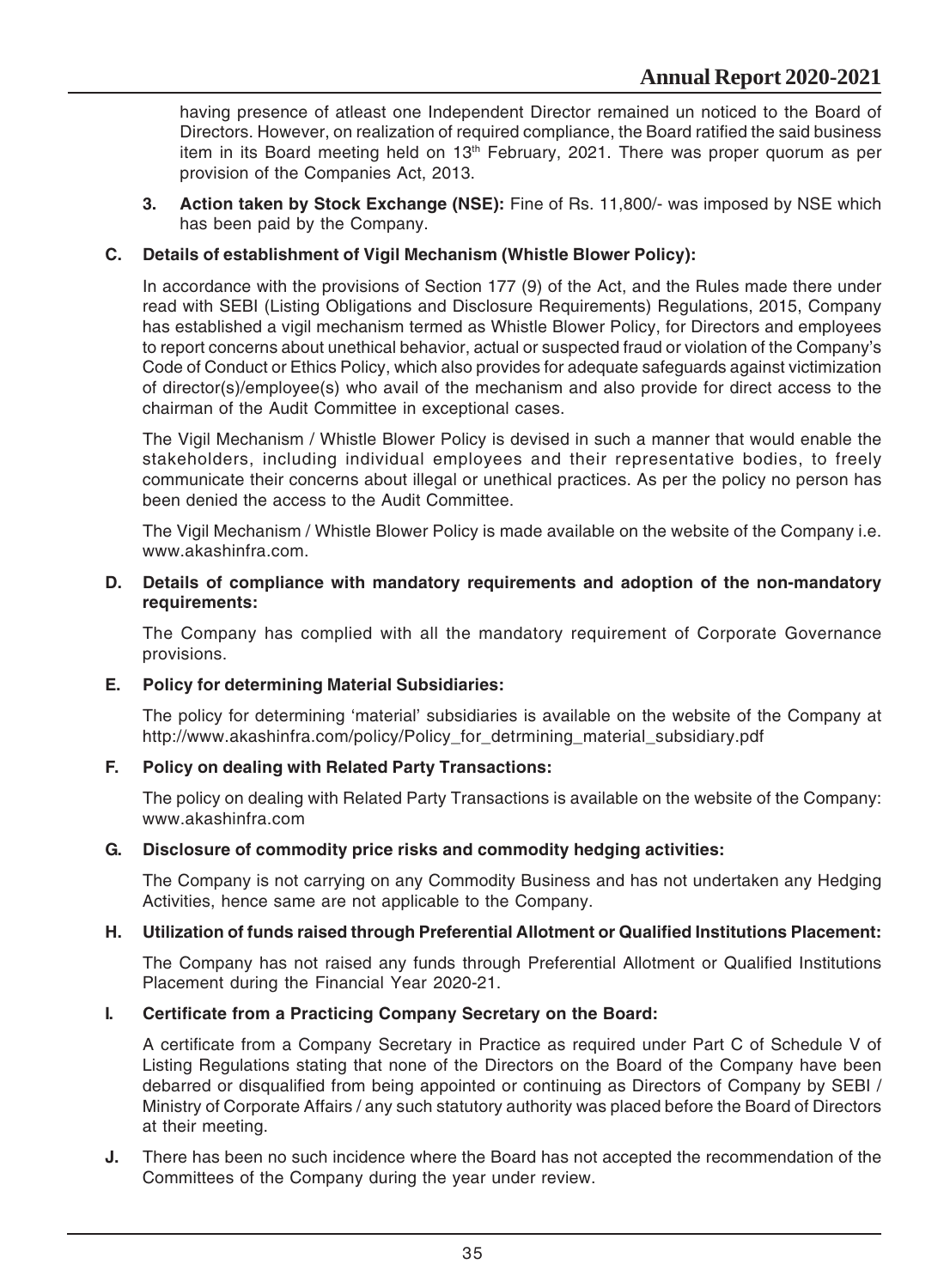**K.** The details of fees paid to statutory auditors are as mentioned in Note no. 31.1 of the Financial statement.

#### **L. Disclosures in relation to the Sexual Harassment of Women at Workplace (Prevention, Prohibition and Redressal) Act, 2013:**

| Number of complaints on Sexual harassment received during the year - | Nil I |
|----------------------------------------------------------------------|-------|
| ii. Number of Complaints disposed off during the year -              | Nil 1 |
| iii. Number of cases pending as on end of the Financial Year -       | Nil I |

**11.** The Company has complied with the requirements of Schedule V Corporate Governance Report subparas (2) to (10) of the Listing Regulations.

#### **12. The Company has duly fulfilled the following discretionary requirements as specified in Part E of Schedule II of the Listing Regulations:**

The Company has complied with all the mandatory requirements of Corporate Governance as per Listing Regulations:

With regard to discretionary requirements, the Company has adopted clauses relating to the following:

- **i. Reporting of Internal Auditor:** Internal Auditors reports directly to the Audit Committee.
- ii. The report of Auditors with respect to the Audited Standalone and Consolidated Financial Results of the Company for the year were with un-modified opinion.

#### **13. Disclosure of the compliance with corporate governance requirements specified in Regulation 17 to 27 and Clauses (b) to (i) of sub-regulation (2) of Regulation 46 of the Listing Regulations:**

The Company have complied with the requirements specified in regulation 17 to 27 and clause (b) to (i) of sub-regulation (2) of regulation 46 of the Listing Regulation except Regulation 17 (2A) of SEBI (LODR) Regulations as explained in detail in point no. 10 (B) of this report.

#### **14. Declaration of compliance of Code of Conduct:**

According to the information provided / available, it is hereby confirmed that all the Board Members and Senior Management Personnel have affirmed compliance with the Code of Conduct of the Company during the Financial Year 2020-21. The Code of Conduct is also posted on the website of the Company i.e. www.akashinfra.com.

#### **15. Secretarial Audit for Reconciliation of Capital:**

As stipulated by SEBI, Practicing Company Secretary carries out Secretarial Audit to reconcile the total admitted capital with National Securities Depository Limited (NSDL) and Central Depository Services (India) Limited (CDSL) and the total issued and listed capital. This audit is carried out every quarter. The audit confirms that the total listed and paid-up capital is in agreement with the aggregate of the total number of shares of the Company.

#### **16. CEO/CFO Certification:**

The CEO / CFO of the company has given certification on the financial reporting and internal controls to the Board in terms of SEBI (Listing Obligations and Disclosure Requirements) Regulations, 2015. The CEO/CFO has also given quarterly certification on financial results to the Board in terms of Regulation 33 of SEBI (Listing Obligations and Disclosure Requirements) Regulations, 2015.

**Place :** Gandhinagar **AMBUSINH P. GOL YOGINKUMAR H. PATEL Date :** 13/08/2021 **CHAIRMAN & MANAGING DIRECTOR MANAGING DIRECTOR DIN : 00463376 DIN : 00463335**

**FOR AND ON BEHALF OF THE BOARD FOR AKASH INFRA-PROJECTS LIMITED**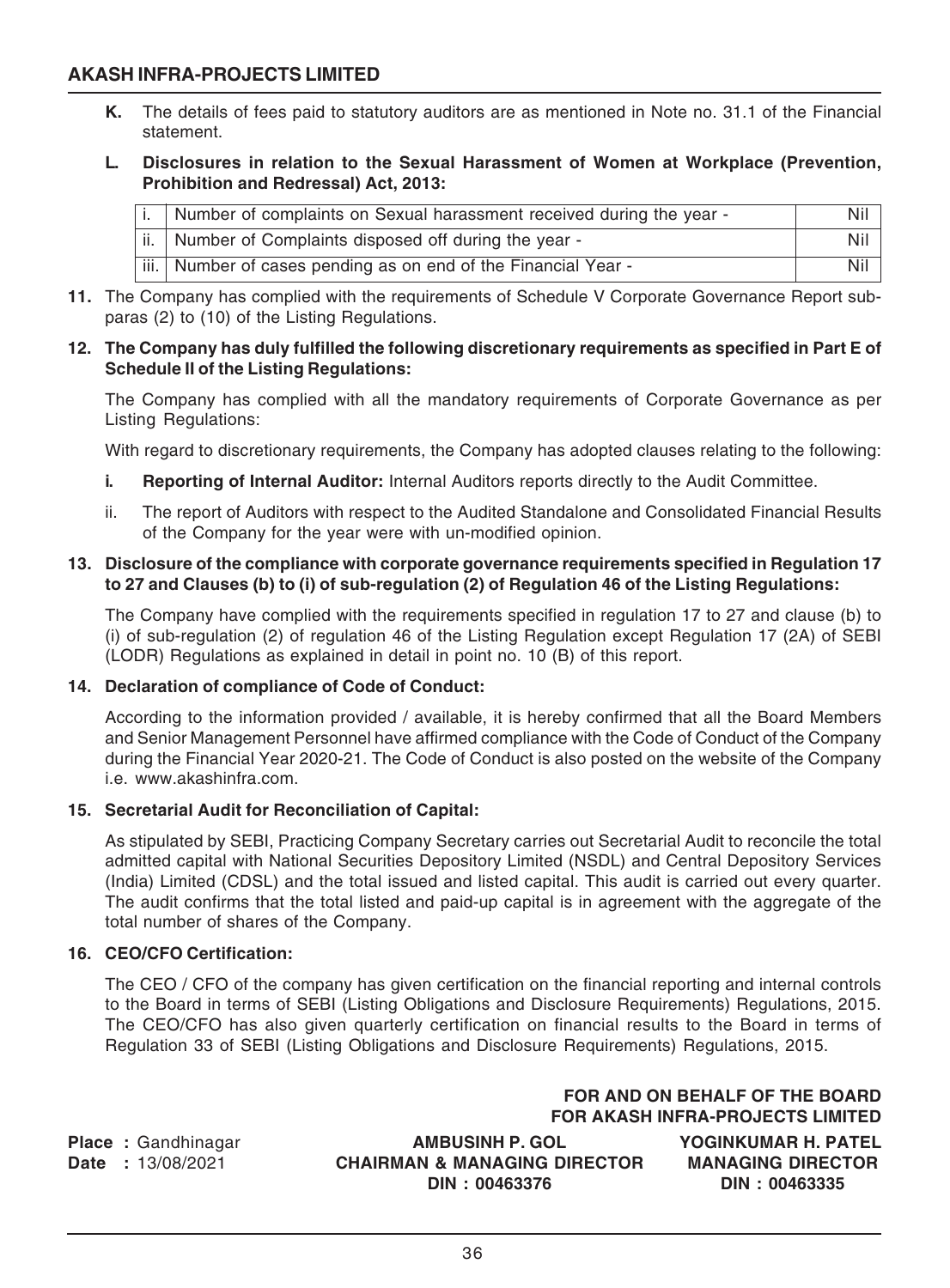# **C E R T I F I C A T E**

**(Pursuant to Regulation 34(3) read with Schedule V Para-C Clause 10(i) of the SEBI (Listing Obligations and Disclosure Requirements) Regulations, 2015)**

## To, The Members, **AKASH INFRA-PROJECTS LIMITED CIN: L45209GJ1999PLC036003**

We have examined the relevant registers, records, forms, returns and disclosures received from the Directors of Akash Infra-Projects Limited having CIN L45209GJ1999PLC036003 and having registered office at Ground Floor, Abhishek Complex, Opp. Hotel Haveli, Sector-11, Gandhinagar – 382011, Gujarat, India (hereinafter referred to as 'the Company'), produced before us by the Company (including receipt of documents by way of electronic means on account of ongoing pandemic of Covid- 19) for the purpose of issuing this Certificate, in accordance with Regulation 34(3) read with Clause (10) (i) of Part C of Schedule V of the Securities and Exchange Board of India (Listing Obligations and Disclosure Requirements) Regulations, 2015, amended from time to time.

In our opinion and to the best of our information and on the basis of the verification of the above stated documents (including the status of Directors Identification Number - DIN at the portal of Ministry of Corporate Affairs - MCA www.mca.gov.in), we hereby certify that none of the Directors on the Board of the Company as on 31.03.2021 have been debarred or disqualified from being appointed or continuing as a Director of the Company by the Board i.e. Securities and Exchange Board of India (SEBI), Ministry of Corporate Affairs (MCA) or any such statutory authority.

Ensuring the eligibility for the appointment / continuity of every Director on the Board is the responsibility of the Management of the Company. Our responsibility is to express an opinion on the basis of verification of documents produced before us and made available to us.

> **FOR PARIKH DAVE & ASSOCIATES COMPANY SECRETARIES ICSI Unique Code No.: P2006GJ009900 Peer review Certificate No.: 796/2020**

**PLACE : Ahmedabad UMESH G. PARIKH DATE :** 13/08/2021 **PARTNER PRACTICING COMPANY SECRETARY FCS No.: 4152 C. P. No.: 2413 UDIN: F004152C000782765**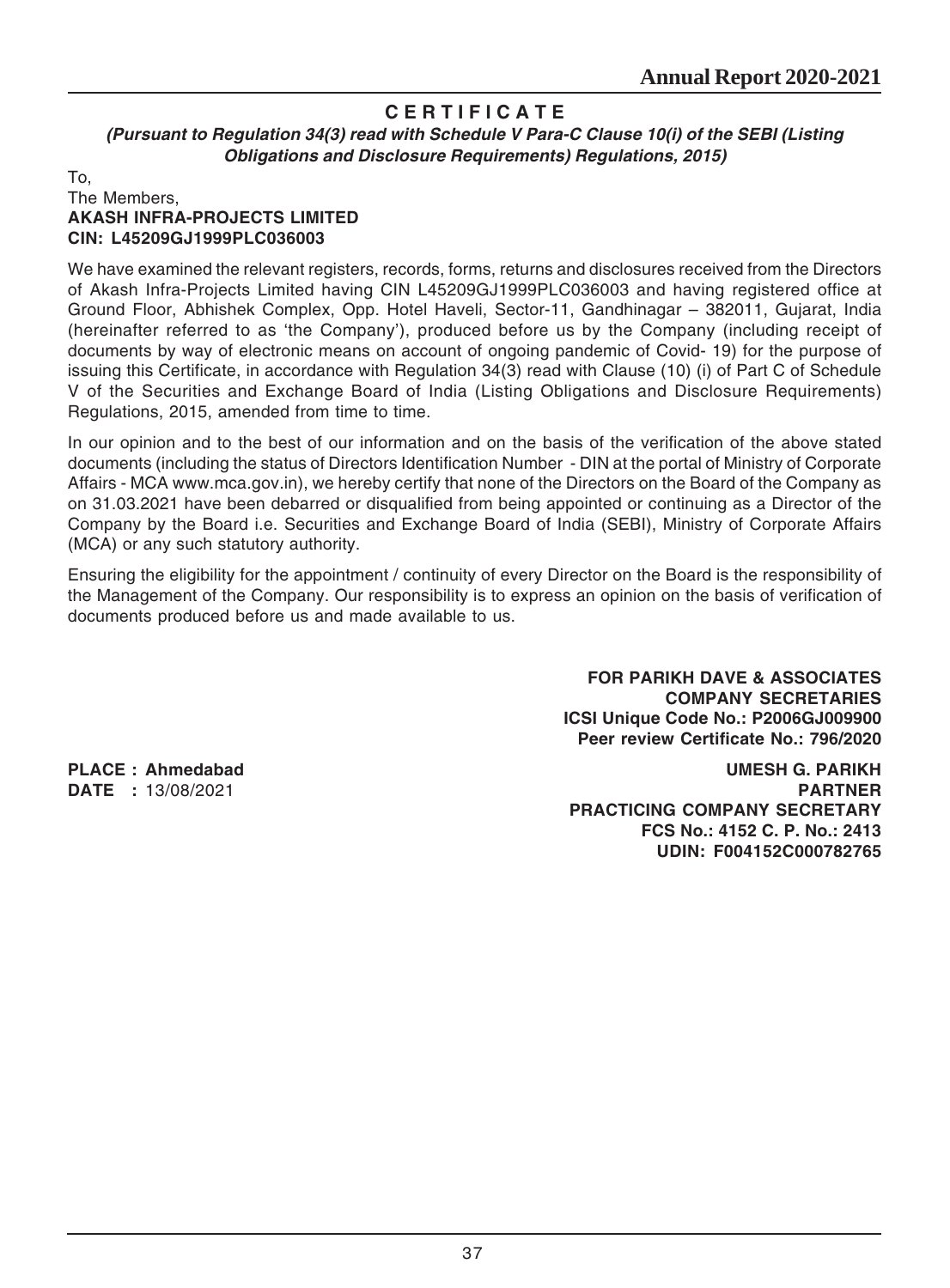# **COMPLIANCE CERTIFICATE ON CORPORATE GOVERNANCE**

## To,

## The Members, **AKASH INFRA-PROJECTS LIMITED CIN: L45209GJ1999PLC036003**

We have examined all relevant records of **AKASH INFRA-PROJECTS LIMITED for** the purpose of certifying compliance of conditions of Corporate Governance as stipulated under para C and D of Schedule V read with Regulation 34(3) of SEBI (Listing Obligations and Disclosure Requirements) Regulations, 2015 for the year ended on 31<sup>st</sup> March, 2021.

The compliance of conditions of Corporate Governance is the responsibility of the management. Our examination was limited to the procedures and implementation thereof, adopted by the Company for ensuring the compliance of the conditions of the Corporate Governance. It is neither an audit nor an expression of opinion on the financial statements of the Company. This certificate is neither an assurance as to the further viability of the Company nor of the effectiveness with which the management has conducted the affairs of the Company.

On the basis of the examination of the records produced (including receipt of documents by way of electronic means on account of ongoing pandemic of Covid - 19), explanations and information furnished, we certify that the Company has complied with the mandatory conditions of the Corporate Governance as stipulated in para C of Schedule V read with Regulation 34 (3) of SEBI (Listing Obligations and Disclosure Requirements) Regulations, 2015.

This certificate is issued solely for the purpose of complying with the aforesaid regulations and may not be suitable for any other purpose.

> **FOR PARIKH DAVE & ASSOCIATES COMPANY SECRETARIES ICSI Unique Code No.: P2006GJ009900 Peer review Certificate No.: 796/2020**

**PLACE : Ahmedabad UMESH G. PARIKH DATE :** 13/08/2021 **PARTNER PRACTICING COMPANY SECRETARY FCS No.: 4152 C. P. No.: 2413 UDIN: F004152C000782809**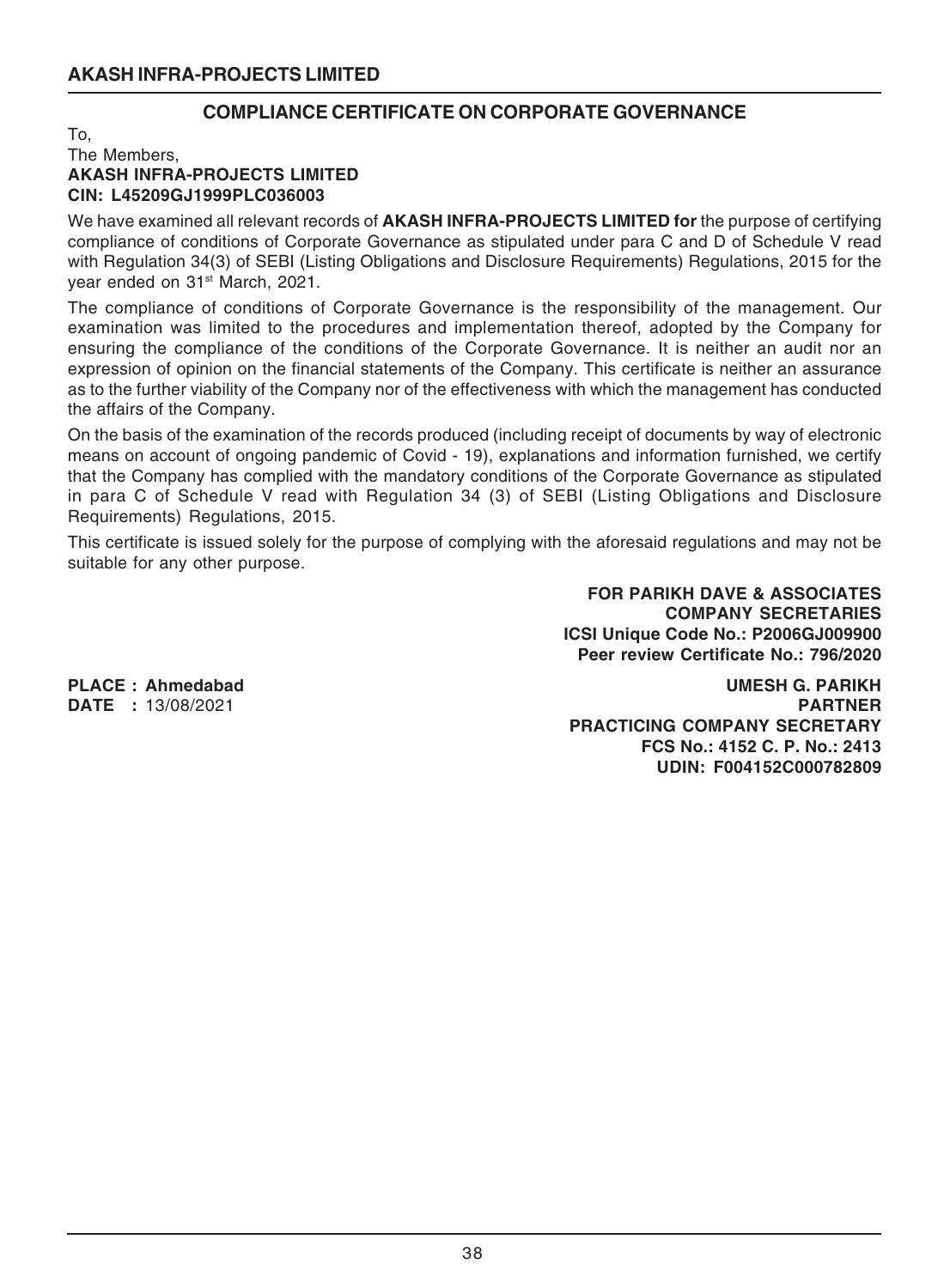# **ANNEXURE - III**

# **FORM AOC – 1**

## **(Pursuant to first proviso to sub-section (3) of section 129 read with rule 5 of Companies (Accounts) Rules, 2014)**

Statement containing salient features of the financial statement of subsidiaries

# **PART "A": SUBSIDIARIES'**

(Amount in Rs.)

| Name of the subsidiary                                                                                                            | Akash Infra Inc., USA                                 |
|-----------------------------------------------------------------------------------------------------------------------------------|-------------------------------------------------------|
| The Date since when subsidiary was acquired                                                                                       | 01/11/2010                                            |
| Reporting period for the subsidiary concerned,<br>if different from the holding company's reporting period                        | 01/01/2020 to 31/12/2020                              |
| Reporting currency and Exchange rate as on the last<br>date of the relevant Financial year in the case of<br>foreign subsidiaries | Currency: USD<br>Exchange Rate:<br>$1USD = Rs. 73.08$ |
| Share Capital                                                                                                                     | 25,000 Equity Share<br>of USD 1 each                  |
| Reserves and Surplus                                                                                                              | 13,69,914                                             |
| <b>Total Assets</b>                                                                                                               | 90,11,051                                             |
| Total Liabilities (excluding share capital and reserves and surplus)                                                              | 65,00,137                                             |
| Investments (Other than subsidiary)                                                                                               |                                                       |
| Turnover (Including Other Income)                                                                                                 | 5,70,024                                              |
| Loss Before Taxation                                                                                                              | $-12,961$                                             |
| Provision for Taxation                                                                                                            |                                                       |
| <b>Loss After Taxation</b>                                                                                                        | $-12,961$                                             |
| Proposed Dividend                                                                                                                 | <b>NIL</b>                                            |
| % of shareholding                                                                                                                 | 75%                                                   |

## **Notes:**

- 1. There is no subsidiary which is yet to commence operations.
- 2. There is no subsidiary which has been liquidated or sold during the year.

The amounts given in the table above are from the annual accounts made for the respective financial year end for each of the company.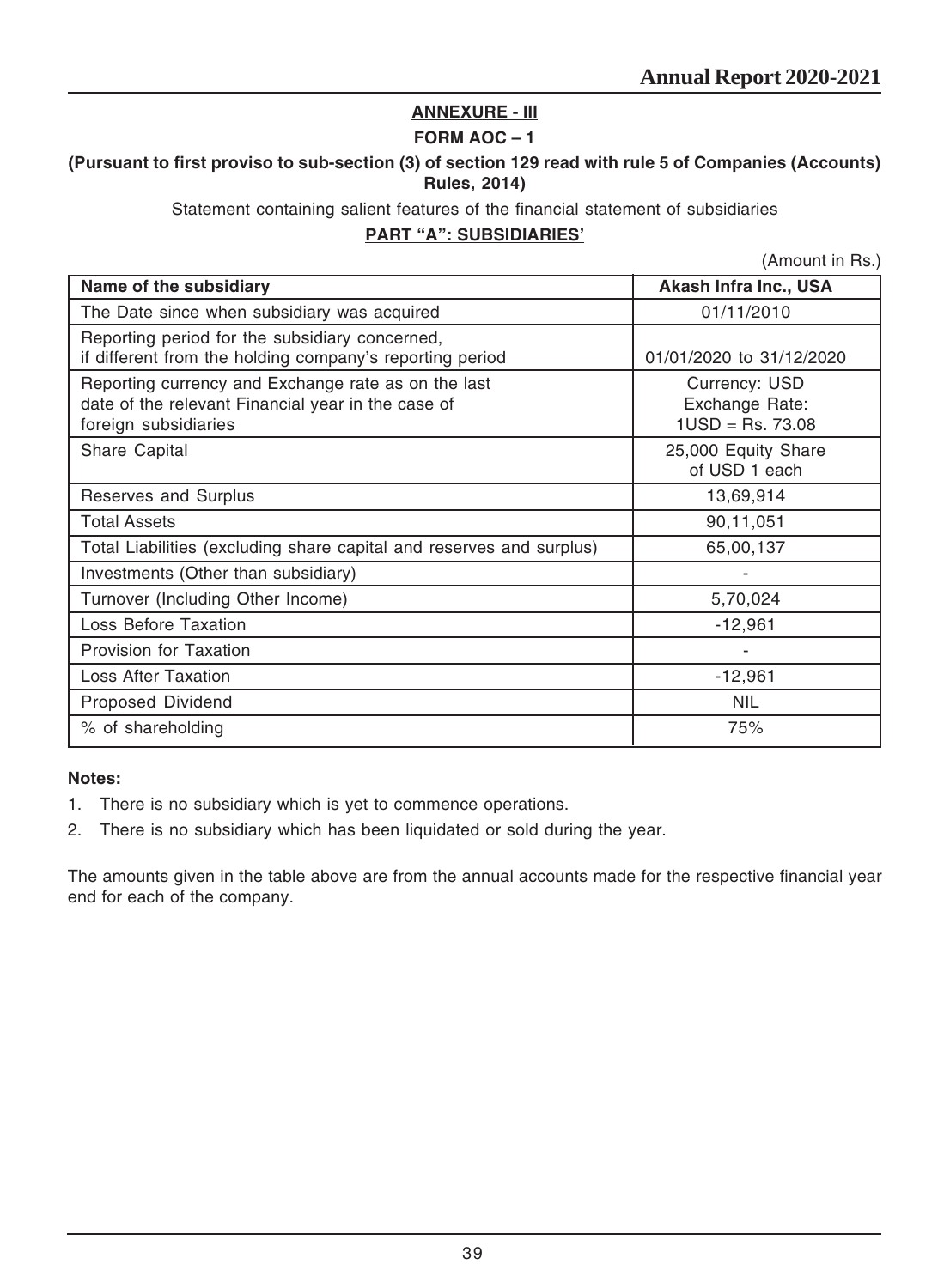# **PART "B": ASSOCIATES AND JOINT VENTURE**

Statement pursuant to Section 129(3) of the Companies Act, 2013 related to Associate Companies (Amount in Rs.)

| <b>Name of the Associate Company</b>                                          | Akash Petroleum                                                                                                                    | Akash Residency                                                                                                                               |
|-------------------------------------------------------------------------------|------------------------------------------------------------------------------------------------------------------------------------|-----------------------------------------------------------------------------------------------------------------------------------------------|
|                                                                               | Pvt Ltd                                                                                                                            | and Hospitality Pvt. Ltd.                                                                                                                     |
| <b>Latest audited Balance Sheet Date</b>                                      | 31/03/2021                                                                                                                         | 31/03/2021                                                                                                                                    |
| Date on which the Associate or Joint<br>Venture was associated or acquired    | 19/02/2010                                                                                                                         | 19/02/2010                                                                                                                                    |
| Shares of Associate held by the                                               |                                                                                                                                    |                                                                                                                                               |
| Company on the year end                                                       |                                                                                                                                    |                                                                                                                                               |
| No.                                                                           | 1,20,000                                                                                                                           | 1,20,000                                                                                                                                      |
| Amount of Investment in Associates                                            | 12,00,000/-                                                                                                                        | 12,00,000/-                                                                                                                                   |
| Extent of Holding (in Percentage)                                             | 42.36%                                                                                                                             | 7.45%                                                                                                                                         |
| Description of how there is significant<br>influence                          | As per Section 2(6), the<br>company holds more than<br>20% of paid-up Share Capital<br>of M/s. Akash Petroleum<br>Private Limited. | As per Section 2(6)(a),<br>the Company control more<br>than 20% of total voting power<br>of M/s. Akash Residency<br>and Hospitality Pvt. Ltd. |
| Reason why the associate is not<br>consolidated                               | <b>NA</b>                                                                                                                          | <b>NA</b>                                                                                                                                     |
| Net worth attributable to shareholding<br>as per latest audited Balance Sheet | 1,66,89,897                                                                                                                        | 6,79,80,231                                                                                                                                   |
| Profit for the year                                                           | 7,43,246                                                                                                                           | 3,18,800                                                                                                                                      |
| i) Considered in Consolidation                                                | 3,14,839                                                                                                                           | 23,742                                                                                                                                        |
| ii) Not Considered in Consolidation                                           | 4,28,407                                                                                                                           | 2,95,057                                                                                                                                      |

Notes:

1. There is no associate Companyof the Company which is yet to commence operations.

2. There is no associate Company of the Company which have been liquidated or sold.

**For, Rakesh Bhatt & Co.** Chartered Accountants

#### **Rakesh Bhatt**

Proprietor FRN NO: 131788W M. No. 046382

**Date :** 30/06/2021 Place : Gandhinagar

**AMBUSINH P. GOL YOGINKUMAR H. PATEL CHAIRMAN & MANAGING DIRECTOR MANAGING DIRECTOR DIN : 00463376 DIN : 00463335**

**FOR AND ON BEHALF OF THE BOARD FOR AKASH INFRA-PROJECTS LIMITED**

**PRIYANKA MUNSHI SUJIT KUMAR PADHI (COMPANY SECRETARY) (CHIEF FINANCIAL OFFICER)**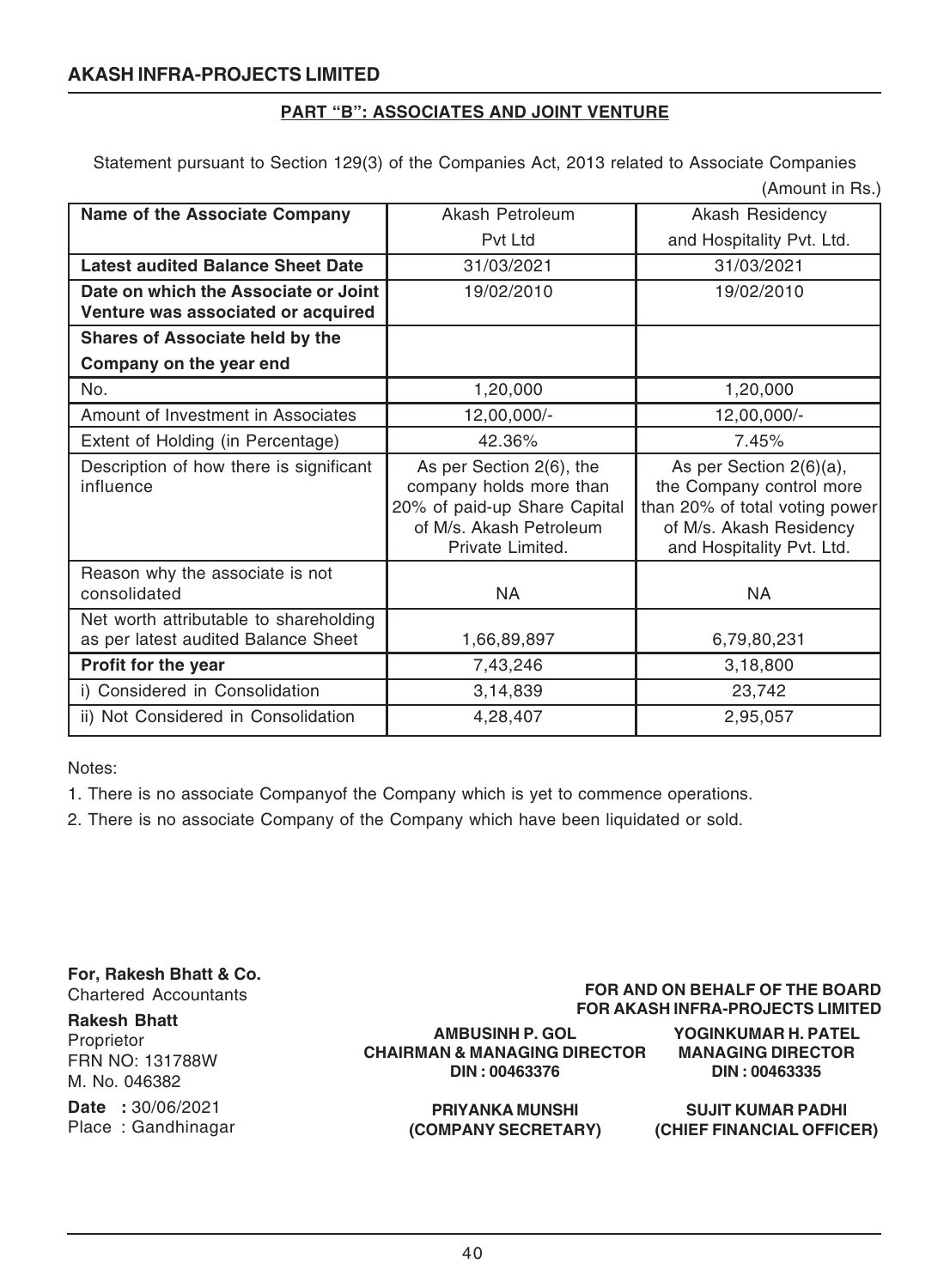# **ANNEXURE - IV FORM NO. AOC-2**

**(Pursuant to clause (h) of sub-section (3) of section 134 of the Act and Rule 8(2) of the Companies (Accounts) Rules, 2014)**

**Form for disclosure of particulars of contracts/arrangements entered into by the company with related parties referred to in sub-section (1) of section 188 of the Companies Act, 2013 including certain arms length transactions under third proviso thereto**

## **1. Details of contracts or arrangements or transactions not at arm's length basis:**

All contracts/arrangements entered into by the Company with related parties referred to in sub-section (1) of Section 188 of the Companies Act, 2013 are at arms' length basis.

#### **2. Details of material contracts or arrangement or transactions at arm's length basis:**

|                                                 |                                            |                                                                           |                                                                      |                                                                                                                                      |                   | (Amount in Rs. Lac)                   |
|-------------------------------------------------|--------------------------------------------|---------------------------------------------------------------------------|----------------------------------------------------------------------|--------------------------------------------------------------------------------------------------------------------------------------|-------------------|---------------------------------------|
| Name (s) of the<br>related party                | Nature of<br>relationship                  | Nature of<br>contracts/<br>arrangements/ contracts/<br>transaction        | <b>Duration</b><br>of the<br>arrangements/<br>transaction            | <b>Salient terms</b><br>of the contracts by the Board,<br>or arrangements if any<br>or transaction<br>including the<br>value, if any | Date of approval  | Amount paid<br>as advances,<br>if any |
| Mr. Yogin H. Patel                              | Director of the<br>company                 | Lease<br>Rent paid                                                        | 1 <sup>st</sup> April,<br>2020 to<br>31 <sup>st</sup> March,<br>2021 | 4.80                                                                                                                                 | As per note below | As per note<br>below                  |
| Mr. Ambusinh Gol                                | Director of the<br>company                 | Lease<br>Rent paid                                                        | $1st$ April,<br>2020 to<br>31 <sup>st</sup> March,<br>2021           | 4.80                                                                                                                                 | As per note below | As per note<br>below                  |
| Akash Petroleum<br>Pvt. Ltd.                    | Associate<br>Company                       | Purchase of<br>goods                                                      | $1st$ April,<br>2020 to<br>31 <sup>st</sup> March,                   | 404.90                                                                                                                               | As per note below | As per note<br>below                  |
|                                                 |                                            | Lease rent<br>received                                                    | 2021                                                                 | 6.00                                                                                                                                 | As per note below | As per note<br>below                  |
| Akash Residency &<br><b>Hospitality Pvt Ltd</b> | Company with<br>common<br><b>Directors</b> | Rendering of<br>Construction<br>related services. 31 <sup>st</sup> March, | 1 <sup>st</sup> April,<br>2020 to<br>2021                            | 122.94                                                                                                                               | As per note below | As per note<br>below                  |

Note: Appropriate approvals have been taken for related party transactions. No amount was paid as advance.

## **FOR AND ON BEHALF OF THE BOARD FOR AKASH INFRA-PROJECTS LIMITED**

**Place :** Gandhinagar **AMBUSINH P. GOL YOGINKUMAR H. PATEL Date :** 13/08/2021 **CHAIRMAN & MANAGING DIRECTOR MANAGING DIRECTOR DIN : 00463376 DIN : 00463335**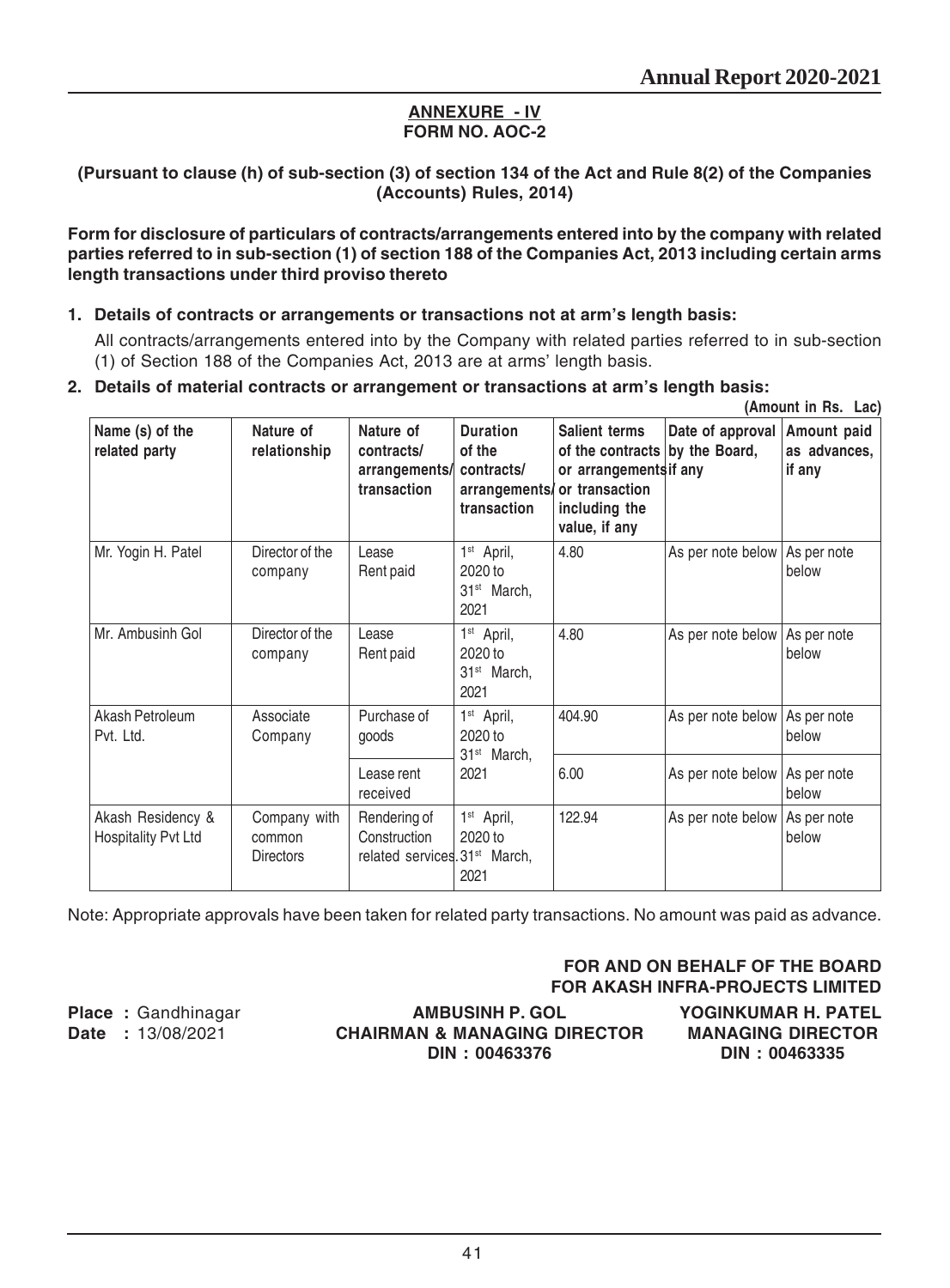## **Annexure - V**

**Form No. MR-3**

## **SECRETARIAL AUDIT REPORT**

FOR THE FINANCIAL YEAR ENDED MARCH 31, 2021

[Pursuant to section 204(1) of the Companies Act, 2013 and Rule No.9 of the Companies (Appointment and Remuneration of Managerial Personnel) Rules, 2014]

To,

The Members, **AKASH INFRA-PROJECTS LIMITED CIN- L45209GJ1999PLC036003** 2, GROUND FLOOR,ABHISHEK COMPLEX, OPP. HOTEL HAVELI,SECTOR-11, GANDHINAGAR-382011.

We have conducted the secretarial audit of the compliance of applicable statutory provisions and the adherence to good corporate practices by **AKASH INFRA-PROJECTS LIMITED** (hereinafter called the Company). Secretarial Audit was conducted in a manner that provided us a reasonable basis for evaluating the corporate conducts / statutory compliances and expressing our opinion thereon.

Based on our verification of the Company's books, papers, minute books, forms and returns filed and other records maintained by the Company and also the information provided by the Company, its officers, agents and authorized representativeswhether electronically or otherwise during the conduct of secretarial audit; we hereby report that in our opinion, the Company has, during the audit period covering the financial year ended on March 31, 2021 complied with the statutory provisions listed hereunder and also that the Company has proper Board-processes and compliance mechanism in place to the extent, in the manner and subject to the reporting made hereinafter.

We have examined the books, papers, minute books, forms and returns filed and other records maintained by the Company and made available to us, for the financial year ended on March 31, 2021 according to the provisions of:

- 1) The Companies Act, 2013 (the Act) and the Rules made thereunder;
- 2) The Securities Contracts (Regulation) Act, 1956 ('SCRA') and the Rules made thereunder;
- 3) The Depositories Act, 1996 and the Regulations and Bye-laws framed thereunder;
- 4) Foreign Exchange Management Act, 1999 and the Rules and Regulations made thereunder to the extent of Foreign Direct Investment, Overseas Direct Investment and External Commercial Borrowings; (During the year under review not applicable to the Company);
- 5) The following Regulations and Guidelines prescribed under the Securities and Exchange Board of India Act, 1992 ('SEBI Act'):
	- (a) The Securities and Exchange Board of India (Substantial Acquisition of Shares and Takeovers) Regulations, 2011;
	- (b) The Securities and Exchange Board of India (Prohibition of Insider Trading) Regulations, 2015;
	- (c) The Securities and Exchange Board of India (Issue of Capital and Disclosure Requirements) Regulations, 2018;(During the year under review not applicable to the Company);
	- (d) The Securities and Exchange Board of India (Share Based Employees Benefits), Regulations,2014; (During the year under review not applicable to the Company);
	- (e) The Securities and Exchange Board of India (Issue and Listing of Debt Securities) Regulations, 2008; (During the year under review not applicable to the Company);
	- (f) The Securities and Exchange Board of India (Registrars to an Issue and Share Transfer Agents) Regulations, 1993 regarding the Companies Act and dealing with client;
	- (g) The Securities and Exchange Board of India (Delisting of Equity Shares) Regulations, 2009; (During the year under review not applicable to the Company);
	- (h) The Securities and Exchange Board of India (Buy Back of Securities) Regulations, 2018; (During the year under review not applicable to the Company);
	- (i) The Securities and Exchange Board of India (Listing Obligations and Disclosure Requirements) Regulations, 2015.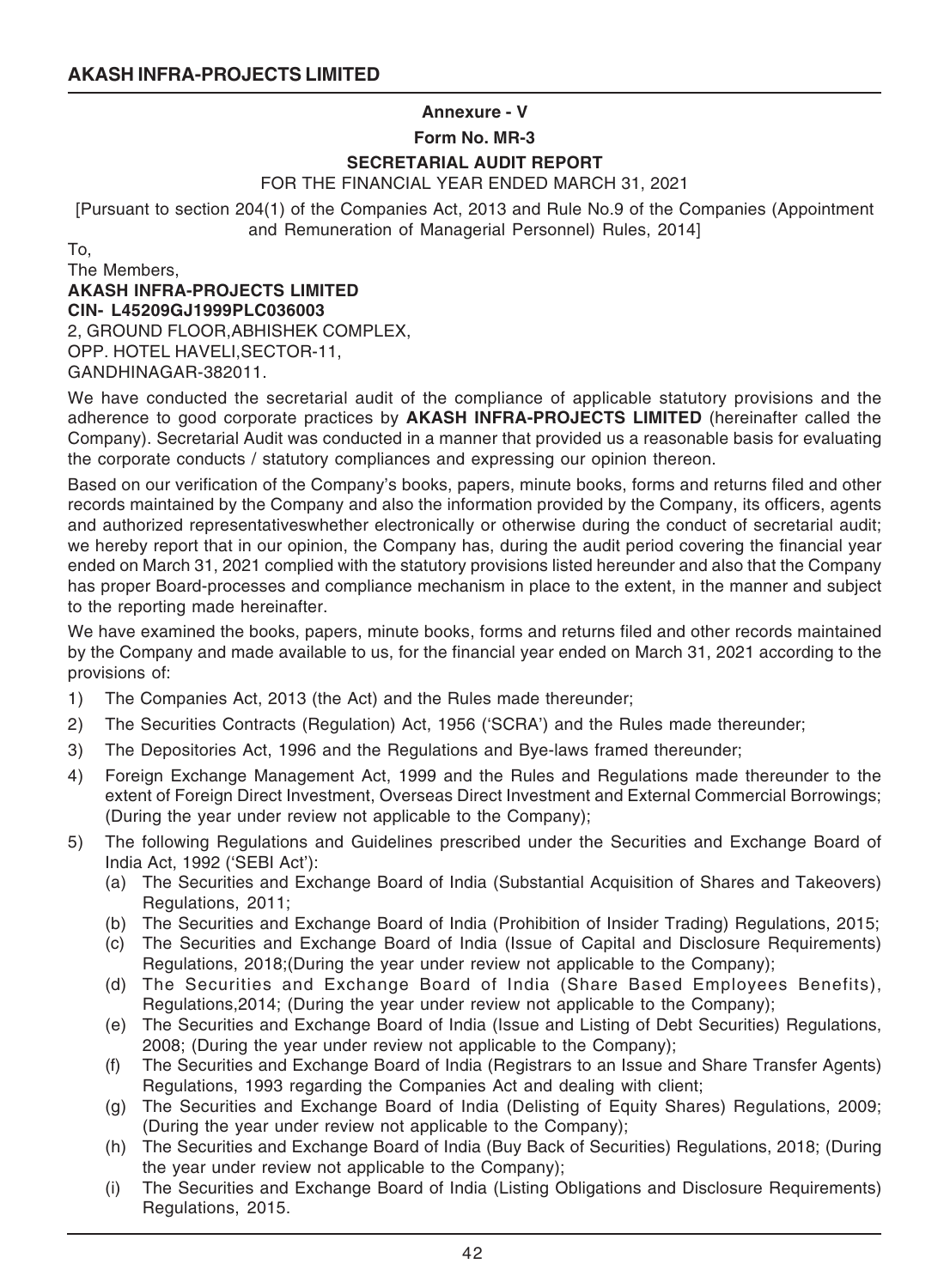We have also examined compliance with the applicable Standards / Clauses / Regulations of the following:

- i. Secretarial Standards issued by The Institute of the Company Secretaries of India (ICSI) and made effective from time to time.
- ii. The Uniform Listing Agreement entered into by the Company with National Stock Exchange of India Limited (NSE).

During the Audit period under review, the Company has complied with the applicable provisions of the Act, Rules, Regulations, Guidelines, Standards, etc. as mentioned above except that during the year the quorum was not in compliance of the provision of Regulation 17 of the SEBI (Listing Obligations and Disclosure Requirements) Regulations, 2015 in the Board meeting held on 31<sup>st</sup> August, 2020 as none of the Independent Director was present in the said board meeting. The agenda transacted at the said board meeting were ratified in the subsequent board meeting.

## **We further report that:**

Having regard to the compliance system prevailing in the Company and on examination of relevant documents and records in pursuance thereof on test - check basis, the Company has generally complied with the material aspects of the following laws specifically applicable to the Company:

- 1. Building and other Constructions Workers (Regulation of Employment and Conditions of Service) Act, 1996.
- 2. Contract Labour (Regulation and Abolition) Act, 1970.

## **We further report that:**

The Board of Directors of the Company is duly constituted with proper balance of Executive Directors, Non-Executive Directors and Independent Directors. There were no changes which took place in the composition of Board during the year under review.

Adequate notice is given to all directors to schedule the Board Meetings in due compliance of law. Agenda and detailed notes on agenda were sent well in advance and a system exists for seeking and obtaining further information and clarifications on the agenda items before the meeting and for meaningful participation at the meeting.

All the decisions at the meetings of Board of Directors/ Committees of the Company were carried unanimously. We were informed that there were no dissenting views of the members on any of the matters during the year that were required to be captured and recorded as part of the minutes.

## **We further report that:**

Based on the review of compliance mechanism established by the Company, the information provided by the Company, its officers and authorized representatives during the conduct of the audit and compliance certificate placed before the Board meeting, we are of the opinion that there are adequate systems and processes in the Company commensurate with the size and operations of the Company to monitor and ensure compliance with applicable general laws, rules, regulations and guidelines.

## **We further report that:**

The Compliance by the Company of the applicable financial laws like Direct and Indirect Tax laws, has not been reviewed in this Audit since the same have been subject to the review by the Statutory Auditor(s) and other designated professionals.

## **We further report that:**

During the Audit period under review, there were no other instances of:

- a) Public/Right issue of shares/ debentures/sweat equity etc.
- b) Redemption / buy-back of securities.
- c) Obtaining the approval from shareholders under Section 180 of the Companies Act, 2013.
- d) Merger / amalgamation / reconstruction, etc.
- e) Foreign Technical Collaboration.

## **FOR ANKIT SETHI & ASSOCIATES COMPANY SECRETARIES**

**PLACE : Mumbai ANKI SETHI DATE : 13/08/2021 PRACTICING COMPANY SECRETARY FCS No.: 25415 C. P. No.: 11089 UDIN: A025415C000782831**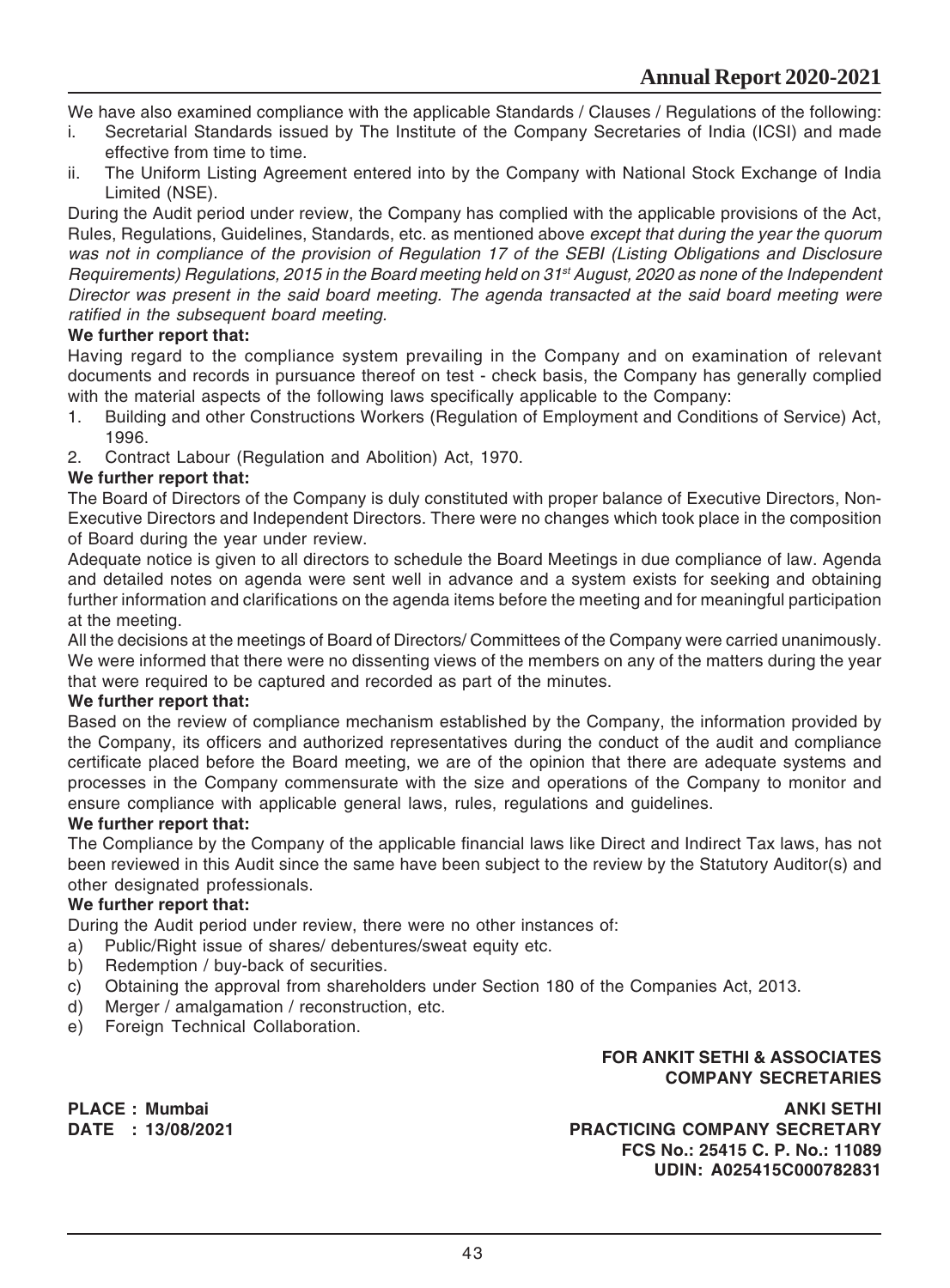## **Notes**:

- 1. This report is to be read with our letter of even date which is annexed as **Annexure A** and forms an integral part of this report.
- 2. Due to restricted movement amid COVID-19 pandemic, we conducted the secretarial audit by examining the Secretarial Records including Minutes, Documents, Registers, disclosures from Directors and other records etc., received by us through electronic mode from the Company and could not verify the original records. The management has confirmed that the records submitted to us by them are true and correct.

# **ANNEXURE-A**

To, The Members, **AKASH INFRA-PROJECTS LIMITED CIN- L45209GJ1999PLC036003**

Our report of even date is to be read along with this letter.

- 1. Maintenance of Secretarial record is the responsibility of the management of the Company. Our responsibility is to express an opinion on these secretarial records based on our audit.
- 2. We have followed the audit practices and process as were appropriate to obtain reasonable assurance about the correctness of the contents of the Secretarial records. The verification was done on test basis to ensure that correct facts are reflected in Secretarial records. We believe that the process and practices followed by us provide a reasonable basis for our opinion.
- 3. We have not verified the correctness and appropriateness of financial records and Books of Accounts of the Company.
- 4. Wherever required, we have obtained the Management representation about the Compliance of laws, rules and regulations and happening of events etc.
- 5. The Compliance of the provisions of Corporate and other applicable laws, rules, regulations, standards is the responsibility of the management. Our examination was limited to the verification of procedure on test basis.
- 6. The Secretarial Audit report is neither an assurance as to the future viability of the Company nor of the efficacy or effectiveness with which the management has conducted the affairs of the Company.

## **FOR ANKIT SETHI & ASSOCIATES COMPANY SECRETARIES**

**PLACE : Mumbai ANKI SETHI DATE : 13/08/2021 PRACTICING COMPANY SECRETARY FCS No.: 25415 C. P. No.: 11089 UDIN: A025415C000782831**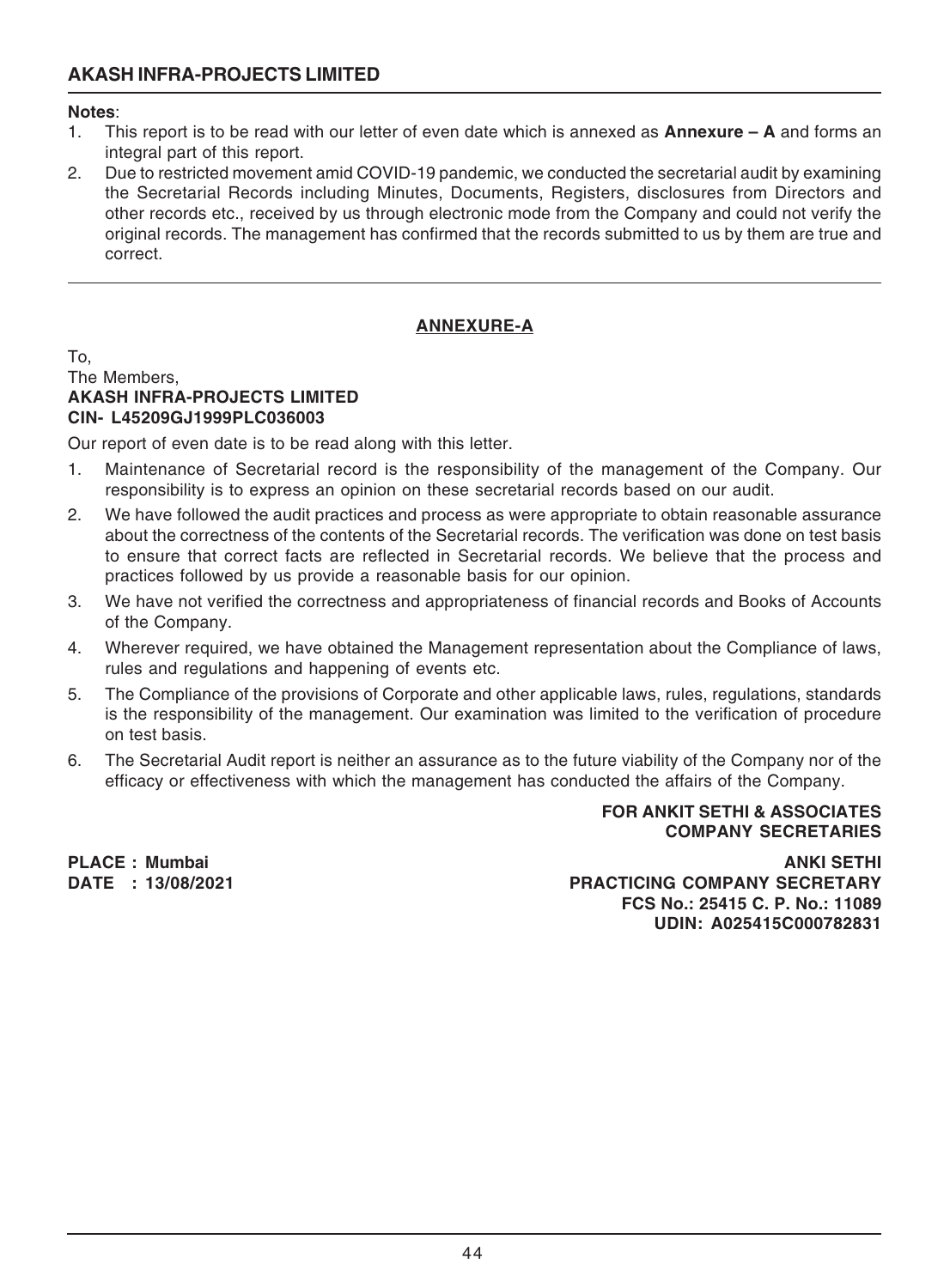## **ANNEXURE – VI**

## **POLICY ON DIRECTORS APPOINTMENT AND REMUNERATION:**

In terms of Section 178 of the Companies Act, 2013 read with applicable rules thereunder, the policy on nomination and remuneration of Directors, Key Managerial Personnel, Senior Management and other employees of the Company has been formulated by the Nomination and Remuneration Committee of the Company and approved by the Board of Directors.

- **I.** The following matters of provisions of the Companies Act, 2013 have been included and considered while formulating the Remuneration Policy for the Company.
	- (a) Criteria determining the qualifications, positive attributes and independence of a Director.
	- (b) Appointment and removal of Directors, Key Managerial Personnel, Senior Management.
	- (c) Remuneration for the Directors, Key Managerial Personnel, Senior Management and other employees.
	- (d) Evaluation of performance of the Directors of the Company.
	- (e) Scope and Role of the Nomination and Remuneration Committee
	- (f) Disclosures in the Directors' Report

## **II. OBJECTIVE:**

- (1) The key objective of this Policy is to enable a framework that allows attracting and retaining competitive and skilled human resource in the Company and for competitive and fair rewards for the achievement of key deliverables and also aligns with practice in the industry and shareholders' expectations. The policy reviews the compensation package payable to the Executive and Non-Executive Directors, Key Management Personnel, the Senior Management and other employees of the Company
- (2) When deciding remuneration, the Committee will consider the market scenario, business performance of the Company and the remuneration practices in Industry.

## **III. REMUNERATION TO NON-EXECUTIVE DIRECTORS:**

The general policy of the Board is to provide fees in line with market practice for similar Non-Executive Director roles in the comparable corporate and institutions in India. Fees paid to the Non-Executive Directors also takes account of the Company's complexity, the significant travel and time commitments required for attending Board and other meetings in India and the risk profile of the Company. The Remuneration to the non-executive Directors is as per the provisions of the Companies Act, 2013 and related rules framed there under.

## **IV. REMUNERATION TO EXECUTIVE DIRECTORS:**

## **Components:**

Base Salary Short-term incentive Long-term incentive Retrial Benefits

## **V. REMUNERATION TO KEY MANAGERIAL PERSONNEL, SENIOR MANAGEMENT AND OTHER EMPLOYEES:**

## **Components:**

Fixed Remuneration

Annual Allowances

Retrial benefits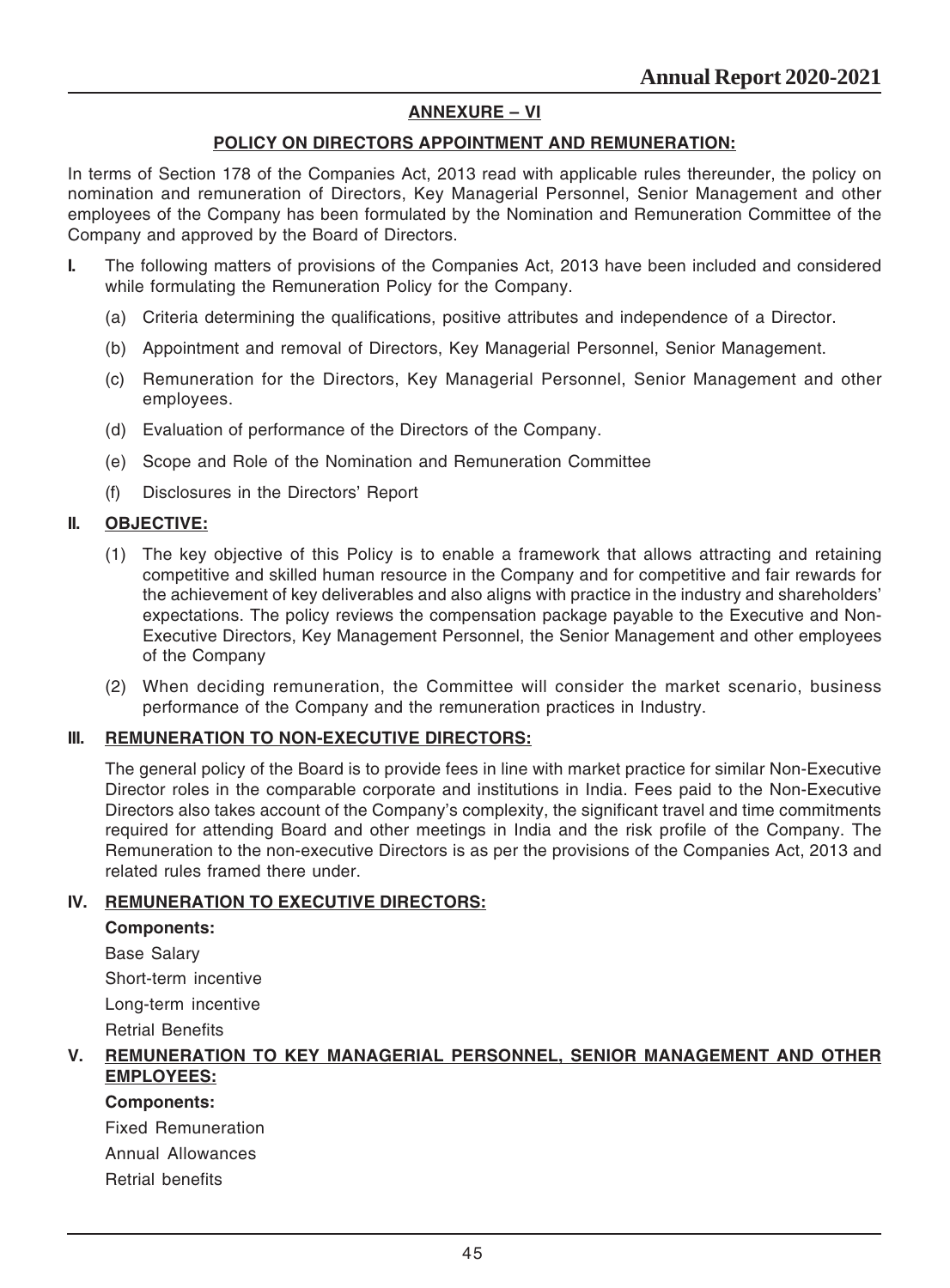## **VI. CRITERIA FOR IDENTIFICATION OF PERSONS FOR APPOINTMENT AS DIRECTOR AND IN SENIOR MANAGEMENT:**

In accordance with the provisions of Section 178 of the Companies Act, 2013, the Nomination and Remuneration Committee is required to formulate the criteria for determining the qualification, positive attribute and independence of a Director.

The criteria adopted by the Nomination and Remuneration Committee are as under:

## **Qualification:**

A person should possess adequate qualification, expertise and experience for the position he / she is considered for appointment. The Committee has discretion to decide whether qualification, expertise and experience possessed by a person is sufficient / satisfactory for the concerned position.

## **Positive Attributes:**

A person should be the person of high integrity, ethical standards, devote the sufficient time to the Company, and have the required skills, expertise and experience and shall perform duties in a bonafide manner.

## **CRITERIA FOR IDENTIFICATION OF PERSONS FOR APPOINTMENT AS INDEPENDENT DIRECTOR:**

The criteria adopted by the Nomination and Remuneration Committee are as under:

## **Qualification:**

An Independent director shall possess appropriate skills, experience and knowledge in one or more fields of finance, law, management, sales, marketing, administration, research, corporate governance, operations or other disciplines related to the company's business.

## **Positive attributes**:

An independent director shall be a person of integrity, who possesses relevant expertise and experience and who shall uphold ethical standards of integrity and probity; act objectively and constructively; exercise his responsibilities in a bona-fide manner in the interest of the company; devote sufficient time and attention to his professional obligations for informed and balanced decision making; and assist the company in implementing the best corporate governance practices.

## **Independence of Independent Director:**

An Independent director should meet the requirements of Section 149, Schedule IV of the Companies Act, 2013.

**FOR AKASH INFRA-PROJECTS LIMITED Place :** Gandhinagar **AMBUSINH P. GOL YOGINKUMAR H. PATEL Date : 13/08/2021 CHAIRMAN & MANAGING DIRECTOR MANAGING DIRECTOR DIN : 00463376 DIN : 00463335**

**FOR AND ON BEHALF OF THE BOARD**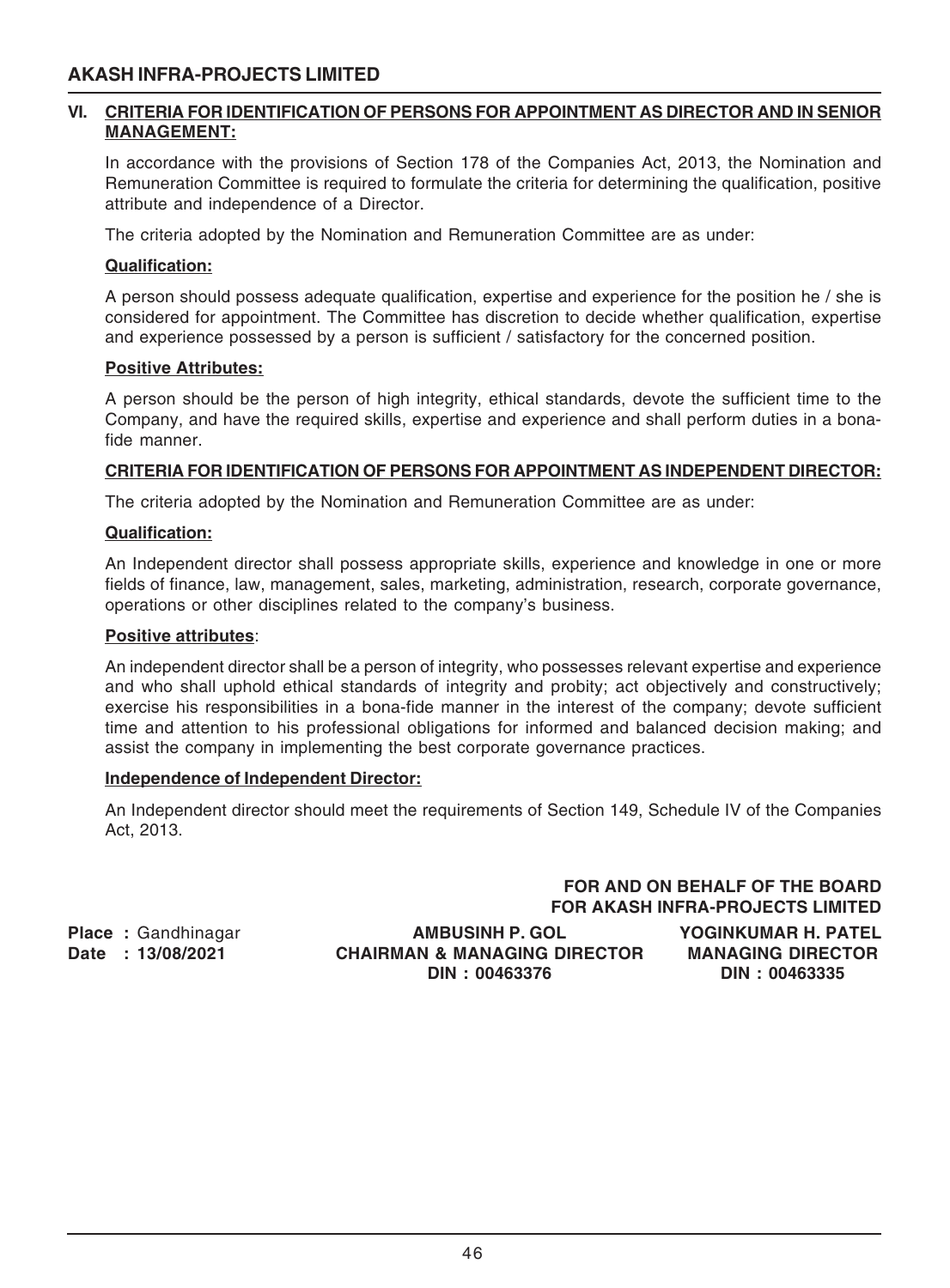# **Independent Auditors' Report**

To, The Members of **Akash Infra - Projects Limited,** Gandhinagar

## **Report on the Audit of Standalone Financial Statements:**

## **Opinion**

We have audited the accompanying standalone financial statements of **Akash Infra-Projects Limited,** ("the Company"), which comprise the Standalone Balance Sheet as at March 31, 2021 and the statement of Profit and Loss(including Other Comprehensive Income), the Statement of Changes in Equity, Cash Flow Statement for the year then ended, and notes to the standalone financial statements, including a summary of significant accounting policies and other explanatory information(hereinafter referred to as "the standalone financial statements").

In our opinion and to the best of our information and according to the explanations given to us, the afore said standalone financial statements give the information required by the Companies Act, 2013 ("the Act") in the manner so required and give a true and fair view in conformity with the Indian Accounting Standards prescribed under the section 133 of the Act read with the Companies(Indian Accounting Standards) Rules,2015, as amended, ("Ind AS") and other accounting principles generally accepted in India, of the state of affairs (financial position) of the Company as at 31st March, 2021, the profit (financial performance including other comprehensive income), changes in the equity and its cash flows for the year ended on that date.

## **Basis for Opinion**

We conducted our audit of the standalone financial statements in accordance with the Standards on Auditing ("SAs") specified under section143(10) of the Act. Our responsibilities under those Standards are further described in the Auditor's Responsibilities for the Audit of the Standalone Financial Statements section of our report. We are independent of the Company in accordance with the Code of Ethics issued by the Institute of Chartered Accountants of India ("ICAI") together with the ethical requirements that are relevant to our audit of the standalone financial statements under the provisions of the Act and the Rules made there under, and we have fulfilled our other ethical responsibilities in accordance with these requirements and the ICAI's Code of Ethics. We believe that the audit evidence obtained by us is sufficient and appropriate to provide a basis for our opinion on standalone financial statements.

# **Key Audit Matters:**

Key audit matters are those matters that, in our professional judgment, were of most significance in our audit of the standalone financial statements of the current period. These matters were addressed in the context of our audit of the standalone financial statements as a whole, and in forming our opinion thereon, and we do not provide separate opinion on these matters. We have determined the matters described below to be the key audit matters to be communicated in our report.

| The key audit matters                                                                                                                                                                                                                                                                                                                                                                                                                                                                                                                                  | How the matter was addressed in our audit                                                                                                                                                                                                                                                                                                                                                                                                                                                                                                                                                                                            |
|--------------------------------------------------------------------------------------------------------------------------------------------------------------------------------------------------------------------------------------------------------------------------------------------------------------------------------------------------------------------------------------------------------------------------------------------------------------------------------------------------------------------------------------------------------|--------------------------------------------------------------------------------------------------------------------------------------------------------------------------------------------------------------------------------------------------------------------------------------------------------------------------------------------------------------------------------------------------------------------------------------------------------------------------------------------------------------------------------------------------------------------------------------------------------------------------------------|
| <b>Revenue recognition:</b>                                                                                                                                                                                                                                                                                                                                                                                                                                                                                                                            |                                                                                                                                                                                                                                                                                                                                                                                                                                                                                                                                                                                                                                      |
| The Company executes the work as per work<br>order of the customer. Most of the customers<br>are State Government/ Panchayats/ Municipal<br>corporations/ AUDA / GUDA.Measurement of the<br>work (MB) being recorded by concerned<br>authorities on the request of the Company as<br>the work progresses.<br>After recording of work in MB, bill is being<br>raised. Revenue being booked at this stage<br>Note:- In the case, suppose though the work<br>being executed but no MB is being recorded,<br>then this would be shown as work in progress. | Our audit procedures where such that we have<br>verified each and every Contract and the terms and<br>condition of the same. We have in accordance with<br>the terms and condition ascertained the work<br>completed and the revenue recognised thereto.<br>Where ever the work is incomplete the work in<br>progress is measured based on the MB sheets.<br>These have been verified on sample basis.<br>All the documentation has had a thirdparty mark up.<br>The work contracts are reconciled with the<br>measurements for which invoices are raised and the<br>work-in-progress where execution of the contracts<br>has begun. |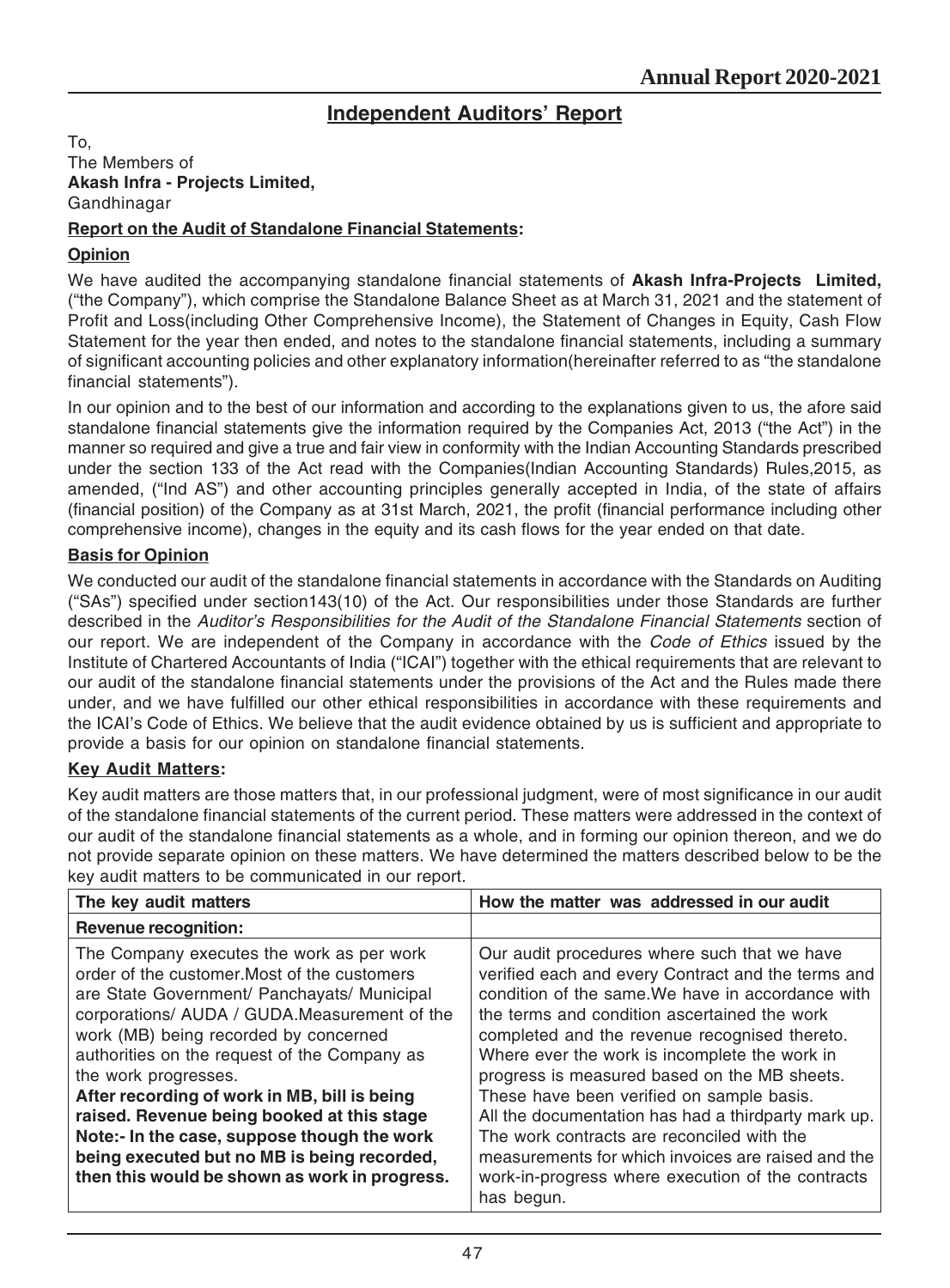## **Information other than the Standalone Financial Statements and Auditors' Report thereon.**

The Company's management and Board of Directors are responsible for the preparation of other information. The other information comprises the information included in the Company's annualreport, but does not include the financial statements and ou rauditors' report thereon.

Our opinion on the standalone financial statements does not cover the other information and we do not express any form of assurance conclusion thereon.

In connection with our audit of the standalone financial statements, our responsibility is to read the other information and, in doing so, consider whether the other information is materially inconsistent with the standalone financial statements or our knowledge obtained in the audit or otherwise appears to be materially misstated. If, based on the work we have performed, we conclude that there is a material misstatement of this other information, we are required to report that fact. We have nothing to report in this regard.

## **Management's and Board of Directors' Responsibility for the Standalone Financial Statements:**

The Company's Management and Board of Directors are responsible for the matters stated in Section 134(5) of the Companies Act, 2013 ("the Act") with respect to the preparation of these Standalone Financial Statement that give a true and fair view of the financial position, financial performance (including other comprehensive income), changes in equity and cash flows of the Company in accordance with the accounting principles generally accepted in India, including the Accounting Standards specified under Section 133 of the Act, read with Rule 7 of the Companies (Accounts) Rules, 2014. This responsibility also includes maintenance of adequate accounting records in accordance with the provisions of the Act for safeguarding the assets of the Company and for preventing and detecting frauds and other irregularities; selection and application of appropriate accounting policies; making judgments and estimates that are reasonable and prudent; and design, implementation and maintenance of adequate internal financial controls, that were operating effectively for ensuring the accuracy and completeness of the accounting records, relevant to the preparation and presentation of the Standalone financial statements that give a true and fair view and are free from material misstatement, whether due to fraud or error.

In preparing the standalone financial statements, the Management and the Board of Directors are responsible for assessing the Company's ability to continue as a going concern, disclosing, as applicable, matters related to going concern and using the going concern basis of accounting unless management either intends to liquidate the Company or to cease operations, or has no realistic alternative but to do so.

The Board of Directors are also responsible for overseeing the Company's financial reporting process.

## **Auditor's Responsibilities for the Audit of the Standalone Financial Statements**

Our objectives are to obtain reasonable assurance about whether the standalone financial statements as a whole are free from material misstatement, whether due to fraud or error, and to issue an auditor's report that includes our opinion. Reasonable assurance is a high level of assurance, but is not a guarantee that an audit conducted in accordance with SAs will always detect a material misstatement when it exists. Misstatements can arise from fraud or error and are considered material if, individually or in the aggregate, they could reasonably be expected to influence the economic decisions of users taken on the basis of these standalone financial statements.

As part of an audit in accordance with SAs, we exercise professional judgment and maintain professional skepticism throughout the audit. We also:

- Identify and assess the risks of material misstatement of the standalone financial statements, whether due to fraud or error, design and perform audit procedures responsive to those risks, and obtain audit evidence that is sufficient and appropriate to provide a basis for our opinion. The risk of not detecting a material misstatement resulting from fraud is higher than for one resulting from error, as fraud may involve collusion, forgery, intentional omissions, misrepresentations, or the override of internal control.
- Obtain an understanding of internal control relevant to the audit in order to design audit procedures that are appropriate in the circumstances. Under Section 143(3)(I) of the Act, we are also responsible for expressing our opinion on whether the company has adequate internal financial controls with reference to standalone financial statements in place and the operating effectiveness of such controls.
- Evaluate the appropriateness of accounting policies used and the reasonableness of accounting estimates and related disclosures made by management and the Board of Directors.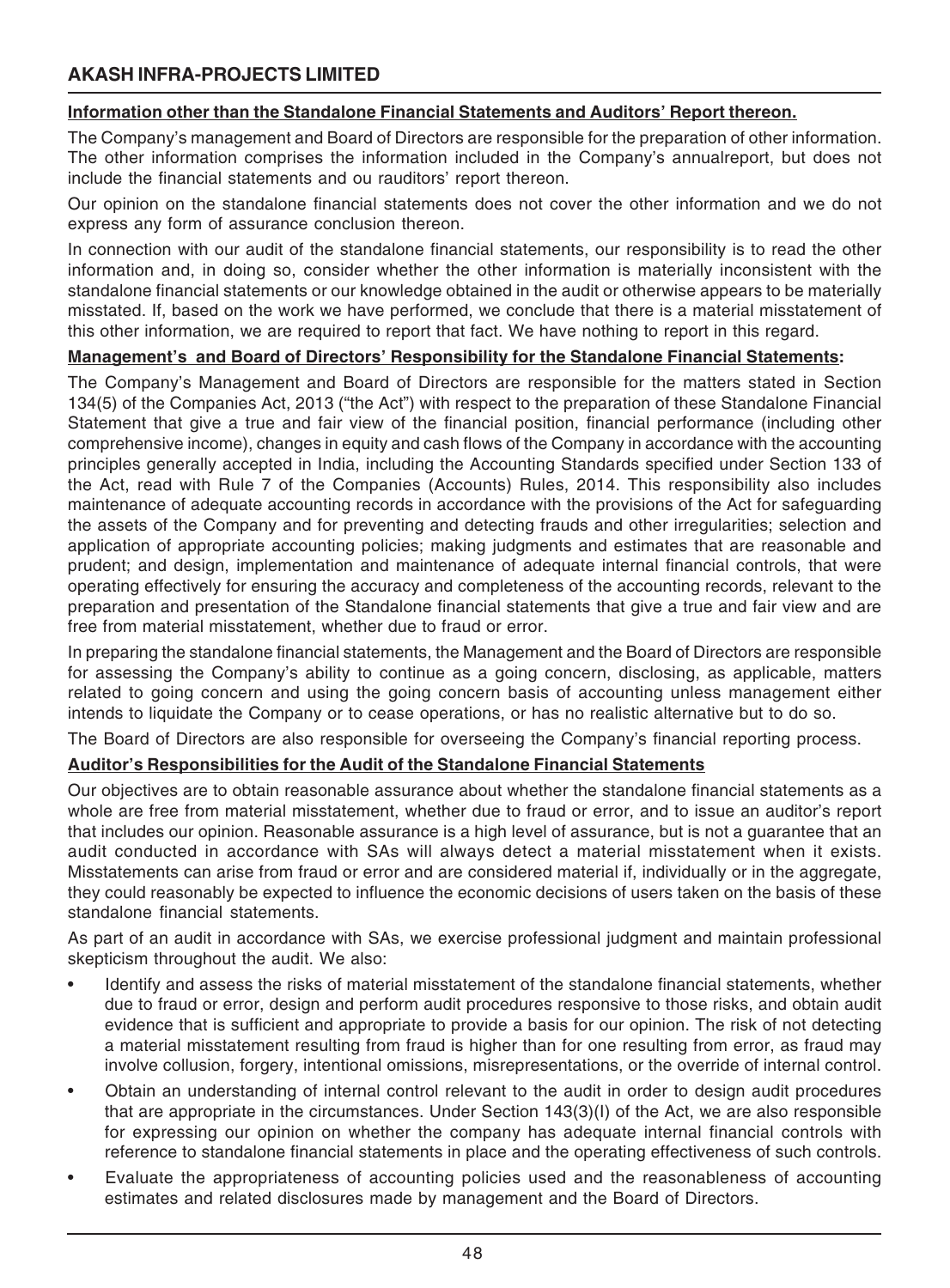- Conclude on the appropriateness of management's use of the going concern basis of accounting and, based on the audit evidence obtained, whether a material uncertainty exists related to events or conditions that may cast significant doubt on the Company's ability to continue as a going concern. If we conclude that a material uncertainty exists, we are required to draw attention in our auditor's report to the related disclosures in the standalone financial statements or, if such disclosures are inadequate, to modify our opinion. Our conclusions are based on the audit evidence obtained up to the date of our auditors' report. However, future events or conditions may cause the Company to cease to continue as a going concern.
- Evaluate the overall presentation, structure and content of the standalone financial statements, including the disclosures, and whether the standalone financial statements represent the underlying transactions and events in a manner that achieves fair presentation.

We communicate with those charged with governance regarding, among other matters, the planned scope and timing of the audit and significant audit findings, including any significant deficiencies in internal control that we identify during our audit.

We also provide those charged with governance with a statement that we have complied with relevant ethical requirements regarding independence, and to communicate with them all relationships and other matters that may reasonably be thought to bear on our independence, and where applicable, related safeguards.

From the matters communicated with those charged with governance, we determine those matters that were of most significance in the audit of the standalone financial statements of the current period and are therefore the key audit matters. We describe these matters in our auditors' report unless law or regulation precludes public disclosure about the matter or when, in extremely rare circumstances, we determine that a matter should not be communicated in our report because the adverse consequences of doing so would reasonably be expected to outweigh the public interest benefits of such communication.

## **Report on other Legal and Regulatory Requirements:**

As required by the Companies (Auditor's Report) Order, 2016 ("the Order"), as amended, issued by the Central Government of India in terms of sub-section (11) of section 143 of the Act, we give in the "**Annexure A"** a statement on the matters specified in paragraphs 3 and 4 of the Order.

- (A) As required by section 143 (3) of the Act, we report that:
	- a. We have sought and obtained all the information and explanations which to the best of our knowledge and belief were necessary for the purpose of our audit
	- b. In our opinion proper books of account as required by law have been kept by the Company so far as appears from our examination of those books.
	- c. The standalone balance sheet, the stand alone statement of profit and loss (including other comprehensive income), the standalone statement of changes in equity and the standalone statement of cash flows dealt with by this Report are in agreement with the books of account.
	- d. In our opinion, the aforesaid standalone financial statements comply with the Indian Accounting Standards specified under Section 133 of the Act, read with the Companies (Indian Accounting Standards) Rules, 2015 as amended.
	- e. On the basis of written representation received from the directors, as on 31/03/2021, taken on record by the Board of Directors, none of the directors is disqualified as on 31/03/2021 from being appointed as a director in terms of section 164(2) of the Companies Act, 2013.
	- f. With respect to the adequacy of the internal financial controls over financial reporting of the Company and the operating effectiveness of such controls, refer to our separate Report in "**Annexure B".**
- (B) With respect to the other matters to be included in the Auditor's Report in accordance with Rule 11 of the Companies (Audit and Auditors) Rules 2014, in our opinion and to the best of our information and according to the explanations given to us;
	- 1. The standalone financial statements disclose the impact of pending litigations on the standalone financial position of the Company as detailed in Note No. 41 to the consolidated financial statements.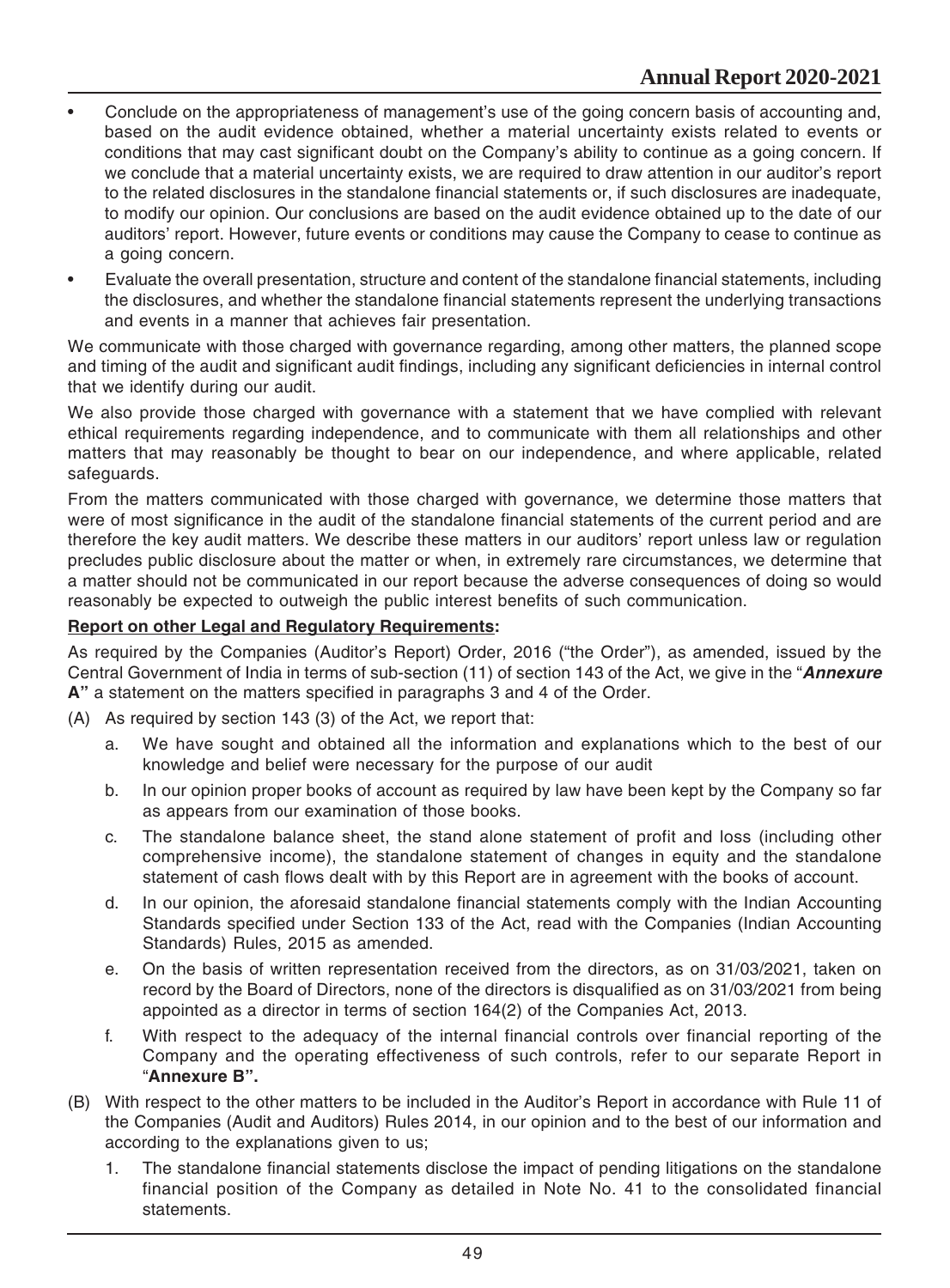- 2. The company has made provisions, as required under the applicable law or accounting standards, for material foreseeable losses, if any, on long term contracts including derivative contracts
- 3. There were no amounts which were required to be transferred to the investors Education and Protection Fund by the company.
- 4. The disclosures in the standalone financial statements regarding holdings as well as dealings in specified bank notes during the period from 8 November 2016 to 30 December 2016 have not been made in these standalone financial statements since they do not pertain to the financial year ended 31st March 2021.
- (C) With respect to the matter to be included in the Auditors' Report under section 197(16):

In our opinion and according to the information and explanations given to us, the remuneration paid by the Company to its directors during the current year is in accordance with the provisions of Section 197 of the Act. The remuneration paid to any director is not in excess of the limit laid down under Section 197 of the Act. The Ministry of Corporate Affairs has not prescribed other details under Section 197(16) which are required to be commented upon by us.

**For Rakesh Bhatt & Co.,** Chartered Accountants F R N-131788W Date : 30-06-2021 Rakesh Y. Bhatt Place : Gandhinagar Proprietor -MRN 046382 UDIN: 21046382AAAAAS7138

## **ANNEXURE - "A"**

## **ANNEXURE TO THE INDEPENDENT AUDITOR'S REPORT**

Referred to in 'Report on Other Legal & Regulatory Requirement' section of our report of even date to the members of the Company for the year March 2021)

- 1) (a) **The Company has not maintained proper records of its fixed assets. As informed to us, the preparation of fixed assets records, in the prescribed pro-forma, is under preparation.**
	- (b) The Fixed Assets have been physically verified by the management in a phased manner, designed to cover all the items over a period of three years, which in our opinion, is reasonable having regard to the size of the company and nature of its business. Pursuant to the program, a portion of the fixed asset has been physically verified by the management during the year and no material discrepancies between the accounting books records and the physical fixed assets have been noticed.
	- (c) The title deeds of immovable properties are held in the name of the company.
- 2) (a) The management has conducted the physical verification of inventory at reasonable intervals.
	- (b) The discrepancies noticed on physical verification of the inventory as compared to books records, which has been properly dealt with in the books of account, were not material.
- 3) The Company has not granted any loans, secured / unsecured loans to companies, firms, Limited Liability partnerships or other parties covered in the register maintained under Section 189 of the Act. Accordingly, the provisions of clause 3(iii)(a) to (c) of the Order is not applicable to the Company and hence not commented upon.
- 4) In our opinion and according to the information and explanations given to us, the company has complied with the provisions of section 185 and 186 of the Companies Act, 2013 in respect of loans, investments, guarantees, and security.
- 5) The Company has not accepted any deposits from the public and hence the directives issued by the RBI and the provisions of Sections 73 to 76 or any other relevant provisions of the Act and the Companies (Acceptance of Deposit) Rules, 2015 with regard to the deposits accepted from the public are not applicable.
- 6) We have broadly reviewed the cost records maintained by the Company pursuant to the Companies (Cost Records and Audit) Rules, 2014, as amended, prescribed by the Central Government under section 148(1) of the Companies Act, 2013 and are of the opinion that prima facie, the prescribed cost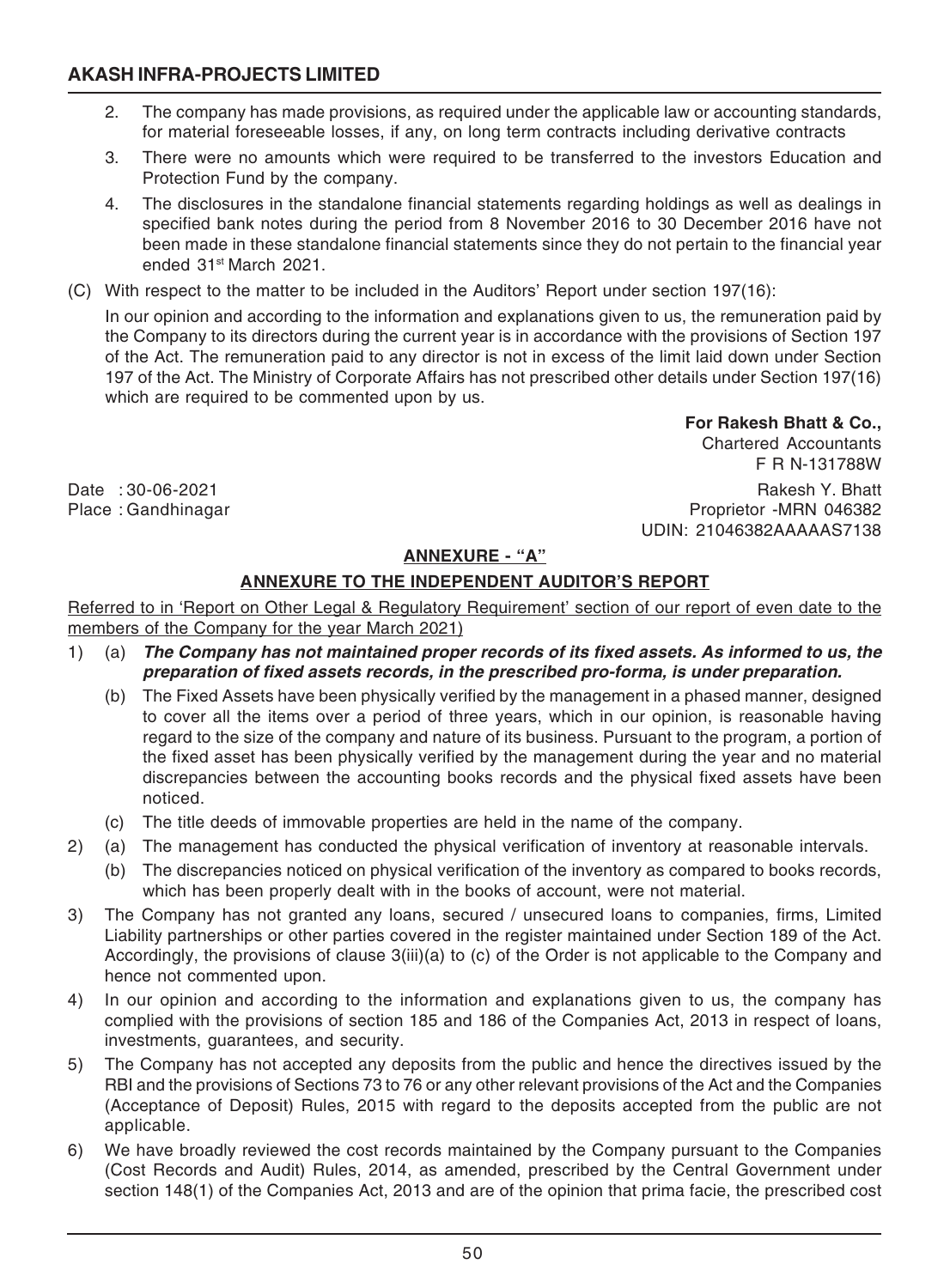records have been made and maintained. We have, however, not made a detailed examination of the cost records with a view to determine whether they are accurate and complete.

- 7) (a) According to information and explanations given to us and on the basis of our examination of the books of account, and records, the Company has been generally regular in depositing undisputed statutory dues including Provident Fund, Employees State Insurance, Income-Tax, Sales tax, Service Tax, Duty of Customs, Duty of Excise, Value added Tax, Cess and any other statutory dues with the appropriate authorities. According to the information and explanations given to us, no undisputed amounts payable in respect of the above were in arrears at year end for a period of more than six months from the date on when they become payable.
	- b) According to the information and explanation given to us, there are no dues of income tax, sales tax, service tax, duty of customs, duty of excise, value added tax outstanding on account of any dispute.
- 8) In our opinion and according to the information and explanations given to us, the Company has not defaulted in the repayment of dues to banks. The Company has not taken any loan either from financial institutions or from the government and has not issued any debentures.
- 9) The Company did not raise any money by way of initial public offer or further public offer (including debt instruments) or term loans during the year.
- 10) Based upon the audit procedures performed and the information and explanations given by the management, we report that no fraud by the Company or on the company by its officers or employees has been noticed or reported during the year.
- 11) Based upon the audit procedures performed and the information and explanations given by the management, the managerial remuneration has been paid or provided in accordance with the requisite approvals mandated by the provisions of section 197 read with Schedule-V to the Companies Act;
- 12) In our opinion, the Company is not a Nidhi Company. Therefore, the provisions of clause 4(xii) of the Order are not applicable to the Company.
- 13) In our opinion, all transactions with the related parties are in compliance with section 177 and 188 of Companies Act, 2013 and the details have been disclosed in the Financial Statements as required by the applicable accounting standards.
- 14) During the year, the Company has not made any preferential allotment or private placement of shares or fully or partly convertible debentures.
- 15) Based upon the audit procedures performed and the information and explanations given by the management, the company has not entered into any non-cash transactions with directors or persons connected with him. Accordingly, the provisions of clause 3 (xv) of the Order are not applicable to the Company and hence not commented upon.
- 16) In our opinion, the company is not required to be registered under section 45 IA of the Reserve Bank of India Act, 1934 and accordingly, the provisions of clause 3 (xvi) of the Order are not applicable to the Company and hence not commented upon.

**For Rakesh Bhatt & Co.,** Chartered Accountants F R N-131788W Date : 30-06-2021 Rakesh Y. Bhatt Place : Gandhinagar **Proprietor -MRN 046382** UDIN: 21046382AAAAAS7138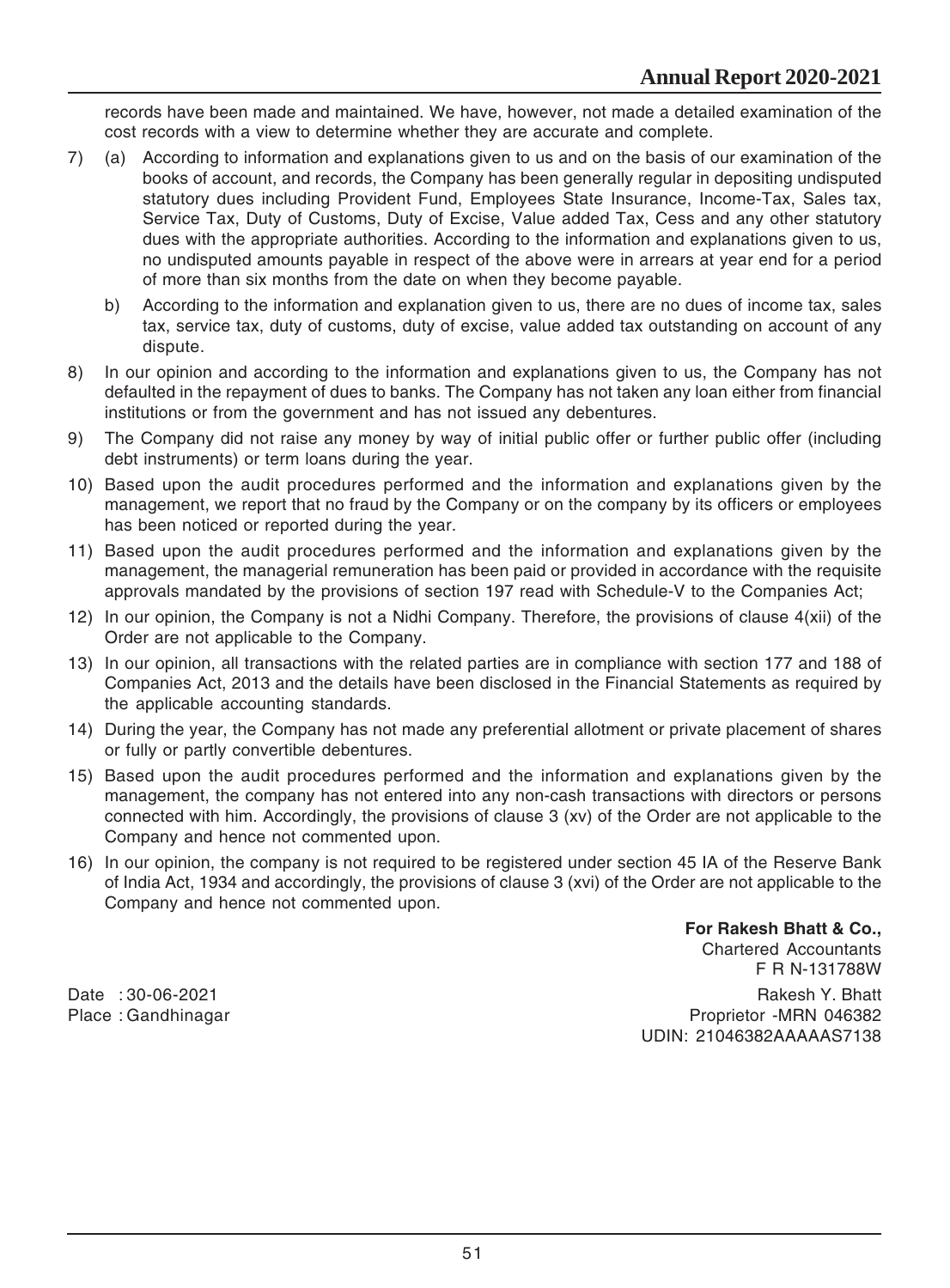# **"Annexure B"**

Annexure to the Independent Auditor's Report of even date on the Financial Statements of **Akash Infra-Projects Ltd.,**

## **Report on the Internal Financial Controls over Financial reporting under Clause (i) of Sub-section 3 of Section 143 of the Companies Act, 2013 ("the Act")**

## **Opinion**

We have audited the internal financial controls with reference to stand alone financial statements of **Akash Infra-Projects Limited** ("the Company") as of March31, 2021 in conjunction with our audit of the standalone financial statements of the Company for the year ended on that date. In our opinion, the Company has, in all material respects, an adequate internal financial controls system over financial reporting and such internal financial controls over financial reporting were operating effectively as at March 31, 2021, based on the internal control over financial reporting criteria established by the Company considering the essential components of internal control stated in the Guidance Note on Audit of Internal Financial Controls Over Financial Reporting issued by the Institute of Chartered Accountants of India.

## **Management's Responsibility for Internal Financial Controls**

The Company's management is responsible for establishing and maintaining internal financial controls based on the internal control over financial reporting criteria established by the Company considering the essential components of internal control stated in the Guidance Note on Audit of Internal Financial Controls over Financial Reporting issued by the Institute of Chartered Accountants of India ("ICAI"). These responsibilities include the design, implementation and maintenance of adequate internal financial controls that were operating effectively for ensuring the orderly and efficient conduct of its business, including adherence to Company's policies, the safeguarding of its assets, the prevention and detection of frauds and errors, the accuracy and completeness of the accounting records, and the timely preparation of reliable financial information, as required under the Companies Act, 2013.

## **Auditors' Responsibility**

Our responsibility is to express an opinion on the Company's internal financial controls over financial reporting based on our audit. We conducted our audit in accordance with the Guidance Note on Audit of Internal Financial Controls Over Financial Reporting (the "Guidance Note") and the Standards on Auditing, issued by ICAI and deemed to be prescribed under section 143(10) of the Companies Act, 2013, to the extent applicable to an audit of internal financial controls over financial reporting. Those Standards and the Guidance Note require that we comply with ethical requirements and plan and perform the audit to obtain reasonable assurance about whether adequate internal financial controls over financial reporting was established and maintained and if such controls operated effectively in all material respects.

Our audit involves performing procedures to obtain audit evidence about the adequacy of the internal financial controls system over financial reporting and their operating effectiveness. Our audit of internal financial controls over financial reporting included obtaining an understanding of internal financial controls over financial reporting, assessing the risk that a material weakness exists, and testing and evaluating the design and operating effectiveness of internal control based on the assessed risk. The procedures selected depend on the auditor's judgment, including the assessment of the risks of material misstatement of the financial statements, whether due to fraud or error.

We believe that the audit evidence we have obtained is sufficient and appropriate to provide a basis for our audit opinion on the Company's internal financial controls system over financial reporting.

# **Meaning of Internal Financial Controls Over Financial Reporting**

A company's internal financial control over financial reporting is a process designed to provide reasonable assurance regarding the reliability of financial reporting and the preparation of financial statements for external purposes in accordance with generally accepted accounting principles. A company's internal financial control over financial reporting includes those policies and procedures that (1) pertain to the maintenance of records that, in reasonable detail, accurately and fairly reflect the transactions and dispositions of the assets of the company; (2) provide reasonable assurance that transactions are recorded as necessary to permit preparation of financial statements in accordance with generally accepted accounting principles, and that receipts and expenditures of the company are being made only in accordance with authorisations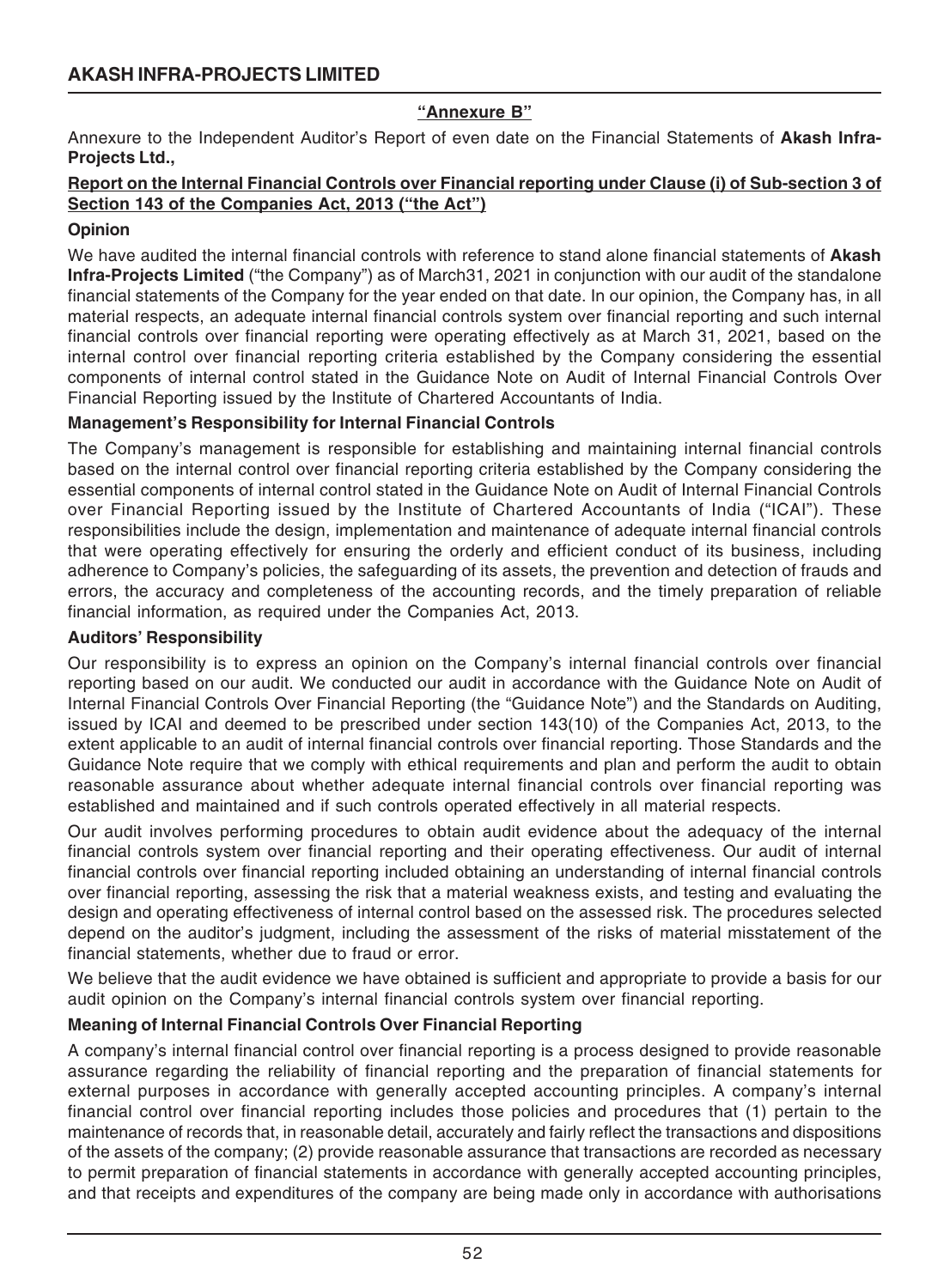of management and directors of the company; and (3) provide reasonable assurance regarding prevention or timely detection of unauthorised acquisition, use, or disposition of the company's assets that could have a material effect on the financial statements.

## **Inherent Limitations of Internal Financial Controls over Financial Reporting**

Because of the inherent limitations of internal financial controls over financial reporting, including the possibility of collusion or improper management override of controls, material misstatements due to error or fraud may occur and not be detected. Also, projections of any evaluation of the internal financial controls over financial reporting to future periods are subject to the risk that the internal financial control over financial reporting may become inadequate because of changes in conditions, or that the degree of compliance with the policies or procedures may deteriorate.

## **Opinion**

In our opinion, the Company has, in all material respects, an adequate internal financial controls system over financial reporting and such internal financial controls over financial reporting were operating effectively as at March 31, 2021, based on the internal control over financial reporting criteria established by the Company considering the essential components of internal controls stated in the Guidance Note on Audit of Internal Financial Controls over Financial Reporting issued by the Institute of Chartered Accountants of India.

**For Rakesh Bhatt & Co.,**

Chartered Accountants F R N-131788W Date : 30-06-2021 Rakesh Y. Bhatt Place : Gandhinagar Proprietor -MRN 046382 UDIN: 21046382AAAAAS7138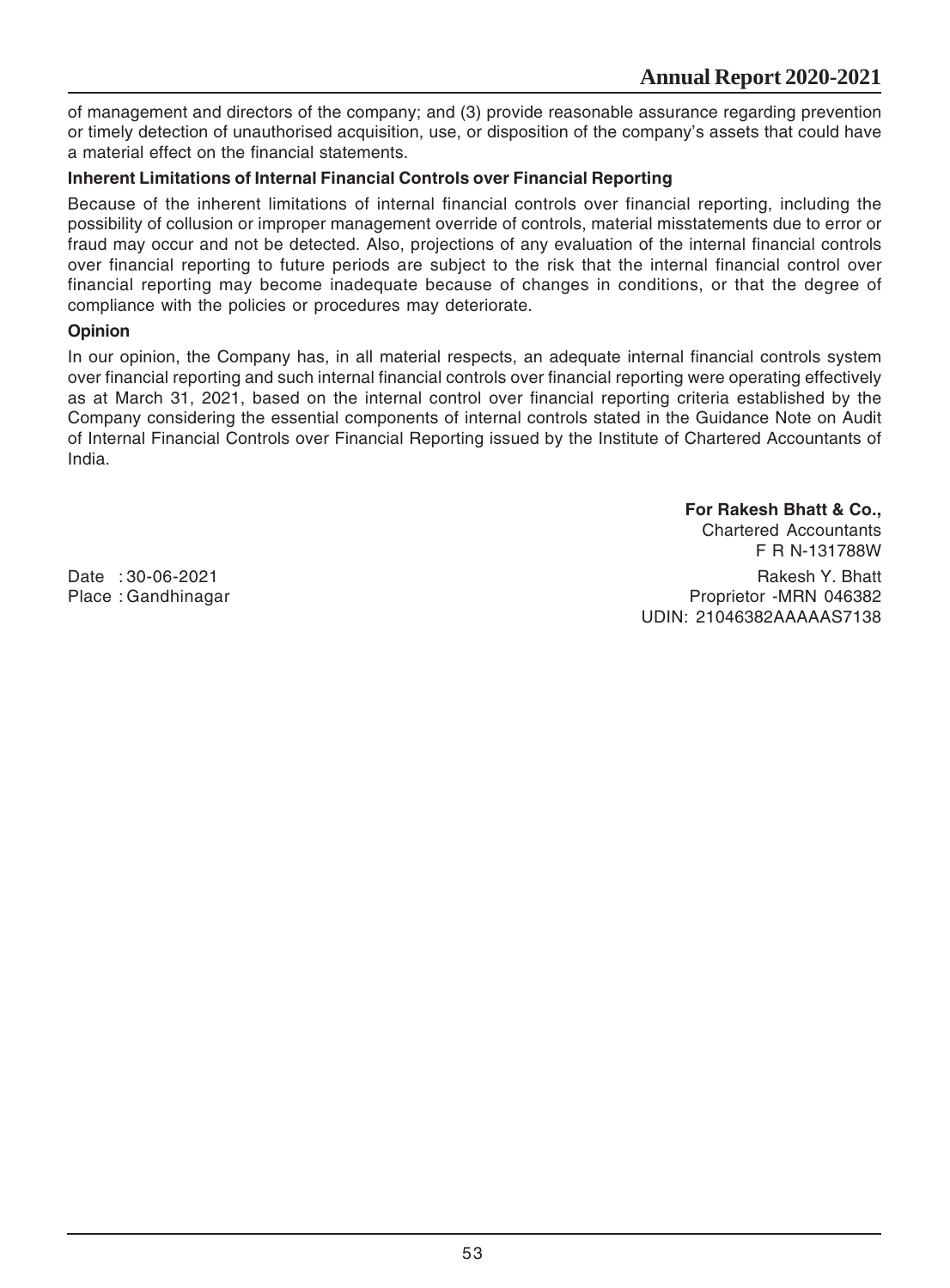# **BALANCE SHEET AS AT MARCH 31 , 2021**

|                                                                    |               |                      |                                                                                             |                                                    | [Amount in ₹]              |                                             |
|--------------------------------------------------------------------|---------------|----------------------|---------------------------------------------------------------------------------------------|----------------------------------------------------|----------------------------|---------------------------------------------|
| <b>Sr. Particulars</b>                                             |               |                      |                                                                                             | <b>Note</b><br>No.                                 | As at<br>March 31,<br>2021 | As at<br>March 31,<br>2020                  |
| L                                                                  | <b>ASSETS</b> |                      |                                                                                             |                                                    |                            |                                             |
|                                                                    | 1.            |                      | <b>Non Current Assets</b>                                                                   |                                                    |                            |                                             |
|                                                                    |               | (a)<br>(b)           | Property, Plant and Equipment<br>Capital work in Progress                                   | 3                                                  | 5,22,32,258<br>23,03,546   | 7,39,45,177                                 |
|                                                                    |               | (c)                  | Right - To-Use                                                                              | 37                                                 | 4,19,262                   | 72,55,350                                   |
|                                                                    |               | (d)                  | Intangible assets other than goodwill                                                       | 3                                                  | 2,25,407                   |                                             |
|                                                                    |               | (e)                  | <b>Financial assets</b>                                                                     |                                                    |                            |                                             |
|                                                                    |               |                      | (i) Investment<br>(ii) Other Financial Assets                                               | 4                                                  | 32,60,750<br>3,35,66,690   | 32,60,750<br>2.83.96.448                    |
|                                                                    |               | (f)                  | Deferred Tax Assets                                                                         | $\frac{5}{6}$                                      | 18,04,847                  | 12,94,071                                   |
|                                                                    |               |                      | (g) Other Non Current Assets                                                                | 7                                                  | 73,237                     | 73,237                                      |
|                                                                    |               |                      | <b>Total Non Current Assets</b>                                                             |                                                    | 9,38,85,997                | 11,42,25,033                                |
| $\mathbf{2}$                                                       |               | (a)                  | <b>Current Assets</b><br>Inventories                                                        | 8                                                  | 30,08,07,140               | 25, 33, 36, 709                             |
|                                                                    |               | (b)                  | <b>Financial Assets</b>                                                                     |                                                    |                            |                                             |
|                                                                    |               |                      | (i) Trade Receivables                                                                       | 9                                                  | 65,52,08,236               | 52,88,23,005                                |
|                                                                    |               |                      | (ii) Cash and Cash Equivalents<br>(iii)Bank balance other than above                        | 10<br>10                                           | 12,87,727<br>11,60,90,919  | 22,59,003<br>10,54,40,345                   |
|                                                                    |               |                      | (iv)Other Financial Assets                                                                  | 11                                                 | 31,60,420                  | 34,43,595                                   |
|                                                                    |               |                      | (c) Other current Assets                                                                    | 12                                                 | 16,72,99,627               | 21,86,90,480                                |
|                                                                    |               |                      | <b>Total Current Assets</b>                                                                 |                                                    | 1,24,38,54,069             | 1,11,19,93,137                              |
|                                                                    |               |                      | <b>Total Assets</b>                                                                         |                                                    | 1,33,77,40,066             | 1,22,62,18,170                              |
|                                                                    |               |                      | <b>II. EQUITY AND LIABILITIES</b>                                                           |                                                    |                            |                                             |
| 1.                                                                 |               | <b>Equity</b><br>(a) | <b>Equity Share Capital</b>                                                                 | 13                                                 | 16,86,25,340               | 16,86,25,340                                |
|                                                                    |               |                      | (b) Other Equity                                                                            | 14                                                 | 60,32,09,639               | 59,22,23,482                                |
|                                                                    |               |                      | <b>Total Equity</b>                                                                         |                                                    | 77,18,34,979               | 76,08,48,822                                |
| $\mathbf{2}$                                                       |               |                      | <b>Non Current Liabilities</b>                                                              |                                                    |                            |                                             |
|                                                                    |               |                      | (a) Financial Liabilities<br>(i) Borrowings                                                 | 15                                                 | 3,31,76,576                | 19,07,067                                   |
|                                                                    |               |                      | (ii) Lease Liabilities                                                                      | 37                                                 | 39,570                     | 43,91,464                                   |
|                                                                    |               |                      | (iii) Other Financial Liabiities                                                            | 16                                                 | 10,86,21,496               | 10,12,06,608                                |
|                                                                    |               | (b)<br>(c) =         | Deferred Tax Liabilties<br>Provisions                                                       | 17                                                 | 8,78,039                   |                                             |
|                                                                    |               |                      | <b>Total Non Current Liabilties</b>                                                         |                                                    | 14,27,15,681               | 10,75,05,139                                |
| 3                                                                  |               |                      | <b>Currrent Liabilities</b>                                                                 |                                                    |                            |                                             |
|                                                                    |               |                      | (a) Financial Liabilities                                                                   |                                                    |                            |                                             |
|                                                                    |               |                      | (i) Borrowings                                                                              | 18                                                 | 19,94,77,271               | 18,49,75,666                                |
|                                                                    |               |                      | (ii) Lease Liabilites<br>(iii)Trade Payables                                                | 37<br>19                                           | 4,48,506                   | 36,18,368                                   |
|                                                                    |               |                      | - Total outstanding dues of micro                                                           |                                                    |                            |                                             |
|                                                                    |               |                      | enterprises and small enterprises                                                           |                                                    |                            |                                             |
|                                                                    |               |                      | - Total outstanding dues of creditors other than<br>micro enterprises and small enterprises |                                                    | 20,98,55,821               | 15,54,36,271                                |
|                                                                    |               |                      | (iv) Other Financial Liabiities                                                             | 20                                                 | 14,05,796                  | 13,31,911                                   |
|                                                                    |               | (b)                  | Other Current Liabilities<br><b>Current Tax Liabilities</b>                                 | 21                                                 | 65,08,297<br>22,00,000     | 62,13,607<br>14,00,000                      |
|                                                                    |               | $\mathsf{C}$<br>(d)  | Provisions                                                                                  | 22                                                 | 32,93,715                  | 48,88,386                                   |
|                                                                    |               |                      | <b>Total Current Liabilities</b>                                                            |                                                    | 42,31,89,406               | 35,78,64,209                                |
|                                                                    |               |                      | <b>Total Equity and Liabilities</b>                                                         |                                                    | 1,33,77,40,066             | 1,22,62,18,170                              |
|                                                                    |               |                      | Summary of Signifacant accounting Policies                                                  | $1-2$                                              |                            |                                             |
|                                                                    |               |                      | The accompanying notes are an integral part of the financial assets.                        |                                                    |                            |                                             |
| As Per Our report of even date attached.<br>For Rakesh Bhatt & Co. |               |                      | <b>For AKASH INFRA PROJECTS LIMITED</b>                                                     |                                                    |                            |                                             |
| <b>Chartered Accountants</b>                                       |               |                      | Ambusinh P. Gol                                                                             |                                                    | Yoginkumar H Patel         |                                             |
| <b>Rakesh Bhatt</b>                                                |               |                      |                                                                                             | <b>Chairman &amp; Managing Director</b>            |                            | <b>Managing Director</b>                    |
| Proprietor                                                         |               |                      |                                                                                             | DIN 00463376                                       |                            | DIN 00463335                                |
| MRN 046382                                                         |               |                      |                                                                                             |                                                    |                            |                                             |
| FRN: 131788W<br>UDIN:                                              |               |                      |                                                                                             | Sujitkumar Padhi<br><b>Chief Financial Officer</b> |                            | Priyanka Munshi<br><b>Company Secretary</b> |
|                                                                    |               |                      | Place: Gandhinagar<br>Date: 30/06/2021                                                      | Place: Gandhinagar<br>Date: 30/06/2021             |                            |                                             |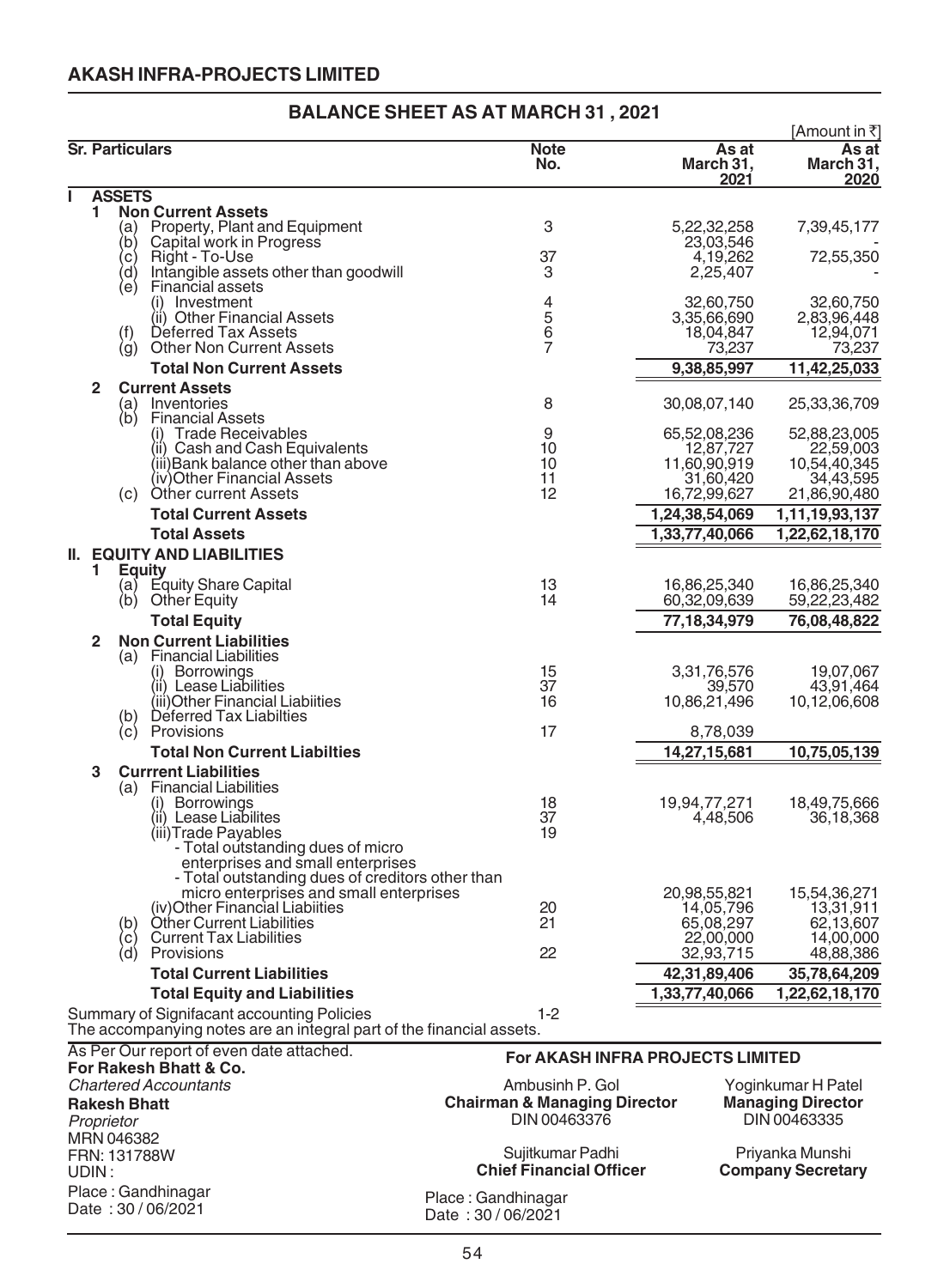# **STATEMENT OF PROFIT AND LOSS FOR THE YEAR ENDED 31ST MARCH, 2021**

|              |                                                                      |                    |                                     | (Amt. in Rs.)                              |
|--------------|----------------------------------------------------------------------|--------------------|-------------------------------------|--------------------------------------------|
| Sr.          | <b>Particulars</b>                                                   | <b>Note</b><br>No. | For the<br>Year ended<br>31/03/2021 | For the<br><b>Year ended</b><br>31/03/2020 |
| $\mathsf{L}$ | <b>Revenue From Operations</b>                                       | 23                 | 67,05,68,417                        | 68,67,91,587                               |
|              | Other Operating Income                                               | 24                 | 15,83,625                           | 3,93,60,819                                |
| Ш            | <b>Other Income</b>                                                  |                    |                                     |                                            |
|              | Other Non-Operating Income                                           | 25                 | 1,75,30,947                         | 72,82,103                                  |
| Ш            | <b>TOTAL REVENUE (I + II)</b>                                        |                    | 68,96,82,989                        | 73, 34, 34, 509                            |
| IV           | <b>EXPENSES</b>                                                      |                    |                                     |                                            |
|              | Cost of Material Consumed                                            | 26                 | 47,96,14,593                        | 50,18,11,609                               |
|              | Changes in Inventories of Finished Goods, W.I.P                      | 27                 | (5,48,00,000)                       | (7,32,00,000)                              |
|              | <b>Employees Benefit Expense</b>                                     | 28                 | 2,73,08,714                         | 3,50,87,137                                |
|              | <b>Finance Costs</b>                                                 | 29                 | 3,56,73,483                         | 2,91,67,099                                |
|              | Depreciation & Amortization Expenses                                 | 30                 | 1,51,33,139                         | 2,36,34,875                                |
|              | Other Expenses                                                       | 31                 | 17,40,06,320                        | 20,91,18,598                               |
|              | <b>TOTAL EXPENSES</b>                                                |                    | 67,69,36,249                        | 72,56,19,317                               |
| V<br>VI      | Profit before Exceptional & Tax (III-IV)<br><b>Exceptional Items</b> |                    | 1,27,46,740                         | 78,15,192                                  |
| VII          | Profit Before Tax (V + VI)                                           |                    | 1,27,46,740                         | 78,15,192                                  |
| VIII         | <b>Tax Expense</b>                                                   | 32                 |                                     |                                            |
|              | <b>Current Tax</b>                                                   |                    | 22,00,000                           | 14,00,000                                  |
|              | Short \Excess provision of tax of earlier year                       |                    | (1,80,830)                          | (90, 753)                                  |
|              | Deferred Tax                                                         |                    | (4,71,435)                          | 1,36,082                                   |
| IX           | Profit(Loss) for the Period (VII-VIII)                               |                    | 1,11,99,005                         | 63,69,863                                  |
| X            | <b>Other Comprehensive income</b>                                    |                    |                                     |                                            |
|              | Items that will not be reclassified to Profit and Loss               | 40                 | (2,52,189)                          | 5,26,593                                   |
|              | Income tax relating to Items that will not be                        |                    | 39,341                              | (82, 148)                                  |
|              | reclassified to Profit and Loss                                      | 40                 |                                     |                                            |
|              | items that will be reclassified to Profit and Loss                   |                    |                                     |                                            |
|              | Income tax relating to Items that will be                            |                    |                                     |                                            |
|              | reclassified to Profit and Loss                                      |                    |                                     |                                            |
| XI           | Total comrehensive income for the year (IX+X)                        |                    | 1,09,86,157                         | 68,14,308                                  |
| XII          | Earnings per equity share                                            | 39                 |                                     |                                            |
|              | Basic in Rs                                                          |                    | 0.65                                | 0.40                                       |
|              | Dulited in Rs                                                        |                    | 0.65                                | 0.40                                       |
|              | Summary of Signifacant accounting Policies and                       |                    |                                     |                                            |
|              | The accompanying notes are an integral part of the financial assets. |                    |                                     |                                            |

| As Per Our report of even date attached.<br>For Rakesh Bhatt & Co. | <b>For AKASH INFRA PROJECTS LIMITED</b>            |                                             |  |  |
|--------------------------------------------------------------------|----------------------------------------------------|---------------------------------------------|--|--|
| <b>Chartered Accountants</b>                                       | Ambusinh P. Gol                                    | Yoginkumar H Patel                          |  |  |
| <b>Rakesh Bhatt</b>                                                | <b>Chairman &amp; Managing Director</b>            | <b>Managing Director</b>                    |  |  |
| Proprietor                                                         | DIN 00463376                                       | DIN 00463335                                |  |  |
| MRN 046382<br>FRN: 131788W<br>UDIN:                                | Sujitkumar Padhi<br><b>Chief Financial Officer</b> | Priyanka Munshi<br><b>Company Secretary</b> |  |  |
| Place: Gandhinagar<br>Date: 30/06/2021                             | Place: Gandhinagar<br>Date: 30/06/2021             |                                             |  |  |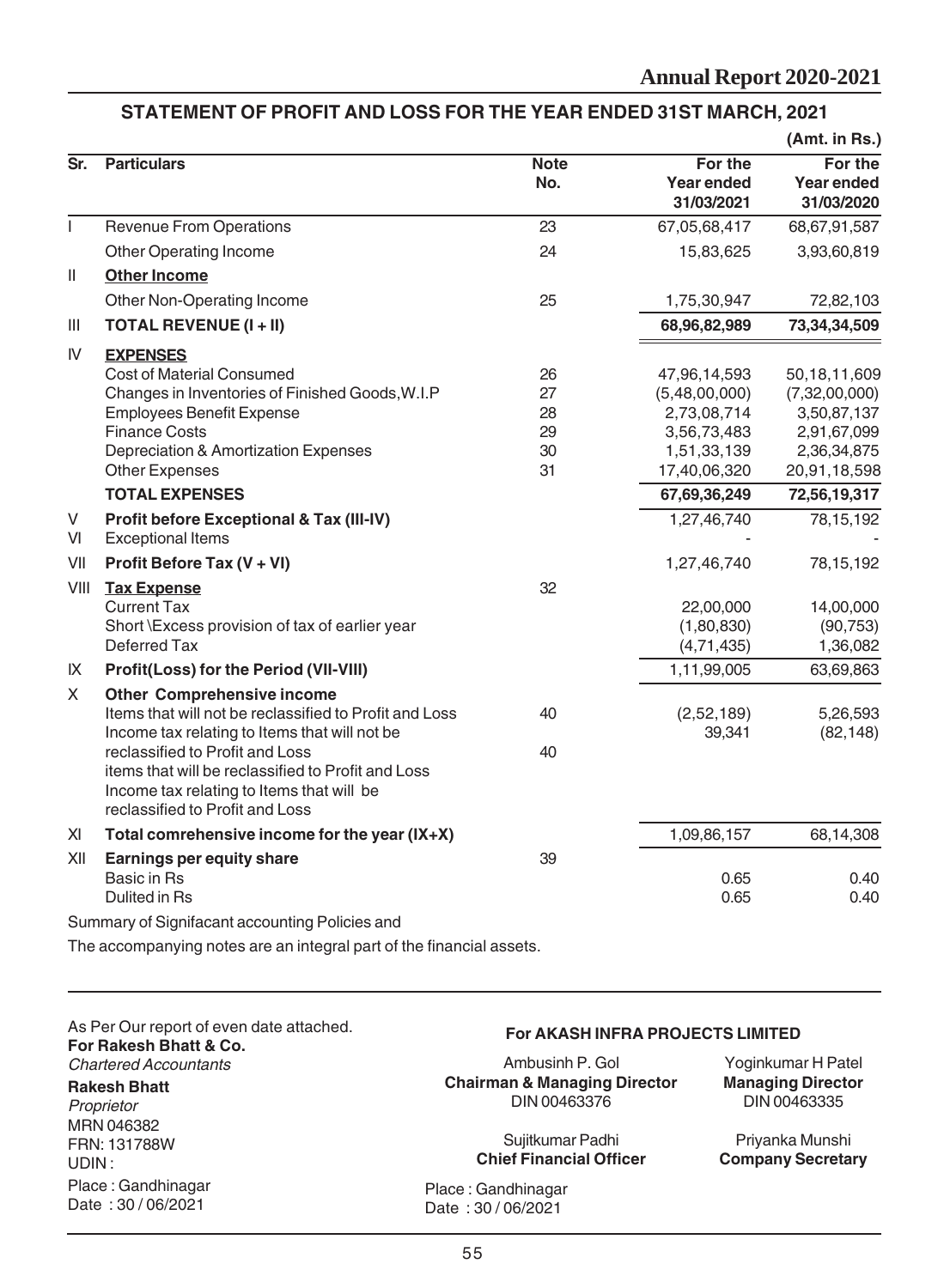# **STANDALONE CASH FLOW STATEMENT FOR THE YEAR ENDED 31ST MARCH 2021**

|   |                                                                                           |                                                 | Amt. in Rs.                                     |
|---|-------------------------------------------------------------------------------------------|-------------------------------------------------|-------------------------------------------------|
|   | <b>Particulars</b>                                                                        | <b>Year Ended</b><br>31-March-2021<br>(Audited) | <b>Year Ended</b><br>31-March-2020<br>(Audited) |
| A | <b>Cash Flow From Operating Activities</b>                                                |                                                 |                                                 |
|   | <b>Profit Before Tax</b>                                                                  | 1,27,46,740                                     | 78,15,192                                       |
|   | <b>Adjustments For:</b>                                                                   |                                                 |                                                 |
|   | Depreciation and Amoritsation                                                             | 1,51,33,139                                     | 2,36,34,875                                     |
|   | Interest Expenses                                                                         | 2,52,47,668                                     | 2,23,43,448                                     |
|   | Gain on Lease Modification                                                                | (6,70,659)                                      |                                                 |
|   | Loss/(Profit) on sale of fixed assets                                                     | (4,03,949)                                      | 60,572                                          |
|   | Interest Income                                                                           | (74, 25, 930)                                   | (55, 38, 536)                                   |
|   | <b>Impairment of Assets</b>                                                               | 76,48,183                                       |                                                 |
|   | Rent Income                                                                               | (6,00,000)                                      |                                                 |
|   | Sub-Total                                                                                 | 3,89,28,452                                     | 4,05,00,359                                     |
|   | <b>Operating Profit Before Working Capital Changes</b>                                    | 5, 16, 75, 192                                  | 4,83,15,551                                     |
|   | <b>Changes In Operating Assets and Liabilities:</b>                                       |                                                 |                                                 |
|   | Inventories                                                                               | (4,74,70,431)                                   | (8,31,37,066)                                   |
|   | <b>Trade Receivables</b>                                                                  | (12, 63, 85, 231)                               | 27,09,82,428                                    |
|   | <b>Other Financial Assets</b>                                                             | (45, 63, 708)                                   | 8,40,68,040                                     |
|   | <b>Other Current Assets</b>                                                               | 6,57,35,123                                     | (12, 23, 80, 197)                               |
|   | <b>Trade Payables</b>                                                                     | 4,00,23,006                                     | (15,93,19,461)                                  |
|   | <b>Other Financial Liabilities</b>                                                        | 74,88,773                                       | (1,06,50,744)                                   |
|   | Other Current Liabilities and Provision                                                   | (9, 13, 192)                                    | (74, 34, 358)                                   |
|   | <b>Cash Flow Generated From Operations</b><br><b>Tax Paid</b>                             | (1, 44, 10, 468)<br>(12, 19, 170)               | 2,04,44,193                                     |
|   | <b>NET CASH FLOW FROM OPERATING ACTIVITIES (A)</b>                                        | (1,56,29,638)                                   | 2,04,44,193                                     |
| в |                                                                                           |                                                 |                                                 |
|   | <b>Cash Flows From Investing Activities</b><br>Purchase of Property, Plant and Equipments | (18, 67, 961)                                   | (28, 28, 105)                                   |
|   | Proceeds From Sale of Property, Plant and Equipments                                      | (60,05,391)                                     | 13,80,600                                       |
|   | Payment for Lease Assets                                                                  | (4,79,992)                                      | (43, 20, 038)                                   |
|   | Withdrawal of Fixed Deposit                                                               |                                                 | 1,65,26,793                                     |
|   | Deposite of Fixed Deposit                                                                 | (1,06,50,574)                                   |                                                 |
|   | <b>Interest Recevied</b>                                                                  | 71,02,571                                       | 55,38,536                                       |
|   | Addition of Capital Work-in-Progress                                                      | (23,03,546)                                     |                                                 |
|   | Addition of Intangible Assets                                                             | (2, 25, 407)                                    |                                                 |
|   | <b>NET CASH FLOW FROM INVESTING ACTIVITIES (B)</b>                                        | (1, 44, 30, 300)                                | 1,62,97,786                                     |
| C | <b>Cash Flows From Financing Activities</b>                                               |                                                 |                                                 |
|   | Dividend Paid                                                                             |                                                 | (1,01,03,055)                                   |
|   | Increase/(decrease) of Borrowings                                                         | 4,57,71,114                                     | (3, 71, 09, 653)                                |
|   | <b>Interest Paid</b>                                                                      | (2,49,30,635)                                   | (2, 12, 66, 859)                                |
|   | Rent Income                                                                               | 6,00,000                                        |                                                 |
|   | <b>NET CASH FLOW FROM FINANCING ACTIVITIES (C)</b>                                        | 2,14,40,479                                     | (6,84,79,567)                                   |
|   | NET INCREASED IN CASH AND CASH EQUIVALENTS $(A + B + C)$                                  | (86, 19, 459)                                   | (3, 17, 37, 588)                                |
|   | Add: Cash and Cash Equivalents at the Beginning of the Year                               | 22,59,003                                       | 3,39,96,591                                     |
|   | Cash and Cash Equivalents at the End of the Year                                          | (63,60,456)                                     | 22,59,003                                       |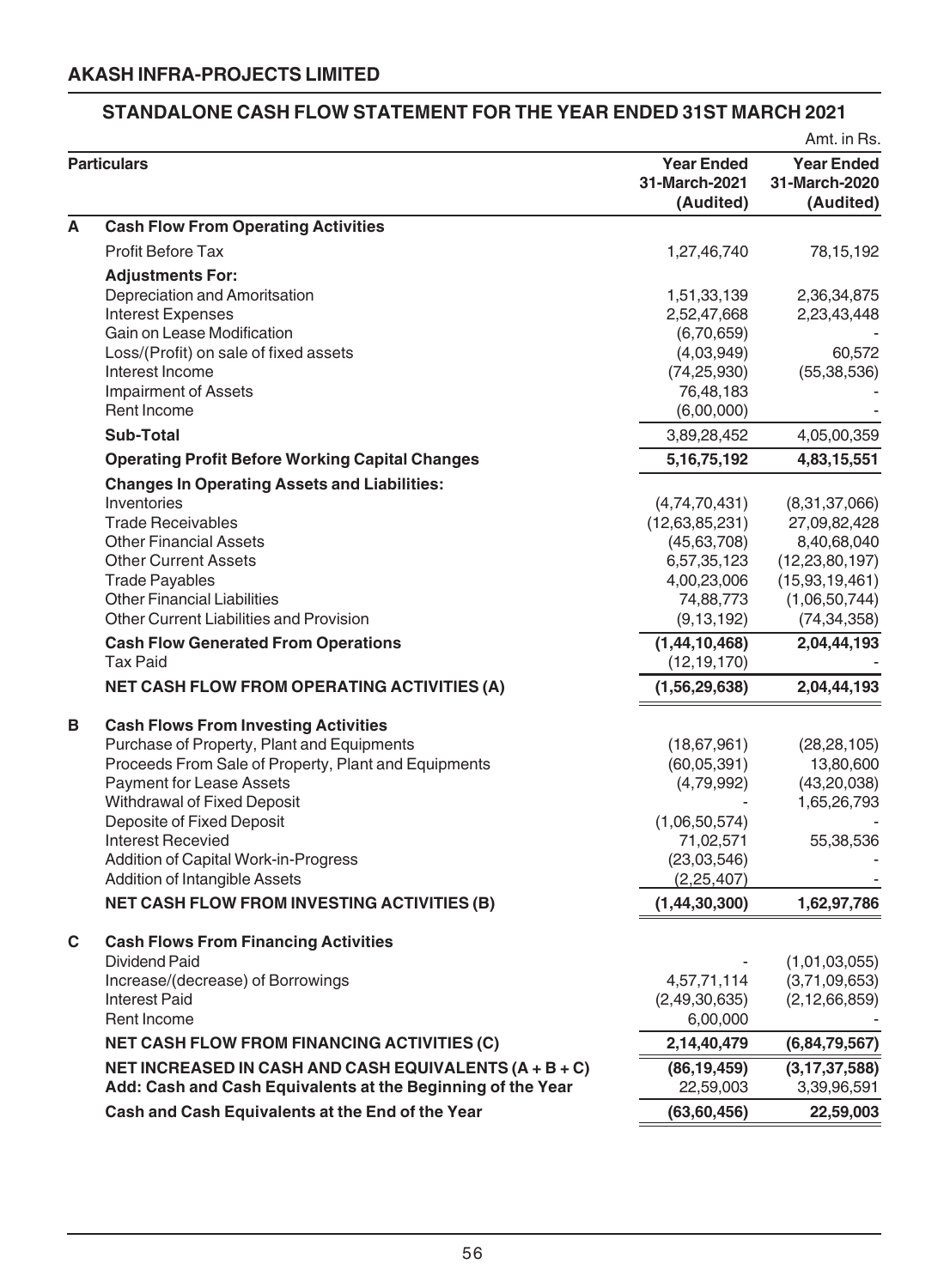Notes:<br>1 C

1 Components of Cash and Cash Equivalents at each Balance Sheet Date:

|                                        |                   | Amt. in Rs.       |
|----------------------------------------|-------------------|-------------------|
| <b>Particulars</b>                     | <b>Year Ended</b> | <b>Year Ended</b> |
|                                        | 30-March-2021     | 31-March-2020     |
| Cash on hand                           | 11.15.590         | 8,46,206          |
| Balances with Bank                     | 1.72.137          | 14, 12, 797       |
| <b>Total Cash and cash equivalents</b> | 12,87,727         | 22,59,003         |

- 2 The above Cash Flow Statement has been prepared under the 'Indirect method' as set out in the Ind AS 7 Statement of Cash Flow
- 3 Disclosure as required by Ind AS 7

Reconciliation of liabilities arising from financing activities

| As at March 31, 2021                                |                           |                                | Amt. in Rs.                 |
|-----------------------------------------------------|---------------------------|--------------------------------|-----------------------------|
| <b>Particulars</b>                                  | <b>Opening Balance</b>    | Cash Flows                     | <b>Closing Balance</b>      |
| Non Current Borrowings<br><b>Current Borrowings</b> | 19,07,067<br>18,49,75,666 | 3,12,69,509<br>1,45,01,605     | 3,31,76,576<br>19,94,77,271 |
| Total                                               | 18,68,82,733              | 4,57,71,114                    | 23,26,53,847                |
| As at March 31, 2020                                |                           |                                | Amt. in Rs.                 |
| <b>Particulars</b>                                  | <b>Opening Balance</b>    | Cash Flows                     | <b>Closing Balance</b>      |
| Non Current Borrowings<br><b>Current Borrowings</b> | 89,37,932<br>21,50,54,454 | (70, 30, 865)<br>(3,00,78,788) | 19.07.067<br>18,49,75,666   |
| Total                                               | 22,39,92,386              | (3,71,09,653)                  | 18,68,82,733                |

The accompanying notes are an integral part of the financial assets.

As Per Our report of even date attached. **For Rakesh Bhatt & Co.** Chartered Accountants **Rakesh Bhatt** Proprietor

# MRN 046382

FRN: 131788W UDIN : Place : Gandhinagar Date : 30 / 06/2021

**For AKASH INFRA PROJECTS LIMITED**

Ambusinh P. Gol Yoginkumar H Patel<br>an & Managing Director Managing Director **Chairman & Managing Director Managing Director**<br>DIN 00463335 DIN 00463335 DIN 00463376

Sujitkumar Padhi Priyanka Munshi<br>Chief Financial Officer Company Secreta

Place : Gandhinagar Date : 30 / 06/2021

**Company Secretary**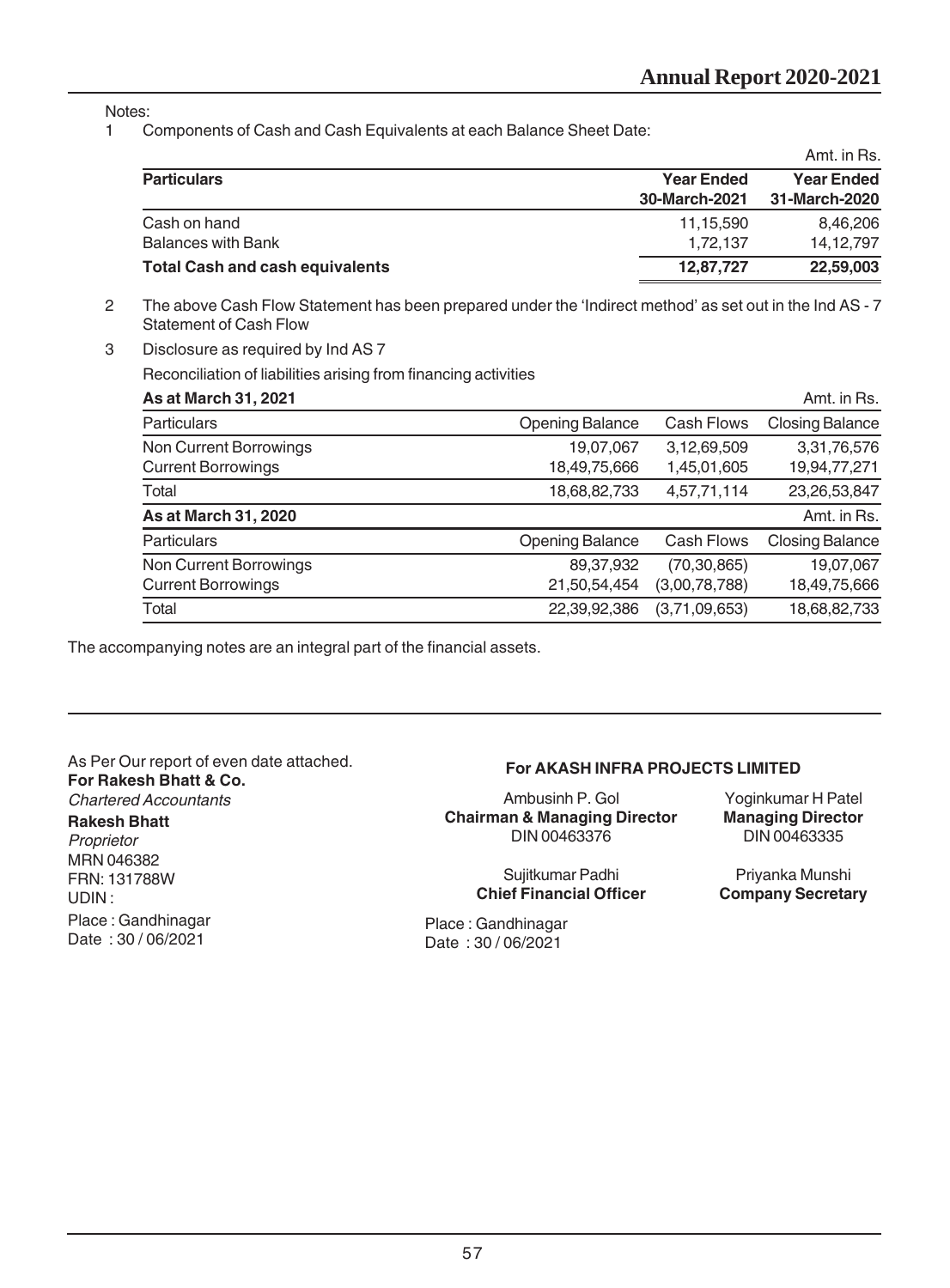# **STANDALONE STATEMENT CHANGE IN EQUITY FOR THE YEAR ENDED 31ST MARCH 2021**

## **A Equity Share Capital**

|                                            |                          |              | Amt. in Rs.         |
|--------------------------------------------|--------------------------|--------------|---------------------|
| <b>Particulars</b>                         | As at                    | As at        | As at               |
|                                            | 31.03.2021               | 31.03.2020   | <b>April 1,2019</b> |
| Outstanding at the beginning of the Period | 16,86,25,340             | 7,58,82,670  | 7,58,82,670         |
| Preferential issue of shares               | $\overline{\phantom{a}}$ | 84,30,000    |                     |
| Bonus issue                                | ٠                        | 8.43.12.670  |                     |
| Outstanding at the end of the Period       | 16,86,25,340             | 16,86,25,340 | 7,58,82,670         |

## **B Other Equity**

|                                                                                                |                                                     |                             |                 |                                                                       | Amt. in Rs.   |
|------------------------------------------------------------------------------------------------|-----------------------------------------------------|-----------------------------|-----------------|-----------------------------------------------------------------------|---------------|
| <b>Particulars</b>                                                                             |                                                     | <b>Reserves and Surplus</b> |                 | Other<br>Comprehensive<br><b>Income</b>                               | Total         |
|                                                                                                | <b>Security</b><br><b>Premium</b><br><b>Reserve</b> | General<br><b>Reserve</b>   | <b>Earning</b>  | <b>Retained Remeasurements</b><br>of the net defined<br>benefit plans |               |
| As at April 01,2019                                                                            | 18,04,47,660                                        | 5,14,00,000                 | 36,36,20,124    | 44,446                                                                | 59,55,12,230  |
| Total Comprehensive income<br>for the year<br>Dividends (including                             |                                                     | ۰                           | 63,69,863       | 4,44,444                                                              | 68,14,308     |
| tax on Dividends)                                                                              |                                                     | $\overline{\phantom{a}}$    | (1,01,03,055)   |                                                                       | (1,01,03,055) |
| <b>As at March 31,2020</b>                                                                     | 18,04,47,660                                        | 5,14,00,000                 | 35,98,86,932    | 4,88,890                                                              | 59,22,23,482  |
| <b>Total Comprehensive</b><br>income for the year<br>Dividends (including tax<br>on Dividends) |                                                     | $\overline{\phantom{0}}$    | 1,11,99,005     | (2, 12, 848)                                                          | 1,09,86,157   |
| <b>As at March 31,2021</b>                                                                     | 18,04,47,660 5,14,00,000                            |                             | 37, 10, 85, 937 | 2,76,042                                                              | 60,32,09,639  |
|                                                                                                | $\cdots$ $\cdots$ $\cdots$ $\cdots$                 |                             |                 |                                                                       |               |

The accompanying notes are an integral part of the financial assets.

As Per Our report of even date attached. **For Rakesh Bhatt & Co.** Chartered Accountants

## **Rakesh Bhatt**

Proprietor MRN 046382 FRN: 131788W UDIN : Place : Gandhinagar Date : 30 / 06/2021

#### **For AKASH INFRA PROJECTS LIMITED**

Ambusinh P. Gol Yoginkumar H Patel<br>an & Managing Director Managing Director **Chairman & Managing Director Managing Director**<br>DIN 00463335 DIN 00463335 DIN 00463376

Sujitkumar Padhi Priyanka Munshi<br> **Chief Financial Officer** Company Secretar

Place : Gandhinagar Date : 30 / 06/2021

**Company Secretary**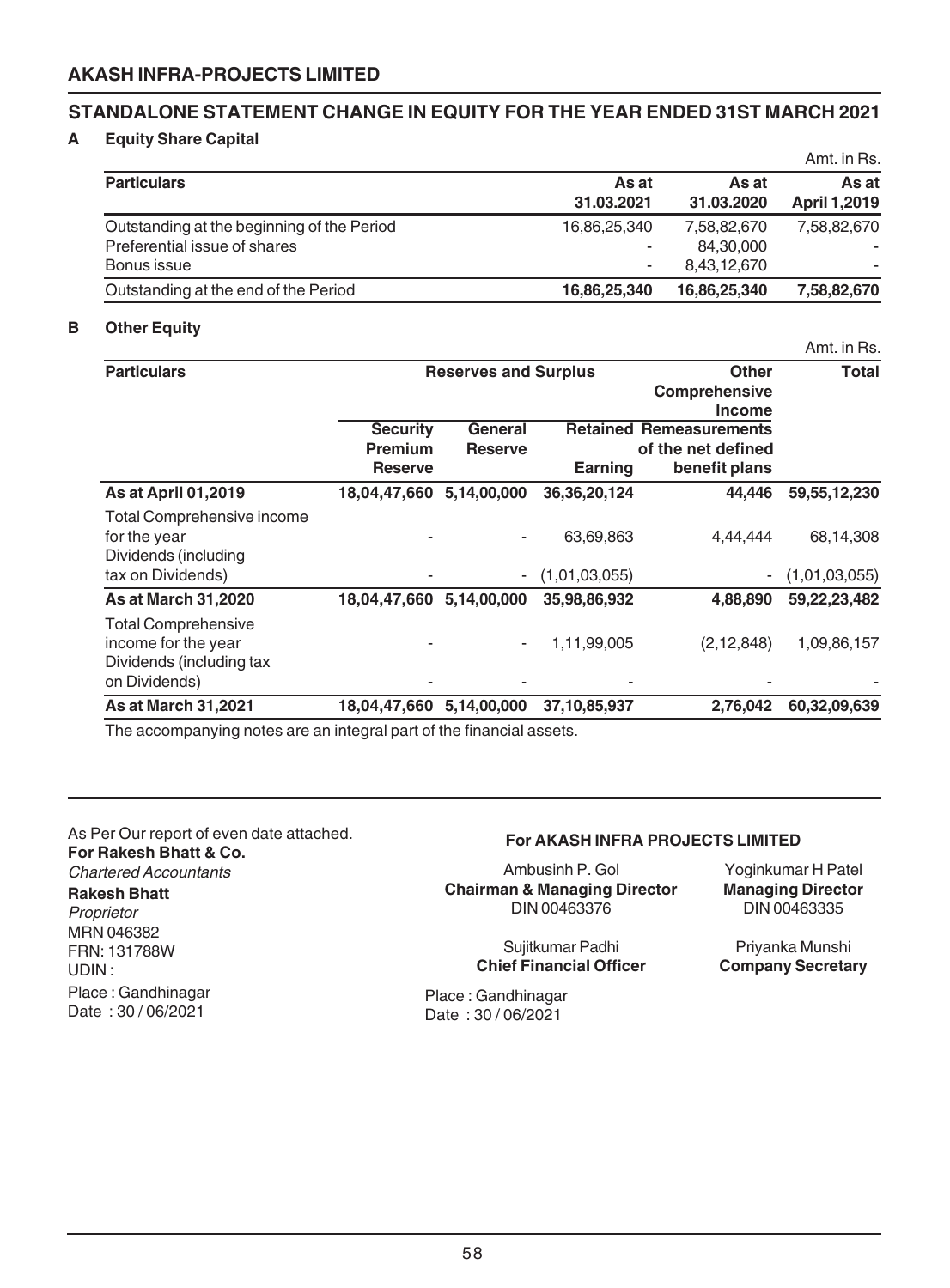## **NOTE 1. CORPORATE INFORMATION:**

Akash Infra-Projects Limited ("The Company") was incorporated on 14<sup>th</sup> May, 1999 vide certificate of incorporation no: L45209GJ1999PLC036003under the Companies Act, 1956. The registered office of the company is located at2, Ground Floor Abhishek Complex, Opp. Hotel Haveli, Sector-11 Gandhinagar 382011.The company has migrated from NSE SME platform to NSE Main Board on 11<sup>th</sup> October, 2019. The company is engaged into the business of civil construction and has undertaken various government contracts for construction of roads. The nature of work is primarily relating to the construction of roads, resurfacing, widening repairs of roads and minor bridges etc.

## **NOTE 2. SIGNIFICANT ACCOUNTING POLICIES AND KEY ACCOUNTING ESTIMATES AND JUDGEMENTS**

## **A. Basis of Preparation of Standalone Financial Statements:**

These financial statement for the year ended March 31, 2021 has been prepared in accordance with the Indian Accounting Standards (Ind AS) as specified under section 133 of the Companies Act 2013 read together with the Rules notified there under to the extent applicable and the other relevant provisions of the Act, pronouncements of the regulatory bodies applicable to the company.The company has migrated from NSE SME platform to NSE Main Board on 11th October, 2019.This financials statement for the year ended March 31, 2020 is company's first Ind AS financial statements.

The financial statements have been prepared on the historical cost basis except for certain financial assets and financial liabilities measured at fair value and Employee's defined benefit plan as per actuarial valuation, as explained in the accounting policies below.

Historical cost is generally based on the fair value of the consideration given in exchange for goods and services.

Fair value is the price that would be received to sell an asset or paid to transfer a liability in an orderly transaction between market participants at the measurement date, regardless of whether that price is directly observable or estimated using another valuation technique. In estimating the fair value of an asset or a liability, the Company takes into account the characteristics of the asset or liability if market participants would take those characteristics into account when pricing the asset or liability at the measurement date. Fair value for measurement and/or disclosure purposes in these financial statements is determined on such a basis, except for leasing transactions that are within the scope of Ind AS 116, and measurements that have some similarities to fair value but are not fair value, such as net realizable value in Ind AS 2 or value in use in Ind AS 36.

In addition, for financial reporting purposes, fair value measurements are categorized into Level 1, 2, or 3 based on the degree to which the inputs to the fair value measurements are observable and the significance of the inputs to the fair value measurement in its entirety, which are described as follows:

- Level 1 inputs are quoted prices (unadjusted) in active markets for identical assets or liabilities that the entity can access at the measurement date;
- Level 2 inputs are inputs, other than quoted prices included within Level 1, that are observable for the asset or liability, either directly or indirectly; and
- Level 3 inputs are unobservable inputs for the asset or liability.

The principal accounting policies are set out below.

## **B. Significant Accounting Policies:**

## **2.1 Current versus non-current classification**

All the assets and liabilities have been classified as current or non-current, wherever applicable, as per the operating cycle of the Company as per the guidance set out in Schedule III to the Act. Operating cycle for the business activities of the Company covers the duration of the project/contract/ service including the defect liability period, wherever applicable, and extends up to the realisation of receivables (including retention monies) within the credit period normally applicable to the respective project. Project related assets and liabilities have been classified into current and non-current based on operating cycle of respective projects. All other assets and liabilities have been classified into current or non-current based on 12 months period.

## **2.2 Revenue Recognition:**

## **Revenue from Contracts with Customers:**

Revenue from contract with customers is recognised when control of the goods or services are transferred to the customer atan amount that reflects the consideration to which the company expects to be entitled in exchange for those goods or services.

The revenue is recognised to the extent of transaction price allocated to the performance obligation satisfied. Performance obligation is satisfied over time when the transfer of control of asset (good or service) to acustomer is done over time and in other cases, performance obligation is satisfied at a point in time. For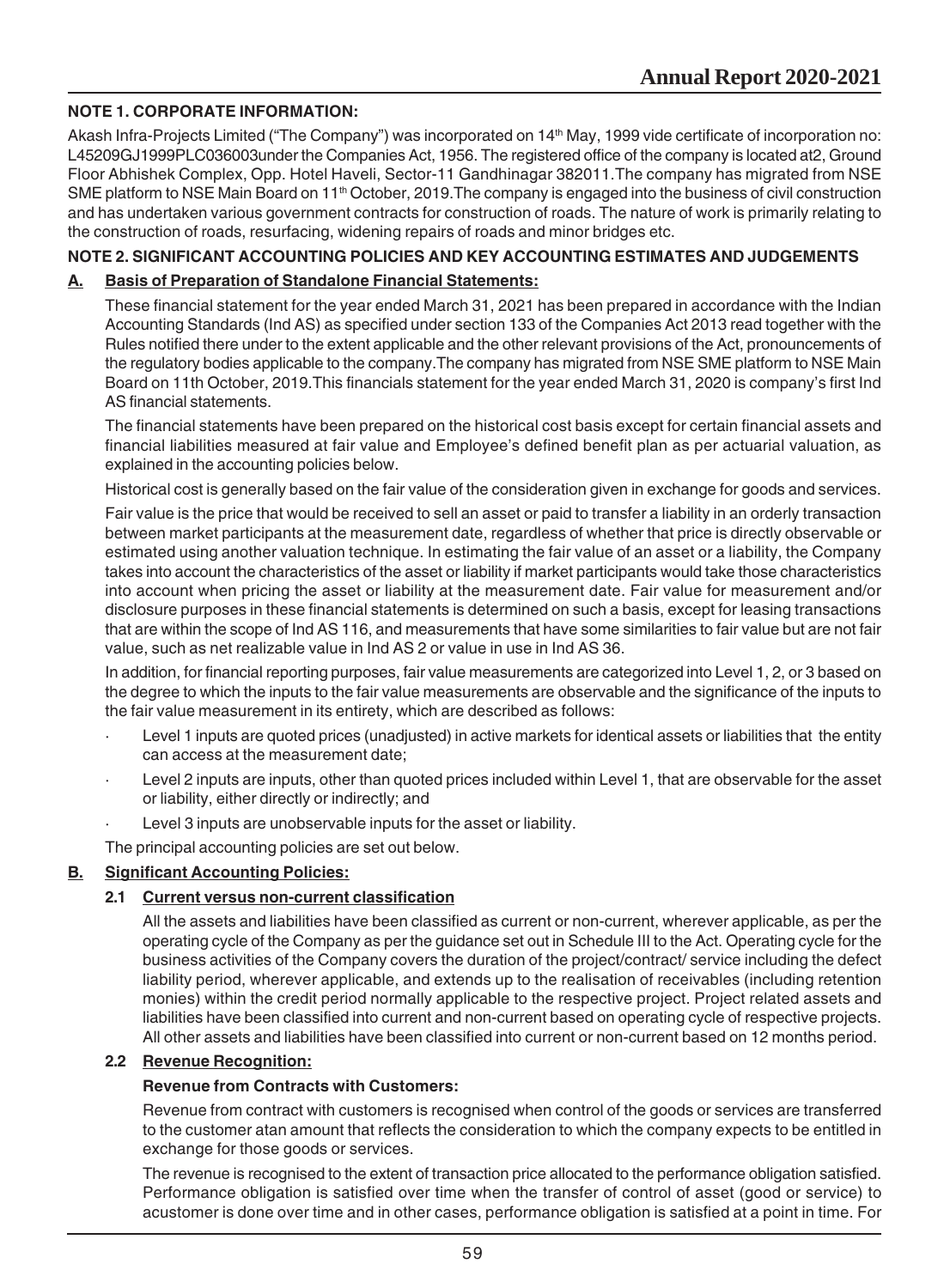performance obligationsatisfied over time, the revenue recognition is done by measuring the progress towards complete satisfaction of performanceobligation. The progress is measured in terms of a proportion of actual cost incurred to-date, to the total estimated costattributable to the performance obligation.

In cases where the work performed till the reporting date has not reached the milestone specified in the contract, the Company recognises the work in progress. In this method the work completed under each contract is measured on a regular basis and the corresponding output is recognised as revenue.

Transaction price is the amount of consideration to which the Company expects to be entitled in exchange for transferring goodor service to a customer excluding amounts collected on behalf of a third party.

#### **Sale of goods/ Providing services:**

Revenue from sale of goods or providing services is recognised when the control of the same is transferred to the customer and it is probable that the Company will collect the consideration to which it is entitled for the exchanged goods.

Performance obligations in respect of contracts for sale of manufactured and traded goods is considered as satisfied at a point in time when the control of the same is transferred to the customer and where there is an alternative use of the asset or the company does not have either explicit or implicit right of payment for performance completed till date

#### **Interest and dividend:**

Interest income is accrued on a time basis by reference to the principal outstanding using effective interest rate method. Dividend income is recognized when the right to receive payment is established.

#### **2.3 Employee Benefits:**

#### Retirement benefit costs and termination benefits

Payments to defined contribution retirement benefit plans are recognized as an expense when employees have rendered service entitling them to the contributions.

For defined benefit retirement benefit plans, the cost of providing benefits is determined using the projected unit credit method, with actuarial valuations being carried out at the end of each annual reporting period. Remeasurement, comprising actuarial gains and losses, the effect of the changes to the asset ceiling (if applicable) and the return on plan assets (excluding net interest), is recognized in other comprehensive income and is reflected in retained earnings and the same is not eligible to be reclassified to profit or loss. Past service cost is recognized in profit or loss in the period of a plan amendment.

The retirement benefit obligation recognized in the balance sheet represents the actual deficit or surplus in the Company's defined benefit plans. Any surplus resulting from this calculation is limited to the present value of any economic benefits available in the form of refunds from the plans or reductions in future contributions to the plans.

#### Short-term and other long-term employee benefits

A liability is recognized for benefits accruing to employees in respect of wages and salaries in the period the related service is rendered at the undiscounted amount of the benefits expected to be paid in exchange for that service.

Liabilities recognized in respect of long-term employee benefits are measured at the present value of the estimated future cash outflows expected to be made by the Company in respect of services provided by employees up to the reporting date.

## **2.4 Taxation:**

Income tax expense represents the sum of the tax currently payable and deferred tax.

#### Current tax

The tax currently payable is based on taxable profit for the year. Taxable profit differs from 'profit before tax' as reported in the statement of profit and loss because of items of income or expense that are taxable or deductible in other years and items that are never taxable or deductible. The Company's current tax is calculated using tax rates that have been enacted by the end of the reporting period.

#### Deferred tax

Deferred tax is recognized on temporary differences between the carrying amounts of assets and liabilities in the financial statements and the corresponding tax bases used in the computation of taxable profit. Deferred tax liabilities are generally recognized for all taxable temporary differences. Deferred tax assets are generally recognized for all deductible temporary differences to the extent that it is probable that taxable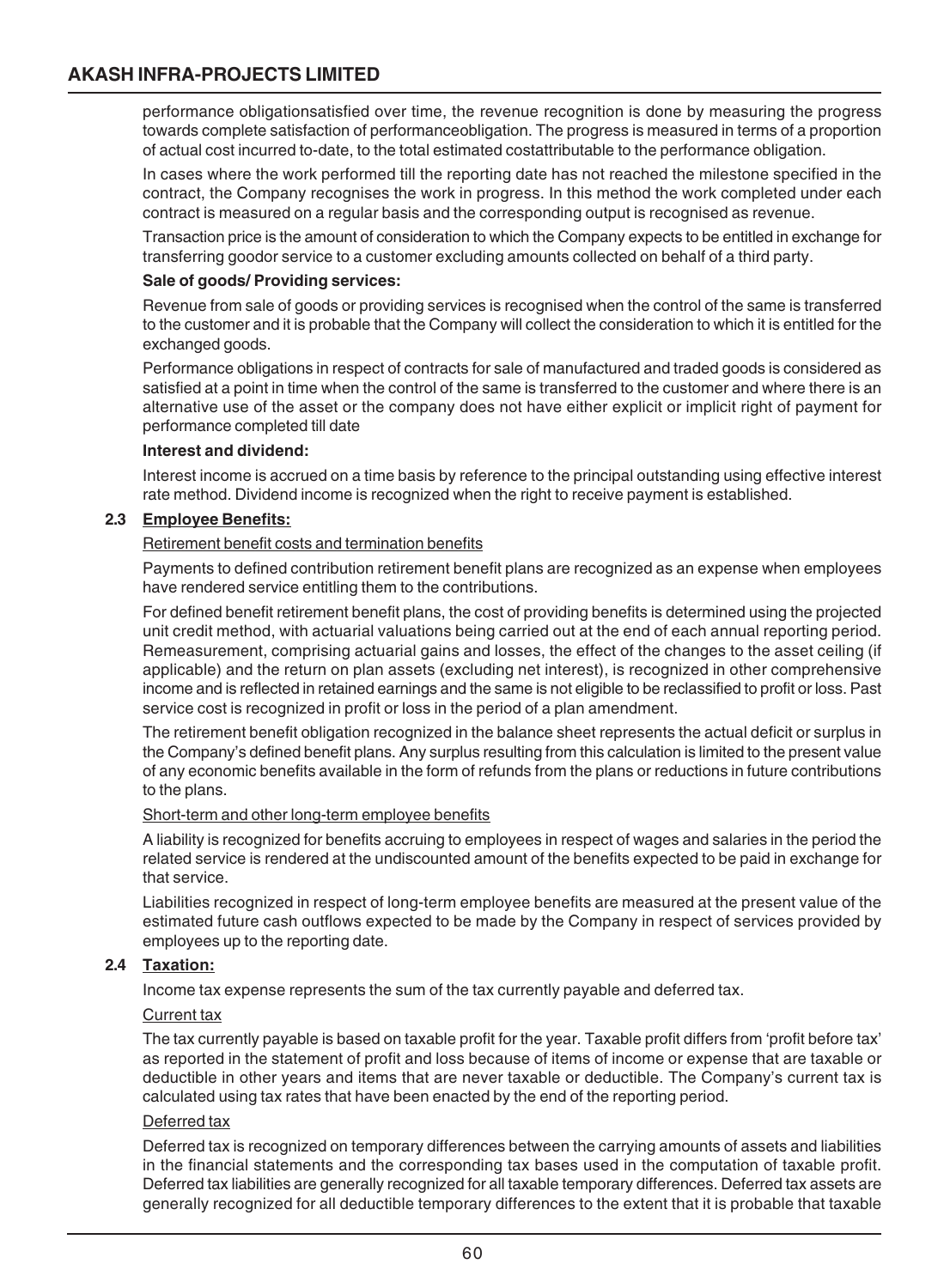profits will be available against which those deductible temporary differences can be utilized. Such deferred tax assets and liabilities are not recognized if the temporary difference arises from the initial recognition of assets and liabilities in a transaction that affects neither the taxable profit nor the accounting profit.

Deferred tax assets relating to unabsorbed depreciation/business losses/losses under the head "capital gains"/other temporarydifferences are recognised and carried forward to the extent of available taxable temporary differences or where there is convincingother evidence that sufficient future taxable income will be available against which such deferred tax assets can be realised.

The carrying amount of deferred tax assets is reviewed at the end of each reporting period and reduced to the extent that it is no longer probable that sufficient taxable profits will be available to allow all or part of the asset to be recovered.

Deferred tax liabilities and assets are measured at the tax rates that are expected to apply in the period in which the liability is settled or the asset realized, based on tax rates (and tax laws) that have been enacted or substantively enacted by the end of the reporting period.

#### Current and deferred tax for the year

Current and deferred tax are recognized in profit or loss, except when they relate to items that are recognized in other comprehensive income or directly in equity, in which case, the current and deferred tax are also recognized in other comprehensive income or directly in equity respectively.

#### Minimum Alternate Tax (MAT)

Minimum Alternate Tax (MAT) credit is recognised as an asset only when and to the extent it is reasonably certain that the Company will pay normal income tax during the specified period. Such asset is reviewed at each reporting date and the carrying amount of the MAT credit asset is written down to the extent there is no longer a convincing evidence to the effect that the Company will pay normal income tax during the specified period.

#### **2.5 Property, plant and equipment:**

Land and buildings held for use in the production or supply of goods or services, or for administrative purposes, are stated in the balance sheet at cost less accumulated depreciation and accumulated impairment losses.

Freehold land is not depreciated.

Fixtures and equipment are stated at cost less accumulated depreciation and accumulated impairment losses.

Depreciation is recognized so as to write off the cost of assets (other than freehold land) less their residual values over their useful lives, using the written-down value method over the useful lives of assets as prescribed under part C of schedule II of the Companies Act, 2013.

An item of property, plant and equipment is derecognized upon disposal or when no future economic benefits are expected to arise from the continued use of the asset. Any gain or loss arising on the disposal or retirement of an item of property, plant and equipment is determined as the difference between the sales proceeds and the carrying amount of the asset and is recognized in profit or loss.

Capital work in progress is stated at cost less accumulated impairment loss, if any.

#### **2.6 Lease:**

Finance Lease - Agreements are classified as finance leases, if substantially all the risks and rewards incidental to ownership of the leased asset is transferred to the lessee.

Operating Lease - Agreements which are not classified as finance leases are considered as operating lease.

Operating lease payments/income are recognised as an expense/income in the standalone statement of profit and loss on a straight line basis over the lease term unless there is another systematic basis which is more representative of the time pattern of the lease.

At the inception of a contract, the Company assesses whether a contract is or contains, a lease. A contract is, or contains a lease if the contract conveys the right to control the use of an identified asset for a period of time in exchange of consideration.

## As a Lessee

#### Right of use Asset

The Company recognises a right-of-use asset and a lease liability at the lease commencement date. At the commencement date, a lessee shall measure the right-of-use asset at cost which comprises initial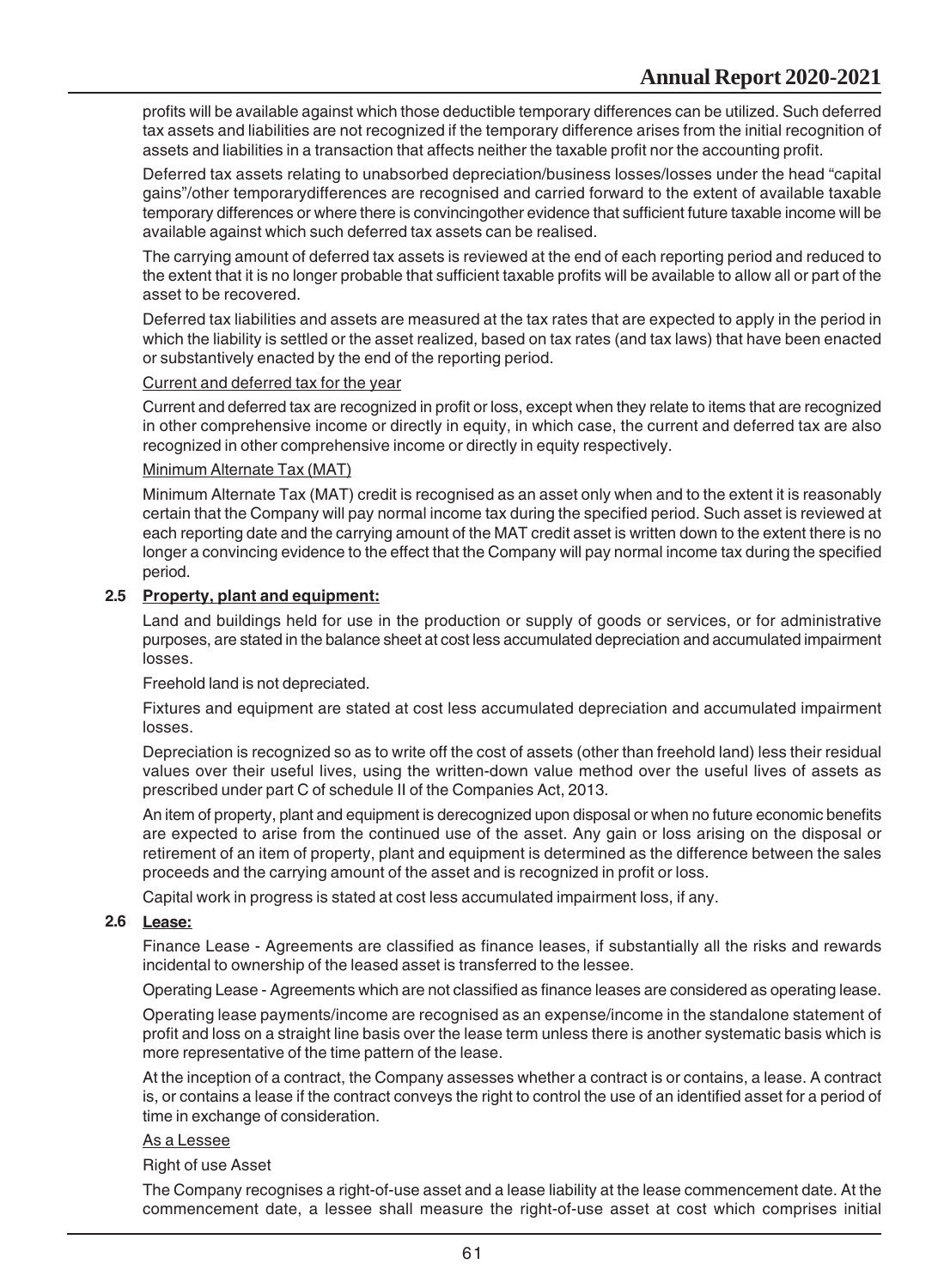measurement of the lease liability, any lease payments made at or before the commencement date, less any lease incentives received, any initial direct costs incurred by the lessee; and an estimate of costs to be incurred by the lessee in dismantling and removing the underlying asset, restoring the site on which it is located or restoring the underlying asset to the condition required by the terms and conditions of the lease.

#### Lease Liability

At the commencement date, a lessee shall measure the lease liability at the present value of the lease payments that are not paid at that date. The lease payments shall be discounted using the interest rate implicit in the lease, if that rate can be readily determined. If that rate cannot be readily determined, the lessee shall use the lessee's incremental borrowing rate.

### Short-term lease and leases of low-value assets

The Company has elected not to recognise right-of-use assets and lease liabilities for short- term leases that have a lease term of less than 12 months or less and leases of low-value assets, including IT Equipment. The Company recognises the lease payments associated with these leases as an expense on a straight-line basis over the lease term.

The election for short-term leases shall be made by class of underlying asset to which the right of use relates. A class of underlying asset is a grouping of underlying assets of a similar nature and use in Company's operations. The election for leases for which the underlying asset is of low value can be made on a lease-bylease basis.

#### **2.7 Impairment of Non-Financial assets:**

At the end of each reporting period, the Company reviews the carrying amounts of its tangible and intangible assets to determine whether there is any indication that those assets have suffered an impairment loss. If any such indication exists, the recoverable amount of the asset is estimated in order to determine the extent of the impairment loss (if any). When it is not possible to estimate the recoverable amount of an individual asset, the Company estimates the recoverable amount of the cash-generating unit to which the asset belongs. When a reasonable and consistent basis of allocation can be identified, corporate assets are also allocated to individual cash-generating units, or otherwise they are allocated to the smallest Company of cash-generating units for which a reasonable and consistent allocation basis can be identified.

Recoverable amount is the higher of fair value less costs of disposal and value in use. In assessing value in use, the estimated future cash flows are discounted to their present value using a pre-tax discount rate that reflects current market assessments of the time value of money and the risks specific to the asset for which the estimates of future cash flows have not been adjusted.

If the recoverable amount of an asset (or cash-generating unit) is estimated to be less than its carrying amount, the carrying amount of the asset (or cash-generating unit) is reduced to its recoverable amount. An impairment loss is recognised immediately in profit or loss.

When an impairment loss subsequently reverses, the carrying amount of the asset (or a cash-generating unit) is increased to the revised estimate of its recoverable amount, but so that the increased carrying amount does not exceed the carrying amount that would have been determined had no impairment loss been recognized for the asset (or cash-generating unit) in prior years. A reversal of an impairment loss is recognized immediately in profit or loss.

#### **2.8 Investment in subsidiary & joint venture:**

The Company has elected to recognize its investments in subsidiaries and joint venture at cost in accordance with the option available in Ind AS 27, 'Separate Financial Statements'. The details of such investments are given in Note 4.

#### **2.9 Inventory:**

Raw materials, work-in-progress, finished goods, packing materials, stores, spares, components, consumables and stock-in-trade are carried at the lower of cost and net realizable value after providing for obsolescence, if any.

- (i) Inventories are carried at the lower of cost or net realizable value.
- (ii) Cost of inventories comprises of all costs of purchase, cost ofconversion and other costs incurred in bringing the inventoriesto their present location and condition. The method ofdetermination of cost is as follows:
	- Materials and supplies: on a First-in-First-Out (FIFO) method.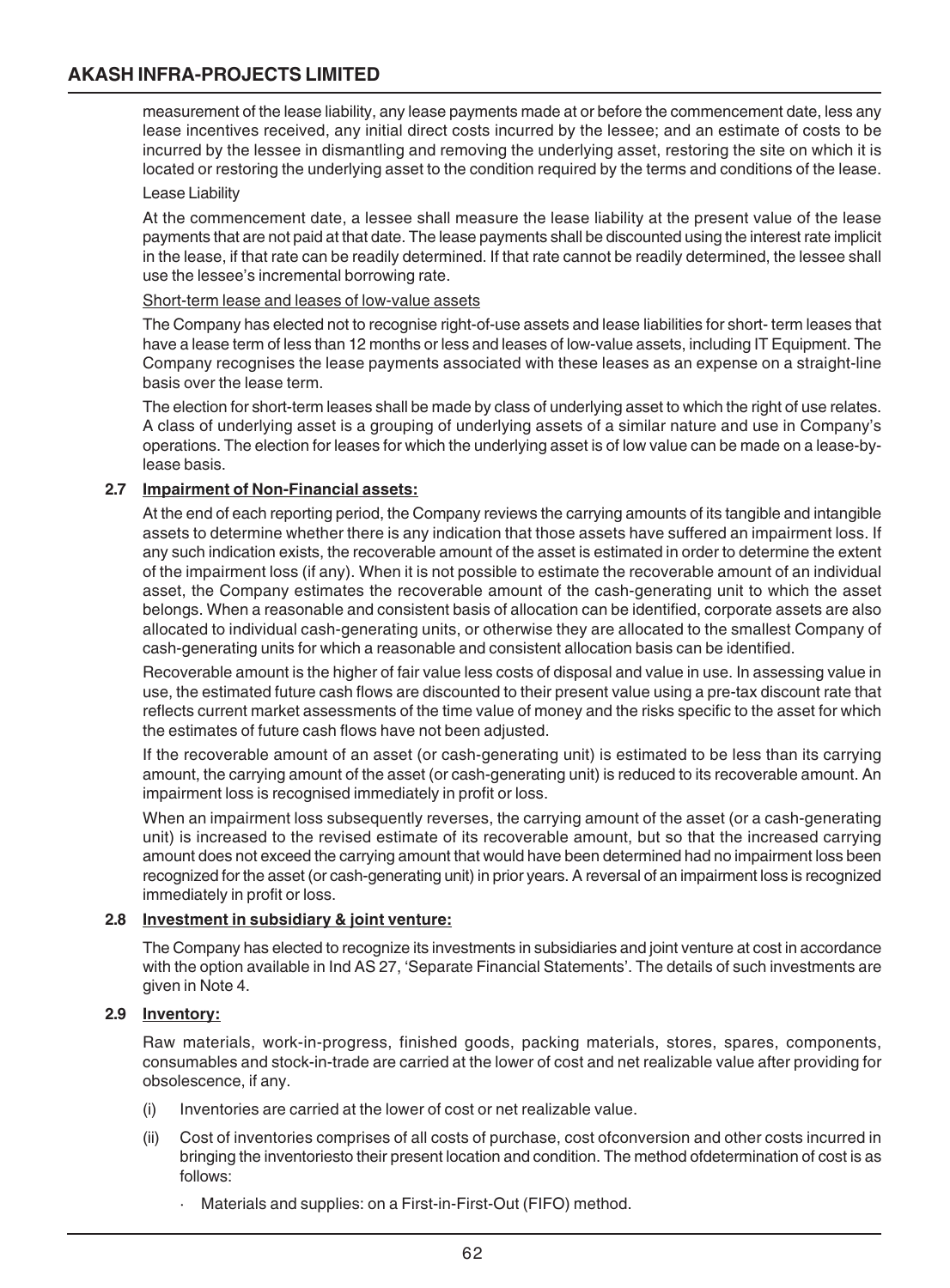· Contract work-in-progress: Work-in-progress for projects under execution as at balance sheet date are valued at cost less provision, if any, for estimated losses. Provision for estimated losses, if any, on uncompleted contracts are recorded in the period in which such losses become probable based on current estimates.

Net realisable value is the estimated selling price in the ordinary course of business, less the estimate costs of completion and selling expenses.

The comparison of cost and net realisable value is made on inventory-by- inventory basis

#### **2.10 Provisions and Contingencies:**

Provisions are recognized when the Company has a present obligation (legal or constructive) as a result of a past event, it is probable that the Company will be required to settle the obligation, and a reliable estimate can be made of the amount of the obligation.

The amount recognized as a provision is the best estimate of the consideration required to settle the present obligation at the end of the reporting period, taking into account the risks and uncertainties surrounding the obligation. When a provision is measured using the cash flows estimated to settle the present obligation, its carrying amount is the present value of those cash flows (when the effect of the time value of money is material).

A contingent liability exists when there is a possible but not probable obligation or a present obligation that may, but probably will not; require an outflow of resources, or a present obligation whose amount cannot be estimated reliably. Contingent liabilities do not warrant provisions, but are disclosed unless the possibility of outflow of resources is remote. Contingent assets are neither recognized nor disclosed in the financial statements. However, contingent assets are assessed continually and if it is virtually certain that an inflow of economic benefits will arise, the asset and related income are recognised in the period in which the change occurs.

## **2.11 Financial Instruments:**

Financial assets and financial liabilities are recognized when a Company entity becomes a party to the contractual provisions of the instruments.

Financial assets and financial liabilities are initially measured at fair value. Transaction costs that are directly attributable to the acquisition or issue of financial assets and financial liabilities (other than financial assets and financial liabilities at fair value through profit or loss) are added to or deducted from the fair value of the financial assets or financial liabilities, as appropriate, on initial recognition. Transaction costs directly attributable to the acquisition of financial assets or financial liabilities at fair value through profit or loss are recognized immediately in profit or loss.

#### **2.12 Financial assets:**

All regular way purchases or sales of financial assets are recognized and derecognized on a trade date basis. Regular way purchases or sales are purchases or sales of financial assets that require delivery of assets within the time frame established by regulation or convention in the marketplace.

All recognized financial assets are subsequently measured in their entirety at either amortized cost or fair value, depending on the classification of the financial assets.

#### Classification of financial assets

Debt instruments that meet the following conditions are subsequently measured at amortized cost:

- The asset is held within a business model whose objective is to hold assets in order to collect contractual cash flows; and
- the contractual terms of the instrument give rise on specified dates to cash flows that are solely payments of principal and interest on the principal amount outstanding.

For the impairment policy on financial assets measured at amortised cost, refer para of Impairment of financial assets.

Debt instruments that meet the following conditions are subsequently measured at fair value through other comprehensive income: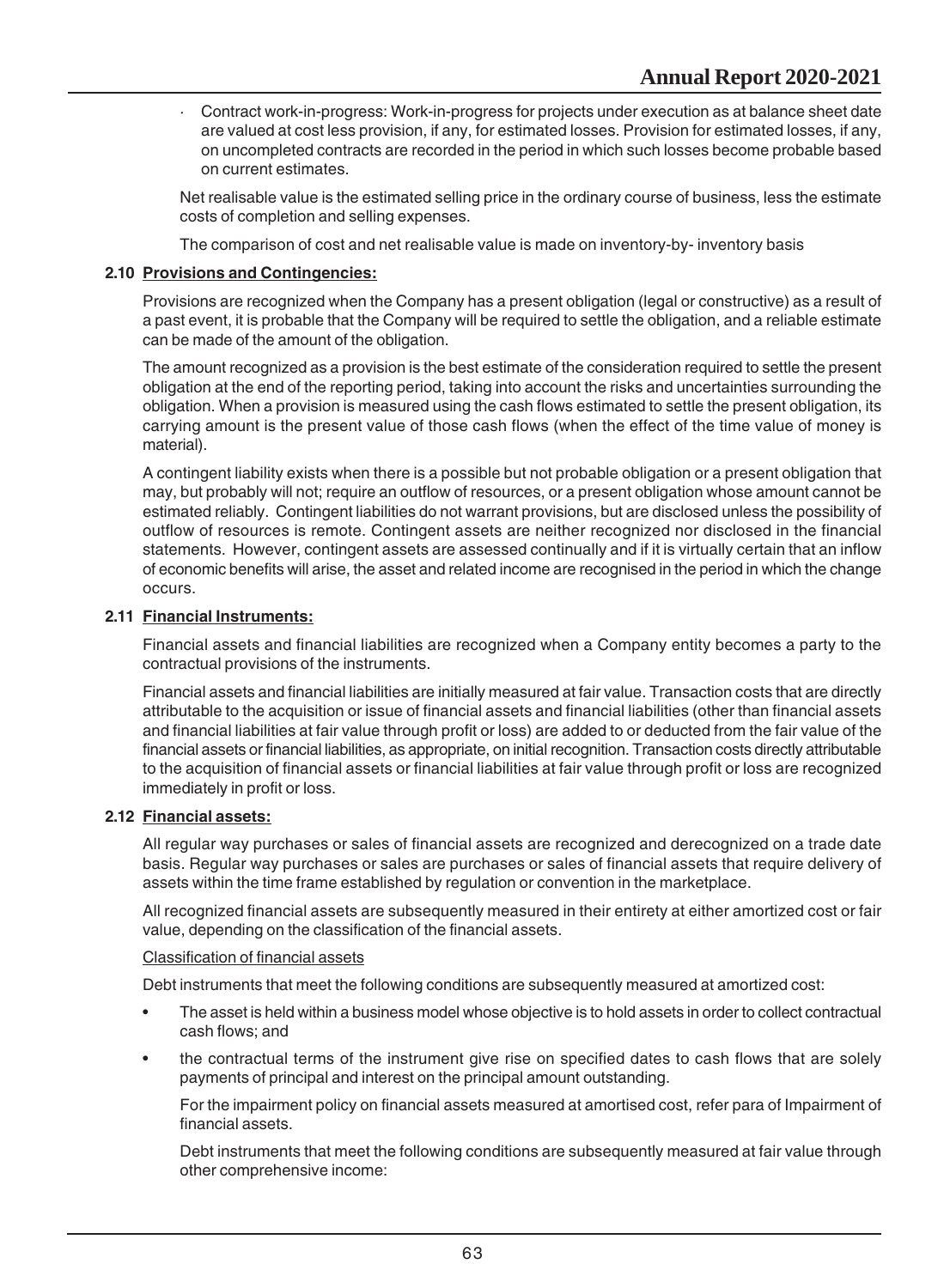- The asset is held within a business model whose objective is achieved both by collecting Contractual cash flows and selling financial assets; and
- the contractual terms of the instrument give rise on specified dates to cash flows that are solely payments of principal and interest on the principal amount outstanding.

Interest income is recognized in profit or loss for FVTOCI debt instruments. For the purposes of recognizing foreign exchange gains and losses, FVTOCI debt instruments are treated as financial assets measured at amortized cost. Thus, the exchange differences on the amortized cost are recognized in profit or loss and other changes in the fair value of FVTOCI financial assets are recognized in other comprehensive income and accumulated under the heading of 'Reserve for debt instruments through other comprehensive income'. When the investment is disposed of, the cumulative gain or loss previously accumulated in this reserve is reclassified to profit or loss.

For the impairment policy on debt instruments at FVTOCI, refer Para of Impairment of financial assets. All other financial assets are subsequently measured at fair value.

#### Effective interest method

The effective interest method is a method of calculating the amortized cost of a debt instrument and of allocating interest income over the relevant period. The effective interest rate is the rate that exactly discounts estimated future cash receipts (including all fees and points paid or received that form an integral part of the effective interest rate, transaction costs and other premiums or discounts) through the expected life of the debt instrument, or, where appropriate, a shorter period, to the net carrying amount on initial recognition.

Income is recognized on an effective interest basis for debt instruments other than those financial assets classified as at FVTPL. Interest income is recognized in profit or loss and is included in the "Other income" line item.

#### Financial assets at fair value through profit or loss (FVTPL)

Debt instruments that do not meet the amortised cost criteria or FVTOCI criteria (see above) are measured at FVTPL. In addition, debt instruments that meet the amortised cost criteria or the FVTOCI criteria but are designated as at FVTPL are measured at FVTPL.

Financial assets at FVTPL are measured at fair value at the end of each reporting period, with any gains or losses arising on remeasurement recognized in profit or loss. The net gain or loss recognized in profit or loss incorporates any dividend or interest earned on the financial asset and is included in the 'Other income' line item. Dividend on financial assets at FVTPL is recognised when the Company's right to receive the dividends is established, it is probable that the economic benefits associated with the dividend will flow to the entity, the dividend does not represent a recovery of part of cost of the investment and the amount of dividend can be measured reliably.

#### Impairment of financial assets

The Company applies the expected credit loss model for recognizing impairment loss on financial assets measured at amortized cost, debt instruments at FVTOCI, lease receivables, trade receivables, other contractual rights to receive cash or other financial asset, and financial guarantees not designated as at FVTPL.

Expected credit losses are the weighted average of credit losses with the respective risks of default occurring as the weights. Credit loss is the difference between all contractual cash flows that are due to the Company in accordance with the contract and all the cash flows that the Company expects to receive (i.e. all cash shortfalls), discounted at the original effective interest rate (or credit-adjusted effective interest rate for purchased or originated credit-impaired financial assets). The Company estimates cash flows by considering all contractual terms of the financial instrument (for example, prepayment, extension, call and similar options) through the expected life of that financial instrument.

The Company measures the loss allowance for a financial instrument at an amount equal to the lifetime expected credit losses if the credit risk on that financial instrument has increased significantly since initial recognition. If the credit risk on a financial instrument has not increased significantly since initial recognition, the Company measures the loss allowance for that financial instrument at an amount equal to 12-month expected credit losses. 12-month expected credit losses are portion of the life-time expected credit losses and represent the lifetime cash shortfalls that will result if default occurs within the 12 months after the reporting date and thus, are not cash shortfalls that are predicted over the next 12 months.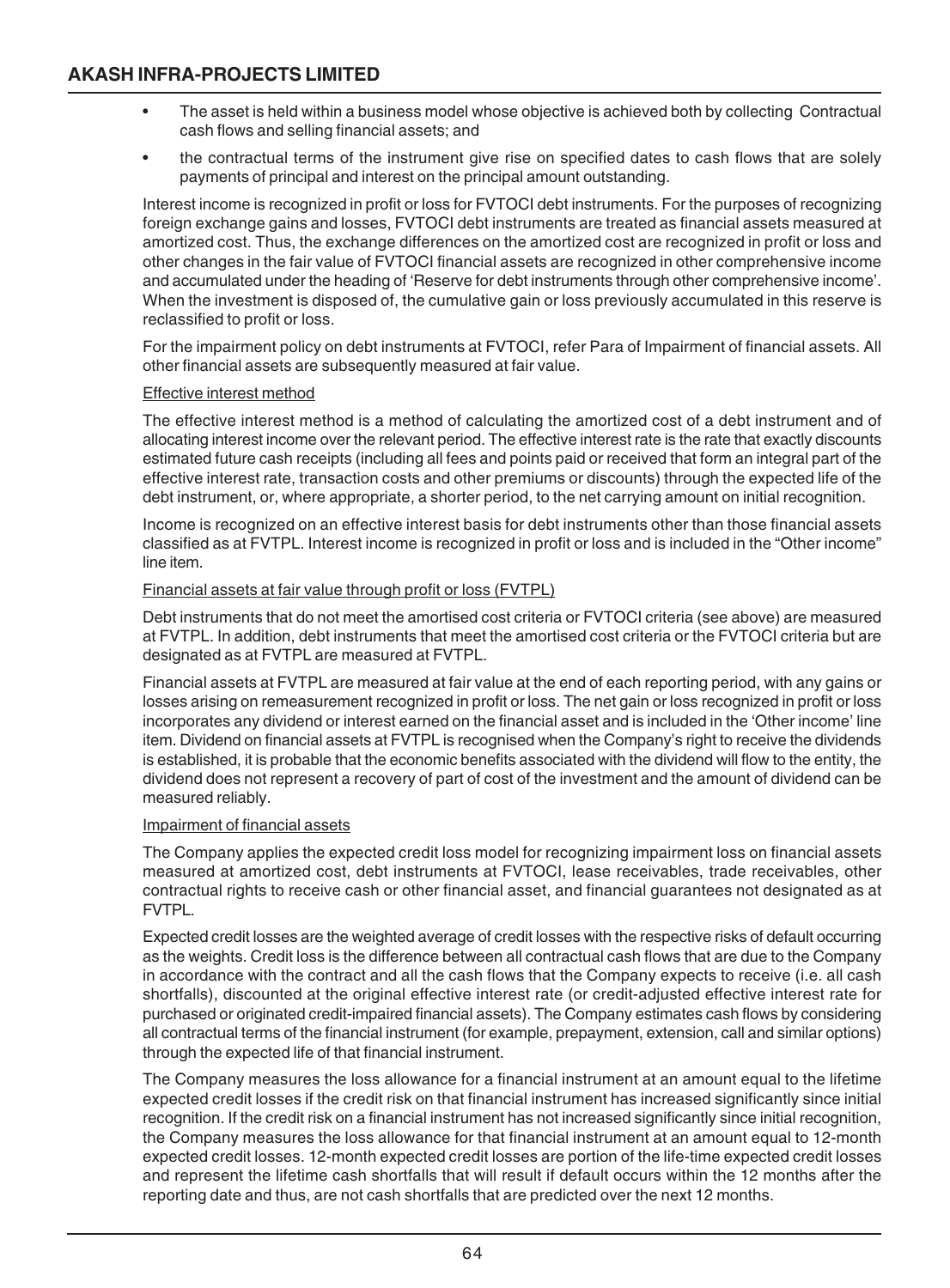If the Company measured loss allowance for a financial instrument at lifetime expected credit loss model in the previous period, but determines at the end of a reporting period that the credit risk has not increased significantly since initial recognition due to improvement in credit quality as compared to the previous period, the Company again measures the loss allowance based on 12-month expected credit losses.

When making the assessment of whether there has been a significant increase in credit risk since initial recognition, the Company uses the change in the risk of a default occurring over the expected life of the financial instrument instead of the change in the amount of expected credit losses. To make that assessment, the Company compares the risk of a default occurring on the financial instrument as at the reporting date with the risk of a default occurring on the financial instrument as at the date of initial recognition and considers reasonable and supportable information, that is available without undue cost or effort, that is indicative of significant increases in credit risk since initial recognition.

For trade receivables or any contractual right to receive cash or another financial asset that result from transactions that are within the scope of Ind AS 115, the Company always measures the loss allowance at an amount equal to lifetime expected credit losses.

Further, for the purpose of measuring lifetime expected credit loss allowance for trade receivables, the Company has used a practical expedient as permitted under Ind AS 109. This expected credit loss allowance is computed based on a provision matrix which takes into account historical credit loss experience and adjusted for forward-looking information.

The impairment requirements for the recognition and measurement of a loss allowance are equally applied to debt instruments at FVTOCI except that the loss allowance is recognized in other comprehensive income and is not reduced from the carrying amount in the balance sheet.

#### Derecognition of financial assets

The Company derecognizes a financial asset when the contractual rights to the cash flows from the asset expire, or when it transfers the financial asset and substantially all the risks and rewards of ownership of the asset to another party.

On derecognition of a financial asset in its entirety, the difference between the asset's carrying amount and the sum of the consideration received and receivable and the cumulative gain or loss that had been recognized in other comprehensive income and accumulated in equity is recognized in profit or loss if such gain or loss would have otherwise been recognized in profit or loss on disposal of that financial asset.

On derecognition of a financial asset other than in its entirety (e.g. when the Company retains an option to repurchase part of a transferred asset), the Company allocates the previous carrying amount of the financial asset between the part it continues to recognize under continuing involvement, and the part it no longer recognizes on the basis of the relative fair values of those parts on the date of the transfer. The difference between the carrying amount allocated to the part that is no longer recognized and the sum of the consideration received for the part no longer recognized and any cumulative gain or loss allocated to it that had been recognized in other comprehensive income is recognized in profit or loss if such gain or loss would have otherwise been recognized in profit or loss on disposal of that financial asset. A cumulative gain or loss that had been recognized in other comprehensive income is allocated between the part that continues to be recognized and the part that is no longer recognized on the basis of the relative fair values of those parts.

## **2.13 Financial liabilities:**

All financial liabilities are subsequently measured at amortized cost using the effective interest method or at FVTPL.

However, financial liabilities that arise when a transfer of a financial asset does not qualify for derecognition or when the continuing involvement approach applies, financial guarantee contracts issued by the Company, and commitments issued by the Company to provide a loan at below-market interest rate are measured in accordance with the specific accounting policies set out below.

#### Financial liabilities subsequently measured at amortized cost

Financial liabilities that are not held-for-trading and are not designated as at FVTPL are measured at amortized cost at the end of subsequent accounting periods. The carrying amounts of financial liabilities that are subsequently measured at amortized cost are determined based on the effective interest method. Interest expense that is not capitalized as part of costs of an asset is included in the 'Finance costs' line item.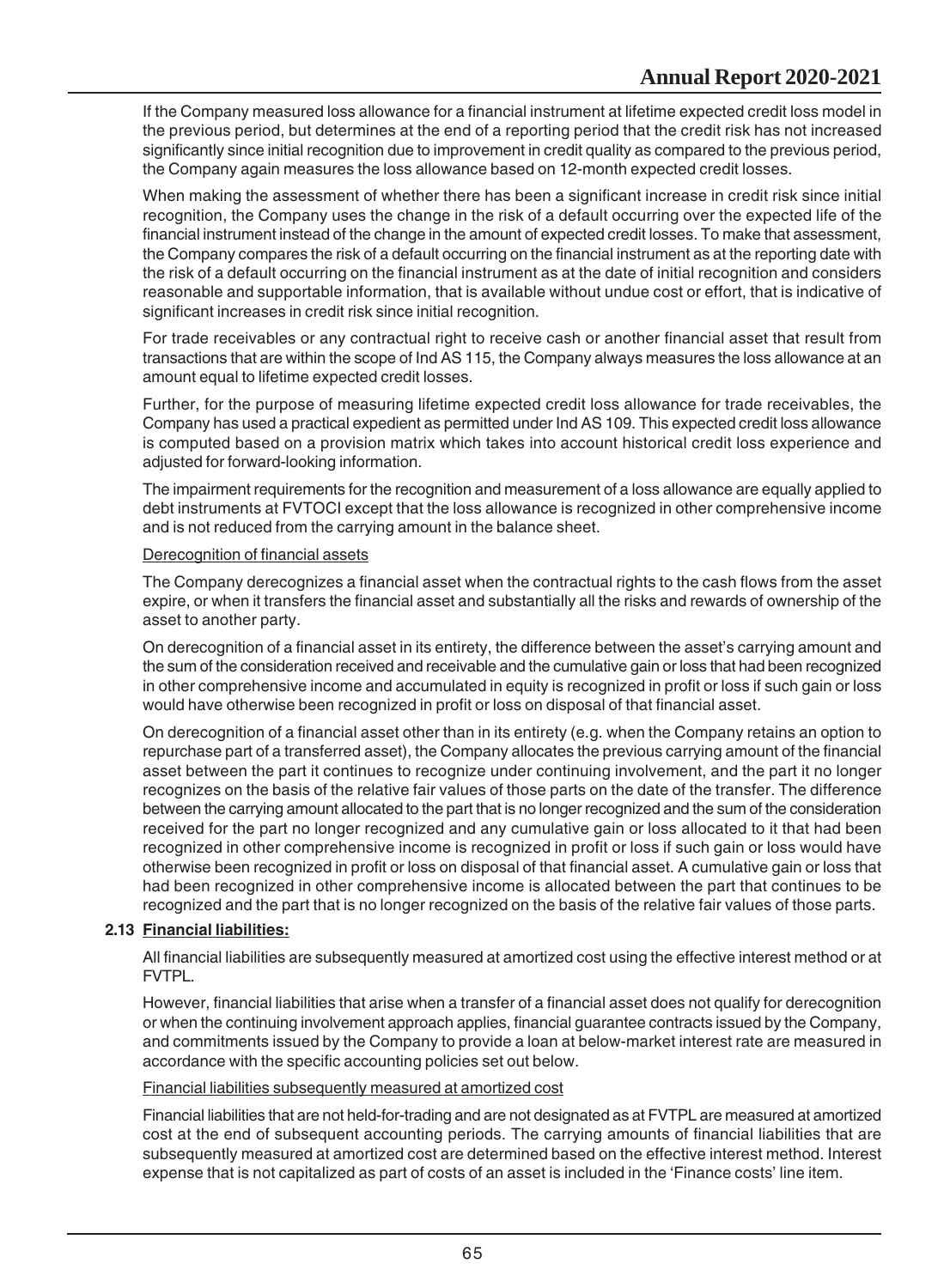The effective interest method is a method of calculating the amortized cost of a financial liability and of allocating interest expense over the relevant period. The effective interest rate is the rate that exactly discounts estimated future cash payments (including all fees and points paid or received that form an integral part of the effective interest rate, transaction costs and other premiums or discounts) through the expected life of the financial liability, or (where appropriate) a shorter period, to the net carrying amount on initial recognition.

## Derecognition of financial liabilities

The Company derecognizes financial liabilities when, and only when, the Company's obligations are discharged, cancelled or have expired. An exchange between with a lender of debt instruments with substantially different terms is accounted for as an extinguishment of the original financial liability and the recognition of a new financial liability. Similarly, a substantial modification of the terms of an existing financial liability (whether or not attributable to the financial difficulty of the debtor) is accounted for as an extinguishment of the original financial liability and the recognition of a new financial liability. The difference between the carrying amount of the financial liability derecognized and the consideration paid and payable is recognized in profit or loss.

Financial liabilities at FVTPL are stated at fair value, with any gains or losses arising on remeasurement recognized in profit or loss. The net gain or loss recognized in profit or loss incorporates any interest paid on the financial liability and is included in the 'Other income' line item.

## **2.14 Foreign Currency Transactions:**

Transactions denominated in foreign currencies are recorded at the exchange rates prevailing on the date of the transaction or that approximates the actual rates at the date of the transaction. Foreign currency monetary assets and liabilities are translated at the yearend rates. The difference between the rates prevailing on the date of transaction and on the date of settlement as also on transaction Monetary items at the end of year is recognized, as the case may be, as income or expense for the period.

Non-Monetary items that are measured at historical cost in a foreign currency, are translated using the exchange rate at the date of the transaction. Non-monetary items that are measured at fair value in foreign currency, are transferred using the exchange rates at the date when the fair value is measured.

#### **2.15 Cash Flow Statement:**

Cash flows are reported using the indirect method, whereby profit before tax and tax is adjusted for the effects of transactions of non-cash nature and any deferrals or accruals of past or future cash receipts or payments. The cash flows from operating, investing and financing activities of the Company are segregated based on the available information.

## **2.16 Cash and Cash Equivalents:**

The Company considers all highly liquid financial instruments, which are readily convertible into known amount of cash that are subject to an insignificant risk of change in value and having original maturities of three months or less from the date of purchase, to be cash equivalents.

## **2.17 Borrowing Cost:**

Borrowing costs attributable to the acquisition, construction or production of qualifying assets, are added to the cost of those assets, up to the date when the assets are ready for their intended use. All other borrowing costs are expensed in the period they occur.

Interest income earned on the temporary investment of specific borrowings pending their expenditure on qualifying assets is deducted from the borrowing costs eligible for capitalisation.

All other borrowing costs are recognised in profit or loss in the period in which they are incurred.

#### **2.18 Segment Reporting:**

Based on "Management Approach" as defined in Ind AS 108 -Operating Segments, the ChiefOperating Decision Maker evaluates the Company's performance and allocates the resources basedon an analysis of various performance indicators by business segments.

The accounting policies adopted for segment reporting are in conformity with the accounting policies adopted for preparing and presenting the financial statements for the Company as a whole.

#### **2.19 Earnings Per Share:**

Basic earnings per share are calculated by dividing the net profit or loss for the year attributable to equity shareholders after deducting preference dividends and attributable taxes by the weighted average number of equity shares outstanding during the year.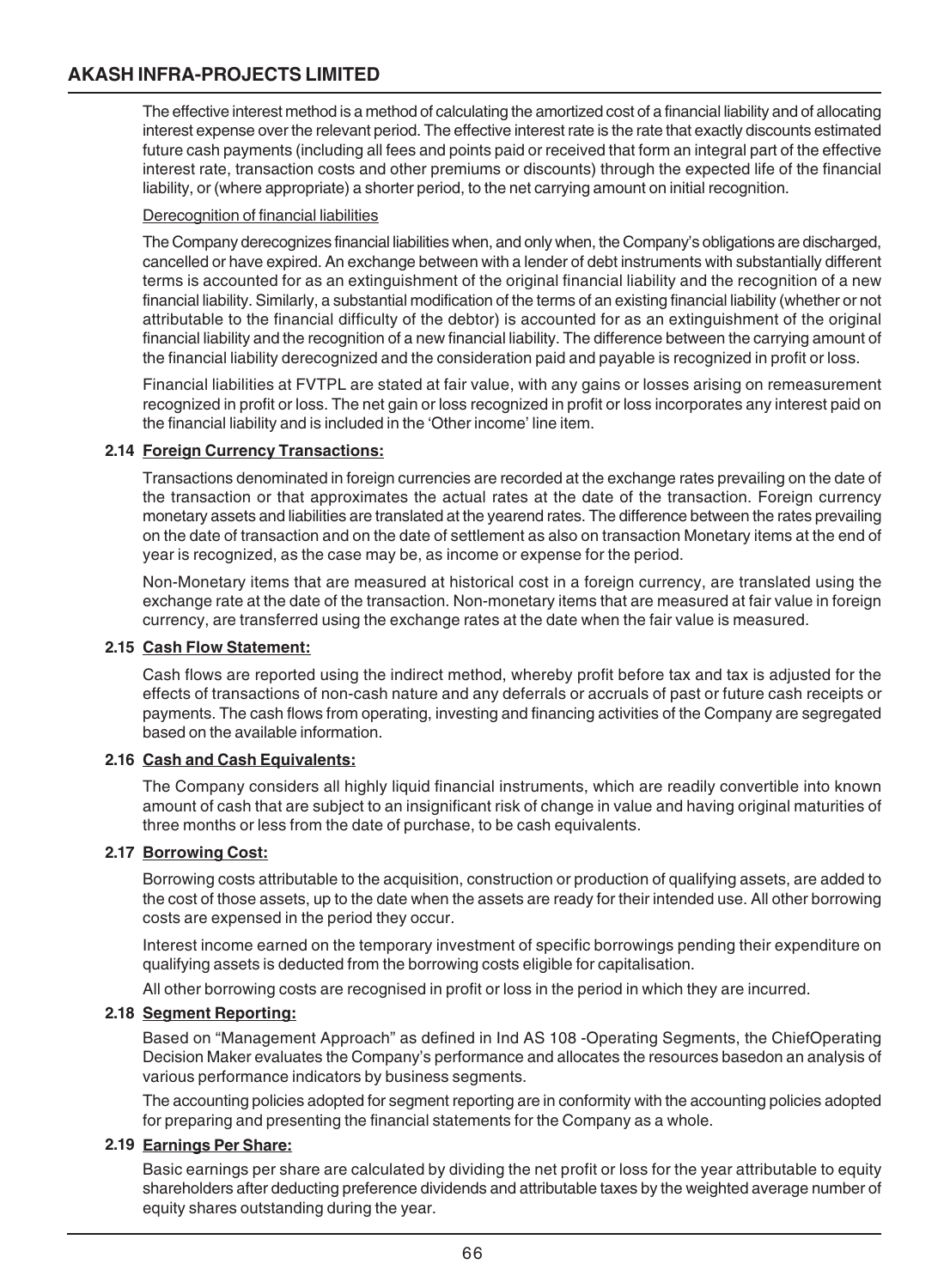For the purpose of calculating diluted earnings per share, the net profit or loss for the period attributable to equity shareholders and the weighted average number of shares outstanding during the period are adjusted for the effects of all dilutive potential equity shares, if any.

## **2.20 Critical Accounting Estimates And Judgements:**

The preparation of financial statements in conformity with Generally Accepted Accounting Principles requires management to make estimates and assumptions that affect the reported amounts of assets and liabilities and disclosure of contingent liabilities at the date of the financial statements and the results of operations during the reporting period. Although these estimates are based upon management's best knowledge of current events and actions, actual results could differ from these estimates. Revisions to accounting estimates are recognised prospectively.

The areas involving critical estimates or judgments are:

- Estimation of defined benefit obligation (Note 2.4)
- Estimation of Useful life of Property, plant and equipment and intangibles (Note 2.6)
- Estimation of taxes (Note 2.5)
- Estimation of lease (Note 2.6)
- Estimation of impairment (Note 2.7 & 2.12)
- Estimation of provision and contingent liabilities (Note 2.10)

#### **2.21 Recent Accounting Pronouncements:**

Ministry of Corporate Affairs ("MCA") notifies new standard or amendments to the existing standards. Amendments to existing Standards Ministry of Corporate Affairs has carried out amendments of the following accounting standards:

- 1. Ind AS 101 First time adoption of Ind AS
- 2. Ind AS 102 Shared Based Payment
- 3. Ind AS 103 Business Combination<br>4. Ind AS 104 Insurance Contracts
- 4. Ind AS 104 Insurance Contracts
- 5. Ind AS 105 Non-Current Assets Held for Sale and Discontinued Operations
- 6. Ind AS 106 Exploration for and Evaluation of Mineral Resources
- 7. Ind AS 107 Financial Instruments : Disclosures
- 8. Ind AS 108 Operating Segments
- 9. Ind AS 109 Financial Instruments
- 10. Ind AS 111 Joint Arrangements
- 11. Ind AS 114 Regulatory Deferral Accounts
- 12. Ind AS 115 Revenue from Contracts with Customers
- 13. Ind AS 116 Lease
- 14. Ind AS 1 Presentation of Financial Statements
- 15. Ind AS 8 Accounting Policies, Changes in Accounting Estimates and Errors
- 16. Ind AS 16 Property, Plant and Equipment
- 17. Ind AS 27 Separate Financial Statements
- 18. Ind AS 28 Investments in Associates and Joint Ventures
- 19. Ind AS 34 Interim Financial Reporting
- 20. Ind AS 37 Provisions, Contingent Liabilities and Contingent Assets
- 21. Ind AS 38 Intangible Assets
- 22. Ind AS 40 Investment Property

The Company is in the process of evaluating the impact of the new amendments issued but not yet effective.

As Per Our report of even date attached. **For Rakesh Bhatt & Co.**

## Chartered Accountants

## **Rakesh Bhatt**

Proprietor MRN 046382 FRN: 131788W UDIN : Place : Gandhinagar Date : 30 / 06/2021

#### **For AKASH INFRA PROJECTS LIMITED**

Ambusinh P. Gol Yoginkumar H Patel **Chairman & Managing Director Managing Director**<br>DIN 00463335 DIN 00463376 DIN 00463376

Sujitkumar Padhi Priyanka Munshi **Chief Financial Officer Company Secretary**

Place : Gandhinagar Date : 30 / 06/2021

67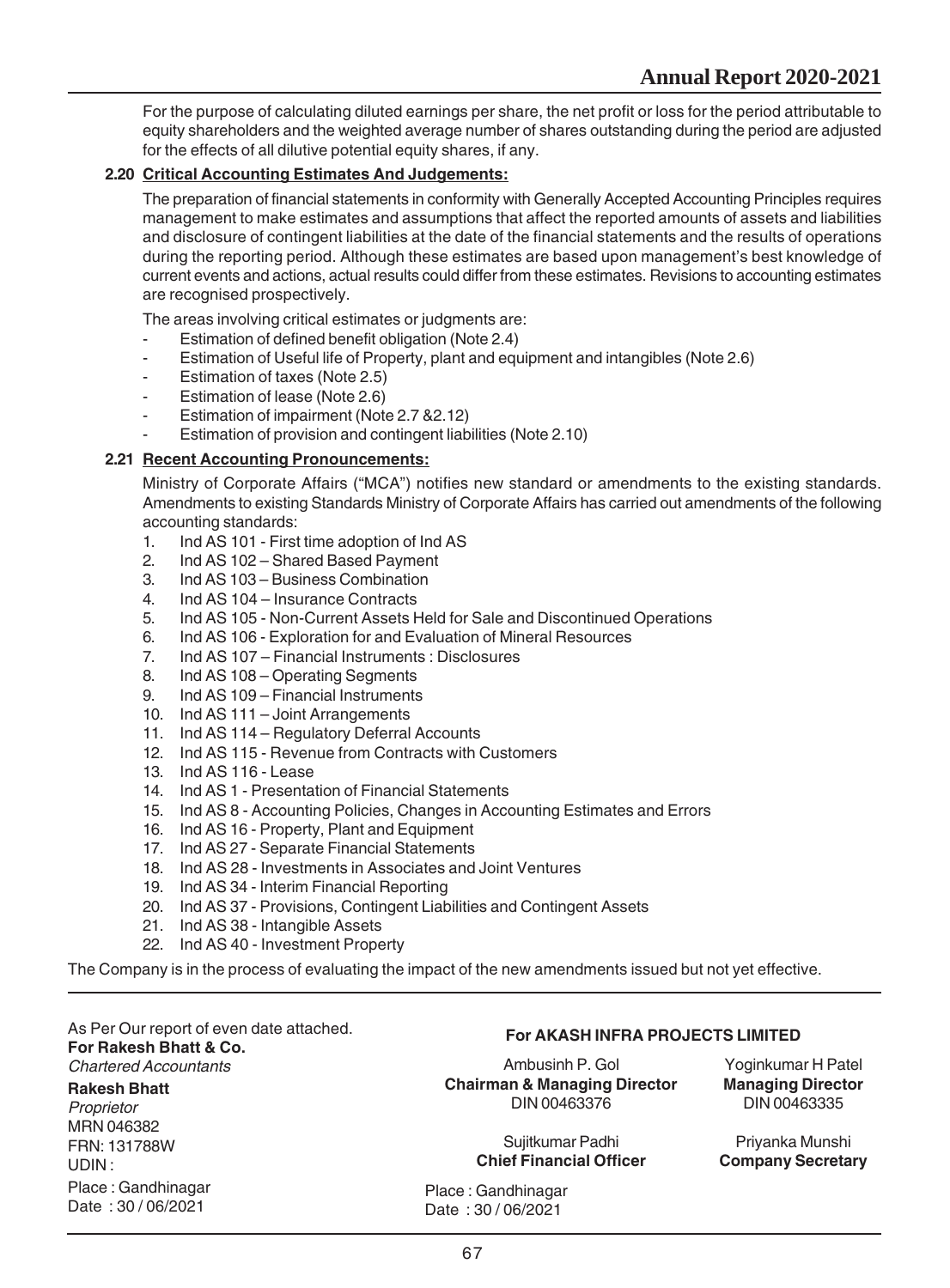|                                 | Asat                | March | 31,2020  |                                       | 3,87,634       | 91,839                | 10, 13, 248     | 46,31,901        | 74,86,920                  | 6,68,878            | 1,19,196              | 77,689                           | 6.90,291      | 41,67,739        |                  | 2,52,287   | ,61,342            | 38,817         | 3,29,540        |                         | 3,83,748       | 4,93,992           | 1,28,590     | 2,326              | 1,45,078  |                       | 21,274     | 1,52,37,932 |
|---------------------------------|---------------------|-------|----------|---------------------------------------|----------------|-----------------------|-----------------|------------------|----------------------------|---------------------|-----------------------|----------------------------------|---------------|------------------|------------------|------------|--------------------|----------------|-----------------|-------------------------|----------------|--------------------|--------------|--------------------|-----------|-----------------------|------------|-------------|
| Net Book Value                  | Asat                | March | 31,2021  |                                       | 2,89,470       | 1,21,441              | 7,75,150        | 44,00,153        |                            | 5,21,835            | 92,316                |                                  | 6,90,291      | 28,49,607        |                  | 1,24,768   |                    |                | 3,12,324        | 2,87,64,108 3,64,14,916 | 2,88,195       | 3,96,304           | 1,02,846     | 2,326              | ,25,770   |                       |            | 13,75,354   |
|                                 | Asat                | March | 31, 2021 |                                       |                |                       |                 |                  | 73,34,998                  |                     |                       | 77,689                           |               | 24,060           |                  |            | 40,347             | 38,817         |                 | 32,272                  |                |                    |              |                    |           |                       |            |             |
|                                 |                     |       |          |                                       |                |                       |                 |                  |                            |                     |                       |                                  |               |                  |                  |            |                    |                |                 |                         |                |                    |              |                    |           |                       |            |             |
| Accumulated Impairment          | Addition Deductions |       |          |                                       |                |                       |                 |                  | 73,34,998                  |                     |                       | 77,689                           |               | 24,060           |                  |            | 1,40,347           | 38,817         |                 | 32,272                  |                |                    |              |                    |           |                       |            |             |
|                                 | Asat<br>March       |       | 31,2020  |                                       |                |                       |                 |                  |                            |                     |                       |                                  |               |                  |                  |            |                    |                |                 |                         |                |                    |              |                    |           |                       |            |             |
|                                 | As at               | March | 31,2021  |                                       | 5,47,559       | 13,53,153             | 69,94,391       | 58,89,928        | 52,12,207                  | 19,95,375           | 12,77,919             | 14,76,088                        |               | 1,36,95,462      |                  | 14,55,186  | 19,02,87           | 7,37,524       | 21,47,213       | 13,20,14,686            | 8,58,479       | 1,70,001           | 9,07,319     | 44,188             | 16,78,151 |                       |            | 4,71,45,199 |
| <b>Accumulated Depreciation</b> | Addition Deductions |       |          |                                       | 15,48,938      | 6,08,455              | 16,67,969       |                  |                            | 36,36,044           |                       |                                  |               |                  |                  | 8,72,072   |                    |                |                 | 44,00,744               | 1,27,548       |                    |              |                    |           | 33,15,604             | 4,03,816   | 71,35,996   |
|                                 |                     |       |          |                                       | 98,164         | 39,398                | 2,38,098        | 4,37,748         | , 51, 922                  | ,47,043             | 26,880                |                                  |               | 12,94,072        |                  | 18,996     | 20,995             |                | 17,216          | 75,66,418               | 95,553         | 97,688             | 25,744       |                    | 19,308    |                       |            | 44,50,885   |
|                                 | As at<br>April      |       | 1,2020   |                                       | 19,98,333      | 19,22,210             | 84,24,262       | 54,52,180        | 50,60,285                  | 54,84,376           | 12,51,039             | 14,76,088                        |               | 1,24,01,390      |                  | 23,08,262  | 8,81,876           | 7.37.524       | 21,29,997       | 12,88,49,012            | 8,90,474       | 10,72,313          | 8,81,575     | 44,188             | 16,58,843 | 33,15,604             | 4,03,816   | 4,98,30,310 |
|                                 | As at               | March | 31,2021  |                                       | 8,37,029       | 14,74,594             | 77,69,54        | 02,90,08         | 25,47,205                  | 25,17,210           | 13,70,235             | 15,53,777                        | 16,90,29      | 1,65,69,129      |                  | 15,79,954  | 20,43,218          | 7,76,341       | 24,59,537       | 16,08,11,066            | 11,46,674      | 5,66,305           | 10,10,165    | 46,514             | 18,03,92  |                       |            | 5,85,20,553 |
| Cost                            | Deductions          |       |          |                                       | 16,79,081      | 6,40,480              | 17,57,499       |                  |                            | 37,72,442           |                       |                                  |               |                  |                  | 10,22,970  |                    |                |                 | 46,32,362               | 1,46,274       |                    |              |                    |           | 33,15,604             | 4,25,090   | 75,64,227   |
|                                 | Addition            |       |          |                                       | 1,30,143       | 1,01,025              | 89,530          | 2,06,000         |                            | 1,36,398            |                       |                                  |               |                  |                  | 42,375     |                    |                |                 | 1,79,500                | 18,726         |                    |              |                    |           |                       |            | 10,16,538   |
|                                 | As at               | April | 1,2020   |                                       | 23,85,967      | 20, 14, 049           | 94,37,510       | 00,84,08         | , 25, 47, 205              | 61,53,254           | 13,70,235             | 15,53,77                         | 16,90,29      | 1,65,69,129      |                  | 25,60,549  | 20,43,218          | 7.76,34        | 24,59,537       | 16,52,63,928            | 12,74,222      | 15,66,305          | 10,10,165    | 46,514             | 18,03,921 | 33,15,604             | 4,25,090   | 6,50,68,242 |
| Particulars                     |                     |       |          | <b>Property, Plant and Equipments</b> | Air Coditioner | Computer and software | Electrification | Factory Building | <b>Building Renovation</b> | Furnitur & Fixtures | Laboratory Equipments | Fountain & decoration Equipments | Freehold Land | <b>Motor Car</b> | Office & Canteen | Equipments | Kitchen Equipments | Fun Equipments | Office Building | Plant & Machinery       | Scooter & Bike | Storage Equipments | <b>Tools</b> | ractor and Trailor | ubewell   | Party Plot Developmen | Television | Vehicles    |

<u>ົດ</u>

| c | Intangible assets           |                                   |              |
|---|-----------------------------|-----------------------------------|--------------|
|   | <b>Particulars</b>          | Licence fees on Skada (Machinery) | <b>Total</b> |
|   | As at April 1,2020          |                                   |              |
|   | <b>Addition</b>             | 2,80,000                          | 2,80,000     |
|   | Jisposal                    |                                   |              |
|   | <b>As at March 31, 2021</b> | 2,80,000                          | 2,80,000     |
|   | Amortisation                |                                   |              |
|   | As at April 1,2020          |                                   |              |
|   | Addition                    | 54,593                            | 54,593       |
|   | Jisposal                    |                                   |              |
|   | As at March 31, 2021        | 54,593                            | 54,593       |
|   | Net Book Value              |                                   |              |
|   | As at March 31, 2021        | 225407                            | 225407       |
|   | As at March 31, 2020        |                                   |              |

# **AKASH INFRA-PROJECTS LIMITED**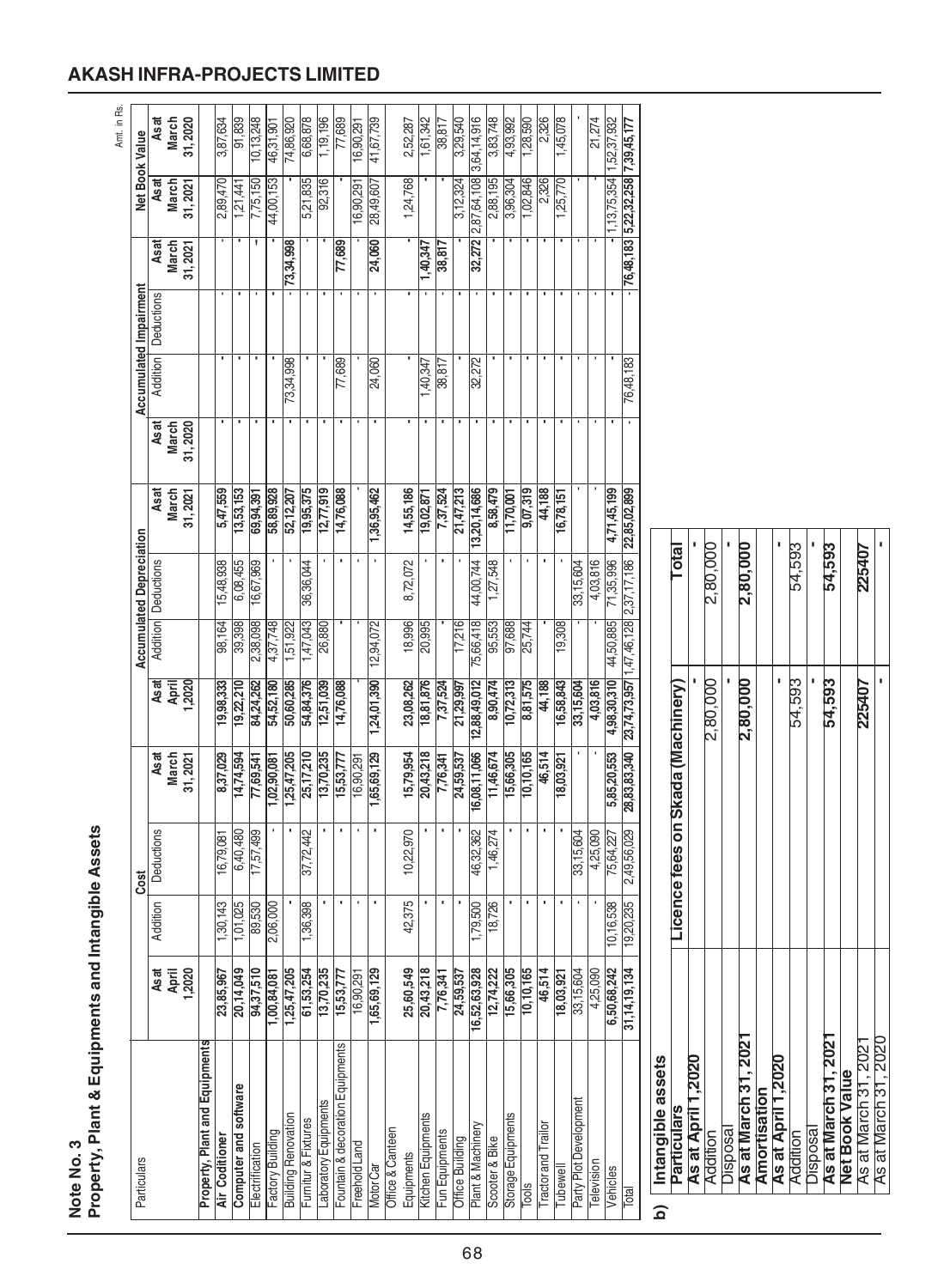# **NOTES FORMING PART OF THE STANDALONE FINANCIAL STATEMENTS**

|       |                    |                                                                                                        |                                                          |                             | Amt. in Rs.                      |
|-------|--------------------|--------------------------------------------------------------------------------------------------------|----------------------------------------------------------|-----------------------------|----------------------------------|
|       | <b>Particulars</b> |                                                                                                        |                                                          | As at<br>March 31,<br>2021  | As at<br>March 31.<br>2020       |
|       |                    | Note No. 4 : Investment                                                                                |                                                          |                             |                                  |
| 4.1   |                    | <b>Investment in Equity instruments of Subsidiary Company</b>                                          |                                                          |                             |                                  |
|       |                    | Unguoted at cost<br>Akash Infra Inc.                                                                   |                                                          | 8,55,750                    | 8,55,750                         |
|       |                    | (18750 Shares of Rs. 45.64-/each fully paid)                                                           |                                                          |                             |                                  |
|       |                    |                                                                                                        |                                                          | 8,55,750                    | 8,55,750                         |
| 4.2   |                    | <b>Investments in Equity instruments of Associate Companies</b><br><b>Unquoted at cost</b>             |                                                          |                             |                                  |
|       | $\blacksquare$     | <b>Akash Petrolum Pyt Ltd</b>                                                                          |                                                          | 12,00,000                   | 12,00,000                        |
|       |                    | (1,20,000 Equity Shares of Rs.10-/each fully paid)                                                     |                                                          |                             |                                  |
|       |                    | <b>Akash Residency &amp; Hospitality Pvt Ltd</b><br>(1,20,000 Equity Shares of Rs.10-/each fully paid) |                                                          | 12,00,000                   | 12,00,000                        |
|       |                    |                                                                                                        |                                                          | 24,00,000                   | 24,00,000                        |
|       |                    | 4.3 Other investments                                                                                  |                                                          |                             |                                  |
|       |                    | <b>At FVTPL</b>                                                                                        |                                                          |                             |                                  |
|       |                    | The Gandhinagar Urban Co-op Bank Ltd.<br>(500 Equity Shares of Rs. 10-/each fully paid)                |                                                          | 5,000                       | 5,000                            |
|       |                    |                                                                                                        |                                                          | 5,000                       | 5,000                            |
|       |                    | <b>Total</b>                                                                                           |                                                          | 32,60,750                   | 32,60,750                        |
|       | i)                 | Aggregate Value of Un-Quoted Investments Rs. 32,55,750/-                                               |                                                          |                             |                                  |
|       |                    | at cost and other Investment Rs 5000 at fair value throught                                            |                                                          |                             |                                  |
|       | ii)                | profit and loss<br>Refer to Note No 38 for related party transactions and                              |                                                          |                             |                                  |
|       |                    | outstanding balances                                                                                   |                                                          |                             |                                  |
|       |                    | <b>Note No. 5: Other Financial Assets</b>                                                              |                                                          |                             |                                  |
|       |                    | <b>Security Deposits</b>                                                                               |                                                          | 3,35,66,690                 | 2,83,96,448                      |
| Total |                    |                                                                                                        |                                                          | 3.35.66.690                 | 2.83.96.448                      |
|       |                    | Note No 6 : Deferred Tax Assets (Liabilties)                                                           |                                                          |                             |                                  |
|       |                    | Property, Plant and Equipment                                                                          |                                                          | 15,81,304                   | 15,42,188                        |
|       |                    | Employee Benefit                                                                                       |                                                          | 2,12,808                    | (1,30,412)                       |
| Lease |                    |                                                                                                        |                                                          | 10,735                      | (1, 17, 705)                     |
| Total |                    |                                                                                                        |                                                          | 18,04,847                   | 12,94,071                        |
| 6.1   |                    | Movement in deferred tax assets and liabilities                                                        |                                                          |                             |                                  |
|       |                    | For the year ended on March 31, 2020                                                                   |                                                          |                             | Amt. in Rs.                      |
|       |                    | <b>Particulars</b>                                                                                     | Credit/(charge)<br>As at<br>31st March, in the Statement | Credit/(charge)<br>in Other | As at 31st<br><b>March, 2020</b> |
|       |                    |                                                                                                        | 2019<br>of Profit                                        | <b>Comprehensive</b>        |                                  |
|       |                    |                                                                                                        | and Loss                                                 | <b>Income</b>               |                                  |

|                                   |           | --------     |                          |              |
|-----------------------------------|-----------|--------------|--------------------------|--------------|
| Deferred tax assets/(liabilities) |           |              |                          |              |
| Property, Plant and Equipment     | 12.79.089 | 2.63.099     | $\overline{\phantom{0}}$ | 15.42.188    |
| Employee Benefit                  | 3,13,615  | (3,61,878)   | (82.149)                 | (1,30,412)   |
| Lease                             | (80, 397) | (37,308)     | $\overline{\phantom{a}}$ | (1, 17, 705) |
| Total                             | 15,12,307 | (1, 36, 087) | (82.149)                 | 12,94,071    |
|                                   |           |              |                          |              |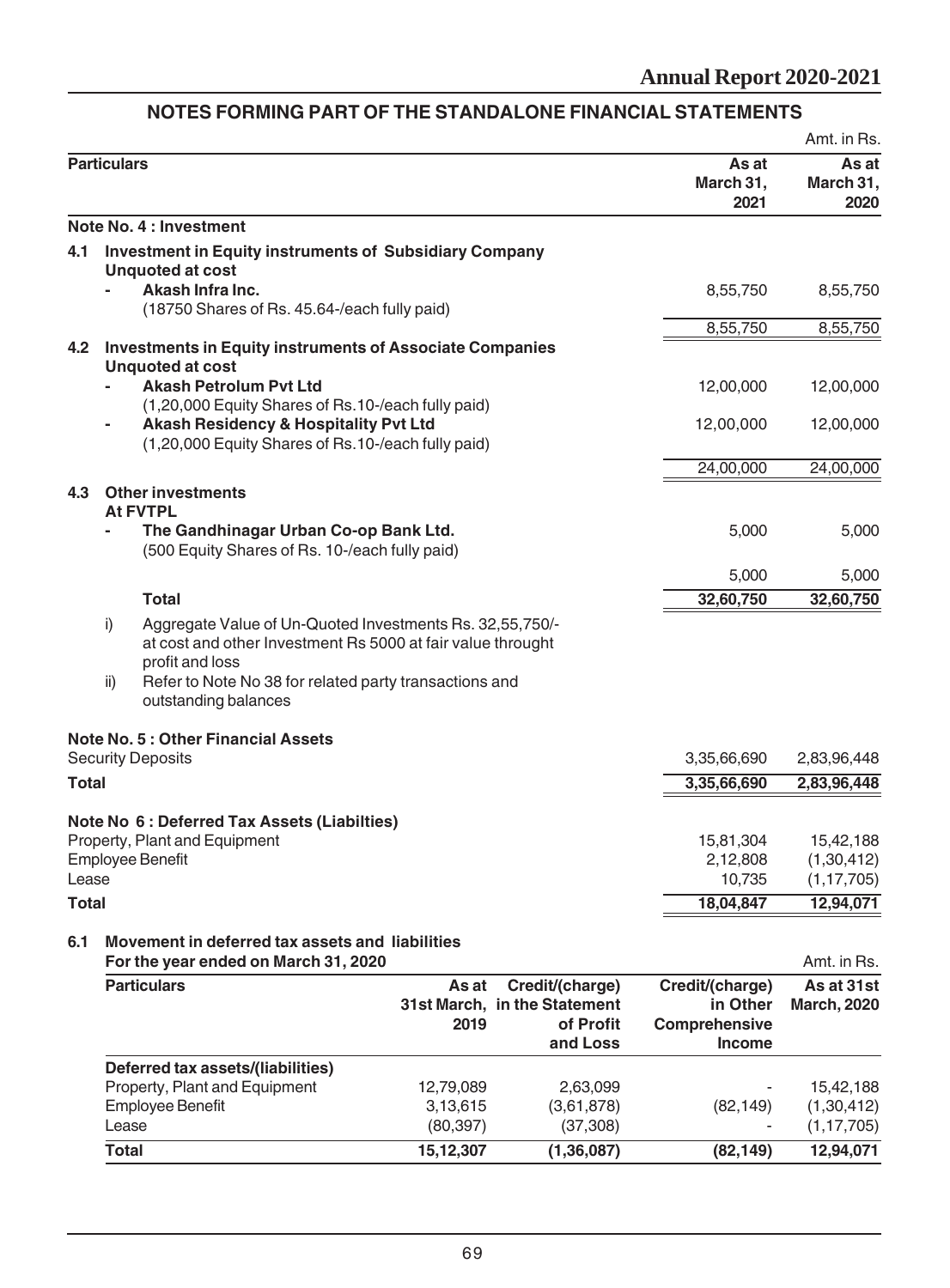|                | For the year ended on March 31, 2021                                                                                                                                                                                                                                                           |                                         |                                                                       |                                                               | Amt. in Rs.                              |
|----------------|------------------------------------------------------------------------------------------------------------------------------------------------------------------------------------------------------------------------------------------------------------------------------------------------|-----------------------------------------|-----------------------------------------------------------------------|---------------------------------------------------------------|------------------------------------------|
|                | <b>Particulars</b>                                                                                                                                                                                                                                                                             | As at<br>2020                           | Credit/(charge)<br>April 1, in the Statement<br>of Profit<br>and Loss | Credit/(charge)<br>in Other<br>Comprehensive<br><b>Income</b> | <b>As at March</b><br>31, 2021           |
|                | Deferred tax assets/(liabilities)                                                                                                                                                                                                                                                              |                                         |                                                                       |                                                               |                                          |
|                | Property, Plant and Equipment<br>Employee Benefit<br>Lease                                                                                                                                                                                                                                     | 15,42,188<br>(1,30,412)<br>(1, 17, 705) | 39,116<br>3,03,879<br>1,28,440                                        | 39,341                                                        | 15,81,304<br>2,12,808<br>10,735          |
|                | Total                                                                                                                                                                                                                                                                                          | 12,94,071                               | 4,71,435                                                              | 39,341                                                        | 18,04,847                                |
|                |                                                                                                                                                                                                                                                                                                |                                         |                                                                       |                                                               | Amt. in Rs.                              |
|                | <b>Particulars</b>                                                                                                                                                                                                                                                                             |                                         |                                                                       | As at                                                         | As at<br>March 31, 2021 March 31, 2020   |
|                | Note No. 7: Other Non Current Assets                                                                                                                                                                                                                                                           |                                         |                                                                       |                                                               |                                          |
|                | Deposits other than Secuity Deposits                                                                                                                                                                                                                                                           |                                         |                                                                       | 73,237                                                        | 73,237                                   |
| Total          |                                                                                                                                                                                                                                                                                                |                                         |                                                                       | 73,237                                                        | 73,237                                   |
|                | <b>Note No. 8 : Inventories</b><br><b>Raw Materials</b><br><b>Stores and Spares</b><br>Work In Progress                                                                                                                                                                                        |                                         |                                                                       | 2,53,01,824<br>25,05,316<br>27,30,00,000                      | 3,27,10,271<br>24,26,438<br>21,82,00,000 |
| Total          |                                                                                                                                                                                                                                                                                                |                                         |                                                                       | 30,08,07,140                                                  | 25,33,36,709                             |
|                | Raw Materails, stores and spares are valued at cost or net<br>realisable value whichever is lower & Work in progess is<br>valued at cost plus over heads                                                                                                                                       |                                         |                                                                       |                                                               |                                          |
|                | Note No. 9 : Trade Receivables<br>(Unsecured, considered good)<br>Receivable Outstanding less than six month<br>Receivable Outstanding more than six month                                                                                                                                     |                                         |                                                                       | 13,02,46,380<br>52,49,61,856                                  | 2,79,61,659<br>50,08,61,346              |
| Total          |                                                                                                                                                                                                                                                                                                |                                         |                                                                       | 65,52,08,236                                                  | 52,88,23,005                             |
| a)<br>b)<br>c) | No trade or other receivable are due from directors or other<br>officers of the Company either severally or jointly with any<br>other person;<br>Refer note No 38 for related party transactions and Outstanding balances.<br>Fair values disclosure for Financial assets given in Note No 33. |                                         |                                                                       |                                                               |                                          |
|                | Note No. 10 : Cash and Bank Balance<br><b>Cash and Cash Equivalents</b>                                                                                                                                                                                                                        |                                         |                                                                       |                                                               |                                          |
|                | <b>Cash on Hand</b><br><b>Balances with Banks</b>                                                                                                                                                                                                                                              |                                         |                                                                       | 11,15,590                                                     | 8,46,206                                 |
|                | In Current Accounts<br>In Credit Card Accounts                                                                                                                                                                                                                                                 |                                         |                                                                       | 1,72,137                                                      | 12,27,405<br>1,85,392                    |
|                | In Bank Deposit Accounts                                                                                                                                                                                                                                                                       |                                         |                                                                       | 11,60,90,919                                                  | 10,54,40,345                             |
|                | <b>Sub-Total</b><br>Less: Fixed deposits having maturity more than 3 months                                                                                                                                                                                                                    |                                         |                                                                       | 11,73,78,646<br>11,60,90,919                                  | 10,76,99,348<br>10,54,40,345             |
|                | <b>Total</b>                                                                                                                                                                                                                                                                                   |                                         |                                                                       | 12,87,727                                                     | 22,59,003                                |
|                | Bank Balance other than above<br>In deposit accounts (Maturity more than 3 months)                                                                                                                                                                                                             |                                         |                                                                       | 11,60,90,919                                                  | 10,54,40,345                             |
|                | <b>Total</b>                                                                                                                                                                                                                                                                                   |                                         |                                                                       | 11,73,78,646                                                  | 10,76,99,348                             |
|                | 10.1 The details of Fixed deposits pledged with banks/<br>clients as given below                                                                                                                                                                                                               |                                         |                                                                       |                                                               |                                          |
|                | Deposits pledged with banks as security against credit facilities                                                                                                                                                                                                                              |                                         |                                                                       | 2,79,53,617                                                   | 2,69,53,617                              |
|                | <b>Total</b>                                                                                                                                                                                                                                                                                   |                                         |                                                                       | 2,79,53,617                                                   | 2,69,53,617                              |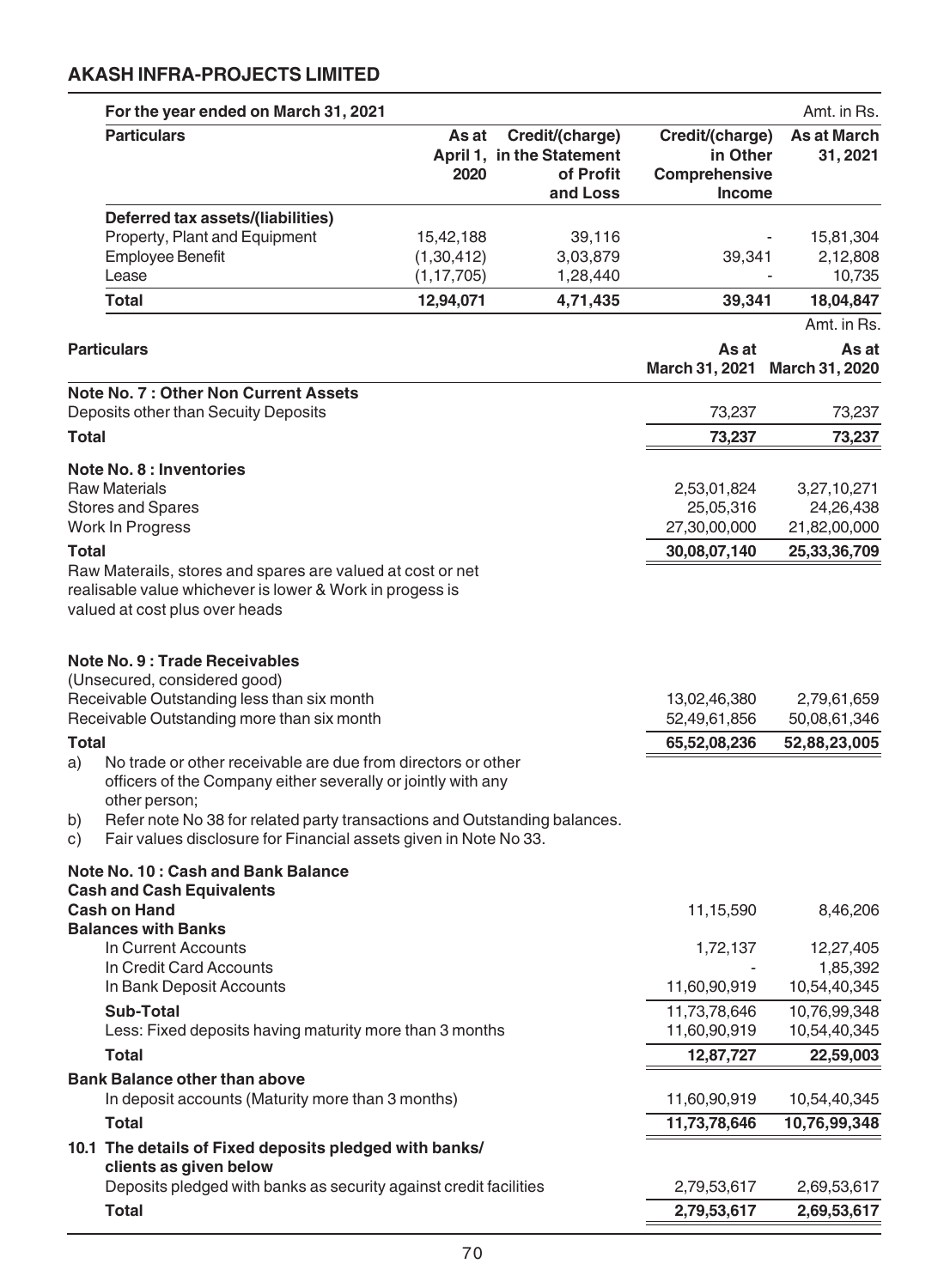|               |                                                                                                                                                                                                                                                                                                                                                                                                                                                       |                         |                          |                              | Amt. in Rs.                  |
|---------------|-------------------------------------------------------------------------------------------------------------------------------------------------------------------------------------------------------------------------------------------------------------------------------------------------------------------------------------------------------------------------------------------------------------------------------------------------------|-------------------------|--------------------------|------------------------------|------------------------------|
|               | <b>Particulars</b>                                                                                                                                                                                                                                                                                                                                                                                                                                    |                         |                          | As at<br>March 31, 2021      | As at<br>March 31, 2020      |
|               | Note No. 11: Other Current Financial Assets                                                                                                                                                                                                                                                                                                                                                                                                           |                         |                          |                              |                              |
|               | Interest accrued But Not Due                                                                                                                                                                                                                                                                                                                                                                                                                          |                         |                          | 17,92,859                    | 14,69,500                    |
|               | Recoverable in cash                                                                                                                                                                                                                                                                                                                                                                                                                                   |                         |                          |                              |                              |
|               | Due from Others                                                                                                                                                                                                                                                                                                                                                                                                                                       |                         |                          | 13,67,561                    | 19,74,095                    |
|               | Total                                                                                                                                                                                                                                                                                                                                                                                                                                                 |                         |                          | 31,60,420                    | 34,43,595                    |
|               | Note No. 12: Other current Assets<br><b>Advances</b>                                                                                                                                                                                                                                                                                                                                                                                                  |                         |                          |                              |                              |
|               | <b>Advances to Supplier</b>                                                                                                                                                                                                                                                                                                                                                                                                                           |                         |                          | 9,25,12,373                  | 10,68,56,643                 |
|               |                                                                                                                                                                                                                                                                                                                                                                                                                                                       |                         |                          | 9,25,12,373                  | 10,68,56,643                 |
| <b>Others</b> |                                                                                                                                                                                                                                                                                                                                                                                                                                                       |                         |                          |                              |                              |
|               | <b>Balance at Statuatory Authorities</b>                                                                                                                                                                                                                                                                                                                                                                                                              |                         |                          | 7,09,07,458                  | 10,59,40,952                 |
|               | <b>Prepaid Expenses</b>                                                                                                                                                                                                                                                                                                                                                                                                                               |                         |                          | 3879796                      | 58,92,885                    |
|               |                                                                                                                                                                                                                                                                                                                                                                                                                                                       |                         |                          | 7,47,87,254                  | 11, 18, 33, 837              |
|               | <b>Total</b>                                                                                                                                                                                                                                                                                                                                                                                                                                          |                         |                          | 16,72,99,627                 | 21,86,90,480                 |
|               | Refer note No 38 for related party transactions and Outstanding balances.                                                                                                                                                                                                                                                                                                                                                                             |                         |                          |                              |                              |
| a)            | Note No. 13: Equity Share Capital<br>The Authorised, Issued, Subscribed and Paid up Share Capital:<br><b>Authorised Share Capital</b><br>11,70, 00,000 Equity Shares of Rs. 10/- each<br>Issued, subscribed and fully paid<br>1,68,62,534 Equity share of Rs.10/- each with voting rights<br>In the year 2018-19 8,43,000 Equity Shares of Rs. 10/- each issued on                                                                                    |                         |                          | 17,00,00,000<br>16,86,25,340 | 17,00,00,000<br>16,86,25,340 |
|               | preferential basis at a premium of Rs. 73/- per share on preferential basis.<br>Further the Company had issued 84,31,267 fully paid up equity shares of<br>Rs. 10/- each as bonus shares in the ratio of 1:1 to all the shareholders of<br>the company by capitalizing share Premium.Consequently, the share capital<br>of the Company is increased to Rs.16,86,25,340/- and share premiumaccount<br>is reduced to Rs. 18,04,47,660/-<br><b>Total</b> |                         |                          | 16,86,25,340                 | 16,86,25,340                 |
| b)            | Reconciliation of Nos. of Equity shares with voting rights:                                                                                                                                                                                                                                                                                                                                                                                           |                         |                          |                              |                              |
|               | <b>Particulars</b>                                                                                                                                                                                                                                                                                                                                                                                                                                    |                         | As at 31.03.2021         |                              | As at 31.03.2020             |
|               |                                                                                                                                                                                                                                                                                                                                                                                                                                                       | No. of<br><b>Shares</b> | <b>Amount</b>            | No. of<br><b>Shares</b>      | Amount                       |
|               | Outstanding at the beginning of the Period<br>Preferential issue of shares<br>Bonus issue                                                                                                                                                                                                                                                                                                                                                             | 1,68,62,534             | 16,86,25,340             | 1,68,62,534                  | 16,86,25,340                 |
|               | Outstanding at the end of the Period                                                                                                                                                                                                                                                                                                                                                                                                                  |                         | 1,68,62,534 16,86,25,340 | 1,68,62,534                  | 16,86,25,340                 |
|               |                                                                                                                                                                                                                                                                                                                                                                                                                                                       |                         |                          |                              |                              |

#### **c) Rights of Shareholders and Repayment of Capital:**

(i) The Company has only one class of shares referred to as equity shares having a par value of 10/-.<br>(ii) Each holder of equity shares is entitled to one vote per share.

Each holder of equity shares is entitled to one vote per share.

(iii) In the event of liquidation of the Company, the holders of equity shares shall be entitled to receive any of the remaining assets of the Company, after distribution of all preferential amounts. The amount distributed will be in proportion to the number of equity shares held by the shareholders.

#### **d) Shares with voting rights held by each share holder holding more than 5% Equity shares of the company:- Name of Shareholder(s)**

|                     | No. of        | $%$ age       | No. of        | $%$ age |
|---------------------|---------------|---------------|---------------|---------|
|                     | <b>Shares</b> |               | <b>Shares</b> |         |
| Yoginkumar H. Patel | 3840200       | <b>22.77%</b> | 3840200       | 22.77%  |
| Ambusinh P. Gol     | 3840200       | 22.77%        | 3840200       | 22.77%  |
| Premalsinh P. Gol   | 1000000       | 5.93%         | 1000000       | 5.93%   |
| Dinesh H. Patel     | 800000        | 4.74%         | 800000        | 4.74%   |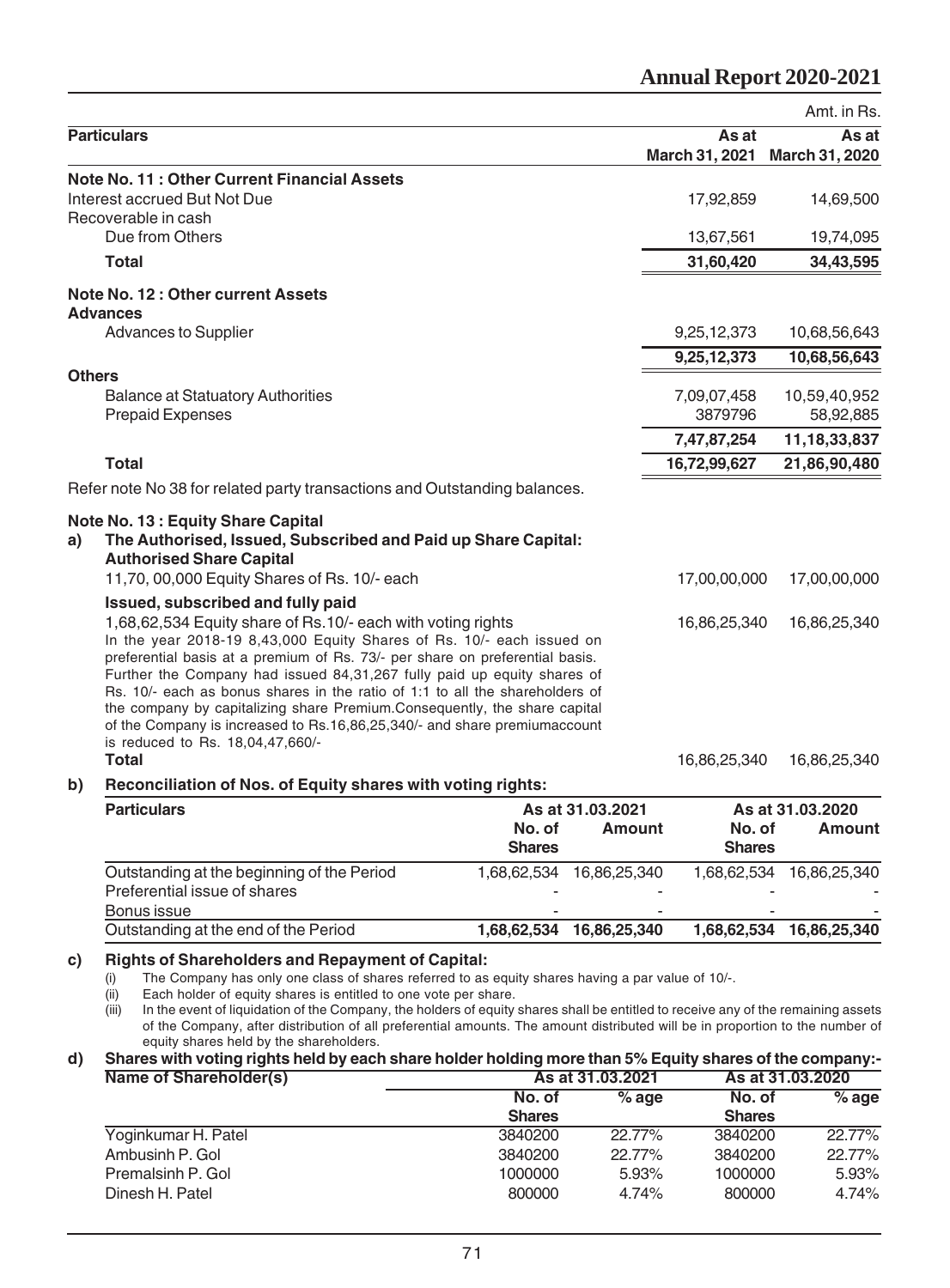|    |                                                                                                                                                                                                                                                                                                                                                                                                                                                                                                                                                                                                                                                                                                                                                                                                                        |                                                      | Amt. in Rs.                                                    |
|----|------------------------------------------------------------------------------------------------------------------------------------------------------------------------------------------------------------------------------------------------------------------------------------------------------------------------------------------------------------------------------------------------------------------------------------------------------------------------------------------------------------------------------------------------------------------------------------------------------------------------------------------------------------------------------------------------------------------------------------------------------------------------------------------------------------------------|------------------------------------------------------|----------------------------------------------------------------|
|    | <b>Particulars</b>                                                                                                                                                                                                                                                                                                                                                                                                                                                                                                                                                                                                                                                                                                                                                                                                     | As at<br><b>March 31, 2021</b>                       | As at<br>March 31, 2020                                        |
|    | Note No. 14 : Other Equity<br><b>Reserves and Surplus</b>                                                                                                                                                                                                                                                                                                                                                                                                                                                                                                                                                                                                                                                                                                                                                              |                                                      |                                                                |
| a) | <b>Security Premium Reserve</b><br>As per last Balance sheet                                                                                                                                                                                                                                                                                                                                                                                                                                                                                                                                                                                                                                                                                                                                                           | 18,04,47,660                                         | 18,04,47,660                                                   |
|    | <b>Closing Balance</b>                                                                                                                                                                                                                                                                                                                                                                                                                                                                                                                                                                                                                                                                                                                                                                                                 | 18,04,47,660                                         | 18,04,47,660                                                   |
| b) | <b>General Reserve</b><br>As per last Balance sheet                                                                                                                                                                                                                                                                                                                                                                                                                                                                                                                                                                                                                                                                                                                                                                    | 5,14,00,000                                          | 5,14,00,000                                                    |
|    | <b>Closing Balance</b>                                                                                                                                                                                                                                                                                                                                                                                                                                                                                                                                                                                                                                                                                                                                                                                                 | 5,14,00,000                                          | 5,14,00,000                                                    |
| C) | <b>Retained Earning</b><br>As per last Balance sheet<br>Net Profit for the year<br>Appropriations:<br>Dividend<br><b>Tax on Dividend Paid</b>                                                                                                                                                                                                                                                                                                                                                                                                                                                                                                                                                                                                                                                                          | 35,98,86,932<br>1,11,99,005                          | 36, 36, 20, 124<br>63,69,863<br>(84, 31, 267)<br>(16, 71, 788) |
|    | <b>Closing Balance</b>                                                                                                                                                                                                                                                                                                                                                                                                                                                                                                                                                                                                                                                                                                                                                                                                 | 37,10,85,937                                         | 35,98,86,932                                                   |
| d) | Other Comprehensive Income - Remeasurements of<br>the net defined benefit plans<br>As per last Balance sheet<br>Other comprehensive income/ (loss) (net of tax)<br><b>Closing Balance</b><br><b>Total</b><br>Nature & purpose of other reserves<br><b>General Reserve</b><br>General reserve is created from time to time by way of transfer<br>profits from retained earning for appropriation purpose.<br><b>Securities premium</b><br>Securities premium reserve is used to record premium on issue of<br>shares. This reserve is utilised as per the provisions of the Compa-<br>nies Act, 2013.<br><b>Retained earnings</b><br>Retained earnings are the profits that the Company has earned till<br>date, less any transfers to general reserve, dividends or other distri-<br>butions paid to the shareholders. | 4,88,890<br>(2, 12, 848)<br>2,76,042<br>60,32,09,639 | 44,446<br>4,44,444<br>4,88,890<br>59,22,23,482                 |
|    | <b>Total</b>                                                                                                                                                                                                                                                                                                                                                                                                                                                                                                                                                                                                                                                                                                                                                                                                           | 60,32,09,639                                         | 59,22,23,482                                                   |
|    | Note No. 15: Borrowings (Non Current)<br><b>Secured (At Amortised Cost)</b><br><b>Term Loan</b>                                                                                                                                                                                                                                                                                                                                                                                                                                                                                                                                                                                                                                                                                                                        |                                                      |                                                                |
|    | From Banks-Yes Bank<br>From Banks - PNB COVID Loan                                                                                                                                                                                                                                                                                                                                                                                                                                                                                                                                                                                                                                                                                                                                                                     | 2,87,688<br>3,28,88,888                              | 19,07,067                                                      |
|    | <b>Total</b>                                                                                                                                                                                                                                                                                                                                                                                                                                                                                                                                                                                                                                                                                                                                                                                                           | 3,31,76,576                                          | 19,07,067                                                      |
| a) | Hypothecation of all inventories, books debts and other receivables                                                                                                                                                                                                                                                                                                                                                                                                                                                                                                                                                                                                                                                                                                                                                    |                                                      |                                                                |

(b) Mortgage of immovable properties (Land and Building at Khoraj Jointly owned by Directors -Yogin H. Patel and Ambusinh P. Gol, Land and Building situated at Dehgam owned by the Company and office premises situated at Gandhinagar owned by Ambusinh P. Gol

(c) Personal Guarantee of Shr Yogin H. Patel, Shri Ambusinh P. Gol, Shri Dinesh H. Patel, Shri Premalsinh P. Gol and Smt. Bhavnaben A. Gol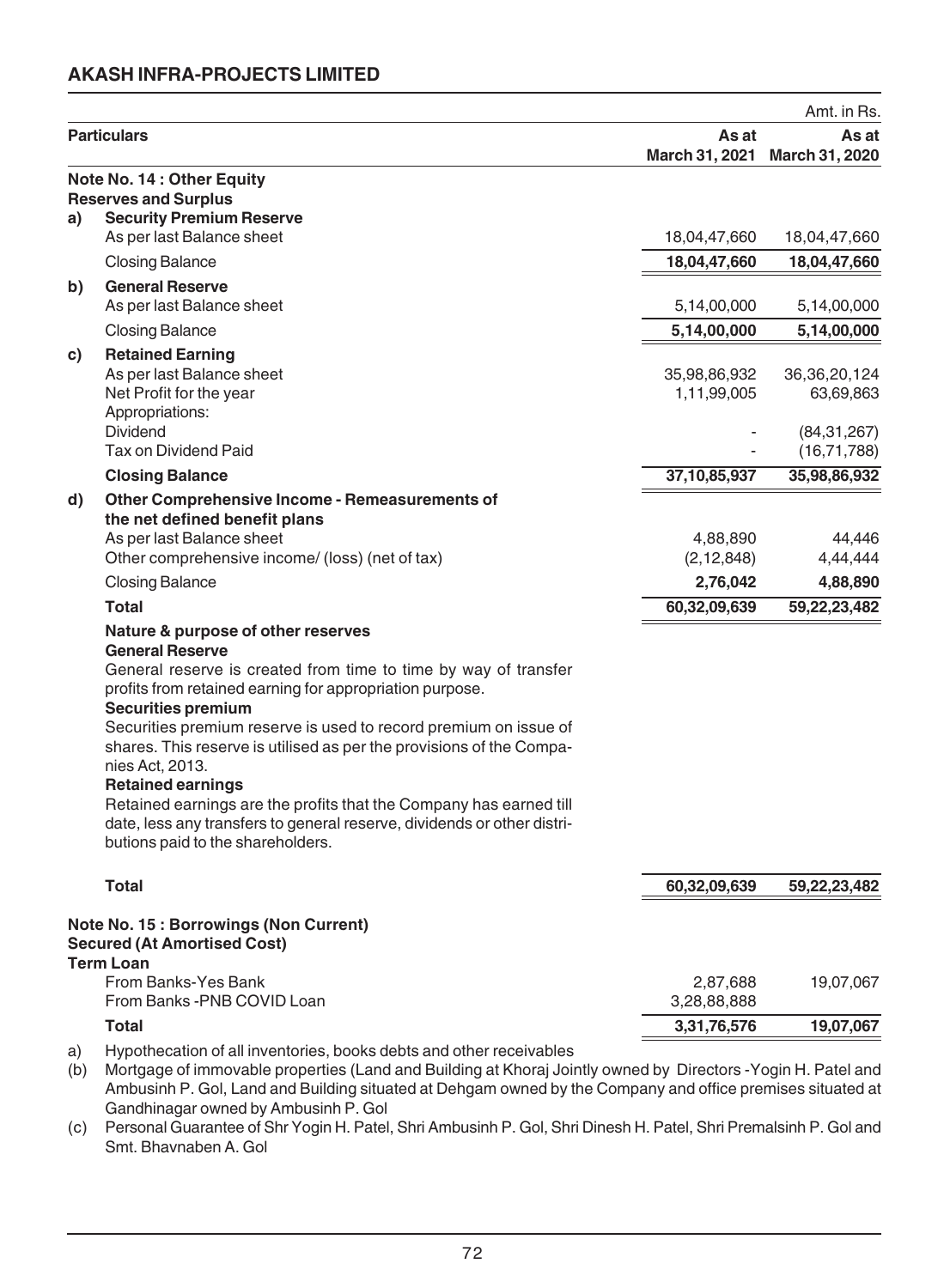# **Annual Report 2020-2021**

|                                                                                                                                                                                                                                                                                                                                                                                                                                                                                                           |                       | Amt. in Rs.                            |
|-----------------------------------------------------------------------------------------------------------------------------------------------------------------------------------------------------------------------------------------------------------------------------------------------------------------------------------------------------------------------------------------------------------------------------------------------------------------------------------------------------------|-----------------------|----------------------------------------|
| <b>Particulars</b>                                                                                                                                                                                                                                                                                                                                                                                                                                                                                        | As at                 | As at<br>March 31, 2021 March 31, 2020 |
| Note No. 16 : Other Financial Liabiities (Non Current)                                                                                                                                                                                                                                                                                                                                                                                                                                                    |                       |                                        |
| Security & Other Deposits from Sub Contractors                                                                                                                                                                                                                                                                                                                                                                                                                                                            | 10,86,21,496          | 10,12,06,608                           |
| Total                                                                                                                                                                                                                                                                                                                                                                                                                                                                                                     | 10,86,21,496          | 10,12,06,608                           |
| Note No. 17 : Provisions (Non Current)                                                                                                                                                                                                                                                                                                                                                                                                                                                                    |                       |                                        |
| Provision for Employee benefits                                                                                                                                                                                                                                                                                                                                                                                                                                                                           | 8,78,039              |                                        |
| Total                                                                                                                                                                                                                                                                                                                                                                                                                                                                                                     | 8,78,039              |                                        |
| Note No. 18: Borrowings (Current)<br><b>Secured Loan (At Amortised Cost)</b>                                                                                                                                                                                                                                                                                                                                                                                                                              |                       |                                        |
| <b>Term Loan: Current Maturities of Term Loan-Yes Bank</b><br>Current Maturities of Term Loan -PNB COVID Loan                                                                                                                                                                                                                                                                                                                                                                                             | 1619379<br>4111112    | 1,03,88,225                            |
| Loans Repayable on Demand:                                                                                                                                                                                                                                                                                                                                                                                                                                                                                |                       |                                        |
| Short Term Loans from Banks & Financial Institutions                                                                                                                                                                                                                                                                                                                                                                                                                                                      | 178246780             | 15,45,87,442                           |
| <b>Unsecured Loan (At Amortised Cost):</b> Loan from Related parties                                                                                                                                                                                                                                                                                                                                                                                                                                      | 1,55,00,000           | 2,00,00,000                            |
| Total                                                                                                                                                                                                                                                                                                                                                                                                                                                                                                     | 19,94,77,271          | 18,49,75,666                           |
| Refer note No 38 for related party transactions and Outstanding balances.                                                                                                                                                                                                                                                                                                                                                                                                                                 |                       |                                        |
| Note No. 19: Trade Payables<br>Total outstanding dues of micro enterprises and small enterprises<br>Total outstanding dues of creditors other than micro enterprises                                                                                                                                                                                                                                                                                                                                      |                       |                                        |
| and small enterprises                                                                                                                                                                                                                                                                                                                                                                                                                                                                                     | 20,98,55,821          | 15,54,36,271                           |
| Total                                                                                                                                                                                                                                                                                                                                                                                                                                                                                                     | 20,98,55,821          | 15,54,36,271                           |
| $\star$<br>Disclosure in respect of Micro, Small and Medium Enterprises:<br>Principa amount remaining unpaid to any supplier at year end<br>A<br>B<br>Interest due thereon<br>C<br>Amount of interest paid by the Company interms of<br>Section 16 of the MSMED Act, along with the amount<br>of the payment made to the supplier beyond the appointed<br>day during the year.<br>Amount of interest due and payable for the year of delay<br>D<br>in making payment [which have been paid but beyond the |                       |                                        |
| appointed day during the year] but without adding the<br>interest specified under the MSMED Act<br>E.<br>Amount of interest accrued and remaining unpaid at the<br>end of the accounting year<br>F<br>Amount of further interest remaining due and payable in<br>succeeding years<br>The above information has been compiled in respect of parties to the<br>extent to which they could be identified as Micro, Small and Medium<br>Enterprises on the basis of information available with the Company.   |                       |                                        |
| Note No. 20: Other Financial Liabiities (Current)<br>Other Payable<br>Interest accrued and due PNB COVID Loan                                                                                                                                                                                                                                                                                                                                                                                             | 11,66,735<br>2,39,061 | 13,31,911                              |
| Total                                                                                                                                                                                                                                                                                                                                                                                                                                                                                                     | 14,05,796             | 13,31,911                              |
| Note No. 21: Other Current Liabilities                                                                                                                                                                                                                                                                                                                                                                                                                                                                    |                       |                                        |
| <b>Stautory Dues</b>                                                                                                                                                                                                                                                                                                                                                                                                                                                                                      | 96,509                | 99,224                                 |
| <b>Accured Expenses</b>                                                                                                                                                                                                                                                                                                                                                                                                                                                                                   | 64,11,788             | 61,14,383                              |
| Total<br>Note:- There was no amount of outstanding as on 31.03.2020, which is<br>required to be transferred to Investor Education and Protection Fund (IEPF)<br>Refer note No 38 for related party transactions and Outstanding balances.                                                                                                                                                                                                                                                                 | 65,08,297             | 62,13,607                              |
| <b>Note No. 22: Provisions</b>                                                                                                                                                                                                                                                                                                                                                                                                                                                                            |                       |                                        |
| Provision for Employee Benefits                                                                                                                                                                                                                                                                                                                                                                                                                                                                           | 32,93,715             | 48,88,386                              |
| Total                                                                                                                                                                                                                                                                                                                                                                                                                                                                                                     | 32,93,715             | 48,88,386                              |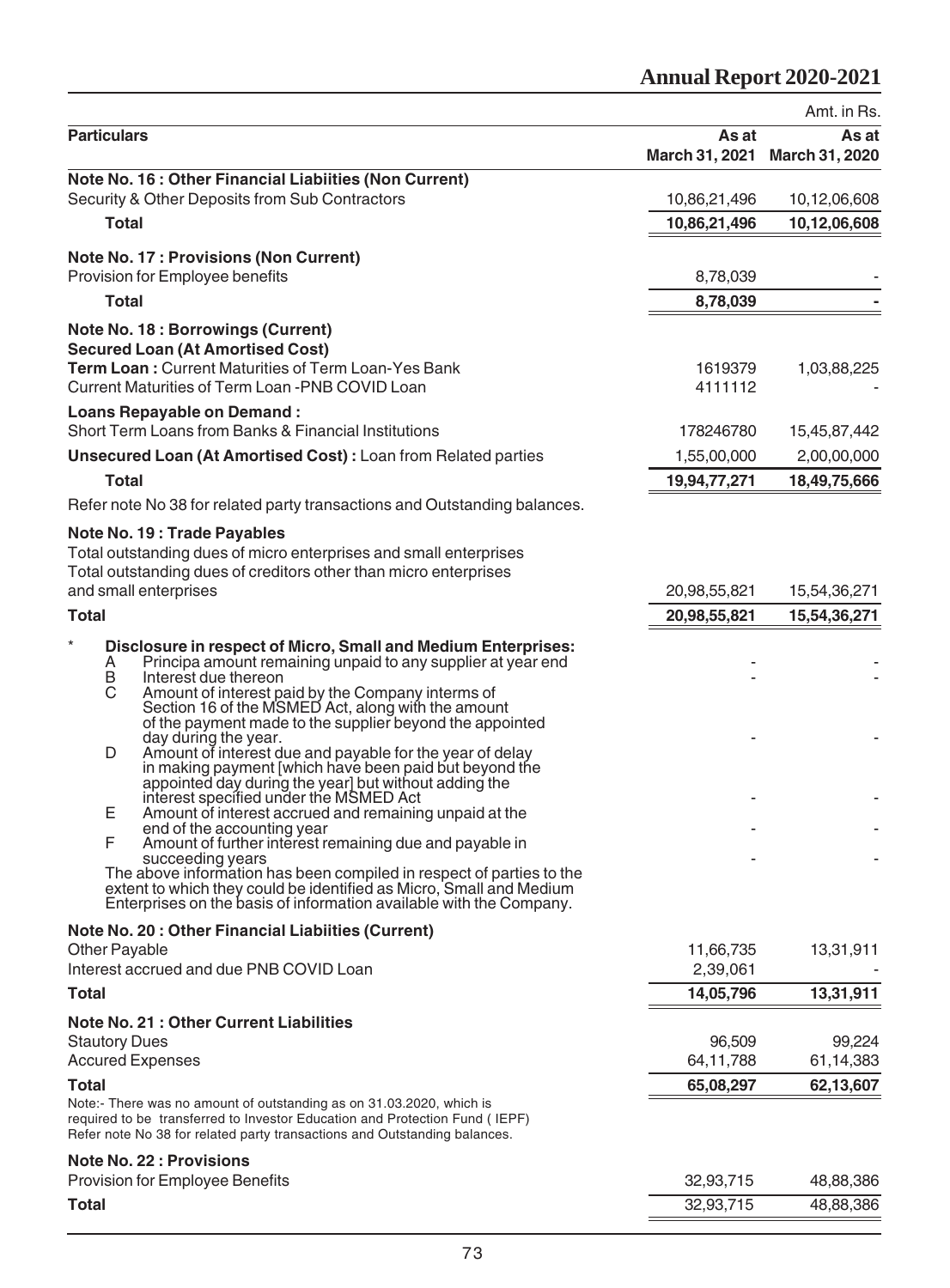|                                                                                             |                                                         | (Amt. in Rs.)                                          |
|---------------------------------------------------------------------------------------------|---------------------------------------------------------|--------------------------------------------------------|
| <b>Particulars</b>                                                                          | <b>For the Year</b><br>ended 31st<br><b>March, 2021</b> | <b>For the Year</b><br>ended31st<br><b>March, 2020</b> |
| <b>Note No. 23: Revenue From Operations</b><br><b>Revenue from Contracts with Customers</b> |                                                         |                                                        |
| Contracts Receipt (Govt)                                                                    | 651149728                                               | 68,03,95,417                                           |
| Contracts Receipt (other)                                                                   | 19418689                                                | 63,96,170                                              |
|                                                                                             | 67,05,68,417                                            | 68,67,91,587                                           |
| Refer to Note No.38 for Related party transactions and outstanding balances                 |                                                         |                                                        |
| Note No. 24: Other Operating Income                                                         |                                                         |                                                        |
| Other Operating Income                                                                      | 1583625                                                 | 3,93,60,819                                            |
| Total                                                                                       | 15,83,625                                               | 3,93,60,819                                            |
| Note No. 25: Other Non-Operating Income                                                     |                                                         |                                                        |
| Interest Income                                                                             | 74,25,930                                               | 55,38,536                                              |
| Scrap sale Income                                                                           | 1,34,637                                                | 9,476                                                  |
| Int.On Income tax Refund                                                                    | 34, 16, 155                                             |                                                        |
| Profit on Sale of Asset                                                                     | 5,76,121                                                |                                                        |
| Discount and Rebate                                                                         |                                                         |                                                        |
| Rent income                                                                                 | 6,00,000                                                |                                                        |
| Gain on Lease Modification                                                                  | 6,70,659                                                |                                                        |
| Misc Income                                                                                 | 47,07,445                                               | 17,34,091                                              |
| <b>Total</b><br>Refer to Note No.38 for Related party transactions and outstanding balances | 1,75,30,947                                             | 72,82,103                                              |
|                                                                                             |                                                         |                                                        |
| Note No. 26 : Cost of Material Consumed                                                     |                                                         |                                                        |
| <b>Opening Stock</b>                                                                        | 3,27,10,271                                             | 2,40,51,546                                            |
| Add-Purchase                                                                                | 35,49,96,968                                            | 36,75,63,151                                           |
|                                                                                             | 38,77,07,239                                            | 39, 16, 14, 697                                        |
| Less:-Closing Stock of Materials                                                            | 2,53,01,824                                             | 3,27,10,271                                            |
| Total                                                                                       | 36,24,05,415                                            | 35,89,04,426                                           |
| <b>Work Charges</b>                                                                         | 11,72,09,178                                            | 14,29,07,183                                           |
| Total                                                                                       | 47,96,14,593                                            | 50,18,11,609                                           |
| Refer to Note No.38 for Related party transactions and outstanding balances                 |                                                         |                                                        |
| Note No. 27: Changes in Inventories of Finished Goods, W.I.P                                |                                                         |                                                        |
| Opening Work-in-progress                                                                    | 21,82,00,000                                            | 14,50,00,000                                           |
| Less-Closing Work-in-progress                                                               | 27,30,00,000                                            | 21,82,00,000                                           |
| Total                                                                                       | (5,48,00,000)                                           | (7, 32, 00, 000)                                       |
| Note No. 28 : Employees Benefit Expense                                                     |                                                         |                                                        |
| <b>Salary Expenses</b>                                                                      | 1,08,42,417                                             | 97,15,938                                              |
| Contribution to PF & Other Funds                                                            | 13,03,140                                               | 12,10,742                                              |
| Directors' Remuneration                                                                     | 1,03,50,000                                             | 1,98,00,000                                            |
| <b>Staff Welfare Expenses</b>                                                               | 27,54,932                                               | 22,69,566                                              |
| <b>Canteen Expenses</b>                                                                     | 20,58,225                                               | 20,90,891                                              |
| Total                                                                                       | 2,73,08,714                                             | 3,50,87,137                                            |
| Refer to Note No.38 for Related party transactions and outstanding balances                 |                                                         |                                                        |
| Note No. 29 : Finance Costs                                                                 |                                                         |                                                        |
| Interest expenses on Borrowings                                                             | 2,51,69,696                                             | 2,12,66,859                                            |
| Interest on Lease Liabilities                                                               | 77,972                                                  | 10,76,589                                              |
| <b>Bank Charges</b>                                                                         | 70,68,861                                               | 46,54,879                                              |
| Other Interest Expenses                                                                     | 33,56,954                                               | 21,68,772                                              |
| Total                                                                                       | 3,56,73,483                                             | 2,91,67,099                                            |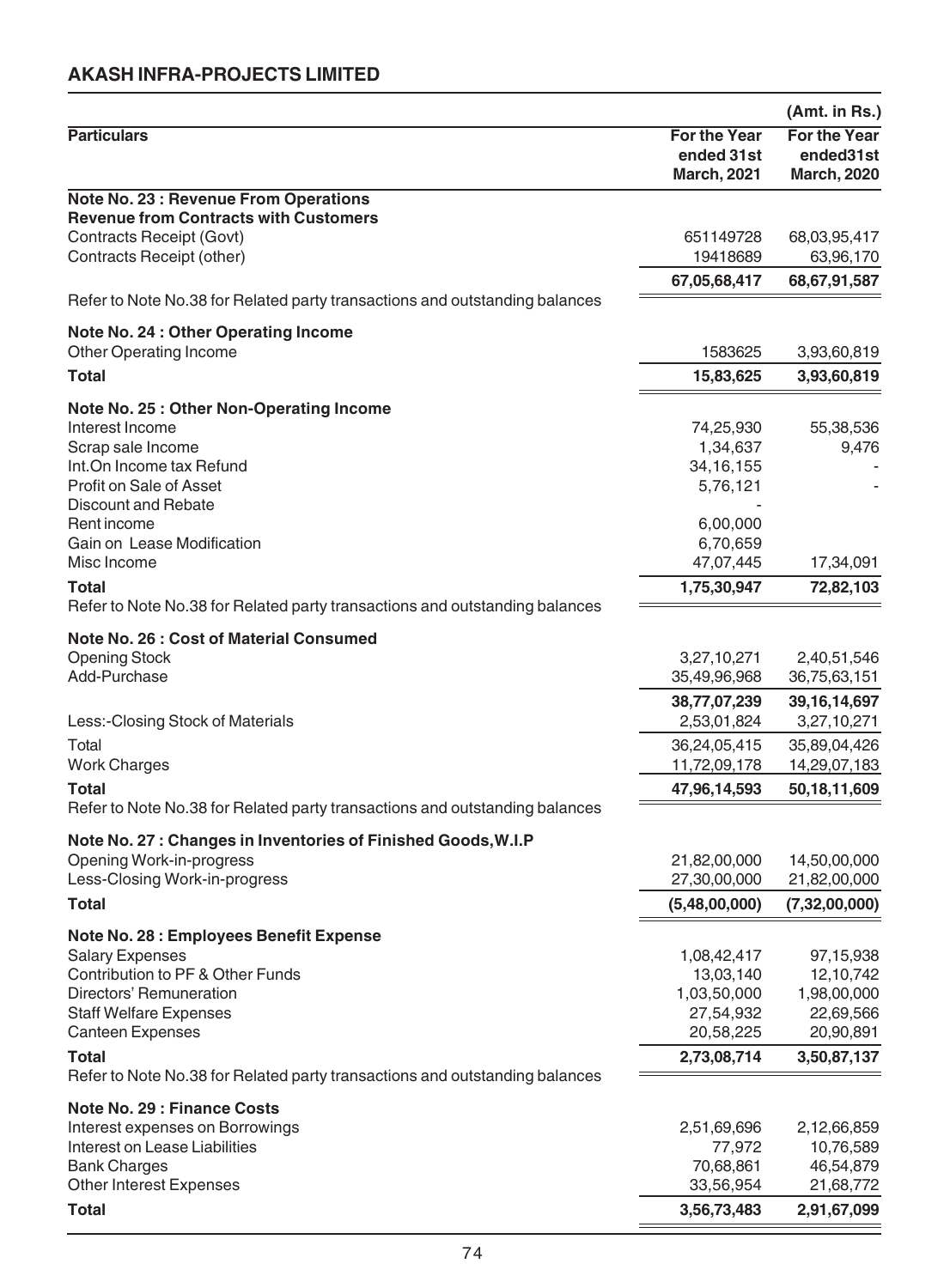# **(Amt. in Rs.) Particulars For the Year For the Year ended 31st ended31st March, 2020 Note No. 30 : Depreciation & Amortization Expenses** Depreciation Expenses 1,47,46,128 2,01,52,307 Depreciation on Right of Use 3,87,011 34,82,568 **Total 1,51,33,139 2,36,34,875 Note No. 31 : Other Expenses** Advertisement Expenses 3,16,906 5,03,500 Auditors Remuneration 5,80,000 4,00,000 Banquet Hall Expenses - 17,000 Books & Periodicals Expenses 3,000 and 13,146 Business Promotion Expenses 8,057 78,956<br>Cable Charges Expenses 8,057 78,956 8,057 78,956 Cable Charges Expenses 4,300 55,200 Cleaning Expenses 26,394 4,25,122 Computer Repairing Expenses 1,01,609 1,68,971 Contractor Cess 63,61,657 90,48,981 Conveyance Expenses 60,717 and the set of the set of the set of the set of the set of the set of the set of the set of the set of the set of the set of the set of the set of the set of the set of the set of the set of the Director Sitting Fee 1,32,500 2,80,000 Discount & Rebate 1,64,849 67,925 Misc. Expenses 2,38,855 - 2,38,855 - 2,38,855 - 2,38,855 - 2,38,855 - 2,38,855 - 2,38,855 - 2,38,855 - 2,38,855 Electrical Expenses 3,93,751 3,10,069 Electricity Expenses 23,91,021 56,24,126<br>Flower Expenses 23,91,021 56,24,126 Flower Expenses Garden Maintenance Expenses 78,560 3,090 Insurance premium Expenses 18,63,360 19,45,825 Internet Expenses 1,07,438 68,142 Impairment of Assets 76,48,183 - Labour Expenses 2,27,80,812 Land & Godown Rent 38,11,104 38,17,402 Legal & Profesional Expenses 1,43,16,460 1,00,74,350 Loss on sale of fixed assets 1,72,172 60,572 Machinery Rent 42,02,352 and 42,02,352 and 42,02,352 and 42,02,352 and 42,02,352 and 42,02,352 and 42,02,352 and 42,02,352 and 42,02,352 and 42,02,352 and 42,02,352 and 42,02,352 and 42,02,352 and 42,02,352 and 42,02,352 a Office Expenses 3,94,381 5,32,021 Party Plot Expense 2, 2000 4,04,775 Petrol Expenses 21,47,459 20,74,864 Postage & Courier Expenses. 19,904 14,816 Power & Fuel 5,90,45,281 7,26,18,450 Prelimenary Expenses 84,313 Rate & Taxes Expenses 8 (16,35,096 16,35,096 16,35,096 16,35,096 16,35,096 16,35,096 16,35,096 16,35,096 16,35<br>Registration Fee Expenses 8 (2,000 15,500 16,500 16,3500 16,15500 16,15500 16,15500 16,15500 16,15500 16,1590 **Registration Fee Expenses** Repair Maintance-Machinery 41,51,666 42,00,072 Repairs (Others) Expenses 47,73,252 56,78,592 VAT Expnses 4,41,018 - Security Expenses 2,10,768 9,76,529 Site Expenses 4,48,466 Stationery Expenses. 2,13,853 4,08,457 Store Consumed 8,86,577 25,44,509 Telephone & Communication Expenses 61, 1929 97,003 Tender Fees Expenses 9,64,440 7,66,880 Testing Charges Expenses 72,13,078 1,18,47,823 Transportation Expenses 2,57,98,070 2,88,52,277 Water Charges Expenses 60,710 80,375 **Total 17,40,06,320 20,91,18,598**

# **Annual Report 2020-2021**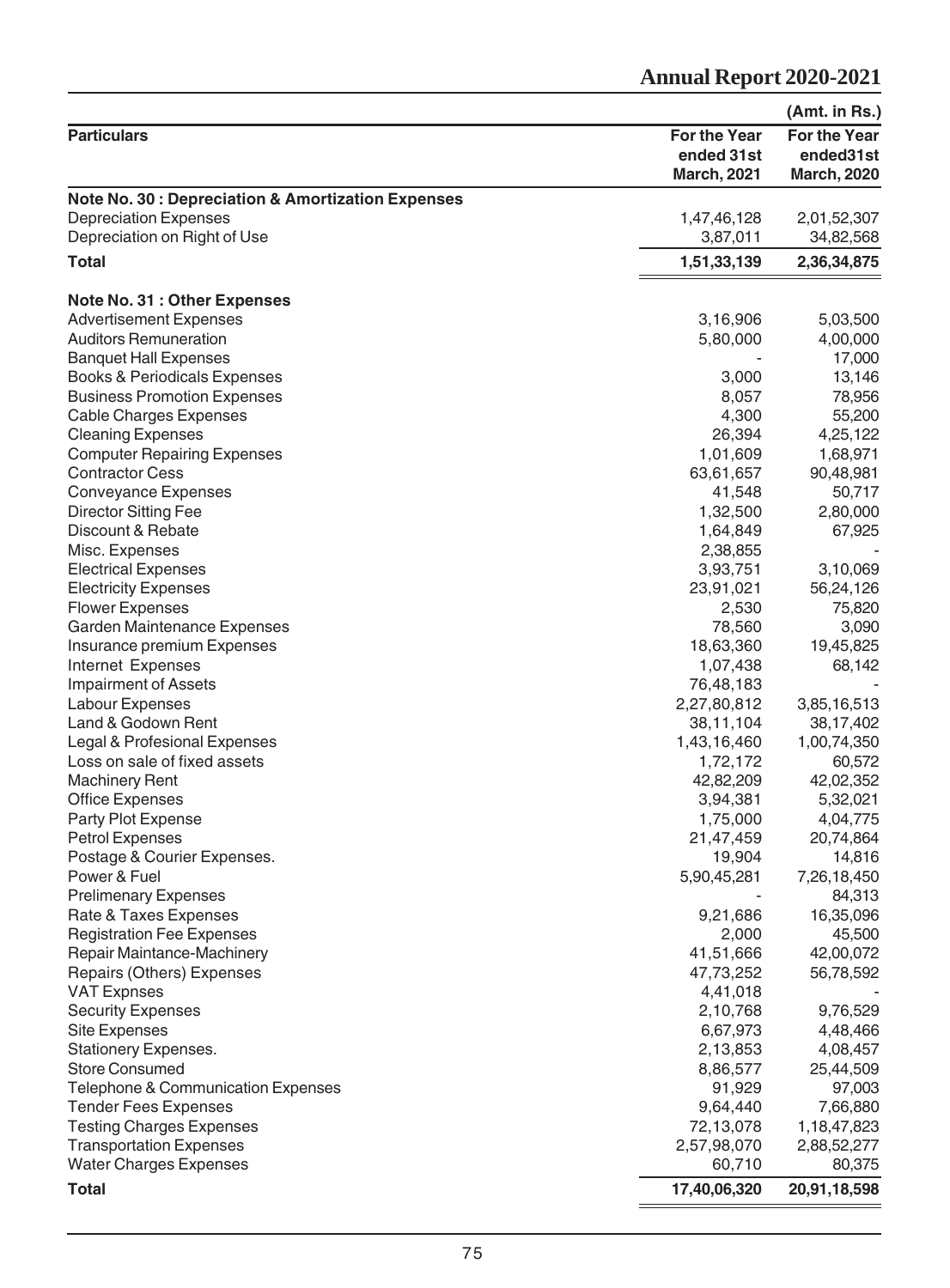|                                                                                         |                                                         | (Amt. in Rs.)                                   |
|-----------------------------------------------------------------------------------------|---------------------------------------------------------|-------------------------------------------------|
| <b>Particulars</b>                                                                      | <b>For the Year</b><br>ended 31st<br><b>March, 2021</b> | For the Year<br>ended31st<br><b>March, 2020</b> |
| <b>Note 31.1 Remuneration to Auditors</b>                                               |                                                         |                                                 |
| <b>Payment to Statutory Auditors</b>                                                    |                                                         |                                                 |
| For Audit Fees                                                                          | 5,80,000                                                | 4,00,000                                        |
| <b>For Taxation Matters</b>                                                             | 1,10,215                                                |                                                 |
| Total                                                                                   | 6,90,215                                                | 4,00,000                                        |
| Note No. 32 : Tax Expense                                                               |                                                         |                                                 |
| <b>Current Tax</b>                                                                      |                                                         |                                                 |
| Income Tax for the year                                                                 | 56,16,581                                               | 37,78,093                                       |
| Less: Mat Credit Availed                                                                | $-34, 16, 581$                                          | $-23,78,093$                                    |
| <b>Total</b>                                                                            | 22,00,000                                               | 14,00,000                                       |
| Short \Excess provision of tax of earlier year                                          | (1,80,830)                                              | (90, 753)                                       |
| Deferred Tax                                                                            | (4,71,435)                                              | 1,36,082                                        |
| <b>Total Income Tax Expenses*</b>                                                       | 15,47,735                                               | 14,45,329                                       |
| *(excluding deferred tax benefit on OCI)                                                |                                                         |                                                 |
| 32.1 Reconciliation of tax expenses and the accounting<br>profit multiplied by Tax Rate |                                                         |                                                 |
| <b>Profit Before Tax</b>                                                                | 1,27,46,740                                             | 78,15,192                                       |
| Statutory Tax Rate (%)                                                                  | 27.82%                                                  | 27.82%                                          |
| Tax at statutory tax rate                                                               | 35,46,143                                               | 21,74,186                                       |
| Tax effect of non-deductible expenses                                                   | 20,70,438                                               | 16,03,907                                       |
| Effect of tax payable under MAT                                                         | (34, 16, 581)                                           | (23,78,093)                                     |
| <b>Others</b>                                                                           | (6, 52, 265)                                            | 45,329                                          |
| <b>Income Tax Expense</b>                                                               | 15,47,735                                               | 14,45,329                                       |
| <b>Effective Tax Rate</b>                                                               | 12.14%                                                  | 18.49%                                          |
| <b>Financial Instruments</b><br>33.                                                     |                                                         |                                                 |
|                                                                                         |                                                         |                                                 |

# **Financial Instruments Classificationby Category**

Amt in Rs.

| <b>Particulars</b>                 |                                                          | 31 March 2021                                                               |                          |
|------------------------------------|----------------------------------------------------------|-----------------------------------------------------------------------------|--------------------------|
|                                    | <b>Fair Value</b><br>through<br><b>Profit &amp; Loss</b> | <b>Fair Value</b><br>through Other<br><b>Comprehensive</b><br><b>Income</b> | <b>Amortised</b><br>Cost |
| <b>Financial Assets</b>            |                                                          |                                                                             |                          |
| Investments*                       | 5,000                                                    |                                                                             | 32,55,750                |
| <b>Trade Receivable</b>            |                                                          |                                                                             | 65,52,08,236             |
| Cash and cash equivalents          |                                                          |                                                                             | 12,87,727                |
| Bank balances other than above     |                                                          | ٠                                                                           | 11,60,90,919             |
| <b>Other Financial Assets</b>      |                                                          | ٠                                                                           | 3,67,27,110              |
| <b>TOTAL</b>                       | 5000                                                     | 0                                                                           | 812569742                |
| <b>Financial Liabilities</b>       |                                                          |                                                                             |                          |
| <b>Borrowings</b>                  |                                                          |                                                                             | 23,26,53,847             |
| Lease Liabilities                  |                                                          |                                                                             | 4,88,076                 |
| Trade payables                     |                                                          | ۰                                                                           | 20,98,55,821             |
| <b>Other Financial Liabilities</b> |                                                          | ۰                                                                           | 11,00,27,292             |
| <b>TOTAL</b>                       | 0                                                        | 0                                                                           | 553025036                |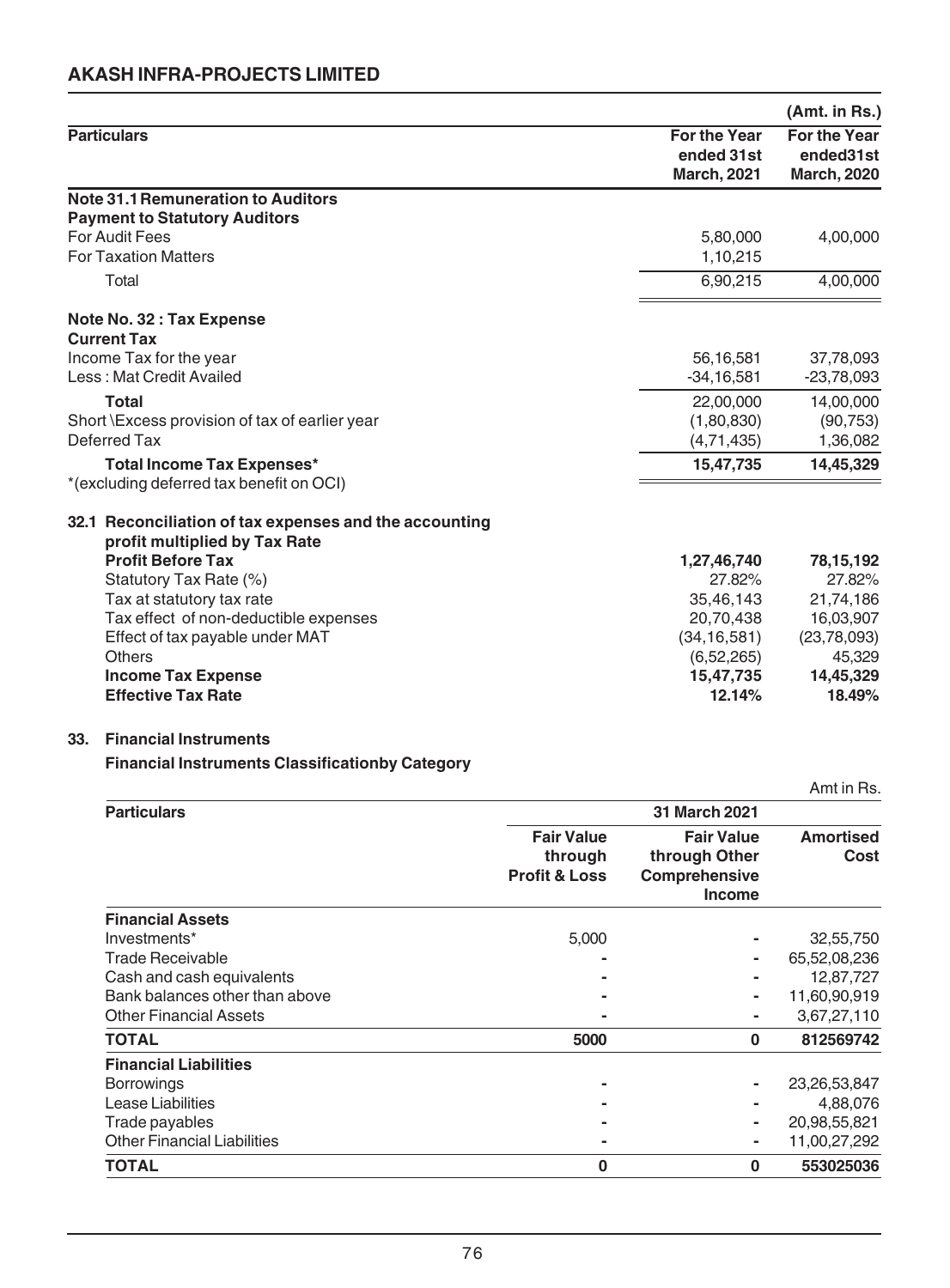# **Annual Report 2020-2021**

| <b>Particulars</b>                                                                                                                                  |                                                          |                    | 31 March 2020                                       |                          |
|-----------------------------------------------------------------------------------------------------------------------------------------------------|----------------------------------------------------------|--------------------|-----------------------------------------------------|--------------------------|
|                                                                                                                                                     | <b>Fair Value</b><br>through<br><b>Profit &amp; Loss</b> | Comprehensive      | <b>Fair Value</b><br>through Other<br><b>Income</b> | <b>Amortised</b><br>Cost |
| <b>Financial Assets</b>                                                                                                                             |                                                          |                    |                                                     |                          |
| Investments                                                                                                                                         | 5,000                                                    |                    |                                                     | 32,55,750                |
| <b>Trade Receivable</b>                                                                                                                             |                                                          |                    |                                                     | 52,88,23,005             |
| Cash and cash equivalents                                                                                                                           |                                                          |                    |                                                     | 22,59,003                |
| Bank balances other than above                                                                                                                      |                                                          |                    |                                                     | 10,54,40,345             |
| <b>Other Financial Assets</b>                                                                                                                       |                                                          |                    | ٠                                                   | 3,18,40,043              |
| <b>TOTAL</b>                                                                                                                                        | 5000                                                     |                    | $\bf{0}$                                            | 67, 16, 18, 146          |
| <b>Financial Liabilities</b>                                                                                                                        |                                                          |                    |                                                     |                          |
| <b>Borrowings</b>                                                                                                                                   |                                                          |                    |                                                     | 18,68,82,733             |
| Lease Liabilities                                                                                                                                   |                                                          |                    |                                                     | 80,09,862                |
| Trade payables                                                                                                                                      |                                                          |                    | ۰                                                   | 15,54,36,271             |
| <b>Other Financial Liabilities</b>                                                                                                                  |                                                          |                    | ٠                                                   | 10,25,38,519             |
| <b>TOTAL</b>                                                                                                                                        | 0                                                        |                    | 0                                                   | 45,28,67,385             |
|                                                                                                                                                     |                                                          |                    |                                                     | Amt in Rs.               |
|                                                                                                                                                     | Level 1                                                  | Level <sub>2</sub> | Level 3                                             | Total                    |
| <b>Fair Value Hierarchy</b>                                                                                                                         |                                                          |                    |                                                     |                          |
| <b>Financial Assets and liabilities measured at</b><br>fair value 31.03.2021<br><b>Financial Assets</b><br><b>FVTPL</b><br>Not Designated as Hedges |                                                          |                    | 5,000                                               | 5,000                    |
|                                                                                                                                                     |                                                          |                    |                                                     |                          |
| <b>Financial Assets and liabilities measured at</b><br>fair value 31.03.2020<br><b>Financial Assets</b>                                             |                                                          |                    |                                                     |                          |
| <b>FVTPL</b>                                                                                                                                        |                                                          |                    | 5,000                                               | 5,000                    |
| Not Designated as Hedges                                                                                                                            |                                                          |                    |                                                     |                          |

#### **Valuation technique used to determine fair value:**

Specific valuation techniques used to value financial instruments include:

- Company has invested in equity share of "The Gandhinagar Urban Co-op Bank Ltd." as it is requirement for bank account operation. Therefore, the amount invested is considered as fair value.

#### **Fair Value of Financial Assets & Liabilities measured at amortised cost**

- **-** The carrying amounts of trade receivables, trade payables, capital creditors and cash and cash equivalents are considered tobe the same as their fair values, due to their short-term nature.
- The fair values of non-current borrowings are based on discounted cash flows using a current borrowing rate. They areclassified as level 3 fair values in the fair value hierarchy due to the use of unobservable inputs, including own credit risk. They are subsequently measured at amortised cost at balance sheet date.

#### **34. Financial Risk Management**

The Company's activities expose it to market risk, liquidity risk and credit risk. This note explains the sources of risk which the entity is exposed to.

#### **Credit Risk Management**

Company assesses and manages credit risk based on internal credit rating system. The finance function consists of a separate team who assesses and maintains an internal credit rating system. Internal credit rating is performed on for each class of financial instruments with different characteristics.

The company is making no provision on Trade Receivables based on Expected Credit Loss Model (ECL).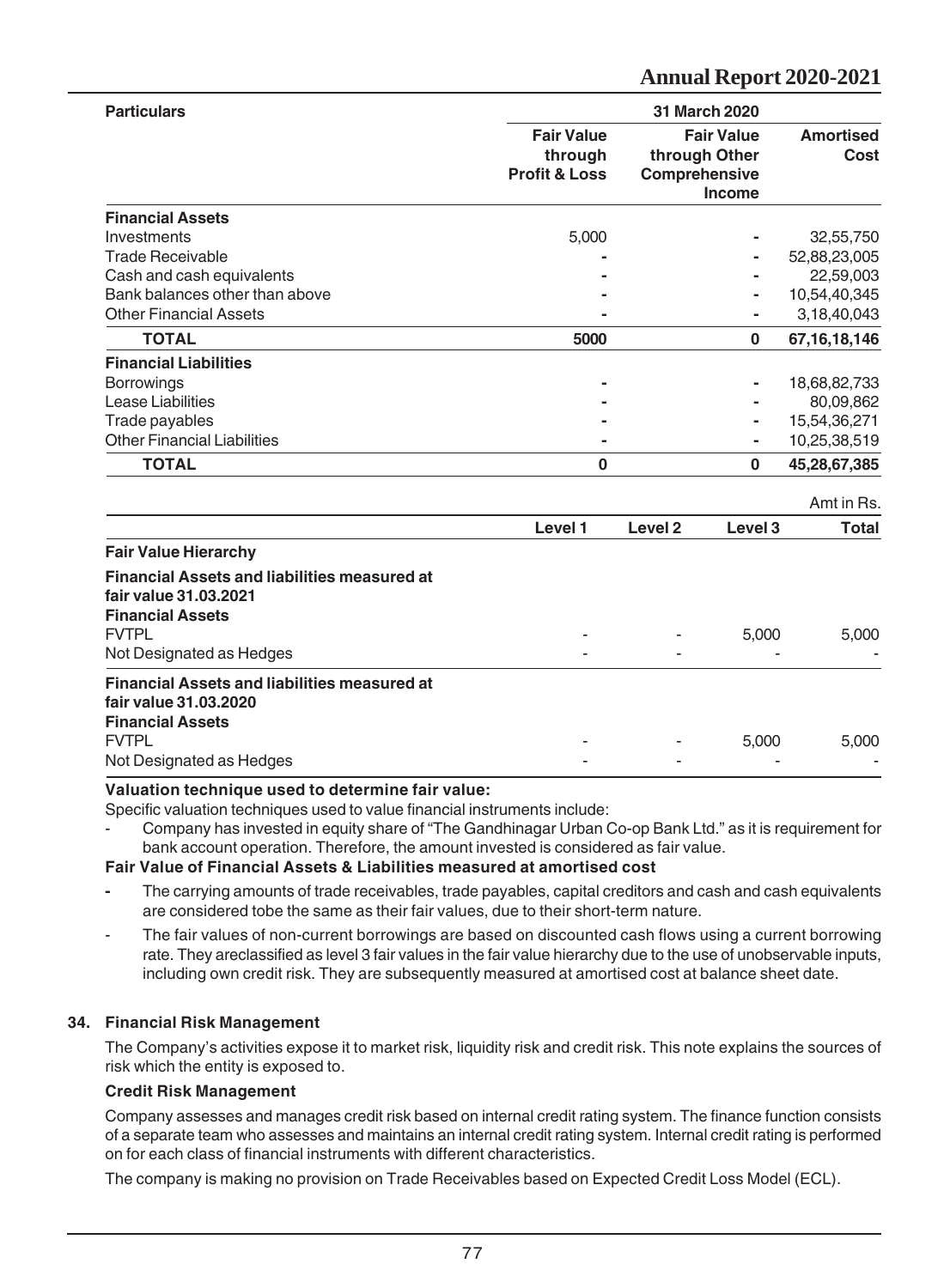# **Liquidity Risk**

Prudent liquidity risk management implies maintaining sufficient cash and marketable securities and the availability of funding through an adequate amount of committed credit facilities to meet obligations when due and to close out market positions. Due to the dynamic nature of the underlying businesses, Company treasury maintains flexibility in funding by maintaining availability under committed credit lines.

Management monitors rolling forecasts of the Company's liquidity position and cash and cash equivalents on the basis of expected cash flows. This is generally carried out at local level in the operating companies of the Company in accordance with practice and limits set by the Company. These limits vary by location to take into account the liquidity of the market in which the entity operates. In addition, the Company's liquidity management policy involves projecting cash flows in major currencies and considering the level of liquid assets necessary to meet these, monitoring balance sheet liquidity ratios against internal and external regulatory requirements and maintaining debt financing plans.

|                                                  |                  | Amt in Rs.      |
|--------------------------------------------------|------------------|-----------------|
| <b>Financial Liabilities</b>                     | Within 12 months | After 12 months |
| Maturities of financial liabilities (31.03.2021) |                  |                 |
| <b>Non-Derivative</b>                            |                  |                 |
| <b>Borrowings</b>                                | 19,94,77,271     | 33176576        |
| Lease Liabilities                                | 4,48,506         | 39569.93        |
| <b>Trade Payables</b>                            | 20,98,55,821     |                 |
| <b>Other Financial Liabilities</b>               | 14,05,796        | 108621496       |
| Maturities of financial liabilities (31.03.2020) |                  |                 |
| <b>Non-Derivative</b>                            |                  |                 |
| <b>Borrowings</b>                                | 18,49,75,666     | 19,07,067       |
| Lease Liabilities                                | 36,18,368        | 43.91.494       |
| <b>Trade Payables</b>                            | 15,54,36,271     |                 |
| <b>Other Financial Liabilities</b>               | 13,31,911        | 10,12,06,608    |

#### **Market Risk Management Foreign Currency Risk**

Foreign currency risk is the risk that the fair value or future cash flows of an exposure will fluctuate because of changes in foreign exchange rates. The Company does not exposure outstanding on receivables or payables at the end of the reporting period but is exposed to foreign exchange risk as investment in subsidiary. Investment in subsidiary is measured at cost, so no impact on profit or loss and total equity.

# **Price Risk**

The Company's exposure to equity securities price risk arises from investments held by the Company and classified in the balance sheet at fair value through profit or loss.

To manage its price risk arising from investments in equity securities, the Company diversifies its portfolio. Diversification of the portfolio is done in accordance with the limits set by the Company.

# **Sensitivity**

| <b>Particulars</b>                                          | <b>Impact on PBT</b> |                                                         | Impact on other<br><b>Components of Equity</b> |  |
|-------------------------------------------------------------|----------------------|---------------------------------------------------------|------------------------------------------------|--|
|                                                             |                      | 31 March 2021 31 March 2020 31 March 2021 31 March 2020 |                                                |  |
| Increase in Value of Investments<br>measured at FVTPL by 5% | 250                  | 250                                                     |                                                |  |
| Decrease in Value of Investments<br>measured at FVTPL by 5% | 250                  | 250                                                     |                                                |  |

# **Cash flow and fair value interest rate risk**

The Company's main interest rate risk arises from long-term borrowings with variable rates, which expose the Company to cash flow interest rate risk. During 31 March 2021 and 31 March 2020, the Company's borrowings at variable rate were mainly denominated in INR.

The Company's fixed rate borrowings are carried at amortised cost. They are therefore not subject to interest rate risk as defined in Ind AS 107, since neither the carrying amount nor the future cash flows will fluctuate because of a change in market interest rates.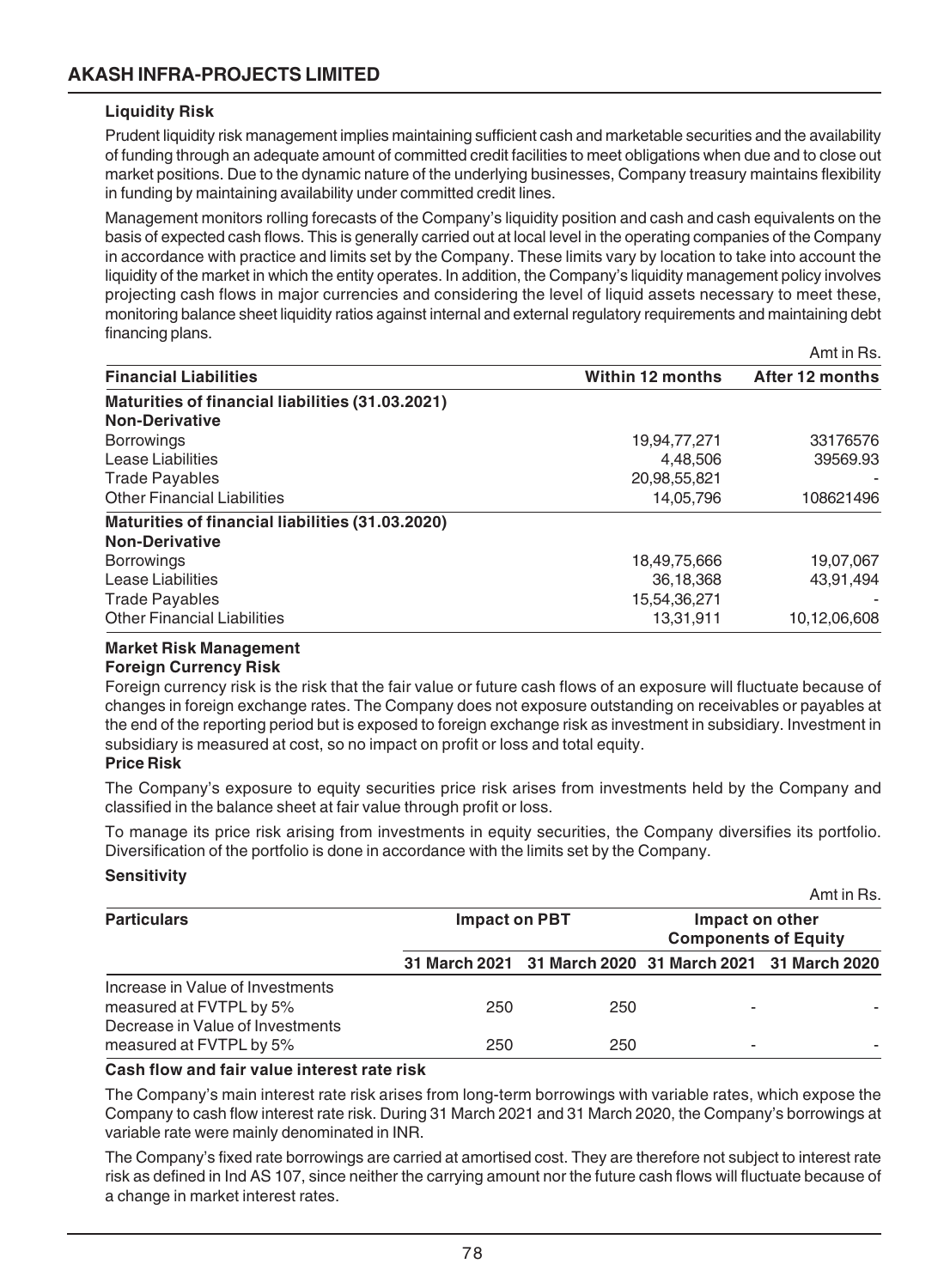#### **(a) Interest rate risk exposure**

|                          |                             | Amt in Rs.   |
|--------------------------|-----------------------------|--------------|
| <b>Particulars</b>       | 31 March 2021 31 March 2020 |              |
| Variable Rate borrowings | 21.71.53.847                | 16.68.82.734 |

#### **At the end of reporting period the Company had the following variablerate borrowings**

Amt in Rs. **Particulars 31 March 2021 31 March 2020 Average Balance % of Average Balance % of Interest Total Loan Interest Total Loan** Rate **Rate** Rate Bank Cash Credit Loans 13.75% 17,82,46,780 82.08% 11.70% 15,45,87,442 92.63% Bank Term Loans 8.81% 3,89,07,067 17.92% 8.81% 1,22,95,292 7.37% **Net Exposure 21,71,53,847 100% 16,68,82,734 100.00% Sensitivity Analysis** Amt in Rs. **Particulars Community Community Impact on PBT** Impact on other **Components of Equity 31 March 2021 31 March 2020 31 March 2021 31 March 2020**

#### **35. Capital Management**

Interest Rate increase by

The Company's objectives when managing capital are to

- safeguard their ability to continue as a going concern, so that they can continue to provide returns for shareholders and benefits for other stakeholders, and
- Maintain an optimal capital structure to reduce the cost of capital.

100 basis points (21,71,538) (1851384)

Consistent with others in the industry, the Company monitors capital on the basis of the following gearing ratio:

Net debt (total borrowings net of cash and cash equivalents)divided by 'Total Equity' (as shown in the balance sheet). Amt in Rs.

| <b>Particulars</b>       | 31 March 2021 | AIIII III ns.<br>31 March 2020 |
|--------------------------|---------------|--------------------------------|
| Net Debt                 | 23.13.66.120  | 18.46.23.731                   |
| <b>Total Equity</b>      | 77.18.34.979  | 76.08.48.792                   |
| <b>Debt Equity Ratio</b> | 0.30          | 0.24                           |

#### **Dividends recognized as distributed to owners Paid during the year**

|                                                         |   | Amt in Rs.                  |
|---------------------------------------------------------|---|-----------------------------|
| <b>Particulars</b>                                      |   | 31 March 2021 31 March 2020 |
| <b>Final Dividend</b>                                   |   |                             |
| - Details per share (Dividend declared for 1,68,62,534  | ۰ | 84.31.267                   |
| equity share during the year 2019 -20 of year 2018-19)  |   | 0.50                        |
| Interim Dividend paid during the year-Details per share | - |                             |

The board of directors have recommended dividend of 0.10 per fully paid up equity share of Rs 10/- each, which is subject to approval of members at Annual General Meeting.

#### **36. Segment information**

In line with Ind AS 108 operating segments and basis of the review of operations being done by the senior management, the operations of the group fall under civil construction business which is considered to be the only reportable segment by the management. The Company is principally engaged in a single business segment viz., "civil construction" which is also the major revenue generating product.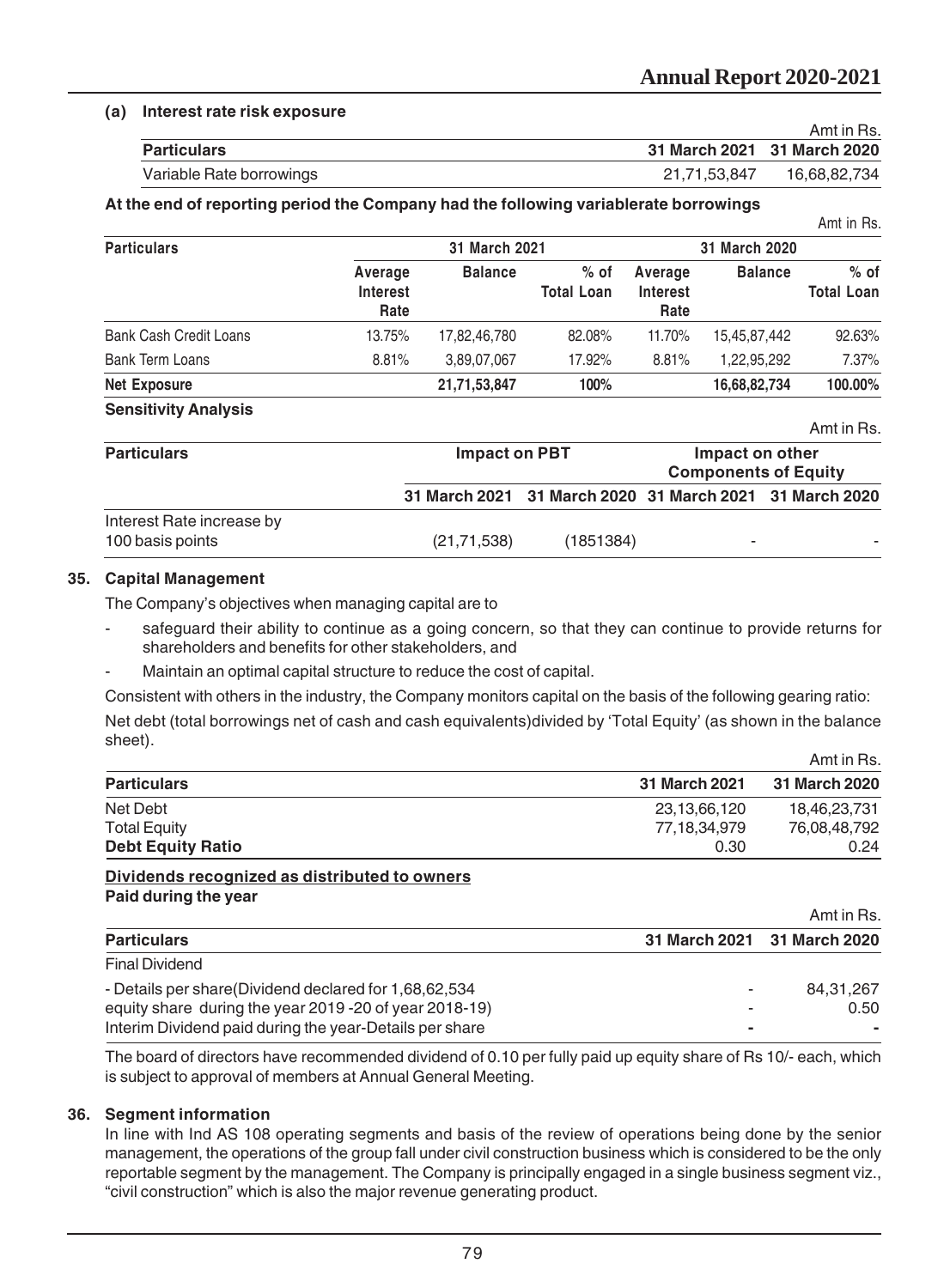|    |                                                                |              | Amt in Rs.                    |
|----|----------------------------------------------------------------|--------------|-------------------------------|
|    | <b>Revenue form Product/Service</b>                            | Year ended   | Year ended                    |
|    |                                                                |              | March 31, 2021 March 31, 2020 |
|    | Information about the Products and Services:                   |              |                               |
|    | Civil construction                                             | 67,05,68,417 | 68,67,91,587                  |
|    | Other                                                          | 15,83,625    | 3,93,60,819                   |
| 2. | <b>Information about Geographical Areas:</b>                   |              |                               |
|    | Within India                                                   | 67,21,52,042 | 72,61,52,406                  |
|    | Outside India                                                  |              |                               |
| 3. | <b>Information about Major Customers:</b>                      |              |                               |
|    | Customer represents 10% or more of the Company's total revenue |              |                               |
|    | No of customer                                                 | 3            | 2                             |
|    | Amount                                                         | 45,09,17,908 | 28,38,90,398                  |
|    | Percentage of total revenue                                    | 67.24%       | 39.09%                        |
|    |                                                                |              |                               |

#### **37. Lease**

#### **Leases as lessee**

# **i. Right-of-use assets**

Right-of-use assets related to leased properties that do not meet the definition of investment property arepresented as property, plant and equipment  $\lambda$ 

|                                        |                          | AMI IN RS.    |
|----------------------------------------|--------------------------|---------------|
| <b>Particulars</b>                     | <b>Land and Building</b> | Total         |
| Balance at April 1, 2019               | 1,07,37,918              | 1,07,37,918   |
| Less: Depreciation charge for the year | (34, 82, 568)            | (34, 82, 568) |
| Balance at March 31, 2020              | 72,55,350                | 72,55,350     |
| Less: Lease modification               | (64, 49, 077)            | (64, 49, 077) |
| Less: Depreciation charge for the year | (3,87,011)               | (3,87,011)    |
| Balance at March 31, 2021              | 4,19,262                 | 4,19,262      |

#### **ii. Lease liability**

Maturity analysis of lease liability - undiscounted contractual cash flows

|                                                                             |                | Amt in Rs.     |
|-----------------------------------------------------------------------------|----------------|----------------|
| <b>Particulars</b>                                                          | March 31, 2021 | March 31, 2020 |
| Less than one year                                                          | 4,80,000       | 43.20.000      |
| One to three years                                                          | 40,000         | 46,80,000      |
| More than three years                                                       |                |                |
| Total undiscounted cash flows                                               | 5,20,000       | 90,00,000      |
| The following is the break-up of current and non-current lease liabilities. |                |                |
| Non-current                                                                 | 39,570         | 43.91.464      |
| Current                                                                     | 4,48,506       | 36,18,368      |
| Amount researcheed in nuclit or less                                        |                |                |

#### **iii. Amount recognised in profit or loss**

Income from sub-leasing right-of-use assets presented in 'other revenue' Rs Nil. Lease expenses recognised in statement of profit and loss account not included in the measurement of lease<br>liability: Amt in Rs. liability: Amt in Rs.

| <b>Particulars</b>                                       | Year ended | Year ended<br>March 31, 2021 March 31, 2020 |
|----------------------------------------------------------|------------|---------------------------------------------|
| Short-term lease rent expense                            | 4,80,000   | 80,19,754                                   |
| Depreciation and impairment losses                       |            |                                             |
| Depreciation of right of use lease asset                 | 3,87,011   | 34,82,568                                   |
| Finance cost                                             |            |                                             |
| Interest expense on lease liability                      | 77.972     | 10,76,589                                   |
| Amount recognised in statement of cash flows<br>iv.      |            |                                             |
| Cash outflow for short-term leases                       | 80,93,313  | 80,19,784                                   |
| Principal component of Cash outflow for long-term leases | 4,02,028   | 53,96,589                                   |
| Total cash outflow for leases                            | 84,95,341  | 1,34,16,373                                 |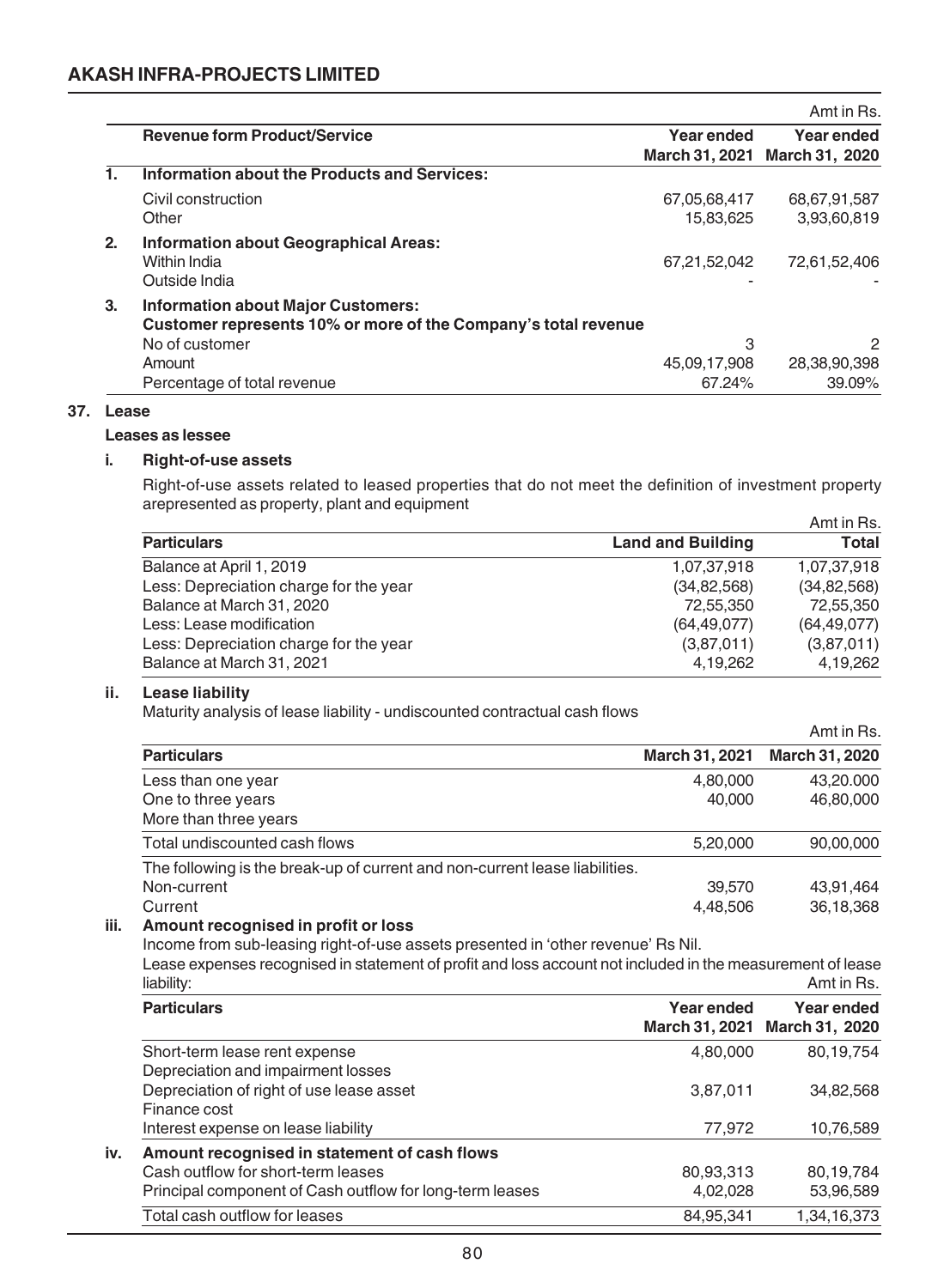Amt in Rs.

#### **38. Related Party Transactions: Give a List of related parties with relationship (a) Key Managerial Personnel:**

|     | <b>Name of KeyManagerial Personnel</b> | <b>Status</b>                  |
|-----|----------------------------------------|--------------------------------|
|     | Shri Yogin H. Patel                    | <b>Managing Director</b>       |
|     | Shri Ambusinh P. Gol                   | Chairman & Managing            |
|     | Shri Premalsinh P. Gol                 | Whole time Director            |
|     | Shri Dineshbhai H. Patel               | Whole time Director            |
|     | Shrimati Bhavnaben A. Gol              | Director                       |
|     | Shri Ashwin B. Jani                    | Independent Director           |
|     | Shri Monika Shekhawat                  | Independent Director           |
|     | Shri Bhanuchandra K.Bhaysar            | Independent Director           |
|     | Shri Ghanshyambhai Vitthalbhai Patel   | Independent Director           |
|     | Shrimati Varsha Mahendrakumar Thakkar  | Independent Director           |
|     | Shri Sujitkumar Padhi                  | <b>Chief Financial officer</b> |
|     | Shrimati Priyanka Munshi               | <b>Company Secretary</b>       |
| (b) | <b>List of Related Parties</b>         |                                |
|     | Name of Related Party                  | Nature of Relationship         |
|     | Akash Infra Inc., USA                  | Subsidiary                     |
|     |                                        |                                |

# Akash Petroleum Private Limited **Associate Company** Akash Residency and Hospitality Pvt. Ltd Associate Company

ging Director

# **(c) Key Managerial Personnel Compensation:**

| <b>Particulars</b>          | Year ended     | Year ended     |
|-----------------------------|----------------|----------------|
|                             | March 31, 2021 | March 31, 2020 |
| Shri Yogin H. Patel         | 34,50,000      | 74,00,000      |
| Shri Ambusinh P. Gol        | 34,50,000      | 74,00,000      |
| Shri Premalsinh P. Gol      | 17,25,000      | 27,00,000      |
| Shri Dineshbhai H. Patel    | 17,25,000      | 27,00,000      |
| Shrimati Bhavnaben A. Gol   | 25,000         | 90,000         |
| Shri Ashwin B. Jani         | 25,000         | 70,000         |
| Shri Monika Shekhawat       | 25,000         | 70,000         |
| Shri Bhanuchandra K.Bhaysar | 25,000         | 50,000         |
| Shri Ghanshyambhai V. Patel | 17,500         |                |
| Smt. Varshaben M. Thakor    | 15,000         |                |
| Shri Sujit kumarPadhi       | 5,64,594       | 5,70,472       |
| Shrimati Upasnaben A. Patel |                | 17,032         |
| Shrimati Priyanka Munshi    | 1,72,500       | 1,46,107       |
| Total                       | 1,12,19,594    | 2,12,13,611    |

# **(d) Transactions with related Parties**

|                                                 |                                 |                                             |                       |                                      | Amt in Rs.                  |
|-------------------------------------------------|---------------------------------|---------------------------------------------|-----------------------|--------------------------------------|-----------------------------|
| Name of Related Party                           | Nature of<br><b>Transaction</b> | <b>Year Ended</b><br><b>31st March 2021</b> |                       | <b>Year Ended</b><br>31st March 2020 |                             |
|                                                 |                                 | Amount of<br>transactions                   | Amount<br>Outstanding | Amount of<br>transactions            | Amount<br>Outstanding       |
| Yogin H. Patel                                  | Unsecured Loan                  | 30.00.000                                   | 70.00.000 Cr.         |                                      | 1,00,00,000 1,00,00,000 Cr. |
| Ambusinh P. Gol                                 | Unsecured Loan                  | 15,00,000                                   | 85,00,000 Cr.         |                                      | 1,00,00,000 1,00,00,000 Cr. |
| Yogin H. Patel                                  | Lease Rent                      | 4,80,000                                    | 4,80,000 Cr.          | 13,20,000                            |                             |
| Ambusinh P. Gol                                 | Lease Rent                      | 4.80.000                                    | 4.80.000 Cr.          | 13.20.000                            |                             |
| Akash Petroleum Pvt. Ltd                        | Purchase of goods               | 4,04,90,572                                 | 44.53.441 Cr.         | 3,66,99,822                          | 15,07,776 Cr                |
| Akash Petroleum Pvt. Ltd<br>Akash Residency and | Misc income(Rent)               | 6,00,000                                    |                       | 12,000                               |                             |
| Hospitality Pvt. Ltd                            | <b>Contracts Receipt</b>        | 1,22,94,325                                 | 1,24,30,693 Dr.       | 63,96,170                            | 79,265 Dr.                  |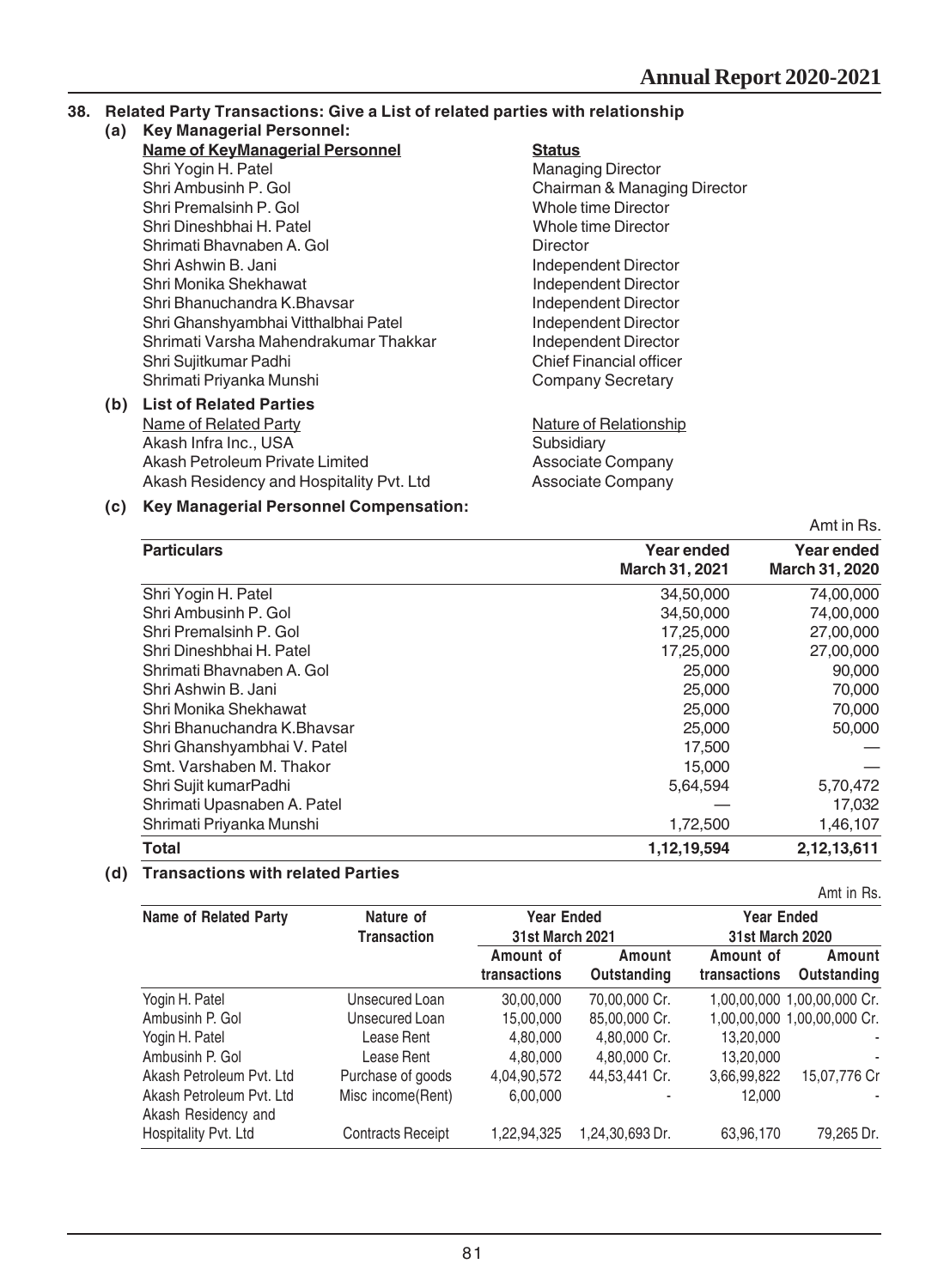|                                                                             |                                 | Amt in Rs.                             |
|-----------------------------------------------------------------------------|---------------------------------|----------------------------------------|
| <b>Particulars</b>                                                          | Year ended<br>March 31,<br>2021 | <b>Year ended</b><br>March 31,<br>2020 |
| 39. Earningsper Share (in Rs.)<br><b>Basic EPS</b>                          |                                 |                                        |
| From Continuing Operations attributable to equity share holders             | 0.65                            | 0.40                                   |
| From Discontinuing Operations                                               |                                 |                                        |
| Total Basic EPS attributable to equity Shareholders                         | 0.65                            | 0.40                                   |
| <b>Diluted EPS</b>                                                          |                                 |                                        |
| From Continuing Operations attributable to equity share holders             | 0.65                            | 0.40                                   |
| From Discontinuing Operations                                               |                                 |                                        |
| Total Diluted EPS attributable to equity Shareholders                       | 0.65                            | 0.40                                   |
| Reconciliation of earnings used in calculation of EPS                       |                                 |                                        |
| <b>Basic EPS</b>                                                            |                                 |                                        |
| Profit attributable to equity shareholders used in calculation of Basic EPS |                                 |                                        |
| from continuing operations                                                  | 1,09,86,157                     | 68,14,308                              |
| from discontinued operations                                                |                                 |                                        |
| <b>Diluted EPS</b>                                                          |                                 |                                        |
| Profit from continuing operations attributable to equity shareholders       | 1,09,86,157                     | 68,14,308                              |
| Used in calculation of basic EPS                                            |                                 |                                        |
| Add/lessUsed in calculation of diluted EPS                                  |                                 |                                        |
| Profit from discontinued operation                                          |                                 |                                        |
| Profit attributable to equity holders of the company                        |                                 |                                        |
| used in calculating diluted EPS                                             | 1,09,86,157                     | 68,14,308                              |
| Weighted Average number of shares as denominator                            |                                 |                                        |
| Weighted average number of shares used in calculation of Basic EPS          | 1,68,62,534                     | 1,68,62,534                            |
| Adjustment for calculation of diluted EPS                                   |                                 |                                        |
| Options                                                                     |                                 |                                        |
| <b>Convertible Warrants</b>                                                 |                                 |                                        |
| Weighted average number of equity shares and potential equity shares        |                                 |                                        |
| used as denominator in calculation of Diluted EPS                           | 1,68,62,534                     | 1,68,62,534                            |
| 40. Employee Benefits                                                       |                                 |                                        |
| <b>Defined Contribution Plan</b>                                            |                                 |                                        |
| Company's Contribution towards Provident Fund & Other Fund                  | 13,03,140                       | 12,06,290                              |
| <b>Defined Benefits Plan</b>                                                |                                 |                                        |
| Gratuity:                                                                   |                                 |                                        |

The Company has a defined benefit gratuity plan. Every employee who has completed five years or more of service gets a gratuity on departure at 15 days salary (last drawn salary) for each completed year of service.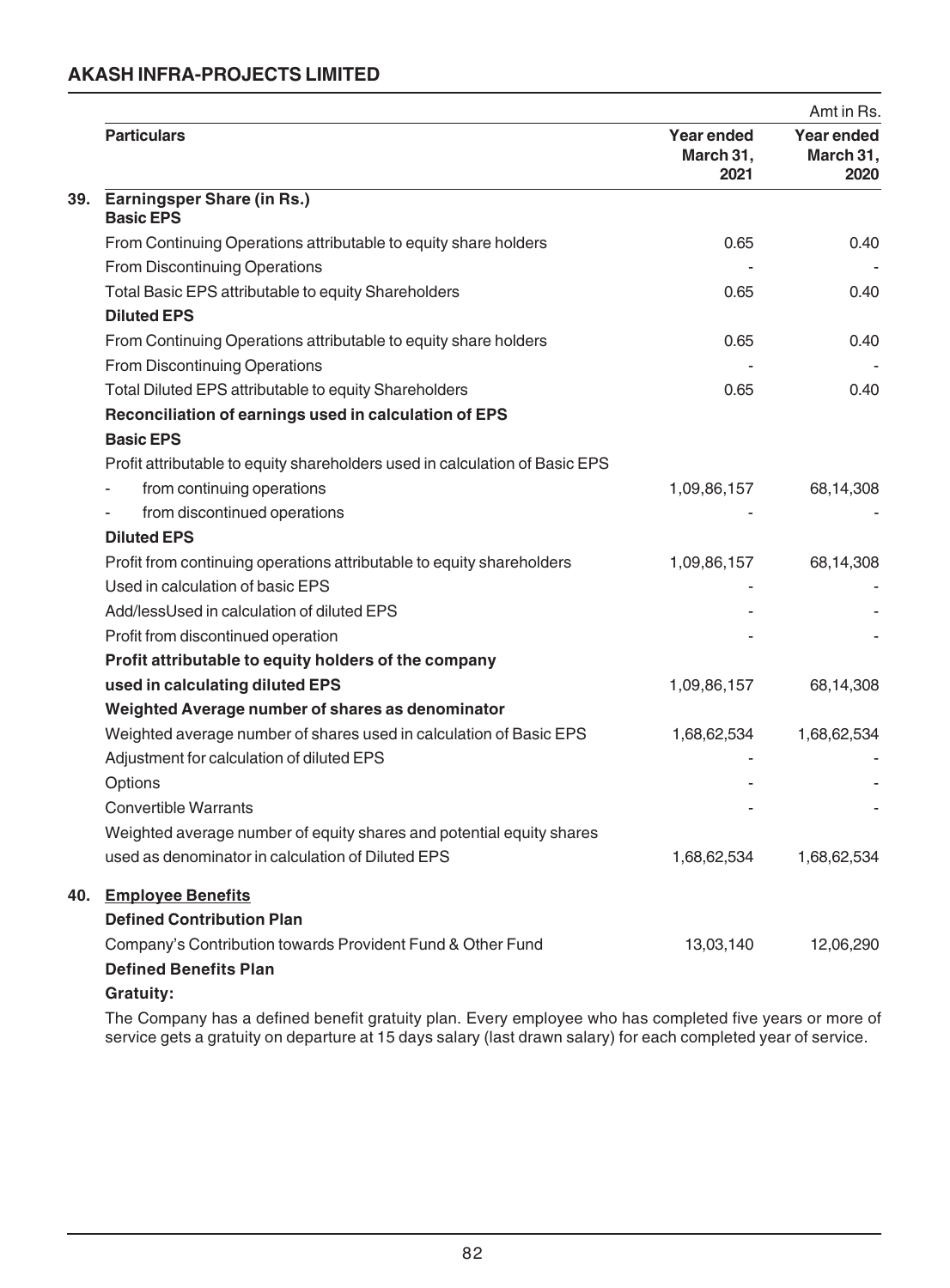The following table sets out the amounts recognised in the company's financial statements based on actuarial valuations being carried out as at 31<sup>st</sup> March 2021

|     |                                                                                                                    |               | Amt in Rs.                                  |
|-----|--------------------------------------------------------------------------------------------------------------------|---------------|---------------------------------------------|
|     | <b>Particulars</b>                                                                                                 | Year ended    | Year ended<br>March 31, 2021 March 31, 2020 |
|     | <b>Balance sheet disclosures</b>                                                                                   |               |                                             |
| (a) | The amounts disclosed in the balance sheet and the movements<br>in the defined benefit obligation over the period: |               |                                             |
|     | Liability at the beginning of the period                                                                           | 52,85,474     | 52,32,021                                   |
|     | <b>Interest Costs</b>                                                                                              | 3,62,584      | 3,92,402                                    |
|     | <b>Current Service Costs</b>                                                                                       | 2,18,645      | 2,34,181                                    |
|     | <b>Transfers</b>                                                                                                   |               |                                             |
|     | Benefits paid                                                                                                      |               | (1,09,846)                                  |
|     | Actuarial (Gain)/Loss on obligations due to change in                                                              |               |                                             |
|     | Demography<br>Financials                                                                                           |               |                                             |
|     | Experience                                                                                                         | 13.239        | (2,71,312)                                  |
|     |                                                                                                                    | 2,36,949      | (1, 91, 972)                                |
|     | Liability at the end of the period                                                                                 | 61,16,891     | 52,85,474                                   |
| (b) | Movements in the fair value of plan assets                                                                         |               |                                             |
|     | Fair value of plan assets at the beginning of the period                                                           | 44,49,502     | 32,21,671                                   |
|     | Interest Income                                                                                                    | 3,05,236      | 2,41,625                                    |
|     | Expected return on plan assets                                                                                     | (2,001)       | 63,309                                      |
|     | Contributions                                                                                                      | 132           | 10,32,743                                   |
|     | Benefits paid                                                                                                      |               | (1,09,846)                                  |
|     | Fair value of plan assets at the end of the period                                                                 | 47,52,869     | 44,49,502                                   |
| (c) | Net liability disclosed above relates to                                                                           |               |                                             |
|     | <b>Particulars</b>                                                                                                 | 31 March 2021 | 31 March 2020                               |
|     | Fair value of plan assets at the end of the period                                                                 | 61,16,891     | 52.85.474                                   |
|     | Liability as at the end of the period                                                                              | (47, 52, 869) | (44, 49, 502)                               |
|     | <b>Net Liability/Asset</b>                                                                                         | 13,64,022     | 8,35,972                                    |
|     | <b>Non-Current Portion</b>                                                                                         | 8,78,039      |                                             |
|     | <b>Current Portion</b>                                                                                             | 4,86,118      | 8,35,971                                    |
| (d) | <b>Balance Sheet Reconciliation</b>                                                                                |               |                                             |
|     | <b>Opening Net liability</b>                                                                                       | 8,35,972      | 20,10,350                                   |
|     | Expenses recognised in the statement of P&L                                                                        | 2,75,993      | 3,84,958                                    |
|     | Expenses recognised in the OCI                                                                                     | 2,52,189      | (5, 26, 593)                                |
|     | Benefits Paid to employees                                                                                         | (132)         | (10, 32, 743)                               |
|     | Amount recognised in the Balance Sheet                                                                             | 13,64,022     | 8,35,971                                    |
|     |                                                                                                                    |               |                                             |
|     | <b>Particulars</b>                                                                                                 | Year ended    | <b>Year ended</b>                           |
|     |                                                                                                                    |               | March 31, 2021 March 31, 2020               |
|     | <b>Profit &amp; Loss Disclosures</b>                                                                               |               |                                             |
| (a) | Net interest Cost for Current period                                                                               |               |                                             |
|     | <b>Interest Cost</b>                                                                                               | 3,62,645      | 3,92,402                                    |
|     | Interest Income                                                                                                    | (3,05,236)    | (2, 41, 625)                                |
|     | Net interest Cost                                                                                                  | 57,348        | 1,50,777                                    |
|     | (b) Expenses recognised in the profit & loss                                                                       |               |                                             |
|     | <b>Current Service Cost</b>                                                                                        | 2,18,645      | 2,34,181                                    |
|     | Net Interest Cost                                                                                                  | 57,348        | 1,50,777                                    |
|     | Expenses recognised in the profit & loss                                                                           | 2,75,993      | 3,84,958                                    |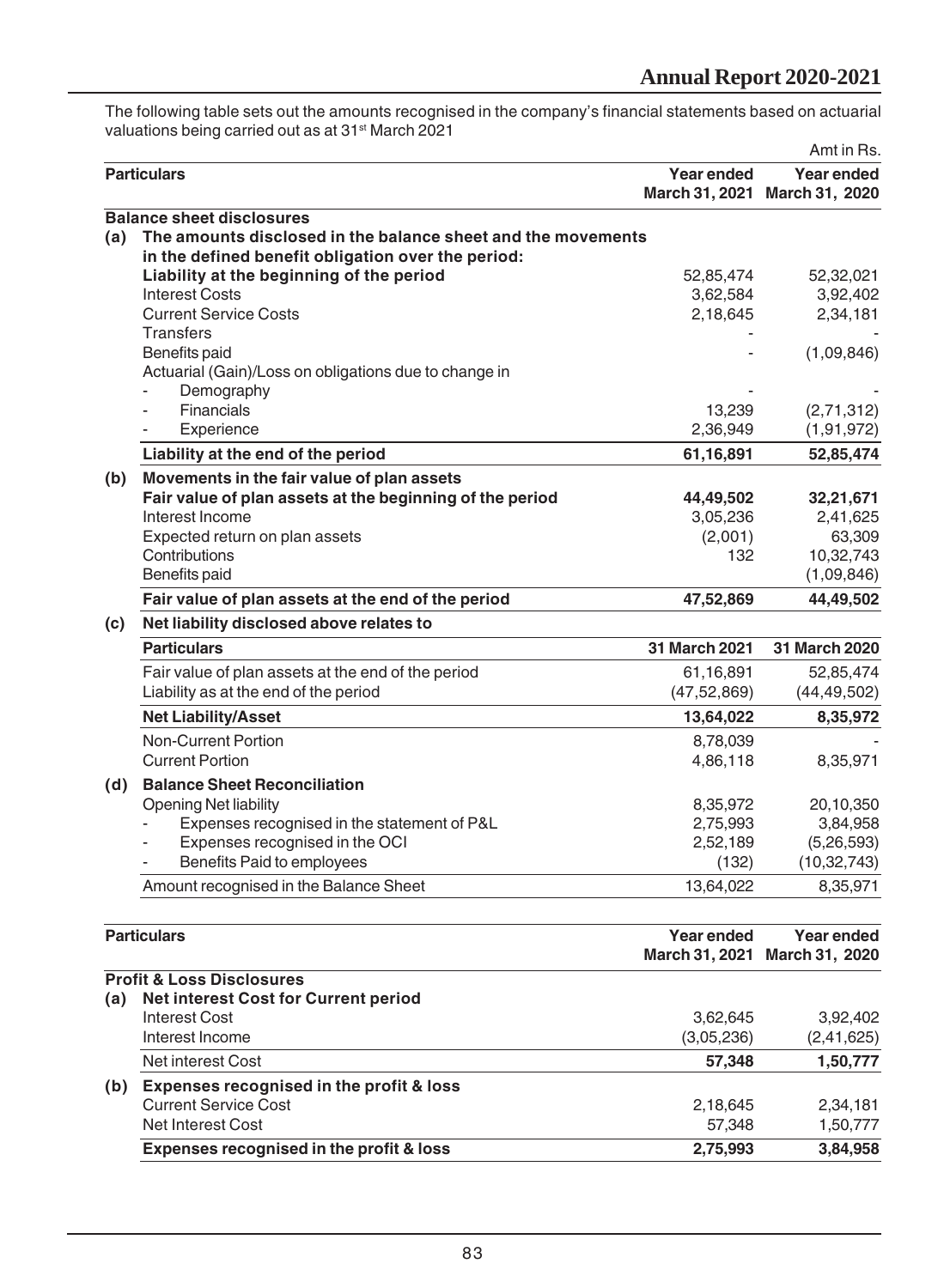|     |                                                                               |               | Amt in Rs.                    |
|-----|-------------------------------------------------------------------------------|---------------|-------------------------------|
|     | <b>Particulars</b>                                                            | Year ended    | Year ended                    |
|     |                                                                               |               | March 31, 2021 March 31, 2020 |
| (c) | <b>Expenses recognised in the Other Comprehensive Income</b><br>Remeasurement |               |                               |
|     | Expected return on plan assets                                                | 2.001         | (63,309)                      |
|     | Actuarial (Gain) or Loss                                                      | 2,50,188      | (4,63,284)                    |
|     |                                                                               |               |                               |
|     | Net (Income) / Expenses recognisedinOCI                                       | 2,52,189      | (5, 26, 593)                  |
|     |                                                                               |               | Amt in Rs.                    |
|     | <b>Particulars</b>                                                            | 31 March 2021 | 31 March 2020                 |
|     | <b>Sensitivity Analysis</b>                                                   |               |                               |
|     | Projected Benefit obligation on current assumptions                           | 61,16,891     | 5,285,474                     |
|     | Data effect of 1% change in Rate of                                           |               |                               |
|     | Discounting                                                                   | (2, 11, 393)  | (3,32,654)                    |
|     | Salary Increase                                                               | 1,70,621      | 2,49,353                      |
|     | Employee Turnover                                                             | 25,003        | 60,732                        |
|     | Data effect of (-1%) change in Rate of                                        |               |                               |
|     | Discounting                                                                   | 2,32,174      | 3,37,476                      |
|     | Salary Increase                                                               | (1,54,277)    | (2, 19, 482)                  |
|     | Employee Turnover                                                             | (27, 023)     | (66, 205)                     |
|     | <b>Significant Actuarial Assumptions</b>                                      |               |                               |
|     | Discount Rate                                                                 | 6.80%         | 6.86%                         |
|     | Rate of return on Plan Assets                                                 | 6.80%         | 6.86%                         |
|     | <b>Salary Escalation</b>                                                      | 5.00%         | 5.00%                         |
|     | <b>Attrition Rate</b>                                                         | 2.00%         | 2.00%                         |
|     |                                                                               |               |                               |

#### **41. Contingent Liabilities and Assets**

- (a) Contingent Liabilities not provided for are Rs. 2500Lacs (Previous year-Rs. 3700 Lacs), being bank guarantees issued by Punjab National Bank, Gandhinagar on behalf of the company.
- (b) The company has been claiming Income Tax benefit under section 80IA(4) of the Income Tax Act,1961 from year to year. The Income Tax Assessing officer has disallowed the company's such claim from assessment year 2003-04 to 2011-12 till date. The company preferred appeals against the said disallowance and the appeals for AY 2003.04 to AY 2007.08 are pending with ITAT Ahmedabad.

For assessment year 2008-09 to 2013-14 the company's claim u/s 80IA(4) is allowed by the Income Tax department.

Further, the Company has paid the entire tax liabilities for A.Y. 2003.04 to 2007.08 due to such disallowance.

- (c) In continuation with our note No. 2(c) of the Schedule of notes to the Accounts for the earlier year 2017-18 with regard to rent and interest of Rs 2,30,77,329/- demand raised by the Ahmedabad Muncipal Corporation (AMC) - the company has denied this claims of the AMC and between the legal passé the H'ble Gujarat High Court had appointed Shri H.B. Antony as Arbitrator. However due to his sad demise the Court has appointed Shri S. I. Patel in his place and proceedings are underway at present and company is expecting favorable award in its favor. Looking to this the company has still not provided for the said Rent, Interest thereon.
- (d) There are certain disputes with AMC with regards to the quality of road construction and this has resulted in overdue payment of Rs 26.53 Crores from AMC. The Company however treats these as good, though overdue on the basis of proceedings going on at present.
- (e) Company has available as MAT Credit under Income tax rules. However, company has recognized assets only when it availed. MAT Available for ended AY 21-22 of Rs 2,82,32,739/-.
- f) The Company had made a petition (vide Petition No.177 of 2018) under Arbitration Act as per the guidelines of H'ble Gujarat High Court against GIDC., Modasa for the work "Upgradation of existing road, Approach,SWD, slab culvert and water supply at GIDC., Modasa Industrial Estate under A.I.I. Scheme" for not releasing the work order and work even after Company has given necessary security deposit and Bank Guarantee.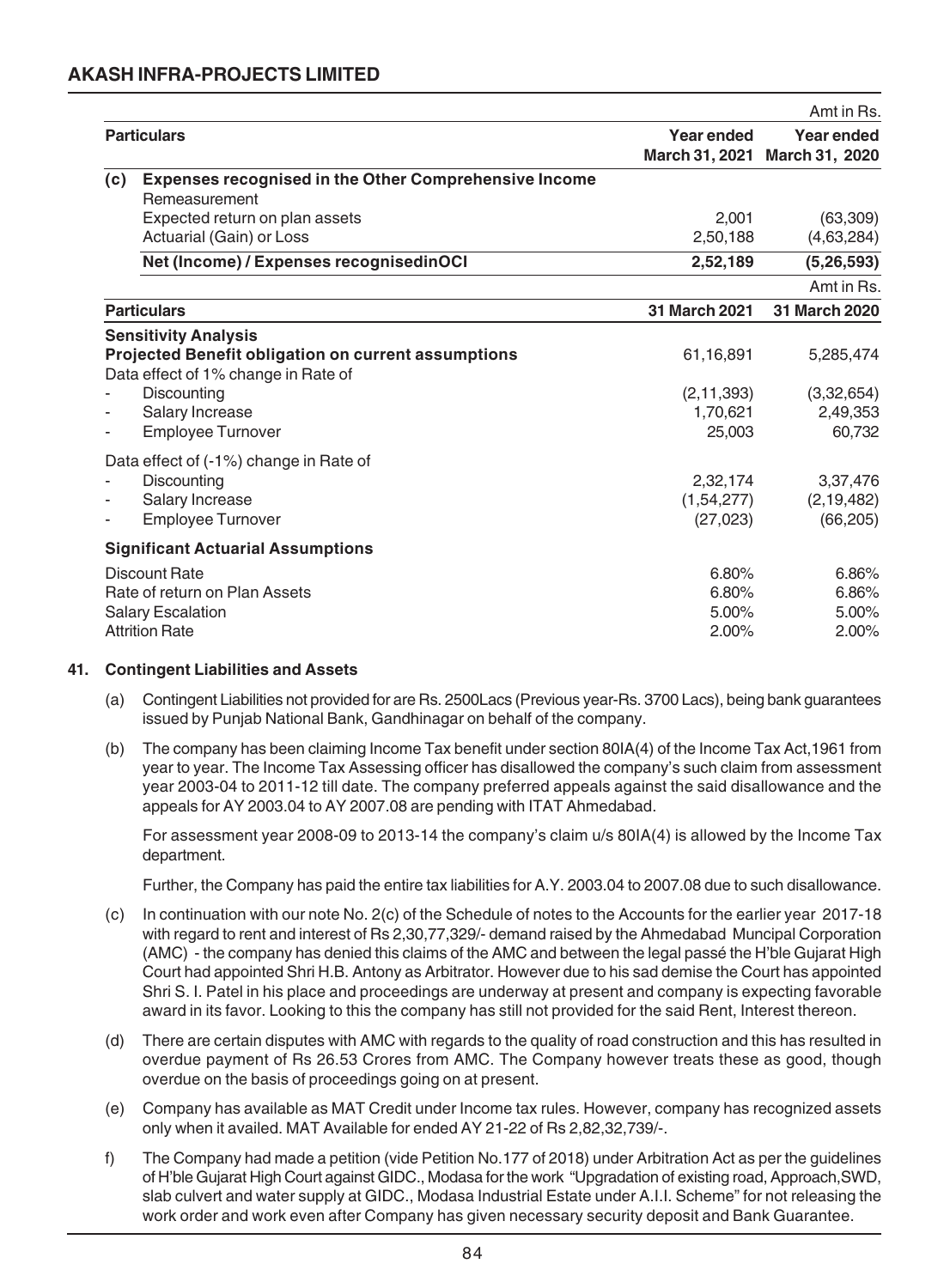The Arbitrator Shri K.S. Jhaveri had given award in favor of the Company for Rs. 49,37,049/- on 31.05.2021 as has been appointed by Gujarat High Court after the First arbitrator late Shri H.B. Antani passed away on 24.08.2020.

#### **The Company's management has booked the above amount as income in the year under review i.e.FY 2020-21 considering the following facts.**

- i. Had the said work order was not cancelled, we could have completed the work within one year as per the tender condition and booked the income in 2019-20
- ii. Had the First Arbitrator not expired, he could have awarded the same in FY 2020-21
- iii. On the date of award, the audit for FY 2020-21 was not completed.

#### **42. Revenue from Contracts with Customers: Disaggregated Revenue Information:**

|                                                     |                              | Amt in Rs.                   |  |  |
|-----------------------------------------------------|------------------------------|------------------------------|--|--|
| <b>Particulars</b>                                  |                              | Revenue from the product     |  |  |
|                                                     | Year ended<br>March 31, 2021 | Year ended<br>March 31, 2020 |  |  |
| <b>Types of Product/Service</b>                     |                              |                              |  |  |
| <b>Contracts Receipt</b>                            | 67,05,68,417                 | 68,67,91,587                 |  |  |
| Other Operating Income                              | 15,83,625                    | 3,93,60,819                  |  |  |
| <b>Geographical Disaggregation:</b>                 |                              |                              |  |  |
| Revenues within India                               | 67,21,52,042                 | 72,61,52,406                 |  |  |
| Timing of revenue recognition wise                  |                              |                              |  |  |
| At a point in time<br>$\overline{\phantom{a}}$      | 15,83,625                    | 3,93,60,819                  |  |  |
| Over the period of time<br>$\overline{\phantom{a}}$ | 67,05,68,417                 | 68,67,91,587                 |  |  |
| $\sim$ $\sim$ $\sim$ $\sim$ $\sim$ $\sim$           |                              |                              |  |  |

#### **Contract balances:**

**The following table provides information about receivables, contracts assets and contract liabilities from contracts with customers:**  $\overline{a}$ 

|                             |              | Amt in Rs.   |  |  |
|-----------------------------|--------------|--------------|--|--|
| <b>Particulars</b>          |              | Amount       |  |  |
|                             | 2020-2021    | 2019-2020    |  |  |
| <b>Contract assets</b>      |              |              |  |  |
| <b>Trade Receivables</b>    | 65,52,08,236 | 52,88,23,005 |  |  |
| <b>Contract liabilities</b> |              |              |  |  |
| Advances from customers     | $\,$         |              |  |  |

#### **43. Impact of the CoVID-19 pandemic on the business**

All the operations were disrupted since mid of March, 2021 and were partially resumed from early May, 2021. The condition is estimated to come back to normalcy by First half of the Financial year 2021-22.

#### **Ability to maintain operations including the factories/units/office spaces functioning and closed down.**

The operations at project site and Corporate Office has been resumed and the company is adhering to the safety norms prescribed by the Government of India, related to Social Distancing, mandatory wearing of face mask, face cover, proper sanitization of work place and working with the reduced work force to maintain social distancing.

Amidst the crisis, the safety of our employees has been our top-most priority and the Company has taken several measures to ensure their well-being. All employees have been instructed to download the Aarogyasetu app launched by the Government of India. We have curtailed the number of employees working at the plants. At the Registered office of the Company also limited number of employees is called for carrying out operations.

# **Schedule, if any, for restarting the operations:**

As stated above, the Company has partially commenced the operation. Based on the availability of raw material at regular level and migrating back labourers from other states, the Company will commence the operations at other sites also.

However, we expect that all the plants would be operative by July 2021.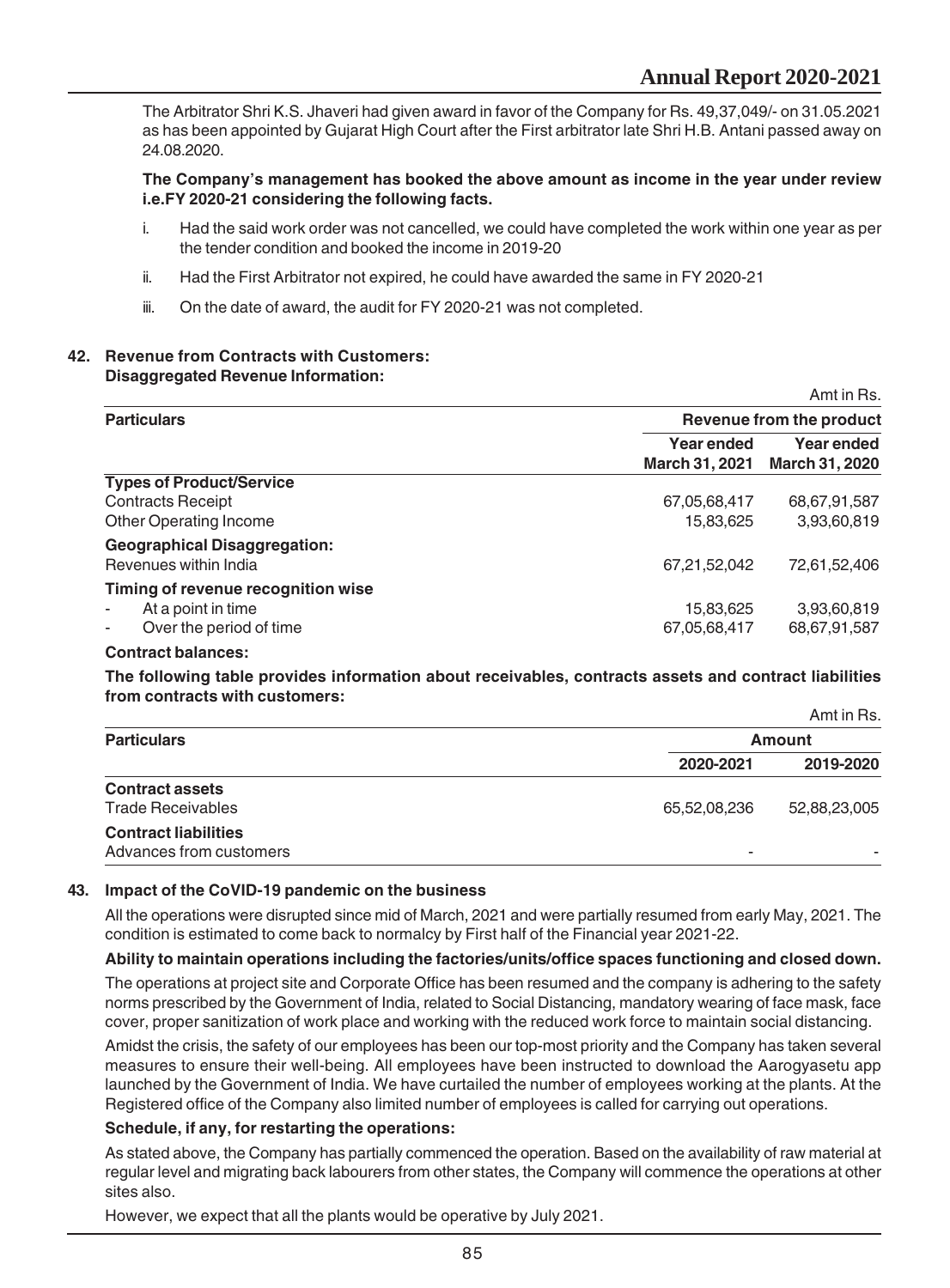# **Steps taken to ensure smooth functioning of operations:**

All the locations/plants/ office spaces, where the Company is operating, have been sanitized to ensure safety of the work force of the Company. All safety protocols such as temperature checking, maintaining social distancing, sanitizing and washing hands at regular intervals are being adhered very stringently.

#### **Estimation of the future impact of COVID-19 on its operations:**

Considering the fact that the situation is exceptional and is changing dynamically, the Company is not in a position to gauge with certainty, the future impact on its operations. However, the Company is confident about adapting to the changing business environment and respond suitably to fulfill the needs of its customers. While the urgent reverse migration of the migrant work force poses challenges, the Company is quite confident that the demand situation will pick up progressively.

# **Details of impact of CoVID-19 on listed entity's:**

- · **Capital and financial resources -** The Company has availed for Working Capital Term Loan (WCTL) under Government of India's guaranteed Emergency credit line. The Company has also implemented stringent cost control measures across the organization to conserve cash to address any evolving situation resulting from the pandemic.
- · **Profitability**–It is not effected as the company had taken necessary measures in cost reduction.
- · **Liquidity position** the Company has confident to meet its commitments for maintaining Liquidity position.
- · **Ability to service debt and other financing arrangements:** The Company has sufficient cash funds to meet up the debt obligations on timely basis.
- · **Assets:** The Company does not foresee any challenge in realizing/recovering its assets.
- · **Internal financial reporting and control:** There is no material impact on internal financial reporting and control.
- **Supply chain:** The Company is also in constant touch with its key vendors and is working with them to mutually partner each other to propel the business forward.
- · **Demand for its products/services:** It will continue at netural.

# **Existing contracts/agreements where non-fulfillment of the obligations by any party will have significant impact on the listed entity's business:**

The Company is well positioned to fulfill its obligations and existing contracts/arrangements. At present, we do not foresee any contract/agreements which will have significant impact on the business in case of non-fulfilment of obligations by any party.

**44.** Previous year's figures have been rearranged and reclassified wherever necessary to correspond with the current year. The statement of financial position as disclosed for the quarter ended 31st March, 2021 financial results have been reclassified or rearranged due to changes in financial reporting requirements arising from the new or revised standards or interpretations or change in the use of one or more optional exemptions from full retrospective application as permitted under Ind AS 101.

#### **45.** Authorization of Financial statements

The financial statements for the year ended 31st March, 2021 were approved by the Board of Directors on 30<sup>th</sup> June, 2021.

As Per Our report of even date attached. **For Rakesh Bhatt & Co.** Chartered Accountants **Rakesh Bhatt**

# Proprietor MRN 046382 FRN: 131788W UDIN : Place : Gandhinagar Date : 30 / 06/2021

# **For AKASH INFRA PROJECTS LIMITED**

**Chairman & Managing Director Managing Director**<br>DIN 00463335 DIN 00463376 DIN 00463376 DIN 00463335

Sujitkumar Padhi Priyanka Munshi **Chief Financial Officer Company Secretary**

Place : Gandhinagar Date : 30 / 06/2021

Ambusinh P. Gol Yoginkumar H Patel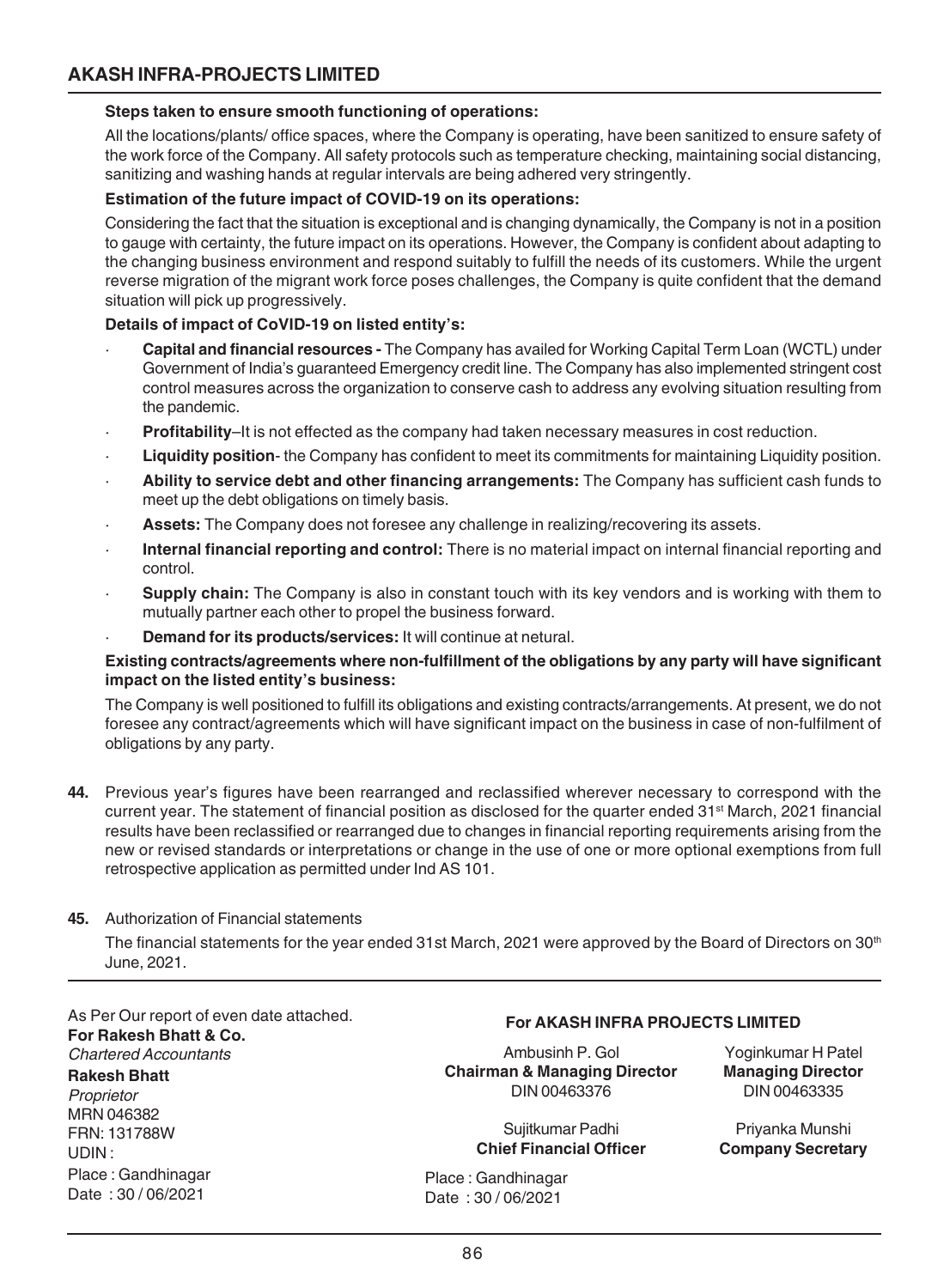# **Independent Auditors' Report**

To, The Members of **Akash Infra - Projects Limited,** Gandhinagar

# **Report on the Consolidated Financial Statements:**

# **Opinion**

We have audited the accompanying Consolidated financial statements of **Akash Infra-Projects Limited,** ("Holding Company") and its subsidiary (Holding Company and its subsidiary together referred to as "the Group") and its associate companies, which comprise the Consolidated Balance Sheet as at 31st March, 2021, and the Consolidated Statement of Profit and Loss (including Consolidated Other Comprehensive Income), the Consolidated Statement of Changes in Equity and the Consolidated Cash Flows Statement for the year then ended, and notes to the consolidated financial statements, including a summary of significant accounting policies and other explanatory information (hereinafter referred to as "the consolidated financial statements").

In our opinion and to the best of our information and according to the explanations given to us, the aforesaid consolidated financial statements give the information required by the Companies Act, 2013 ("the Act") in the manner so required and give a true and fair view in conformity with the Indian Accounting Standards prescribed under the section 133 of the Act read with the Companies (India Accounting Standards) Rules, 2015, as amended, ("Ind AS") and other accounting principles generally accepted in India, of their consolidated state of affairs (consolidated financial position) of the Group as at 31st March, 2021, the consolidated profit (consolidated financial performance including consolidated other comprehensive income), consolidated changes in equity and their consolidated cash flows for the year ended on that date.

# **Basis for Opinion**

We conducted our audit of the consolidated financial statements in accordance with the Standards on Auditing ("SAs") specified under section 143(10) of the Act. Our responsibilities under those Standards are further described in the Auditor's Responsibilities for the Audit of the Consolidated Financial Statements section of our report. We are independent of the Group in accordance with the Code of Ethics issued by the Institute of Chartered Accountant of India ("ICAI") together with the ethical requirements that are relevant to our audit of consolidated financial statements under the provision of the Act and the Rules made thereunder, and we have fulfilled our ethical responsibilities in accordance with these requirements and the ICAI's Code of Ethics. We believe that the audit evidence obtained by us is sufficient and appropriate to provide a basis for our opinion on consolidated financial statements.

# **Key Audit Matters:**

Key audit matters are those matters that, in our professional judgment, were of most significance in our audit of the consolidated financial statements of the current period. These matters were addressed in the context of our audit of consolidated financial statements as a whole, and in forming our opinion thereon, and we do not provide separate opinion on these matters. We have determined the matters described below to be the key audit matters to be communicated in our report.

| <b>Description of Key Audit Matters</b>                                                                                                                                                                                                                                                                                                                                                                                                                                                                                                                 |                                                                                                                                                                                                                                                                                                                                                                                                                                                                                                                                                                                                                                       |
|---------------------------------------------------------------------------------------------------------------------------------------------------------------------------------------------------------------------------------------------------------------------------------------------------------------------------------------------------------------------------------------------------------------------------------------------------------------------------------------------------------------------------------------------------------|---------------------------------------------------------------------------------------------------------------------------------------------------------------------------------------------------------------------------------------------------------------------------------------------------------------------------------------------------------------------------------------------------------------------------------------------------------------------------------------------------------------------------------------------------------------------------------------------------------------------------------------|
| The key audit matters                                                                                                                                                                                                                                                                                                                                                                                                                                                                                                                                   | How the matter was addressed in our audit                                                                                                                                                                                                                                                                                                                                                                                                                                                                                                                                                                                             |
| <b>Revenue recognition:</b>                                                                                                                                                                                                                                                                                                                                                                                                                                                                                                                             |                                                                                                                                                                                                                                                                                                                                                                                                                                                                                                                                                                                                                                       |
| The Company executes the work as per work<br>order of the customer. Most of the customers<br>are State Government/ Panchayats/ Municipal<br>corporations/ AUDA / GUDA. Measurement of the<br>work (MB) being recorded by concerned<br>authorities on the request of the Company as<br>the work progresses.<br>After recording of work in MB, bill is being<br>raised. Revenue being booked at this stage<br>Note:- In the case, suppose though the work<br>being executed but no MB is being recorded,<br>then this would be shown as work in progress. | Our audit procedures where such that we have<br>verified each and every Contract and the terms and<br>condition of the same. We have in accordance with<br>the terms and condition ascertained the work<br>completed and the revenue recognised thereto.<br>Where ever the work is incomplete the work in<br>progress is measured based on the MB sheets.<br>These have been verified on sample basis.<br>All the documentation has had a third party mark up.<br>The work contracts are reconciled with the<br>measurements for which invoices are raised and the<br>work-in-progress where execution of the contracts<br>has begun. |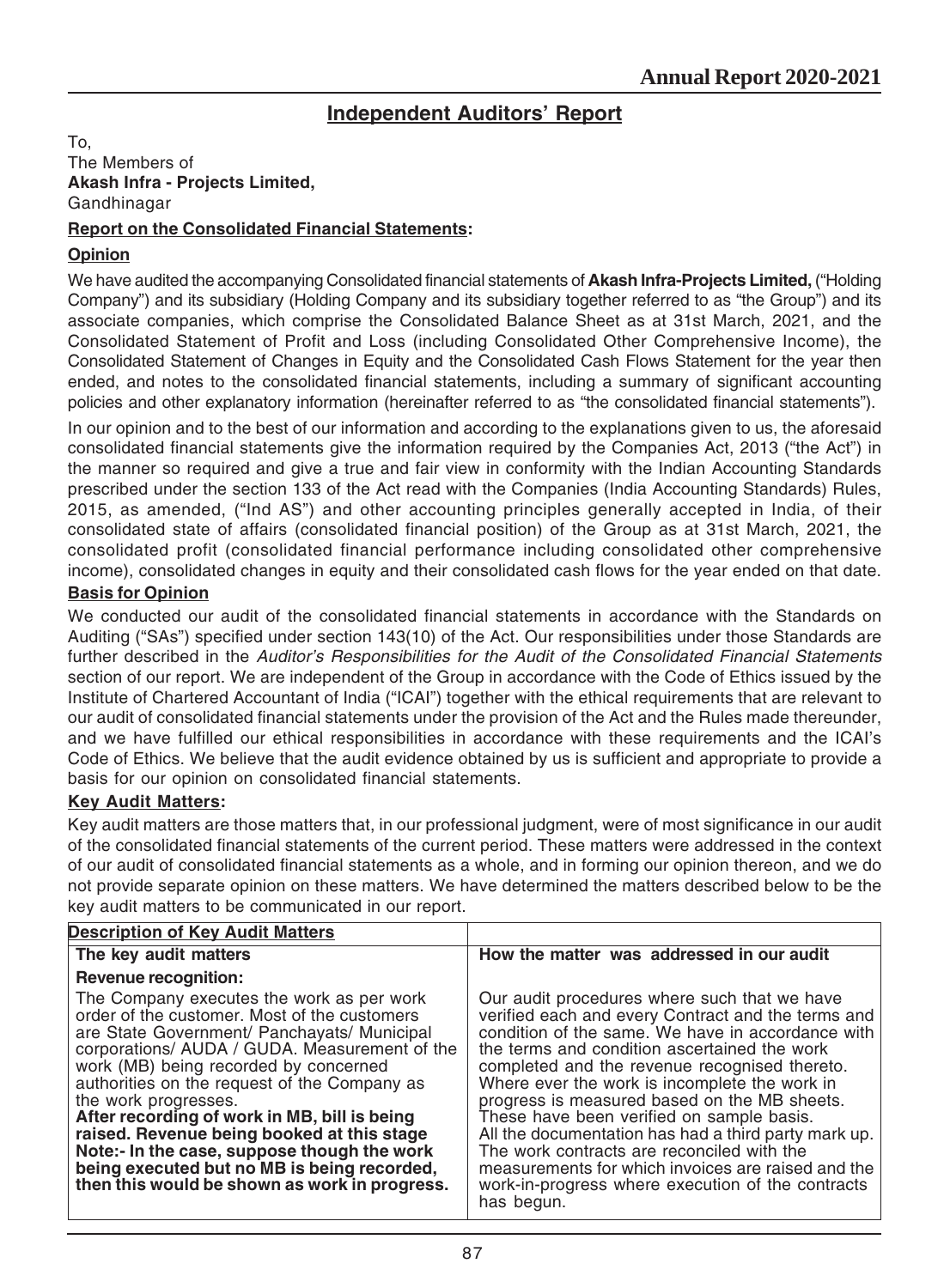# **Information Other than Consolidated Financial Statements and Auditor's Report Thereon**

The Holding Company's management and Board of Directors are responsible for the other information. The other information comprises the information included in the Management Discussion and Analysis, Board's Report including Annexures to Board's Report, Business Responsibility Report, Corporate Governance Report, and Shareholders Information, but does not include the financial statements, and our auditor's report thereon.

Our opinion on the consolidated financial statements does not cover the other information and we do not express any form of assurance conclusion thereon.

In connection with our audit of consolidated financial statements, our responsibility is to read the other information and, in doing so, consider whether the other information is materially inconsistent with the consolidated financial statements or our knowledge obtained during the course of our audit or otherwise appears to be materially misstated. If, based on the work we have performed, we conclude that there is a material misstatement of this other information, we are required to report that fact. We have nothing to report in this regard.

# **Management's and Board of Directors' Responsibility for the Standalone Financial Statements:**

The Holding Company's Management and the Board of Directors are responsible for the preparation and presentation of these consolidated financial statements in terms of the requirements of the Companies Act, 2013 that give a true and fair view of the consolidated financial position, consolidated financial performance (including other comprehensive income), consolidated changes in equity and the consolidated cash flows of the Group including its Associates in accordance with the recognition and measurement principles laid down in Indian Accounting Standards prescribed under Section 133 of the Act read with the relevant Rules issued thereunder and other accounting principles generally accepted in India. The respective Management and Board of Directors of the entities included in the Group and of its associates are responsible for maintenance of adequate accounting records in accordance with the provisions of the Act for safeguarding of the assets of each entity and for preventing and detecting frauds and other irregularities; selection and application of appropriate accounting policies; making judgments and estimates that are reasonable and prudent; and the design, implementation and maintenance of adequate internal financial controls, that were operating effectively for ensuring accuracy and completeness of the accounting records, relevant to the preparation and presentation of the consolidated financial results that give a true and fair view and are free from material misstatement, whether due to fraud or error, which have been used for the purpose of preparation of the consolidated financial results by the Management and the Directors of the Holding Company, as aforesaid.

In preparing the consolidated financial results, the respective Management and the Board of Directors of the entities included in the Group and of its associates, are responsible for assessing the ability of each entity to continue as a going concern, disclosing, as applicable, matters related to going concern and using the going concern basis of accounting unless the respective Board of Directors either intends to liquidate the entity or to cease operations, or has no realistic alternative but to do so.

The respective Board of Directors of the entities included in the Group and of its associates are also responsible for overseeing the financial reporting process of each entity.

# **Auditor's Responsibilities for the Audit of the Standalone Financial Statements**

Our objectives are to obtain reasonable assurance about whether the consolidated financial results as a whole are free from material misstatement, whether due to fraud or error, and to issue an auditor's report that includes our opinion. Reasonable assurance is a high level of assurance, but is not a guarantee that an audit conducted in accordance with SAs will always detect a material misstatement when it exists. Misstatements can arise from fraud or error and are considered material if, individually or in the aggregate, they could reasonably be expected to influence the economic decisions of users taken on the basis of these consolidated financial results.

As part of an audit in accordance with SAs, we exercise professional judgment and maintain professional skepticism throughout the audit. We also:

• Identify and assess the risks of material misstatement of the Consolidated financial statements, whether due to fraud or error, design and perform audit procedures responsive to those risks, and obtain audit evidence that is sufficient and appropriate to provide a basis for our opinion. The risk of not detecting a material misstatement resulting from fraud is higher than for one resulting from error, as fraud may involvecollusion, forgery, intentional omissions, misrepresentations, or the override of internal control.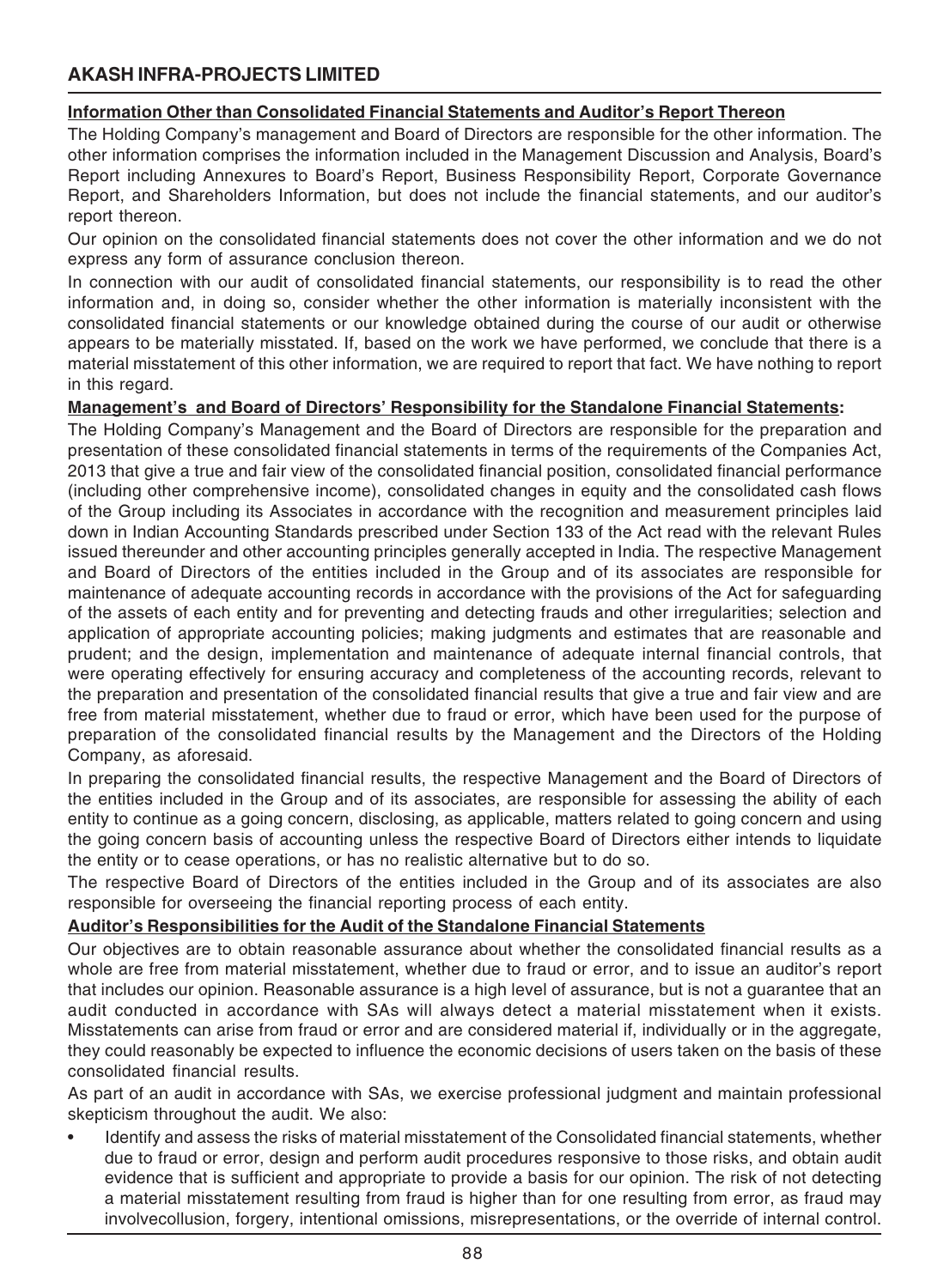- Obtain an understanding of internal control relevant to the audit in order to design audit procedures that are appropriate in the circumstances. Under Section 143(3)(i) of the Act, we are also responsible for expressing our opinion on whether the company has adequate internal financial controls with reference to Consolidated financial statements in place and the operating effectiveness of such controls.
- Evaluate the appropriateness of accounting policies used and the reasonableness of accounting estimates and related disclosures in the consolidated financial results made by the Management and Board of Directors of the Holding Company.
- Conclude on the appropriateness of management's use of the going concern basis of accounting and, based on the audit evidence obtained, whether a material uncertainty exists related to events or conditions that may cast significant doubt on the Company's ability to continue as a going concern. If we conclude that a material uncertainty exists, we are required to draw attention in our auditor's report to the related disclosures in the consolidated financial statements or, if such disclosures are inadequate, to modify our opinion. Our conclusions are based on the audit evidence obtained up to the date of our auditors' report. However, future events or conditions may cause the Company to cease to continue as a going concern.
- Evaluate the overall presentation, structure and content of the Consolidated financial statements, including the disclosures, and whether the Consolidated financial statements represent the underlying transactions and events in a manner that achieves fair presentation.
- Obtain sufficient appropriate audit evidence regarding the financial results / financial information of the entities within the Group and its associates to express an opinion on the consolidated financial results. We are responsible for the direction, supervision and performance of the audit of financial information of such entities included in the consolidated financial results of which we are the independent auditors. For the other entities included in the consolidated financial results, which have been audited by other auditors, such other auditors remain responsible for the direction, supervision and performance of the audits carried out by them. We remain solely responsible for our audit opinion.

We communicate with those charged with governance of the Holding Company and such other entities included in the consolidated financial results of which we are the independent auditors, regarding among other matters, the planned scope and timing of the audit and significant audit findings, including any significant deficiencies in internal control that we identify during our audit.

We also provide those charged with governance with a statement that we have complied with relevant ethical requirements regarding independence, and to communicate with the mall relationships and other matters that may reasonably be thought to bear on our independence, and where applicable, related safeguards.

From the matters communicated with those charged with governance, we determine those matters that were of most significance in the audit of the Consolidated financial statements of the current period and are therefore the key audit matters. We describe these matters in our auditors' report unless law or regulation precludes public disclosure about the matter or when, in extremely rare circumstances, we determine that a matter should not be communicated in our report because the adverse consequences of doing so would reasonably be expected to outweigh the public interest benefits of such communication.

# **Other Matters**

We did not audit the financial statements / financial information of one subsidiary, whose financial statements/ financial information reflect total assets of Rs. 90.11 lakhs as at 31<sup>st</sup> March, 2021, total revenue of Rs. 5.70 lakhs and total comprehensive Profit of Rs. 0.49 lakhs and net cash inflows amounting to Rs. 11.10 lakhs for the year ended on that date, as considered in the consolidated financial statements. The consolidated financial statements also include the Group's share of net profit after tax of Rs. 3.45 lakhs for the year ended 31<sup>st</sup> March, 2021, in respect of two associates, whose financial statements/ financial information have not been audited by us. These financial statements/financial information have been audited by other auditors whose reports have been furnished to us by the Management and our opinion on the consolidated financial statements, in so far as it relates to the amounts and disclosures included in respect of these subsidiary and two associates, and our report in terms of sub-section (3) of Section 143 of the Act, in so far as it relates to theaforesaid subsidiary and associates is based solely on the audit reports of the other auditors.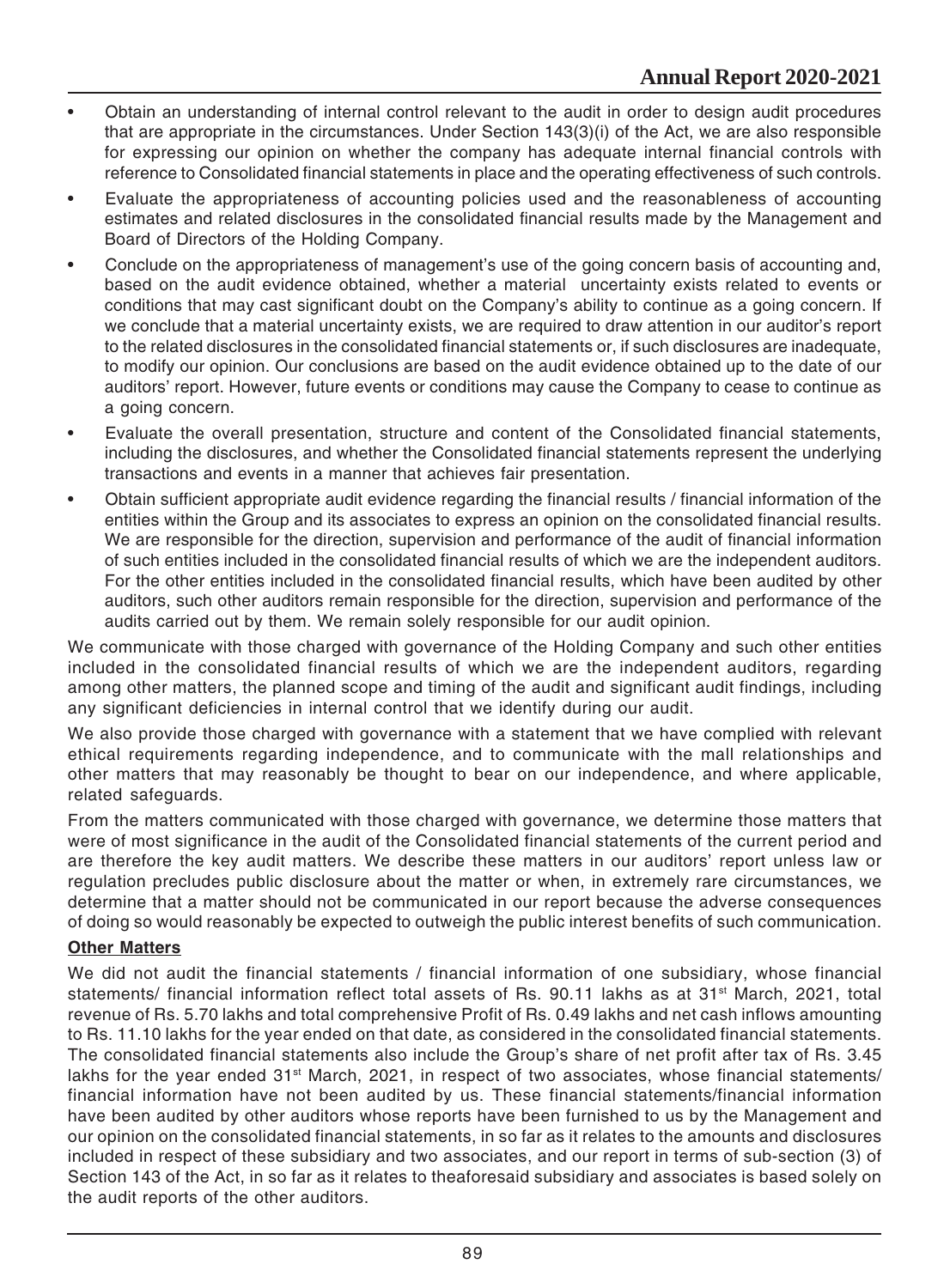The subsidiary is located outside India whose financial statements and other financial information have been prepared in accordance with accounting principles generally accepted in its country and which have been audited by other auditors under generally accepted auditing standards applicable in its country. The Holding Company's management has converted the financial statements of the subsidiary located outside India from accounting principles generally accepted in their respective countries to accounting principles generally accepted in India. We have audited these conversion adjustments made by the Holding Company's management. Our opinion in so far as it relates to the balances and affairs of the subsidiary located outside India is based on the report of other auditors and the conversion adjustments prepared by the management of the Holding Company and audited by us.

Our opinion on the consolidated financial statements, and our report on Other Legal and Regulatory Requirements below, is not modified in respect of the above matters with respect to our reliance on the work done and the reports of the other auditors.

# **Report on other Legal and Regulatory Requirements:**

As required by Section 143(3) of the Act, based on our audit and on the consideration of the reports of the other auditors on separate financial statements of the subsidiary and associates, we report, to the extent applicable, that:

- a. We have sought and obtained all the information and explanations which to the best of our knowledge and belief were necessary for the purposes of our audit of the aforesaid consolidated financial statements.
- b. In our opinion, proper books of account as required by law relating to preparation of the aforesaid consolidated financial statements have been kept so far as it appears from our examination of those books and the reports of the other auditors.
- c. The consolidated balance sheet, the consolidated statement of profit and loss (including other comprehensive income), the consolidated statement of changes in equity and the consolidated statement of cash flows dealt with by this Report are in agreement with the relevant books of account maintained for the purpose of preparation of the consolidated financial statements.
- d. In our opinion, the aforesaid consolidated financial statements comply with the Ind AS specified under section 133 of the Act.
- e. On the basis of the written representations received from the directors of the Holding Company as on 31<sup>st</sup> March, 2021 taken on record by the Board of Directors of the Holding Company and the reports of the other statutory auditors of its subsidiary company and associates company covered under the Act, none of the directors of the Group covered under the Act, are disqualified as on 31<sup>st</sup> March, 2021 from being appointed as a director in terms of Section 164 (2) of the Act.
- f. With respect to the adequacy of the internal financial controls over financial reporting of the Group and the operating effectiveness of such controls, refer to our separate Report in "**Annexure A".**
- a. With respect to the other matters to be included in the Auditor's Report in accordance with Rule 11 of the Companies (Audit and Auditors) Rules 2014, in our opinion and to the best of our information and according to the explanations given to us and based on the consideration of the reports of the other auditors on separate financial statements of the subsidiary and associates;
	- 1. The consolidated financial statements disclose the impact of pending litigations on the consolidated financial position of the Group as detailed in Note No. 41 to the consolidated financial statements.
	- 2. The company has made provisions, as required under the applicable law or accounting standards, for material foreseeable losses, if any, on long term contracts including derivative contracts
	- 3. There were no amounts which were required to be transferred to the Investors Education and Protection Fund by the company.

**For Rakesh Bhatt & Co.,** Chartered Accountants

F R N-131788W Date : 30/06/2021 Rakesh Y. Bhatt Place : Gandhinagar **Proprietor - MRN 046382** UDIN: **21046382AAAAAT8344**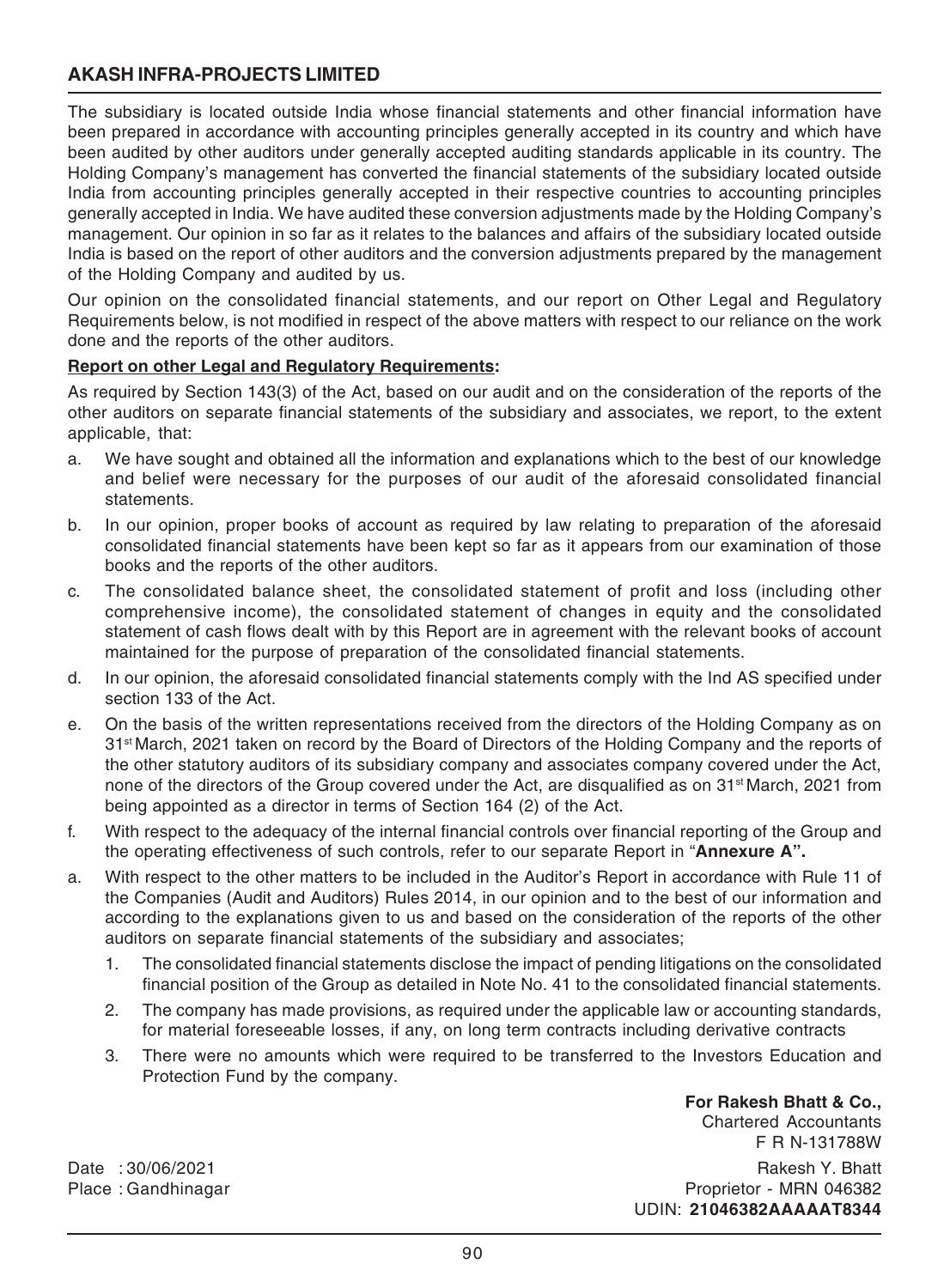# **ANNEXURE - "A"**

Annexure to the Independent Auditor's Report of even date on the Financial Statements of **Akash Infra Projects Ltd.,**

# **Report on the Internal Financial Controls under Clause (i) of Sub-section 3 of Section 143 of the Companies Act, 2013 ("the Act")**

# **Opinion**

In conjunction with our audit of the consolidated financial statements of **Akash Infra-Projects Limited** ("the Holding Company") and its subsidiary, (the Holding Company and its subsidiary together referred to as "Group") and its associates as of and for the year ended 31st March, 2021, we have audited the internal financial controls over financial reporting of the Holding Company and its subsidiary company which is a company incorporated in India, as of that date.

# **Management's and the Board of Directors Responsibility for Internal Financial Controls**

The respective Company's management and the Board of Directors are responsible for establishing and maintaining internal financial controls with reference to the consolidated financial statements based on the criteria established by the respective Company considering the essential components of internal control stated in the Guidance Note. These responsibilities include the design, implementation and maintenance of adequate internal financial controls that were operating effectively for ensuring the orderly and efficient conduct of its business, including adherence to the respective company's policies, the safeguarding of its assets, the prevention and detection of frauds and errors, the accuracy and completeness of the accounting records, and the timely preparation of reliable financial information, as required under the Companies Act, 2013 (hereinafter referred to as "the Act").

# **Auditors' Responsibility**

Our responsibility is to express an opinion on the internal financial controls with reference to the consolidated financial statements based on our audit. We conducted our audit in accordance with the Guidance Note and the Standards on Auditing, prescribed under section 143(10) of the Act, to the extent applicable to an audit of internal financial controls with reference to the consolidated financial statements. Those Standards and the Guidance Note require that we comply with ethical requirements and plan and perform the audit to obtain reasonable assurance about whether adequate internal financial controls with reference to the consolidated financial statements were established and maintained and if such controls operated effectively in all material respects.

Our audit involves performing procedures to obtain audit evidence about the adequacy of the internal financial controls with reference to the consolidated financial statements and their operating effectiveness. Our audit of internal financial controls with reference to the consolidated financial statements included obtaining an understanding of internal financial controls with reference to the consolidated financial statements, assessing the risk that a material weakness exists, and testing and evaluating the design and operating effectiveness of the internal controls based on the assessed risk. The procedures selected depend on the auditor's judgement, including the assessment of the risks of material misstatement of the consolidated financial statements, whether due to fraud or error.

We believe that the audit evidence we have obtained and the audit evidence obtained by the other auditor of the relevant associate companies in terms of their report referred to in the Other Matters paragraph below, is sufficient and appropriate to provide a basis for our audit opinion on the internal financial controls with reference to the consolidated financial statements.

# **Meaning of Internal Financial Controls Over Financial Reporting with reference to the Consolidated Financial Statements**

A company's internal financial control over financial reporting is a process designed to provide reasonable assurance regarding the reliability of financial reporting and the preparation of consolidated financial statements for external purposes in accordance with generally accepted accounting principles. A company's internal financial control over financial reporting includes those policies and procedures that (1) pertain to the maintenance of records that, in reasonable detail, accurately and fairly reflect the transactions and dispositions of the assets of the company; (2) provide reasonable assurance that transactions are recorded as necessary to permit preparation of financial statements in accordance with generally accepted accounting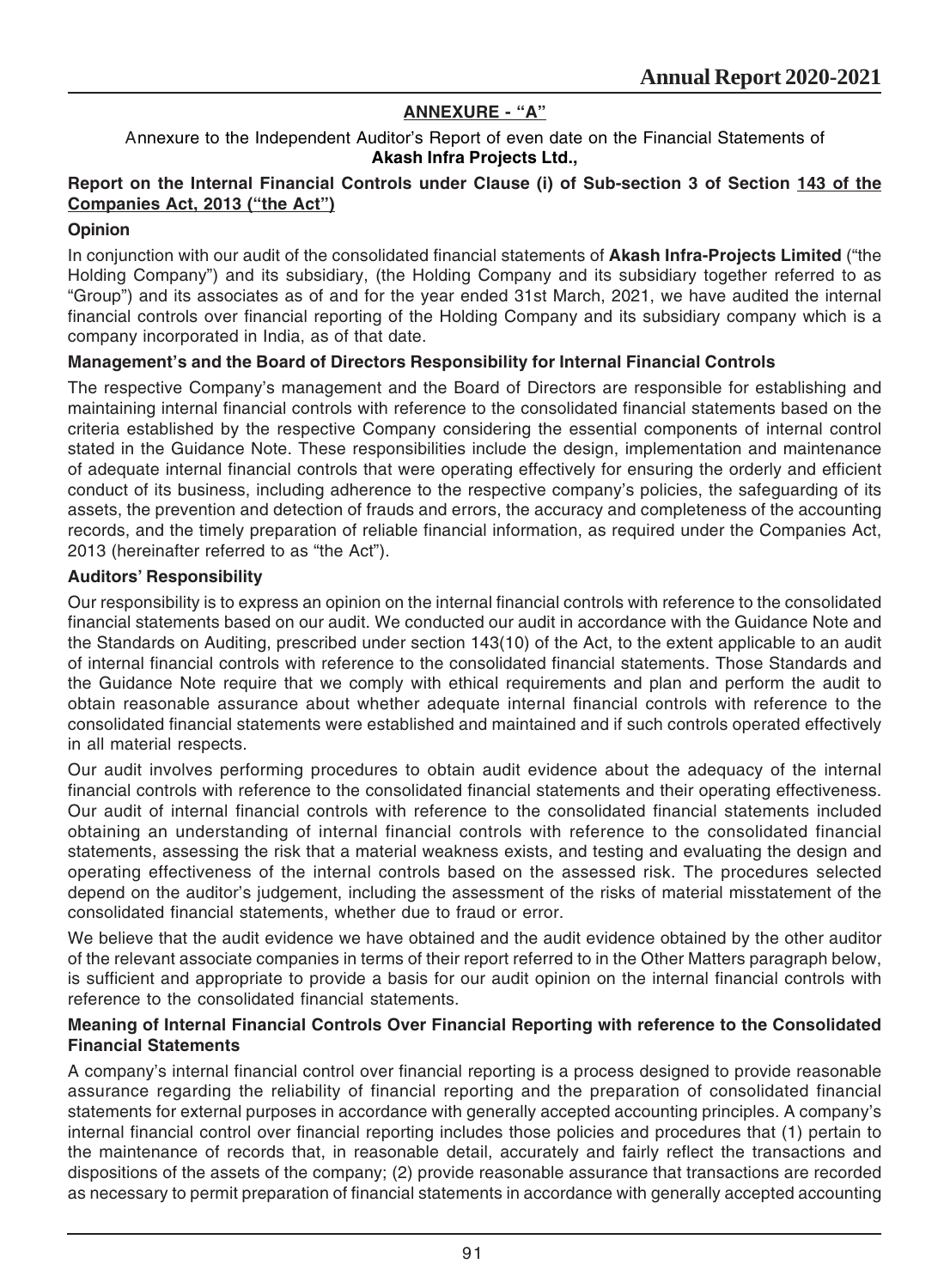principles, and that receipts and expenditures of the company are being made only in accordance with authorisations of management and directors of the company; and (3) provide reasonable assurance regarding prevention or timely detection of unauthorised acquisition, use, or disposition of the company's assets that could have a material effect on the financial statements.

# **Inherent Limitations of Internal Financial Controls over Financial Reporting**

Because of the inherent limitations of internal financial controls over financial reporting, including the possibility of collusion or improper management override of controls, material misstatements due to error or fraud may occur and not be detected. Also, projections of any evaluation of the internal financial controls over financial reporting to future periods are subject to the risk that the internal financial control over financial reporting may become inadequate because of changes in conditions, or that the degree of compliance with the policies or procedures may deteriorate.

# **Other Matters**

Our aforesaid report under Section 143(3)(i) of the Act on the adequacy and operating effectiveness of the internal financial controls with reference to the consolidated financial statements insofar as it relates to two associate companies, which is a company incorporated in India, is based on the corresponding report of the auditor of such company incorporated in India.

**For Rakesh Bhatt & Co.,** Chartered Accountants F R N-131788W Date : 30/06/2021 Rakesh Y. Bhatt Place : Gandhinagar Proprietor - MRN 046382 UDIN: **21046382AAAAAT8344**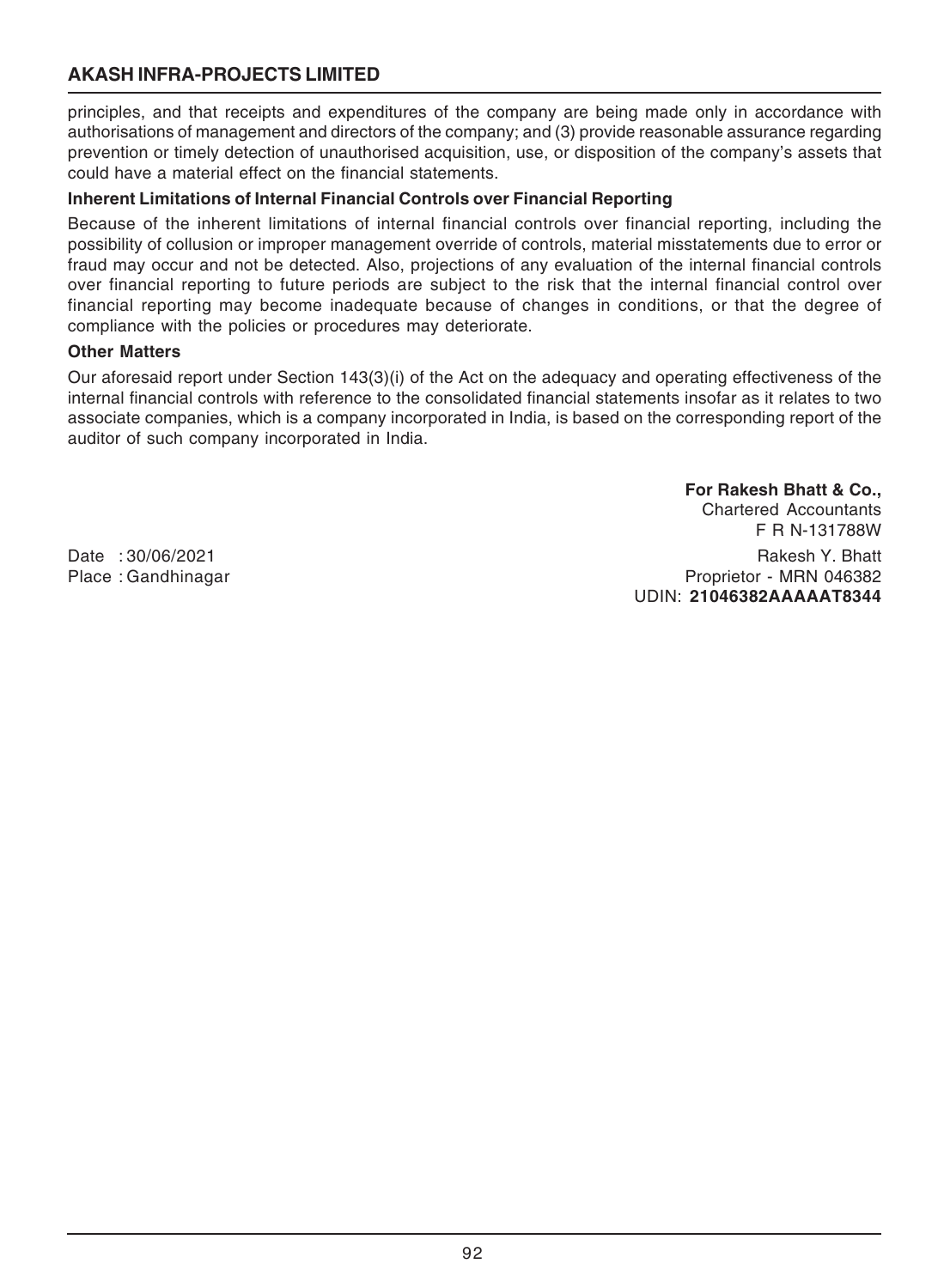#### [Amount in ₹] **Sr. Particulars Note As at March As at March No. 31, 2021 March 31, 2020 I ASSETS Non Current Assets**<br>(a) Property Plant at (a) Property, Plant and Equipment 3 6,05,90,936 8,24,60,363 (b) Capital work in Progress 23,03,546 -<br>(c) Right - To-Use 37 4,19,262 72,55,350 (c) Right - To-Use 37 4,19,262 7 4,19,262 12,25,407 4,19,262 7 4,19,262 7 4,19,262<br>(d) Intangible assets 3 3 2,25,407 Intangible assets (e) Financial assets (i) Investment 4 3,36,19,822 3,32,30,955 (ii) Other Financial Assets 5 3,35,66,690 2,83,96,448 (f) Other Non Current Assets **Total Non Current Assets 13,07,98,899 15,14,16,353 2 Current Assets** (a) Inventories 8 30,08,07,140 25,33,36,709<br>(b) Financial Assets **Financial Assets** Trade Receivables 65,52,08,236 52,88,23,005<br>Cash and Cash Equivalents 65,52,08,236 65,52,08,236 65,52,472 77,08,670 (ii) Cash and Cash Equivalents 10 16,27,472 37,08,670 iii) Bank balance other than above 10 11,60,90,919 10,54,40,345 (أنا) 2016.<br>11 11 31.60.420 11 37.06.086 11 (iv)Other Financial Assets 11 31,60,420 37,06,086 (c) Other current Assets **Total Current Assets 1,24,45,06,441 1,11,37,05,295 Total Assets 1,37,53,05,340 1,26,51,21,648 II. EQUITY AND LIABILITIES 1 Equity** (a) Equity Share Capital 13 13 16,86,25,340 16,86,25,340<br>(b) Other Equity 14 63,05,82,383 61,92,14,564 (b) Other Equity 14 63,05,82,383 61,92,14,564 (b)<br>6.15,426 6.15,426 6.15,426 (c) Non Controlling Interest 14 6.27,727 Non Controlling Interest **Total Equity 79,98,35,451 78,84,55,330 2 Non Current Liabilities** (a) Financial Liabilities (i) Borrowings 15 3,31,76,576 19,07,067 (ii) Lease Liabilities 37 39,570 43,91,464 (iii)Other Financial Liabiities 16 10,86,21,496 10,12,06,608 (b) Deferred Tax Liabilties 6 30,64,666 30,64,666 35,31,339<br>(c) Provisions 8,78,039  $(c)$  Provisions **Total Non Current Liabilties 14,57,80,346 11,10,36,472 3 Currrent Liabilities** (a) Financial Liabilities (i) Borrowings (i) Borrowings 18 20,59,08,311 19,26,73,907<br>(ii) Lease Liabilites (ii) Lease 18,18,368 (ii) Lease Liabilites 37 4,48,506 36,18,368 (iii)Trade Payables 18 - Total outstanding dues of micro enterprises and small enterprises - Total outstanding dues of creditors other than micro enterprises and small enterprises 20,98,55,821 15,54,36,272 (iv)Other Financial Liabiities 20 14,05,796 13,99,306 (b) Other Current Liabilities (b) Other Current Liabilities (c) 21 65,77,394 62,13,607<br>(c) Current Tax Liabilities (c) 22,00,000 14,00,000 (c) Current Tax Liabilities 22,00,000 14,00,000<br>(d) Provisions 22 32.93.715 48.88.386  $\overrightarrow{d}$  Provisions **Total Current Liabilities 42,96,89,543 36,56,29,846 Total Equity and Liabilities 1,37,53,05,340 1,26,51,21,648** Summary of Signifacant accounting Policies and 1-2 The accompanying notes are an integral part of the financial assets. **For and on behalf of the Board** Ambusinh P. Gol **Yoginkumar H Patel**<br> **Ambusing Director** Managing Director **Chairman & Managing Director**<br>DIN 00463376 DIN 00463335 Sujitkumar Padhi **Pritkumar Padhi Priyanka Munshi**<br>**ef Financial Officer Company Secretary Chief Financial Officer** As per our report of even date **For Rakesh Bhatt & Co.** Chartered Accountants **Rakesh Bhatt** Proprietor MRN 046382 FRN: 131788W

# **CONSOLIDATED BALANCE SHEET AS AT MARCH 31 , 2021**

Place : Gandhinagar Date : 30/06/2021

Place : Gandhinagar Date : 30/06/2021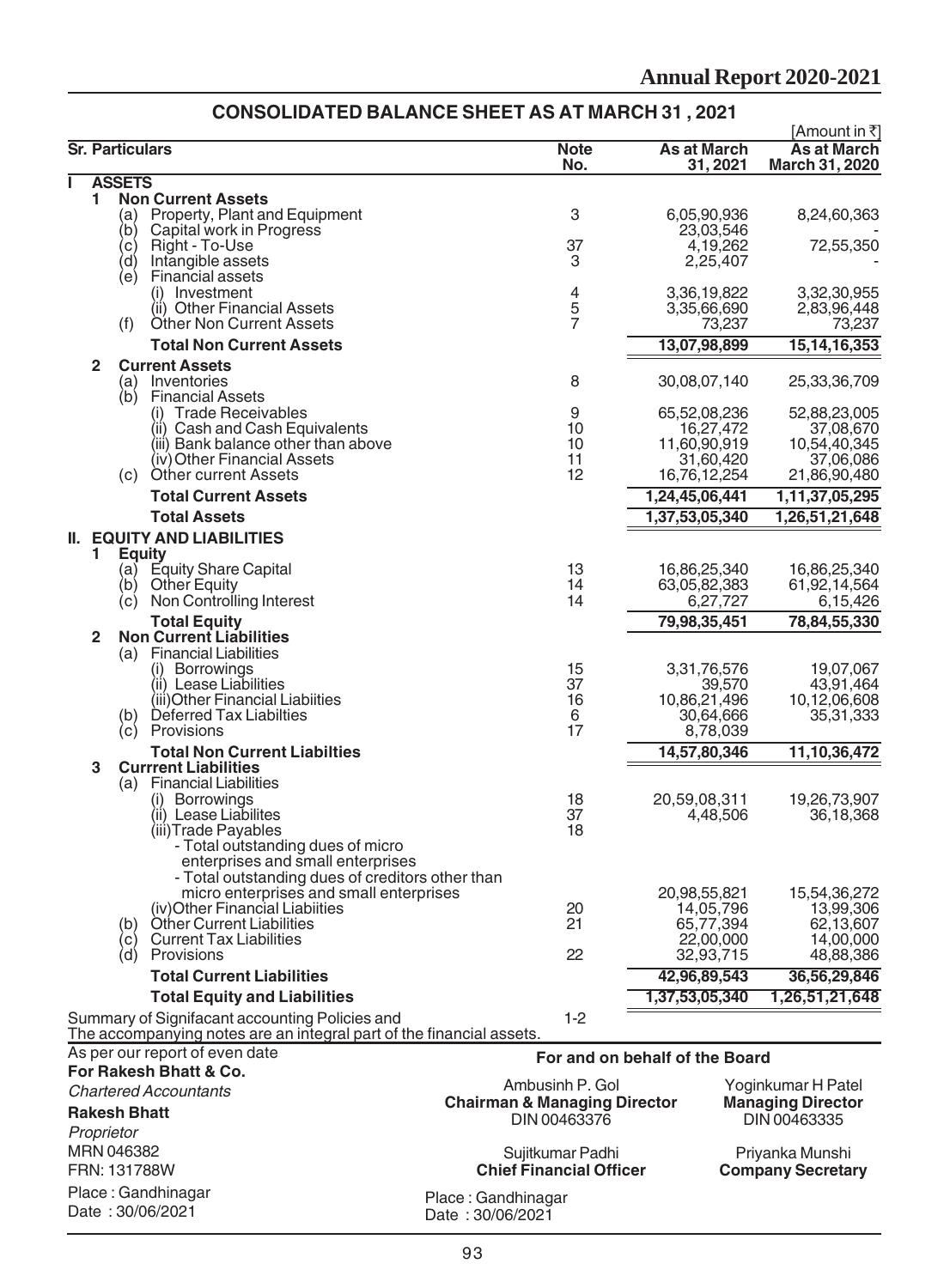# **CONSOLIDATED PROFIT AND LOSS STATEMENT FOR THE YEAR ENDED 31ST MARCH, 2021**

|               |                                                                                                                                                                                                                                                                                                                                |                                                                            |                                                                                            | (Amt. in Rs.)                                                                                 |
|---------------|--------------------------------------------------------------------------------------------------------------------------------------------------------------------------------------------------------------------------------------------------------------------------------------------------------------------------------|----------------------------------------------------------------------------|--------------------------------------------------------------------------------------------|-----------------------------------------------------------------------------------------------|
| Sr.           | <b>Particulars</b>                                                                                                                                                                                                                                                                                                             | <b>Note</b><br>No.                                                         | For the<br><b>Year ended</b><br>31/03/2021                                                 | For the<br>Year ended<br>31/03/2020                                                           |
| L             | Revenue From Operations<br><b>Other Operating Income</b>                                                                                                                                                                                                                                                                       | 23<br>24                                                                   | 67,05,68,417<br>15,83,625                                                                  | 68,67,91,587<br>3,93,60,819                                                                   |
| $\mathop{  }$ | <b>Other Income</b>                                                                                                                                                                                                                                                                                                            |                                                                            |                                                                                            |                                                                                               |
|               | Other Non-Operating Income                                                                                                                                                                                                                                                                                                     | 25                                                                         | 1,81,00,971                                                                                | 78,38,087                                                                                     |
| Ш             | <b>TOTAL REVENUE (I + II)</b>                                                                                                                                                                                                                                                                                                  |                                                                            | 69,02,53,013                                                                               | 73,39,90,493                                                                                  |
| IV            | <b>EXPENSES</b><br>Cost of Material Consumed<br>Changes in Inventories of Finished Goods, W.I.P<br><b>Employees Benefit Expense</b><br><b>Finance Costs</b><br>Depreciation & Amortization Expenses<br>Other Expenses                                                                                                          | 26<br>27<br>28<br>29<br>30<br>31                                           | 47,96,14,593<br>(5,48,00,000)<br>2,73,08,714<br>3,56,81,745<br>1,55,04,677<br>17,42,09,503 | 50, 18, 11, 609<br>(7,32,00,000)<br>3,50,87,137<br>2,91,67,099<br>2,39,97,263<br>20,93,77,957 |
|               | <b>TOTAL EXPENSES</b>                                                                                                                                                                                                                                                                                                          |                                                                            | 67,75,19,232                                                                               | 72,62,41,064                                                                                  |
| V<br>VI       | Profit before Exceptional & Extraordinary Items & Tax (III-IV)<br><b>Exceptional Items</b>                                                                                                                                                                                                                                     |                                                                            | 1,27,33,781                                                                                | 77,49,429                                                                                     |
| VII           | <b>Profit Before Tax</b>                                                                                                                                                                                                                                                                                                       |                                                                            | 1,27,33,781                                                                                | 77,49,429                                                                                     |
| VIII          | <b>Tax Expense</b><br>Current Tax<br>Short \Excess provision of tax of earlier year<br>Deferred Tax                                                                                                                                                                                                                            | 32                                                                         | 22,00,000<br>(1,80,830)<br>(4,71,435)                                                      | 14,00,000<br>(90, 753)<br>1,36,082                                                            |
| IX            | Profit(Loss) for the Period (VII-VIII)                                                                                                                                                                                                                                                                                         |                                                                            | 1,11,86,046                                                                                | 63,04,100                                                                                     |
| X             | Share of profit from associate companies (Net of tax)                                                                                                                                                                                                                                                                          |                                                                            | 3,44,759                                                                                   | (83, 118)                                                                                     |
| XI            | Profit(Loss) for the Period (IX+X)                                                                                                                                                                                                                                                                                             |                                                                            | 1,15,30,804                                                                                | 62,20,981                                                                                     |
| XII           | <b>Other Comprehensive income</b><br>Items that will not be reclassified to Profit and Loss<br>(i)<br>Income tax relating to Items that will not be reclassified to Profit and Loss<br>items that will be reclassified to Profit and Loss<br>(ii)<br>Income tax relating to Items that will be reclassified to Profit and Loss | 40                                                                         | (2,52,189)<br>39,341<br>62,164                                                             | 5,26,593<br>(82, 148)<br>54,606                                                               |
| XIII          | Total comrehensive income for the year (XI+XII)                                                                                                                                                                                                                                                                                |                                                                            | 1,13,80,121                                                                                | 67,20,032                                                                                     |
|               | Profit for the year attributable to:<br>Owners of the Holding Company<br>Non-controlling Interest<br>Other comprehensive income for the year attributable to:                                                                                                                                                                  |                                                                            | 1,15,34,044<br>(3,240)                                                                     | 62,37,422<br>(16, 441)                                                                        |
|               | Owners of the Holding Company<br>Non-controlling Interest                                                                                                                                                                                                                                                                      |                                                                            | (1,66,225)<br>15,541                                                                       | 4,85,400<br>13,652                                                                            |
| XIV           | Total comprehensive income for the year attributable to:<br>Owners of the Holding Company<br>Non-controlling Interest<br><b>Earnings per equity share</b>                                                                                                                                                                      | 39                                                                         | 1,13,67,820<br>12,301                                                                      | 67,22,821<br>(2,789)                                                                          |
|               | Basic in Rs<br>Dulited in Rs                                                                                                                                                                                                                                                                                                   |                                                                            | 0.67<br>0.67                                                                               | 0.40<br>0.40                                                                                  |
|               | Summary of Signifacant accounting Policies<br>The accompanying notes are an integral part of the financial assets.                                                                                                                                                                                                             | $1-2$                                                                      |                                                                                            |                                                                                               |
|               | As per our report of even date<br>For Rakesh Bhatt & Co.                                                                                                                                                                                                                                                                       |                                                                            | For and on behalf of the Board                                                             |                                                                                               |
|               | <b>Chartered Accountants</b><br><b>Rakesh Bhatt</b>                                                                                                                                                                                                                                                                            | Ambusinh P. Gol<br><b>Chairman &amp; Managing Director</b><br>DIN 00463376 |                                                                                            | Yoginkumar H Patel<br><b>Managing Director</b><br>DIN 00463335                                |

Proprietor MRN 046382 FRN: 131788W Place : Gandhinagar Date : 30/06/2021

Sujitkumar Padhi Priyanka Munshi **Chief Financial Officer Company Secretary**

Place : Gandhinagar Date : 30/06/2021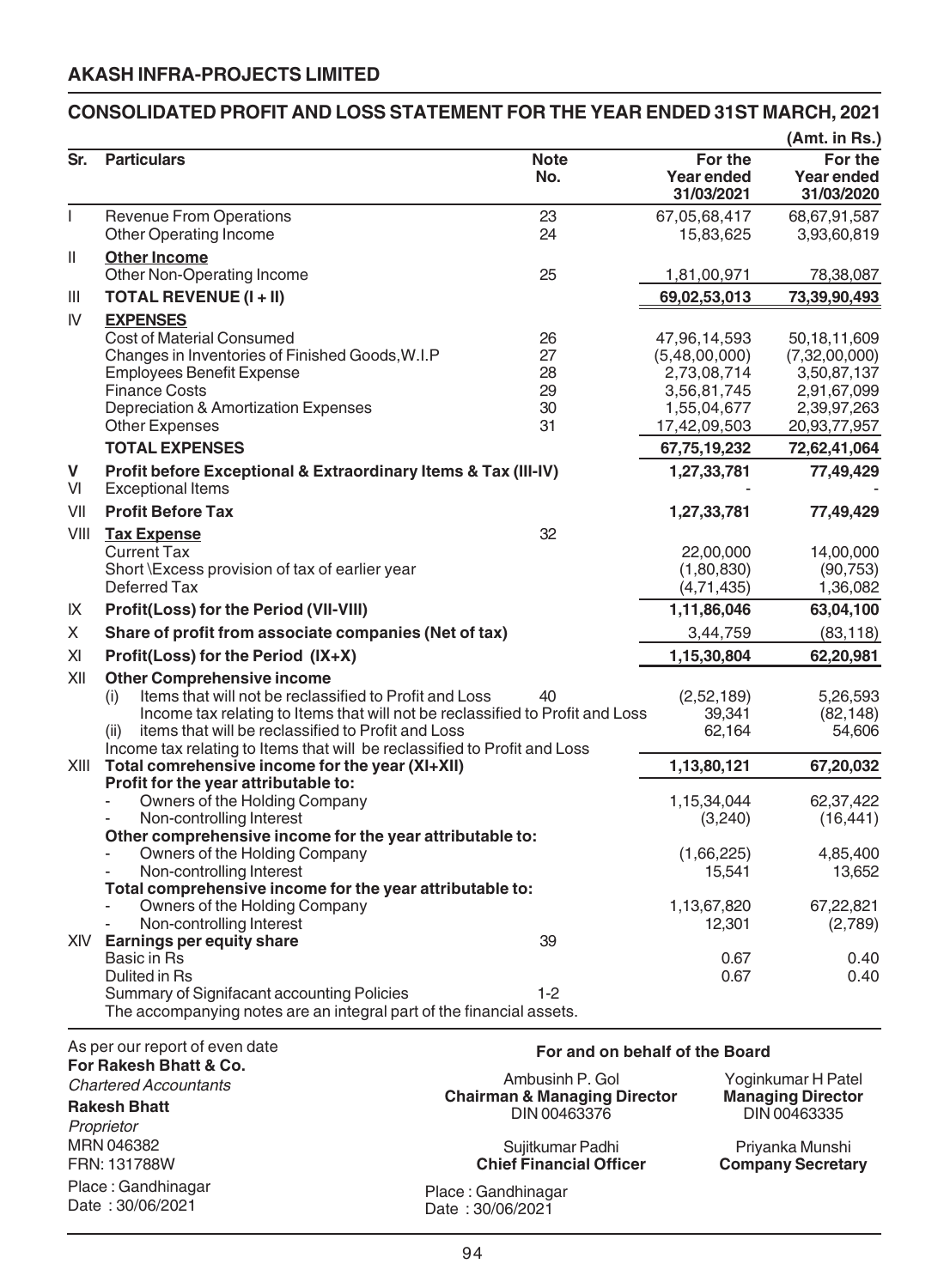# **CONSOLIDATED CASH FLOW STATEMENT FOR THE YEAR ENDED 31ST MARCH 2021**

|   |                                                                                          |                                                 | Amt. in Rs.                                     |
|---|------------------------------------------------------------------------------------------|-------------------------------------------------|-------------------------------------------------|
|   | <b>Particulars</b>                                                                       | <b>Year Ended</b><br>31-March-2021<br>(Audited) | <b>Year Ended</b><br>31-March-2020<br>(Audited) |
| A | <b>Cash Flow From Operating Activities</b>                                               |                                                 |                                                 |
|   | <b>Profit Before Tax</b>                                                                 | 1,27,33,781                                     | 77,49,429                                       |
|   | <b>Adjustments For:</b>                                                                  |                                                 |                                                 |
|   | Depreciation and Amoritsation                                                            | 1,55,04,677                                     | 2,39,97,263                                     |
|   | Interest Income                                                                          | 2,52,47,668                                     | 2,23,43,448                                     |
|   | Gain on Lease Modification                                                               | (6,70,659)                                      |                                                 |
|   | Loss/(Profit) on sale of fixed assets                                                    | (4,03,949)                                      | 60,572                                          |
|   | Interest Income                                                                          | (74, 25, 930)                                   | (55, 38, 536)                                   |
|   | <b>Impairment of Assets</b>                                                              |                                                 |                                                 |
|   | Rent Income                                                                              | (11,70,024)                                     | (5,55,984)                                      |
|   | <b>Sub-Total</b>                                                                         | 3,10,81,783                                     | 4,03,06,763                                     |
|   | <b>Operating Profit Before Working Capital Changes</b>                                   | 4,38,15,564                                     | 4,80,56,192                                     |
|   | <b>Changes In Operating Assets and Liabilities:</b>                                      |                                                 |                                                 |
|   | Inventories                                                                              | (4,74,70,431)                                   | (8,31,37,066)                                   |
|   | <b>Trade Receivables</b>                                                                 | (12,63,85,231)                                  | 27,09,82,428                                    |
|   | <b>Other Financial Assets</b>                                                            | (49, 47, 935)                                   | 8,41,06,714                                     |
|   | <b>Other Current Assets</b>                                                              | 6,51,09,869                                     | (12, 23, 80, 197)                               |
|   | <b>Trade Payables</b>                                                                    | 4,03,35,633                                     | (15, 93, 19, 461)                               |
|   | <b>Other Financial Liabilities</b>                                                       | 76,60,439                                       | (1,06,49,288)                                   |
|   | Other Current Liabilities and Provision                                                  | (6,05,034)                                      | (74, 34, 357)                                   |
|   | <b>Cash Flow Generated From Operations</b><br><b>Tax Paid</b>                            | (2, 24, 87, 127)<br>(12, 19, 170)               | 2,02,24,965                                     |
|   | <b>NET CASH FLOW FROM OPERATING ACTIVITIES (A)</b>                                       | (2,37,06,296)                                   | 2,02,24,965                                     |
| в |                                                                                          |                                                 |                                                 |
|   | <b>Cash Flows From Investing Activities</b><br>Addition of Property, Plant and Equipment | (20, 20, 826)                                   | (28, 28, 105)                                   |
|   | Disposal of Property, Plant and Equiptment                                               | 92,90,975                                       | 13,80,600                                       |
|   | Addition of Capital Work in Progress                                                     | (23.03.546)                                     |                                                 |
|   | <b>Addition of Intangiable Assets</b>                                                    | (2, 25, 407)                                    |                                                 |
|   | <b>Lease Assets</b>                                                                      | (4,79,992)                                      | (43, 20, 039)                                   |
|   | Deposite of Fixed Deposit                                                                | (1,06,50,574)                                   |                                                 |
|   | Withdrawal in Fixed Deposit Receviable                                                   |                                                 | 1,65,26,793                                     |
|   | <b>Interest Recevied</b>                                                                 | 77,49,289                                       | 55,38,536                                       |
|   | <b>Rent Recevied</b>                                                                     | 11,70,024                                       | 5,55,984                                        |
|   | <b>NET CASH FLOW FROM INVESTING ACTIVITIES (B)</b>                                       | 25,29,943                                       | 1,68,53,769                                     |
| C | <b>Cash Flows From Financing Activities</b>                                              |                                                 |                                                 |
|   | <b>Dividend Paid</b>                                                                     |                                                 | (1,01,03,055)                                   |
|   | <b>Borrowings Paid</b><br><b>Income Paid</b>                                             | 4,45,03,914<br>(2,54,08,757)                    | (3,71,09,653)<br>(2, 12, 66, 859)               |
|   | <b>NET CASH FLOW FROM FINANCING ACTIVITIES (C)</b>                                       | 1,90,95,157                                     | (6,84,79,567)                                   |
|   | NET INCREASED IN CASH AND CASH EQUIVALENTS (A + B + C)                                   | (20, 81, 197)                                   | (3, 14, 00, 833)                                |
|   | Add: Cash and Cash Equivalents at the Beginning of the Year                              | 37,08,670                                       | 3,51,09,503                                     |
|   | Cash and Cash Equivalents at the End of the Year                                         | 16,27,474                                       | 37,08,670                                       |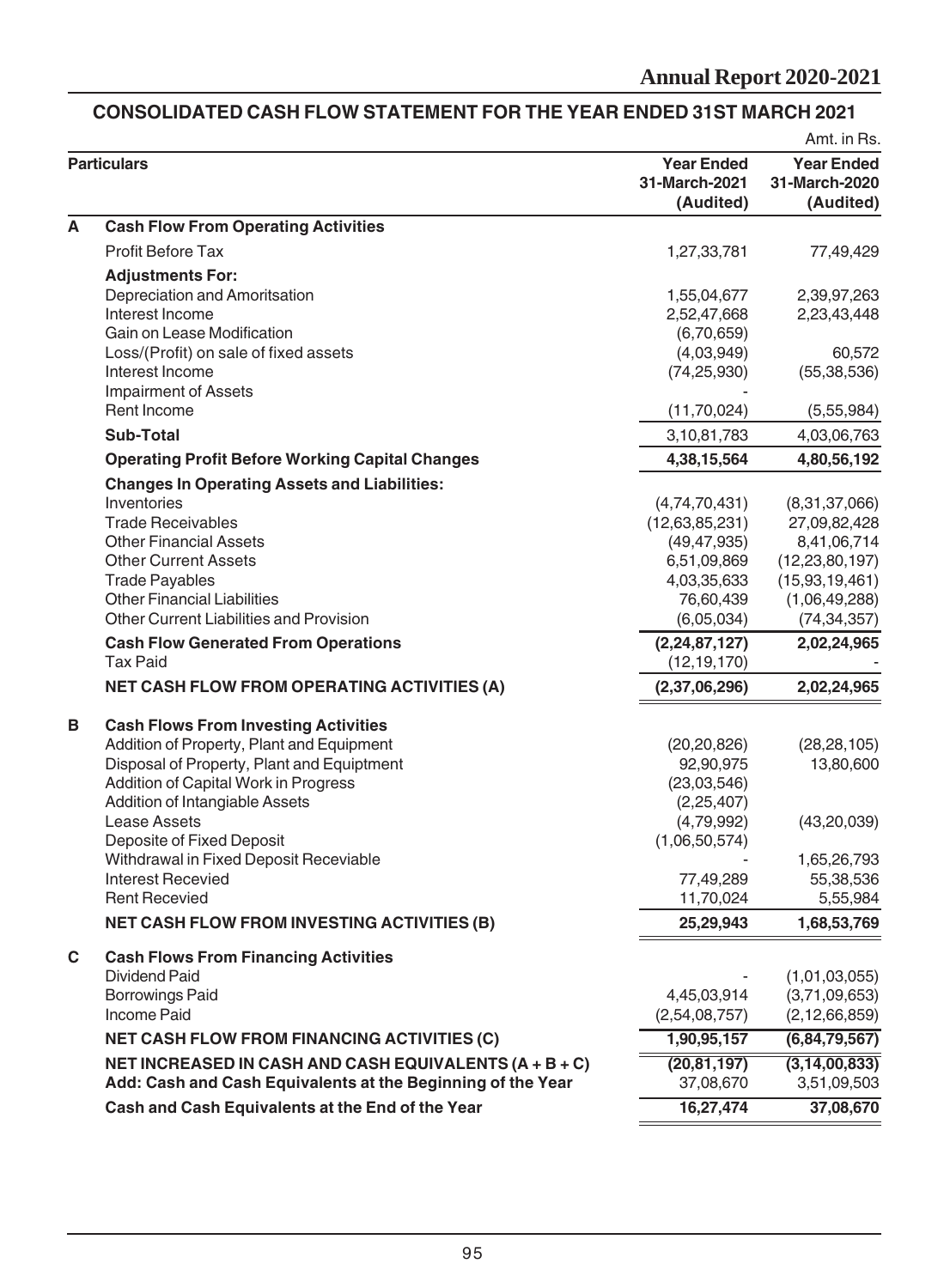# Notes:<br>1 C

1 Components of Cash and Cash Equivalents at each Balance Sheet Date:

|                   | Amt. in Rs.       |
|-------------------|-------------------|
| <b>Year Ended</b> | <b>Year Ended</b> |
| 30-March-2021     | 31-March-2020     |
| 11.15.590         | 8.46.206          |
| 5,11,882          | 28.62.464         |
| 16,27,472         | 37,08,670         |
|                   |                   |

- 2 The above Cash Flow Statement has been prepared under the 'Indirect method' as set out in the Ind AS 7 Statement of Cash Flow
- 3 Disclosure as required by Ind AS 7

Reconciliation of liabilities arising from financing activities

| As at March 31, 2021                                |                           |                                | Amt. in Rs.                 |
|-----------------------------------------------------|---------------------------|--------------------------------|-----------------------------|
| <b>Particulars</b>                                  | <b>Opening Balance</b>    | Cash Flows                     | <b>Closing Balance</b>      |
| Non Current Borrowings<br><b>Current Borrowings</b> | 19,07,067<br>19,26,73,907 | 3,12,69,509<br>1,32,34,404     | 3,31,76,576<br>20,59,08,311 |
| Total                                               | 19,45,80,974              | 4,45,03,913                    | 23,90,84,887                |
| As at March 31, 2020                                |                           |                                | Amt. in Rs.                 |
| <b>Particulars</b>                                  | <b>Opening Balance</b>    | Cash Flows                     | <b>Closing Balance</b>      |
| Non Current Borrowings<br><b>Current Borrowings</b> | 89,37,932<br>21,50,54,454 | (70, 30, 865)<br>(2,23,80,547) | 19.07.067<br>19,26,73,907   |
| Total                                               | 22,39,92,386              | (2,94,11,412)                  | 19,45,80,974                |

The accompanying notes are an integral part of the financial assets.

#### As per our report of even date **For Rakesh Bhatt & Co.** Chartered Accountants **Rakesh Bhatt Proprietor** MRN 046382 FRN: 131788W Place : Gandhinagar Date : 30/06/2021

# **For and on behalf of the Board**

Ambusinh P. Gol Yoginkumar H Patel<br>an & Managing Director Managing Director **Chairman & Managing Director Managing Director**<br>DIN 00463335 DIN 00463335 DIN 00463376

**Chief Financial Officer** 

Place : Gandhinagar Date : 30/06/2021

Sujitkumar Padhi **Priyanka Munshi**<br> **ef Financial Officer** Company Secretary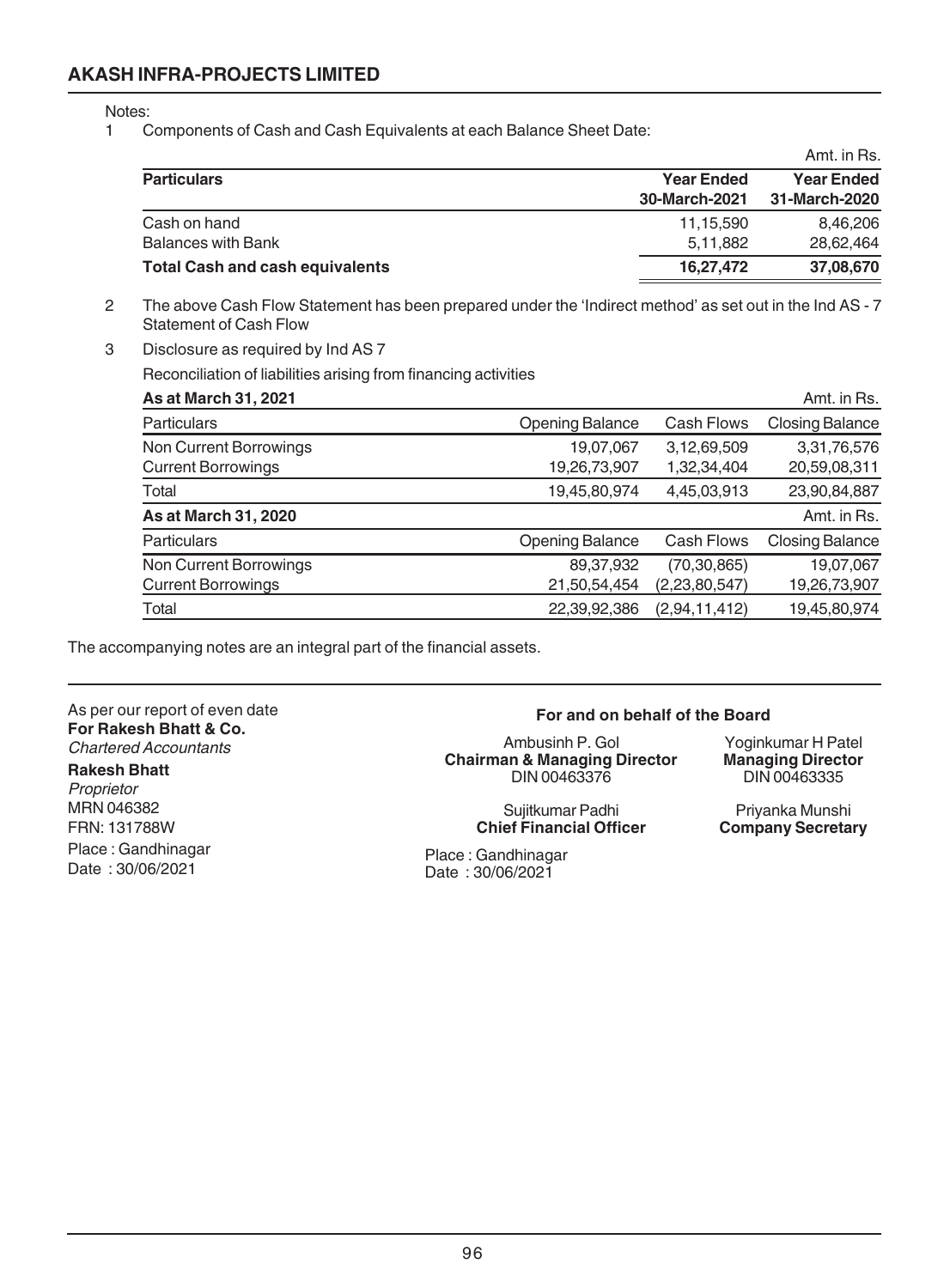Amt. in Rs.

# **CONSOLIDATED STATEMENT CHANGE IN EQUITY FOR THE YEAR ENDED 31ST MARCH 2021**

# **A Equity Share Capital**

|                                                                                           |                     | Amt. in Rs.         |
|-------------------------------------------------------------------------------------------|---------------------|---------------------|
| <b>Particulars</b>                                                                        | As at<br>31.03.2021 | As at<br>31.03.2020 |
| Outstanding at the beginning of the Period<br>Preferential issue of shares<br>Bonus issue | 16.86.25.340<br>۰   | 16.86.25.340        |
| Outstanding at the end of the Period                                                      | 16,86,25,340        | 16,86,25,340        |

# **B Other Equity**

| <b>Particulars</b>                                |                                       | <b>Reserves and Surplus</b> |                     | <b>Other Comprehensive</b><br>Income                       |                                                      | Non-                     | Total         |
|---------------------------------------------------|---------------------------------------|-----------------------------|---------------------|------------------------------------------------------------|------------------------------------------------------|--------------------------|---------------|
|                                                   | <b>Security</b><br>Premium<br>Reserve | General<br>Reserve          | Retained<br>Earning | Remeasure-<br>ments of the<br>net defined<br>benefit plans | Foreign<br>Currency<br><b>Translation</b><br>Reserve | controlling<br>interests |               |
| As at April 01,2019                               | 18,04,47,660                          | 5,14,00,000                 | 39,00,43,542        | 44,446                                                     | 6,59,150                                             | 6,18,216                 | 62,32,13,013  |
| <b>Total Comprehensive</b><br>income for the year |                                       | ٠                           | 62,37,422           | 4,44,444                                                   | 40,955                                               | (2,789)                  | 67,20,032     |
| Dividends (including<br>tax on Dividends)         |                                       | $\overline{\phantom{a}}$    | (1,01,03,055)       |                                                            |                                                      | $\blacksquare$           | (1,01,03,055) |
| As at March 31,2020                               | 18,04,47,660                          | 5,14,00,000                 | 38,61,77,909        | 4,88,890                                                   | 7,00,104                                             | 6,15,426                 | 61,98,29,990  |
| <b>Total Comprehensive</b><br>income for the year |                                       | ٠                           | 1,15,34,044         | (2, 12, 848)                                               | 46,623                                               | 12,301                   | 1,13,80,121   |
| Dividends (including<br>tax on Dividends)         |                                       |                             |                     |                                                            |                                                      |                          |               |
| As at March 31,2021                               | 18,04,47,660                          | 5,14,00,000                 | 39,77,11,954        | 2,76,043                                                   | 7,46,727                                             | 6,27,727                 | 63,12,10,111  |

The accompanying notes are an integral part of the financial assets.

# As per our report of even date **For Rakesh Bhatt & Co.**

Chartered Accountants

# **Rakesh Bhatt**

Proprietor MRN 046382 FRN: 131788W Place : Gandhinagar Date : 30/06/2021

#### **For and on behalf of the Board**

Ambusinh P. Gol Yoginkumar H Patel<br> **an & Managing Director** Managing Director **Chairman & Managing Director Managing Director**<br>DIN 00463335 DIN 00463335 DIN 00463376

**Chief Financial Officer** 

Place : Gandhinagar Date : 30/06/2021

Sujitkumar Padhi **Priyanka Munshi**<br> **ef Financial Officer** Company Secretary

97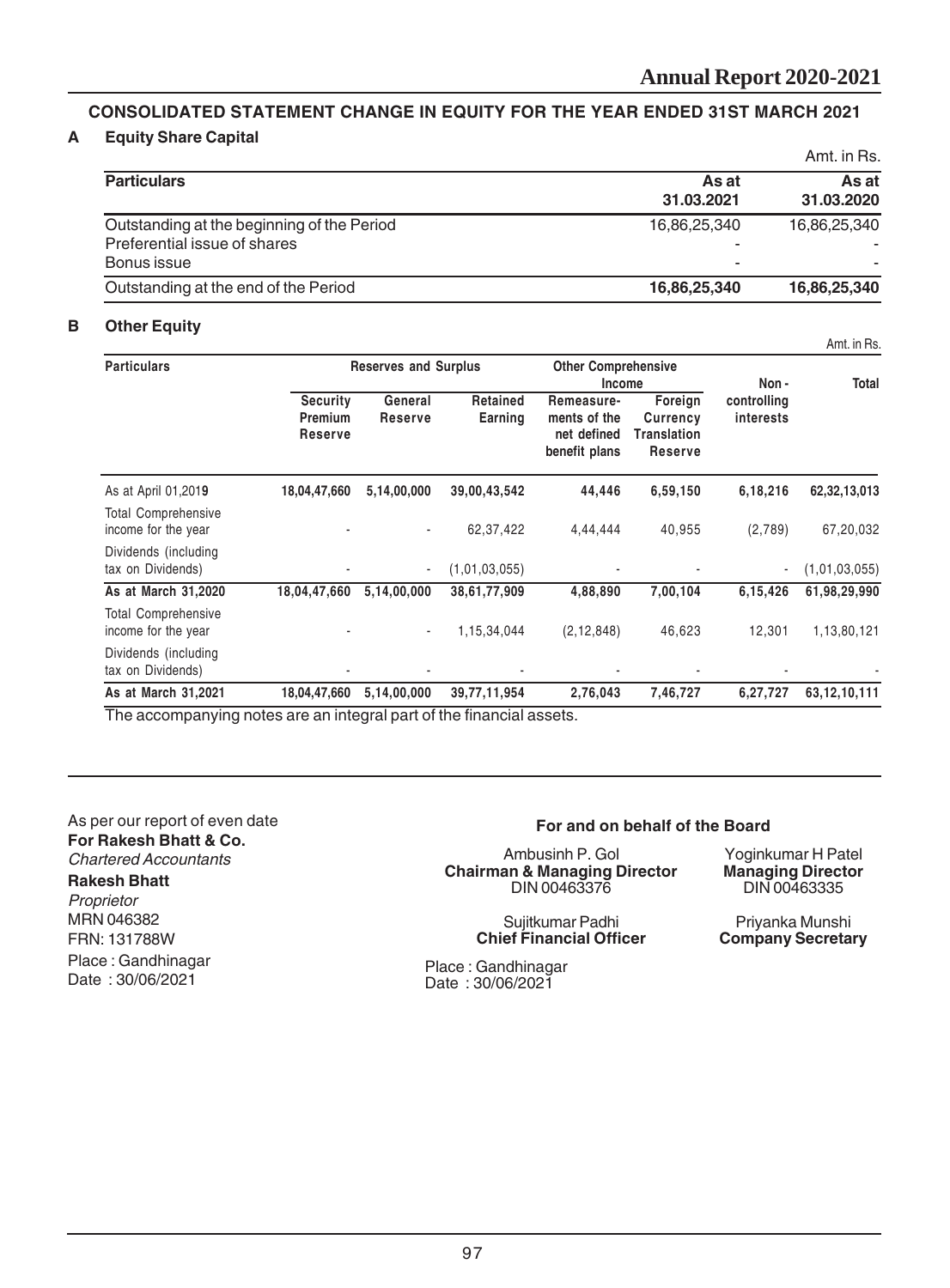# **NOTE 1. CORPORATE INFORMATION:**

The consolidated financial statement comprises financial statements of Akash Infra-Projects Limited ("The Holding Company"), its subsidiary and associate companies (collectively, the Group) for the year ended March 31, 2021.

Akash Infra-Projects Limited was incorporated on 14th May, 1999 vide certificate of incorporation no: L45209GJ1999PLC036003 under the Companies Act, 1956. The registered office of the company is located at 2, Ground Floor Abhishek Complex, Opp. Hotel Haveli, Sector-11 Gandhinagar 382 011. The Group is engaged into the business of civil construction, has undertaken various government contracts for construction of roads, hotels and trading in Lubricants. The nature of work is primarily relating to the construction of roads, resurfacing, widening repairs of roads and minor bridges etc.

The company has migrated from NSE SME board to NSE Main Board 11<sup>th</sup> October, 2019.

# **NOTE 2. SIGNIFICANT ACCOUNTING POLICIES AND KEY ACCOUNTING ESTIMATES AND JUDGEMENTS A. Basis of Preparation of Consolidation Financial Statements:**

#### These consolidation financial statement for the year ended March 31, 2021 has been prepared in accordance with the Indian Accounting Standards (Ind AS) as specified under section 133 of the Companies Act 2013 read together with the Rules notified there under to the extent applicable and the other relevant provisions of the Act, pronouncements of the regulatory bodies applicable to the company. The company has migrated from NSE SME board to NSE Main Board date 11<sup>th</sup>October, 2019. Accordingly, the company is required to prepare the financial statement on the basis of IND AS from the financial year beginning on 1<sup>st</sup> April 2019 with comparative for the year ended March 31, 2019 with opening balances as on April 01, 2018.

These consolidated financial statements are presented in Indian Rupees (INR), which is also the Group's functional currency.

The consolidation financial statements have been prepared on the historical cost basis except for certain financial assets and financial liabilities and employee's defined benefit plan as per actuarial valuation, as explained in the accounting policies below.

Historical cost is generally based on the fair value of the consideration given in exchange for goods and services.

Fair value is the price that would be received to sell an asset or paid to transfer a liability in an orderly transaction between market participants at the measurement date, regardless of whether that price is directly observable or estimated using another valuation technique. In estimating the fair value of an asset or a liability, the Group takes into account the characteristics of the asset or liability if market participants would take those characteristics into account when pricing the asset or liability at the measurement date. Fair value for measurement and/or disclosure purposes in these consolidation financial statements is determined on such a basis, except for leasing transactions that are within the scope of Ind AS 116, and measurements that have some similarities to fair value but are not fair value, such as net realizable value in Ind AS 2 or value in use in Ind AS 36.

In addition, for financial reporting purposes, fair value measurements are categorized into Level 1, 2, or 3 based on the degree to which the inputs to the fair value measurements are observable and the significance of the inputs to the fair value measurement in its entirety, which are described as follows:

- Level 1 inputs are quoted prices (unadjusted) in active markets for identical assets or liabilities that the entity can access at the measurement date;
- Level 2 inputs are inputs, other than quoted prices included within Level 1, that are observable for the asset or liability, either directly or indirectly; and
- Level 3 inputs are unobservable inputs for the asset or liability.
- The principal accounting policies are set out below.

# **B. Significant Accounting Policies:**

# **2.1 Basis of consolidation**

# **Subsidiaries**

Subsidiaries are entities controlled by the Group. The Group controls an entity when it is exposed to, or has rights to, variable returns from its involvement with the entity and has the ability to affect those returns through its power over the entity. The financial statements of subsidiaries are included in the consolidated financial statements from the date on which control commences until the date on which control ceases.

# **Non-controlling interests (NCI)**

NCI are measured at their proportionate share of the acquiree's net identifiable assets at the date of acquisition. Changes in the Group's equity interest in a subsidiary that do not result in a loss of control are accounted for as equity transactions.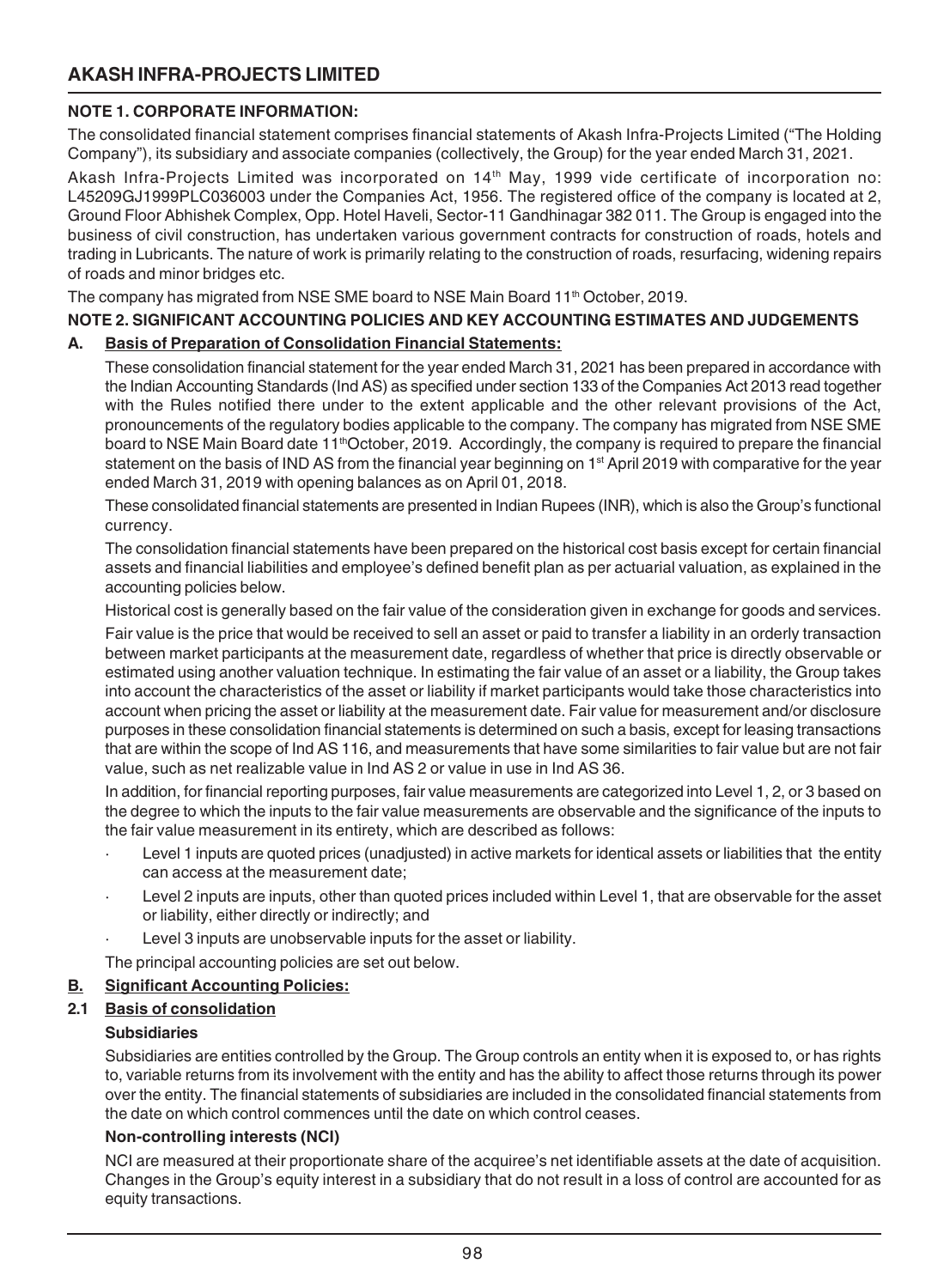# **Equity accounted investees**

When the Group has with other parties' joint control of the arrangement and rights to the net assets of the joint arrangement, it recognises its interest as joint ventures. Joint control exists when the decisions about the relevant activities require unanimous consent of the parties sharing the control.

When the Group has significant influence over the other entity, it recognises such interests as associates. An associate is an entity in which the Group has significant influence, but not control or joint control, over the financial and operating policies.

Interests in joint venture and associate entities are accounted for using the equity method. They are initially recognised at cost which includes transaction costs. Subsequent to initial recognition, the consolidated financial statements include the Group's share of profit or loss and other comprehensive income of equity accounted investees

The Group discontinues the use of the equity method from the date when the investment ceases to be a joint venture or an associate or when the investment is classified as held for sale. When the Group retains an interest in the former associate or joint venture and the retained interest is a financial asset, the Group measures the retained interest at fair value at that date and the fair value is regarded as its fair value on initial recognition in accordance with Ind AS 109. The difference between the carrying amount of the associate or joint venture at the date the equity method was discontinued, and the fair value of any retained interest and any proceeds from disposing of a part interest in the associate or joint venture is included in the determination of the gain or loss on disposal. In addition, the Group accounts for all amounts previously recognised in other comprehensive income in relation to that associate or joint venture on the same basis as would be required if that associate or joint venture had directly disposed of the related assets or liabilities. Therefore, if a gain or loss previously recognized in other comprehensive income by that associate or joint venture would be reclassified to profit or loss on the disposal of the related assets or liabilities, the Group reclassifies the gain or loss from equity to profit or loss (as a reclassification adjustment) when the equity method is discontinued.

#### **Interests in joint operations**

When the Group has joint control of the arrangement based on contractually determined right to the assets and obligations for liabilities, it recognises such interests as joint operations. Joint control exists when the decisions about the relevant activities require unanimous consent of the parties sharing the control. In respect of its interests in joint operations, the Group recognises its share in assets, liabilities, income and expenses line-by-line in the standalone financial statements of the entity which is party to such joint arrangement which then becomes part of the consolidated financial statements of the Group when the financial statements of the Parent Company and its subsidiaries are combined for consolidation. Interests in joint operations are included in these arrangements to which they relate.

# **Transactions eliminated on consolidation**

Intra-group balances and transactions, and any unrealized income and expenses arising from intra-group transactions, are eliminated. Unrealised gains arising from transactions with equity accounted investees are eliminated against the investment to the extent of the Group's interest in the investee. Unrealised losses are eliminated in the same way as unrealised gains, but only to the extent that there is no evidence of impairment.

# **Goodwill**

Goodwill arising on an acquisition of a business is carried at cost as established at the date of acquisition of the business less accumulated losses, if any. For the purpose of impairment testing, goodwill is allocated to each of the Group's cash generating units (or groups of cash-generating units) that is expected to benefit from the synergies of the combination. A cash-generating unit to which goodwill has been allocated is tested for impairment annually, or more frequently when there is an indication that the unit may be impaired. If the recoverable amount of the cashgenerating unit is less than it carrying amount, the impairment loss is allocated first to reduce the carrying amount of any goodwill allocated to the unit and then to the other assets of the unit prorate based on the carrying amount of each asset in the unit. Any impairment loss for goodwill is recognised directly in profit or loss. An impairment loss recognised for goodwill is not reversed in subsequent periods. On disposal of the relevant cash-generating unit, the attributable amount of goodwill is included in the determination of the profit or loss on disposal.

# **2.2 Current versus non-current classification**

All the assets and liabilities have been classified as current or non-current, wherever applicable, as per the operating cycle of the Group as per the guidance set out in Schedule III to the Act. Operating cycle for the business activities of the Group covers the duration of the project/contract/ service including the defect liability period, wherever applicable, and extends up to the realisation of receivables (including retention monies) within the credit period normally applicable to the respective project. Project related assets and liabilities have been classified into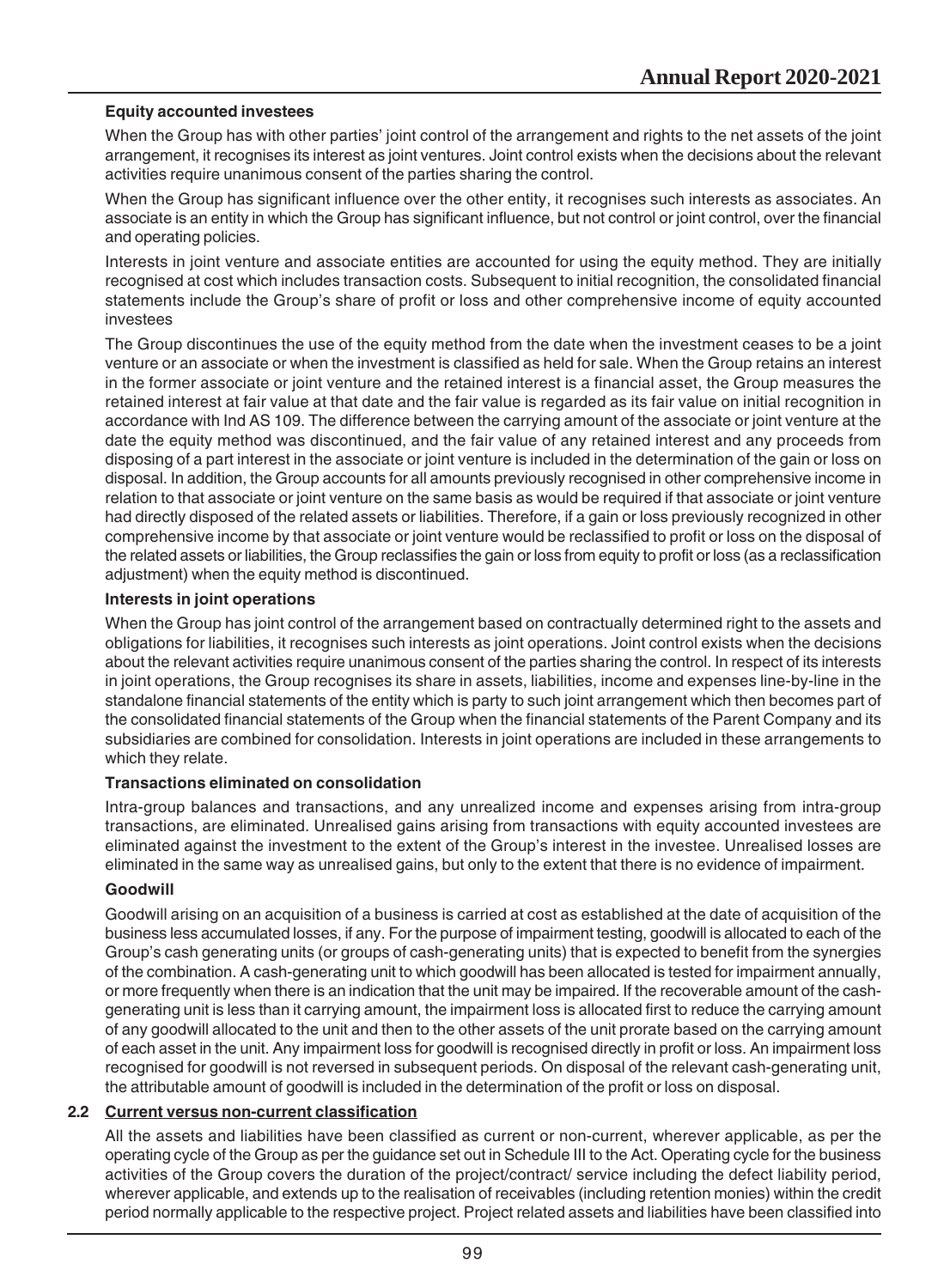current and non-current based on operating cycle of respective projects. All Other than assets and liabilities have been classified into current or non-current based on12 months period.

# **2.3 Revenue Recognition:**

# **Revenue from Contracts with Customers:**

Revenue from contract with customers is recognised when control of the goods or services are transferred to the customer at an amount that reflects the consideration to which the company expects to be entitled in exchange for those goods or services.

The revenue is recognised to the extent of transaction price allocated to the performance obligation satisfied. Performance obligation is satisfied over time when the transfer of control of asset (good or service) to a customer is done over time and in other cases, performance obligation is satisfied at a point in time. For performance obligation satisfied over time, the revenue recognition is done by measuring the progress towards complete satisfaction of performance obligation. The progress is measured in terms of a proportion of actual cost incurred to-date, to the total estimated cost attributable to the performance obligation.

In cases where the work performed till the reporting date has not reached the milestone specified in the contract, the Company recognises the work in progress. In this method the work completed under each contract is measured on a regular basis and the corresponding output is recognised as revenue.

Transaction price is the amount of consideration to which the Company expects to be entitled in exchange for transferring good or service to a customer excluding amounts collected on behalf of a third party.

# **Sale of goods:**

Revenue from sale of goods is recognised when the control of the same is transferred to the customer and it is probable that the Group will collect the consideration to which it is entitled for the exchanged goods.

Performance obligations in respect of contracts for sale of manufactured and traded goods is considered as satisfied at a point in time when the control of the same is transferred to the customer and where there is an alternative use of the asset or the Group does not have either explicit or implicit right of payment for performance completed till date

#### **Interest and dividend:**

Interest income is accrued on a time basis by reference to the principal outstanding using effective interest rate method. Dividend income is recognized when the right to receive payment is established.

# **2.4 Employee Benefits:**

# Retirement benefit costs and termination benefits

Payments to defined contribution retirement benefit plans are recognized as an expense when employees have rendered service entitling them to the contributions.

For defined benefit retirement benefit plans, the cost of providing benefits is determined using the projected unit credit method, with actuarial valuations being carried out at the end of each annual reporting period. Re measurement, comprising actuarial gains and losses, the effect of the changes to the asset ceiling (if applicable) and the return on plan assets (excluding net interest), is recognized in other comprehensive income and is reflected in retained earnings and the same is not eligible to be reclassified to profit or loss. Past service cost is recognized in profit or loss in the period of a plan amendment.

The retirement benefit obligation recognized in the balance sheet represents the actual deficit or surplus in the Group's defined benefit plans. Any surplus resulting from this calculation is limited to the present value of any economic benefits available in the form of refunds from the plans or reductions in future contributions to the plans.

# Short-term and other long-term employee benefits

A liability is recognized for benefits accruing to employees in respect of wages and salaries in the period the related service is rendered at the undiscounted amount of the benefits expected to be paid in exchange for that service.

Liabilities recognized in respect of long-term employee benefits are measured at the present value of the estimated future cash outflows expected to be made by the Group in respect of services provided by employees up to the reporting date.

# **2.5 Taxation:**

Income tax expense represents the sum of the tax currently payable and deferred tax.

# Current tax

The tax currently payable is based on taxable profit for the year. Taxable profit differs from 'profit before tax' as reported in the statement of profit and loss because of items of income or expense that are taxable or deductible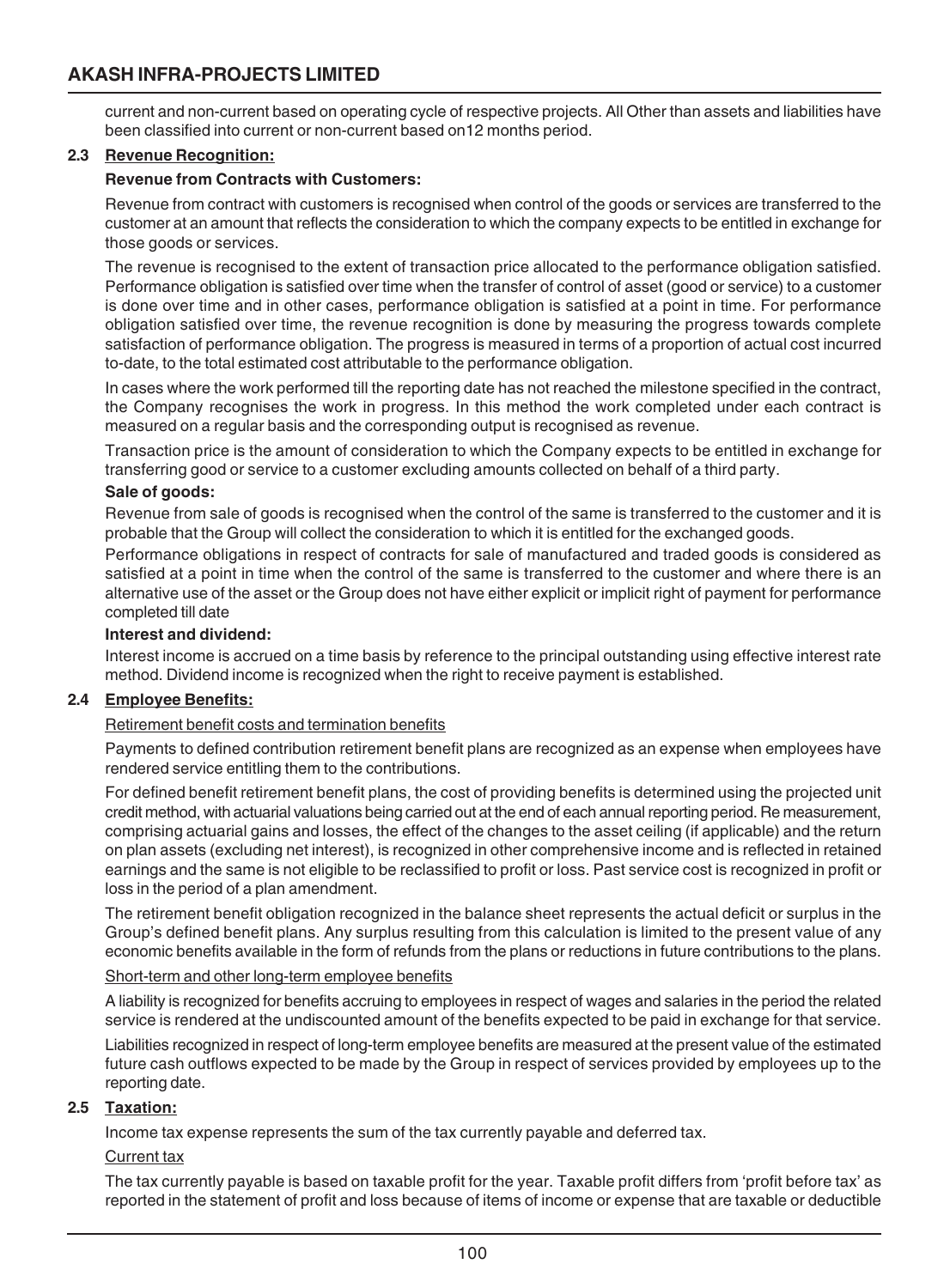in other years and items that are never taxable or deductible. The Group's current tax is calculated using tax rates that have been enacted by the end of the reporting period.

# Deferred tax

Deferred tax is recognized on temporary differences between the carrying amounts of assets and liabilities in the financial statements and the corresponding tax bases used in the computation of taxable profit. Deferred tax liabilities are generally recognized for all taxable temporary differences. Deferred tax assets are generally recognized for all deductible temporary differences to the extent that it is probable that taxable profits will be available against which those deductible temporary differences can be utilized. Such deferred tax assets and liabilities are not recognized if the temporary difference arises from the initial recognition of assets and liabilities in a transaction that affects neither the taxable profit nor the accounting profit.

Deferred tax assets relating to unabsorbed depreciation/business losses/losses under the head "capital gains"/ other temporary differences are recognised and carried forward to the extent of available taxable temporary differences or where there is convincing other evidence that sufficient future taxable income will be available against which such deferred tax assets can be realised.

The carrying amount of deferred tax assets is reviewed at the end of each reporting period and reduced to the extent that it is no longer probable that sufficient taxable profits will be available to allow all or part of the asset to be recovered.

Deferred tax liabilities and assets are measured at the tax rates that are expected to apply in the period in which the liability is settled or the asset realized, based on tax rates (and tax laws) that have been enacted or substantively enacted by the end of the reporting period.

#### Current and deferred tax for the year

Current and deferred tax are recognized in profit or loss, except when they relate to items that are recognized in other comprehensive income or directly in equity, in which case, the current and deferred tax are also recognized in other comprehensive income or directly in equity respectively.

# Minimum Alternate Tax (MAT)

Minimum Alternate Tax (MAT) credit is recognised as an asset only when and to the extent it is reasonably certain that the Company will pay normal income tax during the specified period. Such asset is reviewed at each reporting date and the carrying amount of the MAT credit asset is written down to the extent there is no longer a convincing evidence to the effect that the Company will pay normal income tax during the specified period.

# **2.6 Property, plant and equipment:**

Land and buildings held for use in the production or supply of goods or services, or for administrative purposes, are stated in the balance sheet at cost less accumulated depreciation and accumulated impairment losses.

Freehold land is not depreciated.

Fixtures and equipment are stated at cost less accumulated depreciation and accumulated impairment losses.

Depreciation is recognized so as to write off the cost of assets (other than freehold land) less their residual values over their useful lives, using the written-down value method over the useful lives of assets as prescribed under part C of schedule II of the Companies Act, 2013.

An item of property, plant and equipment is derecognized upon disposal or when no future economic benefits are expected to arise from the continued use of the asset. Any gain or loss arising on the disposal or retirement of an item of property, plant and equipment is determined as the difference between the sales proceeds and the carrying amount of the asset and is recognized in profit or loss.

Capital work in progress in stated at cost less accumulated impairment loss, if any.

# **2.7 Lease:**

Finance Lease - Agreements are classified as finance leases, if substantially all the risks and rewards incidental to ownership of the leased asset is transferred to the lessee.

Operating Lease - Agreements which are not classified as finance leases are considered as operating lease.

Operating lease payments/income are recognised as an expense/income in the consolidation statement of profit and loss on a straight-line basis over the lease term unless there is another systematic basis which is more representative of the time pattern of the lease.

At the inception of a contract, the Group assesses whether a contract is or contains, a lease. A contract is, or contains a lease if the contract conveys the right to control the use of an identified asset for a period of time in exchange of consideration.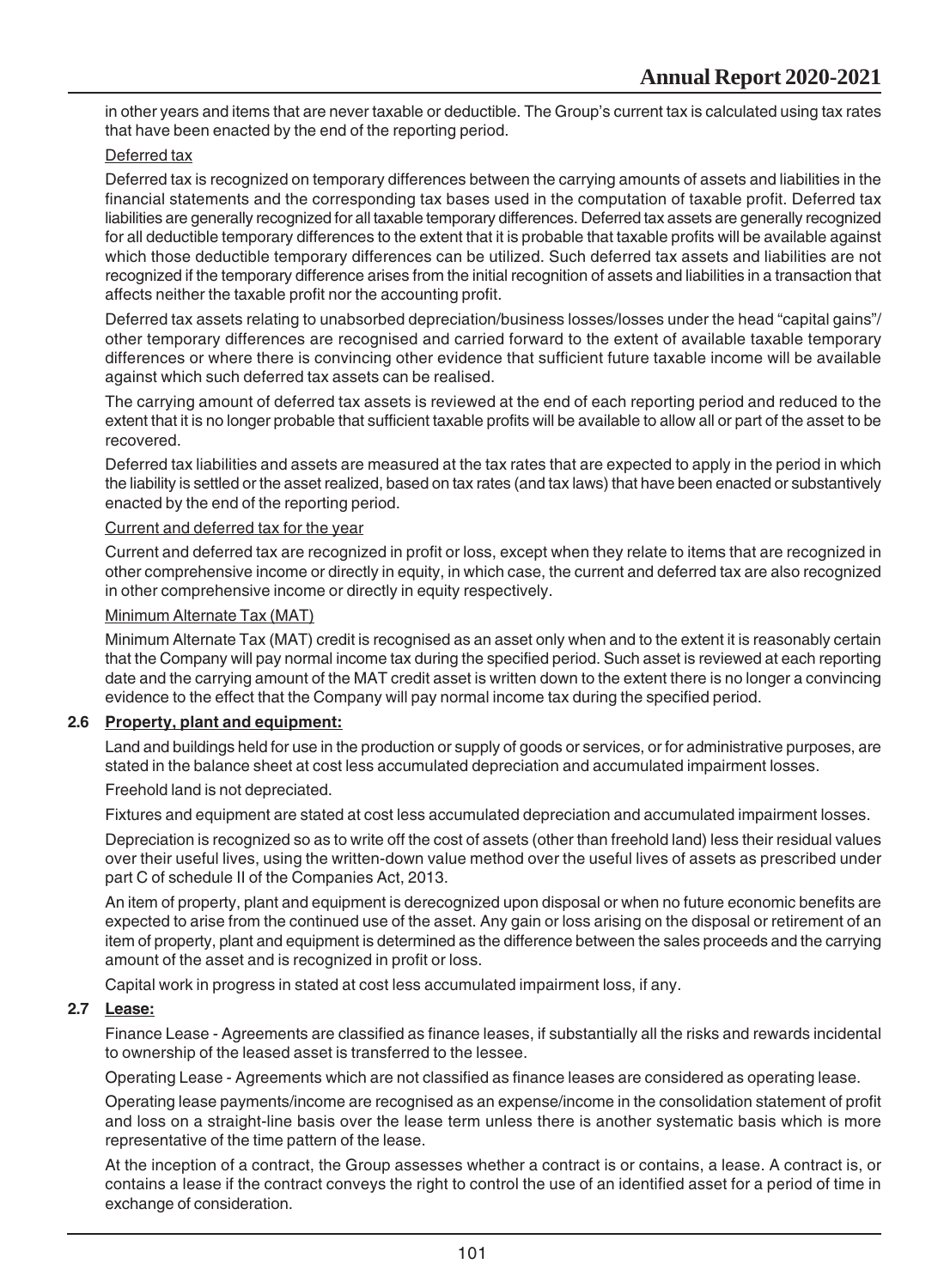# As a Lessee

# **Right of use Asset**

The Group recognises a right-of-use asset and a lease liability at the lease commencement date. At the commencement date, a lessee shall measure the right-of-use asset at cost which comprises initial measurement of the lease liability, any lease payments made at or before the commencement date, less any lease incentives received, any initial direct costs incurred by the lessee; and an estimate of costs to be incurred by the lessee in dismantling and removing the underlying asset, restoring the site on which it is located or restoring the underlying asset to the condition required by the terms and conditions of the lease.

# **Lease Liability**

At the commencement date, a lessee shall measure the lease liability at the present value of the lease payments that are not paid at that date. The lease payments shall be discounted using the interest rate implicit in the lease, if that rate can be readily determined. If that rate cannot be readily determined, the lessee shall use the lessee's incremental borrowing rate.

# **Short-term lease and leases of low-value assets**

The Group has elected not to recognise right-of-use assets and lease liabilities for short- term leases that have a lease term of less than 12 months or less and leases of low-value assets, including IT Equipment. The Group recognises the lease payments associated with these leases as an expense on a straight-line basis over the lease term.

The election for short-term leases shall be made by class of underlying asset to which the right of use relates. A class of underlying asset is a grouping of underlying assets of a similar nature and use in Group's operations. The election for leases for which the underlying asset is of low value can be made on a lease-by-lease basis.

# **2.8 Impairment of Non-Financial assets:**

At the end of each reporting period, the Group reviews the carrying amounts of its tangible and intangible assets to determine whether there is any indication that those assets have suffered an impairment loss. If any such indication exists, the recoverable amount of the asset is estimated in order to determine the extent of the impairment loss (if any). When it is not possible to estimate the recoverable amount of an individual asset, the Group estimates the recoverable amount of the cash-generating unit to which the asset belongs. When a reasonable and consistent basis of allocation can be identified, corporate assets are also allocated to individual cash-generating units, or otherwise they are allocated to the smallest Group of cash-generating units for which a reasonable and consistent allocation basis can be identified.

Recoverable amount is the higher of fair value less costs of disposal and value in use. In assessing value in use, the estimated future cash flows are discounted to their present value using a pre-tax discount rate that reflects current market assessments of the time value of money and the risks specific to the asset for which the estimates of future cash flows have not been adjusted.

If the recoverable amount of an asset (or cash-generating unit) is estimated to be less than its carrying amount, the carrying amount of the asset (or cash-generating unit) is reduced to its recoverable amount. An impairment loss is recognised immediately in profit or loss.

When an impairment loss subsequently reverses, the carrying amount of the asset (or a cash-generating unit) is increased to the revised estimate of its recoverable amount, but so that the increased carrying amount does not exceed the carrying amount that would have been determined had no impairment loss been recognized for the asset (or cash-generating unit) in prior years. A reversal of an impairment loss is recognized immediately in profit or loss.

# **2.9 Inventory:**

Raw materials, work-in-progress, finished goods, packing materials, stores, spares, components, consumables and stock-in-trade are carried at the lower of cost and net realizable value after providing for obsolescence, if any.

- (i) Inventories are carried at the lower of cost or net realizable value.
- (ii) Cost of inventories comprises of all costs of purchase, cost of conversion and other costs incurred in bringing the inventories to their present location and condition. The method of determination of cost is as follows:
	- Materials and supplies: on a First-in-First-Out (FIFO) method.
	- · Contract work-in-progress: Work-in-progress for projects under execution as at balance sheet date are valued at cost less provision, if any, for estimated losses. Provision for estimated losses, if any, on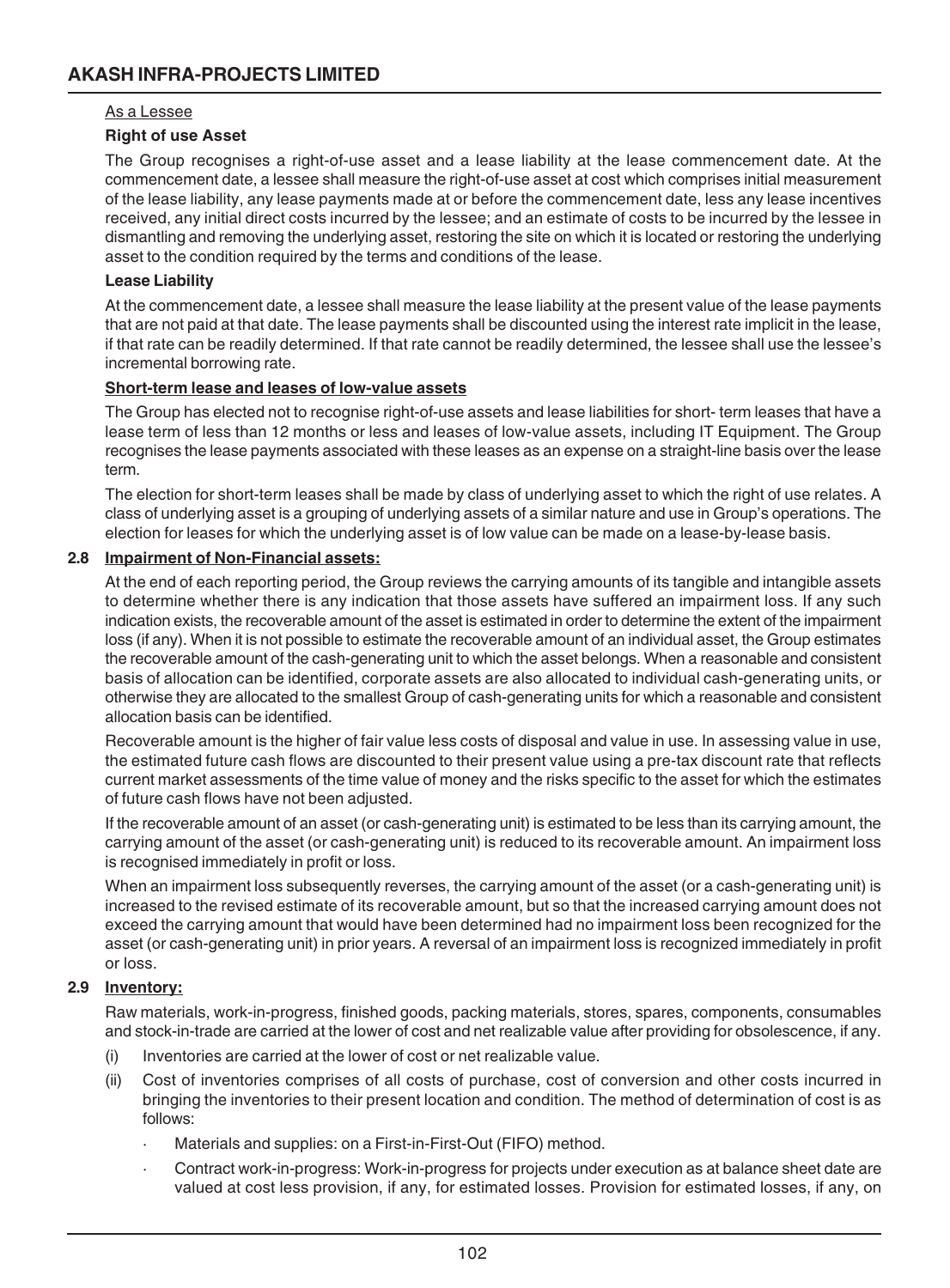uncompleted contracts are recorded in the period in which such losses become probable based on current estimates.

Net realisable value is the estimated selling price in the ordinary course of business, less the estimate costs of completion and selling expenses.

The comparison of cost and net realisable value is made on inventory-by- inventory basis

#### **2.10 Provisions and Contingencies:**

Provisions are recognized when the Group has a present obligation (legal or constructive) as a result of a past event, it is probable that the Group will be required to settle the obligation, and a reliable estimate can be made of the amount of the obligation.

The amount recognized as a provision is the best estimate of the consideration required to settle the present obligation at the end of the reporting period, taking into account the risks and uncertainties surrounding the obligation. When a provision is measured using the cash flows estimated to settle the present obligation, its carrying amount is the present value of those cash flows (when the effect of the time value of money is material).

A contingent liability exists when there is a possible but not probable obligation or a present obligation that may, but probably will not; require an outflow of resources, or a present obligation whose amount cannot be estimated reliably. Contingent liabilities do not warrant provisions, but are disclosed unless the possibility of outflow of resources is remote. Contingent assets are neither recognized nor disclosed in the financial statements. However, contingent assets are assessed continually and if it is virtually certain that an inflow of economic benefits will arise, the asset and related income are recognised in the period in which the change occurs.

# **2.11 Financial Instruments:**

Financial assets and financial liabilities are recognized when a Group entity becomes a party to the contractual provisions of the instruments.

Financial assets and financial liabilities are initially measured at fair value. Transaction costs that are directly attributable to the acquisition or issue of financial assets and financial liabilities (other than financial assets and financial liabilities at fair value through profit or loss) are added to or deducted from the fair value of the financial assets or financial liabilities, as appropriate, on initial recognition. Transaction costs directly attributable to the acquisition of financial assets or financial liabilities at fair value through profit or loss are recognized immediately in profit or loss.

# **2.12 Financial assets:**

All regular way purchases or sales of financial assets are recognized and derecognized on a trade date basis. Regular way purchases or sales are purchases or sales of financial assets that require delivery of assets within the time frame established by regulation or convention in the marketplace.

All recognized financial assets are subsequently measured in their entirety at either amortized cost or fair value, depending on the classification of the financial assets.

#### Classification of financial assets

Debt instruments that meet the following conditions are subsequently measured at amortized cost:

- The asset is held within a business model whose objective is to hold assets in order to collect contractual cash flows; and
- the contractual terms of the instrument give rise on specified dates to cash flows that are solely payments of principal and interest on the principal amount outstanding.

For the impairment policy on financial assets measured at amortised cost, refer para of Impairment of financial assets.

Debt instruments that meet the following conditions are subsequently measured at fair value through other comprehensive income:

- The asset is held within a business model whose objective is achieved both by collecting Contractual cash flows and selling financial assets; and
- the contractual terms of the instrument give rise on specified dates to cash flows that are solely payments of principal and interest on the principal amount outstanding.

Interest income is recognized in profit or loss for FVTOCI debt instruments. For the purposes of recognizing foreign exchange gains and losses, FVTOCI debt instruments are treated as financial assets measured at amortized cost. Thus, the exchange differences on the amortized cost are recognized in profit or loss and other changes in the fair value of FVTOCI financial assets are recognized in other comprehensive income and accumulated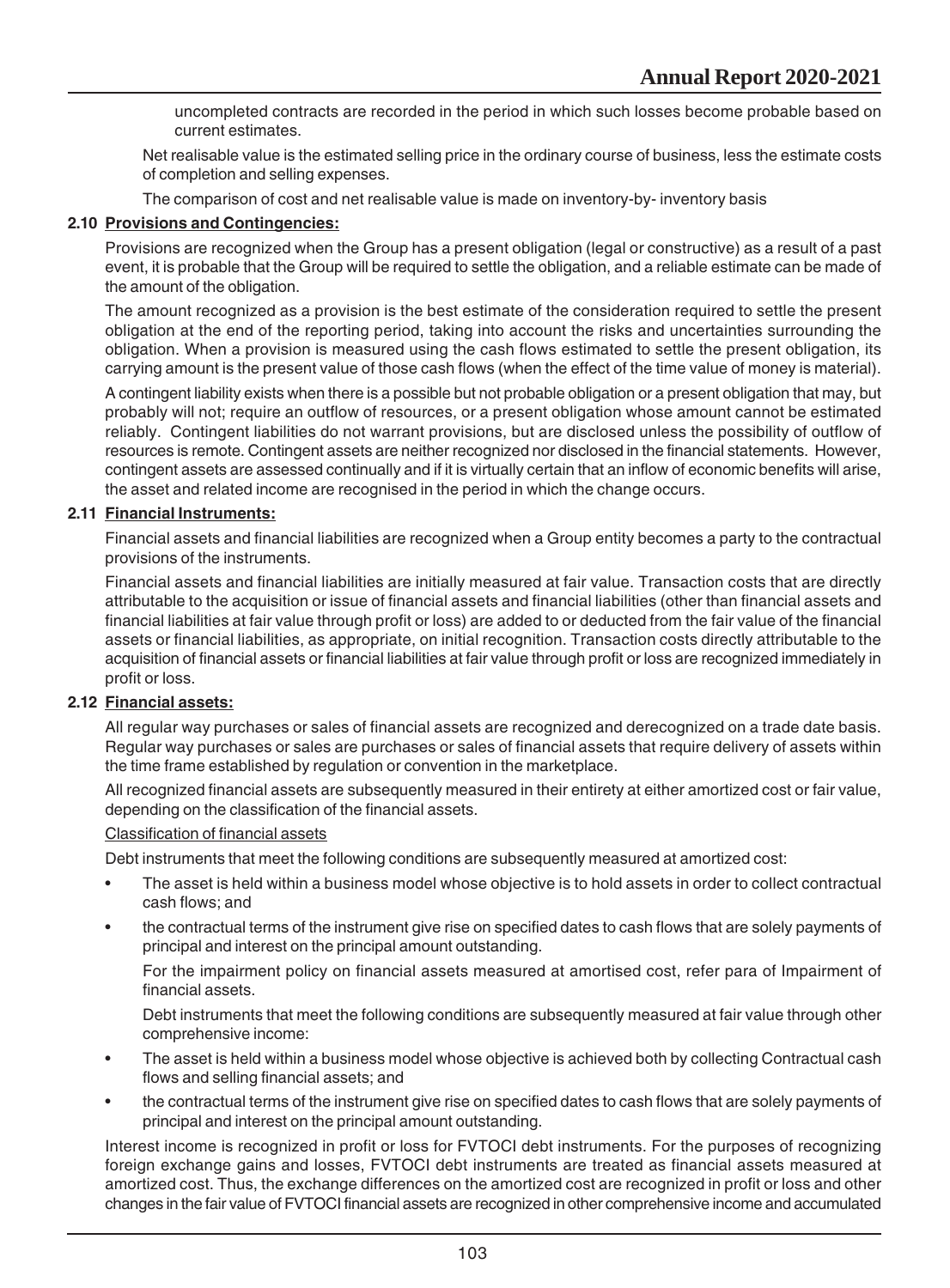under the heading of 'Reserve for debt instruments through other comprehensive income'. When the investment is disposed of, the cumulative gain or loss previously accumulated in this reserve is reclassified to profit or loss.

For the impairment policy on debt instruments at FVTOCI, refer Para of Impairment of financial assets. All other financial assets are subsequently measured at fair value.

#### Effective interest method

The effective interest method is a method of calculating the amortized cost of a debt instrument and of allocating interest income over the relevant period. The effective interest rate is the rate that exactly discounts estimated future cash receipts (including all fees and points paid or received that form an integral part of the effective interest rate, transaction costs and other premiums or discounts) through the expected life of the debt instrument, or, where appropriate, a shorter period, to the net carrying amount on initial recognition.

Income is recognized on an effective interest basis for debt instruments other than those financial assets classified as at FVTPL. Interest income is recognized in profit or loss and is included in the "Other income" line item.

#### Financial assets at fair value through profit or loss (FVTPL)

Debt instruments that do not meet the amortised cost criteria or FVTOCI criteria (see above) are measured at FVTPL. In addition, debt instruments that meet the amortised cost criteria or the FVTOCI criteria but are designated as at FVTPL are measured at FVTPL.

Financial assets at FVTPL are measured at fair value at the end of each reporting period, with any gains or losses arising on re-measurement recognized in profit or loss. The net gain or loss recognized in profit or loss incorporates any dividend or interest earned on the financial asset and is included in the 'Other income' line item. Dividend on financial assets at FVTPL is recognised when the Group's right to receive the dividends is established, it is probable that the economic benefits associated with the dividend will flow to the entity, the dividend does not represent a recovery of part of cost of the investment and the amount of dividend can be measured reliably.

# Impairment of financial assets

The Group applies the expected credit loss model for recognizing impairment loss on financial assets measured at amortized cost, debt instruments at FVTOCI, lease receivables, trade receivables, other contractual rights to receive cash or other financial asset, and financial guarantees not designated as at FVTPL.

Expected credit losses are the weighted average of credit losses with the respective risks of default occurring as the weights. Credit loss is the difference between all contractual cash flows that are due to the Group in accordance with the contract and all the cash flows that the Group expects to receive (i.e. all cash shortfalls), discounted at the original effective interest rate (or credit-adjusted effective interest rate for purchased or originated credit-impaired financial assets). The Group estimates cash flows by considering all contractual terms of the financial instrument (for example, prepayment, extension, call and similar options) through the expected life of that financial instrument.

The Group measures the loss allowance for a financial instrument at an amount equal to the lifetime expected credit losses if the credit risk on that financial instrument has increased significantly since initial recognition. If the credit risk on a financial instrument has not increased significantly since initial recognition, the Group measures the loss allowance for that financial instrument at an amount equal to 12-month expected credit losses. 12-month expected credit losses are portion of the life-time expected credit losses and represent the lifetime cash shortfalls that will result if default occurs within the 12 months after the reporting date and thus, are not cash shortfalls that are predicted over the next 12 months.

If the Group measured loss allowance for a financial instrument at lifetime expected credit loss model in the previous period, but determines at the end of a reporting period that the credit risk has not increased significantly since initial recognition due to improvement in credit quality as compared to the previous period, the Group again measures the loss allowance based on 12-month expected credit losses.

When making the assessment of whether there has been a significant increase in credit risk since initial recognition, the Group uses the change in the risk of a default occurring over the expected life of the financial instrument instead of the change in the amount of expected credit losses. To make that assessment, the Group compares the risk of a default occurring on the financial instrument as at the reporting date with the risk of a default occurring on the financial instrument as at the date of initial recognition and considers reasonable and supportable information, that is available without undue cost or effort, that is indicative of significant increases in credit risk since initial recognition.

For trade receivables or any contractual right to receive cash or another financial asset that result from transactions that are within the scope of Ind AS 115, the Group always measures the loss allowance at an amount equal to lifetime expected credit losses.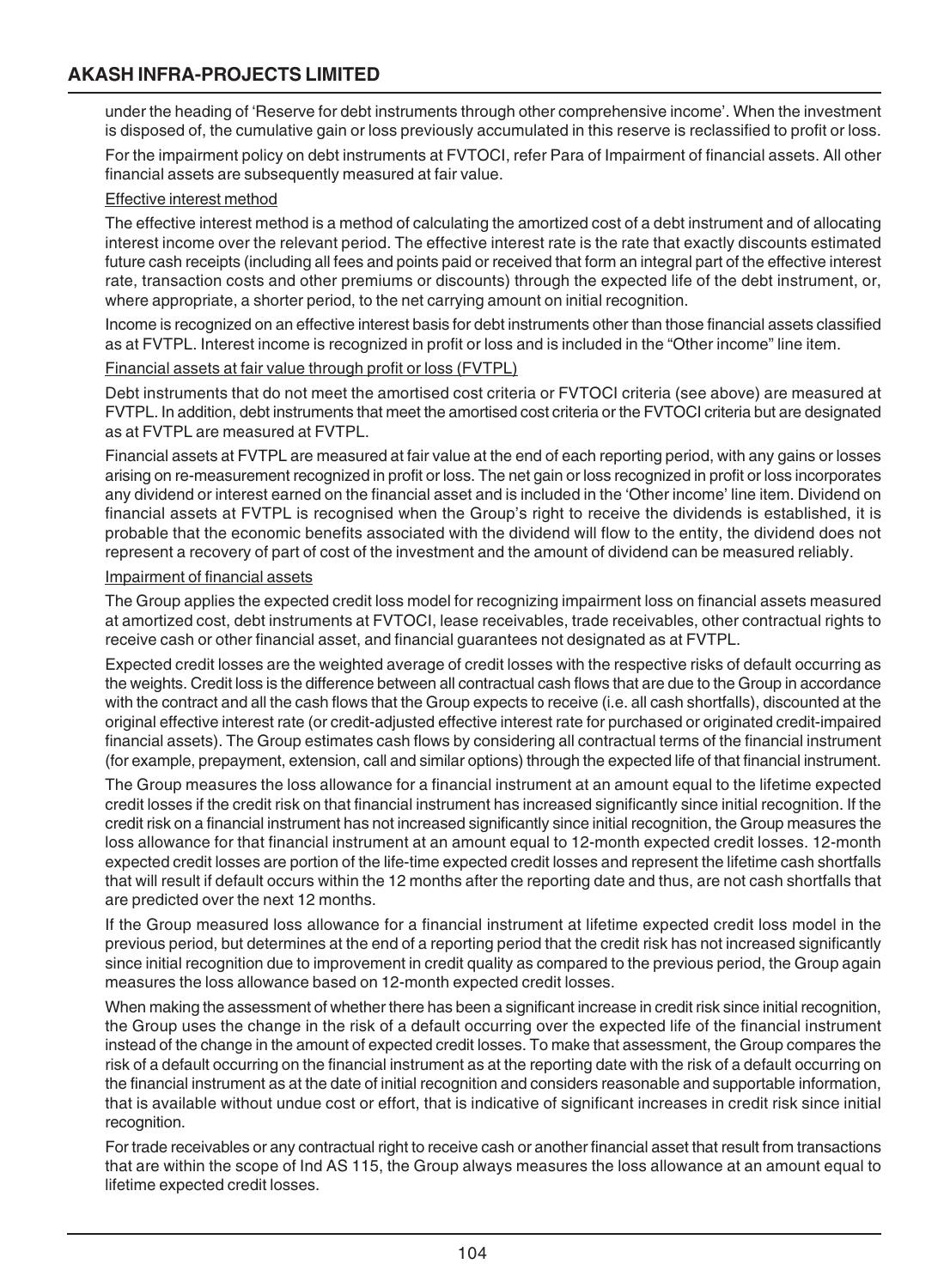Further, for the purpose of measuring lifetime expected credit loss allowance for trade receivables, the Group has used a practical expedient as permitted under Ind AS 109. This expected credit loss allowance is computed based on a provision matrix which takes into account historical credit loss experience and adjusted for forward-looking information.

The impairment requirements for the recognition and measurement of a loss allowance are equally applied to debt instruments at FVTOCI except that the loss allowance is recognized in other comprehensive income and is not reduced from the carrying amount in the balance sheet.

# De recognition of financial assets

The Group derecognizes a financial asset when the contractual rights to the cash flows from the asset expire, or when it transfers the financial asset and substantially all the risks and rewards of ownership of the asset to another party.

On de-recognition of a financial asset in its entirety, the difference between the asset's carrying amount and the sum of the consideration received and receivable and the cumulative gain or loss that had been recognized in other comprehensive income and accumulated in equity is recognized in profit or loss if such gain or loss would have otherwise been recognized in profit or loss on disposal of that financial asset.

On de-recognition of a financial asset other than in its entirety (e.g. when the Group retains an option to repurchase part of a transferred asset), the Group allocates the previous carrying amount of the financial asset between the part it continues to recognize under continuing involvement, and the part it no longer recognizes on the basis of the relative fair values of those parts on the date of the transfer. The difference between the carrying amount allocated to the part that is no longer recognized and the sum of the consideration received for the part no longer recognized and any cumulative gain or loss allocated to it that had been recognized in other comprehensive income is recognized in profit or loss if such gain or loss would have otherwise been recognized in profit or loss on disposal of that financial asset. A cumulative gain or loss that had been recognized in other comprehensive income is allocated between the part that continues to be recognized and the part that is no longer recognized on the basis of the relative fair values of those parts.

# **2.13 Financial liabilities**:

All financial liabilities are subsequently measured at amortized cost using the effective interest method or at FVTPL.

However, financial liabilities that arise when a transfer of a financial asset does not qualify for de-recognition or when the continuing involvement approach applies, financial guarantee contracts issued by the Group, and commitments issued by the Group to provide a loan at below-market interest rate are measured in accordance with the specific accounting policies set out below.

#### Financial liabilities subsequently measured at amortized cost

Financial liabilities that are not held-for-trading and are not designated as at FVTPL are measured at amortized cost at the end of subsequent accounting periods. The carrying amounts of financial liabilities that are subsequently measured at amortized cost are determined based on the effective interest method. Interest expense that is not capitalized as part of costs of an asset is included in the 'Finance costs' line item.

The effective interest method is a method of calculating the amortized cost of a financial liability and of allocating interest expense over the relevant period. The effective interest rate is the rate that exactly discounts estimated future cash payments (including all fees and points paid or received that form an integral part of the effective interest rate, transaction costs and other premiums or discounts) through the expected life of the financial liability, or (where appropriate) a shorter period, to the net carrying amount on initial recognition.

#### De-recognition of financial liabilities

The Group derecognizes financial liabilities when, and only when, the Group's obligations are discharged, cancelled or have expired. An exchange between with a lender of debt instruments with substantially different terms is accounted for as an extinguishment of the original financial liability and the recognition of a new financial liability. Similarly, a substantial modification of the terms of an existing financial liability (whether or not attributable to the financial difficulty of the debtor) is accounted for as an extinguishment of the original financial liability and the recognition of a new financial liability. The difference between the carrying amount of the financial liability derecognized and the consideration paid and payable is recognized in profit or loss.

Financial liabilities at FVTPL are stated at fair value, with any gains or losses arising on re-measurement recognized in profit or loss. The net gain or loss recognized in profit or loss incorporates any interest paid on the financial liability and is included in the 'Other income' line item.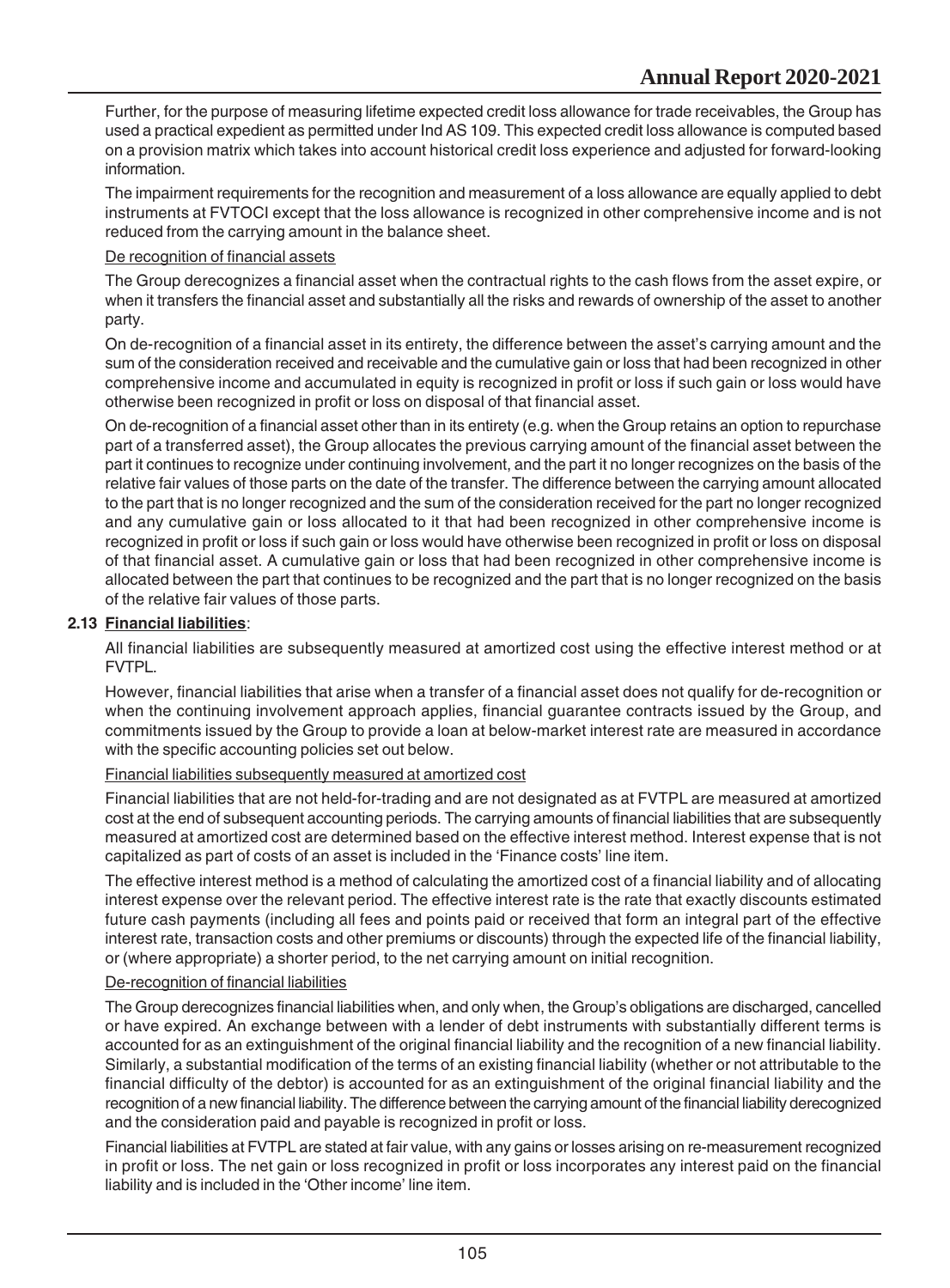# **2.14 Foreign Currency Transactions:**

Transactions denominated in foreign currencies are recorded at the exchange rates prevailing on the date of the transaction or that approximates the actual rates at the date of the transaction. Foreign currency monetary assets and liabilities are translated at the yearend rates. The difference between the rates prevailing on the date of transaction and on the date of settlement as also on transaction Monetary items at the end of year is recognized, as the case may be, as income or expense for the period.

Non-Monetary items that are measured at historical cost in a foreign currency, are translated using the exchange rate at the date of the transaction. Non-monetary items that are measured at fair value in foreign currency, are transferred using the exchange rates at the date when the fair value is measured.

# **Translation of financial statements of foreign entity:**

On consolidation, the assets and liabilities of foreign operations are translated into presentation currency at the exchange rate prevailing at the reporting date and their statements of profit and loss are translated at exchange rates prevailing at the dates of the transactions. For practical reasons, the group uses an average rate to translate income and expense items, if the average rate approximates the exchange rates at the dates of the transactions. The exchange differences arising on translation for consolidation are recognised in Foreign Currency Translation Reserve of consolidated other comprehensive income. On disposal of a foreign operation, this component of other comprehensive income relating to that particular foreign operation is reclassified to Consolidated Statement of Profit and Loss.

# **2.15 Cash Flow Statement:**

Cash flows are reported using the indirect method, whereby profit before tax and tax is adjusted for the effects of transactions of non-cash nature and any deferrals or accruals of past or future cash receipts or payments. The cash flows from operating, investing and financing activities of the Group are segregated based on the available information.

# **2.16 Cash and Cash Equivalents:**

The Group considers all highly liquid financial instruments, which are readily convertible into known amount of cash that are subject to an insignificant risk of change in value and having original maturities of three months or less from the date of purchase, to be cash equivalents.

# **2.17 Borrowing Cost:**

Borrowing costs attributable to the acquisition, construction or production of qualifying assets, are added to the cost of those assets, up to the date when the assets are ready for their intended use. All other borrowing costs are expensed in the period they occur.

Interest income earned on the temporary investment of specific borrowings pending their expenditure on qualifying assets is deducted from the borrowing costs eligible for capitalisation.

All other borrowing costs are recognised in profit or loss in the period in which they are incurred.

# **2.18 Segment Reporting:**

Based on "Management Approach" as defined in Ind AS 108 -Operating Segments, the Chief Operating Decision Maker evaluates the Group's performance and allocates the resources based on an analysis of various performance indicators by business segments.

The accounting policies adopted for segment reporting are in conformity with the accounting policies adopted for preparing and presenting the financial statements for the Group as a whole.

# **2.19 Earnings Per Share:**

Basic earnings per share are calculated by dividing the net profit or loss for the year attributable to equity shareholders after deducting preference dividends and attributable taxes by the weighted average number of equity shares outstanding during the year.

For the purpose of calculating diluted earnings per share, the net profit or loss for the period attributable to equity shareholders and the weighted average number of shares outstanding during the period are adjusted for the effects of all dilutive potential equity shares, if any

# **2.20 Critical Accounting Estimates And Judgements:**

The preparation of financial statements in conformity with Generally Accepted Accounting Principles requires management to make estimates and assumptions that affect the reported amounts of assets and liabilities and disclosure of contingent liabilities at the date of the financial statements and the results of operations during the reporting period. Although these estimates are based upon management's best knowledge of current events and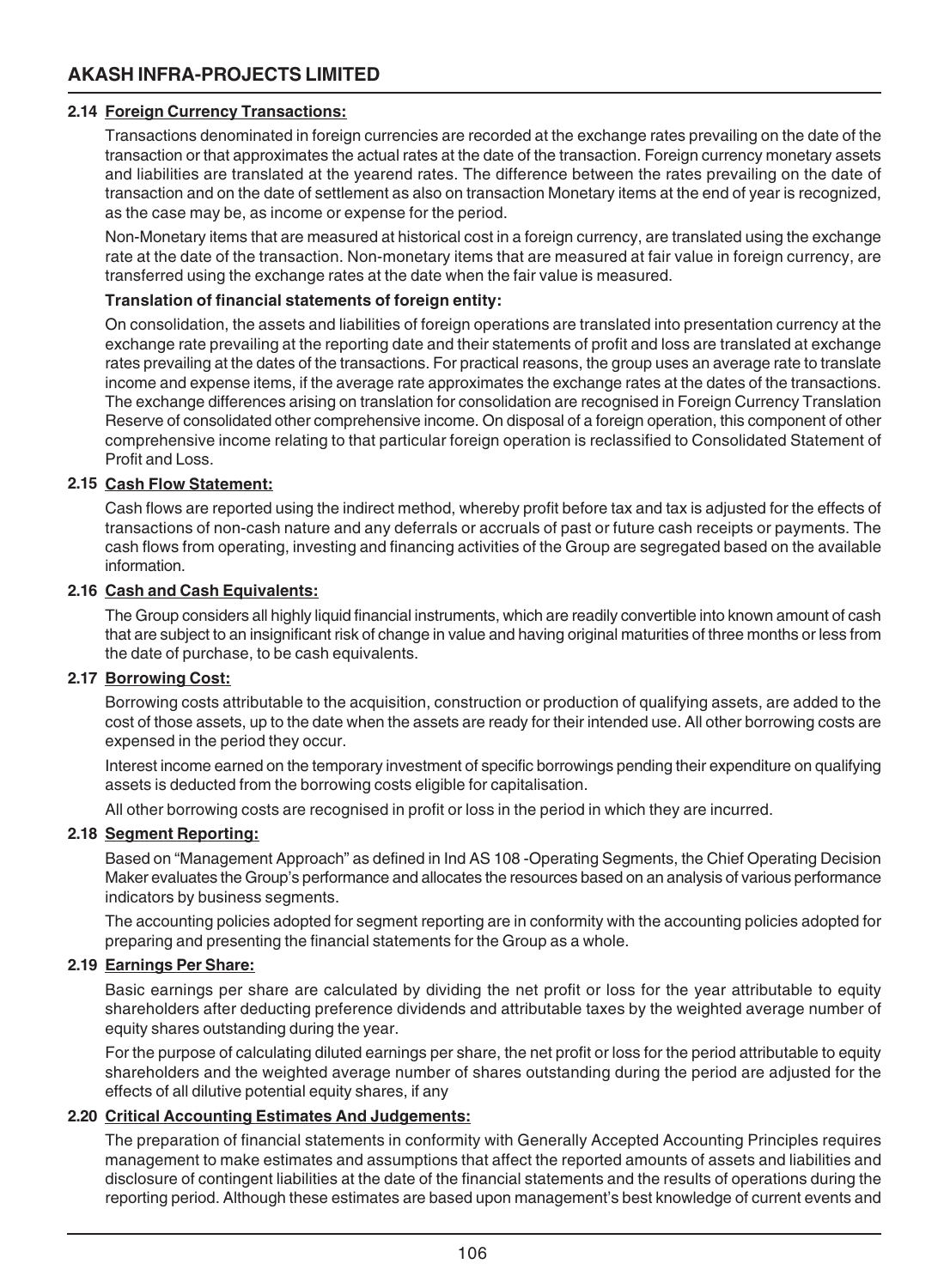actions, actual results could differ from these estimates. Revisions to accounting estimates are recognised prospectively.

The areas involving critical estimates or judgments are:

- Estimation of defined benefit obligation (Note 2.4)
- Estimation of Useful life of Property, plant and equipment and intangibles (Note 2.6)
- Estimation of taxes (Note 2.5)
- Estimation of lease (Note 2.6)
- Estimation of impairment (Note 2.7 & 2.12)
- Estimation of provision and contingent liabilities (Note 2.10)

# **2.21 Recent Accounting Pronouncements:**

Ministry of Corporate Affairs ("MCA") notifies new standard or amendments to the existing standards. Amendments to existing Standards Ministry of Corporate Affairs has carried out amendments of the following accounting standards:

- 1. Ind AS 101 First time adoption of Ind AS
- 2. Ind AS 102 Shared Based Payment
- 3. Ind AS 103 Business Combination
- 4. Ind AS 104 Insurance Contracts
- 5. Ind AS 105 Non-Current Assets Held for Sale and Discontinued Operations
- 6. Ind AS 106 Exploration for and Evaluation of Mineral Resources
- 7. Ind AS 107 Financial Instruments : Disclosures
- 8. Ind AS 108 Operating Segments
- 9. Ind AS 109 Financial Instruments
- 10. Ind AS 111 Joint Arrangements
- 11. Ind AS 114 Regulatory Deferral Accounts
- 12. Ind AS 115 Revenue from Contracts with Customers
- 13. Ind AS 116 Lease
- 14. Ind AS 1 Presentation of Financial Statements
- 15. Ind AS 8 Accounting Policies, Changes in Accounting Estimates and Errors
- 16. Ind AS 16 Property, Plant and Equipment
- 17. Ind AS 27 Separate Financial Statements
- 18. Ind AS 28 Investments in Associates and Joint Ventures
- 19. Ind AS 34 Interim Financial Reporting
- 20. Ind AS 37 Provisions, Contingent Liabilities and Contingent Assets
- 21. Ind AS 38 Intangible Assets
- 22. Ind AS 40 Investment Property

The Company is in the process of evaluating the impact of the new amendments issued but not yet effective.

#### As per our report of even date **For Rakesh Bhatt & Co.**

# Chartered Accountants **Rakesh Bhatt Proprietor**

MRN 046382 FRN: 131788W Place : Gandhinagar Date : 30/06/2021

#### **For and on behalf of the Board**

Ambusinh P. Gol Yoginkumar H Patel **Chairman & Managing Director**<br>DIN 00463376

**Chief Financial Officer** 

Place : Gandhinagar Date : 30/06/2021

DIN 00463335

Sujitkumar Padhi **Priyanka Munshi**<br> **ef Financial Officer** Company Secretary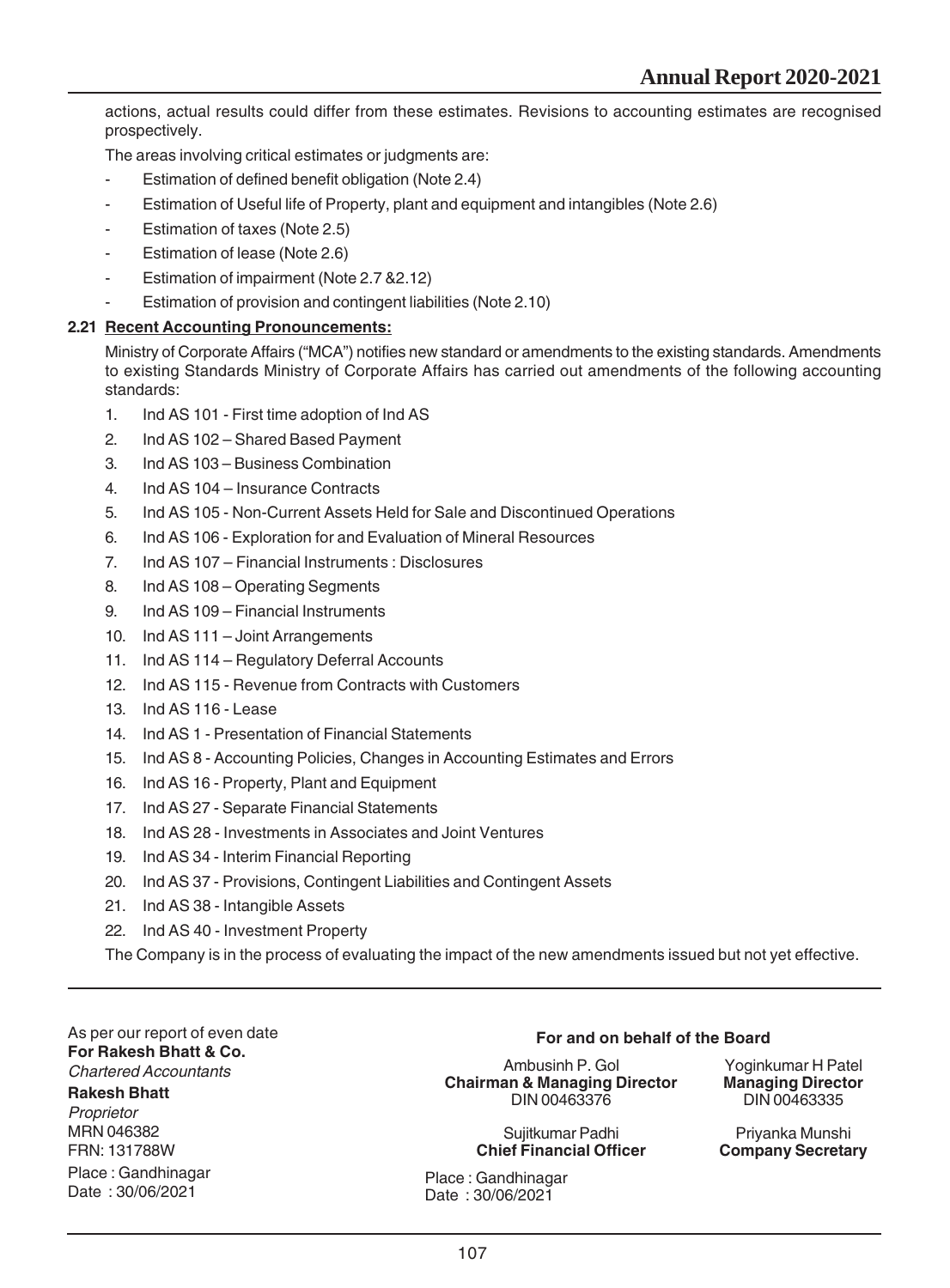| Property, Plant & Equipments and Intangible Assets |                          |             |                     |             |                  |                          |           |                                 |                     |                   |               |           |                        |                  |                  | Amt. in Rs.    |
|----------------------------------------------------|--------------------------|-------------|---------------------|-------------|------------------|--------------------------|-----------|---------------------------------|---------------------|-------------------|---------------|-----------|------------------------|------------------|------------------|----------------|
| Particulars                                        |                          |             | Cost                |             |                  |                          |           | <b>Accumulated Depreciation</b> |                     |                   |               |           | Accumulated Impairment |                  | Net Book         | Value          |
|                                                    |                          | Addition    | Exchange            | Disposal    | Asat             |                          | Addition  |                                 | Exchange Deductions | <b>As at</b>      | Asat<br>March | Addition  | Deductions             | <b>As at</b>     | <b>As at</b>     | As at<br>March |
|                                                    | As at<br>April<br>1,2020 |             | rate<br>fluctuation |             | March<br>31,2021 | As at<br>April<br>1,2020 |           | rate<br>fluctuation             |                     | March<br>31, 2021 | 31,2020       |           |                        | March<br>31,2021 | March<br>31,2021 | 31,2020        |
| Property, Plant and Equipments                     |                          |             |                     |             |                  |                          |           |                                 |                     |                   |               |           |                        |                  |                  |                |
| Air Coditioner                                     | 23,85,967                | 1,30,143    |                     | 16,79,081   | 8,37,029         | 19,98,333                | 98,164    |                                 | 15,48,938           | 5,47,559          |               | ٠         |                        |                  | 2,89,470         | 3,87,634       |
| Computer and software                              | 20, 14, 049              | 1,01,025    |                     | 6,40,480    | 14,74,594        | 19,22,210                | 39,398    |                                 | 6,08,455            | 13,53,153         | ٠             |           |                        |                  | 1,21,441         | 91,839         |
| Electrification                                    | 94,37,510                | 89,530      |                     | 17,57,499   | 77,69,541        | 84,24,262                | 2,38,098  |                                 | 16,67,969           | 69,94,391         |               |           |                        | ŧ                | 7,75,150         | 10, 13, 248    |
| Factory Building                                   | 1,00,84,081              | 2,06,000    |                     |             | 1,02,90,081      | 54,52,180                | 4,37,748  |                                 |                     | 58,89,928         |               |           |                        | í.               | 44,00,153        | 46,31,901      |
| <b>Building Renovation</b>                         | 1,25,47,205              |             |                     |             | 1,25,47,205      | 50,60,285                | 1,51,922  |                                 |                     | 52,12,207         |               | 73,34,998 |                        | 73,34,998        |                  | 74,86,920      |
| Furnitur & Fixtures                                | 61,53,254                | 1,36,398    |                     | 37,72,442   | 25,17,210        | 54,84,376                | 1,47,043  |                                 | 36,36,044           | 19,95,375         | J.            |           |                        |                  | 5,21,835         | 6,68,878       |
| aboratory Equipments                               | 13,70,235                |             |                     |             | 13,70,235        | 12,51,039                | 26,880    |                                 |                     | 12, 77, 919       |               |           |                        | ï                | 92,316           | 1,19,196       |
| Fountain & decoration Equipments                   | 15,53,777                |             |                     | ٠           | 15,53,777        | 14,76,088                |           |                                 | ٠                   | 14,76,088         | Î,            | 77,689    |                        | 77,689           |                  | 77,689         |
| Freehold Land                                      | 16,90,291                |             |                     |             | 16,90,291        |                          |           |                                 |                     |                   |               |           |                        |                  | 16,90,291        | 16,90,291      |
| Motor Car                                          | 1,65,69,129              |             |                     |             | 1,65,69,129      | 1,24,01,390              | 12,94,072 |                                 |                     | 1,36,95,462       |               | 24,060    |                        | 24,060           | 28,49,607        | 41,67,739      |
| Office & Canteen Equipments                        | 25,60,549                | 42,375      | ï                   | 10,22,970   | 15,79,954        | 23,08,262                | 18,996    |                                 | 8,72,072            | 14,55,186         |               |           |                        | í.               | 1,24,768         | 2,52,287       |
| Kitchen Equipments                                 | 20,43,218                |             |                     |             | 20,43,218        | 18,81,876                | 20,995    |                                 |                     | 19,02,871         |               | 1.40,347  |                        | 1,40,347         |                  | 1,61,342       |
| Fun Equipments                                     | 7,76,341                 |             |                     |             | 7,76,341         | 7,37,524                 |           |                                 |                     | 7,37,524          |               | 38,817    |                        | 38,817           |                  | 38,817         |
| Office Building                                    | 24,59,537                |             |                     |             | 24,59,537        | 21,29,997                | 17,216    |                                 |                     | 21,47,213         |               |           |                        |                  | 3,12,324         | 3,29,540       |
| Plant & Machinery                                  | 16,52,63,928             | 1,79,500    |                     | 46,32,362   | 16,08,11,066     | 12,88,49,012             | 75,66,418 |                                 | 44,00,744           | 13,20,14,686      |               | 32,272    |                        | 32,272           | 2,87,64,108      | 3,64,14,916    |
| Scooter & Bike                                     | 12,74,222                | 18,726      |                     | 1,46,274    | 11,46,673        | 8,90,474                 | 95,553    |                                 | 1,27,548            | 8,58,479          |               |           |                        |                  | 2,88,194         | 3,83,748       |
| Storage Equipments                                 | 15,66,305                |             |                     | 15,66,305   |                  | 10,72,313                | 97,688    |                                 |                     | 11,70,001         | ×             | J.        |                        | ï                | 3,96,304         | 4,93,992       |
| Tools                                              | 10,10,165                |             |                     | 10,10,165   |                  | 8,81,575                 | 25,744    |                                 |                     | 9,07,319          | ï             | ı         |                        | ï                | 1,02,846         | 1,28,590       |
| Tractor and Trailor                                | 46,514                   |             |                     | 46,514      |                  | 44,188                   |           |                                 |                     | 44,188            | ٠             | ٠         |                        | J,               | 2326             | 2,326          |
| Tubewell                                           | 18,03,921                |             |                     | 18,03,921   |                  | 16,58,843                | 19,308    |                                 |                     | 16,78,151         | ٠             | ı         |                        | ï                | 1,25,770         | 1,45,078       |
| Party Plot Developmem                              | 33, 15, 604              |             |                     | 33,15,604   |                  | 33,15,604                |           |                                 | 33,15,604           |                   |               | ٠         |                        | ï                |                  |                |
| Television                                         | 4,25,090                 |             |                     | 4,25,090    |                  | 4,03,816                 |           |                                 |                     |                   |               |           |                        |                  |                  | 21,274         |
| Vehicles                                           | 6,50,68,242              | 10, 16, 538 |                     | 75,64,227   | 5,85,20,553      | 4,98,30,310              | 44,50,885 |                                 | 71,35,996           | 4,71,45,199       |               | J.        |                        |                  | 1,13,75,354      | ,52,37,932     |
| Land_USA                                           | 1154736                  | 29160       | 29,160              |             |                  |                          |           |                                 |                     |                   | ٠             | ٠         |                        | ï                | 11,83,896        | 11,54,         |
| Residential Building-USA                           | 10066753                 | 254212      | 2,54,212            | 1,03,20,965 | 32,57,355        | 3,71,539                 |           | 82,255                          |                     | 37,11,149         | ٠             | ٠         |                        |                  | 66,09,816        | 68,09,398      |
| Office Furniture & Fixturs - USA                   | 734669                   | 18,552      | 7,53,221            | 1,83,617    |                  | 4,637                    |           | 1,88,254                        |                     |                   |               |           |                        |                  | 5,64,967         | 5,51,052       |
| Total                                              | 323375292                | 1920234     | 301924              | 24956029    | 300641421        | 240914929                | 15117667  | 86892                           | 23717186            | 232402302         | 0             | 7648183   | $\circ$                | 7648183          | 60590936         | 82460363       |

| <b>Particulars</b>          | Licence fees on Skada (Machinery) | Total T  |
|-----------------------------|-----------------------------------|----------|
| <b>As at April 1,2020</b>   |                                   |          |
| Addition                    | 2,80,000                          | 2,80,000 |
| Disposal                    |                                   |          |
| <b>As at March 31, 2021</b> | 2,80,000                          | 2,80,000 |
| <b>Amortisation</b>         |                                   |          |
| As at April 1,2020          |                                   |          |
| <b>Addition</b>             | 593.593                           | 54,593   |
| Jisposal                    |                                   |          |
| <b>As at March 31, 2021</b> | 54,593                            | 54,593   |
| <b>Net Book Value</b>       |                                   |          |
| As at March 31, 2021        | 225407                            | 225407   |
| As at March 31, 2020        |                                   |          |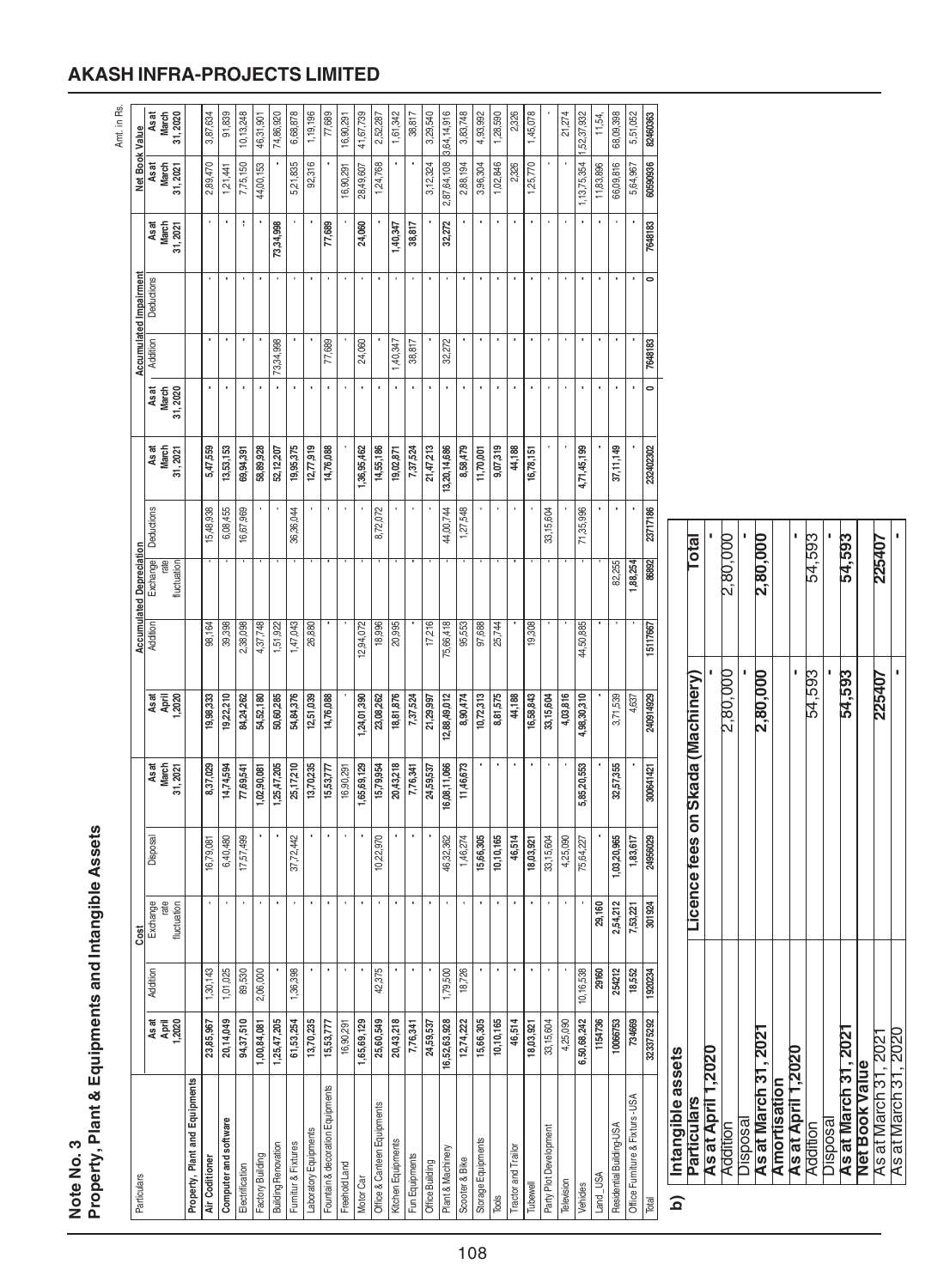## **NOTES FORMING PART OF THE CONSOLIDATED FINANCIAL STATEMENTS**

| <b>Particulars</b> |              |                                                                                                           |                            |                           |                            |                            |
|--------------------|--------------|-----------------------------------------------------------------------------------------------------------|----------------------------|---------------------------|----------------------------|----------------------------|
|                    |              |                                                                                                           |                            |                           | As at<br>March 31,<br>2021 | As at<br>March 31,<br>2020 |
|                    |              | Note No. 4 : Investment                                                                                   |                            |                           |                            |                            |
| 4.1                |              | <b>Investments in Equity instruments of Associate Companies</b>                                           |                            |                           |                            |                            |
|                    |              | Unquoted at equity method                                                                                 |                            |                           |                            |                            |
|                    |              | <b>Akash Petrolum Pvt Ltd</b>                                                                             |                            |                           | 2,85,52,091                | 2,81,86,966                |
|                    | ٠            | (1,20,000 Equity Shares of Rs.10-/each fully paid)<br><b>Akash Residency &amp; Hospitality Pvt Ltd</b>    |                            |                           | 50,62,730                  | 50,38,988                  |
|                    |              | (1,20,000 Equity Shares of Rs.10-/each fully paid)                                                        |                            |                           |                            |                            |
|                    |              |                                                                                                           |                            |                           | 3,36,14,822                | 3,32,25,954                |
| 4.2                |              | <b>Other investments</b>                                                                                  |                            |                           |                            |                            |
|                    |              | <b>Unquoted at FVTPL</b>                                                                                  |                            |                           |                            |                            |
|                    |              | The Gandhinagar Urban Co-op Bank Ltd.                                                                     |                            |                           | 5,000                      | 5,000                      |
|                    |              | (500 Equity Shares of Rs. 10-/each fully paid)                                                            |                            |                           |                            |                            |
|                    |              |                                                                                                           |                            |                           | 5,000                      | 5,000                      |
|                    |              | <b>Total</b>                                                                                              |                            |                           | 3,36,19,822                | 3,32,30,954                |
|                    | i)           | Aggregate Value of Un-Quoted Investments Rs. 3,36,19,822/-                                                |                            |                           |                            |                            |
|                    |              | at equity method including profit(loss) from associates                                                   |                            |                           |                            |                            |
|                    |              | accounted through equity method and other Investment                                                      |                            |                           |                            |                            |
|                    | ii)          | Rs 5000 at fair value throught profit and loss.<br>Refer to Note No 38 for related party transactions and |                            |                           |                            |                            |
|                    |              | outstanding balances                                                                                      |                            |                           |                            |                            |
|                    |              |                                                                                                           |                            |                           |                            |                            |
|                    |              | Note No. 5: Other Financial Assets                                                                        |                            |                           |                            |                            |
|                    |              | <b>Security Deposits</b>                                                                                  |                            |                           | 33566690                   | 2,83,96,448                |
| Total              |              |                                                                                                           |                            |                           | 33566690                   | 2,83,96,448                |
|                    |              | Note No 6 : Deferred Tax Assets (Liabilties)                                                              |                            |                           |                            |                            |
|                    |              | Property, Plant and Equipment                                                                             |                            |                           | 15,81,304                  | 15,42,188                  |
|                    |              | <b>Investment in Associate</b>                                                                            |                            |                           | (48, 69, 513)              | (48, 25, 404)              |
|                    |              | <b>Employee Benefit</b>                                                                                   |                            |                           | 2,12,808                   | (1,30,412)                 |
| Lease              |              |                                                                                                           |                            |                           | 10,735                     | (1, 17, 705)               |
| Total              |              |                                                                                                           |                            |                           | (30, 64, 666)              | (35, 31, 333)              |
| 6.1                |              | Movement in deferred tax assets and liabilities                                                           |                            |                           |                            |                            |
|                    |              | For the year ended on March 31, 2020                                                                      |                            |                           |                            | Amt. in Rs.                |
|                    |              | <b>Particulars</b>                                                                                        | As at                      | Credit/(charge)           | Credit/(charge)            | <b>As at March</b>         |
|                    |              |                                                                                                           |                            | April 1, in the Statement | in Other                   | 31, 2021                   |
|                    |              |                                                                                                           | 2010                       | of Profit                 | Comprehensive              |                            |
|                    |              |                                                                                                           |                            | and Loss                  | Income                     |                            |
|                    |              | Deferred tax assets/(liabilities)                                                                         |                            |                           |                            |                            |
|                    |              | Property, Plant and Equipment                                                                             | 15,42,188                  | 39,116                    |                            | 1581304                    |
|                    |              | Investment in Associate                                                                                   | (48, 25, 404)              | (44, 109)                 |                            | (48, 69, 513)              |
|                    | Lease        | <b>Employee Benefit</b>                                                                                   | (1,30,412)<br>(1, 17, 705) | 3,03,879<br>1,28,440      | 39,341                     | 2,12,808<br>10,735         |
|                    | <b>Total</b> |                                                                                                           |                            | 4,27,326                  |                            |                            |
|                    |              |                                                                                                           | (35, 31, 333)              |                           | 39,341                     | (30, 64, 666)              |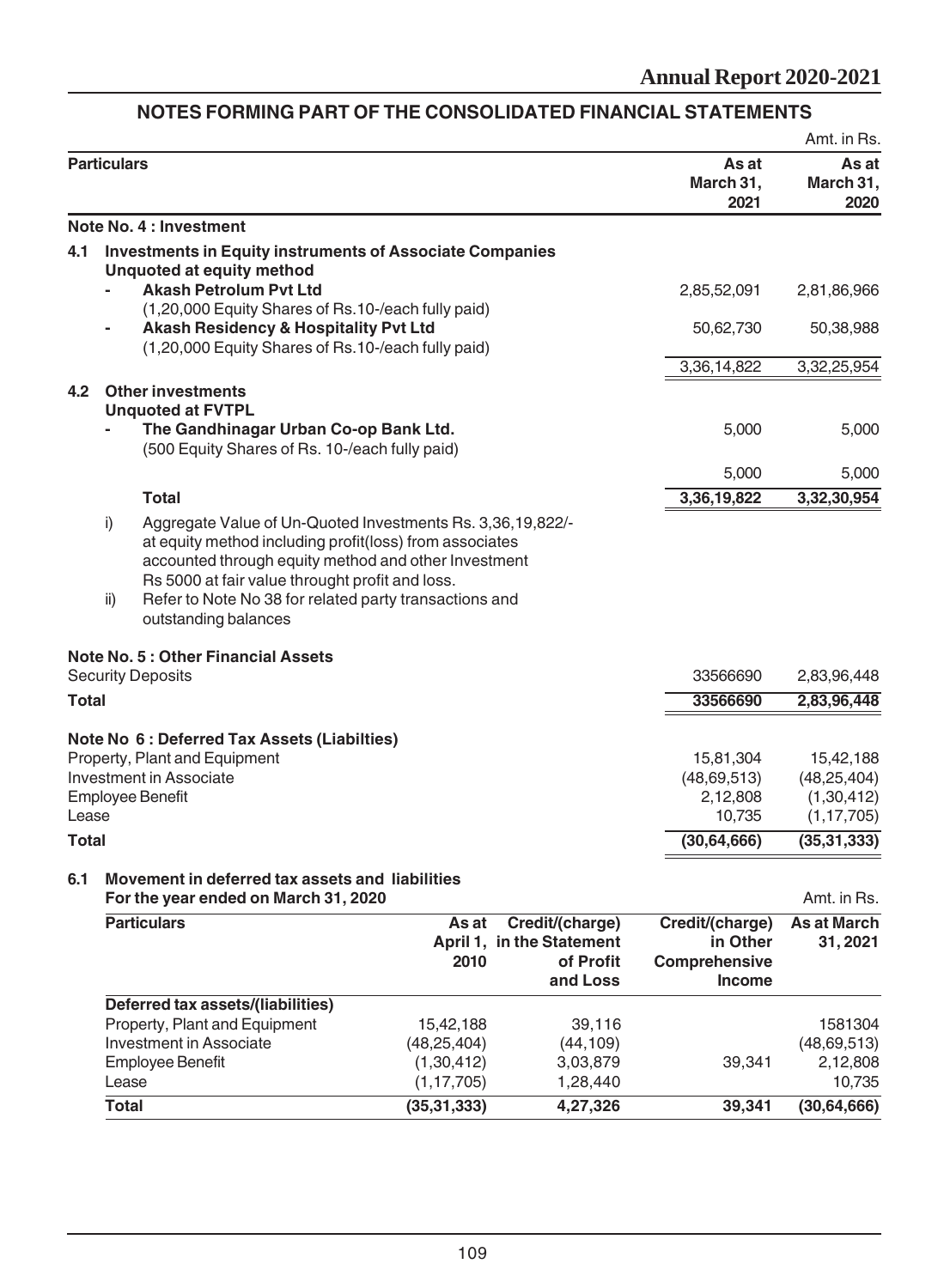|                         | For the year ended on March 31, 2020                                                                                                                                                                                                                                                        |                            |                                                                       |                                                               | Amt. in Rs.                   |
|-------------------------|---------------------------------------------------------------------------------------------------------------------------------------------------------------------------------------------------------------------------------------------------------------------------------------------|----------------------------|-----------------------------------------------------------------------|---------------------------------------------------------------|-------------------------------|
|                         | <b>Particulars</b>                                                                                                                                                                                                                                                                          | As at<br>2019              | Credit/(charge)<br>April 1, in the Statement<br>of Profit<br>and Loss | Credit/(charge)<br>in Other<br>Comprehensive<br><b>Income</b> | <b>As at March</b><br>31,2020 |
|                         | Deferred tax assets/(liabilities)                                                                                                                                                                                                                                                           |                            |                                                                       |                                                               |                               |
|                         | Property, Plant and Equipment<br>Investment in Associate                                                                                                                                                                                                                                    | 12,79,089<br>(48, 25, 404) | 2,63,099                                                              |                                                               | 15,42,188<br>(48, 25, 404)    |
|                         | Employee Benefit<br>Lease                                                                                                                                                                                                                                                                   | 3,13,615<br>(80, 397)      | (3,61,878)<br>(37,308)                                                | (82, 149)                                                     | (1,30,412)<br>(1, 17, 705)    |
|                         | Total                                                                                                                                                                                                                                                                                       | (33, 13, 097)              | (1, 36, 087)                                                          | (82, 149)                                                     | (35, 31, 333)                 |
|                         |                                                                                                                                                                                                                                                                                             |                            |                                                                       |                                                               | Amt. in Rs.                   |
|                         | <b>Particulars</b>                                                                                                                                                                                                                                                                          |                            |                                                                       | As at<br>March 31,<br>2021                                    | As at<br>March 31,<br>2020    |
|                         | Note No. 7: Other Non Current Assets                                                                                                                                                                                                                                                        |                            |                                                                       |                                                               |                               |
|                         | Deposits other than Secuity Deposits                                                                                                                                                                                                                                                        |                            |                                                                       | 73,237                                                        | 73,237                        |
| Total                   |                                                                                                                                                                                                                                                                                             |                            |                                                                       | 73,237                                                        | 73,237                        |
|                         | <b>Note No. 8 : Inventories</b>                                                                                                                                                                                                                                                             |                            |                                                                       |                                                               |                               |
|                         | <b>Raw Materials</b>                                                                                                                                                                                                                                                                        |                            |                                                                       | 2,53,01,824                                                   | 3,27,10,271                   |
|                         | Stores and Spares                                                                                                                                                                                                                                                                           |                            |                                                                       | 25,05,316                                                     | 24,26,438                     |
|                         | Work In Progress                                                                                                                                                                                                                                                                            |                            |                                                                       | 27,30,00,000                                                  | 21,82,00,000                  |
| Total                   | Raw Materails, stores and spares are valued at cost or net<br>realisable value whichever is lower & Work in progess is<br>valued at cost plus over heads                                                                                                                                    |                            |                                                                       | 30,08,07,140                                                  | 25,33,36,709                  |
|                         | Note No. 9 : Trade Receivables<br>(Unsecured, considered good)<br>Receivable Outstanding less than six month                                                                                                                                                                                |                            |                                                                       | 13,02,46,380                                                  | 2,79,61,659                   |
|                         | Receivable Outstanding more than six month                                                                                                                                                                                                                                                  |                            |                                                                       | 52,49,61,856                                                  | 50,08,61,346                  |
| Total<br>a)<br>b)<br>c) | No trade or other receivable are due from directors or other officers<br>of the Company either severally or jointly with any other person;<br>Refer note No 38 for related party transactions and Outstanding balances.<br>Fair values disclosure for Financial assets given in Note No 33. |                            |                                                                       | 65,52,08,236                                                  | 52,88,23,005                  |
|                         | Note No. 10: Cash and Bank Balance                                                                                                                                                                                                                                                          |                            |                                                                       |                                                               |                               |
|                         | <b>Cash and Cash Equivalents</b><br><b>Cash on Hand</b><br><b>Balances with Banks</b>                                                                                                                                                                                                       |                            |                                                                       | 1115590                                                       | 8,46,206                      |
|                         | In Current Accounts<br>In Credit Card Accounts                                                                                                                                                                                                                                              |                            |                                                                       | 511882                                                        | 26,77,072<br>1,85,392         |
|                         | In Bank Deposit Accounts                                                                                                                                                                                                                                                                    |                            |                                                                       | 116090919                                                     | 10,54,40,345                  |
|                         | Sub-Total<br>Less: Fixed deposits having maturity more than 3 months                                                                                                                                                                                                                        |                            |                                                                       | 11,77,18,391<br>11,60,90,919                                  | 10,91,49,015<br>10,54,40,345  |
|                         | <b>Total</b>                                                                                                                                                                                                                                                                                |                            |                                                                       | 16,27,472                                                     | 37,08,670                     |
|                         | <b>Bank Balance other than above</b><br>In deposit accounts (Maturity more than 3 months)                                                                                                                                                                                                   |                            |                                                                       | 11,60,90,919                                                  | 10,54,40,345                  |
|                         | <b>Total</b>                                                                                                                                                                                                                                                                                |                            |                                                                       | 11,77,18,391                                                  | 10,91,49,015                  |
|                         | 10.1 The details of Fixed deposits pledged with banks/<br>clients as given below                                                                                                                                                                                                            |                            |                                                                       |                                                               |                               |
|                         | Deposits pledged with banks as security against credit facilities                                                                                                                                                                                                                           |                            |                                                                       | 2,79,53,617                                                   | 2,69,53,617                   |
|                         | <b>Total</b>                                                                                                                                                                                                                                                                                |                            |                                                                       | 2,79,53,617                                                   | 2,69,53,617                   |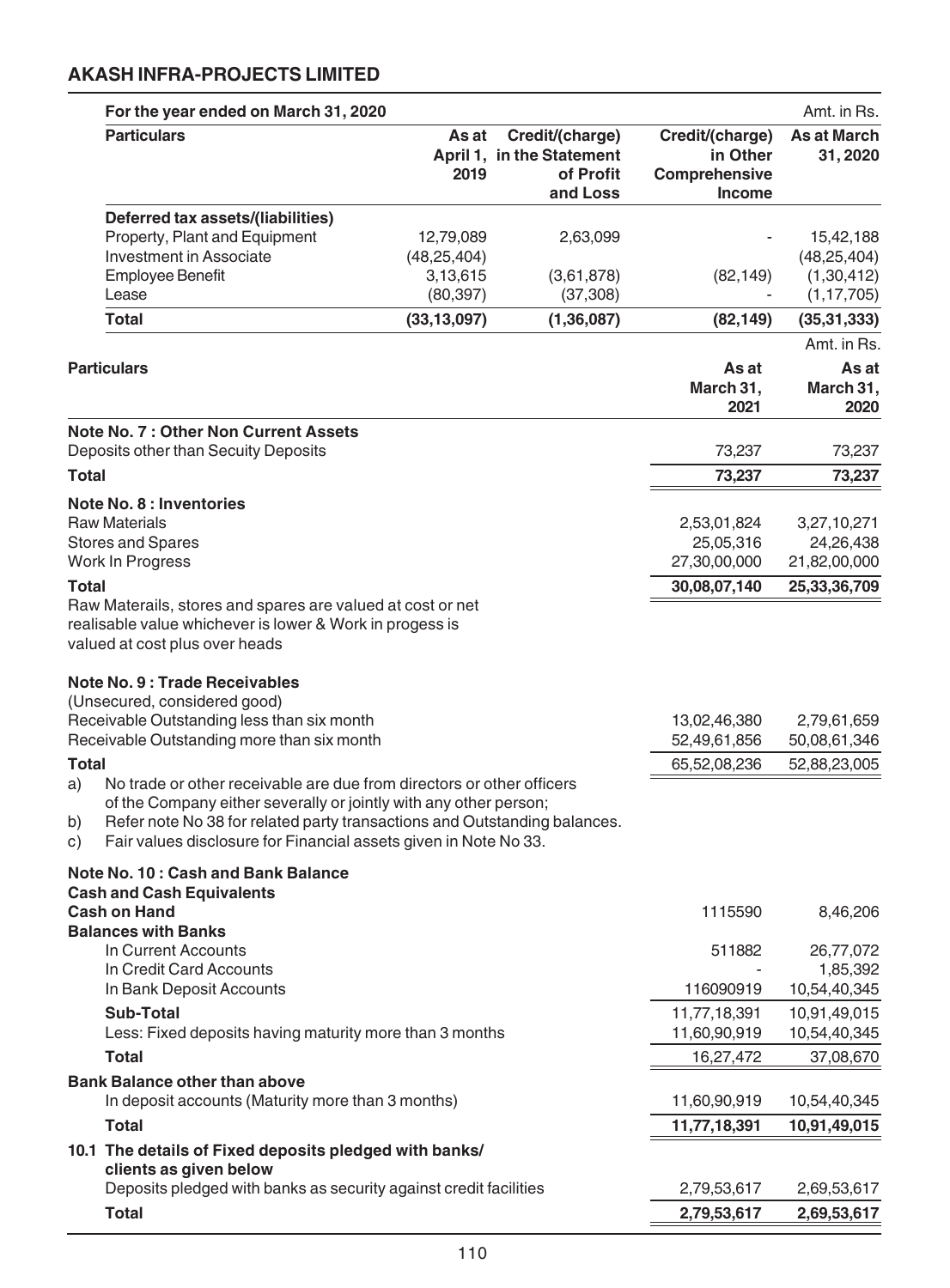## **Annual Report 2020-2021**

|                                                                                                                                                                                                                       |              | Amt. in Rs.     |
|-----------------------------------------------------------------------------------------------------------------------------------------------------------------------------------------------------------------------|--------------|-----------------|
| <b>Particulars</b>                                                                                                                                                                                                    | As at March  | As at March     |
|                                                                                                                                                                                                                       | 31, 2021     | 31, 2020        |
| Note No. 11: Other Current Financial Assets                                                                                                                                                                           |              |                 |
| Interest accrued But Not Due                                                                                                                                                                                          | 1792859      | 14,69,500       |
| Recoverable in cash                                                                                                                                                                                                   |              |                 |
| Due from Others                                                                                                                                                                                                       | 13,67,561    | 22,36,586       |
| <b>Total</b>                                                                                                                                                                                                          | 31,60,420    | 37,06,086       |
| Note No. 12: Other current Assets                                                                                                                                                                                     |              |                 |
| <b>Advances</b>                                                                                                                                                                                                       |              |                 |
| <b>Advances to Supplier</b><br><b>Advances to Others</b>                                                                                                                                                              | 92825000     | 10,68,56,643    |
|                                                                                                                                                                                                                       |              |                 |
| <b>Others</b>                                                                                                                                                                                                         | 9,28,25,000  | 10,68,56,643    |
| <b>Balance at Statuatory Authorities</b>                                                                                                                                                                              | 7,09,07,458  | 10,59,40,952    |
| <b>Prepaid Expenses</b>                                                                                                                                                                                               | 3879796      | 58,92,885       |
|                                                                                                                                                                                                                       | 7,47,87,254  | 11, 18, 33, 837 |
| <b>Total</b>                                                                                                                                                                                                          |              |                 |
|                                                                                                                                                                                                                       | 16,76,12,254 | 21,86,90,480    |
| Refer note No 38 for related party transactions and Outstanding balances.                                                                                                                                             |              |                 |
| Note No. 13: Equity Share Capital<br>The Authorised, Issued, Subscribed and Paid up Share Capital:<br>a)<br><b>Authorised Share Capital</b>                                                                           |              |                 |
| 1,70, 00,000 Equity Shares of Rs. 10/- each<br>Equity Shares of Rs. 10/- each                                                                                                                                         | 170000000    | 170000000       |
| Issued, subscribed and fully paid                                                                                                                                                                                     |              |                 |
| 1,68,62,534 Equity share of Rs.10/- each with voting rights<br>In the year 2018-19 8,43,000 Equity Shares of Rs. 10/- each issued on preferential basis at a premium of Rs. 73/<br>- per share on preferential basis. | 168625340    | 168625340       |

Further the Company had issued 84,31,267 fully paid up equity shares of Rs. 10/- each as bonus shares in the ratio of 1:1 to all the shareholders of the company by capitalizing share Premium.Consequently, the share capital of the Company is increased to Rs.16,86,25,340/- and share premium account is reduced to Rs.18,04,47,660/-.

#### **b) Reconciliation of Nos. of Equity shares with voting rights:**

| <b>Particulars</b>                         |               | As at 31.03.2021         | As at 31.03.2020         |                          |  |
|--------------------------------------------|---------------|--------------------------|--------------------------|--------------------------|--|
|                                            | No. of Shares |                          | Amount No. of Shares     | Amount                   |  |
| Outstanding at the beginning of the Period | 1.68.62.534   | 16.86.25.340             |                          | 1,68,62,534 16,86,25,340 |  |
| Preferential issue of shares               | ۰             |                          |                          |                          |  |
| Bonus issue                                | -             | $\overline{\phantom{a}}$ | $\overline{\phantom{a}}$ |                          |  |
| Outstanding at the end of the Period       | 1,68,62,534   | 16,86,25,340             |                          | 1,68,62,534 16,86,25,340 |  |

#### **c) Rights of Shareholders and Repayment of Capital:**

- (i) The Company has only one class of shares referred to as equity shares having a par value of 10/-.<br>(ii) Each holder of equity shares is entitled to one vote per share.
- Each holder of equity shares is entitled to one vote per share.
- (iii) In the event of liquidation of the Company, the holders of equity shares shall be entitled to receive any of the remaining assets of the Company, after distribution of all preferential amounts. The amount distributed will be in proportion to the number of equity shares held by the shareholders.

#### **d) Shares with voting rights held by each share holder holding more than 5% Equity shares of the company:-**

| Name of Shareholder(s) | As at 31.03.2021 | As at 31.03.2020 |                     |         |
|------------------------|------------------|------------------|---------------------|---------|
|                        | No. of Shares    |                  | % age No. of Shares | $%$ age |
| Yoginkumar H. Patel    | 38.40.200        | 22.77%           | 38.40.200           | 22.77%  |
| Ambusinh P. Gol        | 38.40.200        | 22.77%           | 38.40.200           | 22.77%  |
| Premalsinh P. Gol      | 10.00.000        | 5.93%            | 10.00.000           | 5.93%   |
| Dinesh H. Patel        | 8.00.000         | 4.74%            | 8.00.000            | 4.74%   |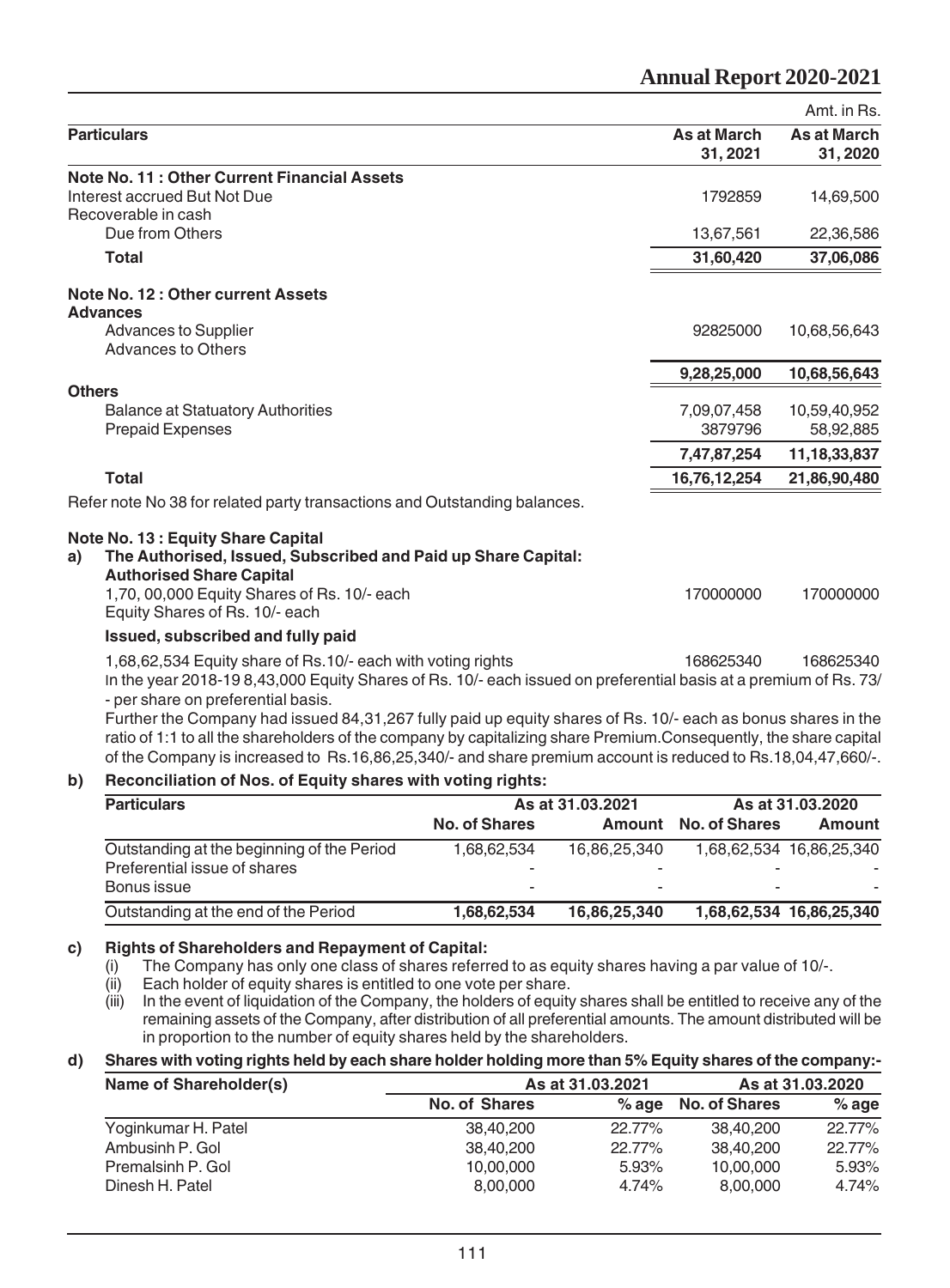|    |                                                                                 |                         | Amt. in Rs.            |
|----|---------------------------------------------------------------------------------|-------------------------|------------------------|
|    | <b>Particulars</b>                                                              | As at March<br>31, 2021 | As at March<br>31,2020 |
|    | Note No. 14 : Other Equity                                                      |                         |                        |
|    | <b>Reserves and Surplus</b>                                                     |                         |                        |
| a) | <b>Security Premium Reserve</b>                                                 |                         |                        |
|    | <b>Opening Balance</b>                                                          | 18,04,47,660            | 18,04,47,660           |
|    | Addition on Preferential allotment of shares                                    |                         |                        |
|    | (Deduction) on issue of Bonus shares                                            |                         |                        |
|    | <b>Closing Balance</b>                                                          | 18,04,47,660            | 18,04,47,660           |
| b) | <b>General Reserve</b>                                                          |                         |                        |
|    | <b>Opening Balance</b>                                                          | 5,14,00,000             | 5,14,00,000            |
|    | Add/Less during the year                                                        |                         |                        |
|    | <b>Closing Balance</b>                                                          | 5,14,00,000             | 5,14,00,000            |
| d) | <b>Retained Earning</b>                                                         |                         |                        |
|    | Opening Balance                                                                 | 38,61,77,909            | 39,00,43,542           |
|    | Net Profit for the year                                                         | 1,15,34,044             | 62,37,422              |
|    | Appropriations:                                                                 |                         |                        |
|    | Dividend<br><b>Tax on Dividend Paid</b>                                         | 0<br>$\Omega$           | (84, 31, 267)          |
|    |                                                                                 |                         | (16, 71, 788)          |
|    | <b>Closing Balance</b>                                                          | 39,77,11,954            | 38,61,77,909           |
| e) | Other Comprehensive Income - Remeasurements of<br>the net defined benefit plans |                         |                        |
|    | <b>Opening Balance</b>                                                          | 4,88,890                | 44.446                 |
|    | Other comprehensive income/ (loss) (net of tax)                                 | (2, 12, 848)            | 4,44,444               |
|    | <b>Closing Balance</b>                                                          | 2,76,043                | 4,88,890               |
| f) | <b>Other Comprehensive Income -</b>                                             |                         |                        |
|    | <b>Foreign Currency Translation Reserve</b>                                     |                         |                        |
|    | Opening Balance                                                                 | 7,00,104                | 6,59,150               |
|    | Other comprehensive income/ (loss) (net of tax)                                 | 46,623                  | 40,955                 |
|    | <b>Closing Balance</b>                                                          | 7,46,727                | 7,00,104               |
|    | <b>Total</b>                                                                    | 63,05,82,383            | 61,92,14,564           |
|    | Nature & purpose of other reserves                                              |                         |                        |

## **General Reserve**

General reserve is created from time to time by way of transfer profits from retained earning for appropriation purpose.

#### **Securities premium**

Securities premium reserve is used to record premium on issue of shares. This reserve is utilised as per the provisions of the Companies Act, 2013.

#### **Retained earnings**

Retained earnings are the profits that the Company has earned till date, less any transfers to general reserve, dividends or other distributions paid to the shareholders.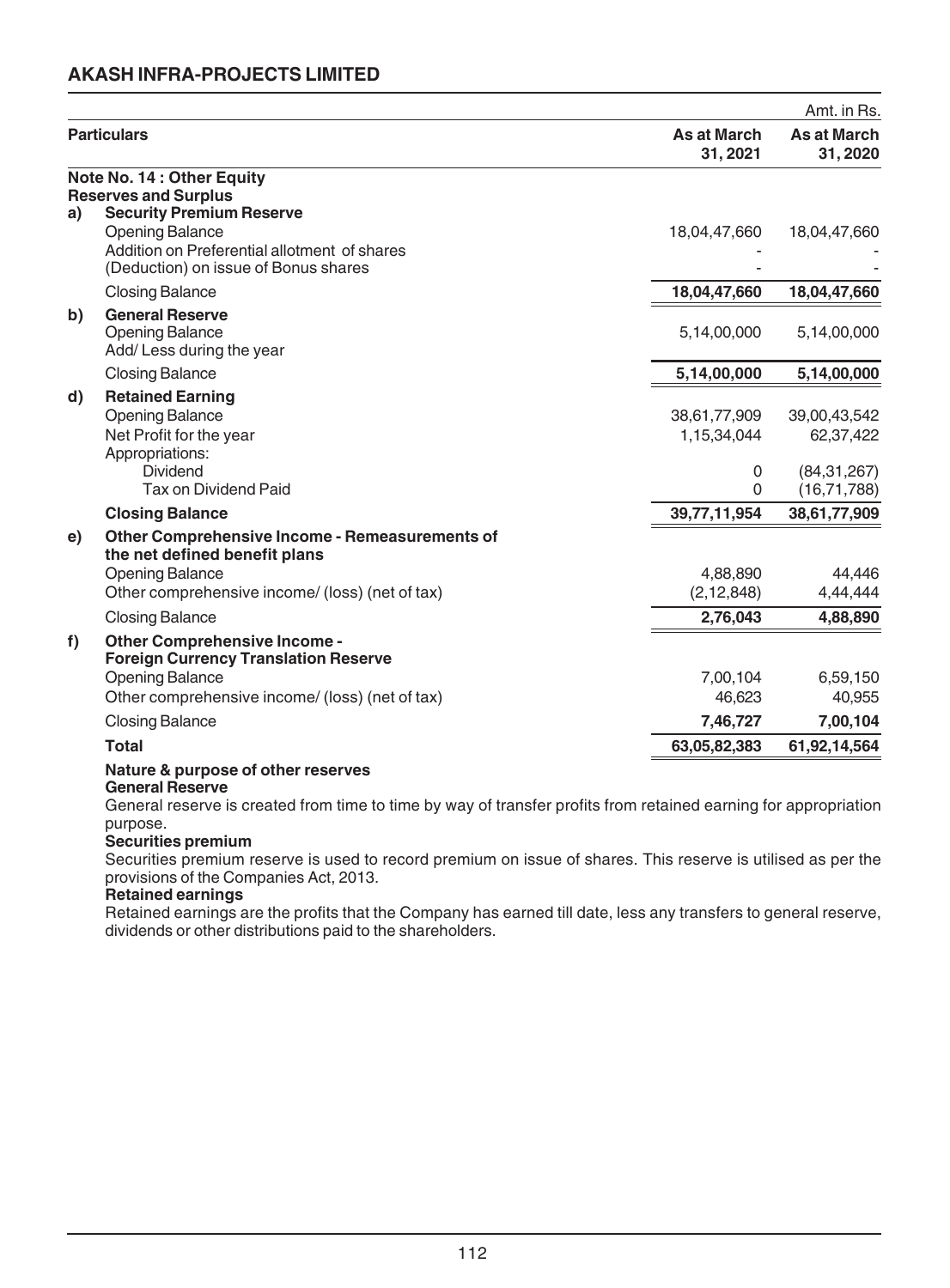|                  |                                                                                                                                                                                                                                                                                                                                                |                                | Amt. in Rs.            |
|------------------|------------------------------------------------------------------------------------------------------------------------------------------------------------------------------------------------------------------------------------------------------------------------------------------------------------------------------------------------|--------------------------------|------------------------|
|                  | <b>Particulars</b>                                                                                                                                                                                                                                                                                                                             | <b>As at March</b><br>31, 2021 | As at March<br>31,2020 |
|                  | Note No. 15: Borrowings                                                                                                                                                                                                                                                                                                                        |                                |                        |
|                  | <b>Secured (At Amortised Cost)</b>                                                                                                                                                                                                                                                                                                             |                                |                        |
|                  | <b>Term Loan</b><br>From Banks-Yes Bank                                                                                                                                                                                                                                                                                                        | 2,87,688                       | 19,07,067              |
|                  | From Banks - PNB COVID Loan                                                                                                                                                                                                                                                                                                                    | 3,28,88,888                    |                        |
|                  | <b>Total</b>                                                                                                                                                                                                                                                                                                                                   | 3,31,76,576                    | 19,07,067              |
|                  | Hypothecation of all inventories, books debts and other receivables                                                                                                                                                                                                                                                                            |                                |                        |
| a)<br>(b)<br>(c) | Mortgage of immovable properties (Land and Building at Khoraj Jointly<br>owned by Directors - Yogin H. Patel and Ambusinh P. Gol, Land and<br>Building situated at Dehgam owned by the Company and office premises<br>situated at Gandhinagar owned by Ambusinh P. Gol<br>Personal Guarantee of Shr Yogin H. Patel, Shri Ambusinh P. Gol, Shri |                                |                        |
|                  | Dinesh H. Patel, Shri Premalsinh P. Gol and Smt. Bhavnaben A. Gol                                                                                                                                                                                                                                                                              |                                |                        |
|                  | Note No. 16: Other Financial Liabiities                                                                                                                                                                                                                                                                                                        |                                |                        |
|                  | Security & Other Deposits from Sub Contractors                                                                                                                                                                                                                                                                                                 | 10,86,21,496                   | 10,12,06,608           |
|                  | <b>Total</b>                                                                                                                                                                                                                                                                                                                                   | 10,86,21,496                   | 10,12,06,608           |
|                  |                                                                                                                                                                                                                                                                                                                                                |                                |                        |
|                  | Note No. 17 : Provisions                                                                                                                                                                                                                                                                                                                       |                                |                        |
|                  | Provision for Employee benefits                                                                                                                                                                                                                                                                                                                | 8,78,039                       |                        |
|                  | <b>Total</b>                                                                                                                                                                                                                                                                                                                                   | 8,78,039                       |                        |
|                  | Note No. 18: Borrowings                                                                                                                                                                                                                                                                                                                        |                                |                        |
|                  | <b>Secured Loan (At Amortised Cost)</b>                                                                                                                                                                                                                                                                                                        |                                |                        |
|                  | Term Loan: Current Maturities of Term Loan-Yes Bank                                                                                                                                                                                                                                                                                            | 16,19,379                      | 1,03,88,225            |
|                  | Current Maturities of Term Loan -PNB COVID Loan                                                                                                                                                                                                                                                                                                | 41, 11, 112                    |                        |
|                  | Loans Repayable on Demand:<br>Short Term Loans from Banks & Financial Institutions                                                                                                                                                                                                                                                             |                                |                        |
|                  |                                                                                                                                                                                                                                                                                                                                                | 17,82,46,780                   | 15,45,87,442           |
|                  | <b>Unsecured Loan (At Amortised Cost):</b> Loan from Related parties                                                                                                                                                                                                                                                                           | 2, 19, 31, 040                 | 2,76,98,240            |
|                  | <b>Total</b>                                                                                                                                                                                                                                                                                                                                   | 20,59,08,311                   | 19,26,73,907           |
|                  | Refer note No 38 for related party transactions and Outstanding balances.                                                                                                                                                                                                                                                                      |                                |                        |
|                  | Note No. 19: Trade Payables                                                                                                                                                                                                                                                                                                                    |                                |                        |
|                  | Total outstanding dues of micro enterprises and small enterprises                                                                                                                                                                                                                                                                              |                                |                        |
|                  | Total outstanding dues of creditors other than micro enterprises                                                                                                                                                                                                                                                                               |                                |                        |
|                  | and small enterprises                                                                                                                                                                                                                                                                                                                          | 20,98,55,821                   | 155436272              |
| <b>Total</b>     |                                                                                                                                                                                                                                                                                                                                                | 20,98,55,821                   | 15,54,36,272           |
| $\star$          | Disclosure in respect of Micro, Small and Medium Enterprises:<br>A<br>Principa amount remaining unpaid to any supplier at year end                                                                                                                                                                                                             |                                |                        |
|                  | B<br>Interest due thereon                                                                                                                                                                                                                                                                                                                      |                                |                        |
|                  | C<br>Amount of interest paid by the Company interms of                                                                                                                                                                                                                                                                                         |                                |                        |
|                  | Section 16 of the MSMED Act, along with the amount<br>of the payment made to the supplier beyond the appointed                                                                                                                                                                                                                                 |                                |                        |
|                  | day during the year.                                                                                                                                                                                                                                                                                                                           |                                |                        |
|                  | D<br>Amount of interest due and payable for the year of delay                                                                                                                                                                                                                                                                                  |                                |                        |
|                  | in making payment [which have been paid but beyond the<br>appointed day during the year] but without adding the                                                                                                                                                                                                                                |                                |                        |
|                  | interest specified under the MSMED Act                                                                                                                                                                                                                                                                                                         |                                |                        |
|                  | Amount of interest accrued and remaining unpaid at the<br>E.                                                                                                                                                                                                                                                                                   |                                |                        |
|                  | end of the accounting year<br>F<br>Amount of further interest remaining due and payable in                                                                                                                                                                                                                                                     |                                |                        |
|                  | succeeding years                                                                                                                                                                                                                                                                                                                               |                                |                        |
|                  | The above information has been compiled in respect of parties to the extent to which they could be identified as                                                                                                                                                                                                                               |                                |                        |

Micro, Small and Medium Enterprises on the basis of information available with the Company.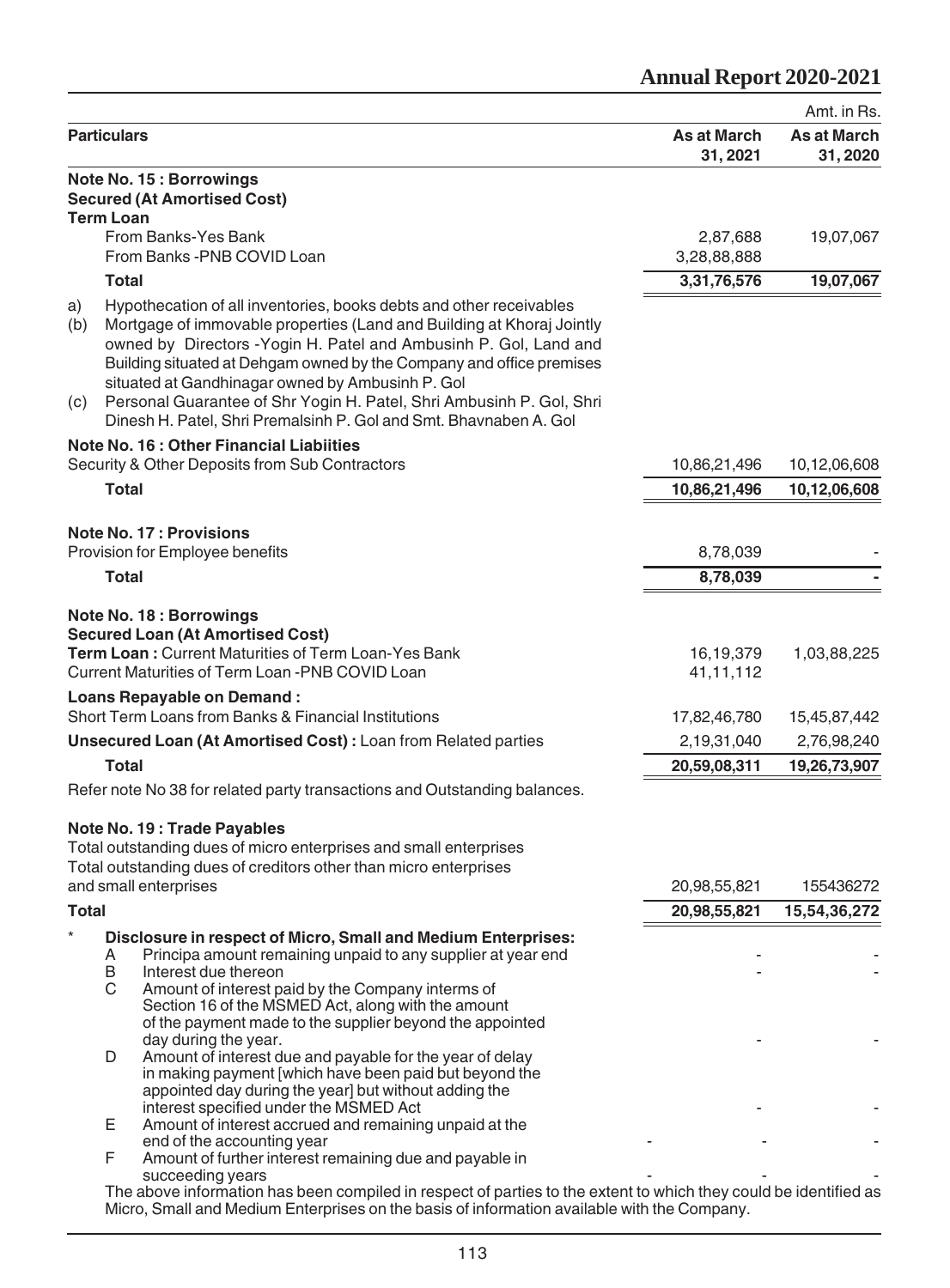|                                                                                                                                                                                                                                  |                                                         | Amt. in Rs.                                             |
|----------------------------------------------------------------------------------------------------------------------------------------------------------------------------------------------------------------------------------|---------------------------------------------------------|---------------------------------------------------------|
| <b>Particulars</b>                                                                                                                                                                                                               | <b>As at March</b><br>31, 2021                          | <b>As at March</b><br>31,2020                           |
| Note No. 20: Other Financial Liabiities                                                                                                                                                                                          |                                                         |                                                         |
| <b>Advanced from Customer</b>                                                                                                                                                                                                    |                                                         | 13,614                                                  |
| Interest accrued and due PNB COVID Loan                                                                                                                                                                                          | 2,39,061                                                |                                                         |
| <b>Other Payable</b><br><b>Total</b>                                                                                                                                                                                             | 11,66,735<br>14,05,796                                  | 13,85,692                                               |
|                                                                                                                                                                                                                                  |                                                         | 13,99,306                                               |
| Note No. 21: Other Current Liabilities                                                                                                                                                                                           |                                                         |                                                         |
| <b>Stautory Dues</b>                                                                                                                                                                                                             | 96,509                                                  | 99,224                                                  |
| <b>Accured Expenses</b><br>Total                                                                                                                                                                                                 | 64,80,885                                               | 61,14,383<br>62,13,607                                  |
| Note:- There was no amount of outstanding as on 31.03.2020, which is<br>required to be transferred to Investor Education and Protection Fund (IEPF)<br>Refer note No 38 for related party transactions and Outstanding balances. | 65,77,394                                               |                                                         |
| Note No. 22 : Provisions                                                                                                                                                                                                         |                                                         |                                                         |
| Provision for Employee Benefits                                                                                                                                                                                                  | 32,93,715                                               | 48,88,386                                               |
| <b>Total</b>                                                                                                                                                                                                                     | 32,93,715                                               | 48,88,386                                               |
|                                                                                                                                                                                                                                  |                                                         | (Amt. in Rs.)                                           |
| <b>Particulars</b>                                                                                                                                                                                                               | <b>For the Year</b><br>ended 31st<br><b>March, 2021</b> | <b>For the Year</b><br>ended 31st<br><b>March, 2020</b> |
| <b>Note No. 23: Revenue From Operations</b>                                                                                                                                                                                      |                                                         |                                                         |
| <b>Revenue from Contracts with Customers</b>                                                                                                                                                                                     |                                                         |                                                         |
| Contracts Receipt (Govt)                                                                                                                                                                                                         | 65, 11, 49, 728                                         | 68,03,95,417                                            |
| Contracts Receipt (other)                                                                                                                                                                                                        | 1,94,18,689                                             | 63,96,170                                               |
| Refer to Note No.38 for Related party transactions and outstanding balances                                                                                                                                                      | 67,05,68,417                                            | 68, 67, 91, 587                                         |
| Note No. 24 : Other Operating Income                                                                                                                                                                                             |                                                         |                                                         |
| Other Operating Income                                                                                                                                                                                                           | 15,83,625                                               | 3,93,60,819                                             |
| Total                                                                                                                                                                                                                            | 15,83,625                                               | 3,93,60,819                                             |
| Note No. 25 : Other Non-Operating Income                                                                                                                                                                                         |                                                         |                                                         |
| Interest Income                                                                                                                                                                                                                  | 74,25,930                                               | 55,38,536                                               |
| Scrap sale Income                                                                                                                                                                                                                | 1,34,637                                                | 9,476                                                   |
| Int.On Income tax Refund                                                                                                                                                                                                         | 34, 16, 155                                             |                                                         |
| Profit on Sale of Asset                                                                                                                                                                                                          | 5,76,121                                                |                                                         |
| Rent Income                                                                                                                                                                                                                      | 11,70,024                                               | 5,55,984                                                |
| Derecogination of Lease liabilities                                                                                                                                                                                              | 6,70,659<br>47,07,445                                   | 17,34,091                                               |
| Misc Income                                                                                                                                                                                                                      |                                                         |                                                         |
| Total<br>Refer to Note No.38 for Related party transactions and outstanding balances                                                                                                                                             | 1,81,00,971                                             | 78,38,087                                               |
| Note No. 26 : Cost of Material Consumed                                                                                                                                                                                          |                                                         |                                                         |
| <b>Opening Stock</b>                                                                                                                                                                                                             | 3,27,10,271                                             | 2,40,51,546                                             |
| Add-Purchase                                                                                                                                                                                                                     | 35,49,96,968                                            | 36,75,63,151                                            |
|                                                                                                                                                                                                                                  | 38,77,07,239                                            | 39, 16, 14, 697                                         |
| Less:-Closing Stock of Materials                                                                                                                                                                                                 | 2,53,01,824                                             | 3,27,10,271                                             |
|                                                                                                                                                                                                                                  | 36,24,05,415                                            | 35,89,04,426                                            |
| <b>Work Charges</b>                                                                                                                                                                                                              | 11,72,09,178                                            | 14,29,07,183                                            |
| Total                                                                                                                                                                                                                            | 47,96,14,593                                            | 50, 18, 11, 609                                         |
| Refer to Note No.38 for Related party transactions and outstanding balances                                                                                                                                                      |                                                         |                                                         |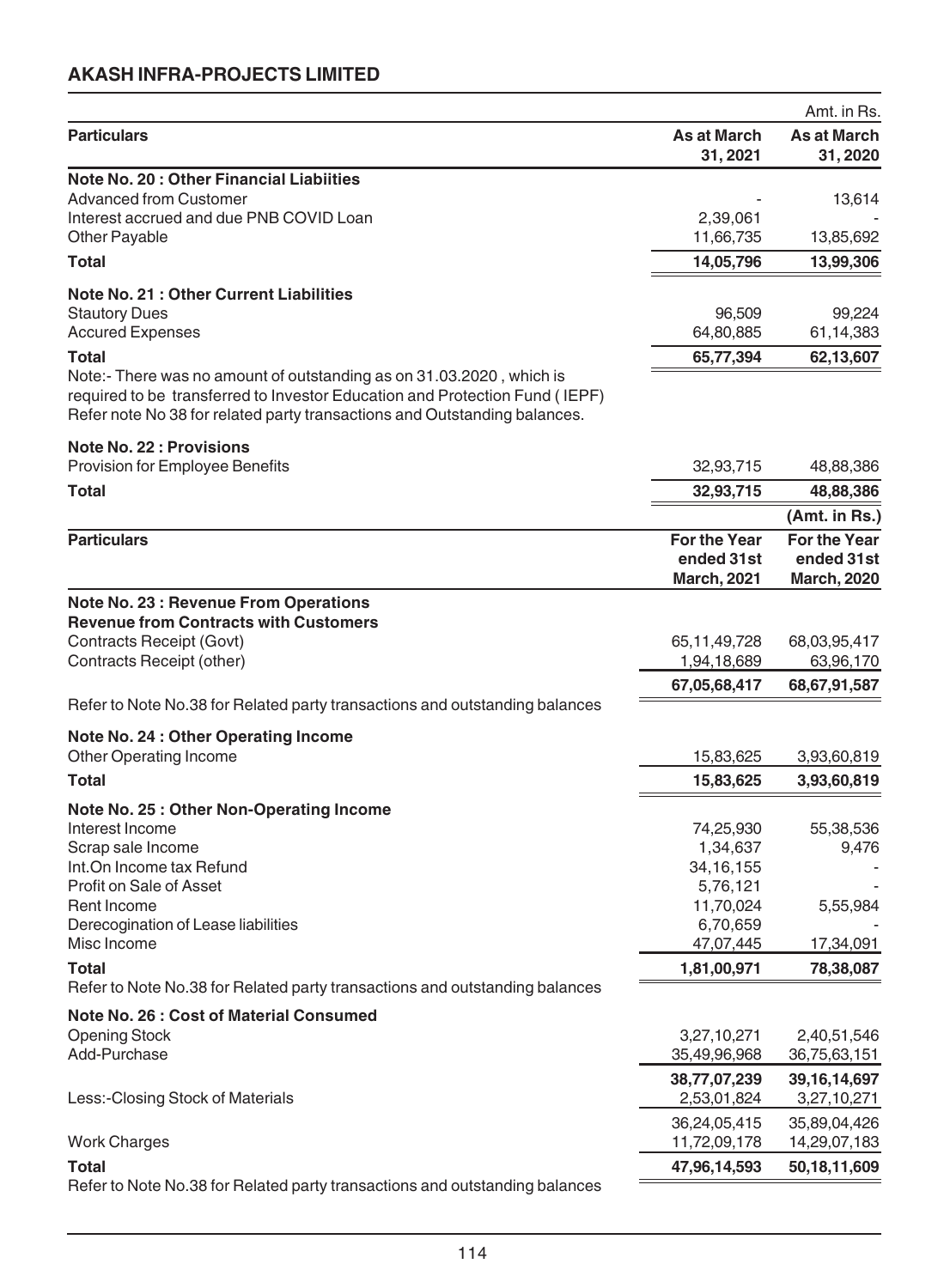|                                                                             |                                                         | (Amt. in Rs.)                                           |
|-----------------------------------------------------------------------------|---------------------------------------------------------|---------------------------------------------------------|
| <b>Particulars</b>                                                          | <b>For the Year</b><br>ended 31st<br><b>March, 2021</b> | <b>For the Year</b><br>ended 31st<br><b>March, 2020</b> |
| Note No. 27: Changes in Inventories of Finished Goods, W.I.P                |                                                         |                                                         |
| Opening Work-in-progress                                                    | 21,82,00,000                                            | 14,50,00,000                                            |
| Less-Closing Work-in-progress                                               | 27,30,00,000                                            | 21,82,00,000                                            |
| Total                                                                       | (5,48,00,000)                                           | (7, 32, 00, 000)                                        |
| Note No. 28 : Employees Benefit Expense                                     |                                                         |                                                         |
| <b>Salary Expenses</b>                                                      | 1,08,42,417                                             | 97,15,938                                               |
| Contribution to PF & Other Funds                                            | 13,03,140                                               | 12,10,742                                               |
| Directors' Remuneration                                                     | 1,03,50,000                                             | 1,98,00,000                                             |
| <b>Staff Welfare Expenses</b>                                               | 27,54,932                                               | 22,69,566                                               |
| <b>Canteen Expenses</b>                                                     | 20,58,225                                               | 20,90,891                                               |
| Total                                                                       | 2,73,08,714                                             | 3,50,87,137                                             |
| Refer to Note No.38 for Related party transactions and outstanding balances |                                                         |                                                         |
| Note No. 29 : Finance Costs                                                 |                                                         |                                                         |
| Interest expenses on Borrowings                                             | 25169696                                                | 2,12,66,859                                             |
| Interest on Lease Liabilities                                               | 77972                                                   | 10,76,589                                               |
| <b>Bank Charges</b>                                                         | 7077123                                                 | 46,54,879                                               |
| <b>Other Interest Expenses</b>                                              | 3356954                                                 | 21,68,772                                               |
| Total                                                                       | 3,56,81,745                                             | 2,91,67,099                                             |
| <b>Note No. 30: Depreciation &amp; Amortization Expenses</b>                |                                                         |                                                         |
| <b>Depreciation Expenses</b>                                                | 1,51,17,666                                             | 2,05,14,695                                             |
| Depreciation on Right of Use                                                | 3,87,011                                                | 34,82,568                                               |
| Total                                                                       | 1,55,04,677                                             | 2,39,97,263                                             |
|                                                                             |                                                         |                                                         |

# **Annual Report 2020-2021**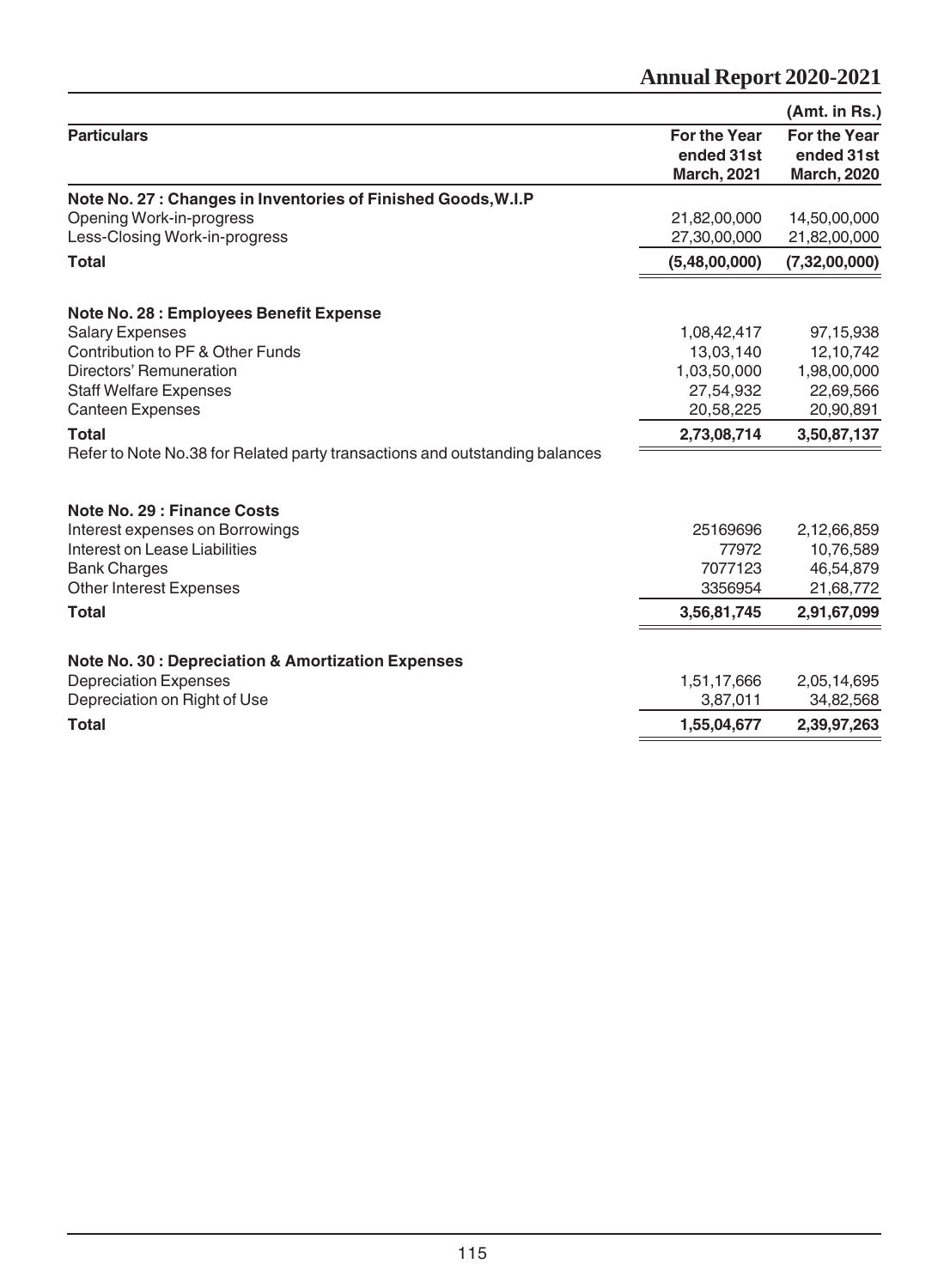|                                         |                    | (Amt. in Rs.)       |
|-----------------------------------------|--------------------|---------------------|
| <b>Particulars</b>                      | For the Year       | <b>For the Year</b> |
|                                         | ended 31st         | ended 31st          |
|                                         | <b>March, 2021</b> | <b>March, 2020</b>  |
| Note No. 31 : Other Expenses            |                    |                     |
| Power & Fuel                            | 5,90,45,281        | 7,26,18,450         |
| <b>Store Consumed</b>                   | 8,86,577           | 25,44,509           |
| Repair Maintance-Machinery              | 41,51,666          | 42,00,072           |
| <b>Transportation Expenses</b>          | 2,57,98,070        | 2,88,52,277         |
| <b>Machinery Rent</b>                   | 42,82,209          | 42,02,352           |
| Land & Godown Rent                      | 38,11,104          | 38,17,402           |
| <b>Electricity Expenses</b>             | 23,91,021          | 56,24,126           |
| <b>Site Expenses</b>                    | 6,67,973           | 4,48,466            |
| <b>Advertisement Expenses</b>           | 3,16,906           | 5,03,500            |
| <b>Auditors Remuneration</b>            | 5,80,000           | 4,00,000            |
| <b>Banquet Hall Expenses</b>            |                    | 17,000              |
| <b>Books &amp; Periodicals Expenses</b> | 3,000              | 13,146              |
| <b>Business Promotion Expenses</b>      | 8,057              | 78,956              |
| Cable Charges Expenses                  | 4,300              | 55,200              |
| <b>Cleaning Expenses</b>                | 26,394             | 4,25,122            |
| <b>Computer Repairing Expenses</b>      | 1,01,609           | 1,68,971            |
| <b>Contractor Cess</b>                  | 63,61,657          | 90,48,981           |
| Conveyance Expenses                     | 41,548             | 50,717              |
| <b>Director Sitting Fee</b>             | 1,32,500           | 2,80,000            |
| Discount & Rebate                       | 2,50,353           | 1,51,323            |
| Misc Expenses                           | 2,38,853           |                     |
| <b>Electrical Expenses</b>              | 3,93,751           | 3,10,069            |
| <b>Flower Expenses</b>                  | 2,530              | 75,820              |
| Garden Maintenance Expenses             | 78,560             | 3,090               |
| Insurance premium Expenses              | 18,63,360          | 19,45,825           |
| Internet Expenses                       | 1,07,438           | 68,142              |
| Labour Expenses                         | 2,27,80,812        | 3,85,16,513         |
| Legal & Profesional Expenses            | 1,43,25,595        | 1,01,11,701         |
| <b>Office Expenses</b>                  | 3,94,381           | 5,32,021            |
| Party Plot Expense                      | 1,75,000           | 4,04,775            |
| <b>Petrol Expenses</b>                  | 21,47,459          | 20,74,864           |
| Loss on sale of fixed assets            | 1,72,172           | 60,572              |
| Postage & Courier Expenses.             | 19,904             | 15,090              |
| <b>Impairment of Assets</b>             | 76,48,183          |                     |
| <b>Prelimenary Expenses</b>             |                    | 84,313              |
| Rate & Taxes Expenses                   | 9,80,563           | 17,53,742           |
| <b>Registration Fee Expenses</b>        | 2,000              | 45,500              |
| Repairs (Others) Expenses               | 47,73,252          | 56,98,282           |
| Repairs to building                     | 49,669             |                     |
| Vat Expenses                            | 4,41,018           |                     |
| <b>Security Expenses</b>                | 2,10,768           | 9,76,529            |
| Stationery Expenses.                    | 2,13,853           | 4,08,457            |
| Telephone & Communication Expenses      | 91,929             | 97,003              |
| <b>Tender Fees Expenses</b>             | 9,64,440           | 7,66,880            |
| <b>Testing Charges Expenses</b>         | 72,13,078          | 1,18,47,823         |
| <b>Water Charges Expenses</b>           | 60,710             | 80,375              |
| <b>Total</b>                            | 17,42,09,503       | 20,93,77,957        |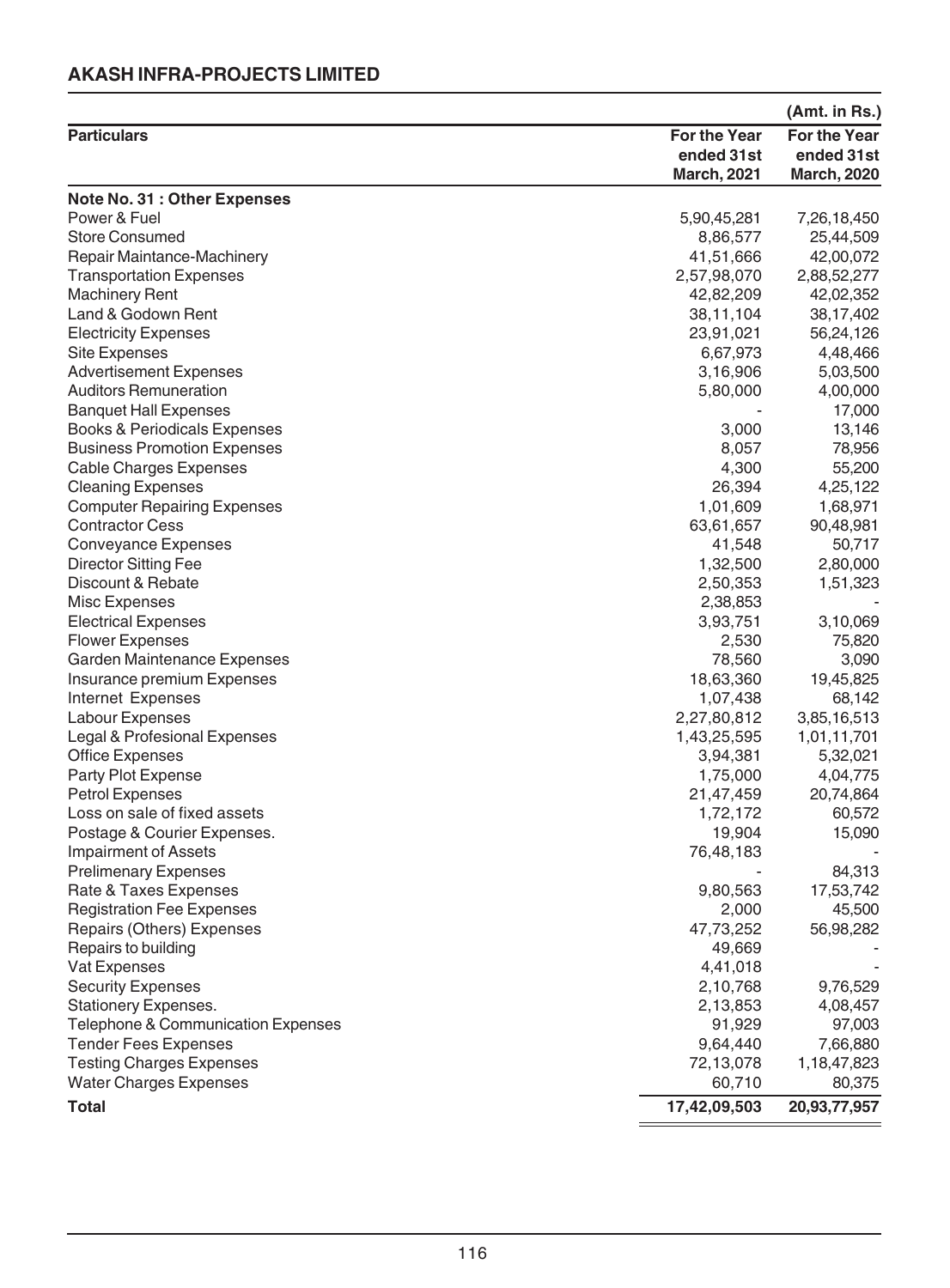|                                                                                         |                                                         | (Amt. in Rs.)                                           |
|-----------------------------------------------------------------------------------------|---------------------------------------------------------|---------------------------------------------------------|
| <b>Particulars</b>                                                                      | <b>For the Year</b><br>ended 31st<br><b>March, 2021</b> | <b>For the Year</b><br>ended 31st<br><b>March, 2020</b> |
| <b>Note 31.1 Remuneration to Auditors</b>                                               |                                                         |                                                         |
| <b>Payment to Statutory Auditors</b>                                                    |                                                         |                                                         |
| For Audit Fees                                                                          | 5,80,000                                                | 4,00,000                                                |
| <b>For Taxation Matters</b>                                                             | 1,10,215                                                |                                                         |
| Total                                                                                   | 6,90,215                                                | 4.00.000                                                |
| Note No. 32 : Tax Expense                                                               |                                                         |                                                         |
| <b>Current Tax</b>                                                                      |                                                         |                                                         |
| Income Tax for the year                                                                 | 56,16,581                                               | 37,59,797                                               |
| Less: Mat Credit Availed                                                                | $-34, 16, 581$                                          | $-23,59,797$                                            |
| Total                                                                                   | 22,00,000                                               | 14,00,000                                               |
| Short \Excess provision of tax of earlier year                                          | (1,80,830)                                              | (90, 753)                                               |
| Deferred Tax                                                                            | (4,71,435)                                              | 1,36,082                                                |
| <b>Total Income Tax Expenses*</b>                                                       | 15,47,735                                               | 14,45,329                                               |
| *(excluding deferred tax benefit on OCI)                                                |                                                         |                                                         |
| 32.1 Reconciliation of tax expenses and the accounting<br>profit multiplied by Tax Rate |                                                         |                                                         |
| <b>Profit Before Tax</b>                                                                | 1,27,33,781                                             | 77,49,429                                               |
| Statutory Tax Rate (%)                                                                  | 27.82%                                                  | 27.82%                                                  |
| Tax at statutory tax rate                                                               | 35,42,538                                               | 21,55,891                                               |
| Tax effect of non-deductible expenses                                                   | 20,70,438                                               | 16,03,907                                               |
| Effect of tax payable under MAT                                                         | (34, 16, 581)                                           | (23, 59, 797)                                           |
| Others                                                                                  | (6,48,659)                                              | 45,329                                                  |
| <b>Income Tax Expense</b>                                                               | 15,47,736                                               | 14,45,329                                               |
| <b>Effective Tax Rate</b>                                                               | 12.15%                                                  | 18.65%                                                  |
| <b>Financial Instruments</b><br>33.                                                     |                                                         |                                                         |

# **Annual Report 2020-2021**

**Financial Instruments Classificationby Category**

Amt in Rs. **Particulars 31 March 2021 Fair Value Fair Value through Amortised through** Other Comprehensive **Profit & Loss Income Financial Assets** Investments\* 5,000 **-** 3,36,14,822 Trade Receivable **- -** 65,52,08,236 Cash and cash equivalents **- -** 16,27,472 Bank balances other than above **- -** 11,60,90,919 Other Financial Assets **- -** 3,67,27,110 **Financial Liabilities** Borrowings **- -** 23,90,84,887 Lease Liabilities **- -** 4,88,076 Trade payables **- -** 20,98,55,821 Other Financial Liabilities **- -** 11,00,27,292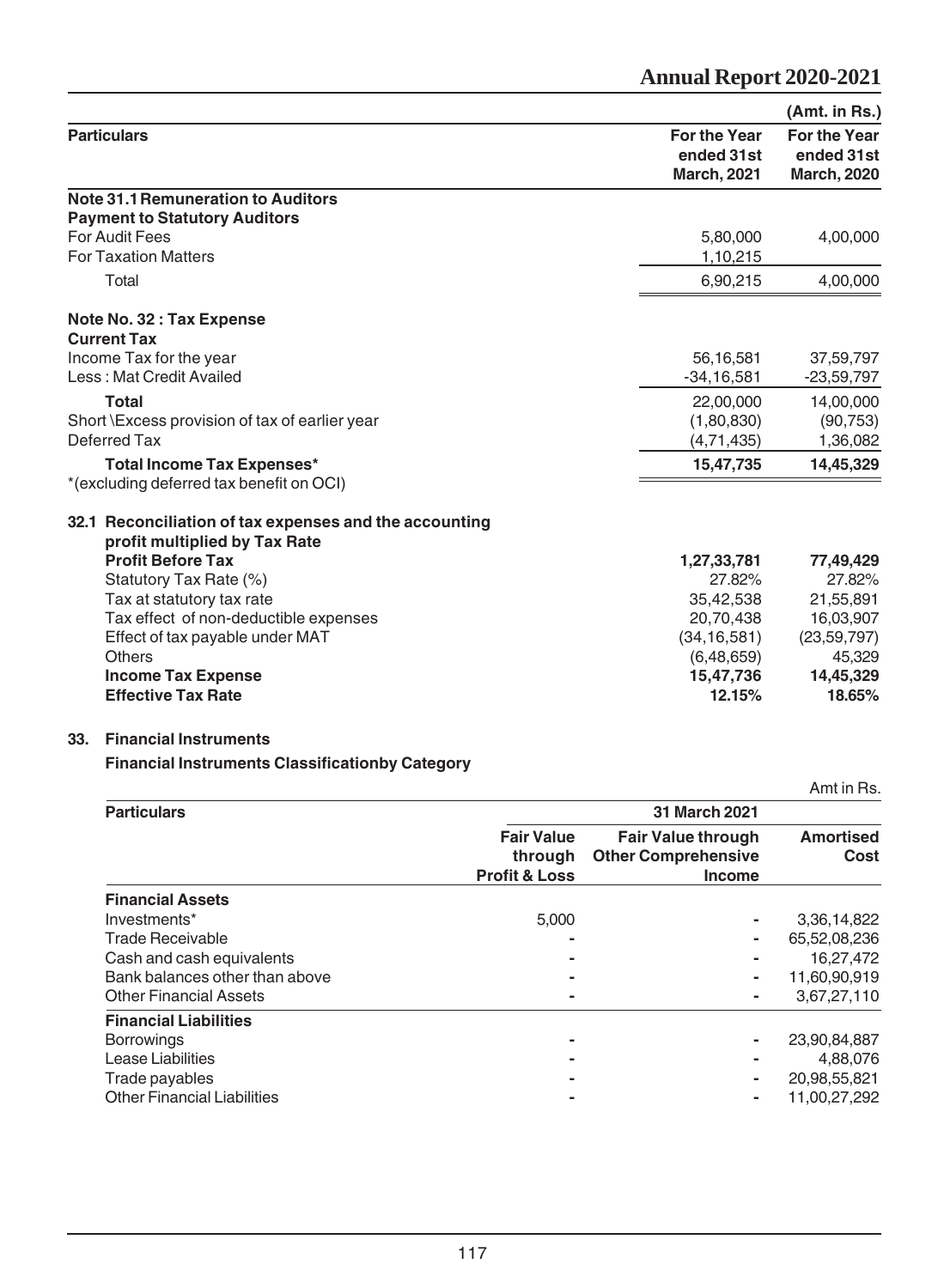| <b>Particulars</b>                                                                                      |                                                          |                                                         | 31 March 2020      |                          |
|---------------------------------------------------------------------------------------------------------|----------------------------------------------------------|---------------------------------------------------------|--------------------|--------------------------|
|                                                                                                         | <b>Fair Value</b><br>through<br><b>Profit &amp; Loss</b> | <b>Fair Value through</b><br><b>Other Comprehensive</b> | <b>Income</b>      | <b>Amortised</b><br>Cost |
| <b>Financial Assets</b>                                                                                 |                                                          |                                                         |                    |                          |
| Investments*                                                                                            | 5,000                                                    |                                                         |                    | 3,32,30,954              |
| <b>Trade Receivable</b>                                                                                 |                                                          |                                                         |                    | 52,88,23,005             |
| Cash and cash equivalents                                                                               |                                                          |                                                         |                    | 37,08,670                |
| Bank balances other than above                                                                          |                                                          |                                                         | ۰                  | 10,54,40,345             |
| <b>Other Financial Assets</b>                                                                           |                                                          |                                                         |                    | 3,21,02,534              |
| <b>Financial Liabilities</b>                                                                            |                                                          |                                                         |                    |                          |
| <b>Borrowings</b>                                                                                       |                                                          |                                                         |                    | 19,45,80,973             |
| Lease Liabilities                                                                                       |                                                          |                                                         |                    | 80,09,832                |
| Trade payables                                                                                          |                                                          |                                                         |                    | 15,54,36,272             |
| <b>Other Financial Liabilities</b>                                                                      |                                                          |                                                         |                    | 10,26,05,914             |
| Investment in associate are measured at equity method                                                   |                                                          |                                                         |                    |                          |
|                                                                                                         |                                                          |                                                         |                    | Amt in Rs.               |
|                                                                                                         | Level 1                                                  | Level <sub>2</sub>                                      | Level <sub>3</sub> | Total                    |
| <b>Fair Value Hierarchy</b>                                                                             |                                                          |                                                         |                    |                          |
| <b>Financial Assets and liabilities measured at</b><br>fair value 31.03.2021<br><b>Financial Assets</b> |                                                          |                                                         |                    |                          |
| <b>FVTPL</b>                                                                                            |                                                          |                                                         | 5,000              | 5,000                    |
| Not Designated as Hedges                                                                                |                                                          |                                                         |                    |                          |
| <b>Financial Assets and liabilities measured at</b><br>fair value 31.03.2020<br><b>Financial Assets</b> |                                                          |                                                         |                    |                          |
| <b>FVTPI</b>                                                                                            |                                                          |                                                         | 5,000              | 5,000                    |
| Not Designated as Hedges                                                                                |                                                          |                                                         |                    |                          |

#### **Valuation technique used to determine fair value:**

Specific valuation techniques used to value financial instruments include:

Group has invested in equity share of "The Gandhinagar Urban Co-op Bank Ltd." as it is requirement for bank account operation. Therefore, the amount invested is considered as fair value.

#### **Fair Value of Financial Assets & Liabilities measured at amortised cost**

- **-** The carrying amounts of trade receivables, trade payables, capital creditors and cash and cash equivalents are considered tobe the same as their fair values, due to their short-term nature.
- The fair values of non-current borrowings are based on discounted cash flows using a current borrowing rate. They areclassified as level 3 fair values in the fair value hierarchy due to the use of unobservable inputs, including own credit risk. They are subsequently measured at amortised cost at balance sheet date.

#### **34. Financial Risk Management**

The Group's activities expose it to market risk, liquidity risk and credit risk. This note explains the sources of risk which the entity is exposed to.

#### **Credit Risk Management**

Group assesses and manages credit risk based on internal credit rating system. The finance function consists of a separate team who assesses and maintains an internal credit rating system. Internal credit rating is performed on for each class of financial instruments with different characteristics.

The Group is making no provision on Trade Receivables based on Expected Credit Loss Model (ECL).

#### **Liquidity Risk**

Prudent liquidity risk management implies maintaining sufficient cash and marketable securities and the availability of funding through an adequate amount of committed credit facilities to meet obligations whendue and to close out market positions. Due to the dynamic nature of the underlying businesses, Group treasurymaintains flexibility in funding by maintaining availability under committed credit lines.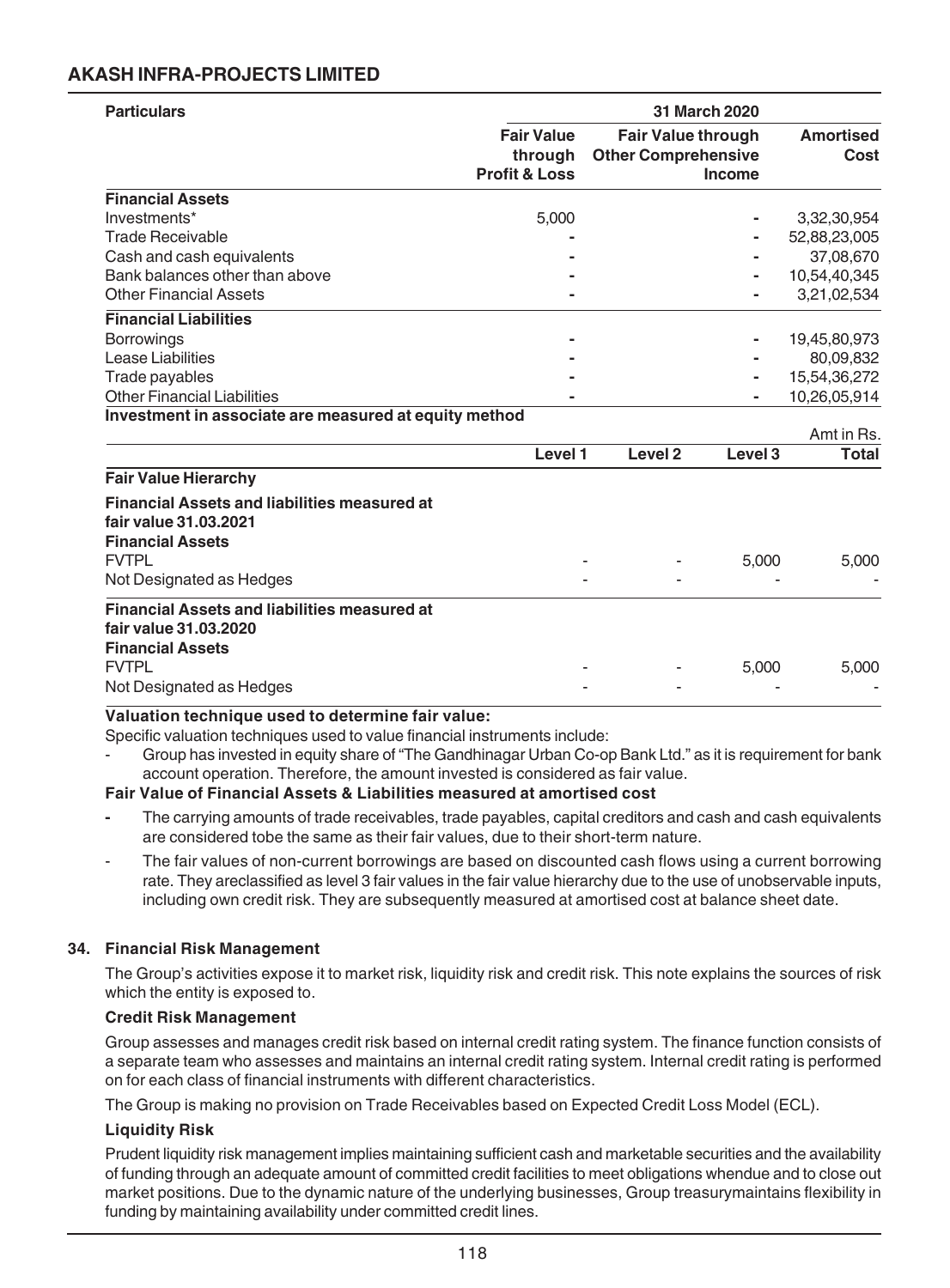## **Annual Report 2020-2021**

Management monitors rolling forecasts of the Group's liquidity position and cash and cash equivalents on the basis of expected cash flows. This is generally carriedout at local level in the operating companies of the Group in accordance with practice and limits set by theGroup. These limits vary by location to take into account the liquidity of the market in which the entityoperates. In addition, the Group's liquidity management policy involvesprojecting cash flows in majorcurrencies and considering the level of liquid assets necessary to meet these, monitoring balance sheetliquidity ratios against internal and external regulatory requirements and maintaining debt financing plans.

|                                                  |                  | Amt in Rs.      |
|--------------------------------------------------|------------------|-----------------|
| <b>Financial Liabilities</b>                     | Within 12 months | After 12 months |
| Maturities of financial liabilities (31.03.2020) |                  |                 |
| <b>Non-Derivative</b>                            |                  |                 |
| <b>Borrowings</b>                                | 20,59,08,311     | 3,31,76,576     |
| Lease Liabilities                                | 4.48.506         | 39.570          |
| <b>Trade Payables</b>                            | 20,98,55,821     |                 |
| <b>Other Financial Liabilities</b>               | 14,05,796        | 10,86,21,496    |
| Maturities of financial liabilities (31.03.2020) |                  |                 |
| <b>Non-Derivative</b>                            |                  |                 |
| <b>Borrowings</b>                                | 19,26,73,906     | 19,07,067       |
| Lease Liabilities                                | 36,18,368        | 43.91.464       |
| <b>Trade Payables</b>                            | 15,54,36,272     |                 |
| <b>Other Financial Liabilities</b>               | 13.99.306        | 10.12.06.608    |

#### **Market Risk Management**

#### **Foreign Currency Risk**

The Group is mainly exposed to the currency: USD

The following table details the Company's sensitivity to a 5% increase and decrease in the Rupee against the relevant foreigncurrencies. 5% is the sensitivity rate used when reporting foreign currency risk internally to key management personnel and representsmanagement's assessment of the reasonably possible change in foreign exchange rates. This is mainly attributable to the net exposureoutstanding on receivables or payables in the Company at the end of the reporting period. The sensitivity analysis includes onlyoutstanding foreign currency denominated monetary items and adjusts their translation at the period end for a 5% change in foreigncurrency rate. A positive number below indicates an increase in the profit or equity where the Rupee strengthens by 5% against therelevant currency. For a 5% weakening of the Rupee against the relevant currency, there would be a comparable impact on the profitor equity, and the balances below would be negative.

Impact on profit or loss and total equity:

| <b>Particulars</b>              |                | Impact in Rs.  |
|---------------------------------|----------------|----------------|
|                                 | As at          | As at          |
|                                 | March 31, 2021 | March 31, 2020 |
| Increase in exchange rate by 5% | (2,92,382)     | (3,02,674)     |
| Decrease in exchange rate by 5% | 2.92.382       | 3,02,674       |

#### **Price Risk**

The Company's exposure to equity securities price risk arises from investments held by the Company and classified in the balance sheet at fair value through profit or loss.

To manage its price risk arising from investments in equity securities, the Company diversifies its portfolio. Diversification of theportfolio is done in accordance with the limits set by the Company.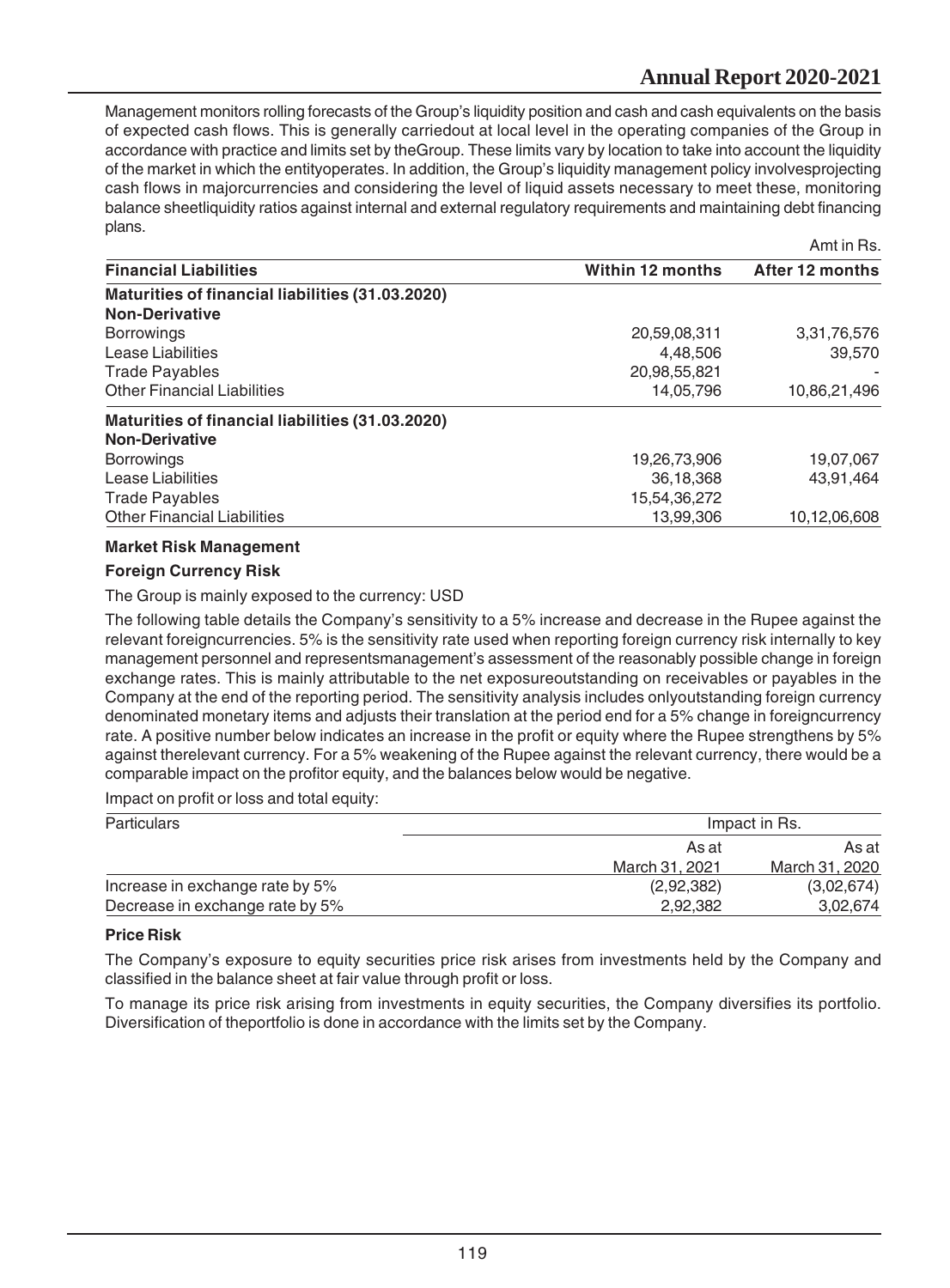#### **Sensitivity**

|                                  |                                                                        |                                                         |  | AMI IN RS. |
|----------------------------------|------------------------------------------------------------------------|---------------------------------------------------------|--|------------|
| <b>Particulars</b>               | <b>Impact on PBT</b><br>Impact on other<br><b>Components of Equity</b> |                                                         |  |            |
|                                  |                                                                        | 31 March 2021 31 March 2020 31 March 2021 31 March 2020 |  |            |
| Increase in Value of Investments |                                                                        |                                                         |  |            |
| measured at FVTPL by 5%          | 250                                                                    | 250                                                     |  |            |
| Decrease in Value of Investments |                                                                        |                                                         |  |            |
| measured at FVTPL by 5%          | 250                                                                    | 250                                                     |  |            |

#### **Cash flow and fair value interest rate risk**

The Company's main interest rate risk arises from long-term borrowings with variable rates, which expose the Company to cash flowinterest rate risk. During 31 March 2021 and 31 March 2020, the Company's borrowings at variable rate were mainlydenominated in INR.

The Company's fixed rate borrowings are carried at amortised cost. They are therefore not subject to interest rate risk as definedinInd AS 107, since neither the carrying amount nor the future cash flows will fluctuate because of a change in marketinterest rates.

| (a) Interest rate risk exposure |                             | Amt in Rs.   |
|---------------------------------|-----------------------------|--------------|
| <b>Particulars</b>              | 31 March 2021 31 March 2020 |              |
| Variable Rate borrowings        | 21.71.53.847                | 16.68.82.734 |

**At the end of reporting period the Company had the following variablerate borrowings**

| <b>Particulars</b>            |                                 | 31 March 2021  |                             |                                 | 31 March 2020       |                             |
|-------------------------------|---------------------------------|----------------|-----------------------------|---------------------------------|---------------------|-----------------------------|
|                               | Average<br><b>Interest Rate</b> | <b>Balance</b> | $%$ of<br><b>Total Loan</b> | Average<br><b>Interest Rate</b> | <b>Balance</b>      | $%$ of<br><b>Total Loan</b> |
| <b>Bank Cash Credit Loans</b> | 13.75%                          | 17.82.46.780   | 82.08%                      |                                 | 11.70% 15.45,87,442 | 92.63%                      |
| <b>Bank Term Loans</b>        | 8.81%                           | 3.89.07.067    | 17.92%                      | 8.81%                           | 1.22.95.292         | 7.37%                       |
| <b>Net Exposure</b>           |                                 | 21,71,53,847   | 100%                        | ٠                               | 16.68.82.734        | 100.00%                     |

| <b>Particulars</b><br><b>Impact on PBT</b> |             | Impact on other<br><b>Components of Equity</b>          | .                        |  |
|--------------------------------------------|-------------|---------------------------------------------------------|--------------------------|--|
|                                            |             | 31 March 2021 31 March 2020 31 March 2021 31 March 2020 |                          |  |
| Interest Rate increase by 100 basis points | (21,71,538) | (18,51,384)                                             | $\overline{\phantom{a}}$ |  |

#### **35. Capital Management**

The Company's objectives when managing capital are to

- safeguard their ability to continue as a going concern, so that they can continue to provide returns for shareholders and benefits for other stakeholders, and
- Maintain an optimal capital structure to reduce the cost of capital.

Consistent with others in the industry, the Company monitors capital on the basis of the following gearing ratio:

Net debt (total borrowings net of cash and cash equivalents) divided by total 'equity' (as shown in the balance sheet).

|                                                                                                                                                                                           |                      | Amt in Rs.      |
|-------------------------------------------------------------------------------------------------------------------------------------------------------------------------------------------|----------------------|-----------------|
| <b>Particulars</b>                                                                                                                                                                        | <b>31 March 2021</b> | 31 March 2020   |
| Net Debt                                                                                                                                                                                  | 23,74,57,415         | 19,08,72,304    |
| Total Equity                                                                                                                                                                              | 79,98,35,449         | 78,84,55,330    |
| <b>Debt Equity Ratio</b>                                                                                                                                                                  | 0.30                 | 0.24            |
| Dividends recognized as distributed to owners<br>Paid during the year                                                                                                                     |                      |                 |
| Final Dividend -Details per share (Dividend declared for<br>1,68,62,534 equity share during the year 2019 -20 of year 2018-19)<br>Interim Dividend paid during the year-Details per share |                      | 84, 31, 2670.50 |
| The board of directors have recommended dividend of 0.10 per fully paid up equity share of Rs 10/- each, which<br>is subject to approval of members at Annual General Meeting.            |                      |                 |

 $\ldots$  m

Amt in Rs.

Amt in Rs.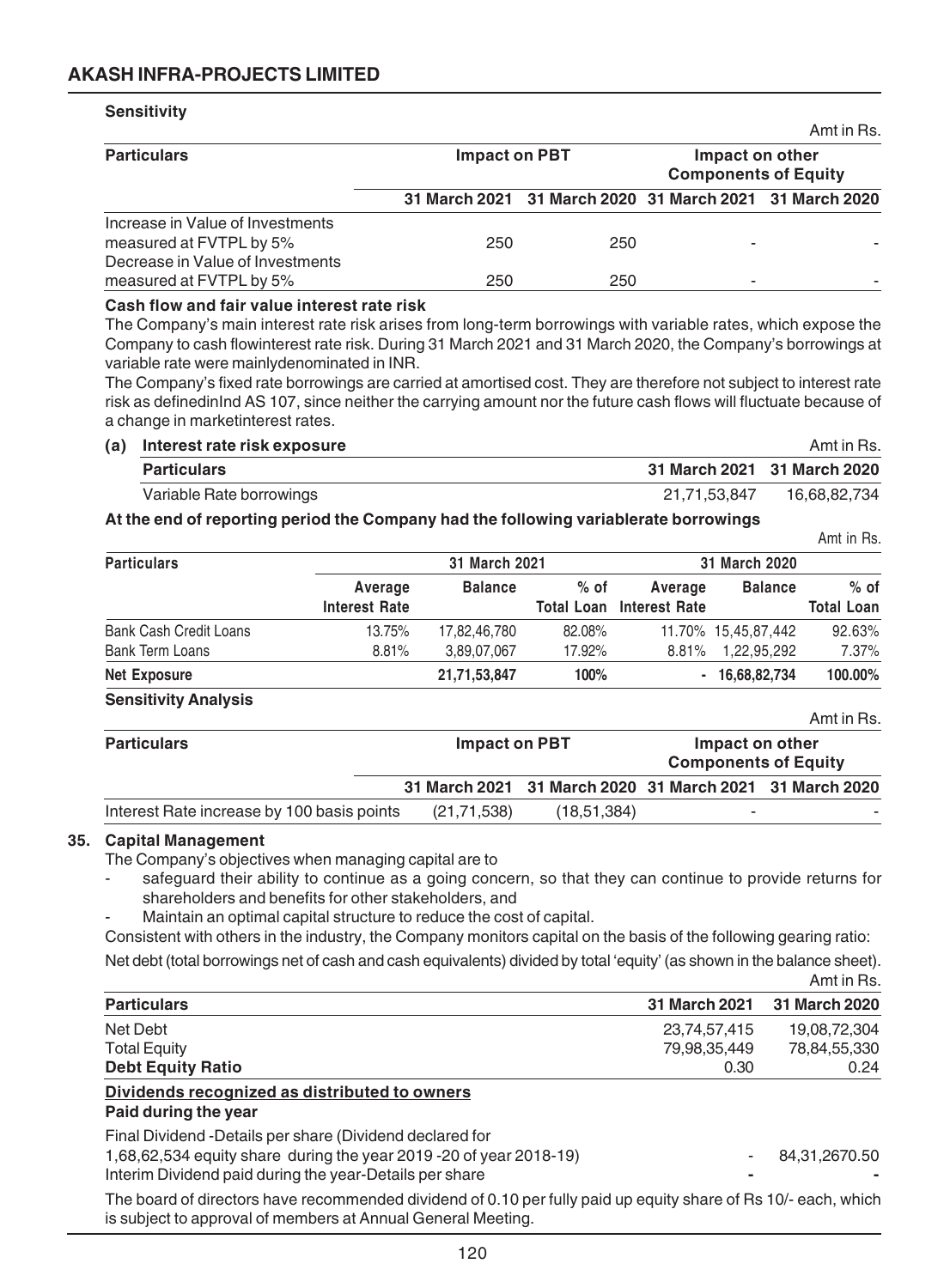#### **36. Segment information**

In line with Ind AS 108 operating segments and basis of the review of operations being done by the senior management, the operations of the group falls under civil construction business which is considered to be the only reportable segment by the management. The Company is principally engaged in a single business segment viz., "civil construction" which is also the major revenue generating product. Amt in Rs.

|    |                                                                |                       | AIIIL III NS.  |
|----|----------------------------------------------------------------|-----------------------|----------------|
|    | <b>Revenue form Product/Service</b>                            | Year ended            | Year ended     |
|    |                                                                | <b>March 31, 2021</b> | March 31, 2020 |
| 1. | Information about the Products and Services:                   |                       |                |
|    | Civil construction                                             | 67,05,68,417          | 68,67,91,587   |
|    | Other                                                          | 15,83,625             | 3,93,60,819    |
| 2. | <b>Information about Geographical Areas:</b>                   |                       |                |
|    | Within India                                                   | 67,21,52,042          | 72,61,52,406   |
|    | Outside India                                                  |                       |                |
| 3. | <b>Information about Major Customers:</b>                      |                       |                |
|    | Customer represents 10% or more of the Company's total revenue |                       |                |
|    | No of customer                                                 | 3                     | $\mathcal{P}$  |
|    | Amount                                                         | 45,09,17,908          | 28,38,90,398   |
|    | Percentage of total revenue                                    | 67.24%                | 39.09%         |
|    |                                                                |                       |                |

#### **37. Lease**

#### **Leases as lessee**

Qualitative Note: Nature of the lessee's leasing activities.

#### **i. Right-of-use assets**

Right-of-use assets related to leased properties that do not meet the definition of investment property are presented as property, plant and equipment.

|                                        |                          | Amt in Rs.    |
|----------------------------------------|--------------------------|---------------|
| <b>Particulars</b>                     | <b>Land and Building</b> | Total         |
| Balance at April 1, 2019               | 1,07,37,918              | 1,07,37,918   |
| Less: Depreciation charge for the year | (34, 82, 568)            | (34, 82, 568) |
| Balance at March 31, 2020              | 72,55,350                | 72,55,350     |
| Less: Lease modification               | (64, 49, 077)            | (64, 49, 077) |
| Less: Depreciation charge for the year | (3,87,011)               | (3,87,011)    |
| Balance at March 31, 2021              | 4.19.262                 | 4,19,262      |

#### **ii. Lease liability**

Maturity analysis of lease liability - undiscounted contractual cash flows

|                                                                             |                | Amt in Rs.     |
|-----------------------------------------------------------------------------|----------------|----------------|
| <b>Particulars</b>                                                          | March 31, 2021 | March 31, 2020 |
| Less than one year                                                          | 4,80,000       | 43,20.000      |
| One to three years                                                          | 40.000         | 46,80,000      |
| More than three years                                                       |                |                |
| Total undiscounted cash flows                                               | 5,20,000       | 90,00,000      |
| The following is the break-up of current and non-current lease liabilities. |                |                |
| Non-current                                                                 | 39,570         | 43.91.464      |
| Current                                                                     | 4,48,506       | 36,18,368      |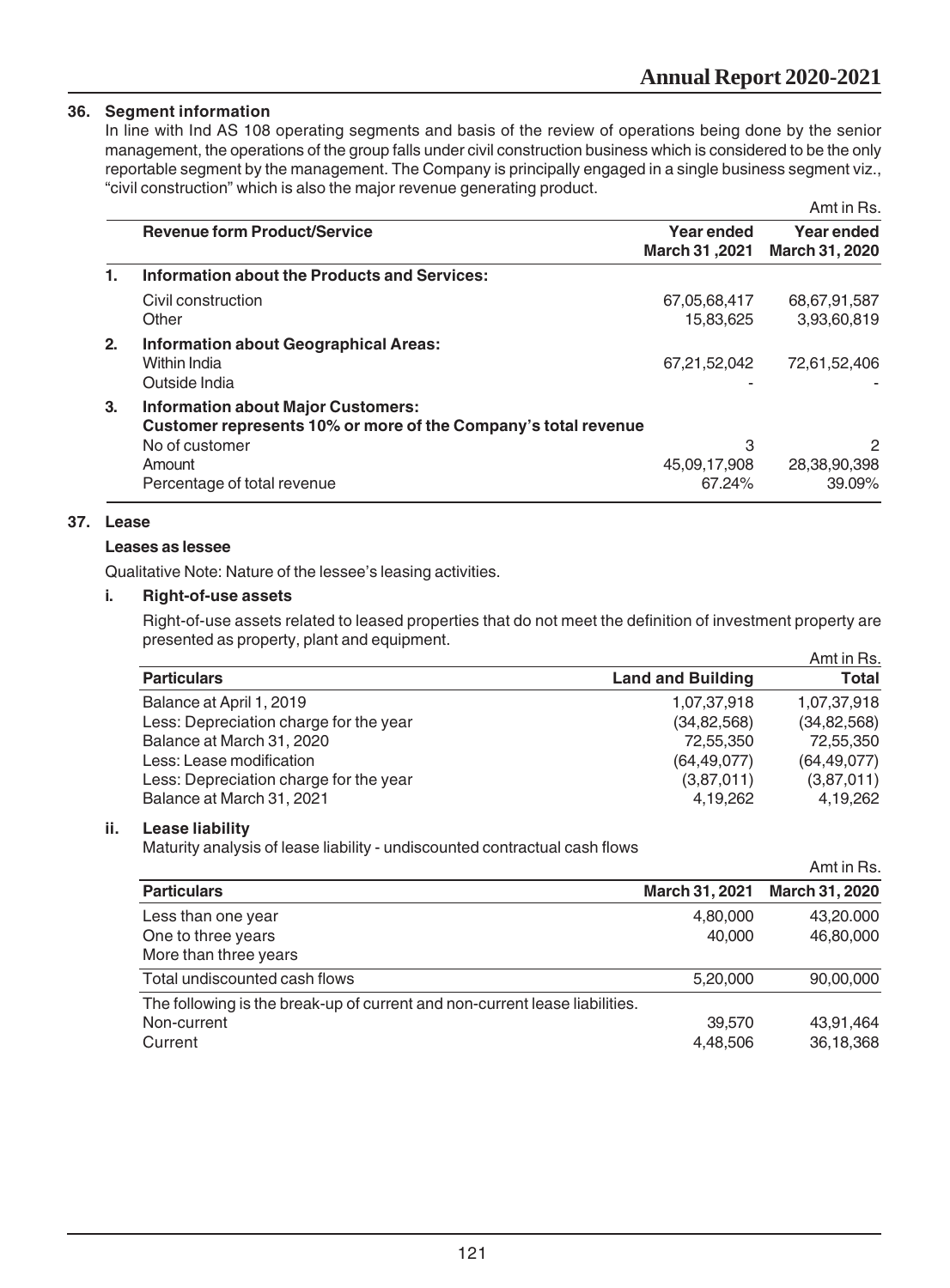## **iii. Amount recognised in profit or loss**

Income from sub-leasing right-of-use assets presented in 'other revenue' Rs Nil. Lease expenses recognised in statement of profit and loss account not included in the measurement of lease liability:

|                                                          |            | Amt in Rs.                                  |
|----------------------------------------------------------|------------|---------------------------------------------|
| <b>Particulars</b>                                       | Year ended | Year ended<br>March 31, 2021 March 31, 2020 |
| Short-term lease rent expense                            | 4,80,000   | 80,19,754                                   |
| Depreciation and impairment losses                       |            |                                             |
| Depreciation of right of use lease asset                 | 3,87,011   | 34,82,568                                   |
| Finance cost                                             |            |                                             |
| Interest expense on lease liability                      | 77,972     | 10,76,589                                   |
| Amount recognised in statement of cash flows             |            |                                             |
| Cash outflow for short-term leases                       | 80,93,313  | 80,19,784                                   |
| Principal component of Cash outflow for long-term leases | 4,02,028   | 53,96,589                                   |
| Total cash outflow for leases                            | 84.95.341  | 1,34,16,373                                 |

# **38. Related Party Transactions: Give a List of related parties with relationship**

| (a) | <b>Key Managerial Personnel:</b>       |                                |
|-----|----------------------------------------|--------------------------------|
|     | <b>Name of KeyManagerial Personnel</b> | <b>Status</b>                  |
|     | Shri Yogin H. Patel                    | <b>Managing Director</b>       |
|     | Shri Ambusinh P. Gol                   | <b>Managing Director</b>       |
|     | Shri Premalsinh P. Gol                 | Whole time Director            |
|     | Shri Dineshbhai H. Patel               | Whole time Director            |
|     | Shrimati Bhavnaben A. Gol              | Director                       |
|     | Shri Ashwin B. Jani                    | Independent Director           |
|     | Shri Monika Shekhawat                  | Independent Director           |
|     | Shri Bhanuchandra K.Bhavsar            | Independent Director           |
|     | Shri Ghanshyambhai Vitthalbhai Patel   | <b>Independent Director</b>    |
|     | Shrimati Varsha Mahendrakumar Thakkar  | Independent Director           |
|     | Shri Sujitkumar Padhi                  | <b>Chief Financial officer</b> |
|     | Shrimati Priyanka Munshi               | Company Secretary              |
| (b) | <b>List of Related Parties</b>         |                                |
|     | Name of Related Party                  | Nature of Relationship         |
|     | Akash Infra Inc., USA                  | Subsidiary                     |
|     | Akash Petroleum Private Limited        | Associate Company              |

Akash Residency and Hospitality Pvt. Ltd Associate Company

#### **(c) Key Managerial Personnel Compensation:**

|                             |                              | Amt in Rs.                   |
|-----------------------------|------------------------------|------------------------------|
| <b>Particulars</b>          | Year ended<br>March 31, 2021 | Year ended<br>March 31, 2020 |
| Shri Yogin H. Patel         | 34,50,000                    | 74,00,000                    |
| Shri Ambusinh P. Gol        | 34,50,000                    | 74,00,000                    |
| Shri Premalsinh P. Gol      | 17,25,000                    | 27,00,000                    |
| Shri Dineshbhai H. Patel    | 17,25,000                    | 27,00,000                    |
| Shrimati Bhavnaben          | 25,000                       | 90,000                       |
| Shri Ashwin Kumar           | 25,000                       | 70,000                       |
| Shri Monika Shekhawat       | 25,000                       | 70,000                       |
| Shri BhanuchandraK.Bhaysar  | 25,000                       | 50,000                       |
| Shri Ghanshyambhai V. Patel | 17,500                       |                              |
| Smt. Varshaben M. Thakor    | 15,000                       |                              |
| Shri SujitkumarPadhi        | 5,64,594                     | 5,70,472                     |
| ShrimatiUpasnaben A. Patel  |                              | 17,032                       |
| Shrimati Priyanka Munsh     | 1,72,500                     | 1,46,107                     |
| Total                       | 2,12,13,611                  | 2,12,13,611                  |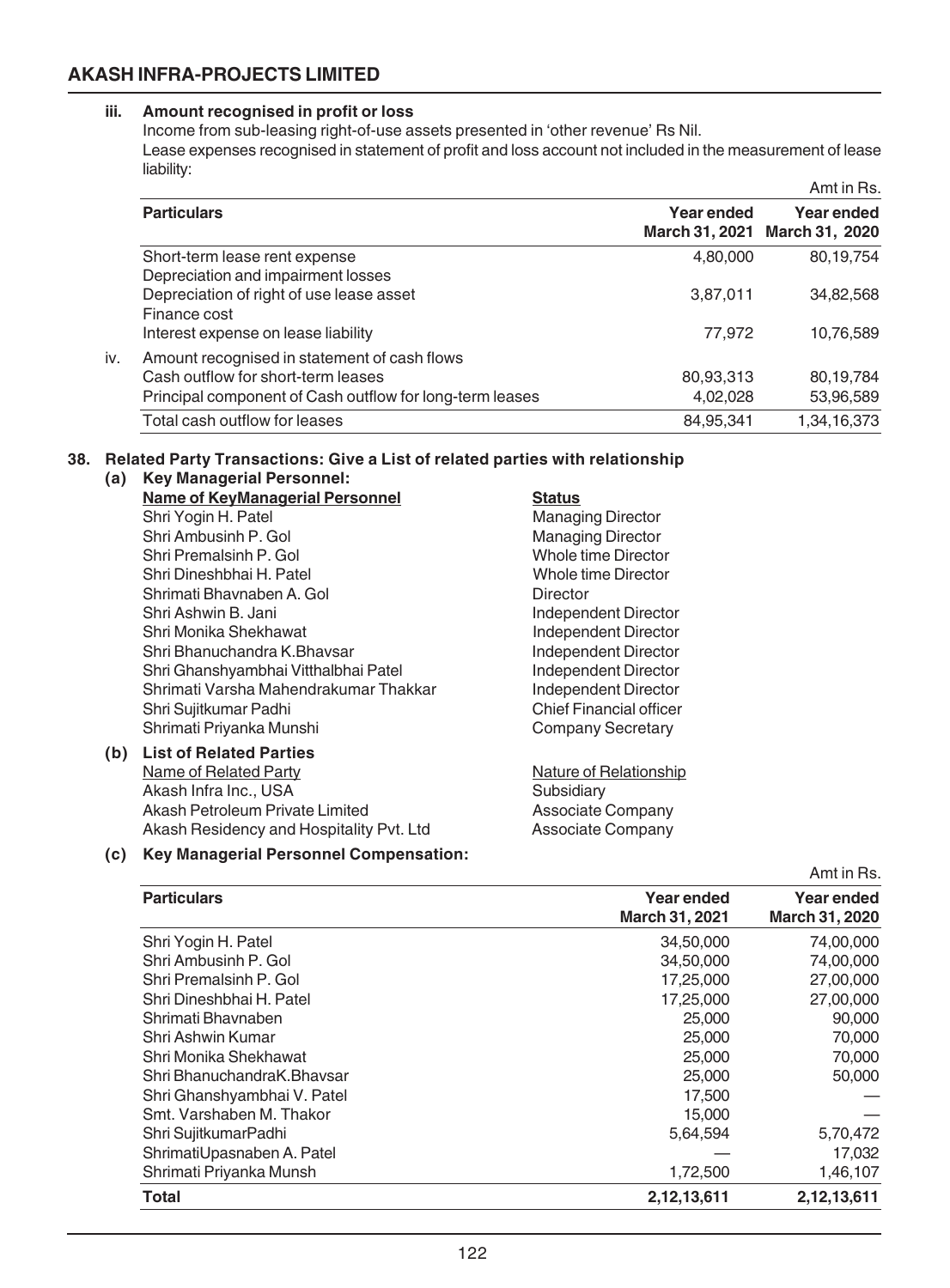#### **(d) Transactions with related Parties**

|                                                                                                           |                    |                           |                        |                           | Amt in Rs.                                  |  |
|-----------------------------------------------------------------------------------------------------------|--------------------|---------------------------|------------------------|---------------------------|---------------------------------------------|--|
| Name of Related Party                                                                                     | Nature of          | <b>Year Ended</b>         |                        |                           | <b>Year Ended</b>                           |  |
|                                                                                                           | <b>Transaction</b> |                           | <b>31st March 2021</b> |                           | <b>31st March 2020</b>                      |  |
|                                                                                                           |                    | Amount of<br>transactions | Amount<br>Outstanding  | Amount of<br>transactions | Amount<br>Outstanding                       |  |
| Yogin H. Patel                                                                                            | Unsecured Loan     | 30,00,000                 | 70,00,000 Cr.          |                           | 1,00,00,000 1,00,00,000 Cr.                 |  |
| Ambusinh P. Gol                                                                                           | Unsecured Loan     | 15,00,000                 | 85,00,000 Cr.          |                           | 1,00,00,000 1,00,00,000 Cr.                 |  |
| Yogin H. Patel                                                                                            | Lease Rent         | 4,80,000                  | 4,80,000 Cr.           | 13,20,000                 |                                             |  |
| Ambusinh P. Gol                                                                                           | Lease Rent         | 4,80,000                  | 4,80,000 Cr.           | 13,20,000                 |                                             |  |
|                                                                                                           |                    |                           |                        |                           | Amt in Rs.                                  |  |
| <b>Particulars</b>                                                                                        |                    |                           |                        | Year ended                | Year ended<br>March 31, 2021 March 31, 2020 |  |
| 39. Earningsper Share (in Rs.)                                                                            |                    |                           |                        |                           |                                             |  |
| <b>Basic EPS</b>                                                                                          |                    |                           |                        | 0.67                      | 0.40                                        |  |
| From Continuing Operations attributable to equity share holders<br>From Discontinuing Operations          |                    |                           |                        |                           |                                             |  |
| Total Basic EPS attributable to equity Shareholders                                                       |                    |                           |                        | 0.67                      | 0.40                                        |  |
| <b>Diluted EPS</b>                                                                                        |                    |                           |                        |                           |                                             |  |
| From Continuing Operations attributable to equity share holders<br>From Discontinuing Operations          |                    |                           |                        | 0.67                      | 0.40                                        |  |
| Total Diluted EPS attributable to equity Shareholders                                                     |                    |                           |                        | 0.67                      | 0.40                                        |  |
| Reconciliation of earnings used in calculation of EPS                                                     |                    |                           |                        |                           |                                             |  |
| <b>Basic EPS</b>                                                                                          |                    |                           |                        |                           |                                             |  |
| Profit attributable to equity shareholders used in calculation of Basic EPS                               |                    |                           |                        |                           |                                             |  |
| from continuing operations                                                                                |                    |                           |                        | 1,13,80,121               | 67,20,032                                   |  |
| from discontinued operations<br>$\overline{a}$                                                            |                    |                           |                        |                           |                                             |  |
| <b>Diluted EPS</b>                                                                                        |                    |                           |                        |                           |                                             |  |
| Profit from continuing operations attributable to equity shareholders<br>Used in calculation of basic EPS |                    |                           |                        | 1,13,80,121               | 67,20,032                                   |  |
| Add/lessUsed in calculation of diluted EPS                                                                |                    |                           |                        |                           |                                             |  |
| Profit from discontinued operation                                                                        |                    |                           |                        |                           |                                             |  |
| Profit attributable to equity holders of the company                                                      |                    |                           |                        |                           |                                             |  |
| used in calculating diluted EPS                                                                           |                    |                           |                        | 1,13,80,121               | 67,20,032                                   |  |
| Weighted Average number of shares as denominator                                                          |                    |                           |                        |                           |                                             |  |
| Weighted average number of shares used in calculation of Basic EPS                                        |                    |                           |                        | 1,68,62,534               | 1,68,62,534                                 |  |
| Adjustment for calculation of diluted EPS                                                                 |                    |                           |                        |                           |                                             |  |
| Options<br><b>Convertible Warrants</b>                                                                    |                    |                           |                        |                           |                                             |  |
| Weighted average number of equity shares and potential equity shares                                      |                    |                           |                        |                           |                                             |  |
| used as denominator in calculation of Diluted EPS                                                         |                    |                           |                        | 1,68,62,534               | 1,68,62,534                                 |  |
| 40. Employee Benefits                                                                                     |                    |                           |                        |                           |                                             |  |
| <b>Defined Contribution Plan</b>                                                                          |                    |                           |                        |                           |                                             |  |
| Company's Contribution towards Provident Fund<br><b>Defined Benefits Plan</b>                             |                    |                           |                        | 13,03,140                 | 12,06,290                                   |  |

## **Gratuity:**

The Company has a defined benefit gratuity plan. Every employee who has completed five years or more of service gets a gratuity on departure at 15 days salary (last drawn salary) for each completed year of service.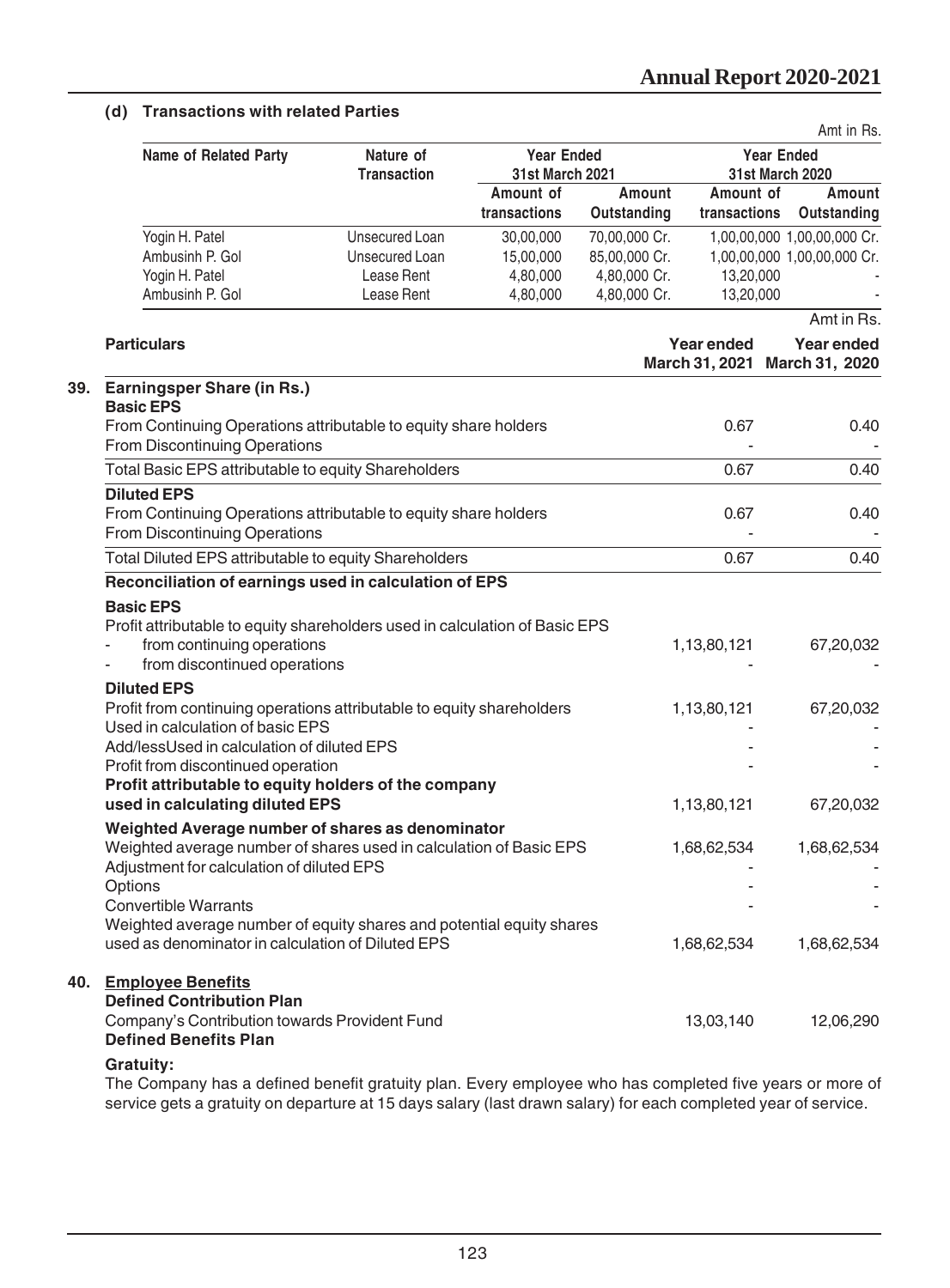The following table sets out the amounts recognised in the company's financial statements based on actuarial valuations being carried out as at 31<sup>st</sup> March 2021

|     |                                                              |                              | Amt in Rs.                   |
|-----|--------------------------------------------------------------|------------------------------|------------------------------|
|     | <b>Particulars</b>                                           | Year ended<br>March 31, 2021 | Year ended<br>March 31, 2020 |
|     | <b>Balance sheet disclosures</b>                             |                              |                              |
| (a) | The amounts disclosed in the balance sheet and the movements |                              |                              |
|     | in the defined benefit obligation over the period:           |                              |                              |
|     | Liability at the beginning of the period                     | 52,85,474                    | 52,32,021                    |
|     | <b>Interest Costs</b>                                        | 3,62,584                     | 3,92,402                     |
|     | <b>Current Service Costs</b>                                 | 2,18,645                     | 2,34,181                     |
|     | Transfers                                                    |                              |                              |
|     | Benefits paid                                                |                              | (1,09,846)                   |
|     | Actuarial (Gain)/Loss on obligations due to change in        |                              |                              |
|     | Demography<br>Financials                                     | 12,239                       | (2,71,312)                   |
|     | Experience                                                   | 2,36,949                     | (1, 91, 972)                 |
|     |                                                              |                              |                              |
|     | Liability at the end of the period                           | 61,16,891                    | 52,85,474                    |
| (b) | Movements in the fair value of plan assets                   |                              |                              |
|     | Fair value of plan assets at the beginning of the period     | 444950                       | 32,21,671                    |
|     | Interest Income                                              | 3,05,236                     | 2,41,625                     |
|     | Expected return on plan assets                               | (2,001)                      | 63,309                       |
|     | Contributions                                                | 132                          | 10,32,743                    |
|     | Benefits paid                                                |                              | (1,09,846)                   |
|     | Fair value of plan assets at the end of the period           | 47,52,869                    | 44,49,502                    |
| (c) | Net liability disclosed above relates to                     |                              |                              |
|     | <b>Particulars</b>                                           | 31 March 2021                | 31 March 2020                |
|     | Fair value of plan assets at the end of the period           | 61,16,891                    | 52,85,474                    |
|     | Liability as at the end of the period                        | (47, 52, 869)                | (44, 49, 502)                |
|     | <b>Net Liability/Asset</b>                                   | 13,64,022                    | 8,35,972                     |
|     | Non-Current Portion                                          | 8,78,039                     |                              |
|     | <b>Current Portion</b>                                       | 4,86,118                     | 8,35,971                     |
| (d) | <b>Balance Sheet Reconciliation</b>                          |                              |                              |
|     | <b>Opening Net liability</b>                                 | 8,35,972                     | 20,10,350                    |
|     | Expenses recognised in the statement of P&L                  | 2,75,993                     | 3,84,958                     |
|     | Expenses recognised in the OCI                               | 2,52,189                     | (5, 26, 593)                 |
|     | Benefits Paid to employees                                   | (132)                        | (10, 32, 743)                |
|     | Amount recognised in the Balance Sheet                       | 13,64,022                    | 8,35,971                     |
|     | <b>Profit &amp; Loss Disclosures</b>                         |                              |                              |
| (a) | <b>Net interest Cost for Current period</b>                  |                              |                              |
|     | <b>Interest Cost</b>                                         | 3,62,645                     | 3,92,402                     |
|     | Interest Income                                              | (3,05,236)                   | (2, 41, 625)                 |
|     | Net interest Cost                                            | 57,348                       | 1,50,777                     |
| (b) | Expenses recognised in the profit & loss                     |                              |                              |
|     | Net Interest Cost                                            | 2,18,645                     | 2,34,181                     |
|     | <b>Current Service Cost</b>                                  | 57,348                       | 1,50,777                     |
|     | <b>Expenses recognised in the profit &amp; loss</b>          | 2,75,993                     | 3,84,958                     |
| (c) | <b>Expenses recognised in the Other Comprehensive Income</b> |                              |                              |
|     | Remeasurement                                                |                              |                              |
|     | Expected return on plan assets                               | 2,001                        | (63, 309)                    |
|     | Actuarial (Gain) or Loss                                     | (63, 309)                    | (4,63,284)                   |
|     | Net (Income) / Expenses recognisedinOCI                      | 2,52,189                     | (526593)                     |
|     |                                                              |                              |                              |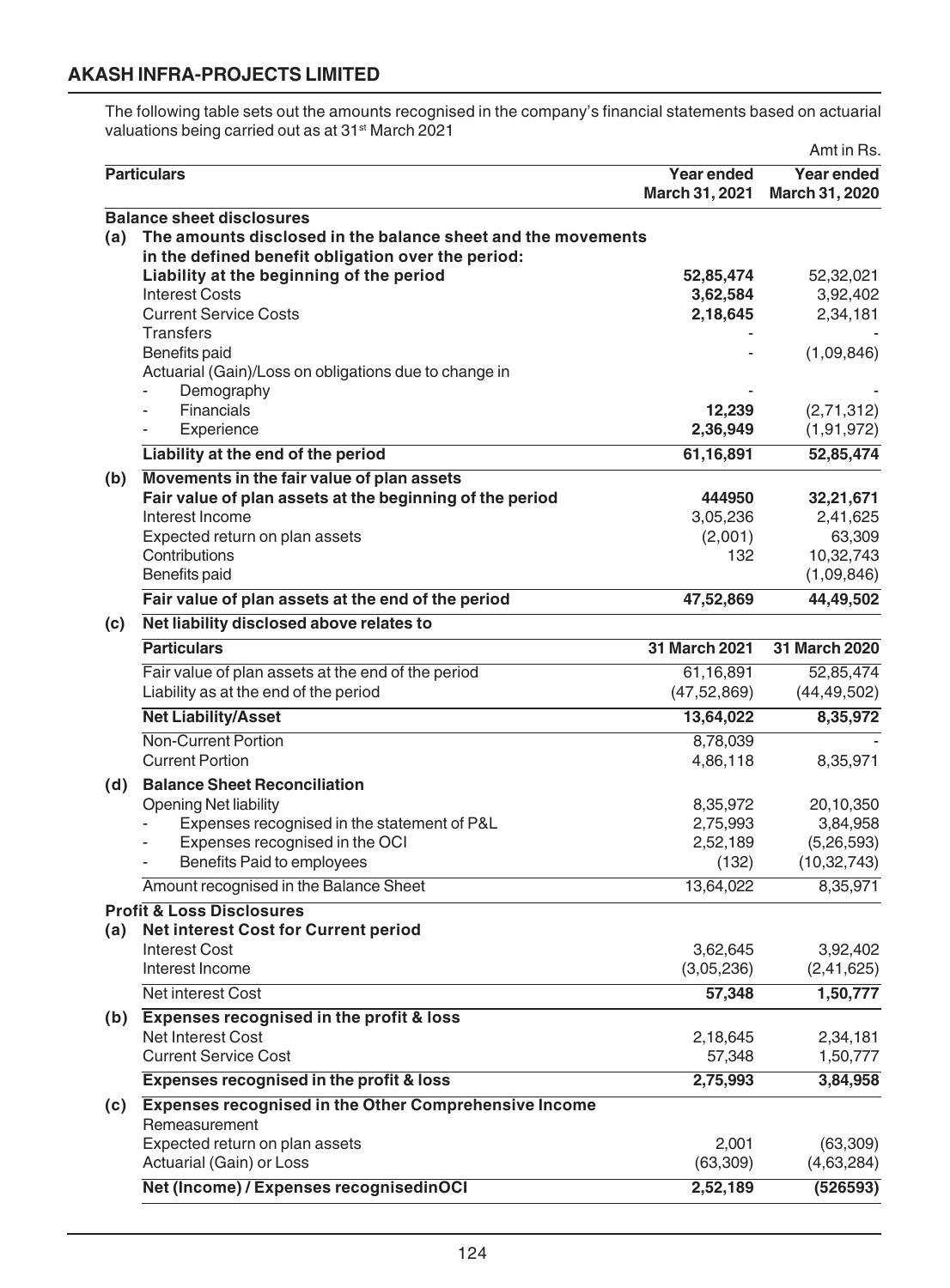|                                                            |               | Amt in Rs.    |
|------------------------------------------------------------|---------------|---------------|
| <b>Particulars</b>                                         | 31 March 2021 | 31 March 2020 |
| <b>Sensitivity Analysis</b>                                |               |               |
| <b>Projected Benefit obligation on current assumptions</b> | 61,16,891     | 5,285,474     |
| Data effect of 1% change in Rate of                        |               |               |
| Discounting                                                | (2, 11, 393)  | (3,32,654)    |
| Salary Increase                                            | 1.70.621      | 2,49,353      |
| Employee Turnover                                          | 25,003        | 60.732        |
| Data effect of (-1%) change in Rate of                     |               |               |
| Discounting                                                | 2,32,174      | 3,37,476      |
| Salary Increase                                            | (1,54,277)    | (2, 19, 482)  |
| Employee Turnover                                          | (27, 023)     | (66, 205)     |
| <b>Significant Actuarial Assumptions</b>                   |               |               |

| <b>Particulars</b>            | 31 March 2021 | 31 March 2020 |
|-------------------------------|---------------|---------------|
| Discount Rate                 | 6.80%         | 6.86%         |
| Rate of return on Plan Assets | 6.80%         | 6.86%         |
| <b>Salary Escalation</b>      | $5.00\%$      | 5.00%         |
| <b>Attrition Rate</b>         | $2.00\%$      | 2.00%         |

#### **41. Contingent Liabilities and Assets**

- (a) Contingent Liabilities not provided for are Rs. 2500Lacs (Previous year-Rs. 3700 Lacs), beingbank guarantees issued by Oriental Bank of Commerce, Gandhinagar on behalf of the company.
- (b) The company has been claiming Income Tax benefit under section 80IA(4) of the Income Tax Act,1961 from year to year. The Income Tax Assessing officer has disallowed the company's suchclaim from assessment year 2003-04 to 2011-12 till date. The company preferred appeals againstthe said disallowance and the appeals for AY 2003.04 to AY 2007.08 are pending with ITATAhmedabad.

For assessment year 2008-09 to 2013-14 the company's claim u/s 80IA(4) is allowed by the Income Tax department.

Further, the Company has paid the entire tax liabilities for A.Y. 2003.04 to 2007.08 due to suchdisallowance.

- (c) In continuation with our note No. 2(c) of the Schedule of notes to the Accounts for the previous year 2017- 18 with regard to rent and interest of Rs 2,30,77,329/- demand raised by the Ahmedabad Muncipal Corporation (AMC) - the company has denied this claims of the AMC and between the legal pass an arbitrator has been appointed at the request of the company and the arbitration proceedings are underway at present. Looking to this the company has still not provided for the said Rent Interest thereon.
- (d) There are certain disputes with AMC with regards to the quality of road construction and this has resulted in overdue payment of Rs 26.53 Crores from AMC. The Company however treats these as good, though overdue
- (e) Company has available as MAT Credit under Income tax rules. However, company has recognized assets only when it availed. MAT Available for ended AY 20-21 of Rs 2,82,32,739/-.
- (f) The Company had made a petition (vide Petition No.177 of 2018) under Arbitration Act as per the guidelines of H'ble Gujarat High Court against GIDC., Modasa for the work "Upgradation of existing road, Approach, SWD, slab culvert and water supply at GIDC., Modasa Industrial Estate under A.I.I. Scheme" for not releasing the work order and work even after Company has given necessary security deposit and Bank Guarantee.

The Arbitrator Shri K.S. Jhaveri had given award in favor of the Company for Rs. 49,37,049/- on 31.05.2021 as has been appointed by Gujarat High Court after the First arbitrator late Shri H.B. Antani passed away on 24.08.2020.

#### **The Company management has booked the above amount as income in the year under review i.e. FY 2020-21 considering the following facts.**

- i. Had the said work order was not cancelled, we could have completed the work within one year as per the tender condition and booked the income in 2019-20
- ii. Had the First Arbitrator not expired, he could have awarded the same in FY 2020-21
- iii. On the date of award, the audit for FY 2020-21 was not completed.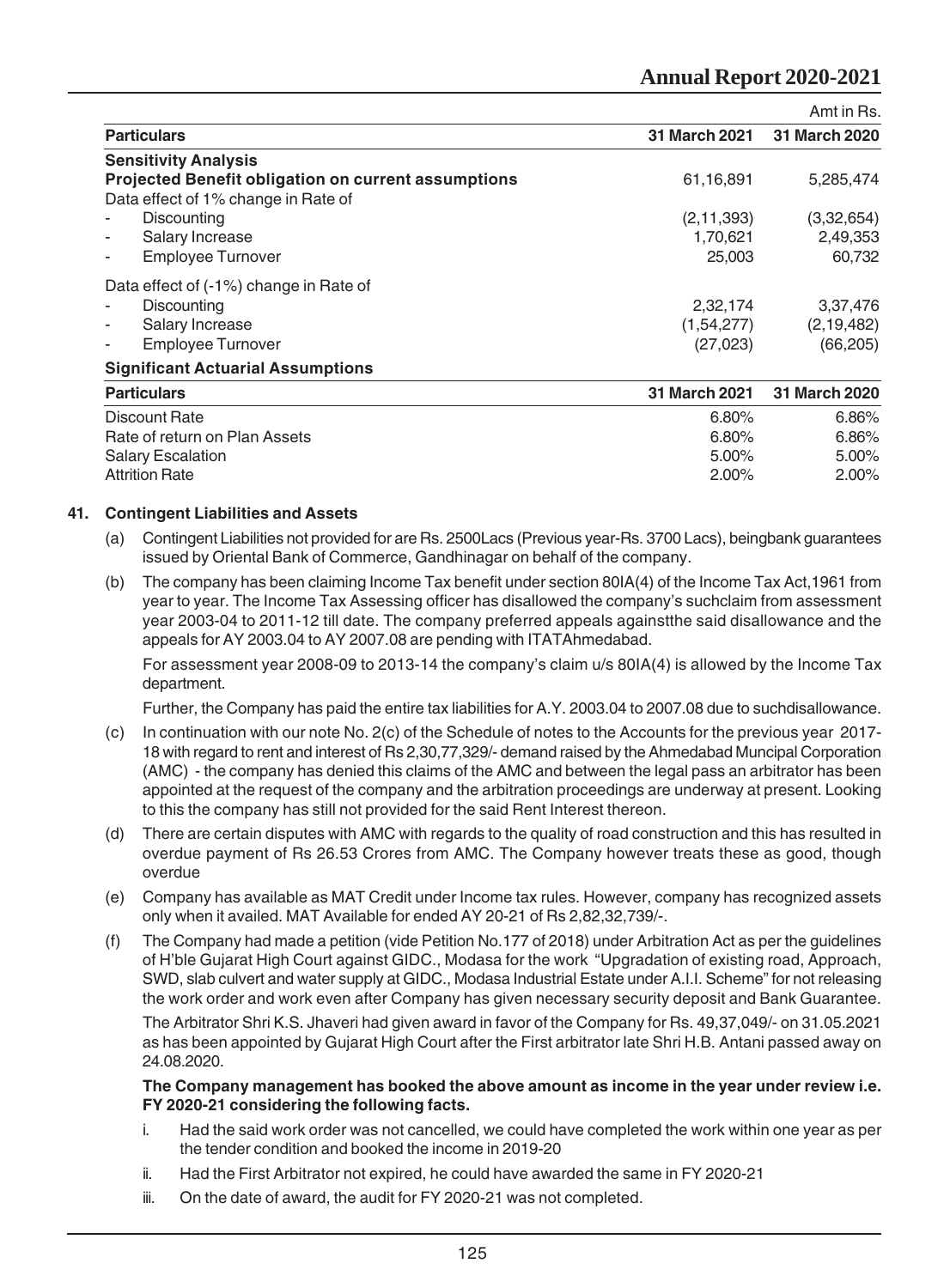## **42. Revenue from Contracts with Customers:**

**Disaggregated Revenue Information:** American control of the state of the state of the state of the state of the state of the state of the state of the state of the state of the state of the state of the state of the state **Particulars Revenue from the product Revenue from the product Year ended Year ended March 31, 2021 March 31, 2020 Types of Product/Service** Contracts Receipt 67,05,68,417 68,67,91,587 Other Operating Income 15,83,625 3,93,60,819 **Geographical Disaggregation:** Revenues within India **67,21,52,042** 72,61,52,406 **Timing of revenue recognition wise** - At a point in time 15,83,625 3,93,60,819 Over the period of time 67,05,68,417

## **Contract balances:**

**The following table provides information about receivables, contracts assets and contract liabilities from contracts with customers:**

|                                                        |                          | Amt in Rs.   |  |  |  |
|--------------------------------------------------------|--------------------------|--------------|--|--|--|
| <b>Particulars</b>                                     |                          | Amount       |  |  |  |
|                                                        | 2020-2021                | 2019-2020    |  |  |  |
| <b>Contract assets</b><br><b>Trade Receivables</b>     | 65,52,08,236             | 52,88,23,005 |  |  |  |
| <b>Contract liabilities</b><br>Advances from customers | $\overline{\phantom{a}}$ |              |  |  |  |

#### **43. Impact of the CoVID-19 pandemic on the business**

All the operations were disrupted since March end, 2021 and were partially resumed from early May, 2021. The Company is now been able to start one of its manufacturing plants after taking requisite Government permissions. The permissions are for bringing back the man power from other Districts in Gujarat. The situation has impacted adversely the timely completion of the projects and accordingly the sales and profitability of the Company. The condition is estimated to come back to normalcy by First half of the Financial year 2021-22.

#### **Ability to maintain operations including the factories/units/office spaces functioning and closed down.**

The operations at project site and Corporate Office has been resumed and the company is adhering to the safety norms prescribed by the Government of India, related to Social Distancing, mandatory wearing of face mask, face cover, proper sanitization of work place and working with the reduced work force to maintain social distancing.

Amidst the crisis, the safety of our employees has been our top-most priority and the Company has taken several measures to ensure their well-being. All employees have been instructed to download the Aarogya setu app launched by the Government of India. We have curtailed the number of employees working at the plants. At the Registered office of the Company also limited number of employees is called for carrying out operations.

#### **Schedule, if any, for restarting the operations:**

As stated above, the Company has partially commenced the operation. Based on the availability of raw material at regular level and migrating back laborers from other states, the Company will commence the operations at other sites also.

However, we expect that all the plants would be operative by July 2021.

#### **Steps taken to ensure smooth functioning of operations:**

All the locations/plants/ office spaces, where the Company is operating, have been sanitized to ensure safety of the work force of the Company. All safety protocols such as temperature checking, maintaining social distancing, sanitizing and washing hands at regular intervals are being adhered very stringently.

#### **Estimation of the future impact of COVID-19 on its operations:**

Considering the fact that the situation is exceptional and is changing dynamically, the Company is not in a position to gauge with certainty, the future impact on its operations. However, the Company is confident about adapting to the changing business environment and respond suitably to fulfill the needs of its customers. While the urgent reverse migration of the migrant work force poses challenges, the Company is quite confident that the demand situation will pick up progressively.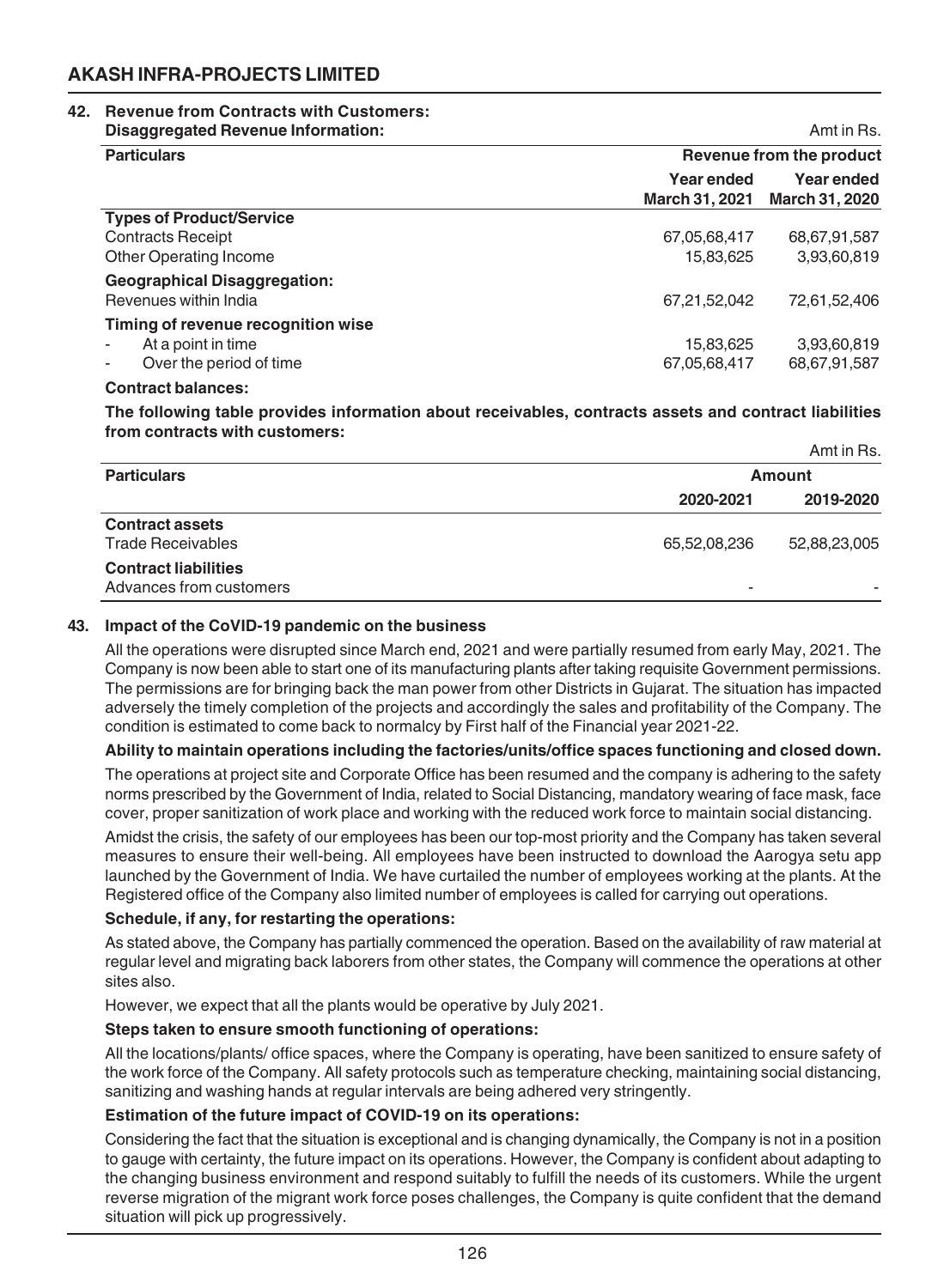Amt in Rs.

#### **Details of impact of CoVID-19 on listed entity's:**

- · **Capital and financial resources -** The Company has applied for Working Capital Term Loan (WCTL) under Government of India's guaranteed Emergency credit line. The Company has also implemented stringent cost control measures across the organization to conserve cash to address any evolving situation resulting from the pandemic.
- · **Profitability** It will be adversely affected. However, it can be quantified only after the audit of F.Y. 2020-21.
- · **Liquidity position** After availing the Working Capital Term Loan (WCTL), the Company is confident to meet its commitments for maintaining Liquidity position.
- · **Ability to service debt and other financing arrangements:** The Company has sufficient cash funds to meet up the debt obligations on timely basis.
- · **Assets:** The Company does not foresee any challenge in realizing/recovering its assets.
- · **Internal financial reporting and control:** There is no material impact on internal financial reporting and control.
- · **Supply chain:** The Company is also in constant touch with its key vendors and is working with them to mutually partner each other to propel the business forward.
- **Demand for its products/services:** It will continue at a slower pace.

#### **Existing contracts/agreements where non-fulfillment of the obligations by any party will have significant impact on the listed entity's business:**

The Company is well positioned to fulfill its obligations and existing contracts/arrangements.At present, we do not foresee any contract/agreements which will have significant impact on the business in case of non-fulfilment of obligations by any party.

#### **44. Additional Information as required under Schedule III to the Companies Act, 2013 of Enterprises Consolidated as Subsidiary**

| Name of the Enterprise                      |                                      | Net Assets i.e., Total Assets<br><b>Minus Total Liabilities</b> |                                          | Share in Profit or Loss | Share in Other<br>Comprehensive Income |            | Share in Total<br>Comprehensive Income                     |             |
|---------------------------------------------|--------------------------------------|-----------------------------------------------------------------|------------------------------------------|-------------------------|----------------------------------------|------------|------------------------------------------------------------|-------------|
|                                             | $%$ of<br>Consolidated<br>Net Assets | Amount                                                          | $%$ of<br>Consolidated<br>Profit or Loss | Amount                  | $%$ of<br>Consolidated<br>OCI          | Amount     | $%$ of<br>Consolidated<br>Total<br>Comprehensive<br>Income | Amount      |
| Parent                                      |                                      |                                                                 |                                          |                         |                                        |            |                                                            |             |
| Akash Infra Projects Limited                | 97.25%                               | 1,19,25,05,543                                                  | 96.74%                                   | 1,11,54,898             | 126.11%                                | (1,90,025) | 96.35%                                                     | 1,09,64,873 |
| <b>Subsidiaries</b>                         |                                      |                                                                 |                                          |                         |                                        |            |                                                            |             |
| Foreign:                                    |                                      |                                                                 |                                          |                         |                                        |            |                                                            |             |
| Akash Infra INC                             | 0.20%                                | 25,10,914                                                       | $-0.11%$                                 | $-12.961$               | $-26.11%$                              | 39341      | 0.23%                                                      | 26381       |
| Associate:                                  |                                      |                                                                 |                                          |                         |                                        |            |                                                            |             |
| Indian:                                     |                                      |                                                                 |                                          |                         |                                        |            |                                                            |             |
| Akash Petroleum Pvt. Ltd.                   | 2.23%                                | 2,73,52,091                                                     | 3.17%                                    | 3,65,125                | $0.00\%$                               |            | 3.21%                                                      | 3,65,125    |
| Akash Residency and<br>Hospitality Pvt. Ltd | 0.32%                                | 38,62,730                                                       | 0.21%                                    | 23,742                  | $0.00\%$                               | ۰          | 0.21%                                                      | 23,742      |
| <b>TOTAL</b>                                | 100.00%                              | 1,22,62,31,279                                                  | 100.00%                                  | 1,15,30,804             | 100.00%                                | (1,50,684) | 100.00%                                                    | 1,13,80,121 |

- **45.** Previous year's figures have been rearranged and reclassified wherever necessary to correspond with the current year. The statement of financial position as disclosed for the quarter ended  $31<sup>st</sup>$  March, 2021 financial results have been reclassified or rearranged due to changes in financial reporting requirements arising from the new or revised standards or interpretations or change in the use of one or more optional exemptions from full retrospective application as permitted under Ind AS 101.
- **46.** Authorization of Financial statements

The financial statements for the year ended 31st March, 2021 were approved by the Board of Directors on 30<sup>th</sup> June, 2022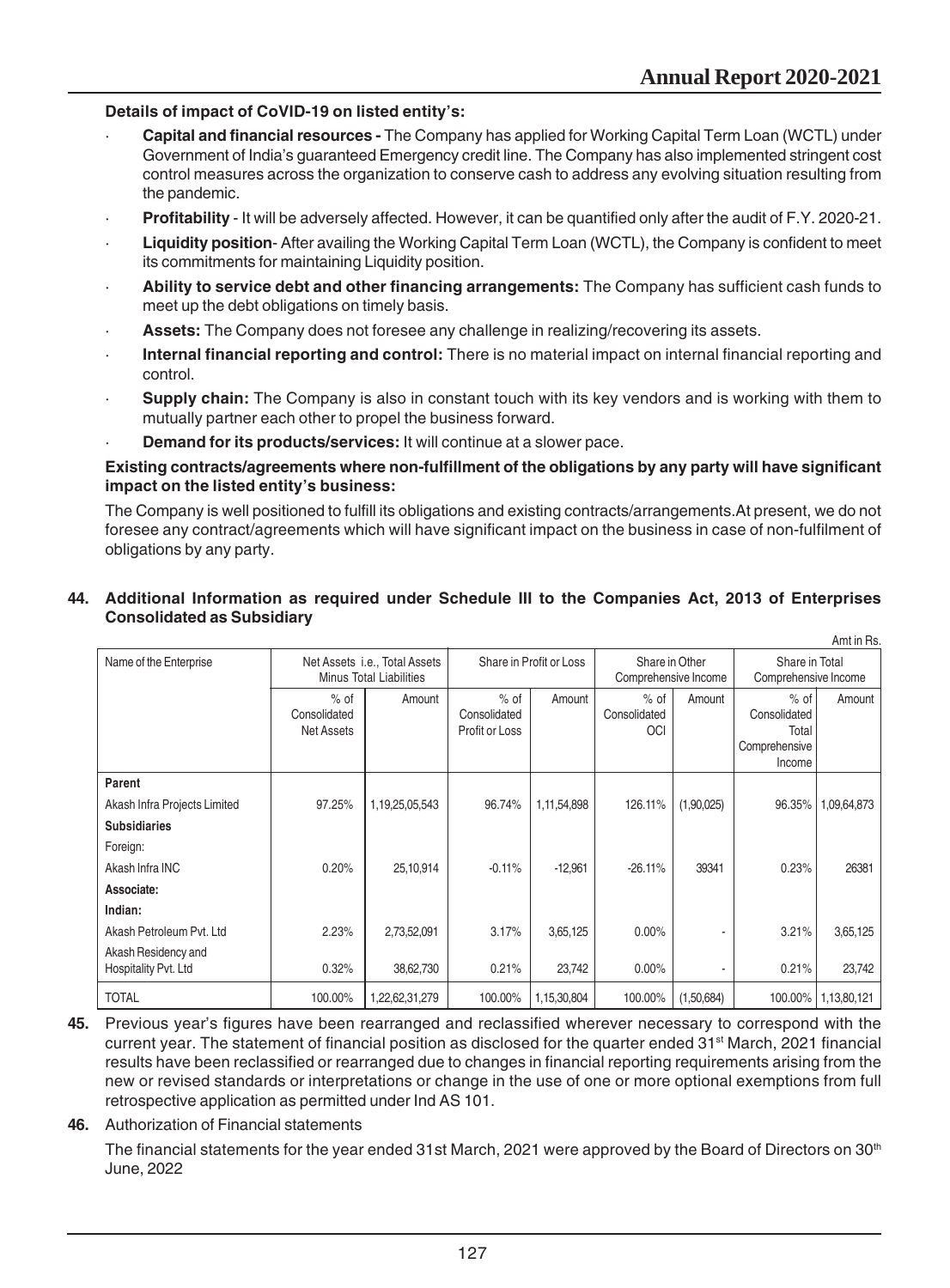As per our report of even date **For Rakesh Bhatt & Co.** Chartered Accountants

#### **Rakesh Bhatt**

Proprietor MRN 046382 FRN: 131788W UDIN : 20046382AAAAAK9240

Place : Gandhinagar Date : 31/07/2020

#### **For and on behalf of the Board**

**Chairman & Managing Director Managing Director**<br>DIN 00463335 DIN 00463376 DIN 00463376

**Chief Financial Officer Company Secretary**

Place : Gandhinagar Date : 31/07/2020

Ambusinh P. Gol Yoginkumar H Patel

Sujitkumar Padhi Priyanka Munshi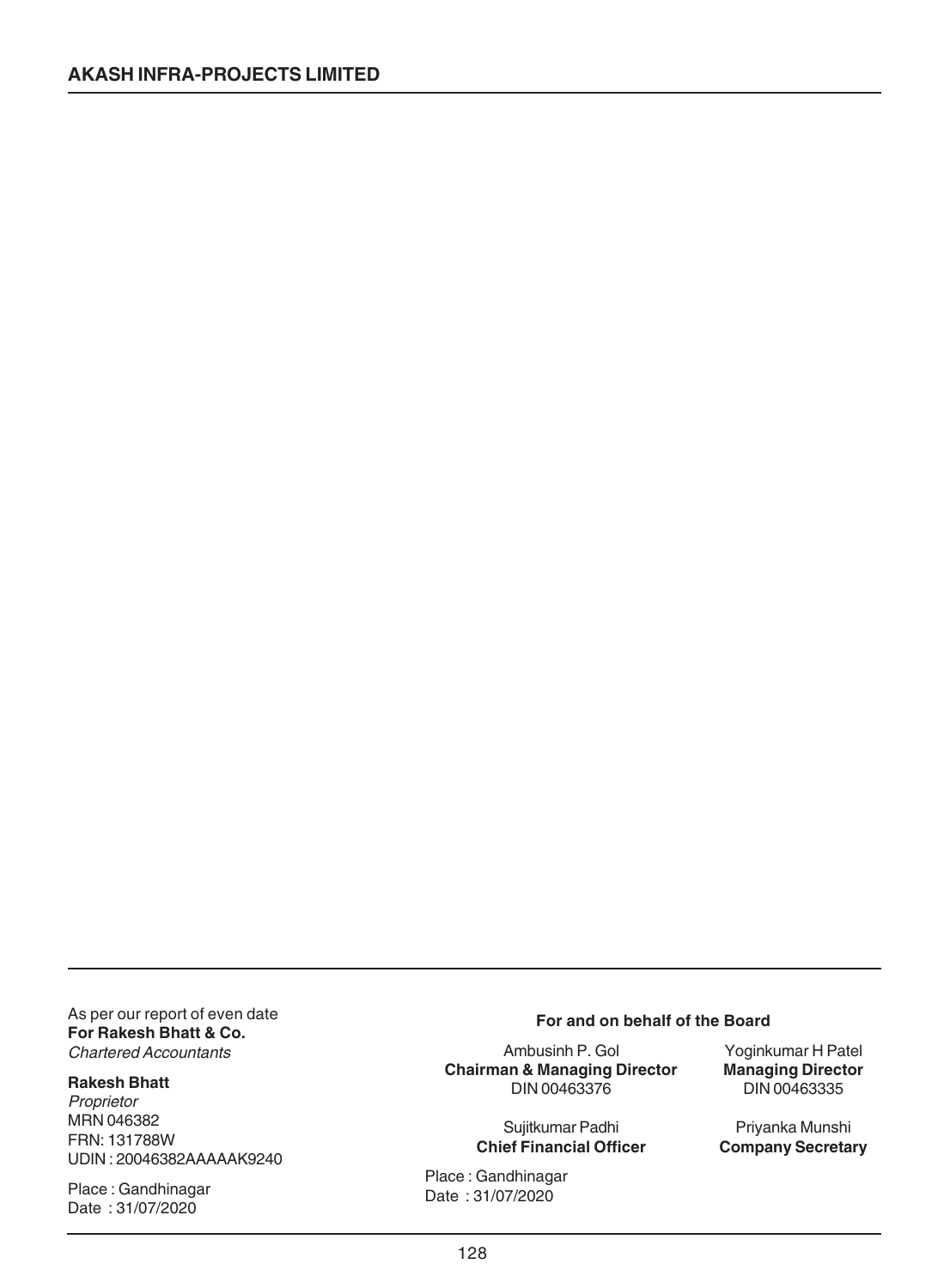### **If undelivered please return to : AKASH INFRA-PROJECTS LIMITED**

L45209GJ1999PLC036003 Registered Office: 2 Ground Floor Abhishek Complex, Opp. Hotel Haveli, Sector-11 Gandhinagar- 382011, Tel. No. +91- 079-23227006 Email ID : <u>cs@akashinfra.com</u> Website: www.akashinfra.com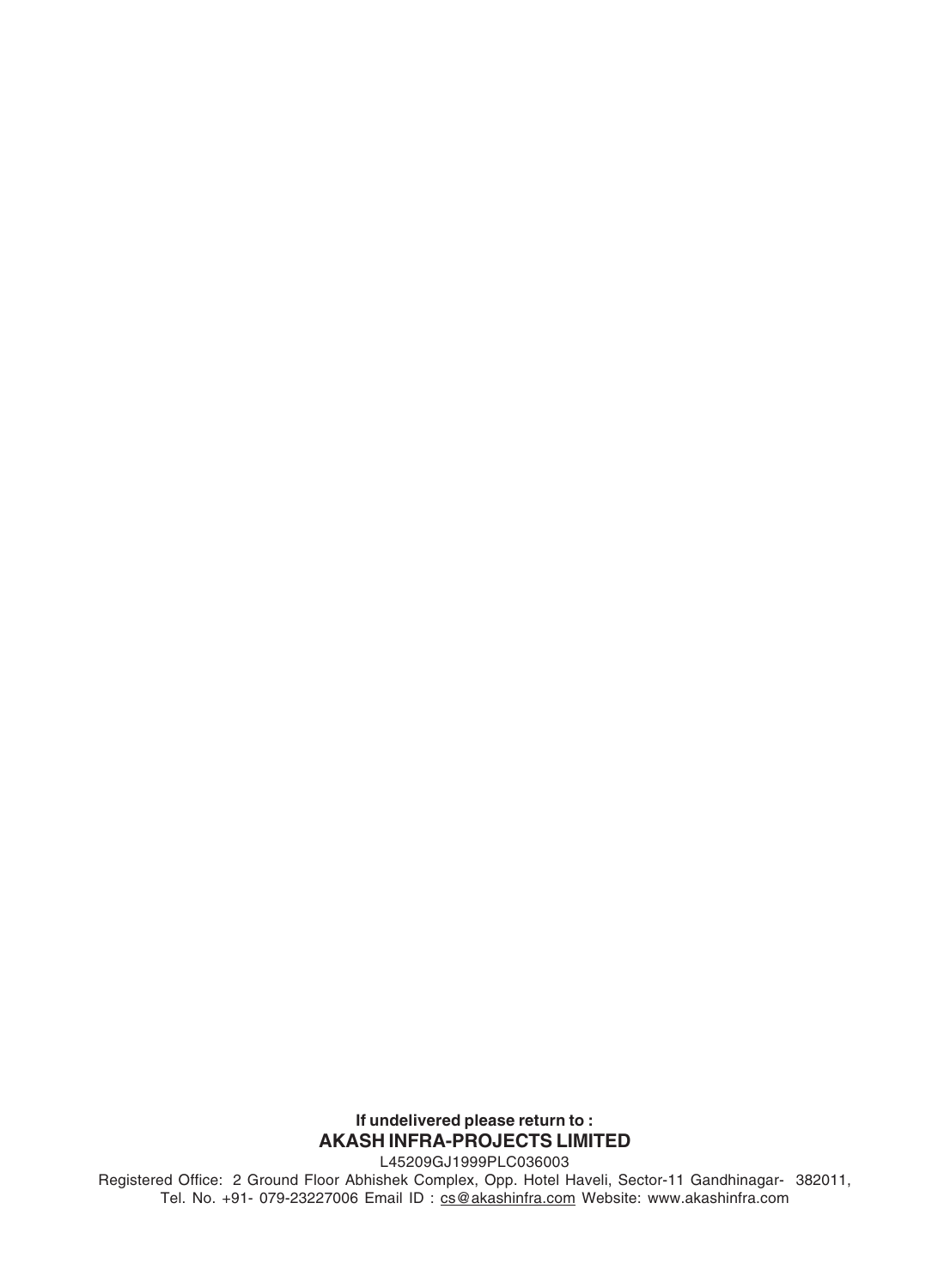# **Annual Report 2020-2021**

# **AKASH INFRA-PROJECTS LIMITED**

L45209GJ1999PLC036003